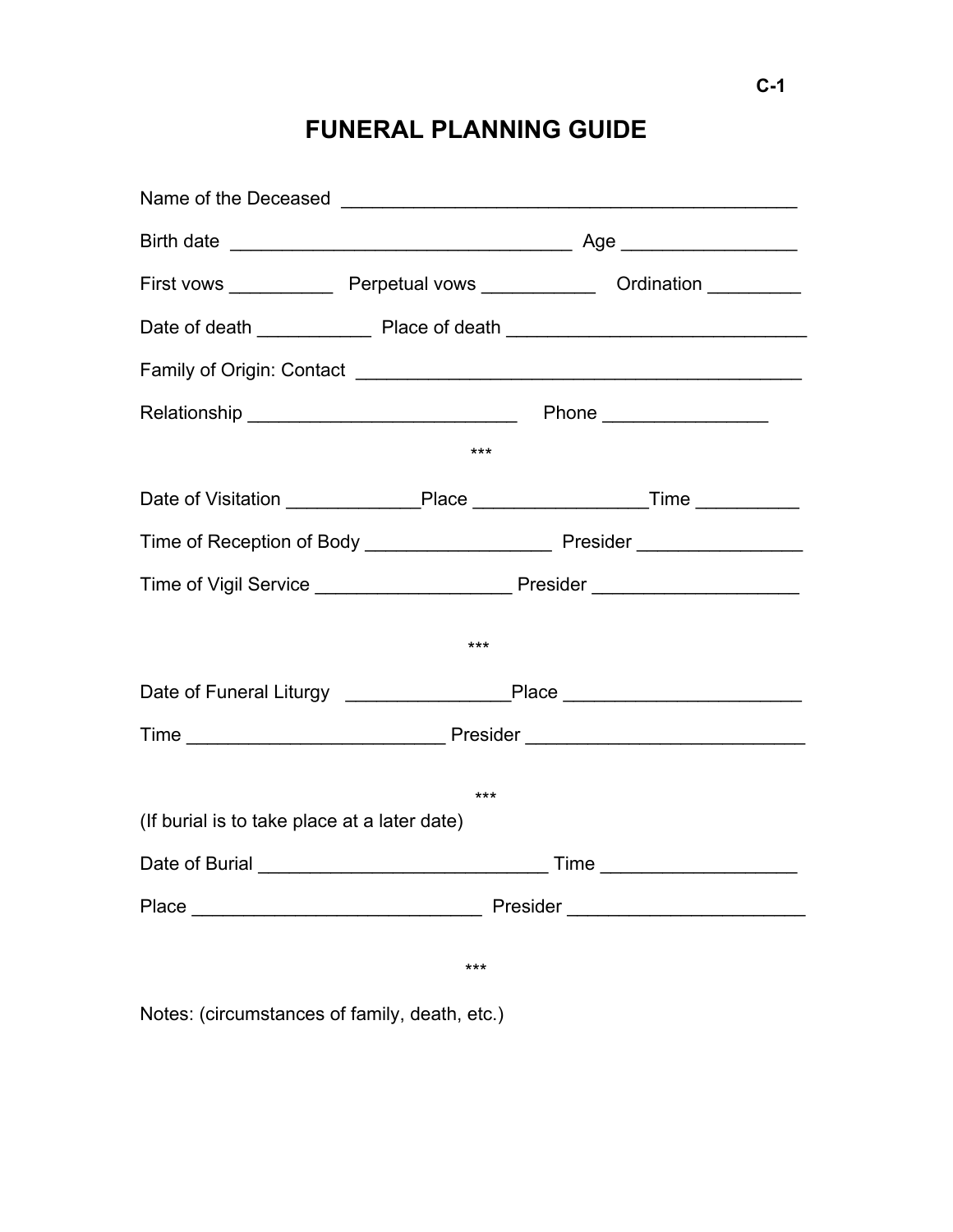| Form of Vigil Service<br>Word Service __________<br>Liturgy of Hours ____________ |                                                                                  |
|-----------------------------------------------------------------------------------|----------------------------------------------------------------------------------|
|                                                                                   |                                                                                  |
|                                                                                   |                                                                                  |
|                                                                                   | Responsorial Psalm __________________________Cantor ____________________________ |
|                                                                                   |                                                                                  |
| Gospel ______________________                                                     |                                                                                  |
|                                                                                   |                                                                                  |
| Director of Music ______________________                                          |                                                                                  |
|                                                                                   |                                                                                  |
| Listing of music:                                                                 |                                                                                  |

# **VIGIL SERVICE**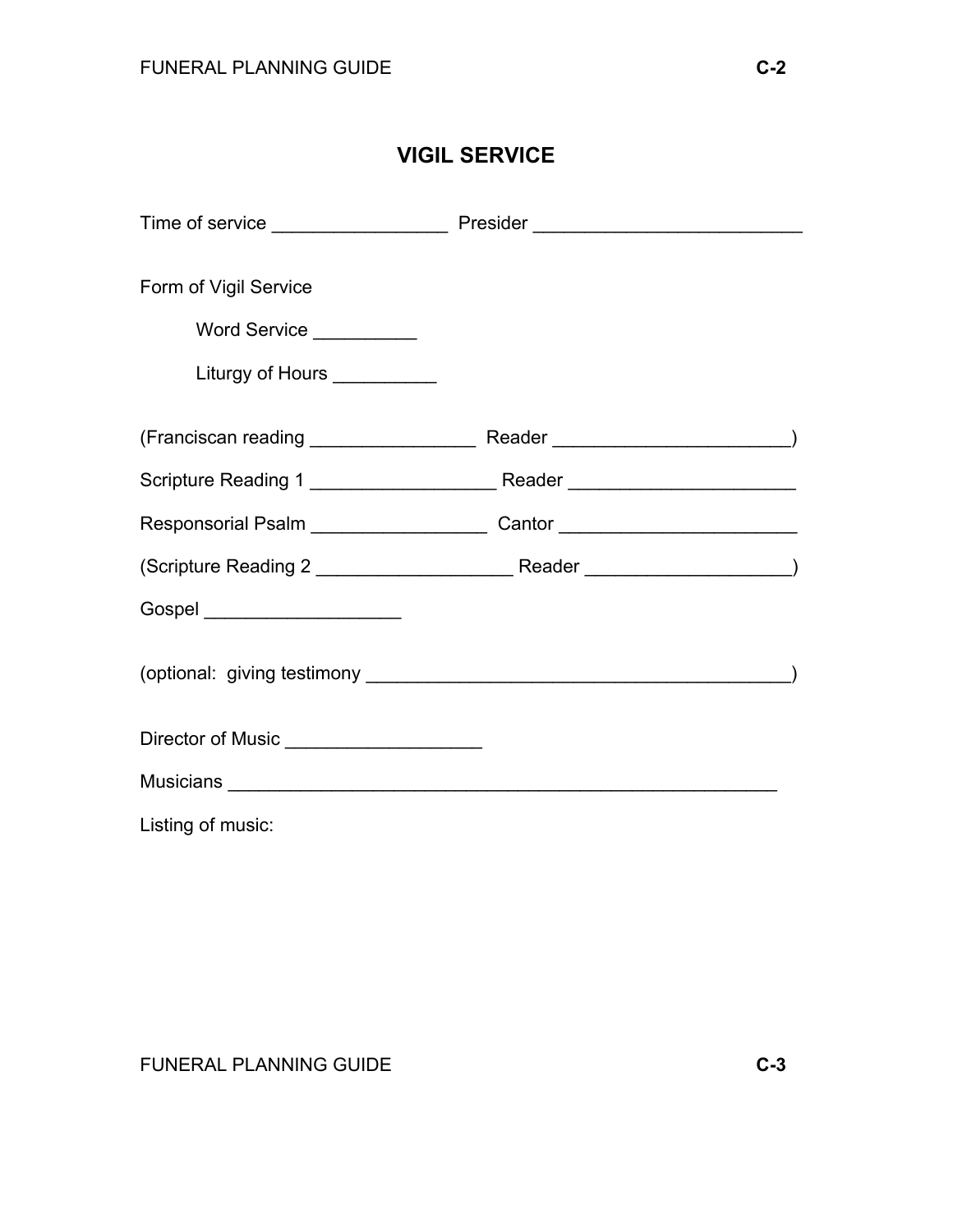# FUNERAL PLANNING GUIDE: EUCHARIST

| <b>MINISTRY:</b> |  |  |  |  |
|------------------|--|--|--|--|
|                  |  |  |  |  |
|                  |  |  |  |  |
|                  |  |  |  |  |
|                  |  |  |  |  |
|                  |  |  |  |  |
|                  |  |  |  |  |
|                  |  |  |  |  |
|                  |  |  |  |  |
|                  |  |  |  |  |
|                  |  |  |  |  |

Notes: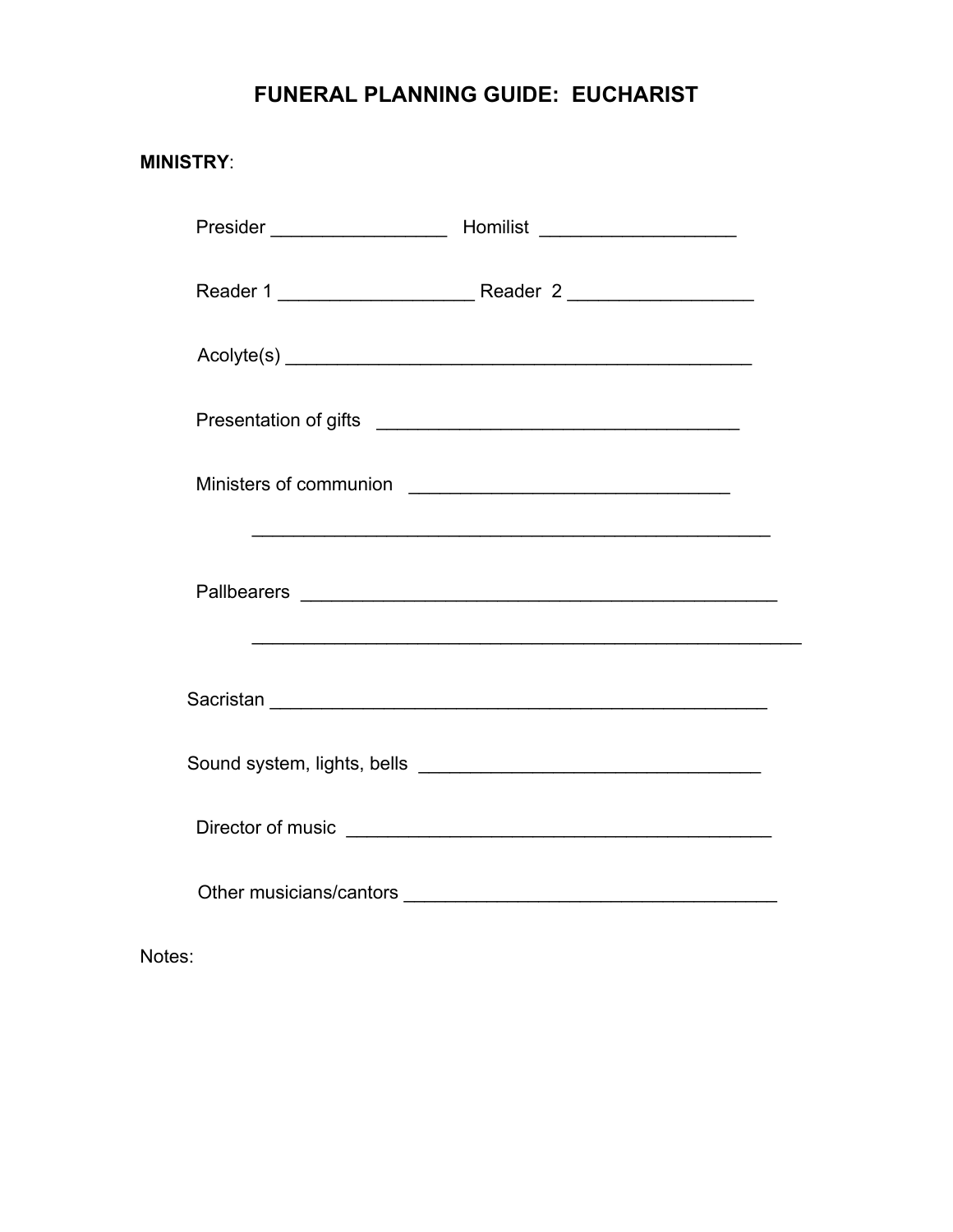## **EUCHARIST: INTRODUCTORY RITES**

#### **Greeting**

Sprinkling with holy water: How? With whom? \_\_\_\_\_\_\_\_\_\_\_\_\_\_\_\_\_\_\_\_\_\_\_\_\_

Placing of the pall: Who? \_\_\_\_\_\_\_\_\_\_\_\_\_\_\_\_\_\_\_\_\_\_\_\_\_\_\_\_\_\_\_\_\_\_\_\_\_\_\_\_\_\_

(Option: placing of christian symbol: What? Who? \_\_\_\_\_\_\_\_\_\_\_\_\_\_\_\_\_\_\_\_\_\_)

Opening hymn \_\_\_\_\_\_\_\_\_\_\_\_\_\_\_\_\_\_\_\_\_\_\_\_\_\_\_\_\_\_\_\_\_\_\_\_\_\_\_\_\_\_\_\_\_\_\_\_\_\_\_

Choice of opening prayer \_\_\_\_\_\_\_\_\_\_\_\_\_\_\_\_\_\_\_\_\_\_\_\_\_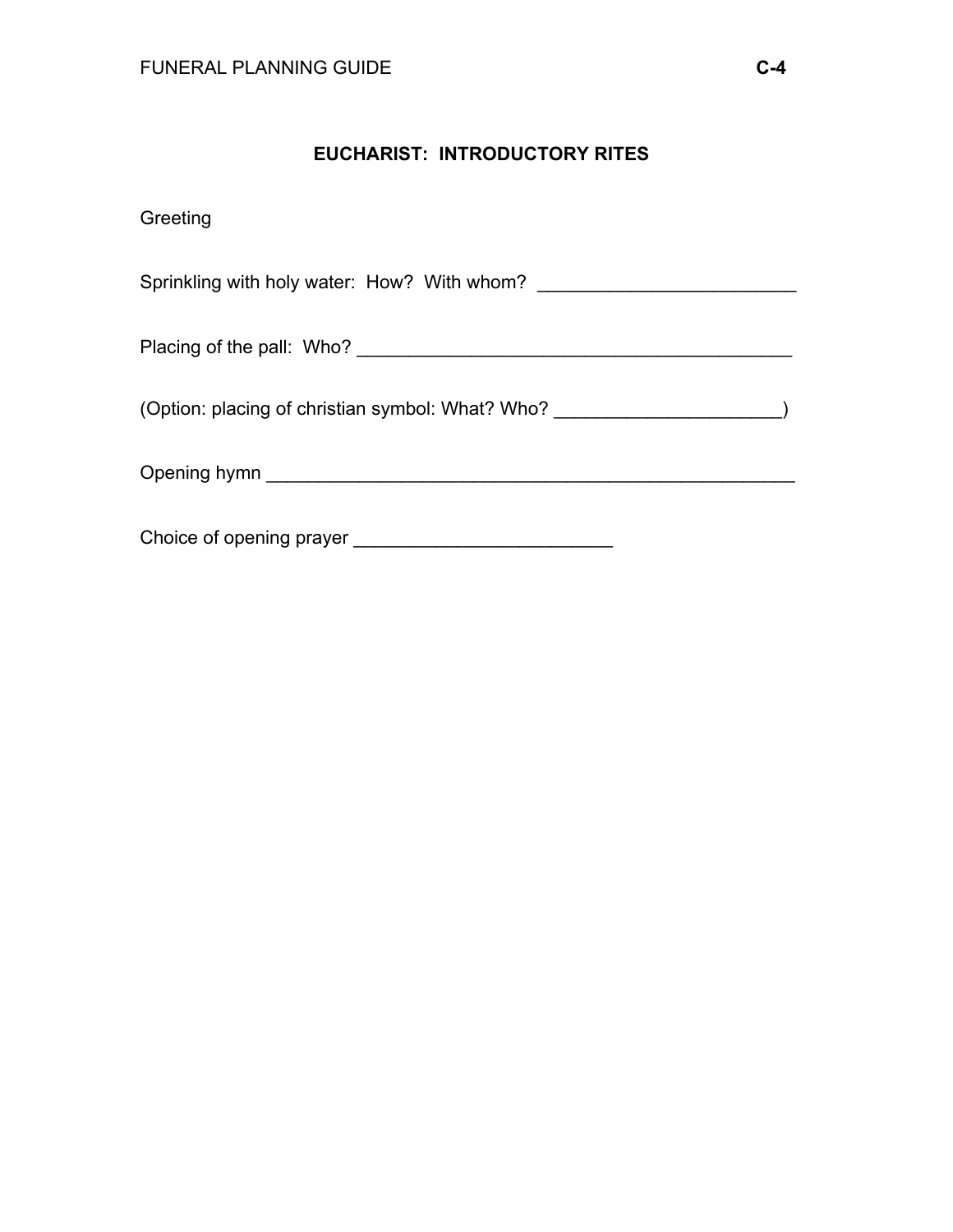## **FUNERAL PLANNING GUIDE** C-5

## **EUCHARIST: LITURGY OF THE WORD**

| Homilist ____________________________ |  |
|---------------------------------------|--|
|                                       |  |
|                                       |  |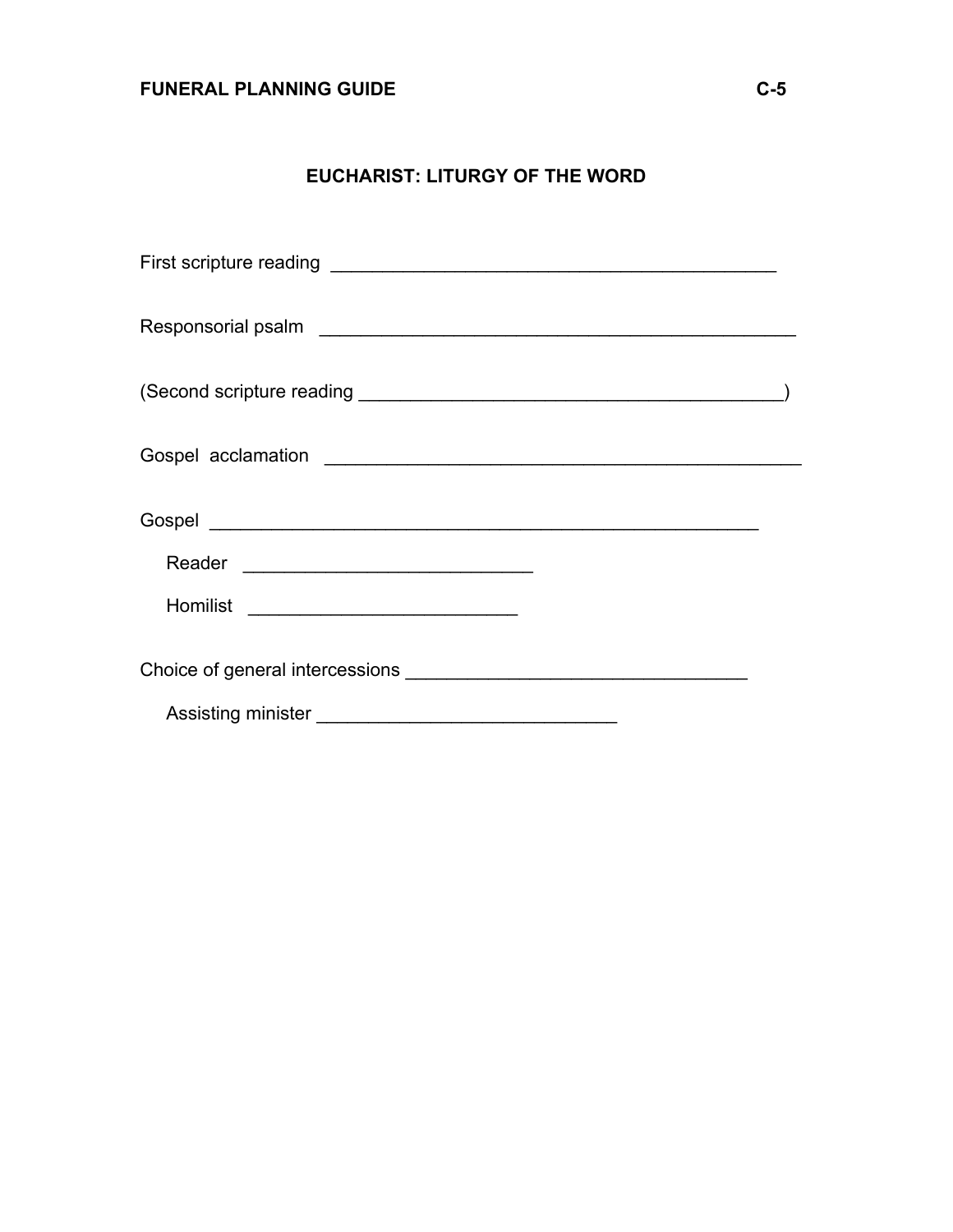# **LITURGY OF THE EUCHARIST**

| Choice of prayer after communion _____________________ |
|--------------------------------------------------------|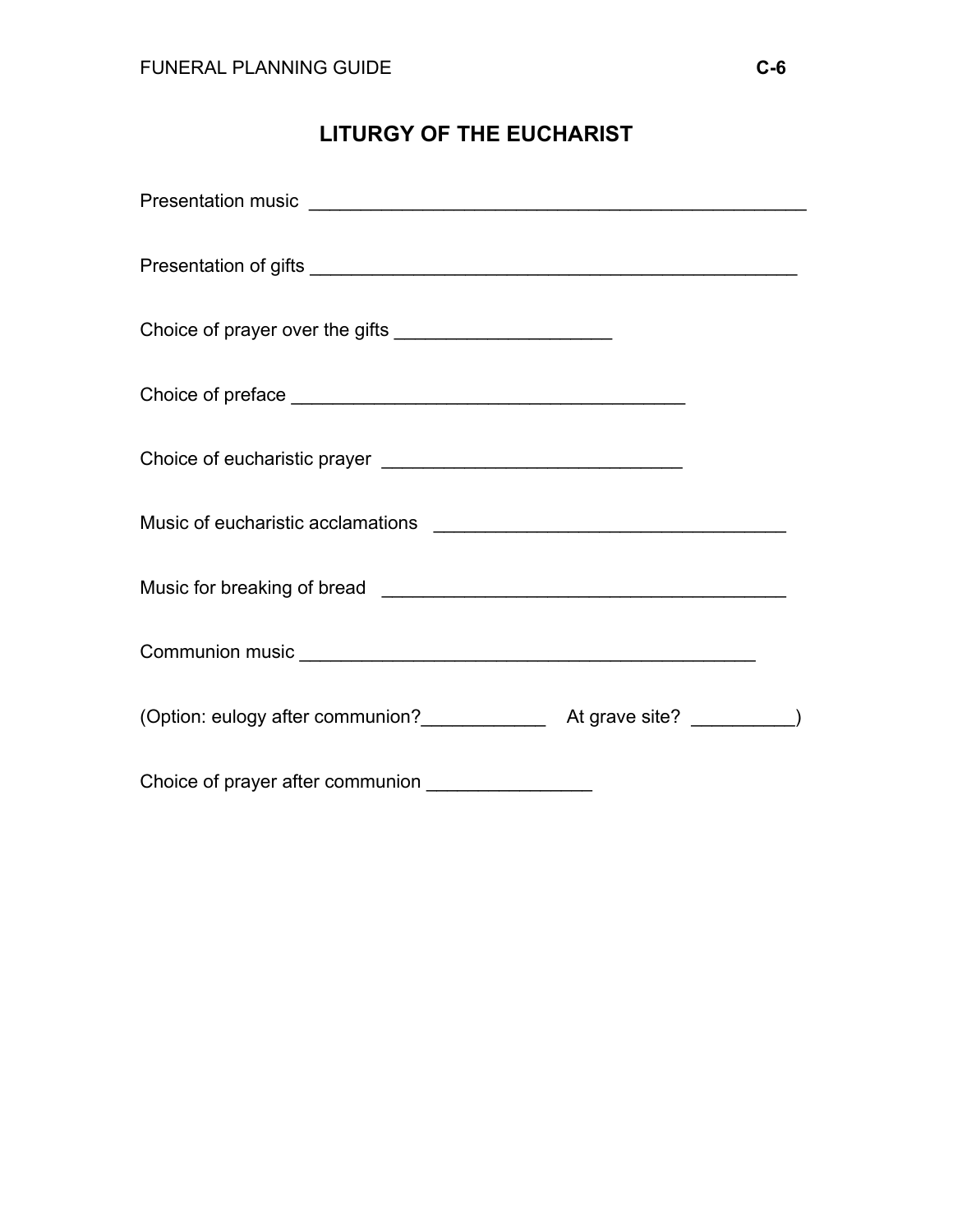# **FINAL COMMENDATION AND FAREWELL**

| ***                           |       |
|-------------------------------|-------|
| <b>RITE OF COMMITTAL</b>      |       |
|                               |       |
|                               |       |
|                               |       |
|                               |       |
|                               |       |
|                               |       |
|                               |       |
| Music:                        |       |
| <b>FUNERAL PLANNING GUIDE</b> | $C-8$ |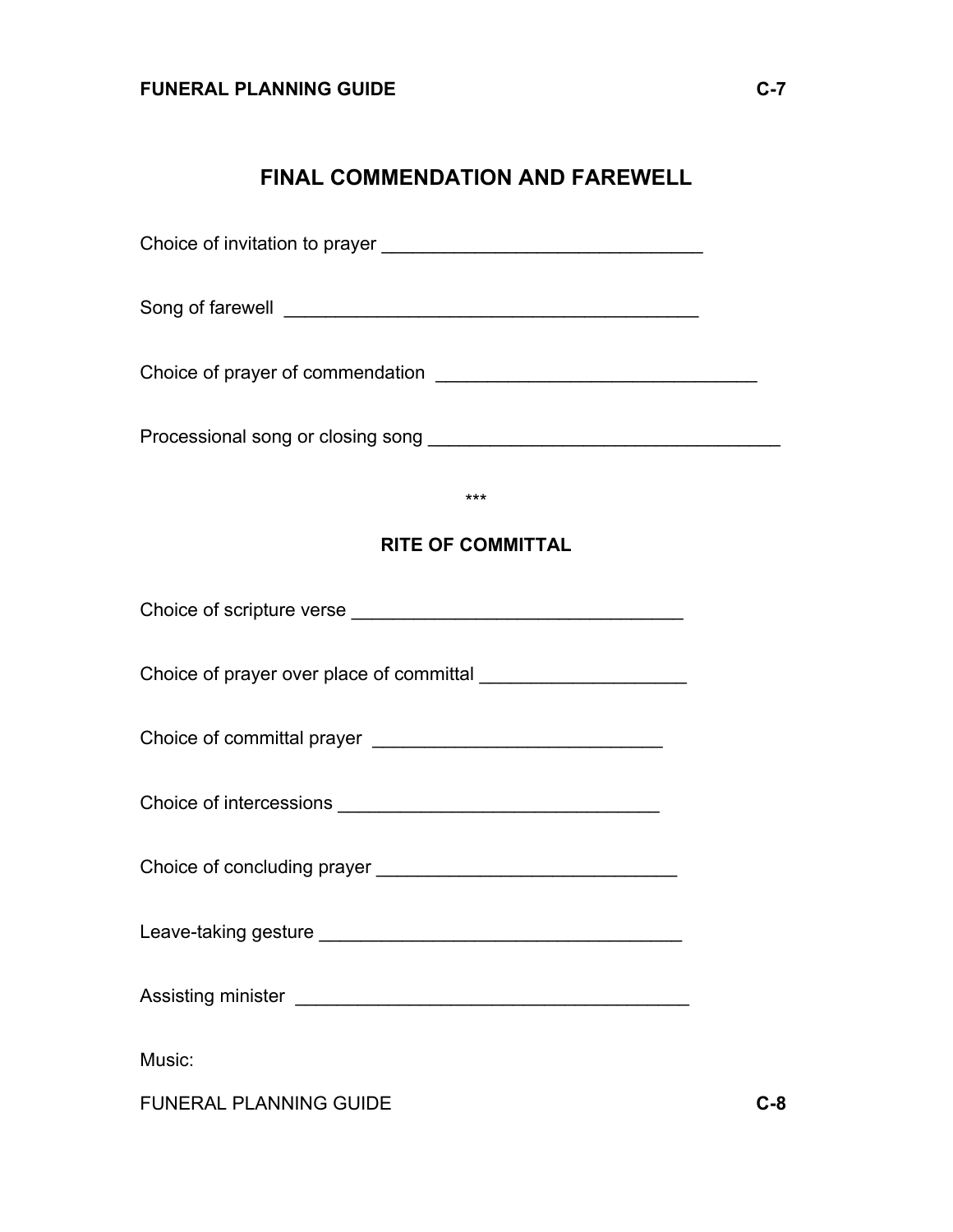# **CHECKLIST**

Paschal candle (lit)

Incense, coals, thurible

Asperges branch or sprinkler

Bowl of water (if not using font)

Funeral pall

Presider's book

Readings

**Intercessions** 

Wine, grape juice, water

Communion vessels

Corporal and purificators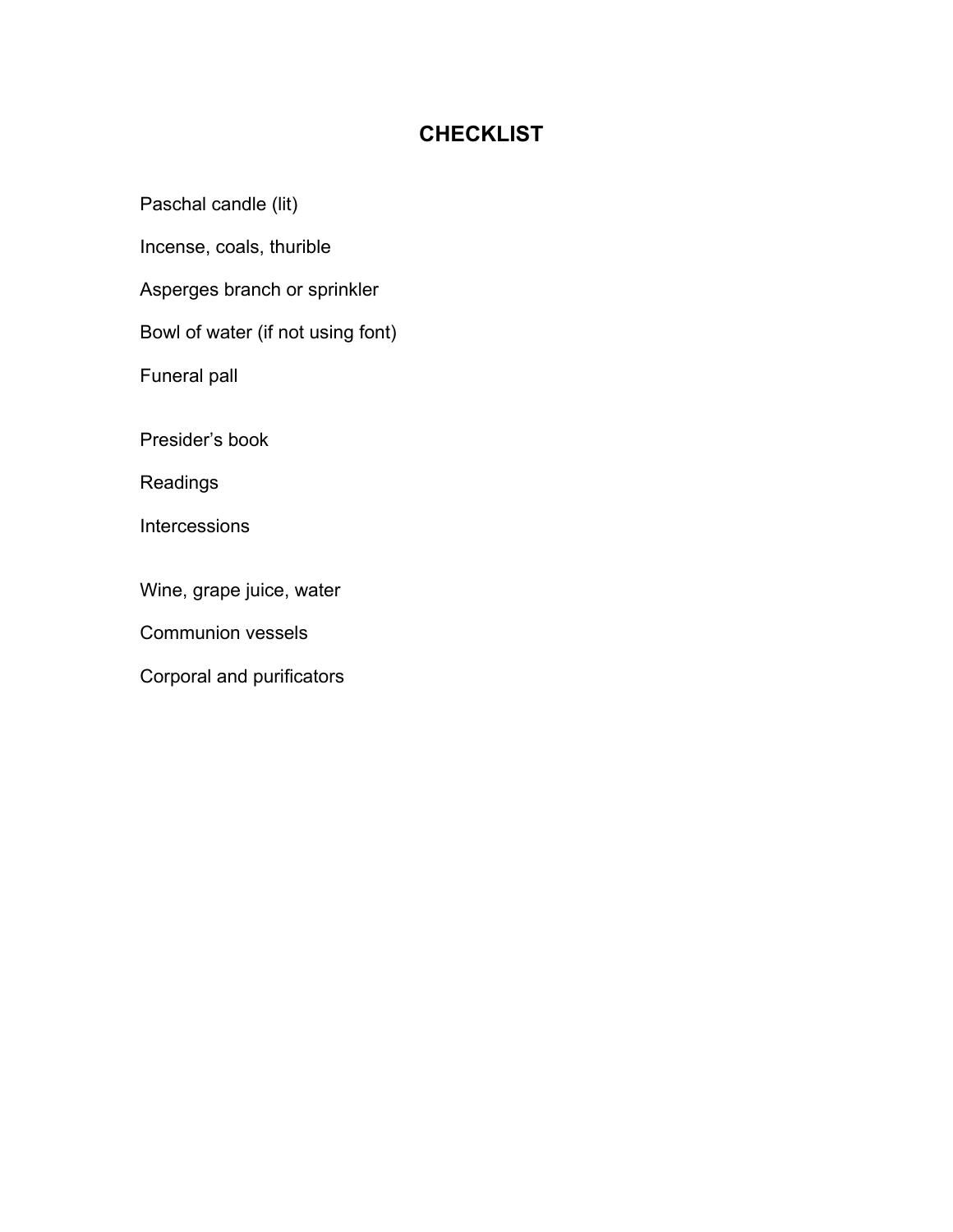#### **B-1**

# **PROVINCIAL GUIDELINES FOR FUNERAL RITES**

(These guidelines occupy a m iddle ground between the norms of the official liturgical rites and the given pastoral situation. They seek to guide and implement good liturgical and provincial practice, sometimes indicating a preference for certain options. The guidelines give way to practical pastoral judgment in a given pastoral situation.)

#### **A. GENERAL GUIDELINES**

1. The funeral rites of the church, as official Christian worship, accompany the personal and communal process of honoring the deceased person, paying final respects, expressing grief, loss, and leave-taking, as well as bonding with others, a human process with many variables. Accordingly, **the various rites of the church take place over time and should not be omitted or combined unless necessary.** 

Among the many rites provided in the *Order of Christian Funerals*, the following are more commonly provided in the situation of provincial funerals.

**Greeting the body of the deceased** (when the body is brought to the church or chapel).

**Vigil Service** (or wake service)

**Funeral liturgy**, which is "the principal celebration." (OCF, 5)

**Final Commendation and Farewell** (usually joined to the funeral liturgy)

**Committal Service** (usually taking place at the graveside).

As far as possible, the above rites should be maintained, suitably spaced so as to give time for gathering and paying final respects. In particular, OCF notes that the vigil service should take place at "a time well before the funeral liturgy." (OCF,55)

PROVINCIAL GUIDELINES **B-2**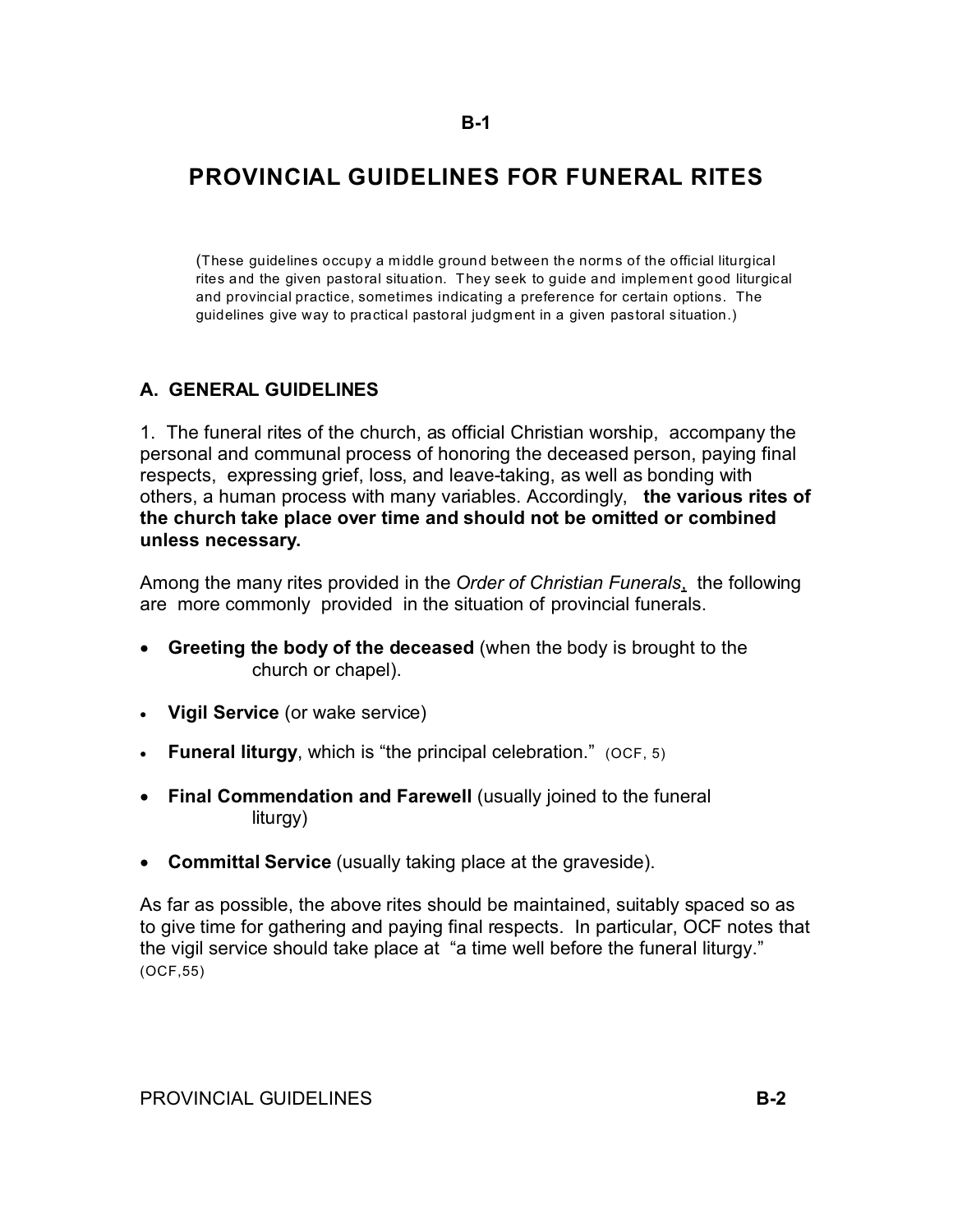2. The provincial minister (or his delegate) determines the time and place of the funeral rites. The two most important services are the Vigil Service and the Funeral Liturgy. **If at all possible, these should be celebrated on separate days.** The most preferable sequence is as follows: laying out, viewing and vigil service on one day, followed by funeral liturgy and burial rites the next day.

Pastoral need may demand other **less preferable** options:

Laying out in the morning, vigil service at an appropriate time, and the funeral liturgy toward evening. Burial could take place the next day.

Laying out (joined to the vigil service) in the afternoon, with the funeral liturgy toward evening. Burial could take place the next day.

3. When possible, members of the family of origin or friends of the deceased friar ought to be included in the preparation and ministries of the funeral rites, "but they should not be asked to assume any role that their grief or sense of loss may make too burdensome." (OCF, 15)

PROVINCIAL GUIDELINES **B-3**

#### **B. GREETING OF THE BODY OF THE DECEASED FRIAR.**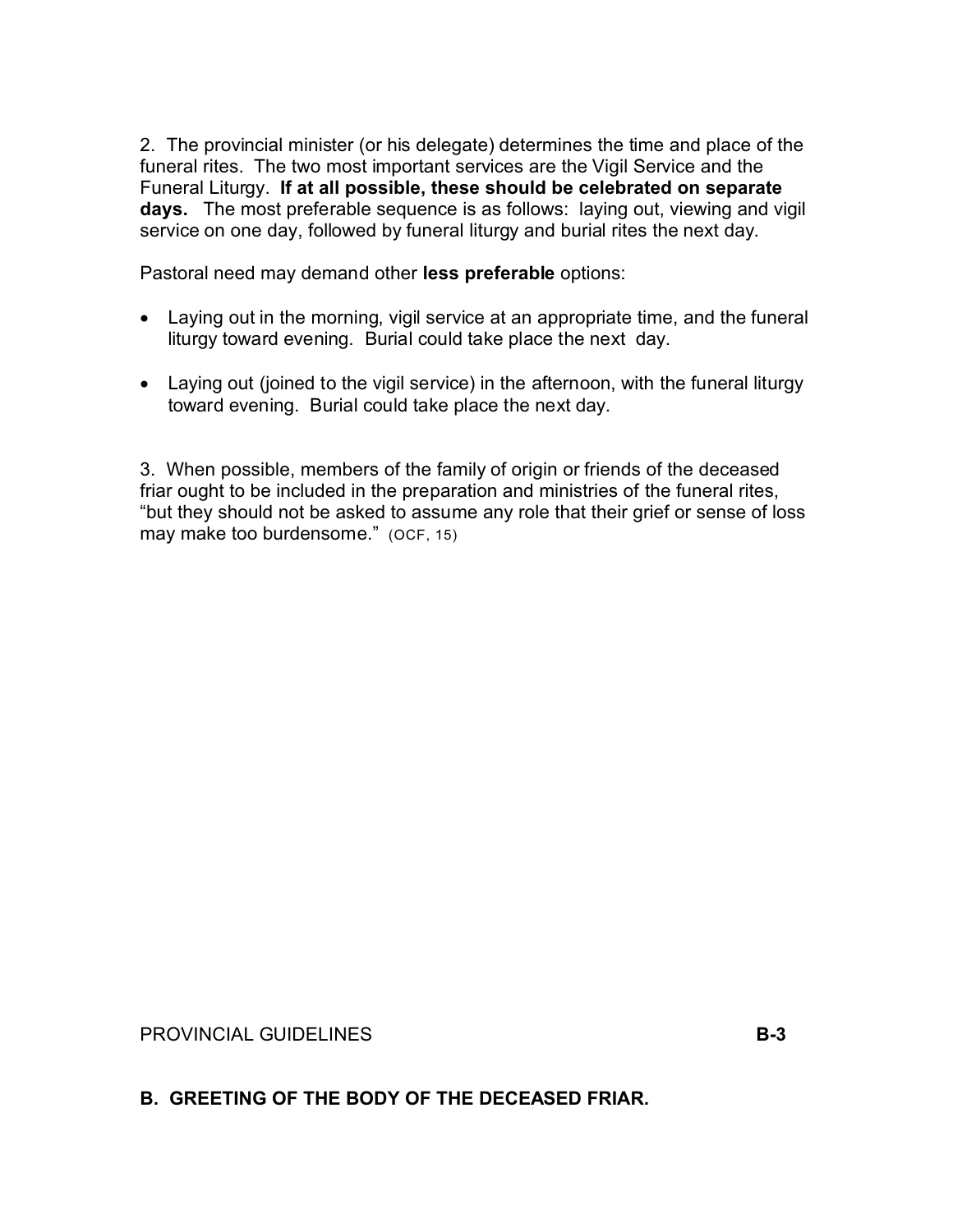1. Recalling that the present funeral home developed as a replacement for waking the body of the deceased in the home, it is the custom of the province that **the body of a deceased friar be laid out in a church or chapel**, especially one which adjoins a friary, rather than in a funeral home. It is the prerogative of the provincial minister (or his delegate) to decide otherwise in a particular situation.

2. Given this custom, the **Rite of Greeting the Body of the Deceased Friar** assumes more importance than in the typical parish funeral, taking on aspects of the greeting at the beginning of the funeral liturgy. When the body of a deceased friar is brought to the church or chapel by the funeral home personnel, it should be met and greeted by those friars who can gather, as well as by family and friends. Where available, a tolling of bells can announce the arrival of the body.

3. A suitable place for the body of the deceased friar should be arranged **separate from the sanctuary area**, such as a gathering space or a side chapel. It should be a space appropriate for the flow of mourners and the process of visitation. The presence of the Easter candle and, if available, a font, can highlight the relationship of Christian death to baptism. Only when no other space is available is the body of the deceased friar placed near the sanctuary area.

4. If it is desirable to include some mementos of the deceased within the funeral rites, these can be discreetly laid out near the viewing area where people can see them at their leisure. Their inclusion in the funeral rites is not recommended. As the OCF states: "**Only Christian symbols may rest on or be placed near the coffin during the funeral liturgy."** (no. 38)

5. A lounge area with rest rooms should be available nearby, especially for family and friends.

6. It is not necessary for someone to stay with the body of the deceased friar through the night, as long as it is left in a secure place.

PROVINCIAL GUIDELINES **B-4**

## **C. THE VIGIL SERVICE**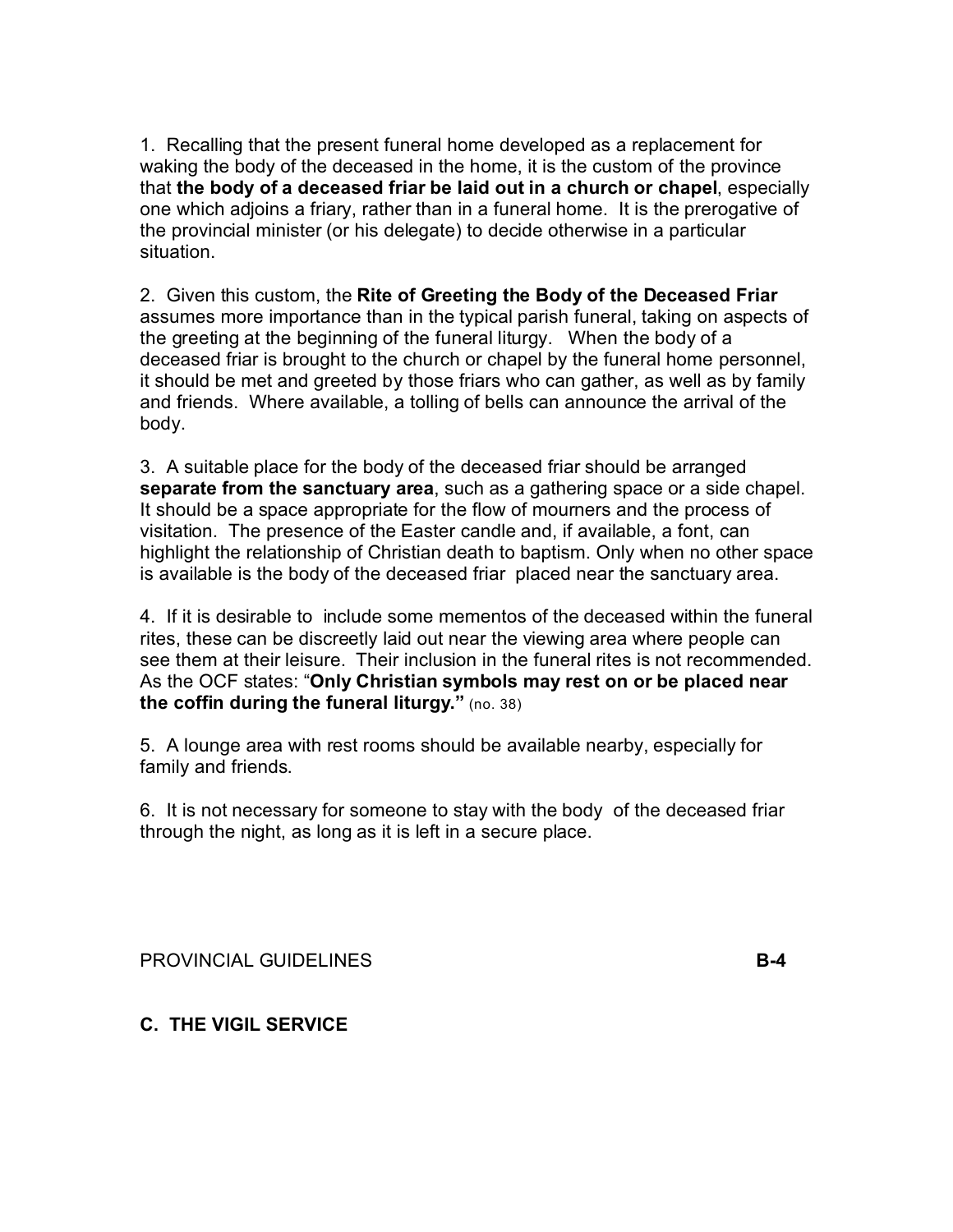1. The **vigil service** developed as a home prayer service rather than an official rite of the Church (OCF, 55). While it is classified as an official liturgy today, its domestic origin can speak to the manner and content of the vigil service. There should be some room, as desired, for expression of our Capuchin-Franciscan heritage, testimony to the life of the friar, and family recollections.

2. The **liturgy of the word** is the prevailing form of vigil service used in the province. The **liturgy of the hours** is a possible alternative.

3. While the form of a word service does call for a homily, there is also room for elements of testimony or eulogy. Non-biblical readings can be used in support of the Word (OCF, 23). Sample services are provincial by the provincial liturgical commission, with encouragement to unique preparation for each funeral.

#### PROVINCIAL GUIDELINES **B-5**

## **D. THE FUNERAL LITURGY**

1. When the casket is closed for the last time, it is appropriate to gather friars or relatives for a brief moment of prayer, a last paying of personal respects to the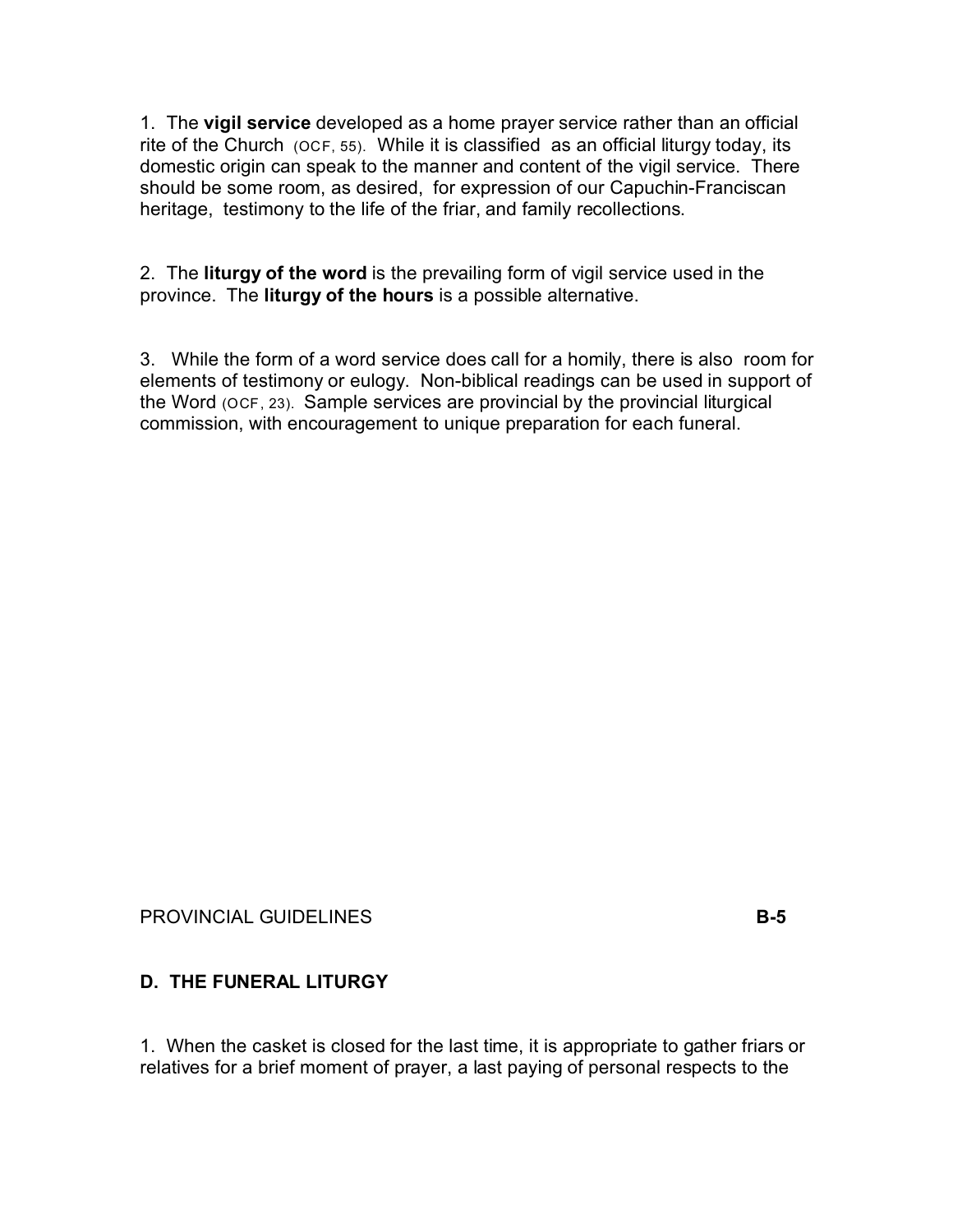mortal remains of the deceased friar. This can be conducted by the presider or another friar.

2. It is customary that members of both the Capuchin family and the family of origin take their places in the body of the church before the entrance procession begins. There is no "family" procession following the casket as at parish funerals.

3. The recommended procedure for the **entrance rites** is as follows. It is most appropriate that the ministry (at least the presider and assistant) goes to the entrance of the church for the opening rites. The body of the deceased friar is sprinkled with water and clothed with the funeral pall before entering the assembly. The use of a font for the sprinkling is encouraged. Then the ministry, followed by the body of the deceased and the pallbearers, leads the procession to the sanctuary area during the opening song.

4. When the body of the deceased has been laid out in the sanctuary area, the opening rites can be lead from the sanctuary area after the opening hymn. The body should be moved to a sufficiently central place if necessary.

6. The placing of the pall is appropriately done by "family members, friends, or the minister." (OCF, 133) Funeral directors are usually willing to show how it is unfolded and willing to assist in the process.

7. Good liturgy calls for **noble simplicity without undue repetition**. The official rites provide for possible duplication of both the sprinkling and the incensation. Recommended practice here is a reverent and deliberate sprinkling only during the opening rites, and a reverent and deliberate incensation only at the concluding rite of commendation and farewell.

#### PROVINCIAL GUIDELINES **B-6**

8. The **scripture selections** given in the lectionary for the vigil service and funeral are not exhaustive; others can be chosen, provided that the focus is more on the mystery of Christian death than on the life of the deceased. If a Franciscan reading is desired, it can appropriately accompany the word of scripture at the vigil service, or can be read as a communion meditation during the funeral liturgy.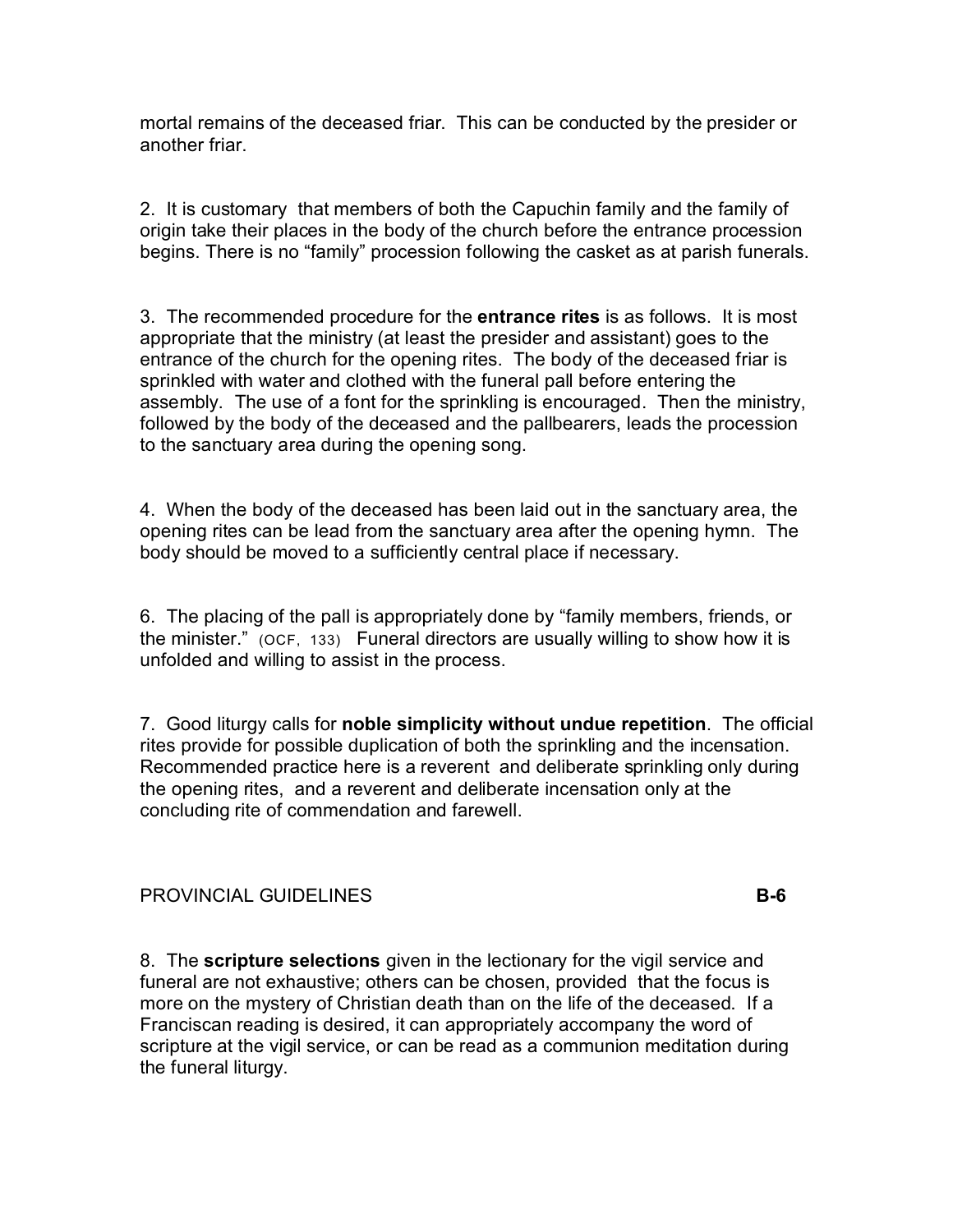9. Since the funeral liturgy is most fully the expression of the church's belief in the mysteries of death and resurrection, the words of OCF 141 are particularly strong: "**never any kind of eulogy."** If some elements of testimony to the deceased, particularly on the part of family members, are desired, and have not been incorporated sufficiently into the vigil service, a place can be found for them after communion, as long as they are suitably brief.

10. Note the careful distinction between the Rite of Final Commendation and Farewell, and the Rite of Committal. **The Rite of Final Commendation and Farewell is directed to the body** of the deceased, and usually takes place in church at the end of the funeral liturgy. **The Rite of Committal is directed to the place of burial** of the remains, and usually takes place at the graveside.

## **E. RITE OF COMMITTAL**

1. There is a tendency in funeral practice to relegate the burial to a private service with only immediate family members, and to make use of funeral chapels rather than go to the graveside. Our practice is to embrace as fully as possible the burial service as part of our Christian faith and social process. As OCF 204 notes: "Whenever possible, the rite of committal is to be celebrated at the site of committal, that is, beside the open grave or place of interment, rather than at a cemetery chapel."

2. The rite of committal provides for the actual burial either during the service or at the end of the service. (OCF, 219). In case of burial during the service, this needs to be specifically arranged with the funeral director.

3. In case of inclement weather, the funeral rites conclude with the final commendation in the church or chapel. The rite of committal is omitted.

## PROVINCIAL GUIDELINES **B-7**

## **F. FUNERAL DINNER**

The funeral dinner is important not only for hospitality, but also to bring social closure to the whole event in a healthy way, especially the personal process of loss, grief, and leave-taking.

## **G. SOME OPTIONS.**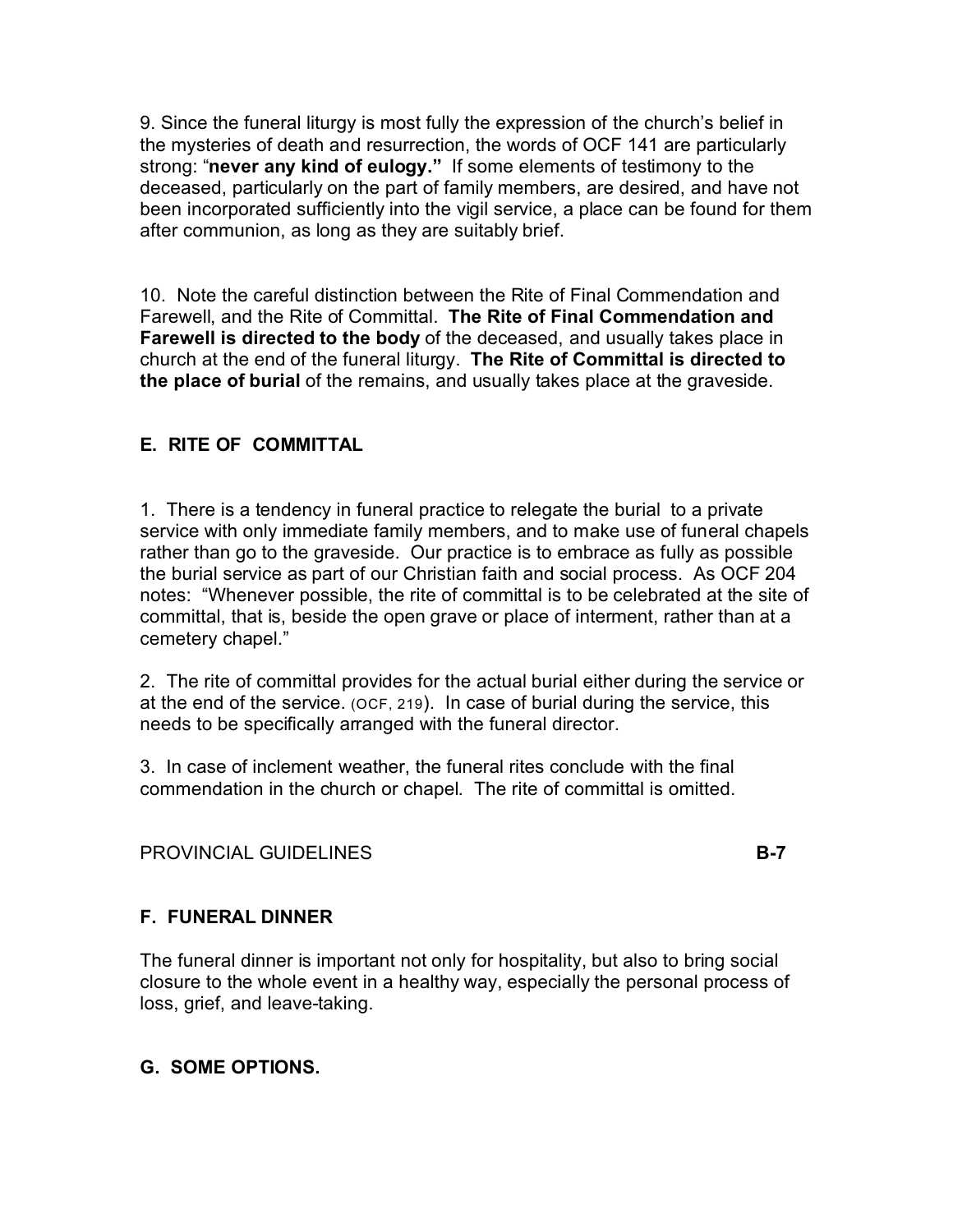1. It is possible to have **more than one vigil service or evening of visitation**, particularly for different groups of people or at different places. This is arranged through the normal procedures of communication in the protocol.

2. As far as possible, there is to be only **one funeral liturgy**, celebrated at the most appropriate place.

3. In the rare case that the funeral liturgy cannot be celebrated (e.g. holyday of obligation or Triduum), **the funeral liturgy outside Mass is celebrated** (OCF 177- 203). This is as follows:

Introductory Rites (H)

Liturgy of the Word (R,S,T,U)

General Intercessions (J)

Lord's Prayer

Final Commendation and Farewell (N)

Procession to place of committal

Rite of Committal (O)

PROVINCIAL GUIDELINES **B-8**

4. When the funeral liturgy is celebrated at one place, and burial is done at another place, there are **a number of options for the burial**.

It can suffice to simply celebrate the committal service at the grave. A bell can toll to call people to the service. The committal service can be expanded to include one or more readings, homily, or testimony if so desired.

If a considerable number of friars, family, or friends who could not be at the funeral liturgy gather for the burial, it could be appropriate to have both a chapel service and a burial service, as follows: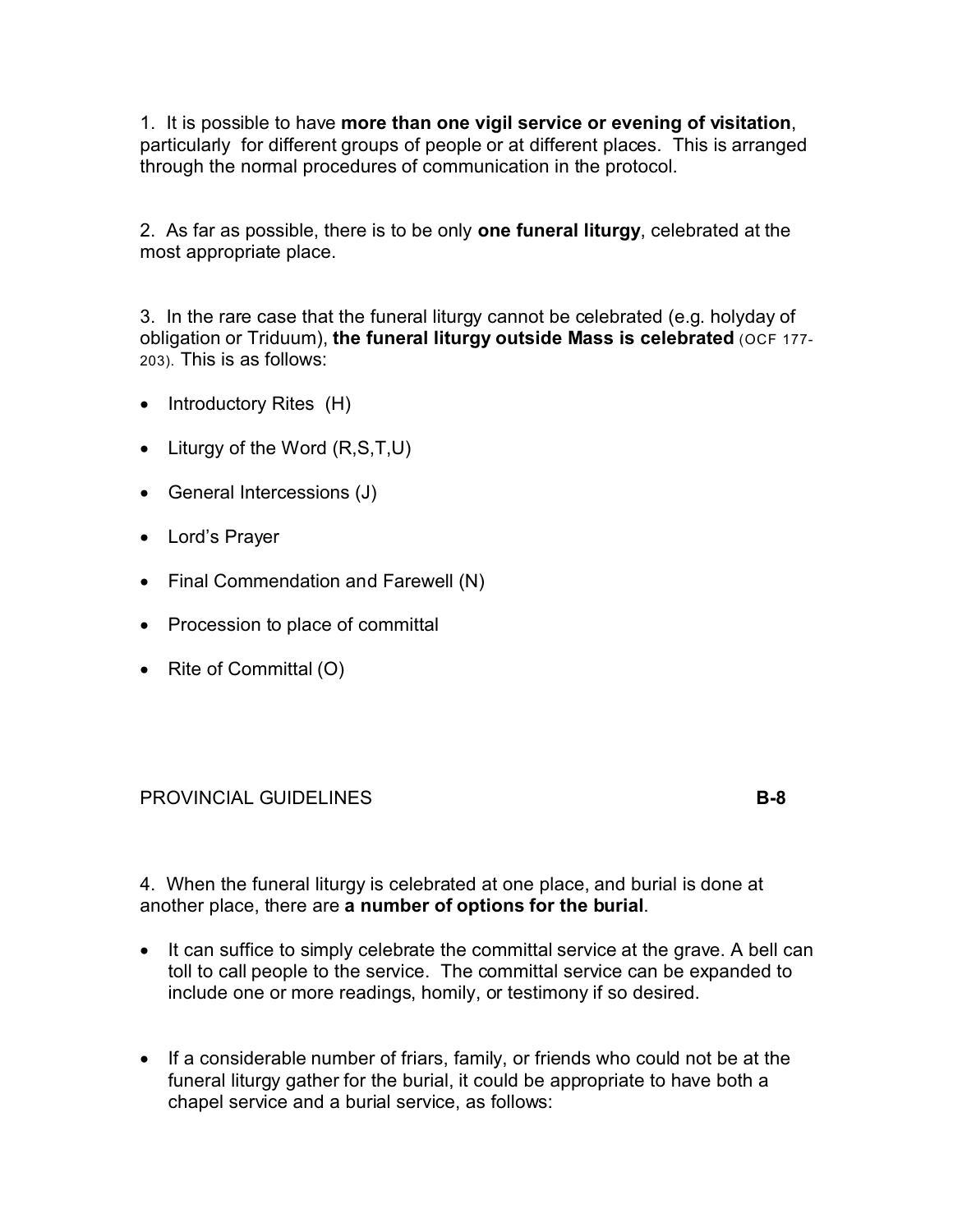- Rite of greeting the body (D)
- Liturgy of the Word (R, S, T, U)
- General Intercessions (J)
- Final Commendation and Farewell (N)
- Procession to place of committal
- Committal Rites (O)

In case of inclement weather, whatever rites are celebrated are held in the church or chapel; the rite of committal is omitted.

All of this suggests pastoral latitude in choice, development, and place of services at the time of burial, especially when this takes place separately from the funeral liturgy.

#### PROVINCIAL GUIDELINES **B-9**

5. **Funeral rites and cremation**. (based on OCF, Appendix, "Cremation", Nos. 411-428, 1997.)

Complete funeral rites with the intact body of the deceased are preferred, but cremation is permitted and is sometimes necessary. (OCF 413-415).

"The cremated remains of a body should be treated with the same respect given to the human body from which they come. This includes the use of a worthy vessel to contain the ashes, the manner in which they are carried, the care and attention to appropriate placement and transport, and the final disposition. The cremated remains should be buried in a grave or entombed in a mausoleum or columbarium. The practice of scattering cremated remains on the sea, from the air, or on the ground, or keeping cremated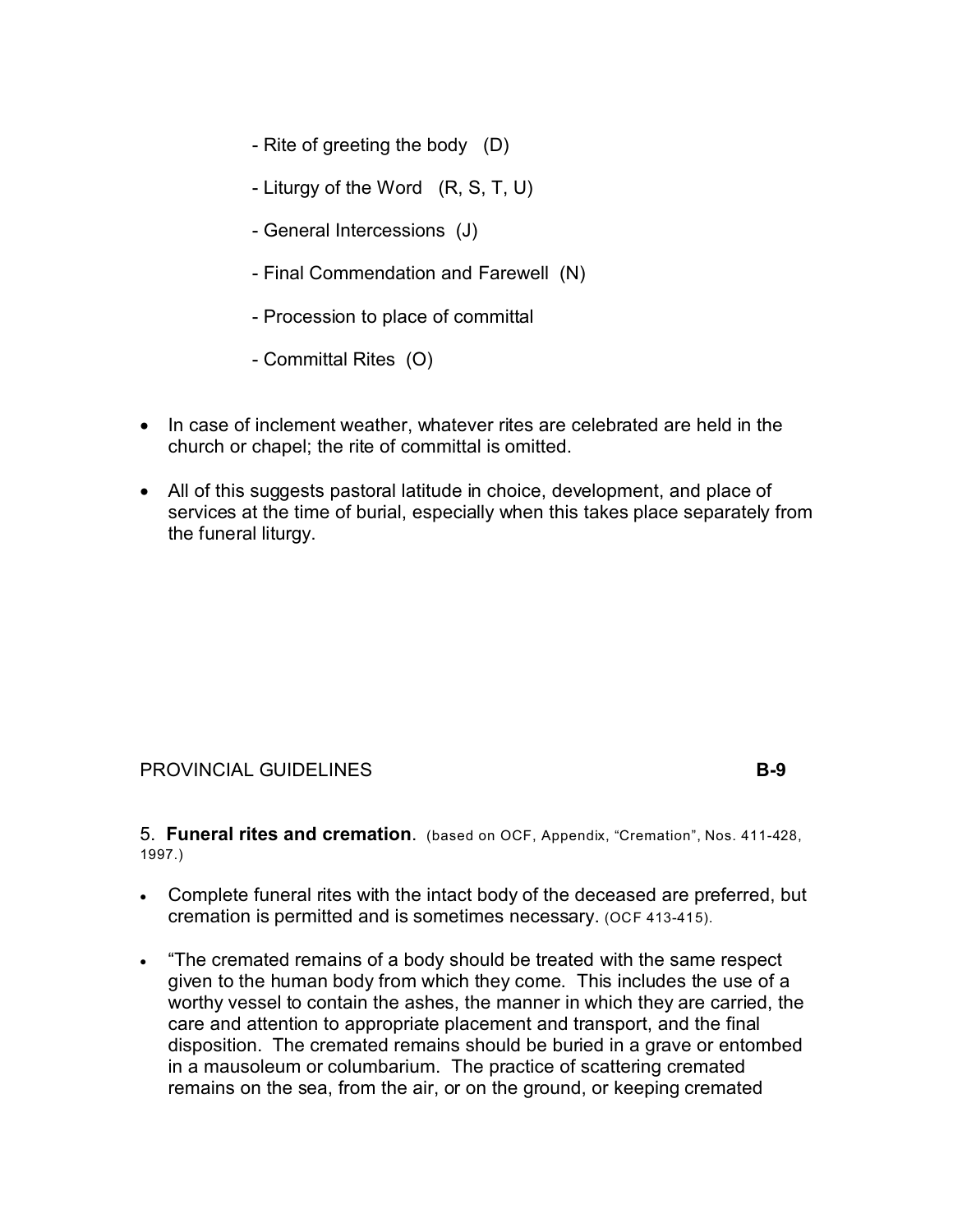remains in the home of a relative or friend of the deceased are not the reverent disposition that the Church requires. Whenever possible, appropriate means for recording with dignity the memory of the deceased should be adopted, such as a plaque or stone which records the name of the deceased." (OCF 417)

If a friar wishes to have his body cremated, this choice is to be put in writing and forwarded to his personnel file, as with other funeral wishes.

"When the choice has been made to cremate a body, it is recommended that the cremation take place **after the funeral liturgy**." (OCF 418). In this case all funeral rites are conducted in the customary manner with the presence of the body. At the final commendation and farewell, the optional conclusion (dismissal) is used at the end (CFR N-4), there is no committal service, and the body is taken away to be cremated. At a later time the rite of committal is celebrated at the place of burial or entombment, substituting the words "earthly remains" for "body" in the committal prayer. (CFR O-6)

If cremation takes place **before the funeral rites**, all funeral rites may be conducted in the presence of the cremated remains of the deceased person (as granted by an indult from Rome, and as permitted by the local bishop, OCF 426). Procedures are as follows:

Prayers are to be chosen, or adapted, to avoid reference to the "body". The created remains should be placed in a worthy vessel, and a small table or stand should be prepared for them at the placed normally

occupied by the coffin. The Easter candle may be placed by the table. The vessel may be carried in and out in the usual processions of the

#### funeral liturgy.

The cremated remains are honored with holy water and incense in the usual manner, the use of the pall is omitted.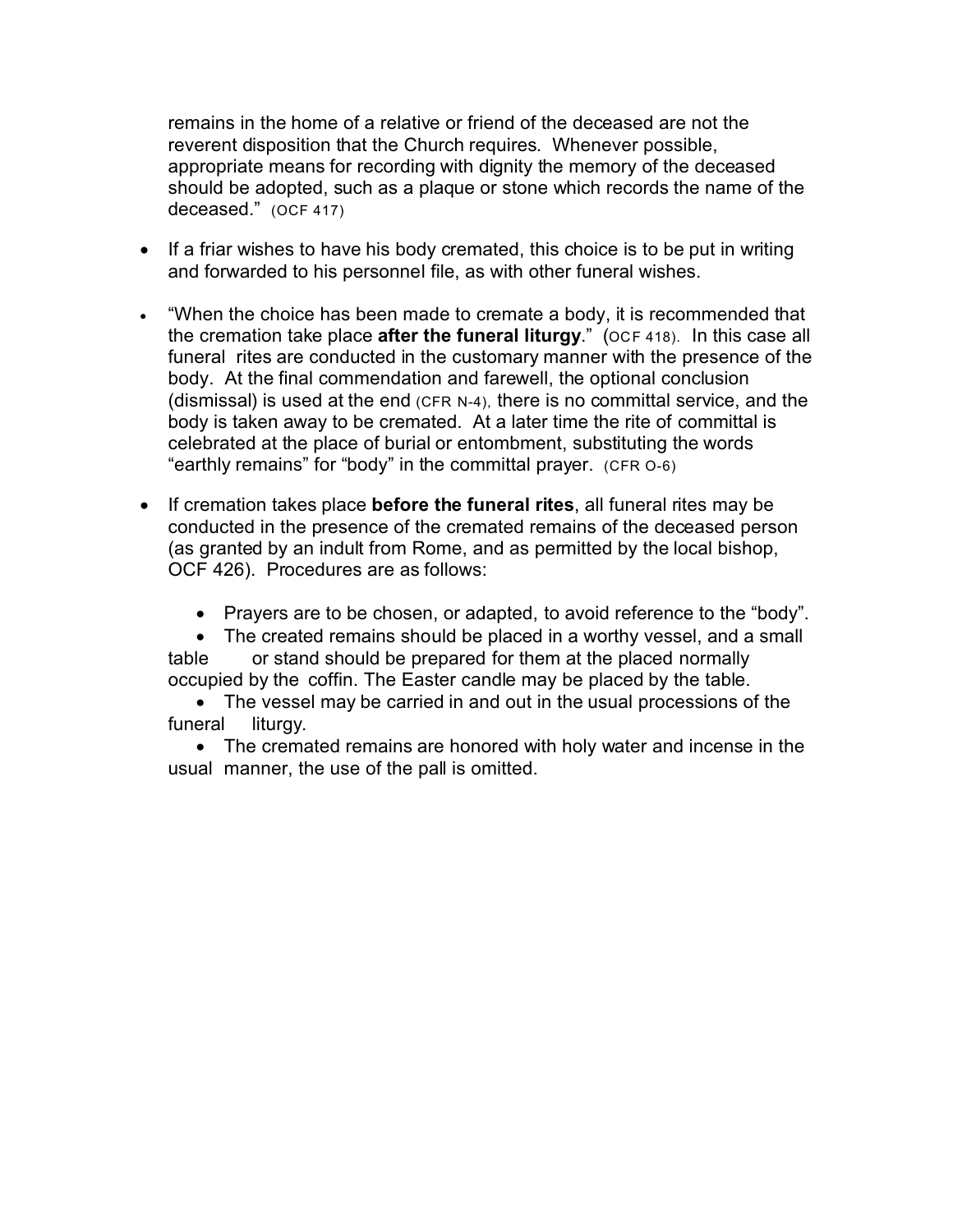## **PROVINCIAL GUIDELINES B-10**

6. Funeral rites where there is no body.

This can happen in the case where the body of a friar is not recovered, or where the body has been donated to science in an arrangement calling for immediate transfer of the body without embalming. A memorial mass is the appropriate response. A suitable memorial marker in the cemetery could be provided if so desired.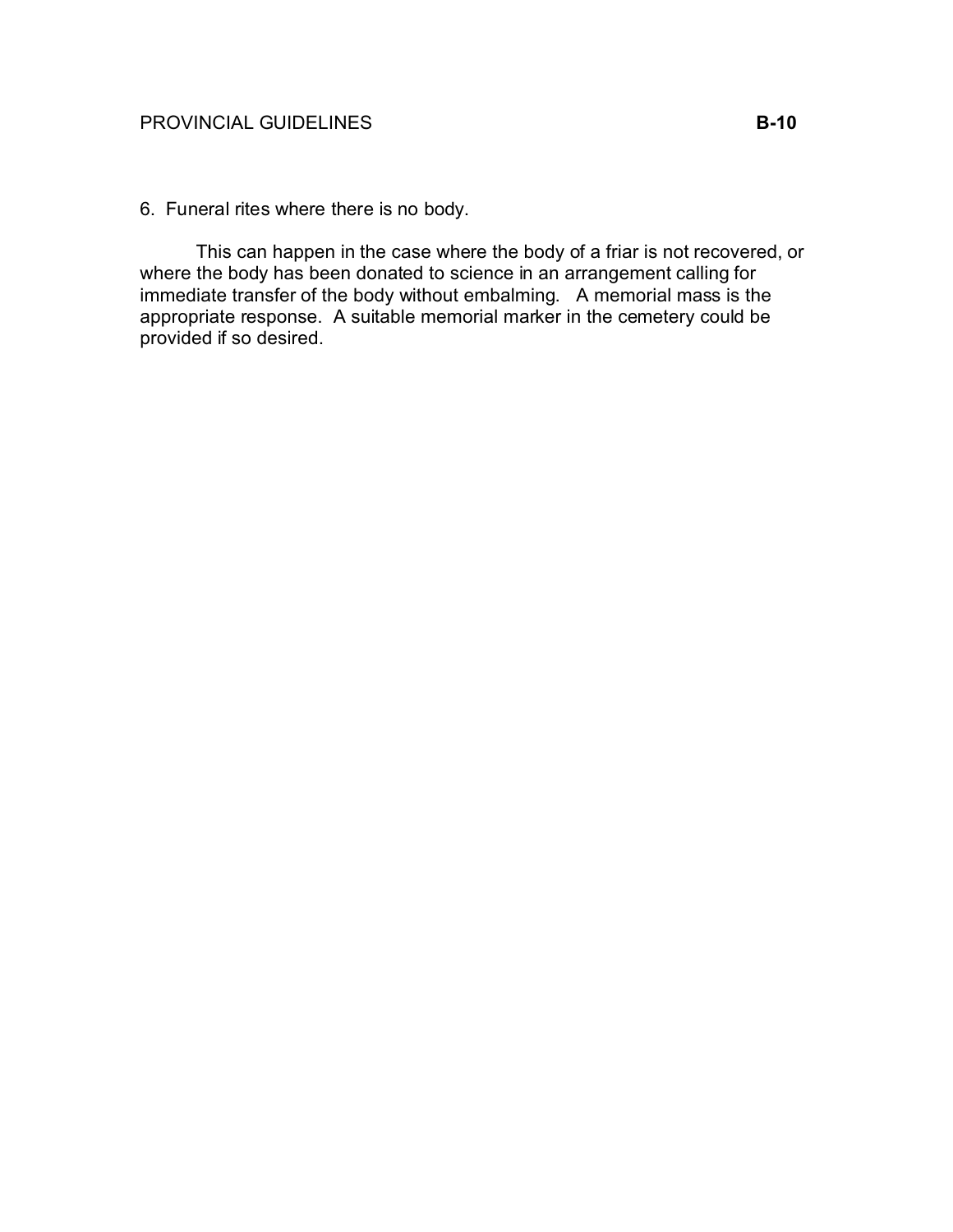# **FUNERAL PROTOCOL**

## **PROVINCE OF ST. JOSEPH**

## **OF THE CAPUCHIN ORDER**

#### **INTRODUCTION**

In an aging community of brothers, more care and attention needs to be given to laying to rest those brothers who have died, and to good fraternal and pastoral care of those who gather to mourn and to pray. Moreover, the recently revised English edition of the *Order of Christian Funerals* (OCF hereafter) provides new impetus to examine and shape the customary funeral practices of the province. And finally, continuing to learn from the experience of the province, the following **Funeral Protocol** seeks to clarify roles and communication in such a way as to facilitate good preparation and celebration of funeral rites, as well as good fraternal and pastoral care.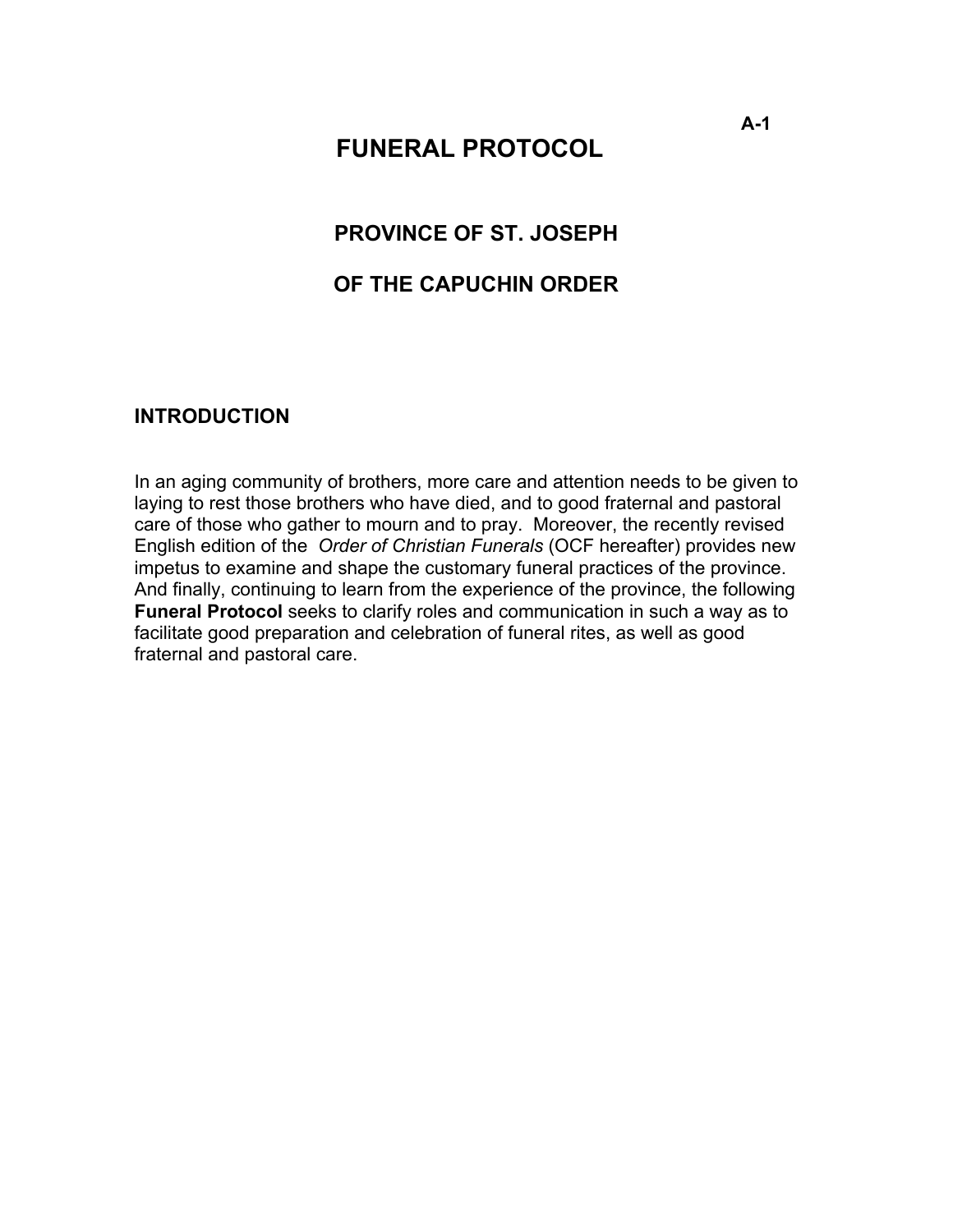# **A. PRINCIPAL ROLES**

The principal roles are as follows. The details of the role are in the following pages.

## 1. **PROVINCIAL MINISTER (OR HIS DELEGATE).**

The Provincial Minister is the chief pastor of the friars, and exercises ordinary pastoral care at the death and burial of friars as a duty of his office. A delegate (e.g., the provincial vicar or a provincial councilor) may act in his stead. Additionally, the provincial minister delegates this care as needed and desired in the following roles.

## 2. **CAPUCHIN FUNERAL COORDINATORS**

The Capuchin funeral coordinators are friars in Wisconsin and in Michigan appointed for and responsible for preparing and coordinating the funeral rites of friars. The purpose of this position is to have friars in place with a continuity of role and experience, as well as to suitably apportion ministerial duties and responsibilities.

## 3. **THE LOCAL MINISTER.**

The local ministers at St. Bonaventure Community in Detroit, St. Lawrence Community in Mt. Calvary, and St. Fidelis Community in Appleton, while being necessarily involved in details of place, time, and other arrangements, are above all responsible for hospitality and the fraternal and pastoral care involved.

## 4. **PROVINCIAL LITURGICAL COMMISSION.**

Experience has shown that members of the commission cannot reasonably assume the total task of coordinating funerals, although they will continue to make themselves available as possible. The work of the commission is best accomplished by guiding the tradition of funerals, providing worship materials as needed, and responding to concerns and questions arising from our practice.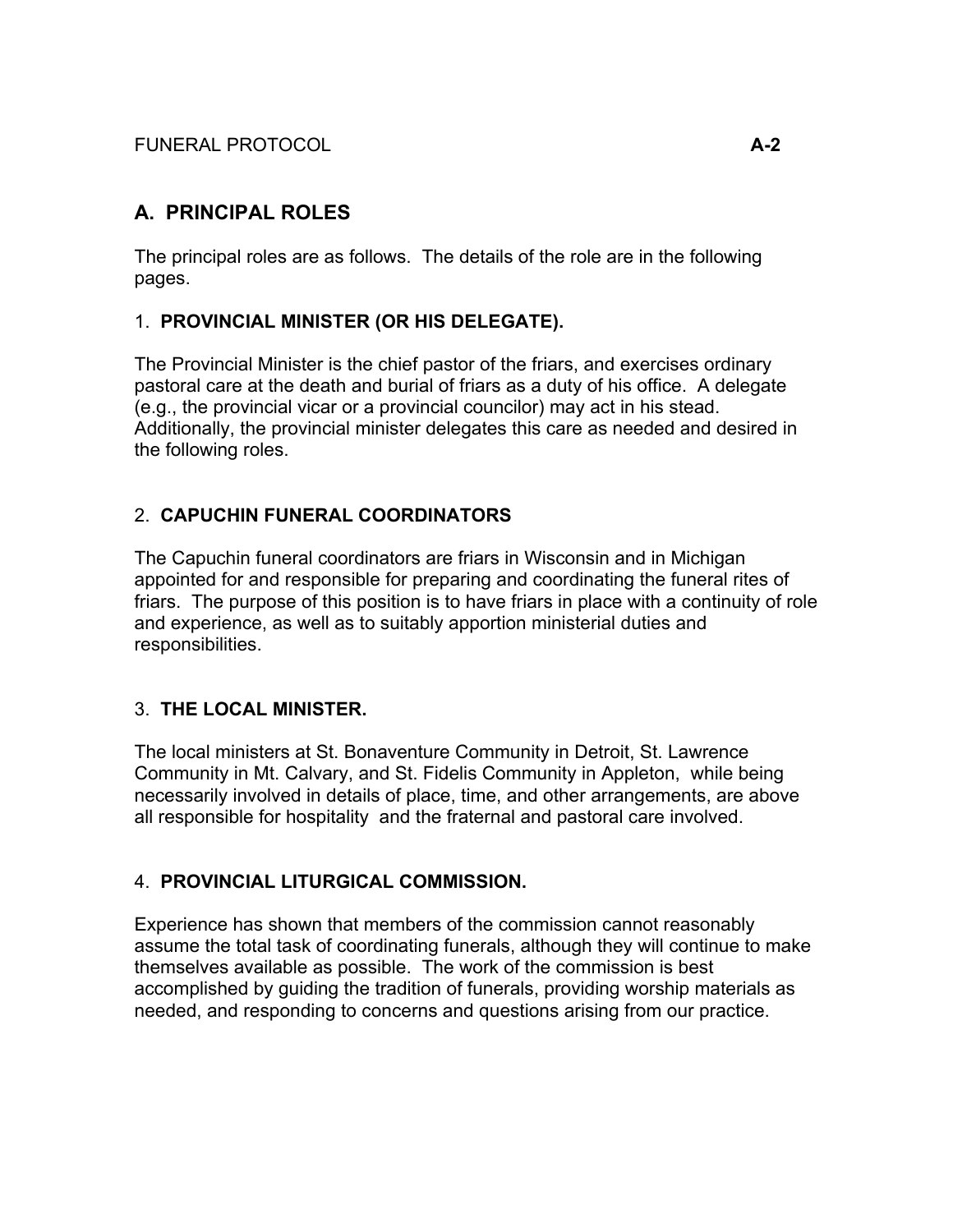## **B. THE PROCESS OF COMMUNICATION**

Upon the death of a friar, the provincialate is notified. Then the provincial minister or his delegate is responsible for:

- making an official notification of the death;
- ensuring that the family of origin is contacted;
- authorizing contact with a funeral director for care of the body, casket, etc. Ordinarily the friar is to be laid out in a church or chapel.
- determining the time and place of funeral rites;
- initiating the provincial telephone network;
- accessing the personal file of the friar for funeral wishes and any other pertinent data;
- delegating the following friars to begin funeral preparations:
	- the local minister(s) for the funeral and burial,
	- the appropriate Capuchin funeral coordinators.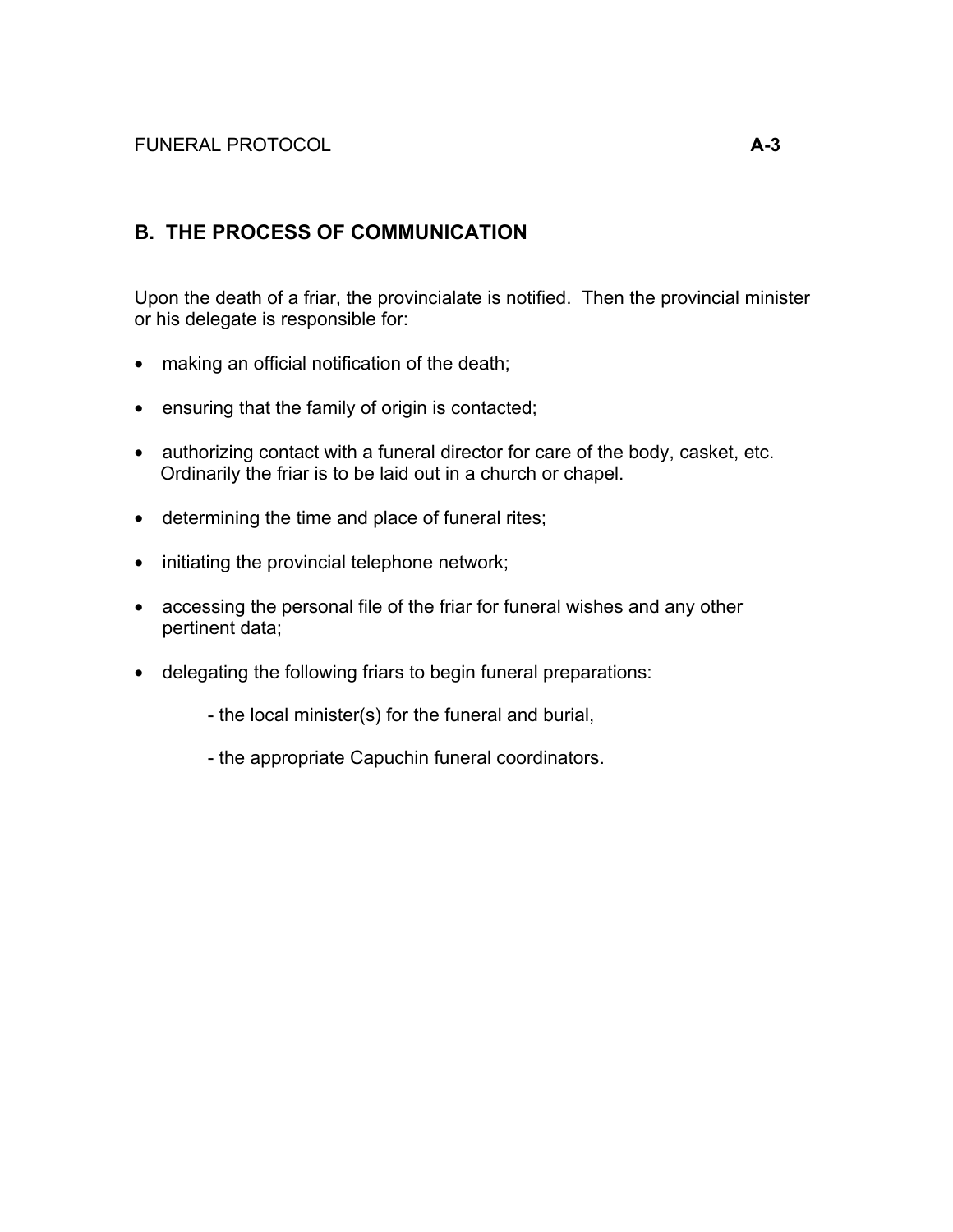## **C. RESPONSIBILITIES OF THE PROVINCIAL MINISTER (OR HIS DELEGATE)**

1. To determine the time and place of the funeral rites. In general, it is desirable that there be only one funeral liturgy (i.e., eucharistic celebration), while there may be multiple wake services in different places, as well as a burial rite in a distinct place. The chronology and place are worked out as befits each situation. A memorial mass (without the body present) is also possible when appropriate (e.g. when a significant number of people could not attend the funeral liturgy). The OCF does not address the question of multiple funeral liturgies.

2. To access any funeral wishes the deceased friar may have noted in his personal file, and to convey these to the funeral coordinator as appropriate. If there are requests that seem inappropriate, or which limit participation, or which are contrary to the norms of good liturgy, these can prudently be left in silence for the greater good of the fraternity.

3. To offer assistance and pastoral care to relatives of the deceased and to the community of the deceased.

4. To preside and to preach at the liturgies of the OCF, especially at the funeral liturgy, and to delegate these to others, if deemed desirable to do so. The usual rites calling for this leadership role are:

- the greeting of the body,
- the vigil or wake service,
- the funeral liturgy,
- the burial service.

5. To communicate with the local minister and with the Capuchin funeral coordinators throughout the process.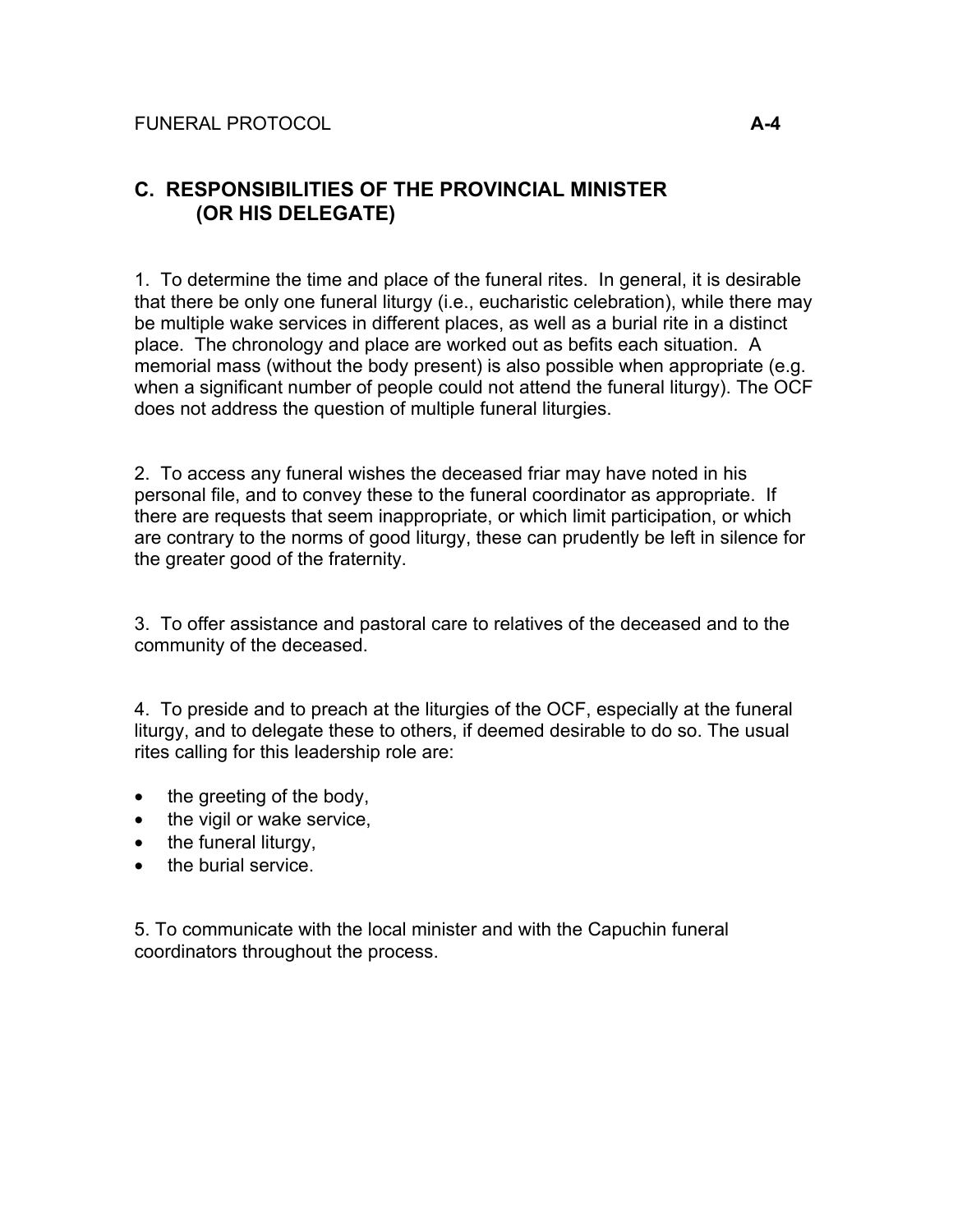## **D. RESPONSIBILITIES OF THE CAPUCHIN FUNERAL COORDINATORS**

1. To establish and maintain communication with the following people, as possible and appropriate, in the preparation and celebration of the funeral rites:

- the family of origin of the deceased,
- the friars of the local community of the deceased,
- the friars of the community where the funeral and/or burial will take place.

2. To prepare and coordinate the funeral liturgies, including the following ministries (keeping in mind the deceased's family of origin):

- presiders and homilists,
- readers.
- ministers of communion,
- musicians,
- pallbearers,
- (*option*): person(s) giving meditation or other remarks following communion or at some other time in the services.
- 3. To oversee the environment and art of the place(s) of worship
- 4. To oversee the preparation of worship aids, if needed.

5. To communicate regularly with the provincial minister (or his delegate) and with the local minister throughout the process.

6. To call upon members of the provincial liturgical commission for assistance, as needed and possible.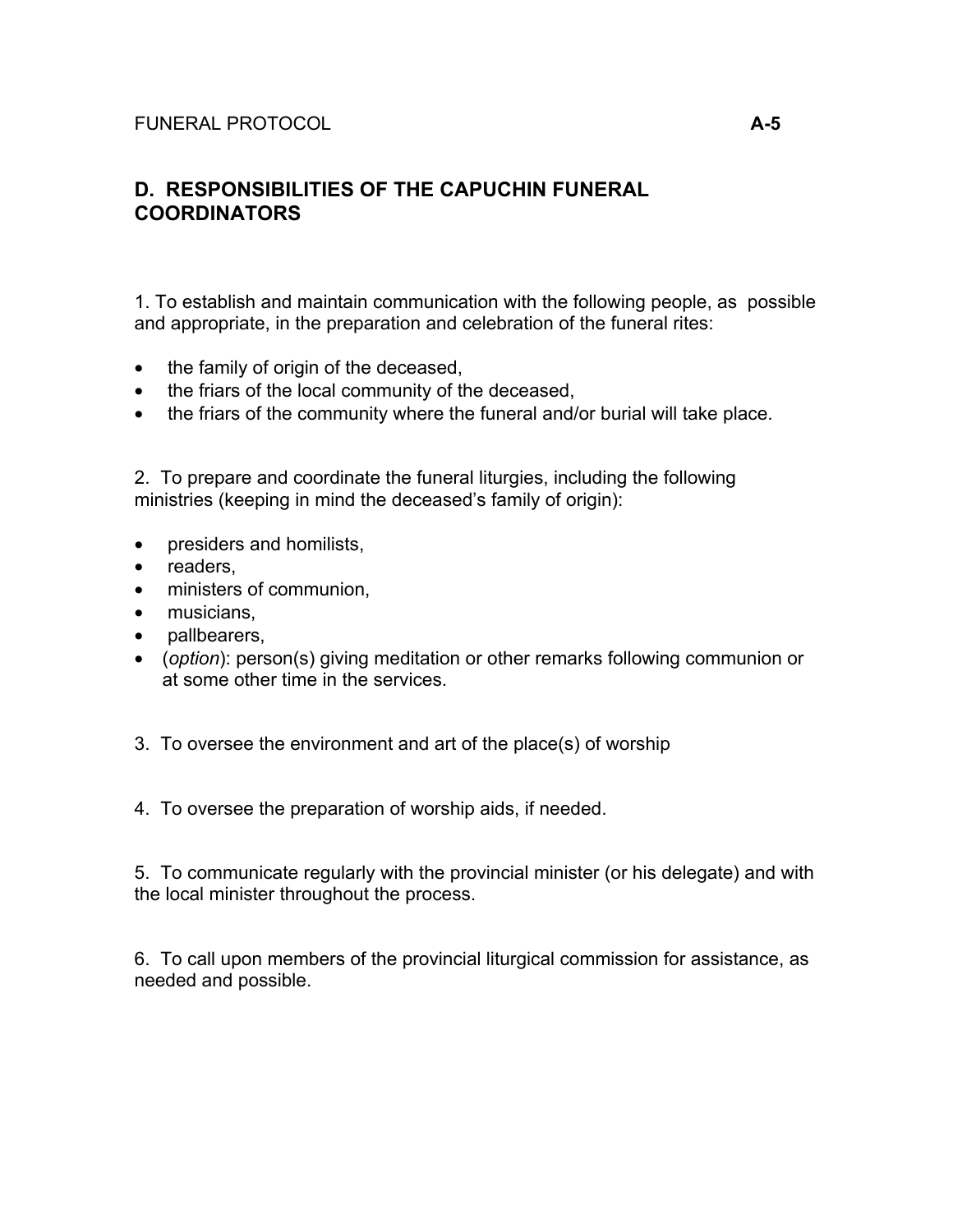FUNERAL PROTOCOL **A-6** 

## **E. RESPONSIBILITIES OF THE LOCAL MINISTER(S**)

1. To coordinate hospitality for friars, family members of the deceased, and guests. This may include:

- housing,
- transportation,
- meals and /or refreshments, particularly following the funeral liturgy and/or burial.
- providing a rest area for members of the immediate family of the deceased during the visiting hours and waking of the body.
- 2. To see that the burial site is prepared.

3. To keep in regular contact with the provincial minister (or his delegate) and with the Capuchin funeral coordinators throughout the process.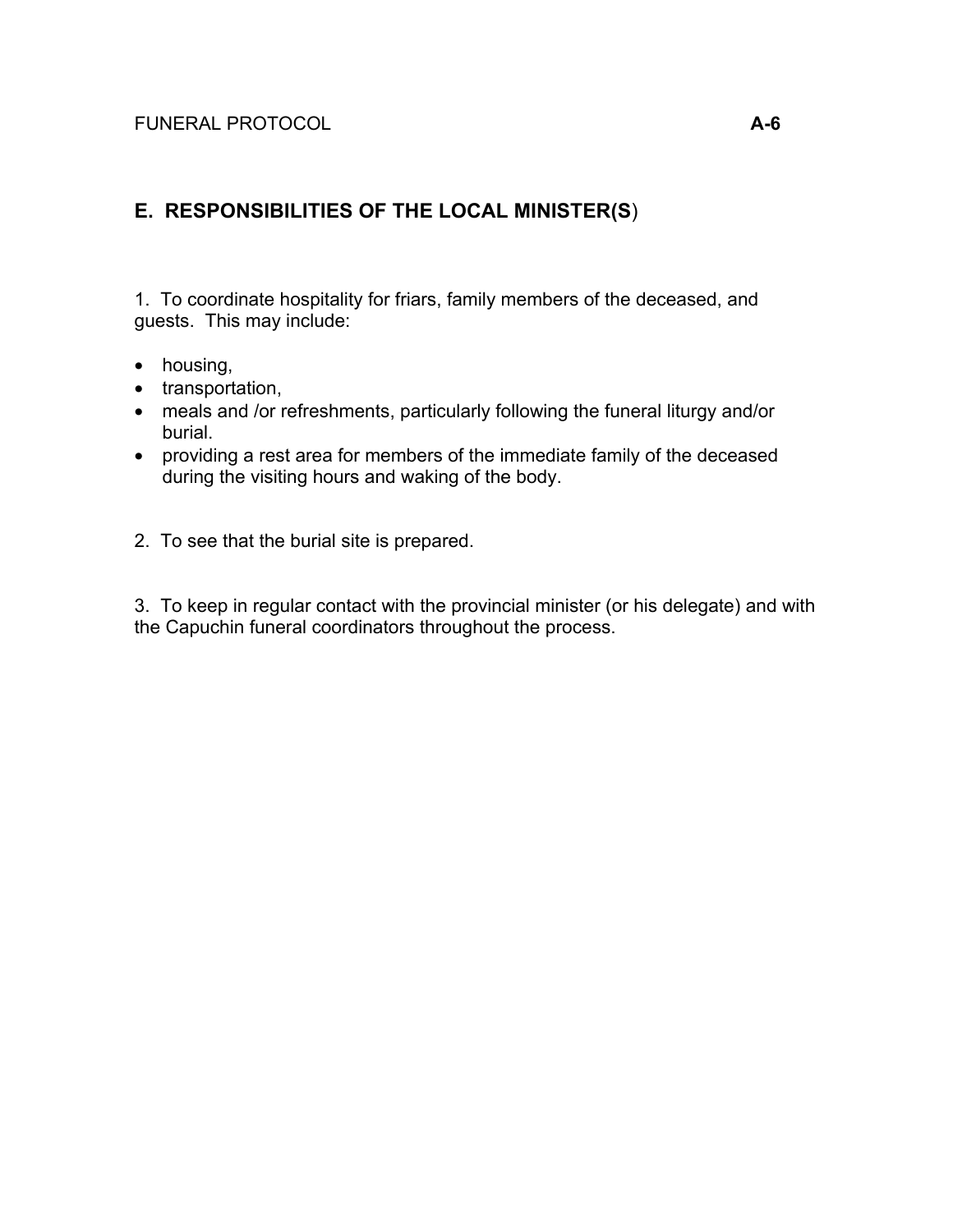## **F. PROVINCIAL FUNERALS AT APPLETON**

1. When a friar in the Appleton area dies, the funeral rites can take place in that area, following the process of the above protocol. The responsibilities of the local minister are assigned to the minister of St. Fidelis Community, who makes arrangements with the pastor of St. Joseph Parish as needed.

2. Ordinarily the greeting of the body, visitation, and wake service are to take place at St. Fidelis Community. The next day the body is brought to St. Joseph Church, laid out in the church's gathering space where visitation continues until the time of the funeral liturgy, which concludes with the Final Commendation and Farewell, followed by luncheon at the parish.

3. As soon as convenient, the body of the deceased is transported to St. Lawrence Community in Mt. Calvary for the committal service and burial.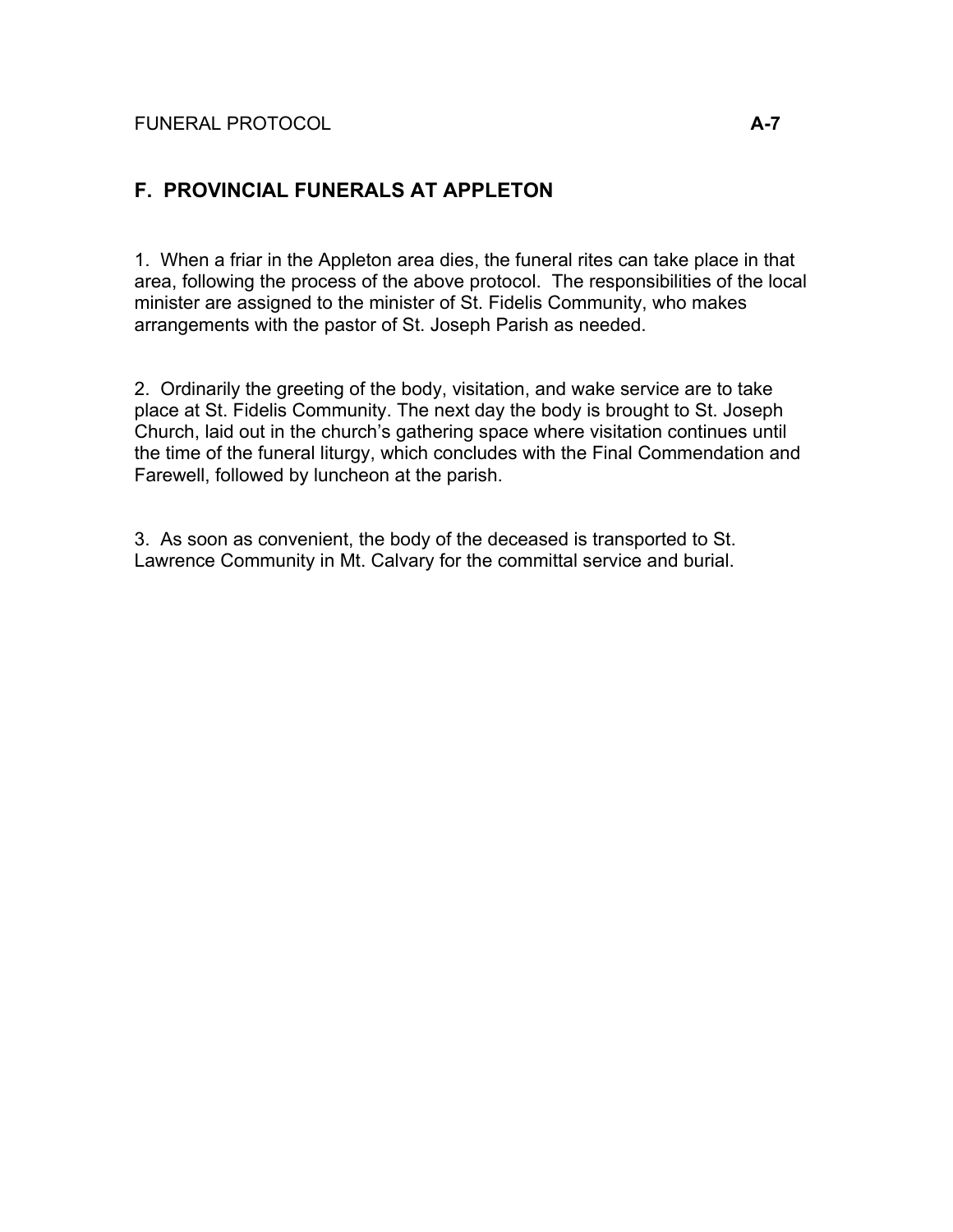# **ORDER OF CHRISTIAN FUNERALS**

# **CAPUCHIN-FRANCISCAN**

## **INTRODUCTION**

1. Following the principles of liturgical reform set out by the Second Vatican Council, the Roman Catholic tradition prepared and published the Latin edition of new funeral rites in 1969, to be translated and adapted in each language and culture. The biggest challenge in formulating the Latin typical edition was the myriad ways in which funeral rituals were immersed in family and culture throughout the world.

 The main feature of the Latin version was the clustering of rites around three stations: home, church, and cemetery, with the general directive to use whatever rites were suitable at whatever stations were customary. In general, this typical Latin edition was regarded as the least successful of the new rites, primarily because the cultural diversity was too great to successfully encompass in the form of a ritual. The result was more of a source book than a usable ritual.

2. In the United States, the decision was made to issue the typical Roman rite in English (1971) with few adaptations or reordering of the ritual material. The result was a ritual that was difficult to use, and various local provisional rituals (such as the Green Bay rite) and national rituals (the much better Canadian English ritual) found widespread use alongside the official ritual for the United States.

3. It was in this context that the Provincial Liturgical Commission, in the 1970's, developed and implemented a very minimal ritual for funerals of Capuchin friars, consisting of a rite for greeting the body, introductory and closing rites for the funeral mass, orations, a graveside service, and vigil material in the forms of wake service and evening prayer. Some parts of these materials have continued to be used fairly consistently over the years, with copies at Calvary and Detroit. The wake service has been mostly unique development for each funeral. Although the ritual patterns followed the Roman rite, much of the text was original, since the official rites were such a poor source.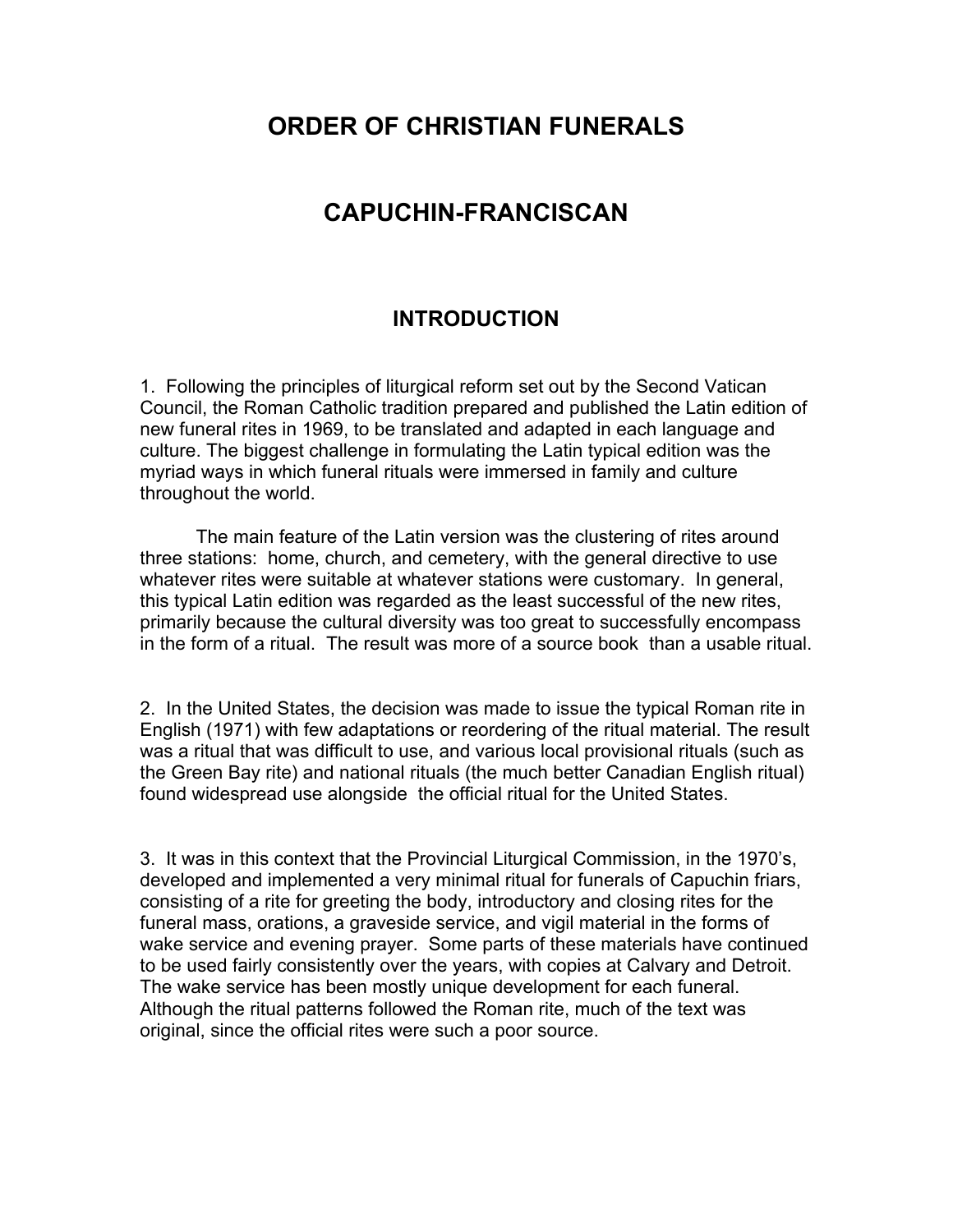Introduction - page 2

4. A complete new edition of the funeral rites, involving new translations and original texts, was issued for the United States in 1989. This edition is characterized by a total reordering of the ritual material according to the prevailing cultural patterns of funerals in the United States, with due respect always for the priorities of Christian belief and practice. There are more options particularly for funerals of infants and children, and a sensitivity of language and ritual to the human and psychological aspects of mourners. The rites are less totally vertical, more inclusive of the horizontal.

5. Thus the Provincial Liturgical Commission conceived the project of providing a more adequate funeral ritual for the Province. The following criteria were involved in the development of an adaptation of the Roman Catholic funeral rites to our Capuchin-Franciscan practice.

 a. It is largely an adaptation of the official Roman Catholic rites, as issued in 1989, because this is the larger Catholic cultural tradition in which Capuchin funerals are celebrated. Accordingly, in all the rites the official sources have been noted; adapted and original texts are duly marked as such.

 b. The rites have been reordered and developed to fit our normal Capuchin tradition, such as giving more prominence to the greeting of the body and having the wake in a church or chapel.

 c. In adapting prayer texts, reference to our Capuchin-Franciscan calling is often included, and texts more suitable to our situation have been chosen. Revision often includes a simplification of language, an avoidance of patriarchal language, and efforts toward an expanded imagery in naming God.

 d. In the Scriptures texts, the New Revised Standard Version was chosen because of its acknowledged faithfulness to the original texts, because it is inclusive on a horizontal level, and because it can be easily retrieved with computer software. Adaptations were made in the readings to minimize patriarchal language and male references to God. Additional readings from the Hebrew Bible were added because of the limited choice available in the official rites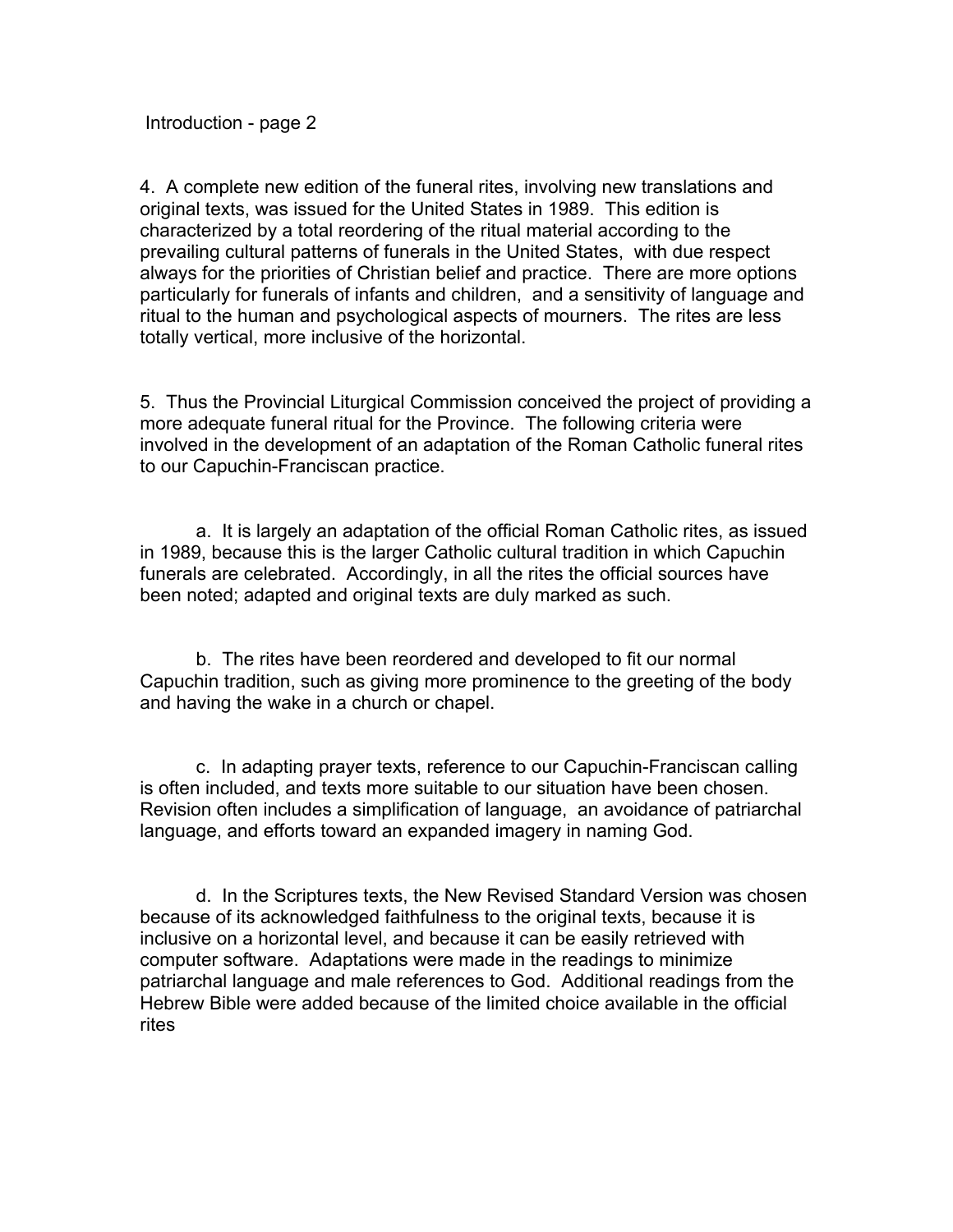Introduction - page 3

 e. A selection of readings from the Franciscan and Capuchin tradition was added, particularly for use in the vigil service. Prayers of the Franciscan tradition have also been included.

 f. All material in hard copy is made available in binders according to a coded arrangement given in the table of contents, so that materials may easily be selected for each funeral, and replaced. This can also facilitate revisions or additions.

 g. All material is on computer and on disc, for retrieval purposes and for any changes or additions that may be desirable, as also indicated in the table of contents.

 MAY WE PRAY WELL, MAY WE WORSHIP WELL, AS WE BURY OUR BELOVED DEAD!

Provincial Liturgical Commission Project Editors: Ken Smits, Capuchin and Mary Testin October, 1996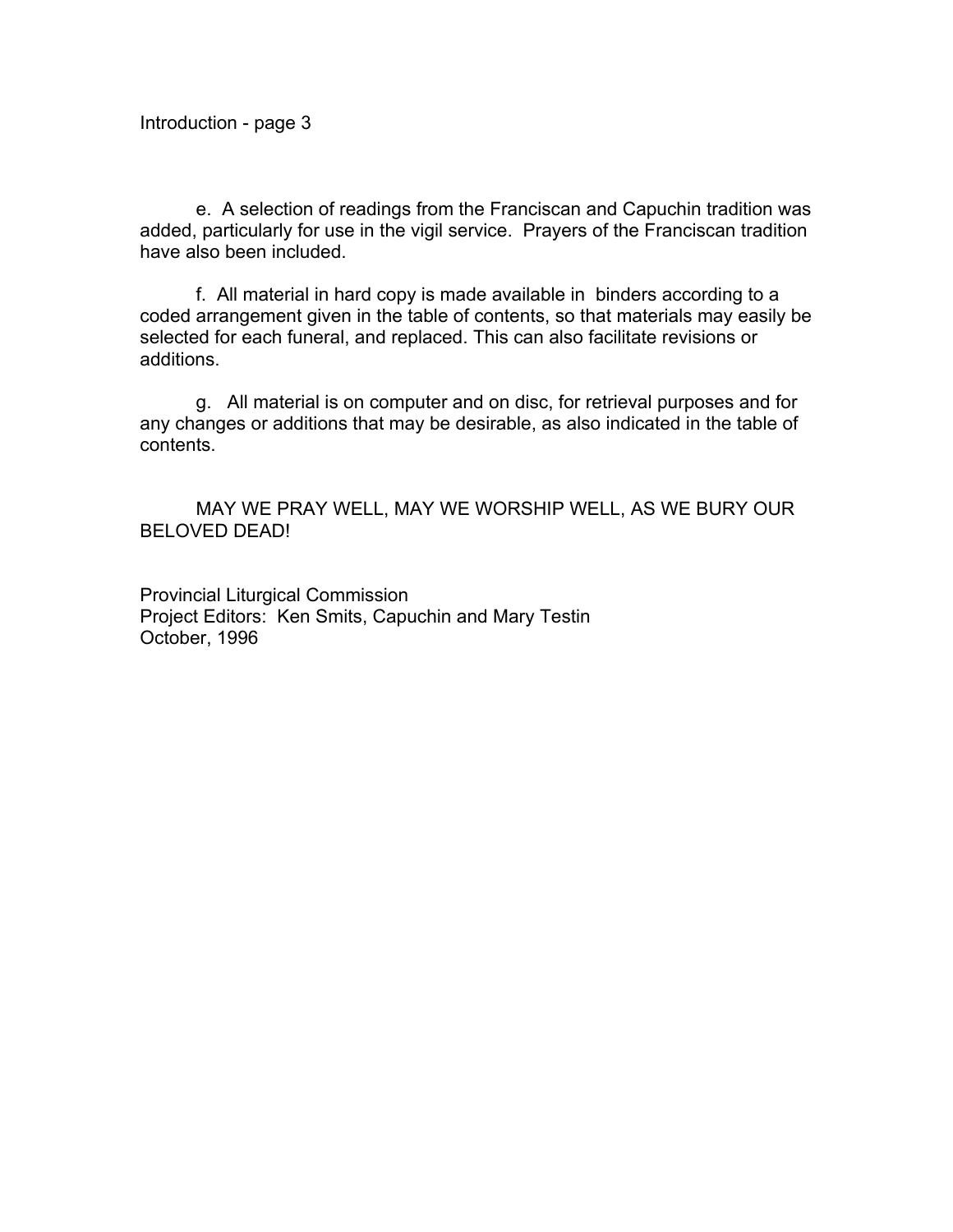## **FUNERAL LITURGY**

## **INTRODUCTION**

**1. "The funeral liturgy is the central liturgical celebration of the Christian community for the deceased."** (OCF 128) **"At the funeral liturgy the community gathers with the family and friends of the deceased to give praise and thanks to God for Christ's victory over sin and death, to commend the deceased to God's tender mercy and compassion, and to seek strength in the proclamation of the paschal mystery."** (OCF 129**) In general, all of the celebration is guided by the threefold purpose of proclaiming the Christian mystery in the context of death, commending the deceased person to the mercy of God, and providing the comfort and support of Christian community among the mourners.** 

**2. The funeral liturgy includes the reception of the body, the liturgy of the word, the liturgy of the eucharist, and the final commendation and farewell. It may be followed by the procession to the grave site and the rite of committal.** 

**3. The reception of the body is the parallel to that first reception which took place at the deceased person's baptism. Thus the preference for receiving the body at the entrance of the church, the normative sprinkling and clothing of the body, and the recommended inclusion of the Easter candle in the entrance procession. All of these rites should be carried out in as visible and audible a manner as possible. "If in this rite a symbol of the Christian life is to be placed on the coffin, it is carried in the procession and is placed on the coffin . . . at the conclusion of the procession."** (OCF 134)

**4. "The readings proclaim the paschal mystery, teach remembrance of the dead, convey the hope of being gathered together again in God's kingdom, and encourage the witness of Christian life."** (OCF 137) **There may be two or three Scripture readings, the responsorial psalm should be sung, and the alleluia is either sung or omitted. "A brief homily based on the**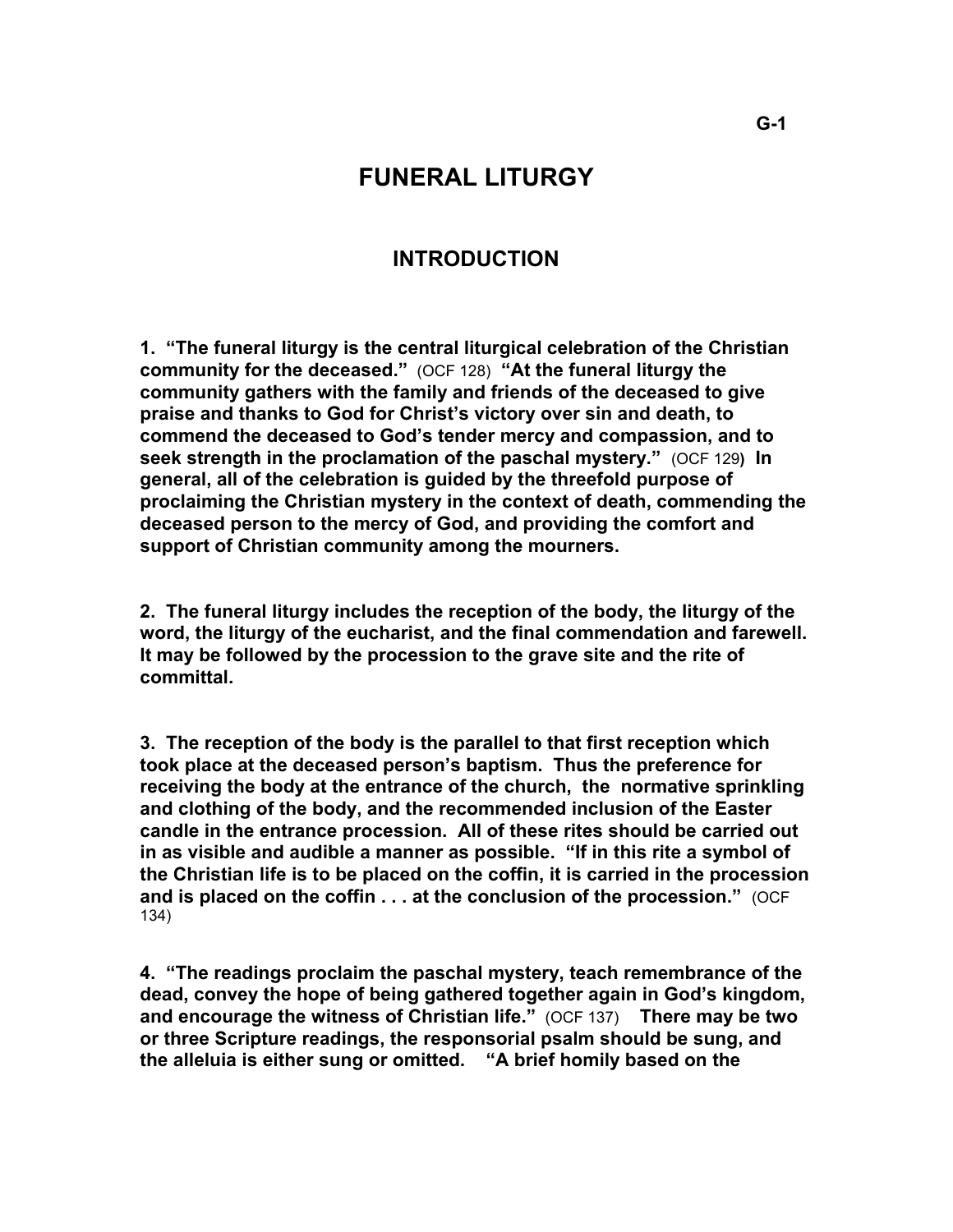**readings should always be given."** (OCF 141) **Sample intercessions are provided to be adapted to each funeral, or new intercessions can be prepared.** 

**5. The liturgy of the eucharist takes place in the usual manner. It is recommended that the use of incense be left to the final commendation and farewell. The deceased should is mentioned by name in the eucharistic prayer. The prayer after communion concludes the liturgy of the Eucharist.** 

**6. If some brief testimony to the deceased, particularly from family or friends, is desired within the funeral liturgy, it can take place after communion.** 

**7. "The final commendation is a final farewell by the members of the community, an act of respect for one of their members, whom they entrust to the tender and merciful embrace of God. This act of last farewell also acknowledges the reality of separation and affirms . . . the resurrection on the last day."** (OCF 146) **The song of farewell is the central feature of this rite, preceded by an introduction, and followed by a closing prayer. Recommended practice is a slow and reverent incensation of the body during this song, signifying "respect for the body as the temple of the Holy Spirit."** (OCF 147) **(When singing is not possible, a spoken litany is provided, led by an assisting minister while the presider does the incensation.) At the conclusion of the rite, a psalm or song may accompany the procession to the grave, or a song may be sung as the body is being taken from the church.** 

**8. As much as possible, friars, family and friends should be involved in the preparation of the funeral liturgy and its celebration. This can involve choice of readings and music, as well as pallbearers, readers, assisting ministers, ministers of the eucharist, those who place the pall or other Christian symbols on the coffin, and those who present the gifts during Eucharist.**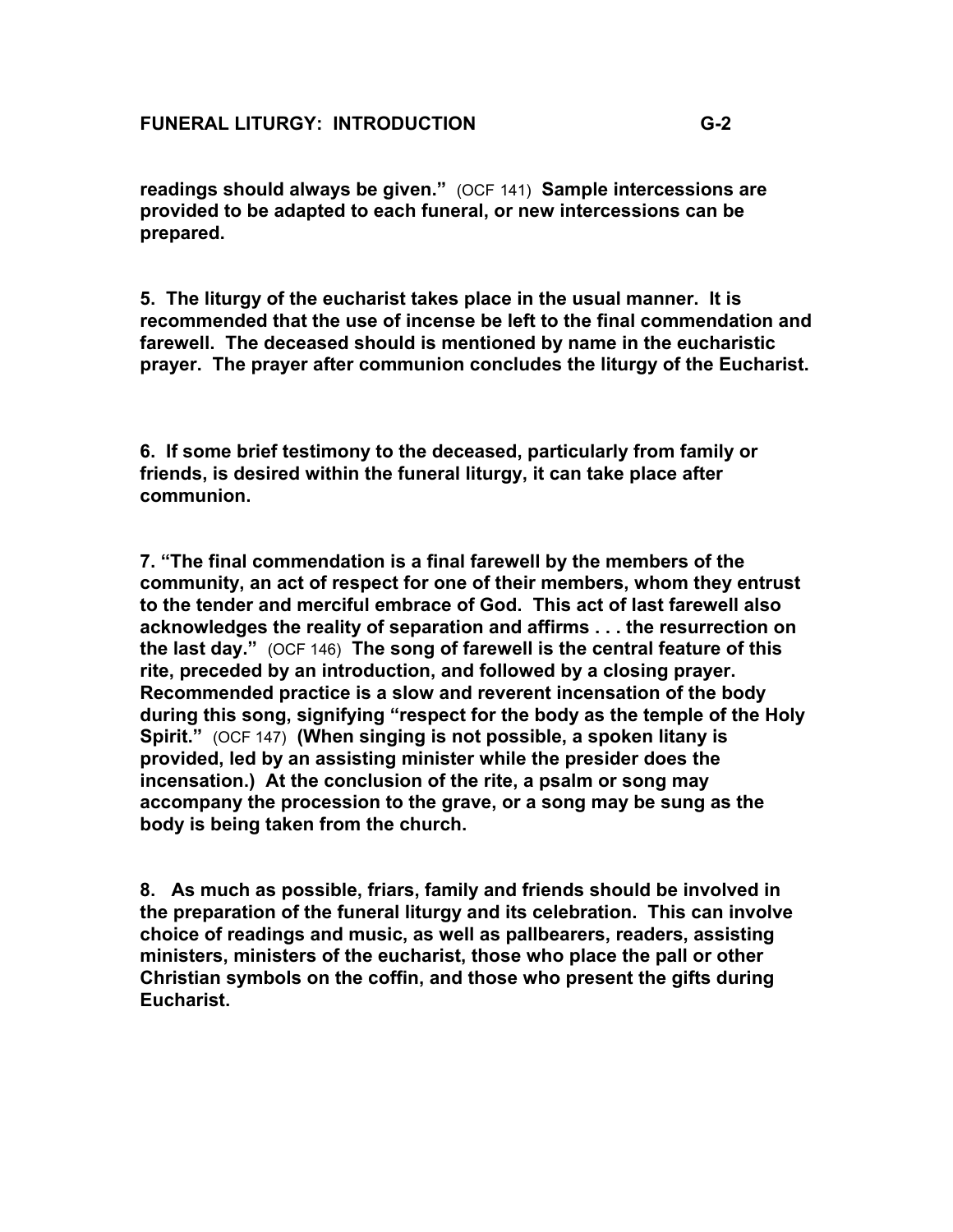## **FUNERAL LITURGY: INTRODUCTION G-3**

# **FUNERAL LITURGY**

## **OUTLINE OF THE RITE**

#### **INTRODUCTORY RITES**

 **Greeting Sprinkling with Holy Water Placing of the Pall Entrance Procession (Placing of Christian Symbol) Opening Prayer** 

#### **LITURGY OF THE WORD**

 **Readings Homily General Intercessions** 

#### **LITURGY OF THE EUCHARIST**

#### **FINAL COMMENDATION**

 **Invitation to Prayer Silence Sign and Song of Farewell Prayer of Commendation**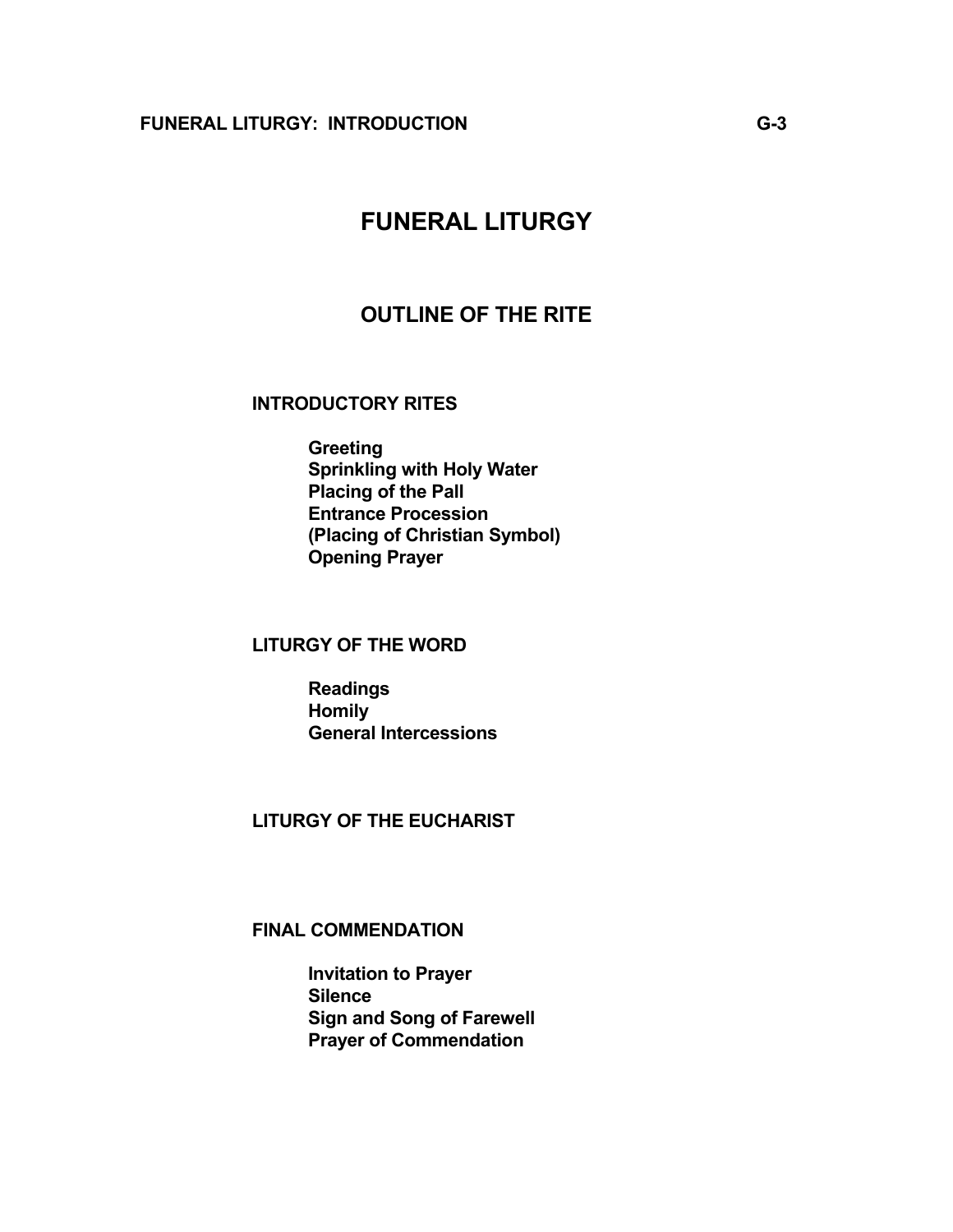# **FUNERAL LITURGY**

## **INTRODUCTORY RITES**

 Before the introductory rites begin, the stand for the Easter candle should be quietly moved to where the casket will be placed during the Eucharist. The candle itself will lead the procession. [OCF 162]

 The introductory rites begin at the entrance to the church and, if possible, close to the baptismal font. The use of water from the font and the clothing of the casket with the white pall help the assembly recall the connection between baptism, death and resurrection.

The liturgy begins with a greeting.

#### **GREETING** (OCF 159)

#### A. **The grace of our Lord Jesus Christ and the love of God and the fellowship of the Holy Spirit be with you all.**

R/ And also with you.

#### B. **The grace and peace of God our Father and the Lord Jesus Christ be with you.**

R/ And also with you.

#### C. **The grace and peace of God our Father, who raised Jesus from the dead, be always with you.**

R/ And also with you.

#### D. **May the Father of mercies, the God of all consolation, be with you.**

R/ And also with you.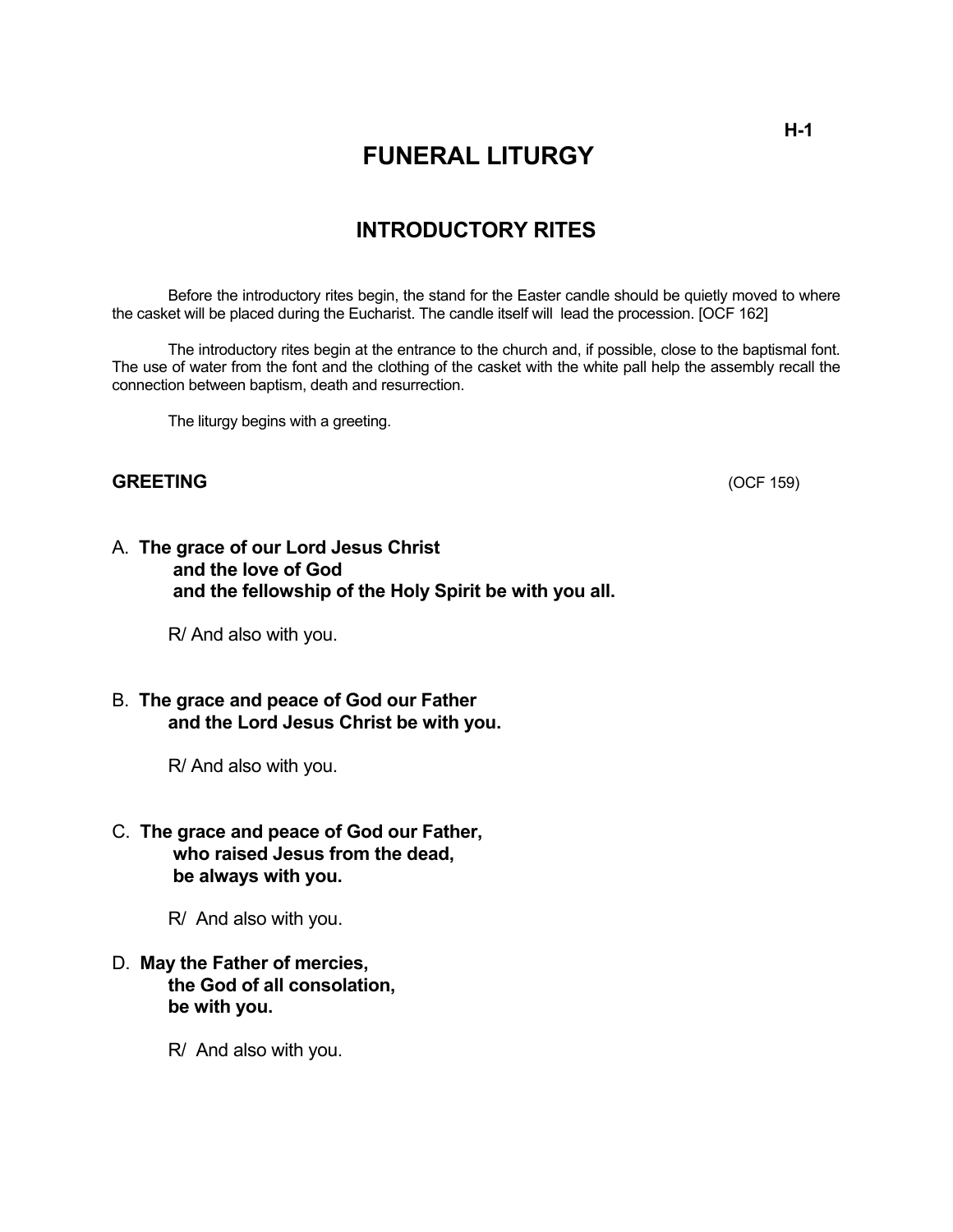## FUNERAL LITURGY: INTRODUCTORY RITES **H-2**

## **SPRINKLING WITH HOLY WATER** (OCF 160 adapted)

The presider then sprinkles the body with holy water from the font (if possible) saying:

 **In the waters of baptism, our brother N\_\_\_\_\_\_\_died with Christ and rose with him to new life. In the profession of vows he sought to be conformed to Christ. May he now share with him eternal glory.** 

**PLACING OF THE PALL** (OCF 161)

The presider invites members of the religious community or family to place the pall upon the coffin.

**In baptism our brother N\_\_\_\_\_\_\_\_\_put on Christ.** Text from former rite)  **On the day of the resurrection may he be clothed in eternal glory.** 

## **ENTRANCE PROCESSION** (OCF 162)

 The presider and assisting ministers precede the body into the church. This procession may include the Easter candle, book of the Word and any Christian symbols to be placed upon the coffin. The pall bearers bring the casket forward.

An opening song is sung during the procession.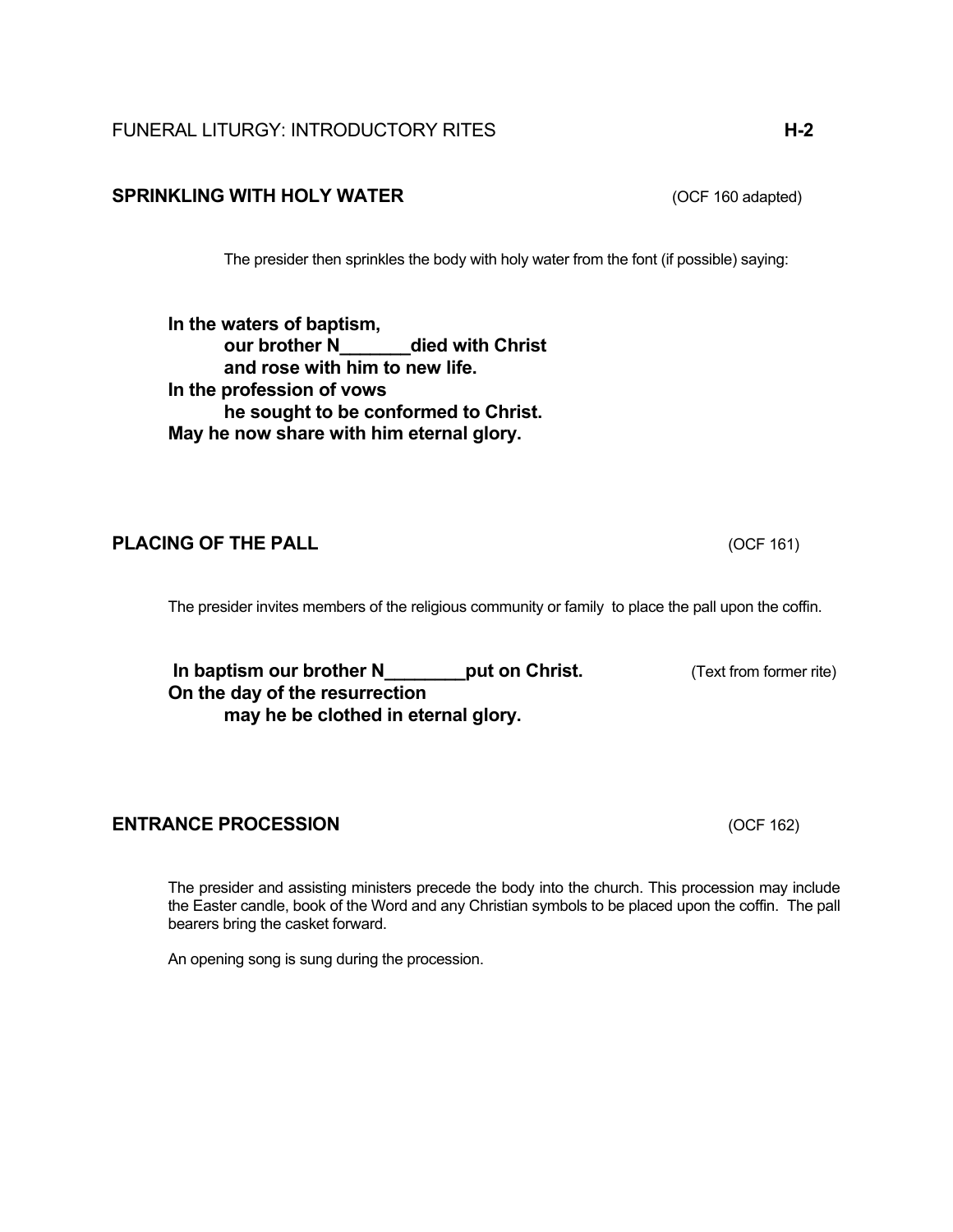#### **PLACING OF CHRISTIAN SYMBOLS** (option) (OCF 163)

 A Christian symbol may be carried in procession and then placed on the coffin, either in silence or with one of the following texts:

(for a Book of the Gospels or Bible) (OCF 400 adapted)

 **In life our brother N\_\_\_\_\_\_\_\_\_\_\_ cherished the Gospel of Christ and used it to guide him in living out his profession of Capuchin life. May Christ now greet him with these words of eternal life: 'Come, blessed of my Father'.** 

(for a cross) (OCF 400 adapted)

 **Lord Jesus Christ,** 

 **you loved us unto death.** 

In baptism N **In the Cross**; **In baptism N** 

 **in his Capuchin life he tried to live out its saving mystery. May he now share in Christ's victory over sin and death.** 

(for a breviary) (OCF 400 adapted)

 **In Capuchin life N\_\_\_\_\_\_\_\_\_\_\_committed himself to a life of public prayer, praying the psalms in the Church. May he now join the angels and saints in their eternal praise of God.**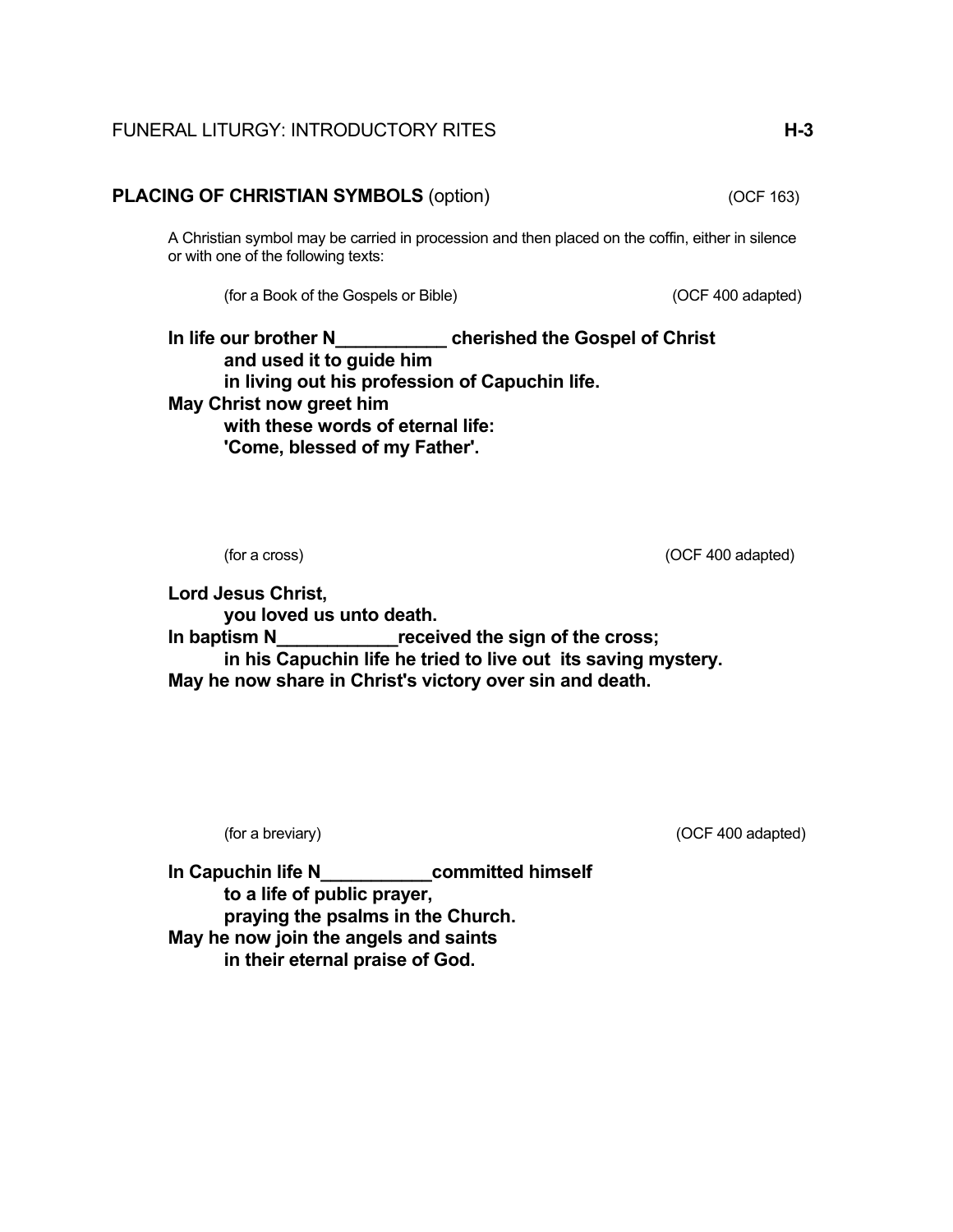## FUNERAL LITURGY: INTRODUCTORY RITES **H-4**

## **OPENING PRAYER**

One of the following prayers (or another found in the appendix) is chosen:

#### **Let us pray...**

| А. | God of blessings,<br>source of all holiness,<br>the voice of your Spirit has called countless women and men<br>to follow Jesus Christ,<br>binding themselves to you with ready will and loving heart. | (OCF 398-23)         |  |  |  |
|----|-------------------------------------------------------------------------------------------------------------------------------------------------------------------------------------------------------|----------------------|--|--|--|
|    | Look with mercy on N<br>who sought to fulfill his vows to you,<br>and grant him the reward promised to all good and faithful servants.                                                                |                      |  |  |  |
|    | May he rejoice in the company of the saints<br>and with them praise you forever.                                                                                                                      |                      |  |  |  |
|    | We ask this through our Lord Jesus Christ, your Son,<br>who lives and reigns with you and the Holy Spirit,<br>one God, forever and ever.                                                              |                      |  |  |  |
|    | R/ Amen.                                                                                                                                                                                              |                      |  |  |  |
| В. | Loving God,<br>we humbly ask mercy for your servant, N<br>who worked so generously to spread the Gospel.                                                                                              | (OCF 398-24 adapted) |  |  |  |
|    | As a faithful follower of Christ and our brother, Francis,<br>grant him the reward of his labors<br>and bring him safely to your promised land.                                                       |                      |  |  |  |

 **We ask this through our Lord Jesus Christ, your Son, who lives and reigns with you and the Holy Spirit, one God, forever and ever.** 

R/ Amen.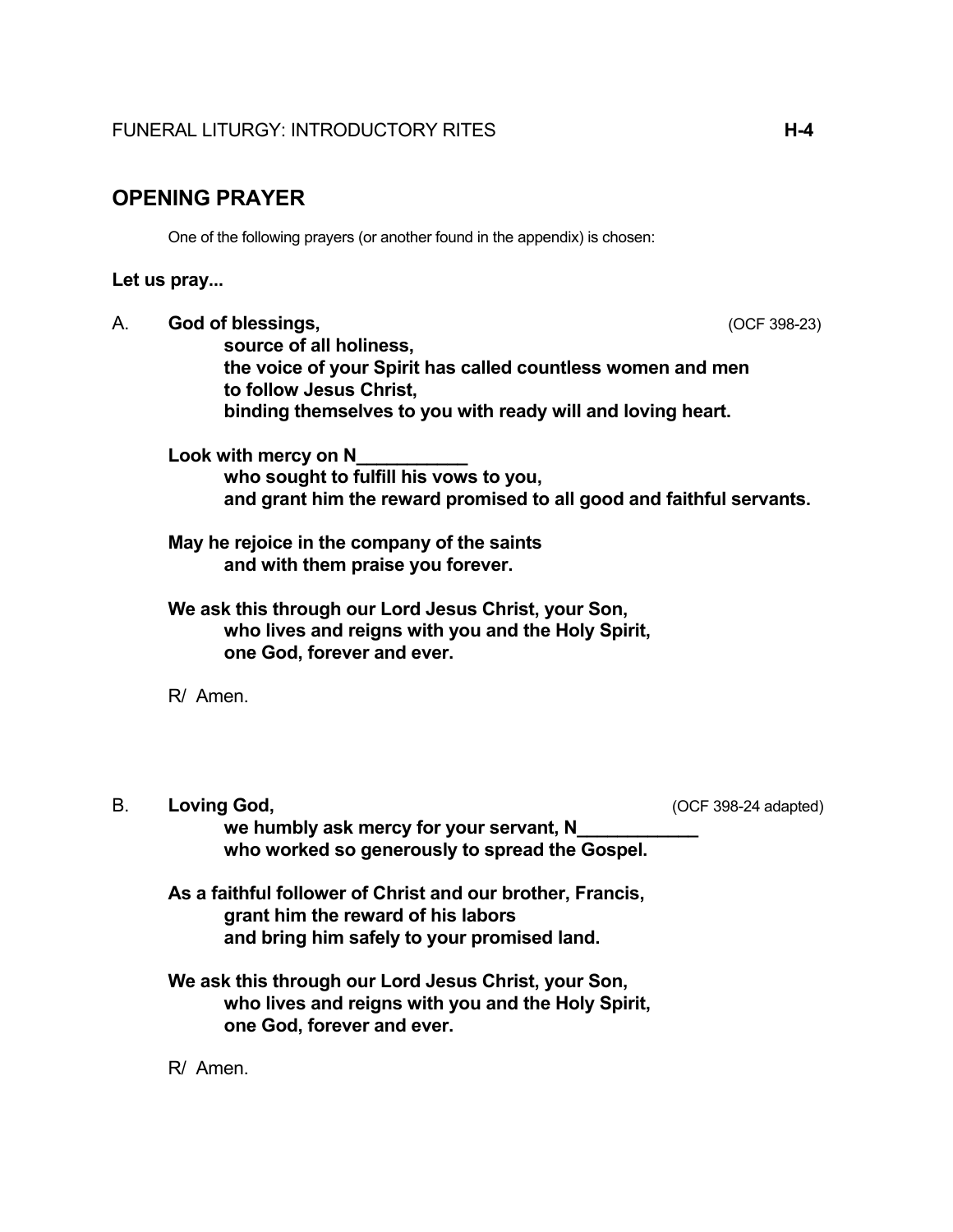#### FUNERAL LITURGY: INTRODUCTORY RITES **H-5**

C. **O God,** (OCF 164, B+C adapted)  **in whom sinners find mercy and the saints find joy,**  we pray to you for our brother N  **whose body we honor with Christian burial. Putting his hope and trust in you he professed a religious life in the hope of imaging Christ and his gospel. Now grant that he be carried safely home to heaven and come to enjoy your eternal reward. We ask this through our Lord Jesus Christ, your Son, who lives and reigns with you and the Holy Spirit, one God, forever and ever.** 

R/ Amen.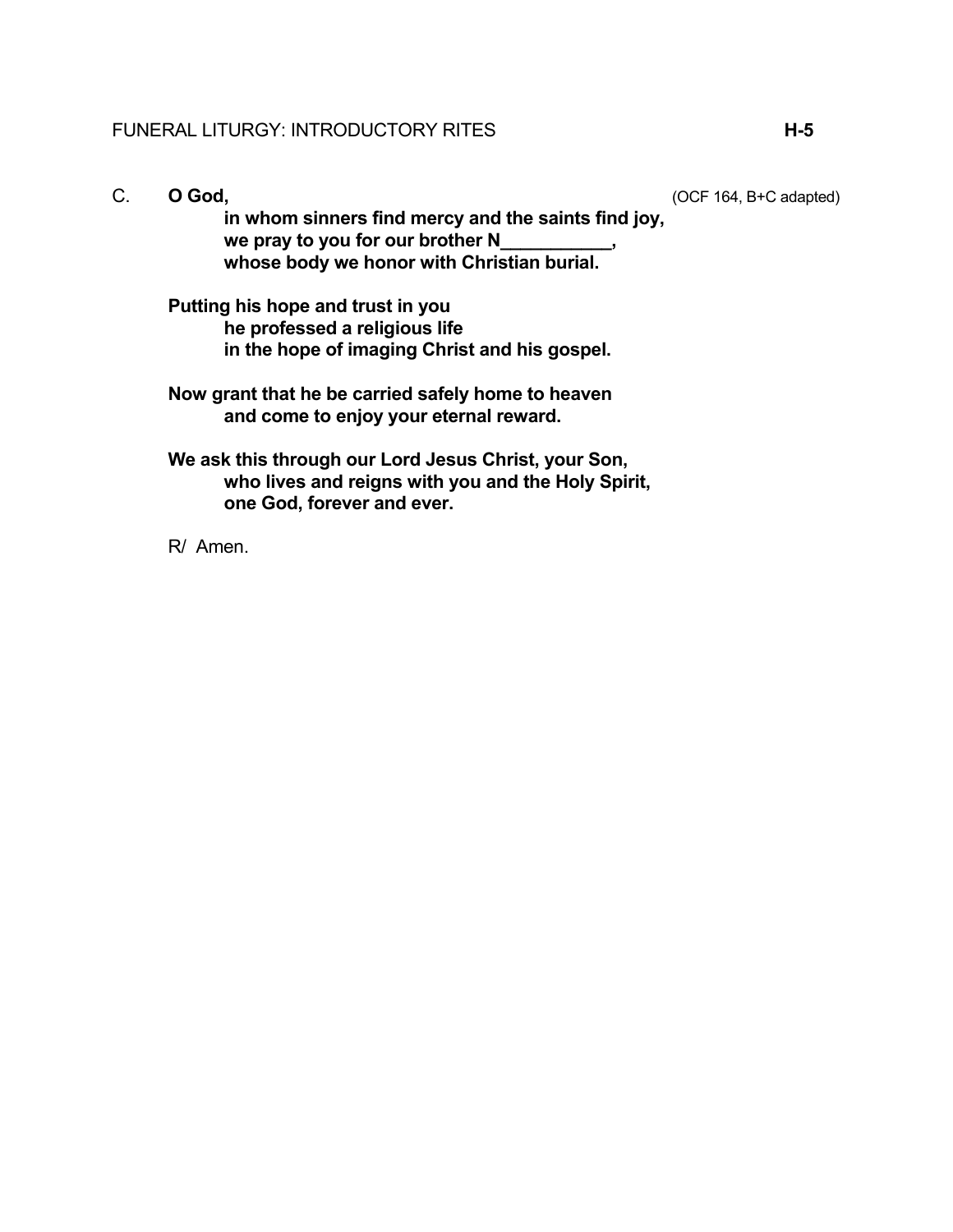# **READINGS FROM THE GOSPELS**

# **TABLE OF CONTENTS**

| <b>Matthew 5: 1-12</b>   | Rejoice and be glad, for your reward will be<br>great in heaven.                     |
|--------------------------|--------------------------------------------------------------------------------------|
| <b>Matthew 11: 25-30</b> | You have hidden these things from the<br>learned and have revealed them to children. |
| <b>Matthew 25: 1-13</b>  | Look, the bridegroom is coming; go out<br>and meet him.                              |
| Matthew 25: 31-46        | Come, you whom my Father has blessed.                                                |
| Mark 15: 33-39; 16: 1-6  | Jesus gave a loud cry and breathed his last.                                         |
| Mark 15: 33-39           | Jesus gave a loud cry and breathed his last.                                         |
| Luke 7: 11-17            | Young man, I say to you, get up.                                                     |
| Luke 12: 35-40           | Be like people waiting for the arrival of their<br>master.                           |
| Luke 23: 33, 39-43       | Today you will be with me in paradise.                                               |
| Luke 23: 44-49; 24: 1-6  | Father, into your hands I commend my<br>spirit.                                      |
| Luke 23: 44-49           | Father, into your hands I commend my<br>spirit.                                      |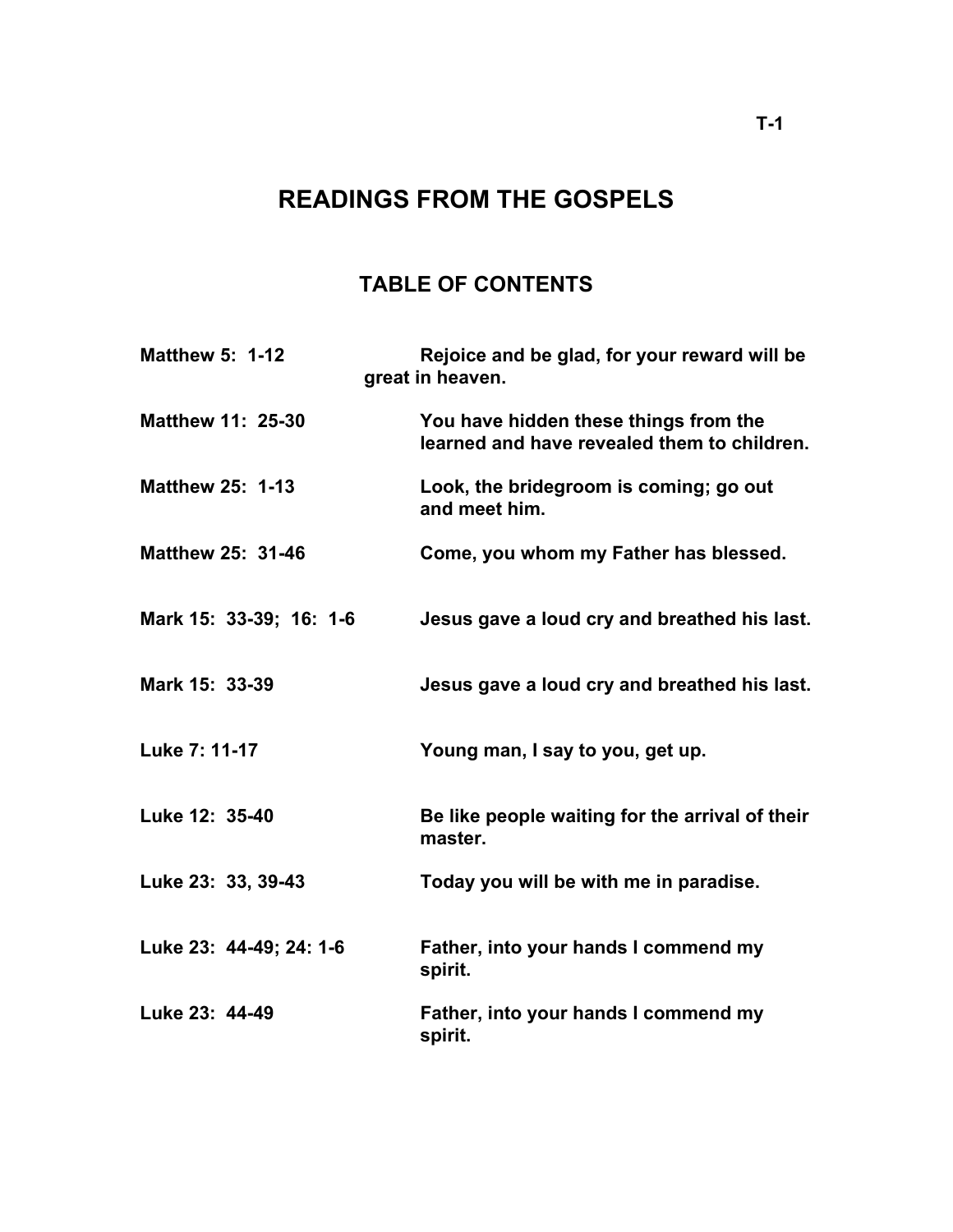| Luke 24: 13-35        | Was it not necessary that the Christ should<br>suffer and so enter into his glory?       |
|-----------------------|------------------------------------------------------------------------------------------|
| Luke 24: 13-16, 28-35 | The Lord has risen indeed.                                                               |
| John 6: 37-40         | They who eat this bread will live forever,<br>and I will raise them up on the last day.  |
| John 6: 51-58         | They who believe in Jesus have eternal life<br>and I will raise them up on the last day. |
| John 11: 17-27        | I am the resurrection and the life.                                                      |
| John 11: 21-27        | I am the resurrection and the life.                                                      |
| John 11: 32-45        | Lazarus, come out.                                                                       |
| John 12: 23-28        | If a grain of wheat falls on the ground and<br>dies, it yields a rich harvest.           |
| John 12: 23-26        | If a grain of what falls on the ground and<br>dies, it yields a rich harvest.            |
| John 14: 1-6          | There are many rooms in my Father's<br>house.                                            |
| John 17: 24-26        | Father, I want those you have given me to<br>be with me where I am.                      |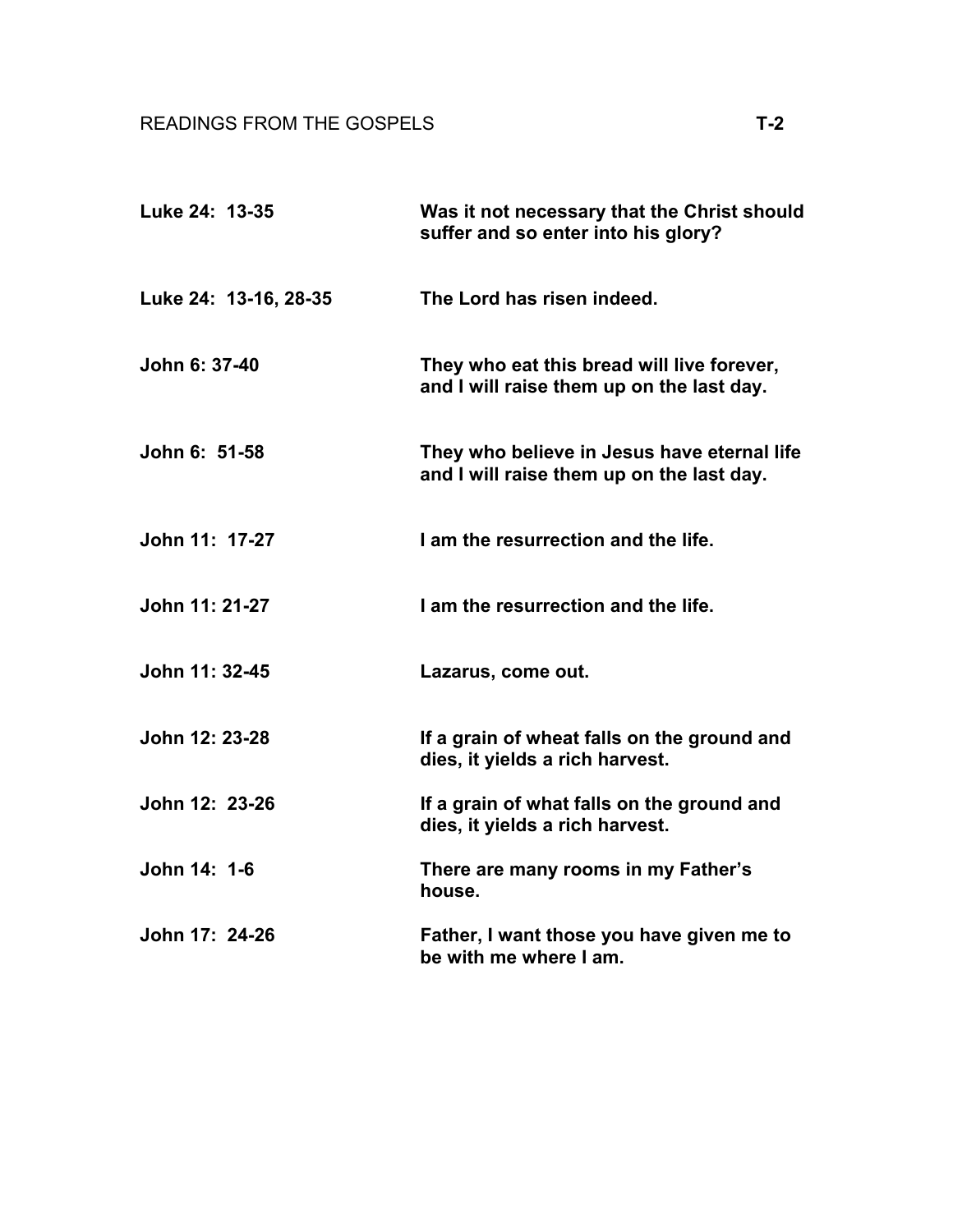| Rejoice and be glad, for your reward will be great in heaven. |
|---------------------------------------------------------------|
| When Jesus saw the crowds, he went up the mountain;           |
| and after he sat down, his disciples came to him.             |
| Then he began to speak, and taught them, saying:              |
| "Blessed are the poor in spirit,                              |
| for theirs is the kingdom of heaven.                          |
| "Blessed are those who mourn, for they will be comforted.     |
| "Blessed are the meek, for they will inherit the earth.       |
| "Blessed are those who hunger and thirst for                  |
| righteousness, for they will be filled.                       |
| "Blessed are the merciful, for they will receive mercy.       |
| "Blessed are the pure in heart, for they will see God.        |
| "Blessed are the peacemakers,                                 |
| for they will be called children of God.                      |
| "Blessed are those who are persecuted                         |
| for righteousness' sake,                                      |
| for theirs is the kingdom of heaven.                          |
| "Blessed are you when people revile you                       |
| and persecute you                                             |
| and utter all kinds of evil against you falsely               |
| on my account.                                                |
| "Rejoice and be glad, for your reward is great in heaven,     |
| for in the same way they persecuted the prophets              |
| who were before you."                                         |
|                                                               |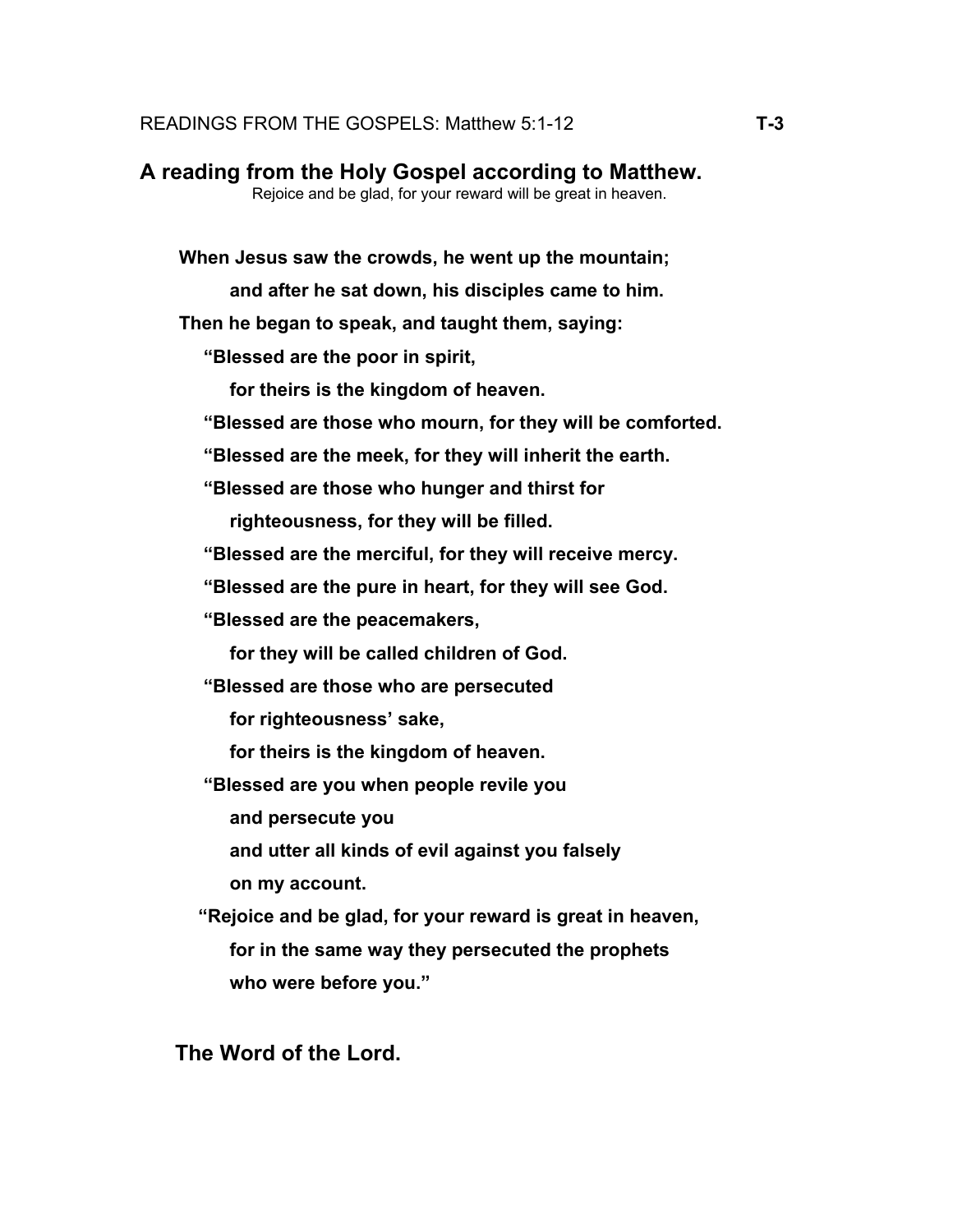You have hidden these things from the learned and have revealed them to children.

**At that time Jesus said,** 

 **"I thank you, Father, Lord of heaven and earth,** 

 **because you have hidden these things** 

 **from the wise and the intelligent** 

 **and have revealed them to infants;** 

**yes, Father, for such was your gracious will.** 

**All things have been handed over to me by my Father;** 

 **and no one knows the Son except the Father,** 

 **and no one knows the Father except the Son** 

 **and anyone to whom the Son chooses to reveal him.** 

 **"Come to me,** 

 **all you that are weary and are carrying heavy burdens, and I will give you rest.** 

**Take my yoke upon you, and learn from me;** 

 **for I am gentle and humble in heart,** 

 **and you will find rest for your souls.** 

**For my yoke is easy, and my burden is light."**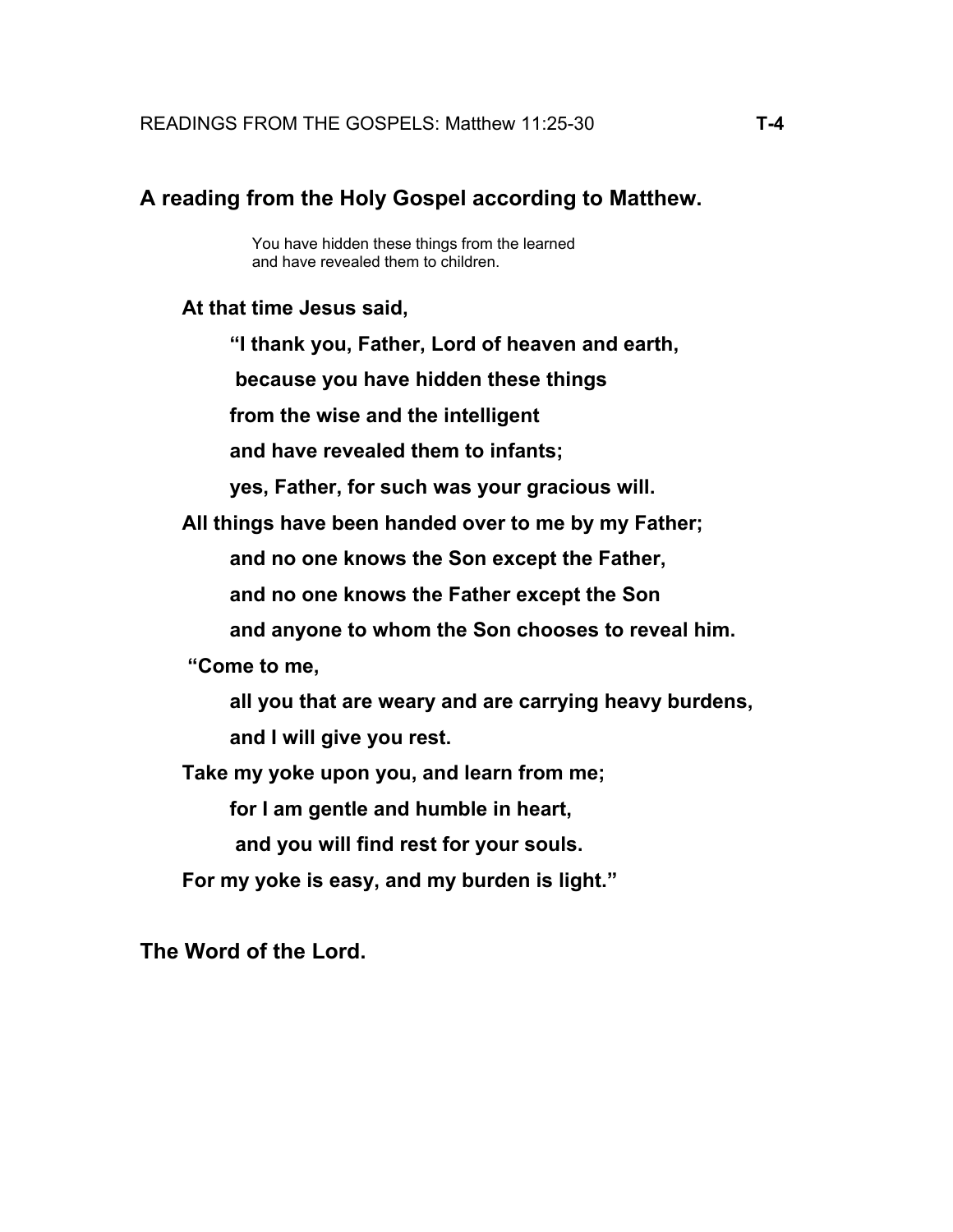| A reading from the Holy Gospel according to Matthew.<br>Look, the bridegroom is coming; go out and meet him. |
|--------------------------------------------------------------------------------------------------------------|
| Jesus told his disciples this parable:                                                                       |
| "The kingdom of heaven will be like this.                                                                    |
| Ten bridesmaids took their lamps                                                                             |
| and went to meet the bridegroom.                                                                             |
| Five of them were foolish, and five were wise.                                                               |
| When the foolish took their lamps,                                                                           |
| they took no oil with them;                                                                                  |
| but the wise took flasks of oil with their lamps.                                                            |
| As the bridegroom was delayed,                                                                               |
| all of them became drowsy and slept.                                                                         |
| But at midnight there was a shout,                                                                           |
| 'Look! Here is the bridegroom! Come out to meet him.'                                                        |
| Then all those bridesmaids got up and trimmed their lamps.                                                   |
| The foolish said to the wise,                                                                                |
| 'Give us some of your oil,                                                                                   |
| for our lamps are going out.'                                                                                |
| But the wise replied,                                                                                        |
| 'No! there will not be enough for you and for us;                                                            |
| you had better go to the dealers                                                                             |
| and buy some for yourselves.'                                                                                |
| And while they went to buy it, the bridegroom came,                                                          |
| and those who were ready went with him                                                                       |
| into the wedding banquet; and the door was shut.                                                             |
| Later the other bridesmaids came also, saying,                                                               |
| 'Lord, lord, open to us.'                                                                                    |
| But he replied, 'Truly I tell you, I do not know you.'                                                       |

**Keep awake therefore, for you know neither the day nor the hour."**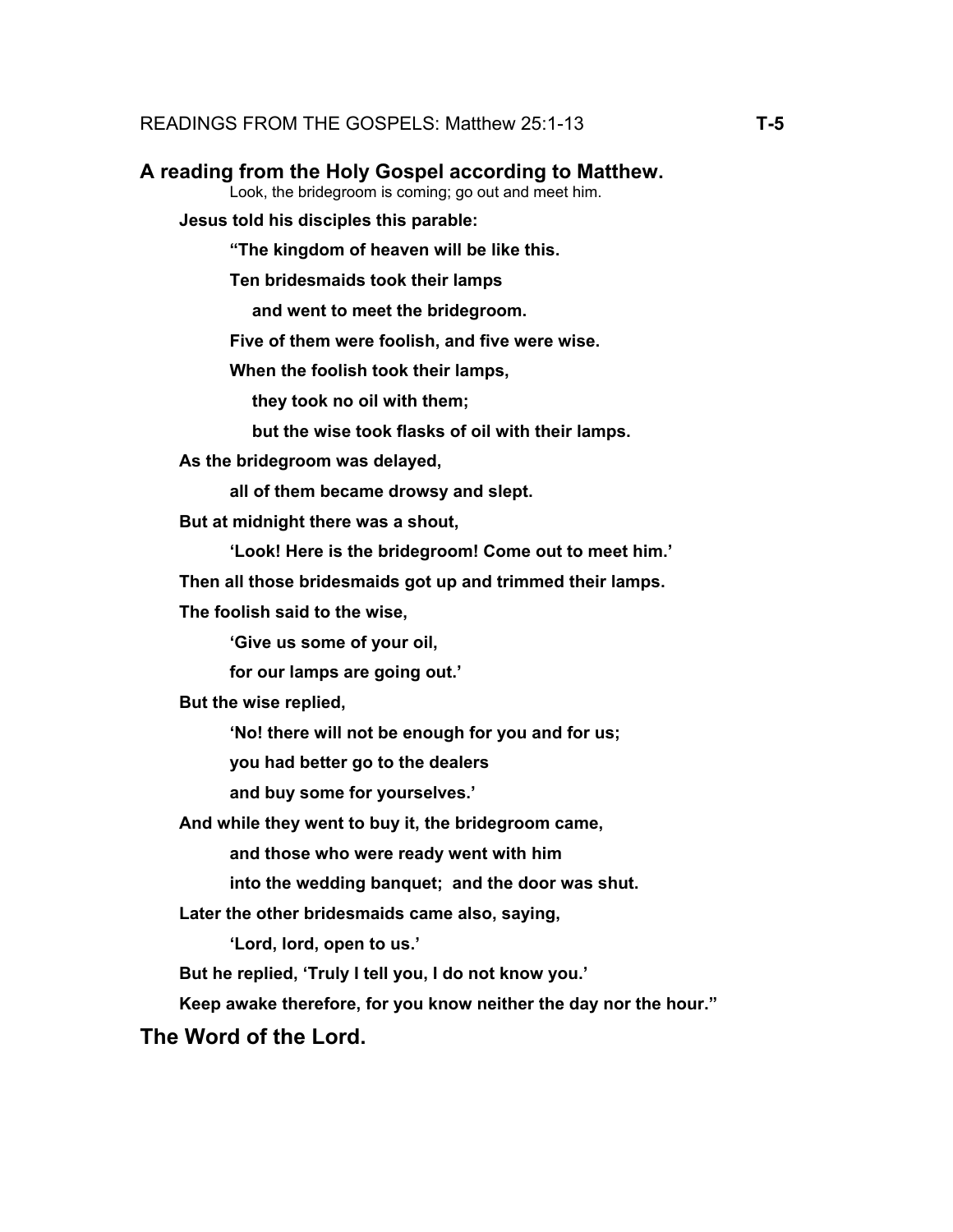| A reading from the Holy Gospel according to Matthew.<br>Come, you whom my Father has blessed. |
|-----------------------------------------------------------------------------------------------|
| Jesus said to his disciples:                                                                  |
| "When the Son of Man comes in his glory,                                                      |
| and all the angels with him,                                                                  |
| then he will sit on the throne of his glory.                                                  |
| All the nations will be gathered before him,                                                  |
| and he will separate people one from another                                                  |
| as a shepherd separates the sheep from the goats,                                             |
| and he will put the sheep at his right hand                                                   |
| and the goats at the left.                                                                    |
| Then the king will say to those at his right hand,                                            |
| 'Come, you that are blessed by my Father,                                                     |
| inherit the kingdom prepared for you                                                          |
| from the foundation of the world;                                                             |
| for I was hungry and you gave me food,                                                        |
| I was thirsty and you gave me something to drink,                                             |
| I was a stranger and you welcomed me,                                                         |
| I was naked and you gave me clothing,                                                         |
| I was sick and you took care of me,                                                           |
| I was in prison and you visited me.'                                                          |
| Then the righteous will answer him,                                                           |
| 'Lord, when was it that we saw you hungry                                                     |
| and gave you food,                                                                            |
| or thirsty and gave you something to drink?                                                   |
|                                                                                               |
|                                                                                               |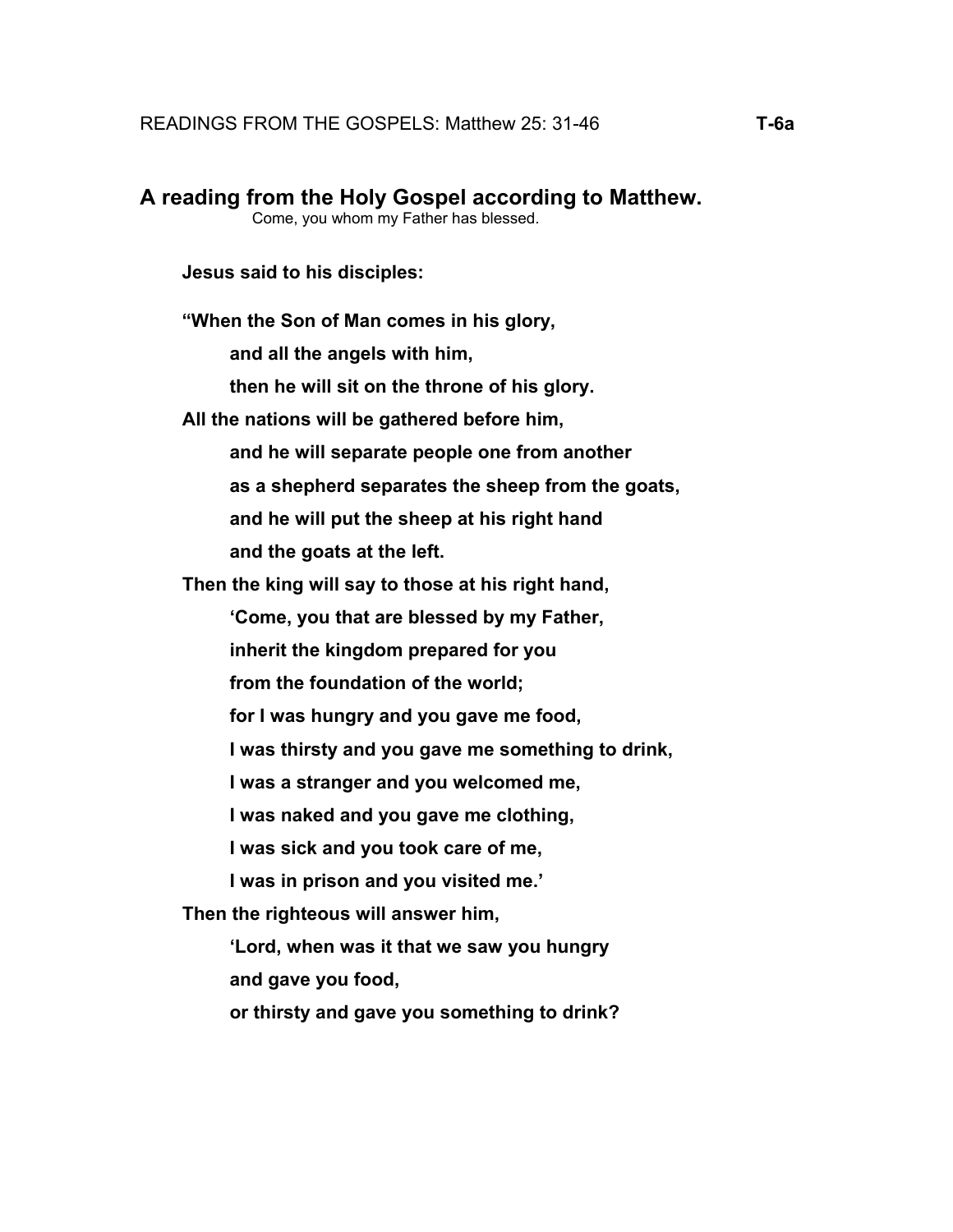**And when was it that we saw you a stranger and welcomed you,** 

 **or naked and gave you clothing?** 

 **And when was it that we saw you sick or in prison** 

 **and visited you?'** 

**And the king will answer them,** 

 **'Truly I tell you, just as you did it to one of the least of these who are members of my family, you did it to me.'** 

**Then he will say to those at his left hand,** 

 **'You that are accursed,** 

 **depart from me into the eternal fire** 

 **prepared for the devil and his angels;** 

**for I was hungry and you gave me no food,** 

 **I was thirsty and you gave me nothing to drink,** 

**I was a stranger and you did not welcome me,** 

 **naked and you did not give me clothing,** 

 **sick and in prison and you did not visit me.'** 

**Then they also will answer,** 

 **'Lord, when was it that we saw you hungry or thirsty** 

 **or a stranger or naked or sick or in prison,** 

 **and did not take care of you?'** 

**Then he will answer them, 'Truly I tell you,** 

 **just as you did not do it to one of the least of these, you did not do it to me.'** 

**And these will go away into eternal punishment,** 

 **but the righteous into eternal life."**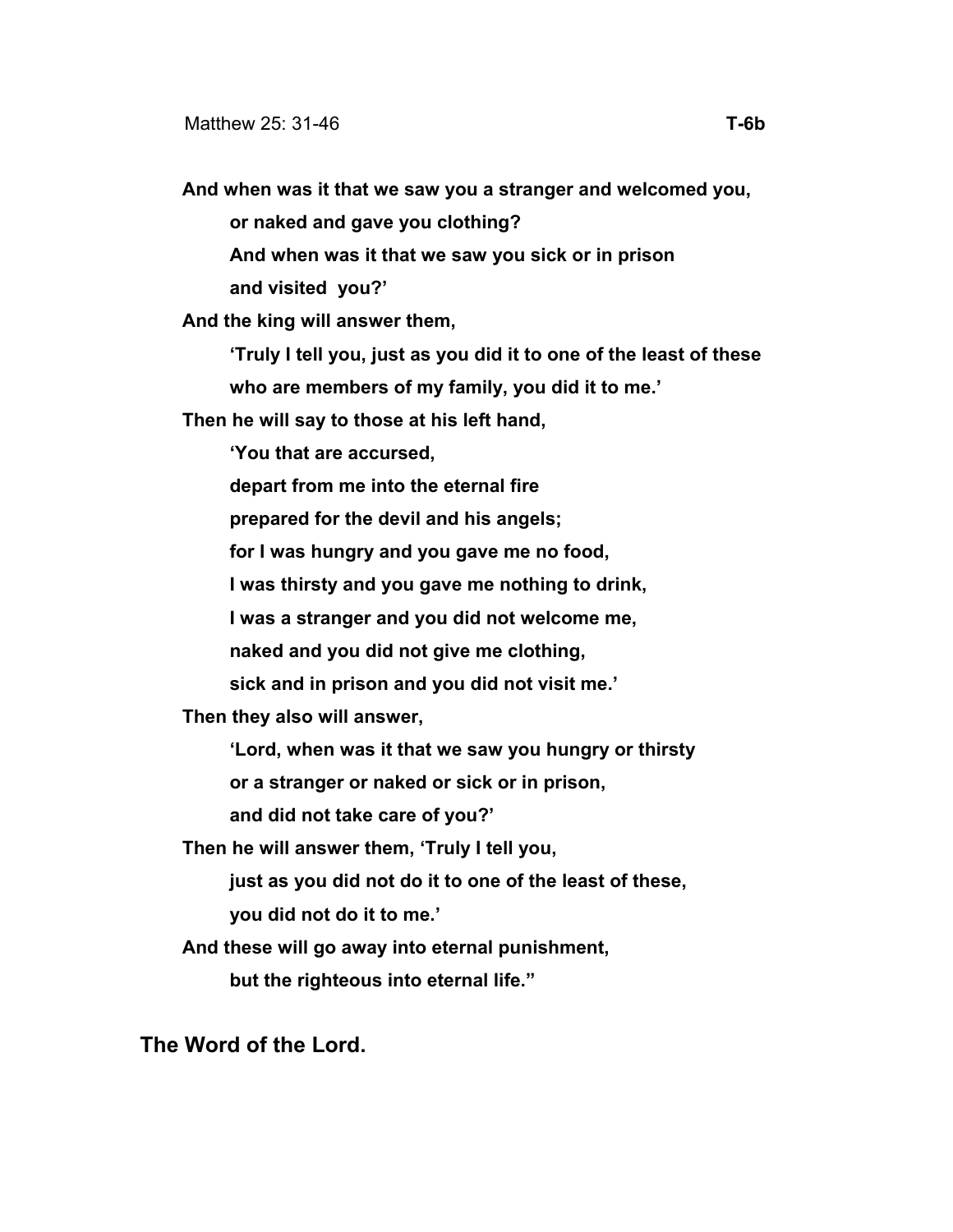# **A reading from the Holy Gospel according to Mark.**  Jesus gave a loud cry and breathed his last. **When it was noon, darkness came over the whole land until three in the afternoon. At three o'clock Jesus cried out with a loud voice, "Eloi, Eloi, lema sabachthani?" which means, "My God, my God, why have you forsaken me?" When some of the bystanders heard it, they said, "Listen, he is calling for Elijah." And someone ran, filled a sponge with sour wine, put it on a stick, and gave it to him to drink, saying, "Wait, let us see whether Elijah will come to take him down." Then Jesus gave a loud cry and breathed his last. And the curtain of the temple was torn in two, from top to bottom. Now when the centurion, who stood facing him, saw that in this way he breathed his last, he said, "Truly this man was God's Son!"**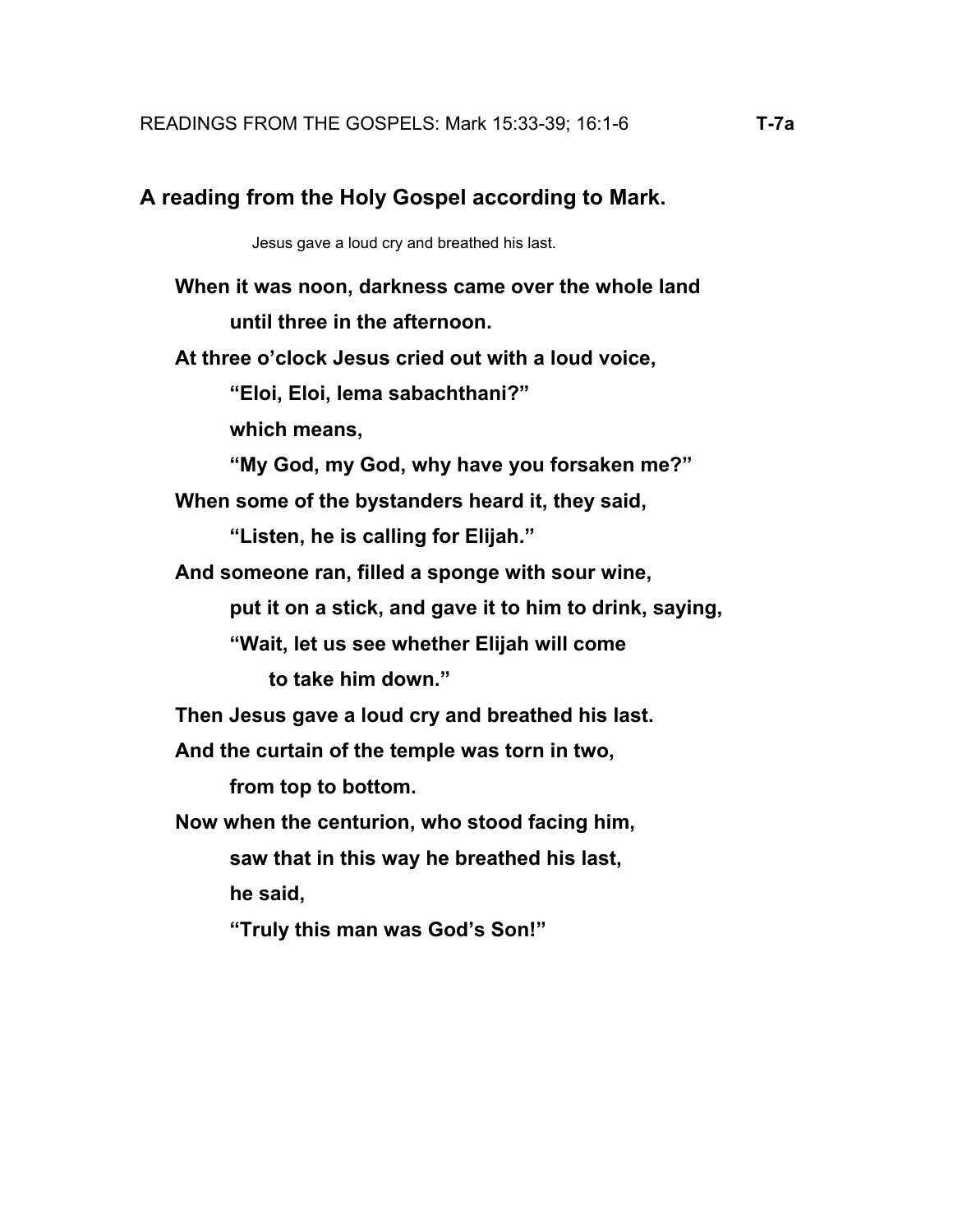**When the sabbath was over,** 

 **Mary Magdalene, and Mary the mother of James,** 

 **and Salome bought spices,** 

 **so that they might go and anoint him.** 

**And very early on the first day of the week,** 

 **when the sun had risen, they went to the tomb.** 

**They had been saying to one another,** 

**"Who will roll away the stone for us** 

 **from the entrance to the tomb?"** 

**When they looked up,** 

 **they saw that the stone, which was very large,** 

 **had already been rolled back.** 

**As they entered the tomb, they saw a young man,** 

 **dressed in a white robe, sitting on the right side; and they were alarmed.** 

**But he said to them,** 

 **"Do not be alarmed;** 

 **you are looking for Jesus of Nazareth,** 

 **who was crucified.** 

 **He has been raised; he is not here.** 

 **Look, there is the place they laid him."**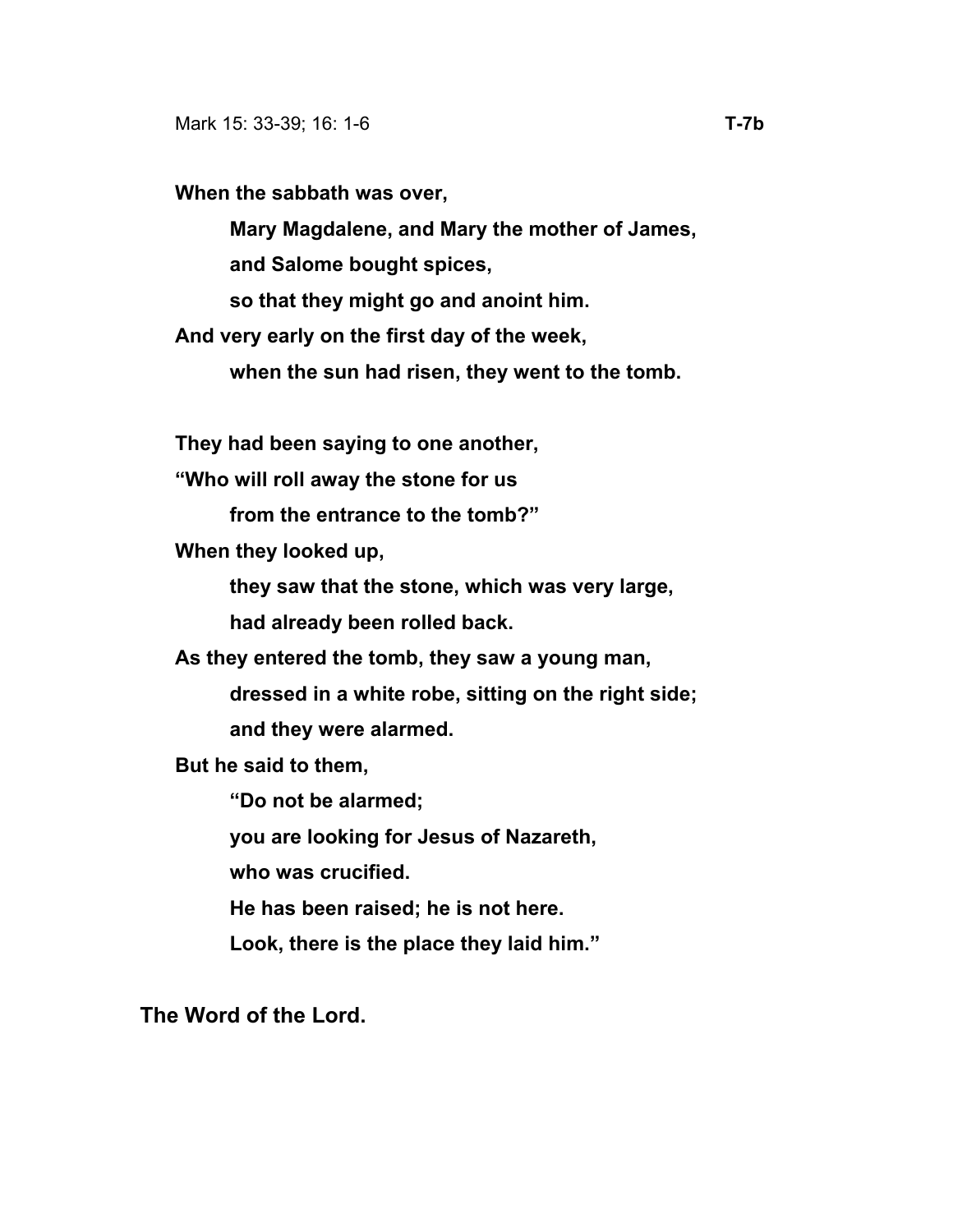| A reading from the Holy Gospel according to Mark.       |  |  |
|---------------------------------------------------------|--|--|
| Jesus gave a loud cry and breathed his last.            |  |  |
| When it was noon, darkness came over the whole land     |  |  |
| until three in the afternoon.                           |  |  |
| At three o'clock Jesus cried out with a loud voice,     |  |  |
| "Eloi, Eloi, lema sabachthani?"                         |  |  |
| which means,                                            |  |  |
| "My God, my God, why have you forsaken me?"             |  |  |
| When some of the bystanders heard it, they said,        |  |  |
| "Listen, he is calling for Elijah."                     |  |  |
| And someone ran, filled a sponge with sour wine,        |  |  |
| put it on a stick, and gave it to him to drink, saying, |  |  |
| "Wait, let us see whether Elijah will come              |  |  |
| to take him down."                                      |  |  |
| Then Jesus gave a loud cry and breathed his last.       |  |  |
| And the curtain of the temple was torn in two,          |  |  |
| from top to bottom.                                     |  |  |
| Now when the centurion, who stood facing him,           |  |  |
| saw that in this way he breathed his last, he said,     |  |  |
| "Truly this man was God's Son!"                         |  |  |
|                                                         |  |  |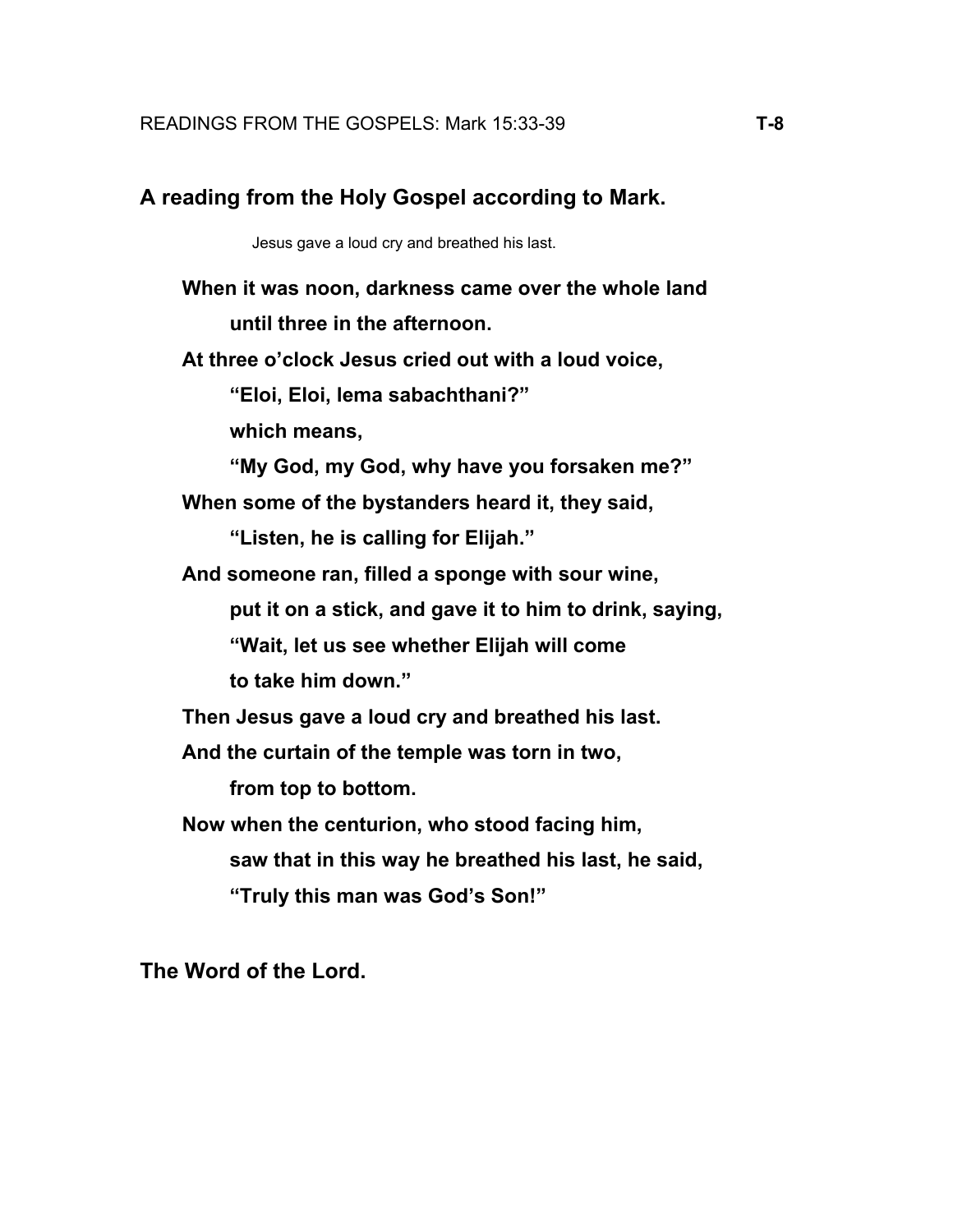Young man, I say to you, get up.

**Soon afterwards he went to a town called Nain,** 

 **and his disciples and a large crowd went with him.** 

**As he approached the gate of the town,** 

 **a man who had died was being carried out.** 

**He was his mother's only son, and she was a widow;** 

 **and with her was a large crowd from the town.** 

**When the Lord saw her,** 

 **he had compassion for her and said to her,** 

 **"Do not weep."** 

**Then he came forward and touched the bier,** 

 **and the bearers stood still.** 

**And he said,** 

 **"Young man, I say to you, rise!"** 

**The dead man sat up and began to speak,** 

 **and Jesus gave him to his mother.** 

**Fear seized all of them; and they glorified God, saying,** 

 **"A great prophet has risen among us!" and** 

 **"God has looked favorably on his people!"** 

**This word about him spread throughout Judea** 

 **and all the surrounding country.**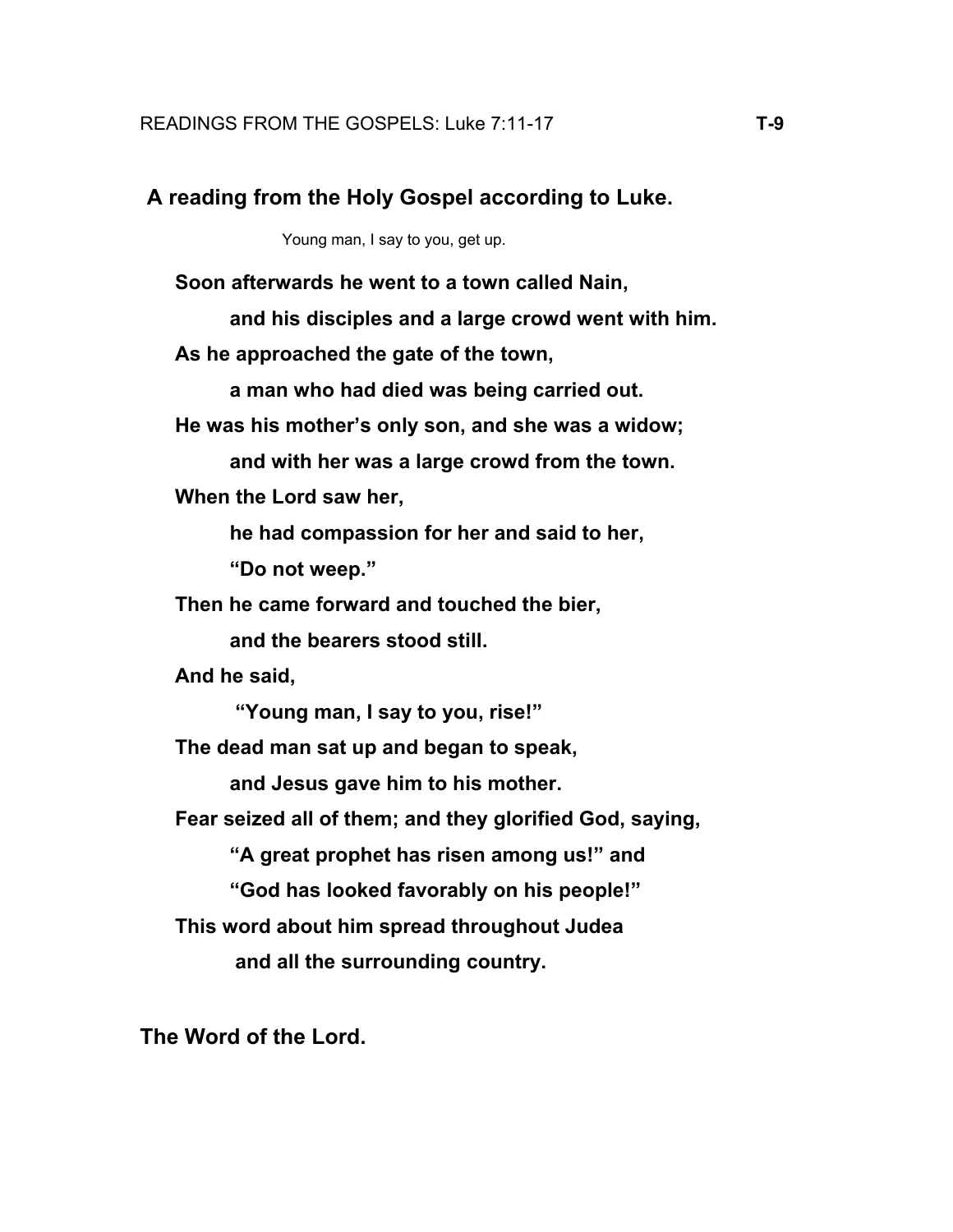Be like people waiting for the arrival of their master.

**"Be dressed for action and have your lamps lit; be like those who are waiting for their master to return from the wedding banquet, so that they may open the door for him as soon as he comes and knocks. Blessed are those slaves whom the master finds alert when he comes; truly I tell you, he will fasten his belt and have them sit down to eat, and he will come and serve them. If he comes during the middle of the night, or near dawn, and finds them so, blessed are those slaves. "But know this: if the owner of the house had known at what hour the thief was coming, he would not have let his house be broken into. You also must be ready, for the Son of Man is coming at an unexpected hour."**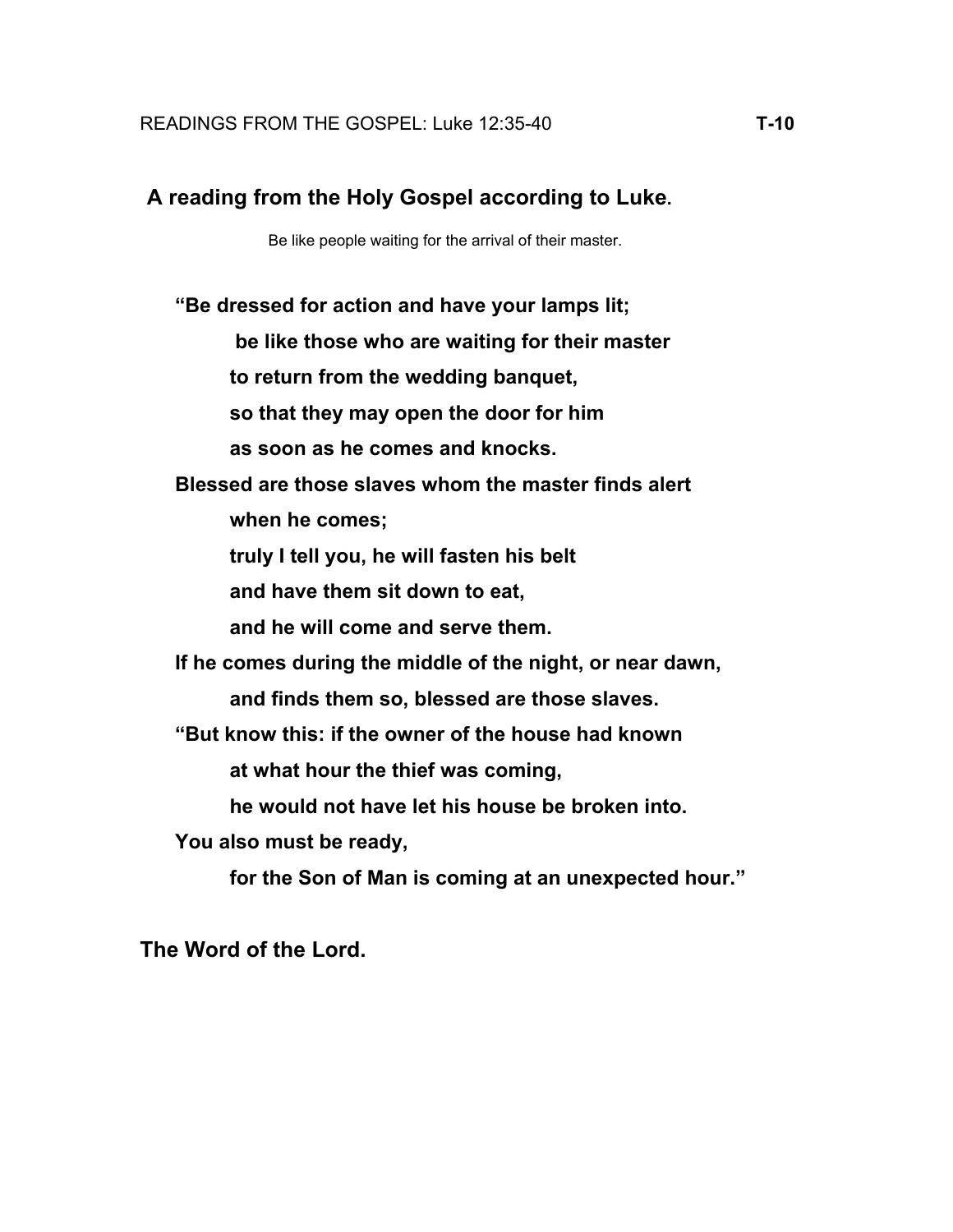Today you will be with me in paradise.

**When they came to the place that is called The Skull they crucified Jesus there with the criminals, one on his right and one on his left.** 

**One of the criminals who were hanged there kept deriding him and saying, "Are you not the Messiah? Save yourself and us!" But the other rebuked him, saying, "Do you not fear God, since you are under the same sentence of condemnation? And we indeed have been condemned justly, for we are getting what we deserve for our deeds, but this man has done nothing wrong."** 

**Then he said,** 

 **"Jesus, remember me** 

 **when you come into your kingdom."** 

**Jesus replied,** 

 **"Truly I tell you, today you will be with me in Paradise."**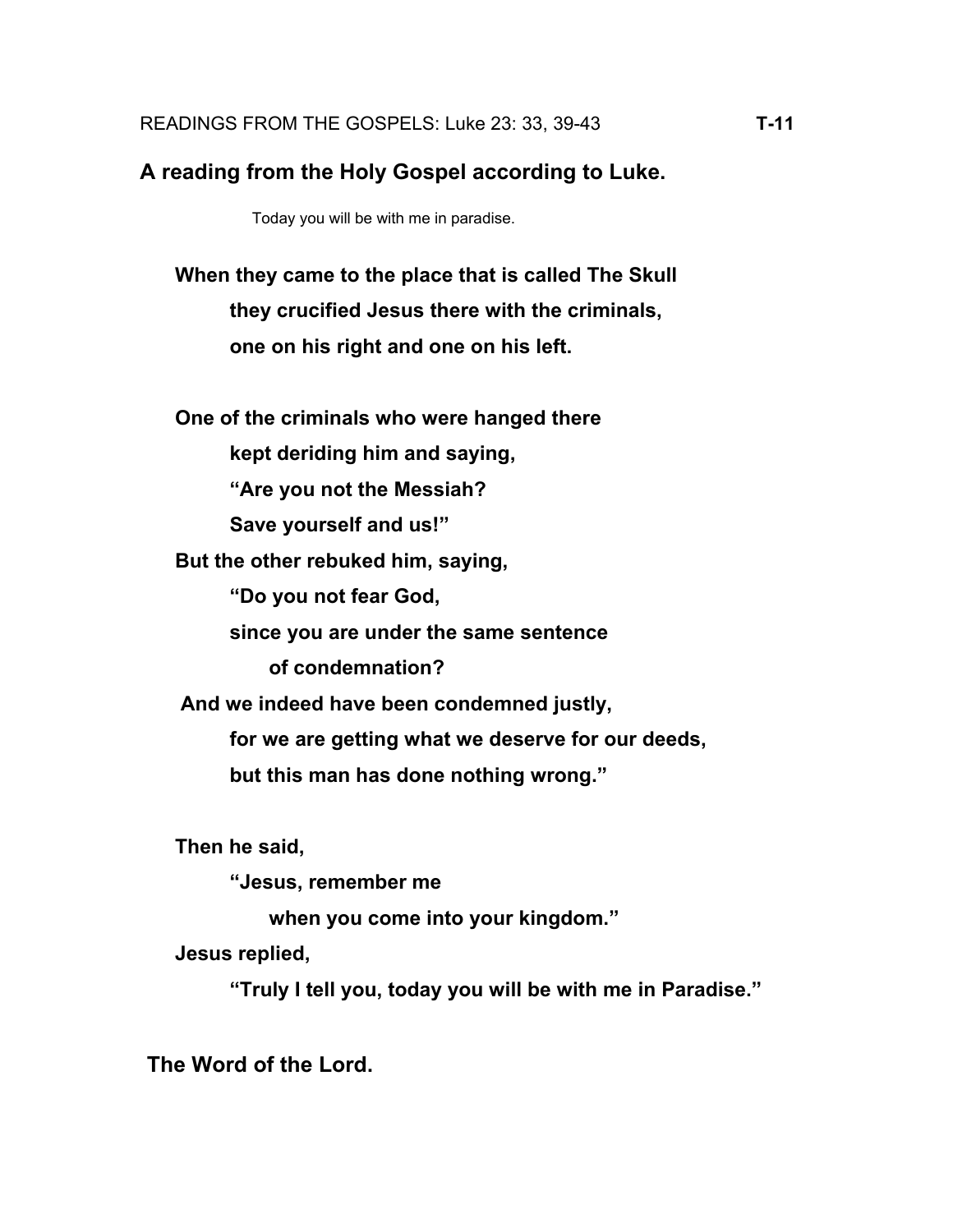**A reading from the Holy Gospel according to Luke.**  Father, into your hands I commend my spirit.

 **It was now about noon, and darkness came over the whole land until three in the afternoon, while the sun's light failed; and the curtain of the temple was torn in two.** 

**Then Jesus, crying with a loud voice, said,** 

 **"Father, into your hands I commend my spirit."** 

**Having said this, he breathed his last.** 

**When the centurion saw what had taken place, he praised God and said, "Certainly this man was innocent."** 

**And when all the crowds who had gathered there for this spectacle saw what had taken place,** 

 **they returned home, beating their breasts.** 

**But all his acquaintances,** 

 **including the women who had followed him from Galilee,** 

 **stood at a distance, watching these things.** 

**But on the first day of the week, at early dawn,** 

 **they came to the tomb, taking the spices that they had prepared.** 

**They found the stone rolled away from the tomb,** 

**but when they went in, they did not find the body.** 

**While they were perplexed about this,** 

 **suddenly two men in dazzling clothes stood beside them.** 

**The women were terrified and bowed their faces to the ground,** 

 **but the men said to them,** 

 **"Why do you look for the living among the dead?** 

 **He is not here, but has risen.** 

**Remember how he told you, while he was still in Galilee."**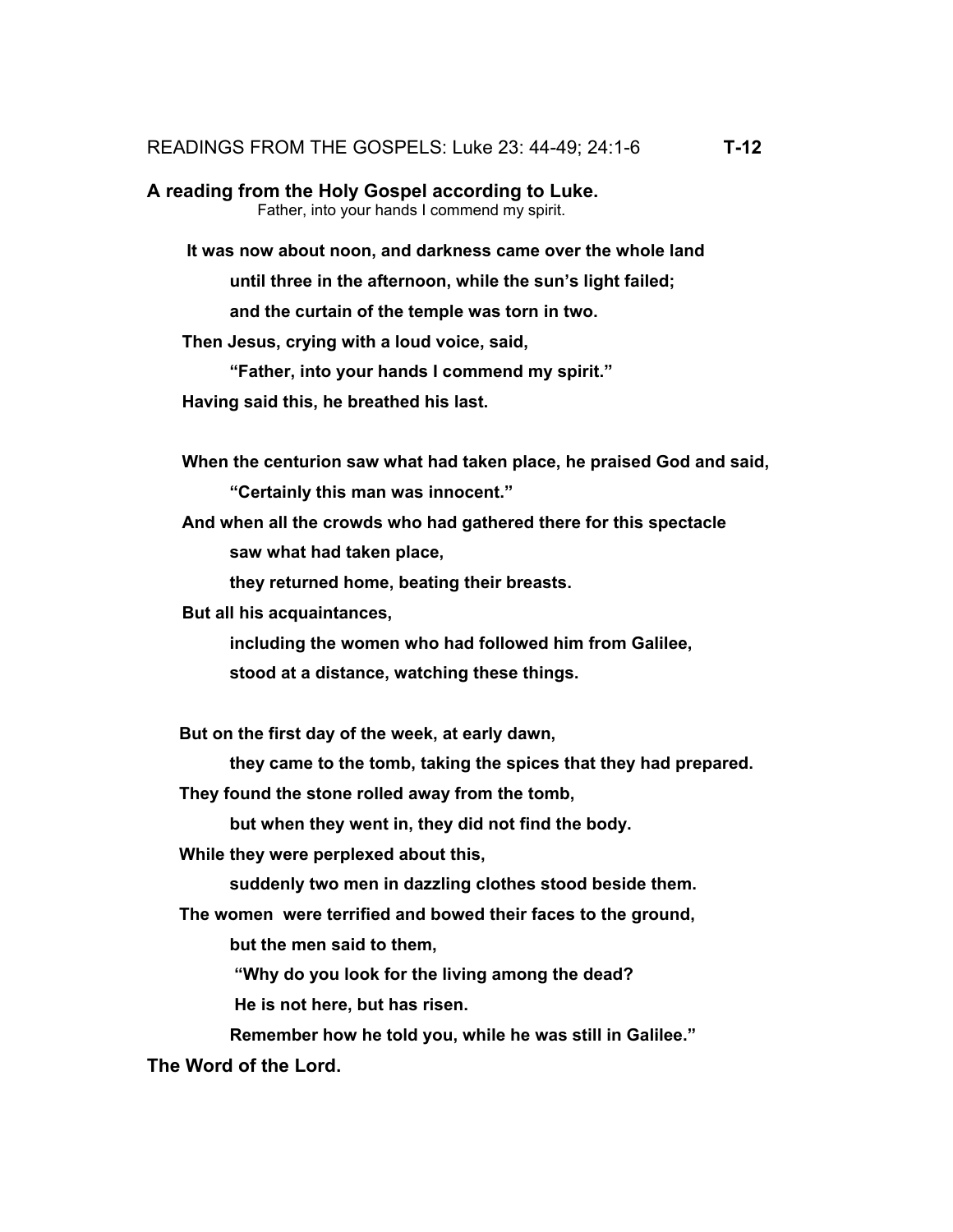Father, into your hands I commend my spirit.

**It was now about noon,** 

 **and darkness came over the whole land until three in the afternoon, while the sun's light failed;** 

**and the curtain of the temple was torn in two.** 

**Then Jesus, crying with a loud voice, said,** 

 **"Father, into your hands I commend my spirit." Having said this, he breathed his last.** 

**When the centurion saw what had taken place, he praised God and said, "Certainly this man was innocent."** 

**And when all the crowds who had gathered there for this spectacle saw what had taken place, they returned home, beating their breasts.** 

**But all his acquaintances,** 

 **including the women who had followed him from Galilee,** 

 **stood at a distance, watching these things.**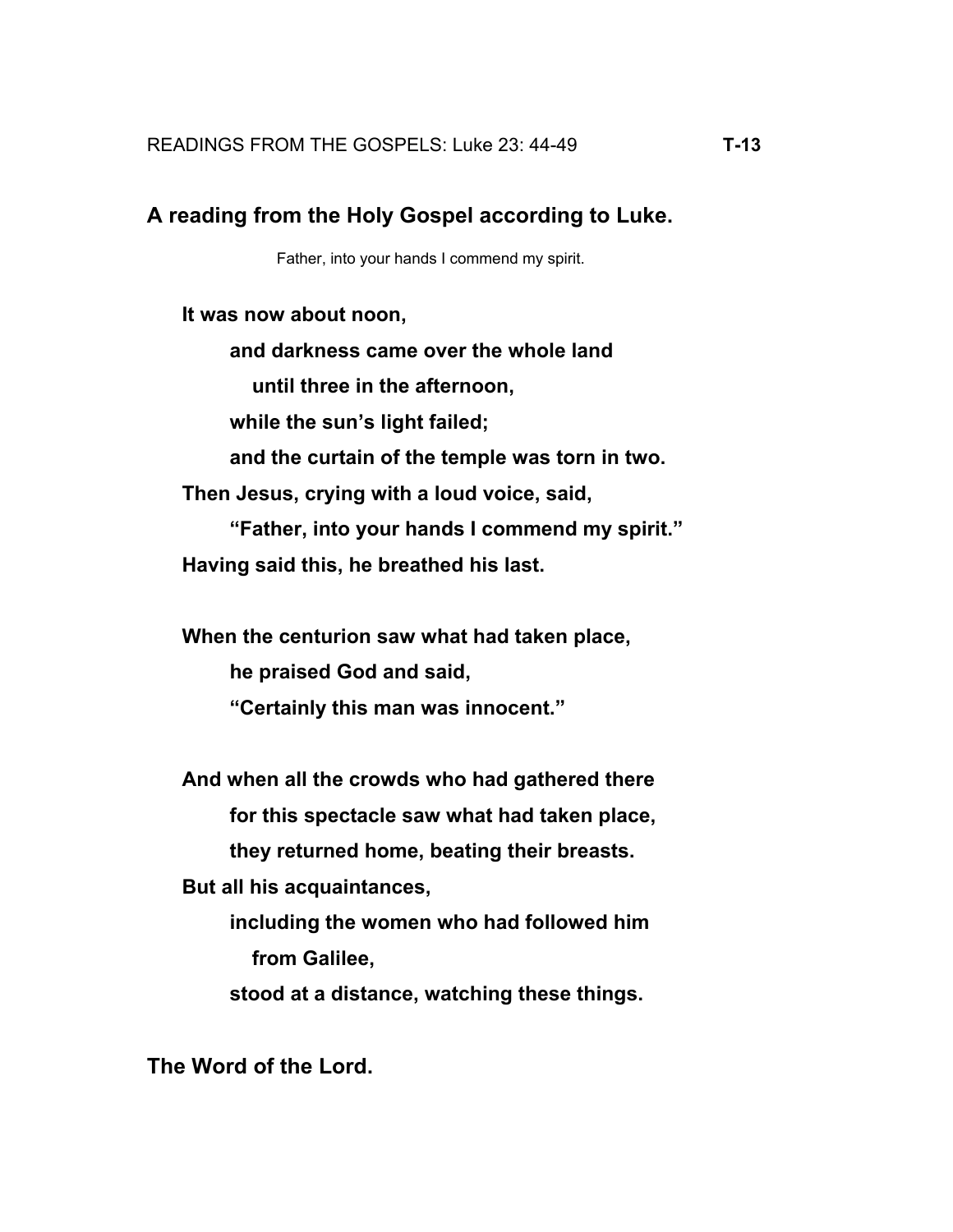Was it not necessary that the Christ should suffer and so enter into his glory?

**Now on that same day two of the disciples of Jesus were going to a village called Emmaus, about seven miles from Jerusalem, and talking with each other about all these things that had happened. While they were talking and discussing, Jesus himself came near and went with them, but their eyes were kept from recognizing him. And he said to them, "What are you discussing with each other while you walk along?" They stood still, looking sad. Then one of them, whose name was Cleopas, answered him: "Are you the only stranger in Jerusalem who does not know the things that have taken place there in these days?" Jesus asked them, "What things?" They replied, "The things about Jesus of Nazareth, who was a prophet mighty in deed and word before God and all the people, and how our chief priests and leaders handed him over to be condemned to death and crucified him.**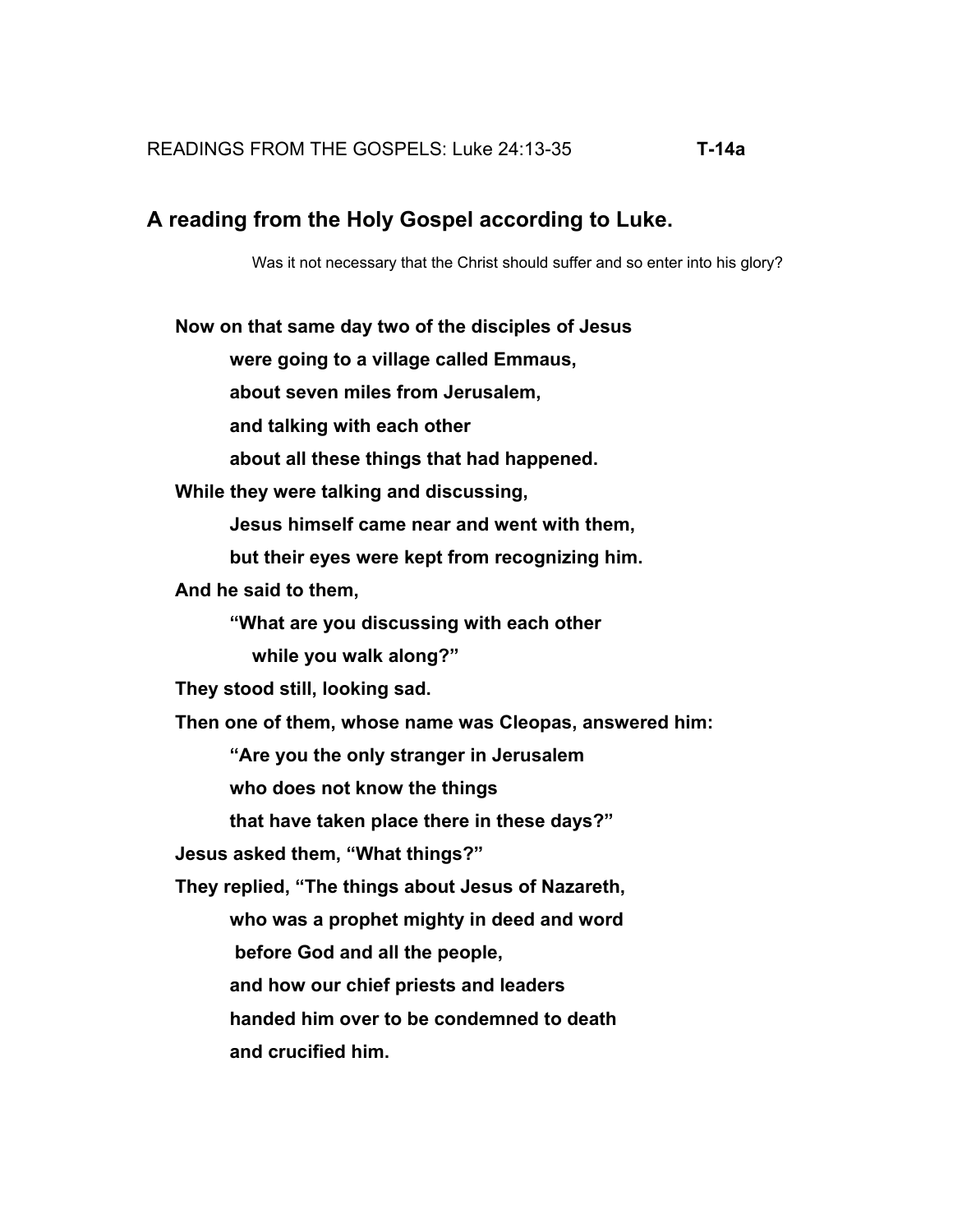**But we had hoped that he was the one to redeem Israel. Yes, and besides all this,** 

 **it is now the third day since these things took place. Moreover, some women of our group astounded us.** 

**They were at the tomb early this morning,** 

**and when they did not find his body there** 

 **they came back and told us** 

 **that they had indeed seen a vision of angels** 

 **who said that he was alive.** 

**Some of those who were with us went to the tomb** 

 **and found it just as the women had said;** 

 **but they did not see him."** 

**Then Jesus said to them,** 

 **"Oh, how foolish you are,** 

 **and how slow of heart to believe** 

 **all that the prophets have declared!** 

**Was it not necessary that the Messiah should suffer these things and then enter into his glory?"** 

**Then beginning with Moses and all the prophets,** 

 **he interpreted to them the things about himself** 

 **in all the scriptures.** 

**As they came near the village to which they were going,** 

 **he walked ahead as if he were going on.** 

**But they urged him strongly, saying,** 

 **"Stay with us, because it is almost evening** 

 **and the day is now nearly over."** 

**So he went in to stay with them.**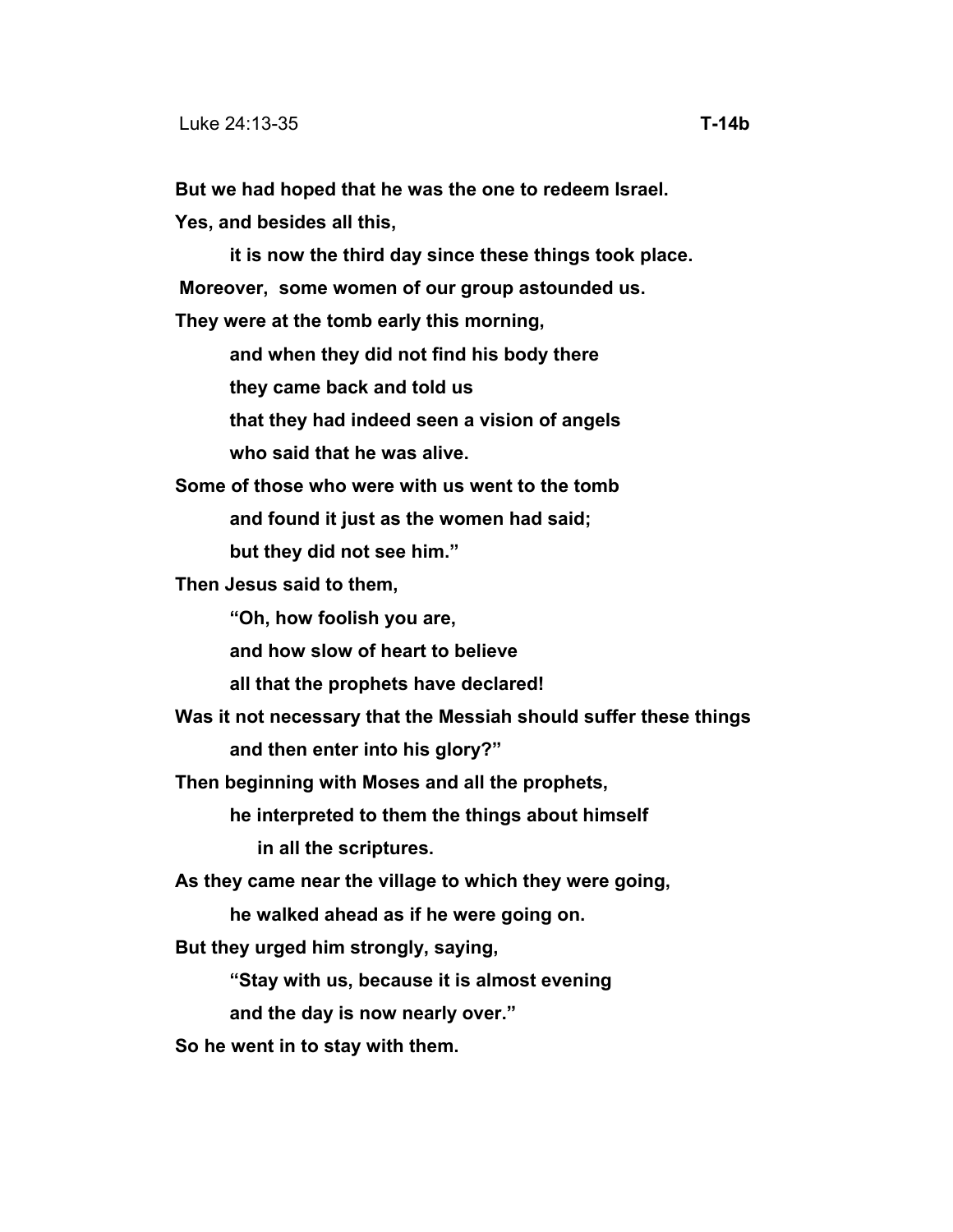**When he was at the table with them,** 

 **he took bread, blessed and broke it, and gave it to them.** 

**Then their eyes were opened, and they recognized him; and he vanished from their sight.** 

**They said to each other,** 

 **"Were not our hearts burning within us** 

 **while he was talking to us on the road,** 

 **while he was opening the scriptures to us?"** 

**That same hour they got up and returned to Jerusalem; and they found the eleven and their companions gathered together.** 

 **They were saying, "The Lord has risen indeed,** 

 **and he has appeared to Simon!"** 

**Then they told what had happened on the road, and how he had been made known to them in the breaking of the bread.**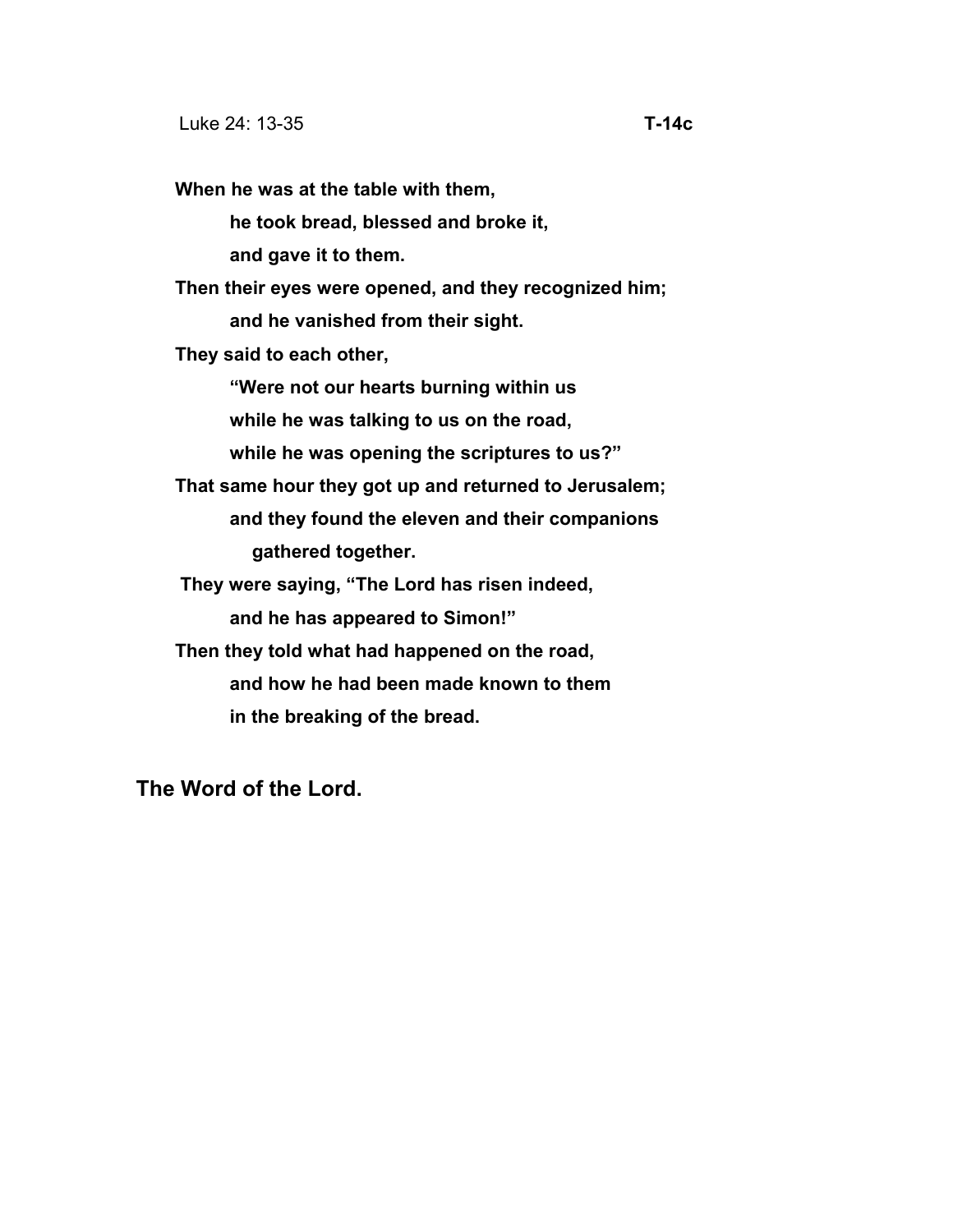The Lord has risen indeed.

**Now on that same day two of them were going to a village called Emmaus, about seven miles from Jerusalem, and talking with each other about all these things that had happened. While they were talking and discussing, Jesus himself came near and went with them, but their eyes were kept from recognizing him. As they came near the village to which they were going, he walked ahead as if he were going on.** 

**But they urged him strongly, saying,** 

 **"Stay with us, because it is almost evening** 

 **and the day is now nearly over."** 

**So he went in to stay with them.** 

**When he was at the table with them, he took bread, blessed and broke it, and gave it to them.** 

**Then their eyes were opened, and they recognized him; and he vanished from their sight.**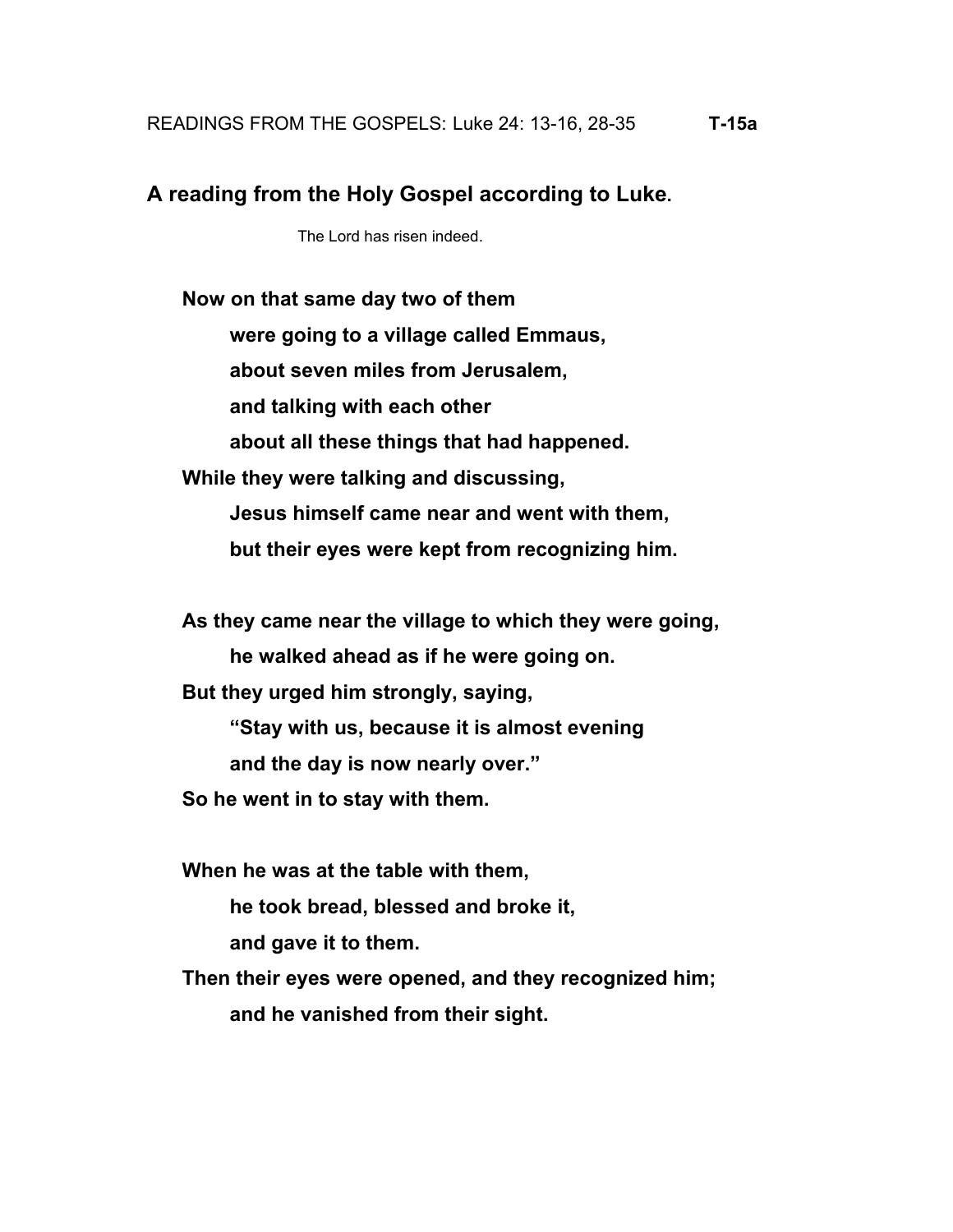**They said to each other,** 

 **"Were not our hearts burning within us while he was talking to us on the road, while he was opening the scriptures to us?"** 

**That same hour they got up and returned to Jerusalem; and they found the eleven and their companions gathered together.** 

 **They were saying,** 

 **"The Lord has risen indeed and he has appeared to Simon!" Then they told what had happened on the road, and how he had been made known to them in the breaking of the bread.**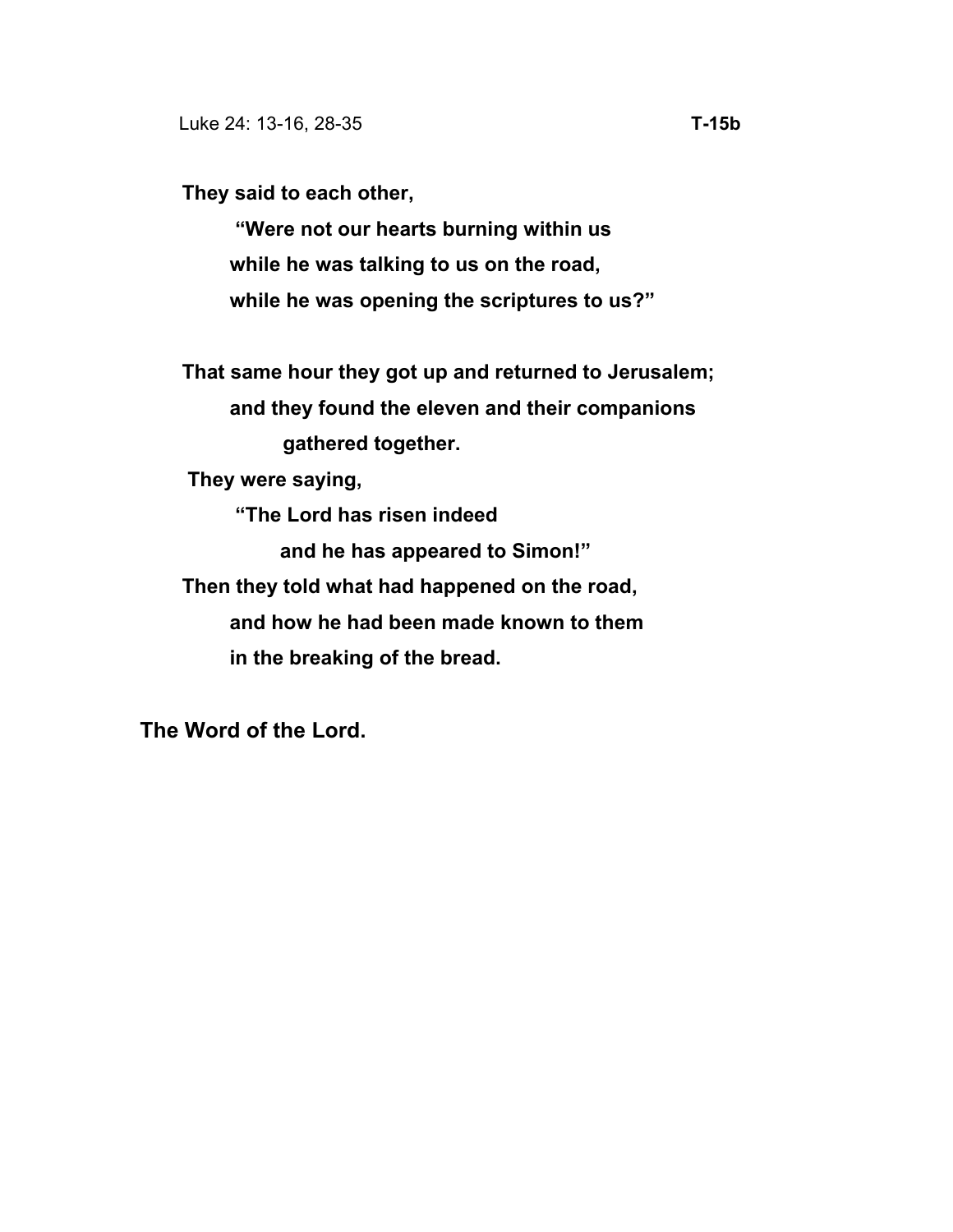They who believe in Jesus have eternal life and I will raise them up on the last day.

**Everything that the Father gives me will come to me, and anyone who comes to me I will never drive away;** 

**for I have come down from heaven, not to do my own will, but the will of the one who sent me.** 

**And this is the will of the one who sent me,** 

 **that I should lose nothing of all that he has given me,** 

 **but raise it up on the last day.** 

**This is indeed the will of my Father,** 

 **that all who see the Son** 

 **and believe in him may have eternal life;** 

 **and I will raise them up on the last day."**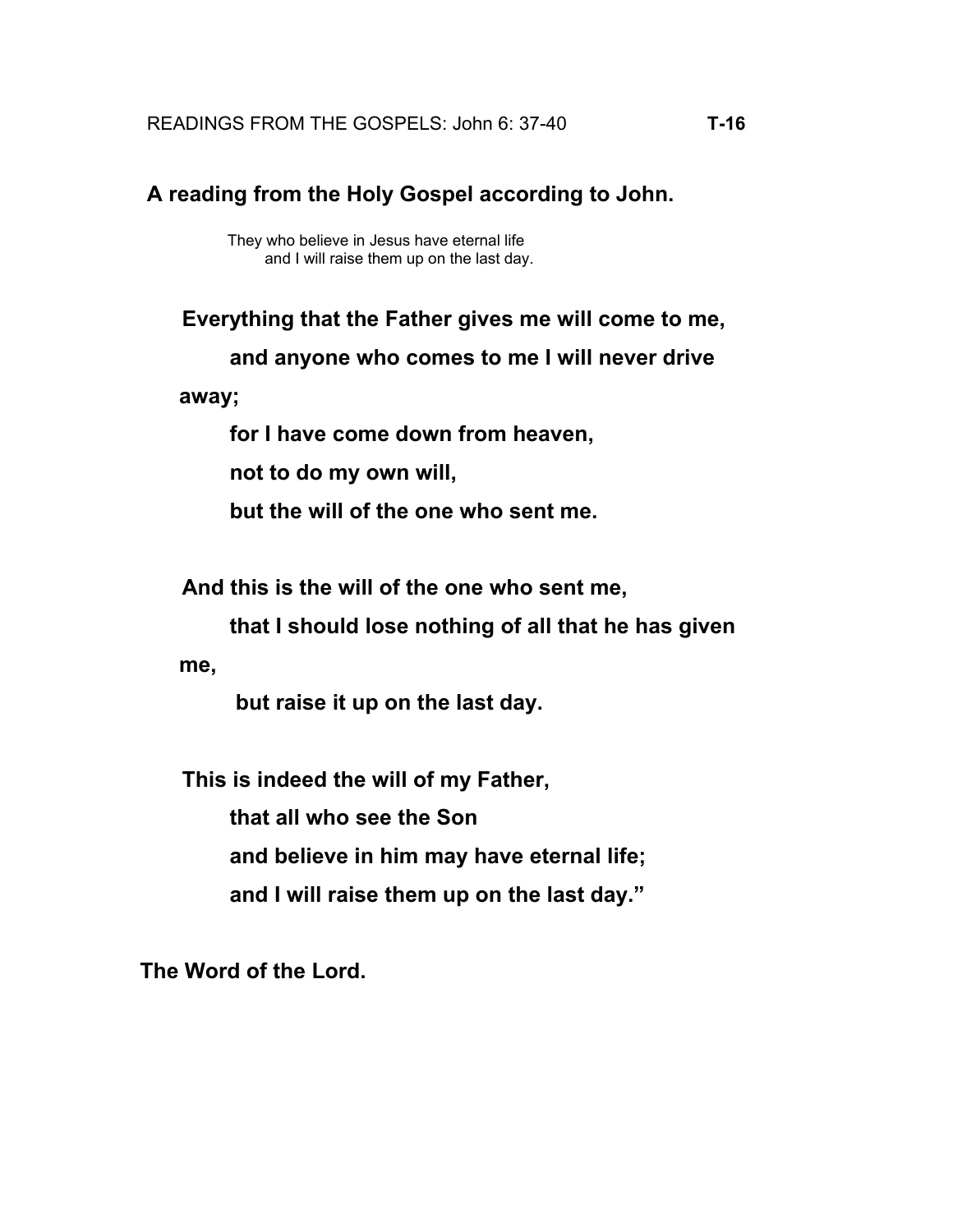They who eat this bread will live forever, and I will raise them up on the last day.

**Jesus told the crowd:** 

 **"I am the living bread that came down from heaven.** 

 **Whoever eats of this bread will live forever;** 

 **and the bread that I will give for the life of the world is my flesh."** 

**The Jews then disputed among themselves, saying,** 

 **"How can this man give us his flesh to eat?"** 

**So Jesus said to them,** 

 **"Very truly, I tell you,** 

 **unless you eat the flesh of the Son of Man** 

 **and drink his blood,** 

 **you have no life in you.** 

**Those who eat my flesh and drink my blood have eternal life,** 

 **and I will raise them up on the last day;** 

**for my flesh is true food and my blood is true drink.** 

**Those who eat my flesh and drink my blood** 

 **abide in me, and I in them.** 

**Just as the living Father sent me,** 

 **and I live because of the Father,** 

 **so whoever eats me will live because of me.** 

**This is the bread that came down from heaven,** 

 **not like that which your ancestors ate, and they died.** 

**But the one who eats this bread will live forever."**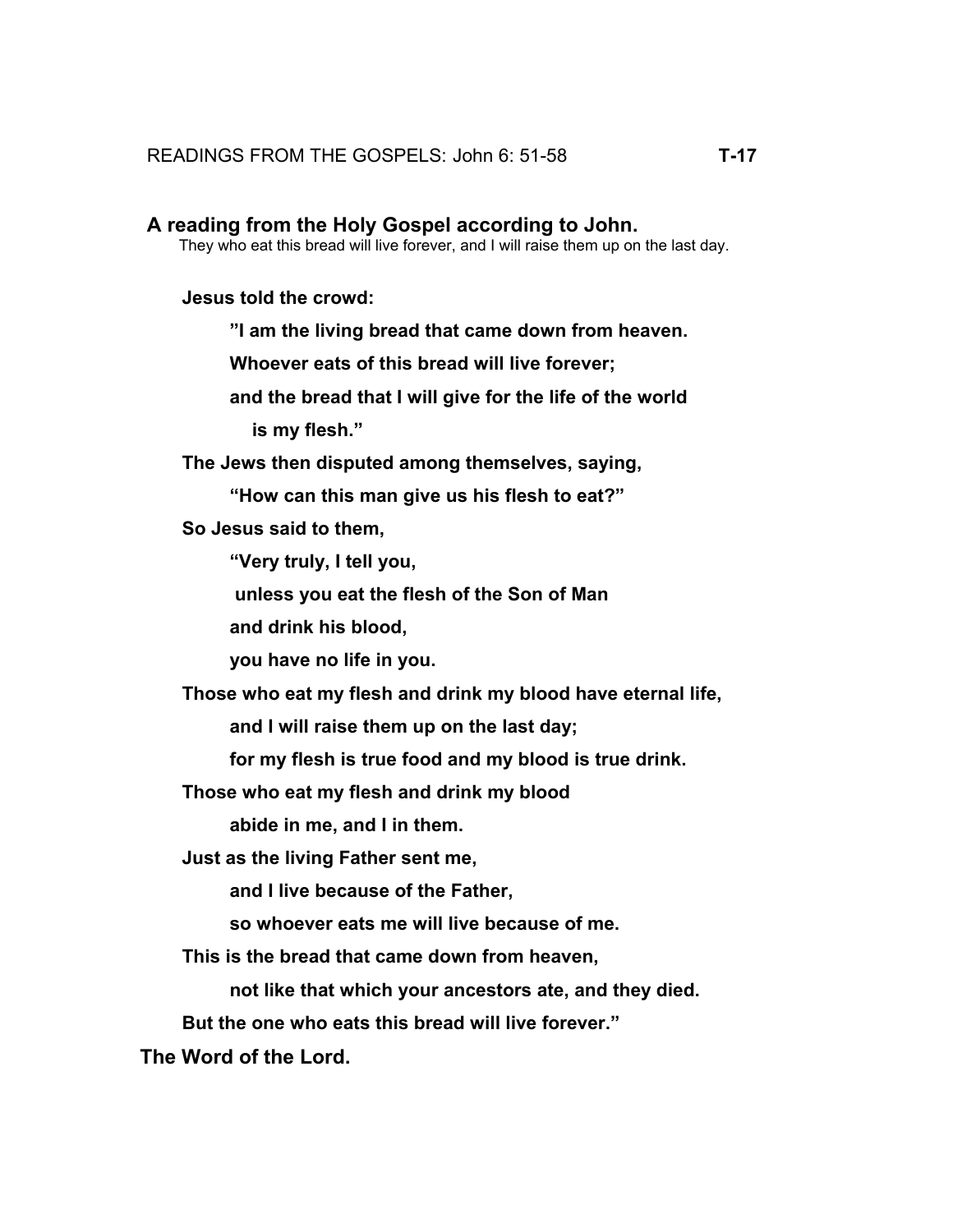I am the resurrection and the life.

**When Jesus arrived at Bethany,** 

 **he found that Lazarus had already been in the tomb four days.** 

**Now Bethany was near Jerusalem, some two miles away,** 

**and many of the Jews had come to Martha and Mary** 

 **to console them about their brother.** 

**When Martha heard that Jesus was coming,** 

 **she went and met him, while Mary stayed at home.** 

**Martha said to Jesus,** 

 **"Lord, if you had been here,** 

 **my brother would not have died.** 

**But even now I know that God will give you whatever you ask of him."** 

**Jesus said to her,** 

 **"Your brother will rise again."** 

**Martha said to him,** 

 **"I know that he will rise again** 

 **in the resurrection on the last day."** 

**Jesus said to her,** 

 **"I am the resurrection and the life.** 

 **Those who believe in me, even though they die, will live,** 

**and everyone who lives and believes in me will never die.** 

 **Do you believe this?"** 

**She said to him,** 

 **"Yes, Lord, I believe that you are the Messiah,** 

 **the Son of God, the one coming into the world."**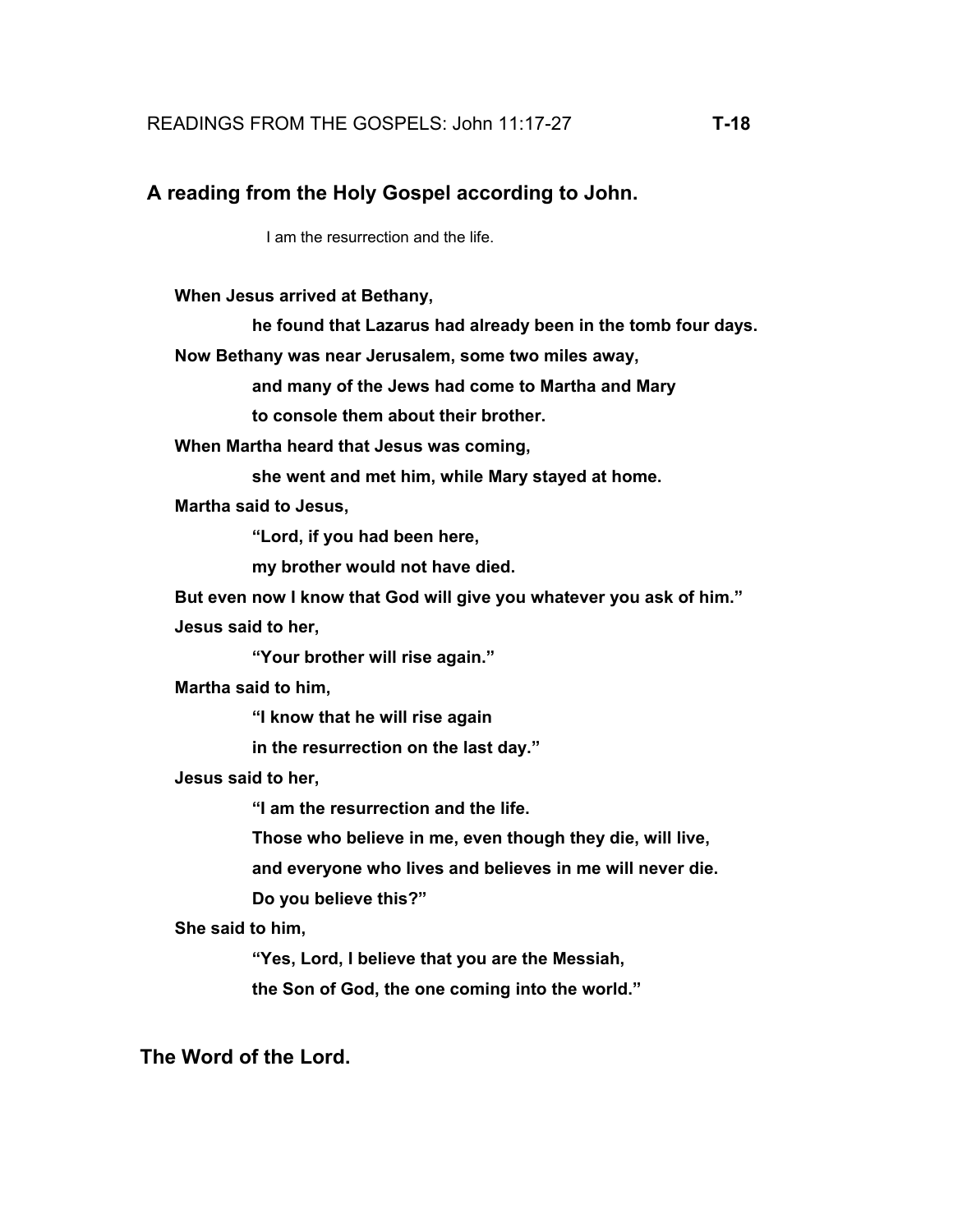I am the resurrection and the life.

**Martha said to Jesus,** 

 **"Lord, if you had been here,** 

 **my brother would not have died.** 

 **But even now I know that God will give you** 

 **whatever you ask of him."** 

**Jesus said to her,** 

 **"Your brother will rise again."** 

**Martha said to him,** 

 **"I know that he will rise again** 

 **in the resurrection on the last day."** 

**Jesus said to her,** 

 **"I am the resurrection and the life.** 

 **Those who believe in me,** 

 **even though they die, will live,** 

**and everyone who lives and believes in me** 

 **will never die.** 

 **Do you believe this?"** 

**She said to him,** 

 **"Yes, Lord, I believe that you are the Messiah,** 

 **the Son of God, the one coming into the world."**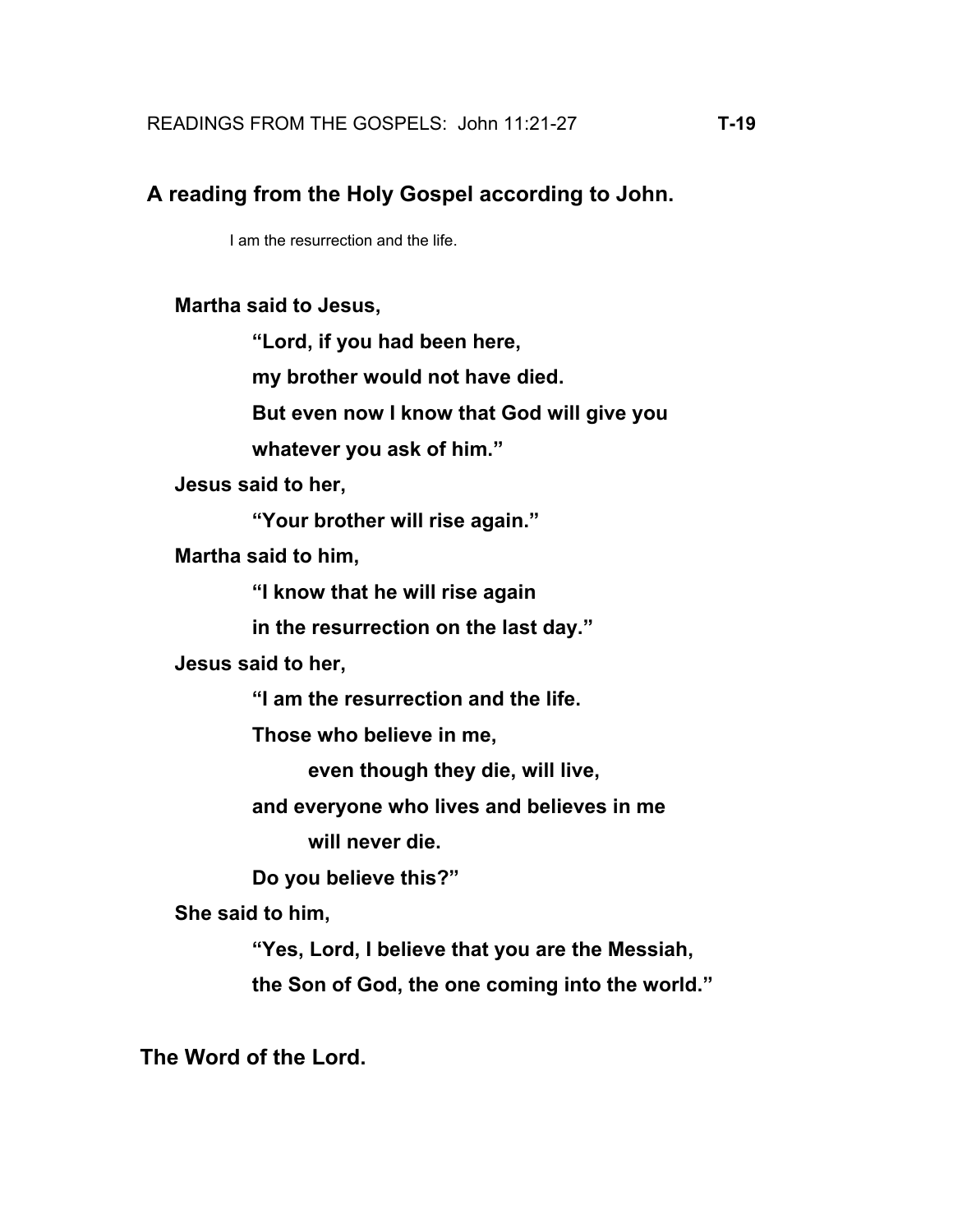Lazarus, come out.

**When Mary came where Jesus was and saw him,** 

 **she knelt at his feet and said to him,** 

 **"Lord, if you had been here,** 

 **my brother would not have died."** 

**When Jesus saw her weeping,** 

 **and the Jews who came with her also weeping,** 

 **he was greatly disturbed in spirit and deeply moved.** 

**He said, "Where have you laid him?"** 

**They said to him, "Lord, come and see."** 

**Jesus began to weep.** 

**So the Jews said,** 

 **"See how he loved him!"** 

**But some of them said,** 

 **"Could not he who opened the eyes of the blind man have kept this man from dying?"** 

**Then Jesus, again greatly disturbed, came to the tomb.** 

**It was a cave, and a stone was lying against it.** 

**Jesus said, "Take away the stone."** 

**Martha, the sister of the dead man, said to him,** 

 **"Lord, already there is a stench** 

 **because he has been dead four days."**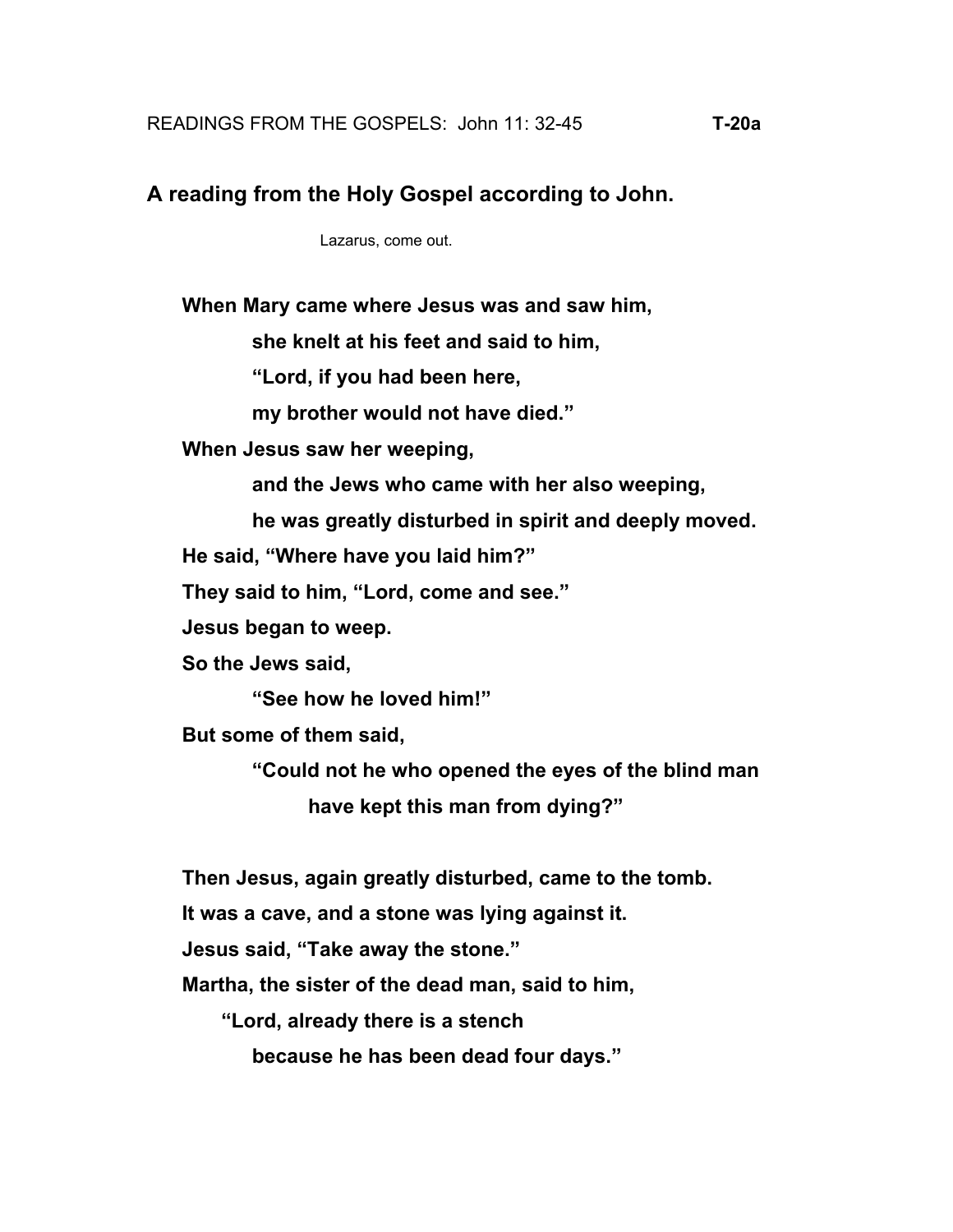**Jesus said to her,** 

 **"Did I not tell you that if you believed,** 

 **you would see the glory of God?"** 

**So they took away the stone.** 

**And Jesus looked upward and said,** 

 **"Father, I thank you for having heard me.** 

 **I knew that you always hear me,** 

 **but I have said this** 

 **for the sake of the crowd standing here,** 

 **so that they may believe that you sent me."** 

**When he had said this, he cried with a loud voice,** 

 **"Lazarus, come out!"** 

**The dead man came out,** 

 **his hands and feet bound with strips of cloth,** 

 **and his face wrapped in a cloth.** 

**Jesus said to them,** 

 **"Unbind him, and let him go."** 

**Many of the Jews therefore,** 

 **who had come with Mary and had seen what Jesus did, believed in him.**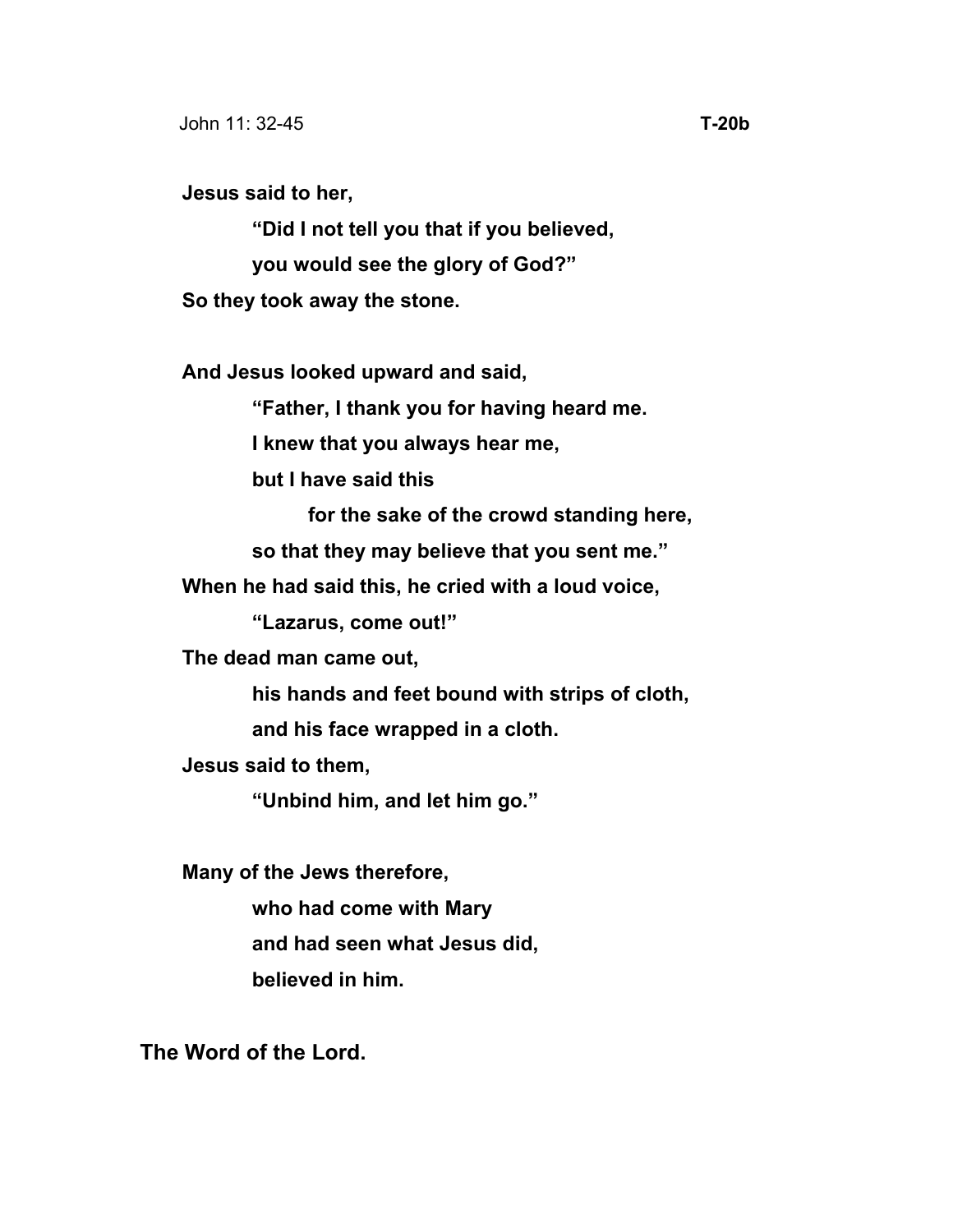If a grain of wheat falls on the ground and dies, it yields a rich harvest.

#### **Jesus told his disciples:**

 **"The hour has come for the Son of Man to be glorified.** 

**Very truly, I tell you, unless a grain of wheat** 

 **falls into the earth and dies,** 

 **it remains just a single grain;** 

 **but if it dies, it bears much fruit.** 

**Those who love their life lose it,** 

 **and those who hate their life in this world** 

 **will keep it for eternal life.** 

**Whoever serves me must follow me, and where I am,** 

 **there will my servant be also.** 

**Whoever serves me, the Father will honor.** 

**Now my soul is troubled.** 

**And what should I say—** 

 **'Father, save me from this hour'?** 

**No, it is for this reason that I have come to this hour.** 

**Father, glorify your name."** 

**Then a voice came from heaven,** 

 **"I have glorified it, and I will glorify it again."**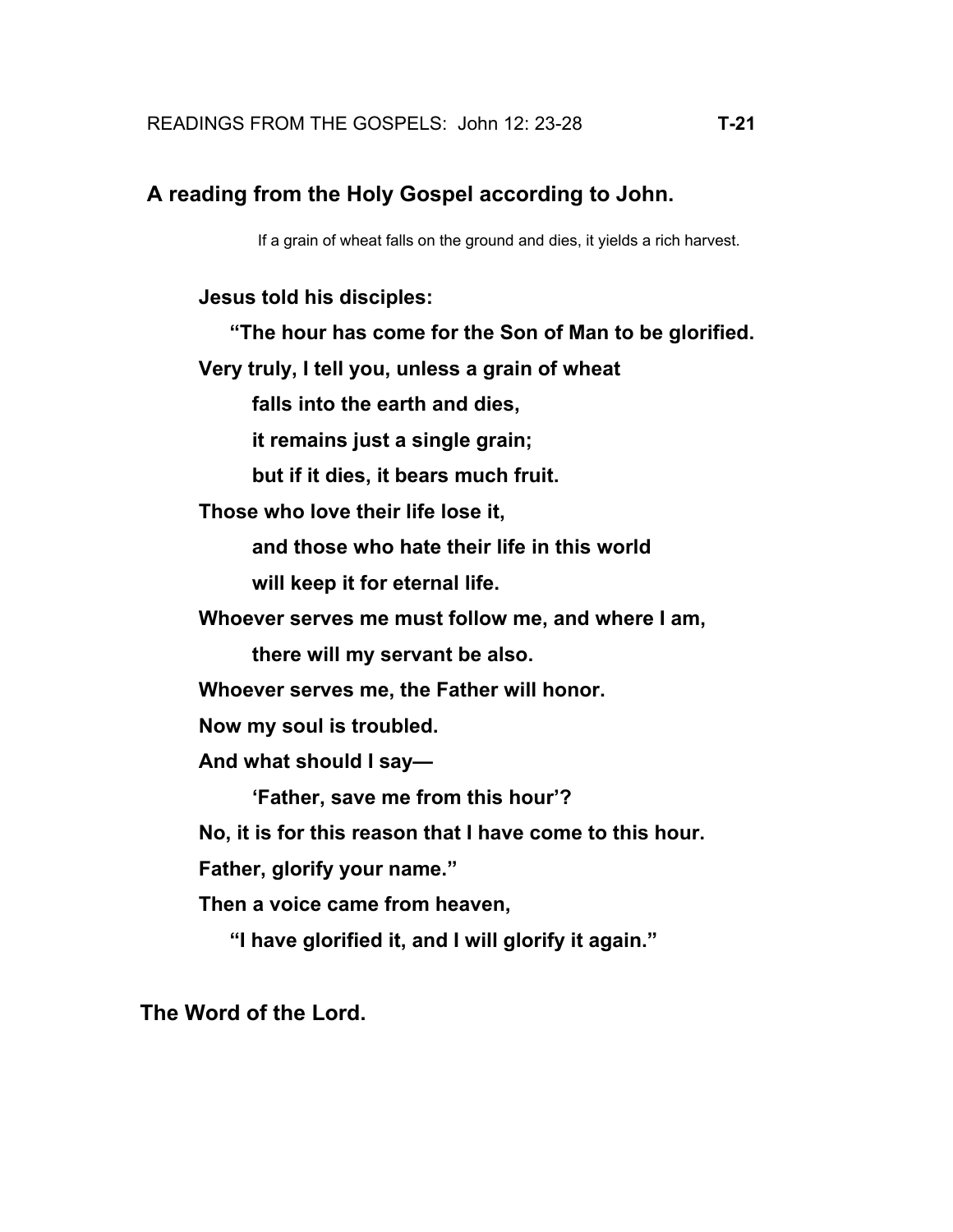If a grain of wheat falls to the ground, it yields a rich harvest.

**Jesus told his disciples:** 

 **"The hour has come for the Son of Man to be glorified.** 

**Very truly, I tell you, unless a grain of wheat** 

 **falls into the earth and dies,** 

 **it remains just a single grain;** 

 **but if it dies, it bears much fruit.** 

**Those who love their life lose it,** 

 **and those who hate their life in this world** 

 **will keep it for eternal life.** 

**Whoever serves me must follow me,** 

 **and where I am,** 

 **there will my servant be also.** 

**Whoever serves me, the Father will honor."**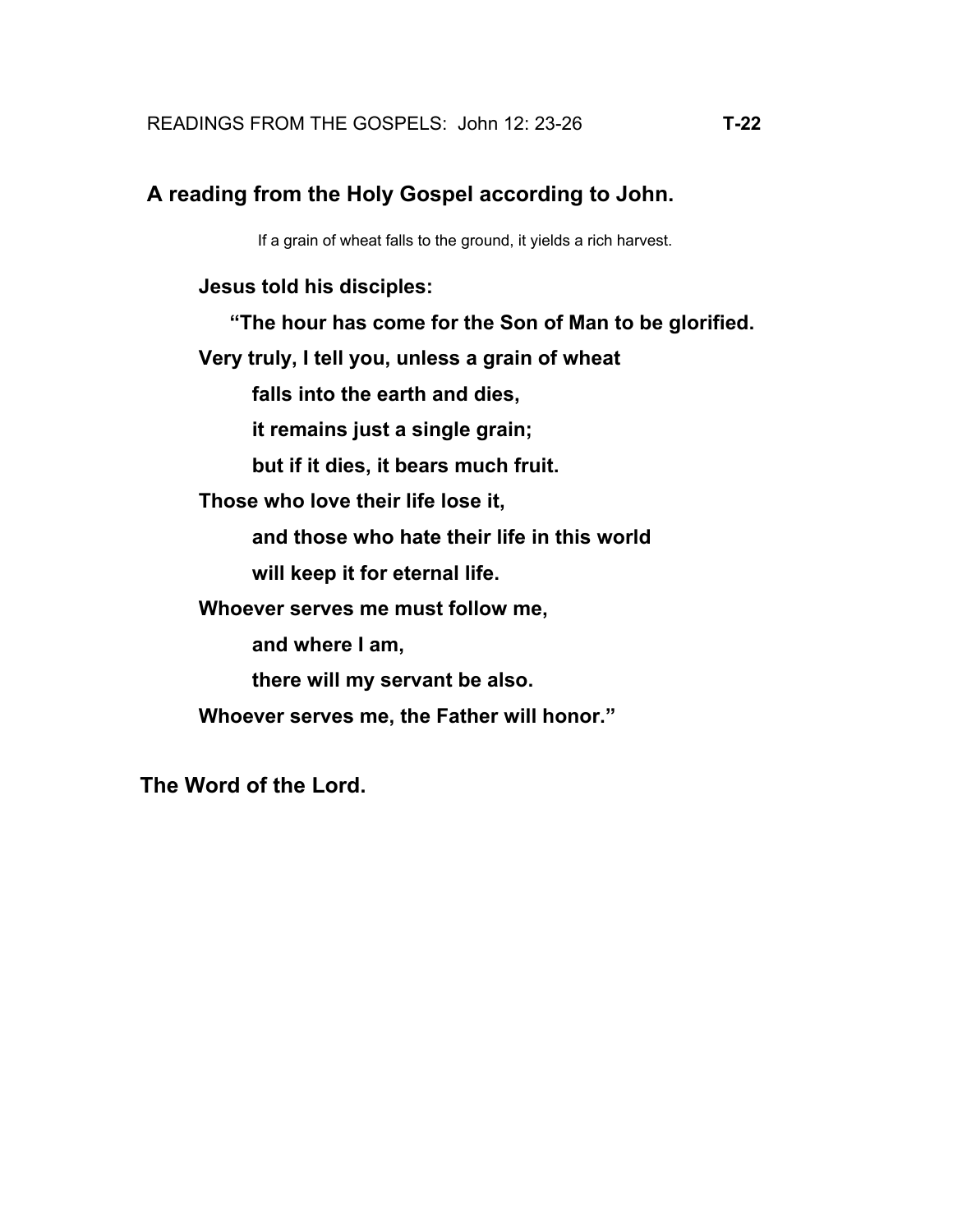There are many rooms in my Father's house.

**Jesus said to his disciples:** 

 **"Do not let your hearts be troubled. Believe in God, believe also in me. In my Father's house there are many dwelling places. If it were not so, would I have told you that I go to prepare a place for you? And if I go and prepare a place for you, I will come again and will take you to myself, so that where I am, there you may be also. And you know the way to the place where I am going."** 

**Thomas said to him,** 

 **"Lord, we do not know where you are going. How can we know the way?"** 

**Jesus said to him,** 

 **"I am the way, and the truth, and the life. No one comes to the Father except through me."**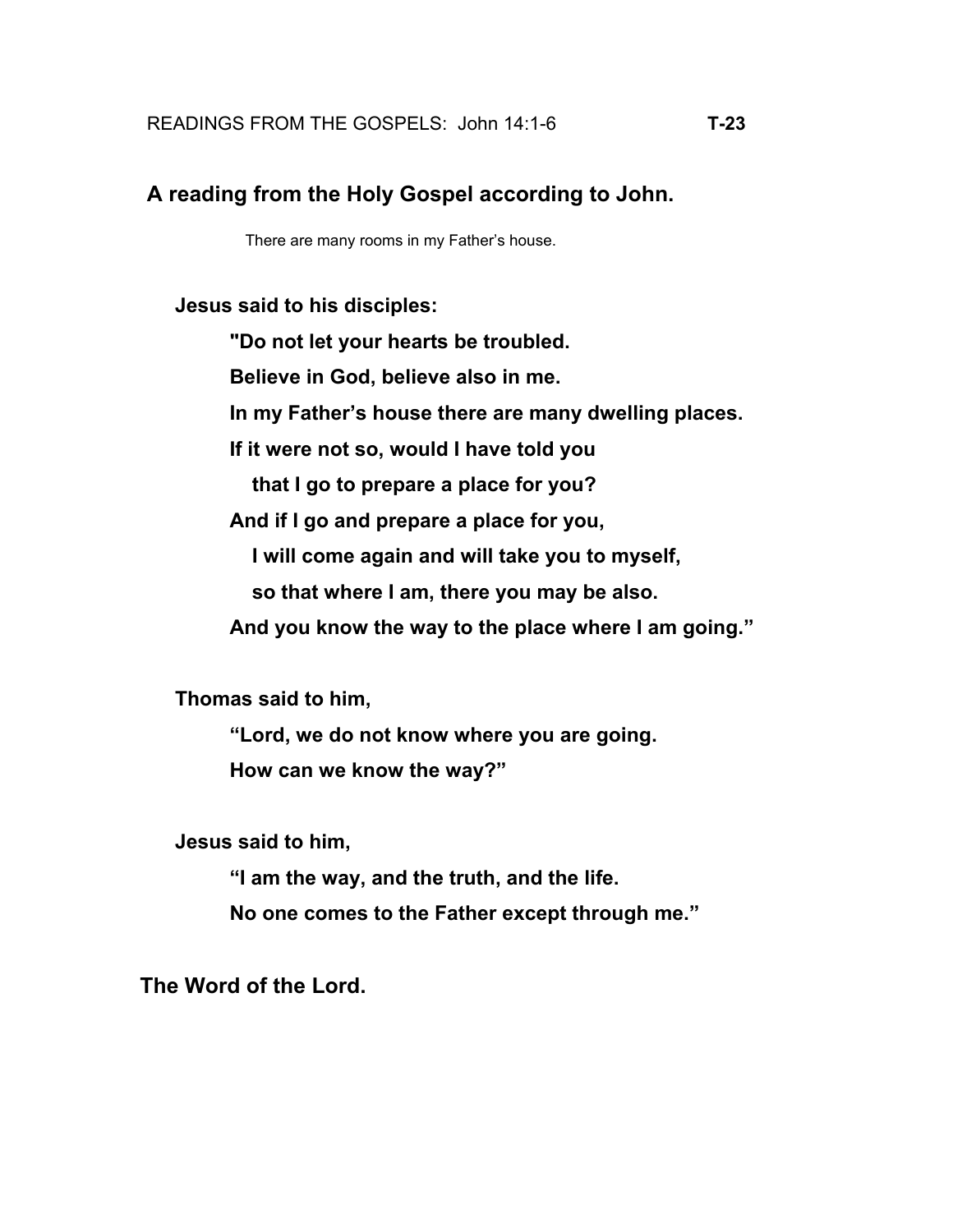Father, I want those you have given me to be with me where I am.

**Raising his eyes to heaven, Jesus prayed and said:** 

 **"Father, I desire that those also,** 

 **whom you have given me,** 

 **may be with me where I am,** 

 **to see my glory,** 

 **which you have given me** 

 **because you loved me** 

 **before the foundation of the world.** 

 **Righteous Father, the world does not know you, but I know you; and these know that you have sent me. I made your name known to them, and I will make it known, so that the love with which you have loved me may be in them, and I in them."**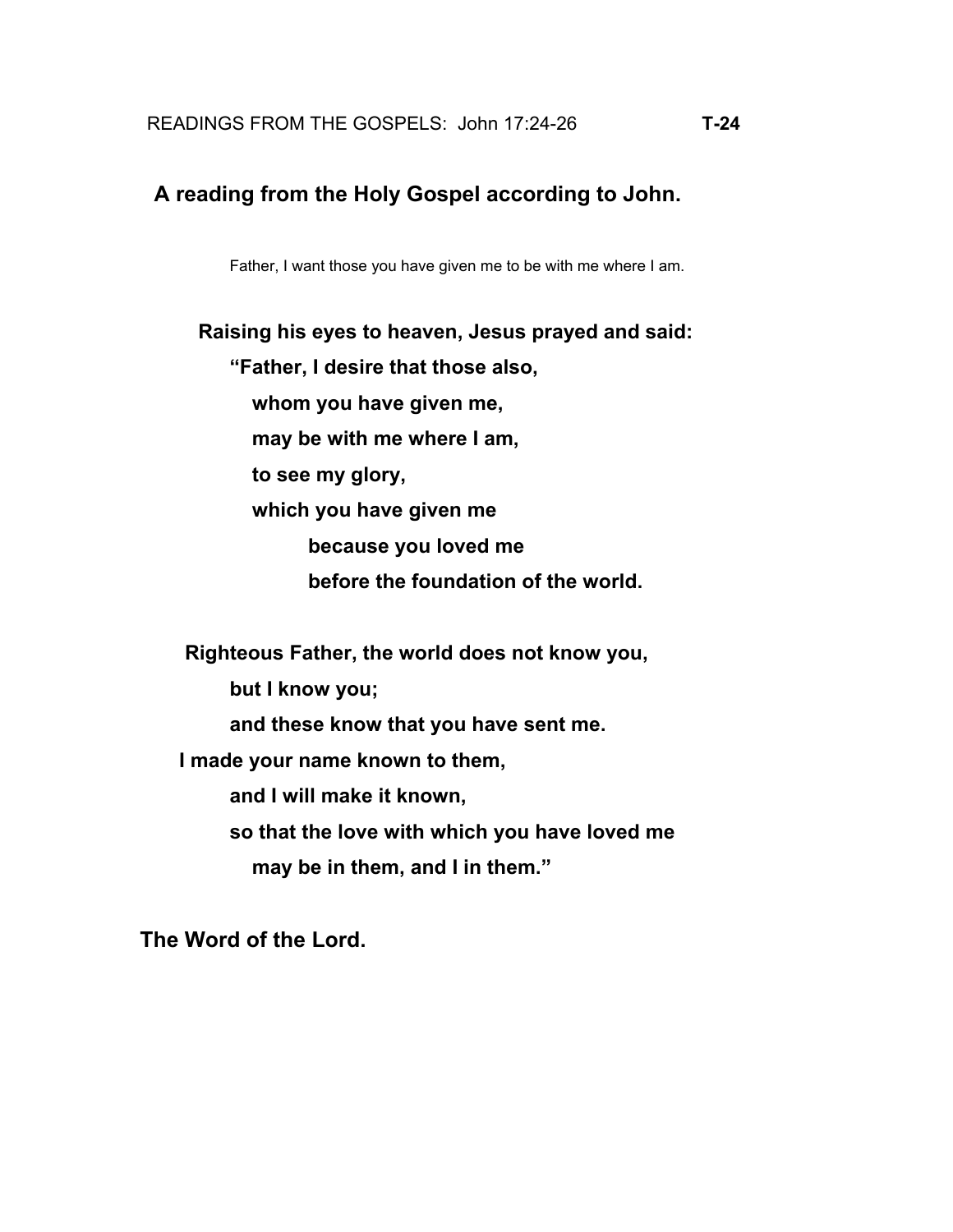# **CAPUCHIN-FRANCISCAN READINGS**

# **TABLE OF CONTENTS**

| <b>Capuchin Constitutions 1: 1-6</b>                         | $U-2$     |
|--------------------------------------------------------------|-----------|
| <b>Capuchin Constitutions 2:1-3</b>                          | $U-3$     |
| <b>Capuchin Constitutions 21: 1-3</b>                        | $U-4$     |
| <b>Capuchin Constitutions 31:1-5</b>                         | $U-5$     |
| <b>Capuchin Constitutions 186:4-6</b>                        | $U-6$     |
| Capuchin Constitutions 174:1-4 (for foreign missionaries)    | $U - 7$   |
| An Exhortation of Saint Francis of Assisi                    | $U-8$     |
| The Canticle of Brother Sun                                  | $U-9,10$  |
| Thomas of Celano on the death of Francis                     | $U-11$    |
| <b>Thomas of Celano on Consulting the Gospels</b>            | $U-12$    |
| The Little Flowers of Saint Francis of Assisi on Perfect Joy | $U-13,14$ |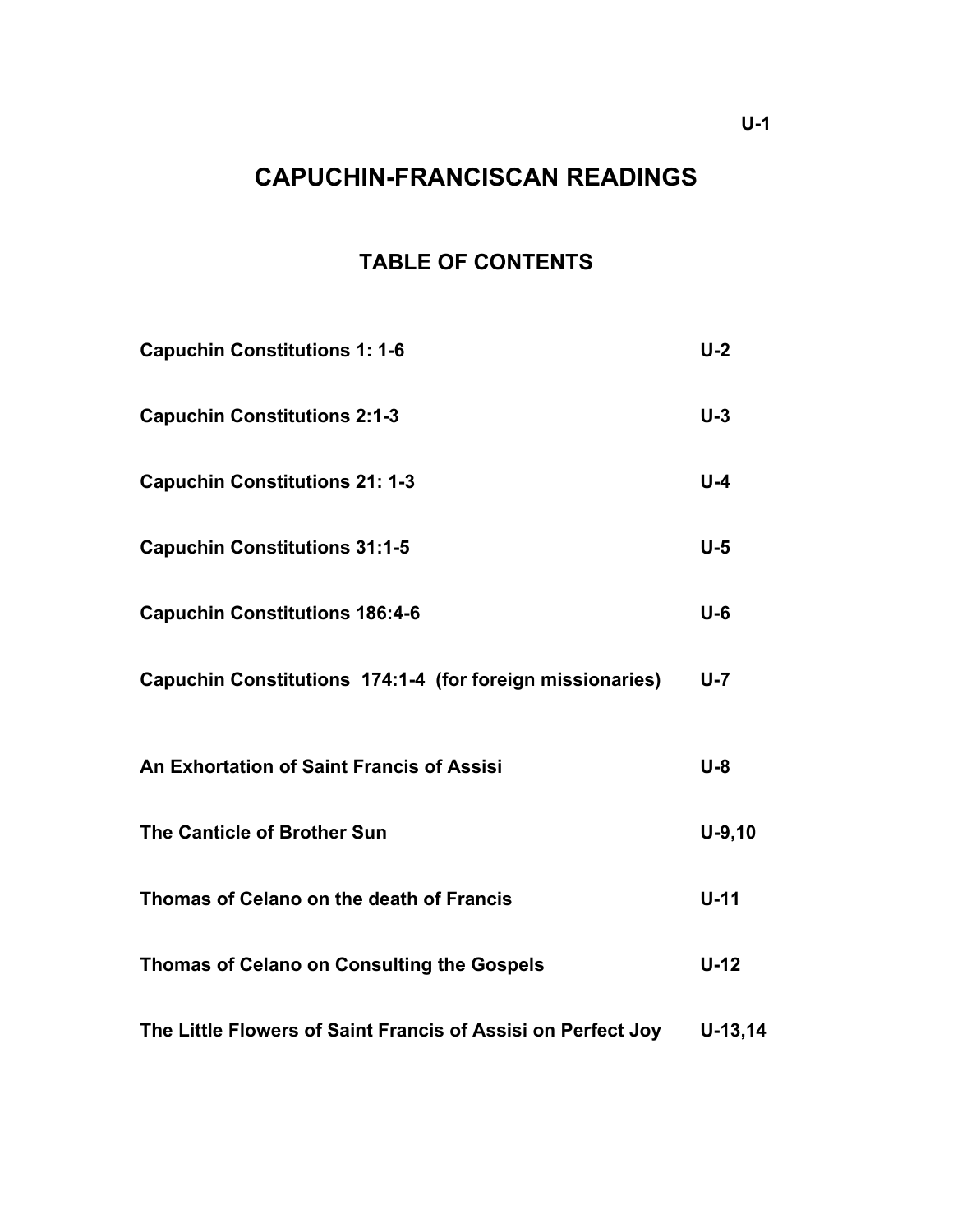## **CAPUCHIN CONSTITUTIONS 1: 1-6**

**A reading from the Constitutions of the Capuchin Order.** 

 **The holy Gospel of our Lord Jesus Christ is, in every age, the source of the entire life of the Church and the message of salvation for the whole world.** 

 **For, through it, the Church, led by the Holy Spirit, comes to know Christ and accepts in faith his deeds and words which are spirit and life to those who believe.** 

 **Saint Francis, the founder of our Fraternity, accepted the Gospel as the principle of his life and activity from the very beginning of his conversion.** 

 **In the beginning and end of the Rule, therefore, he expressly commanded its observance and, in the Testament, declared that it was revealed to him to live according to the pattern of the holy Gospel.** 

 **Since we are his sons, therefore, let us always take care to make progress in our understanding of the Gospel.** 

 **In all circumstances of our life, let us follow the Gospel as the supreme law, assiduously read the words of salvation, and, like the Blessed Virgin Mary, carry them in our heart. Thus, as the Gospel increasingly fashions our life, we may grow in Christ in all things.**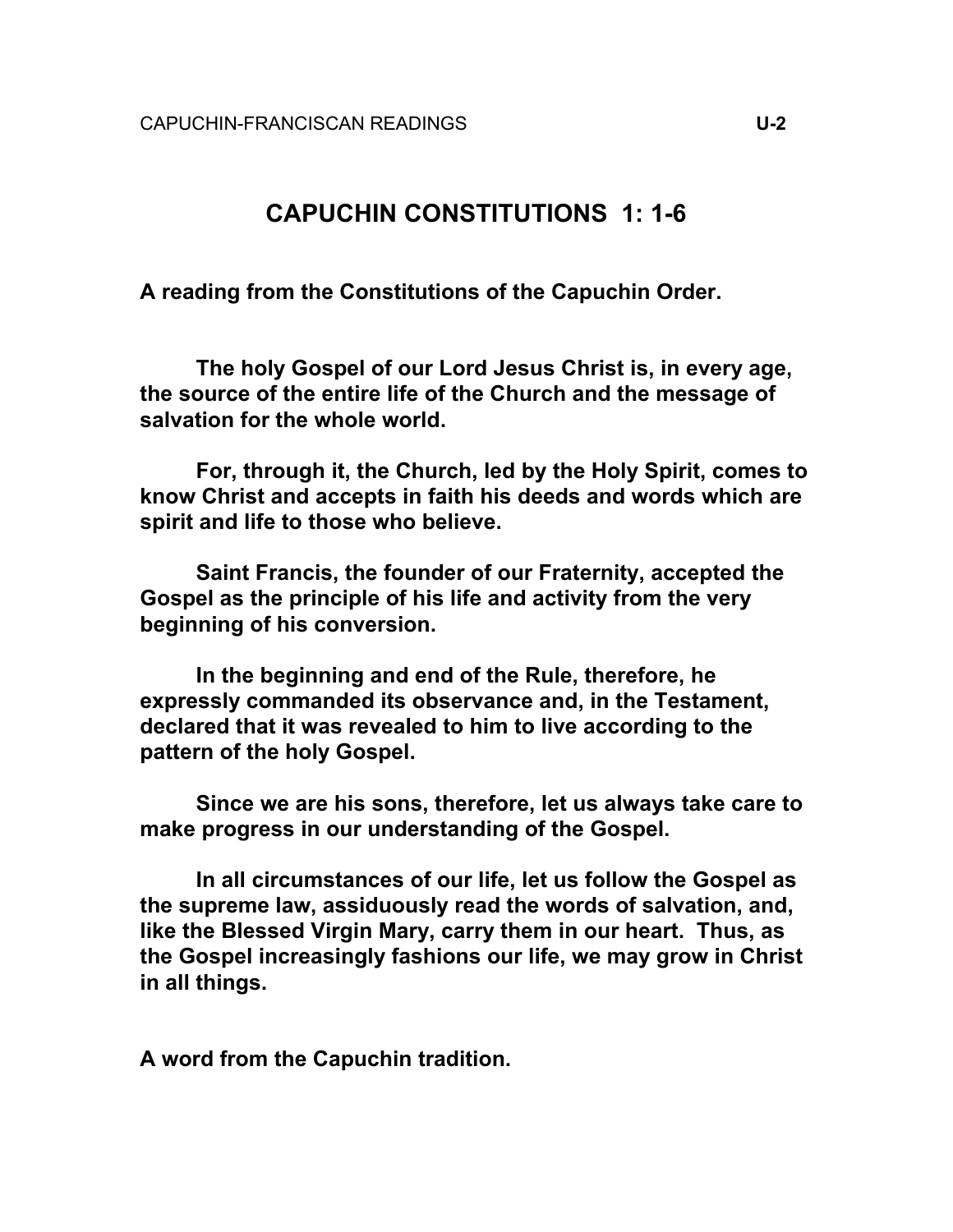## **CAPUCHIN CONSTITUTIONS 2: 1-3**

**A reading from the Constitutions of the Capuchin Order.** 

 **Saint Francis, a true disciple of Christ and an outstanding example of Christian life, taught his own brothers to follow the footprints of the poor and humble Jesus Christ joyfully that, through Him, they would be led in the Holy Spirit to the Father.** 

 **Burning with love of Christ, let us contemplate Him in the self-emptying of His Incarnation and Cross that we might be ever more conformed to Him. As together we joyfully celebrate the Eucharist, let us take part in the Paschal Mystery, enjoying a foretaste of His Resurrection until He comes.** 

 **Let us courageously observe the gospel counsels, especially those we have promised: chastity dedicated to God, poverty that is a special way of salvation for us, and loving obedience.**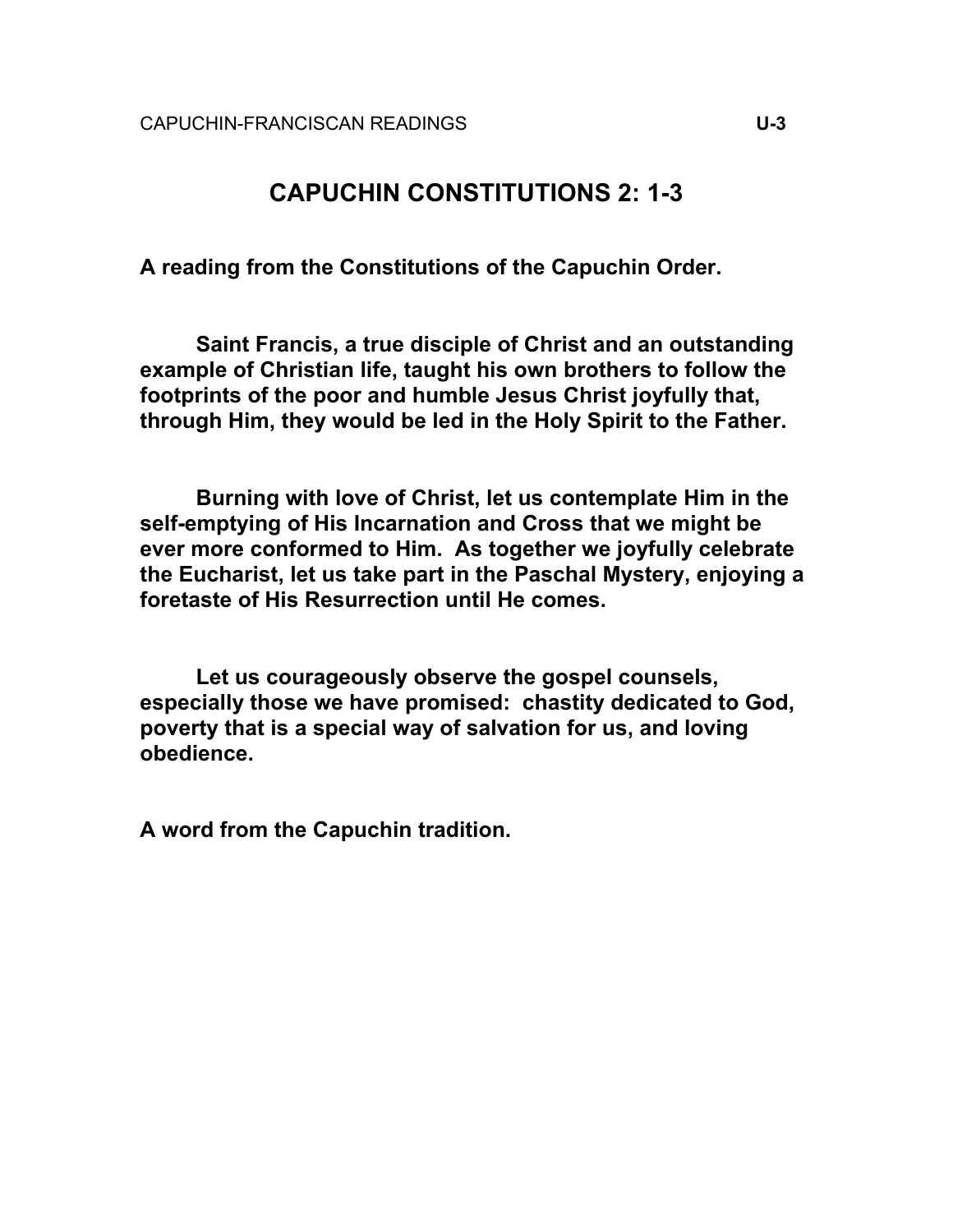### **CAPUCHIN CONSTITUTIONS 21: 1-3**

**A reading from the Constitutions of the Capuchin Order.** 

 **The nature and goal of the three gospel counsels, promised by vow at profession, is that, with a heart liberated by grace, we may be united with Christ in a chaste, poor and obedient life for the sake of the Kingdom of heaven following the footprints of Saint Francis.** 

 **The gospel counsel of chastity for the Kingdom of heaven, a sign of the world to come and a fountain of a more abundant fruitfulness in an undivided heart, entails the obligation of perfect continence in celibacy.** 

 **The gospel counsel of poverty in imitation of Christ, Who though he was rich was made poor, entails, in addition to a life poor in fact and in spirit, a dependence upon superiors, a limitation in the use and disposition of goods and also a voluntary renunciation . . . of the capacity of acquiring and possessing goods. . . .** 

 **The gospel counsel of obedience, promised in a spirit of faith and love in the following of Christ who was obedient even to death, requires, for God's sake, a submission of the will to legitimate superiors whenever they command according to our Constitutions "in everything that is not contrary to our conscience and the Rule."**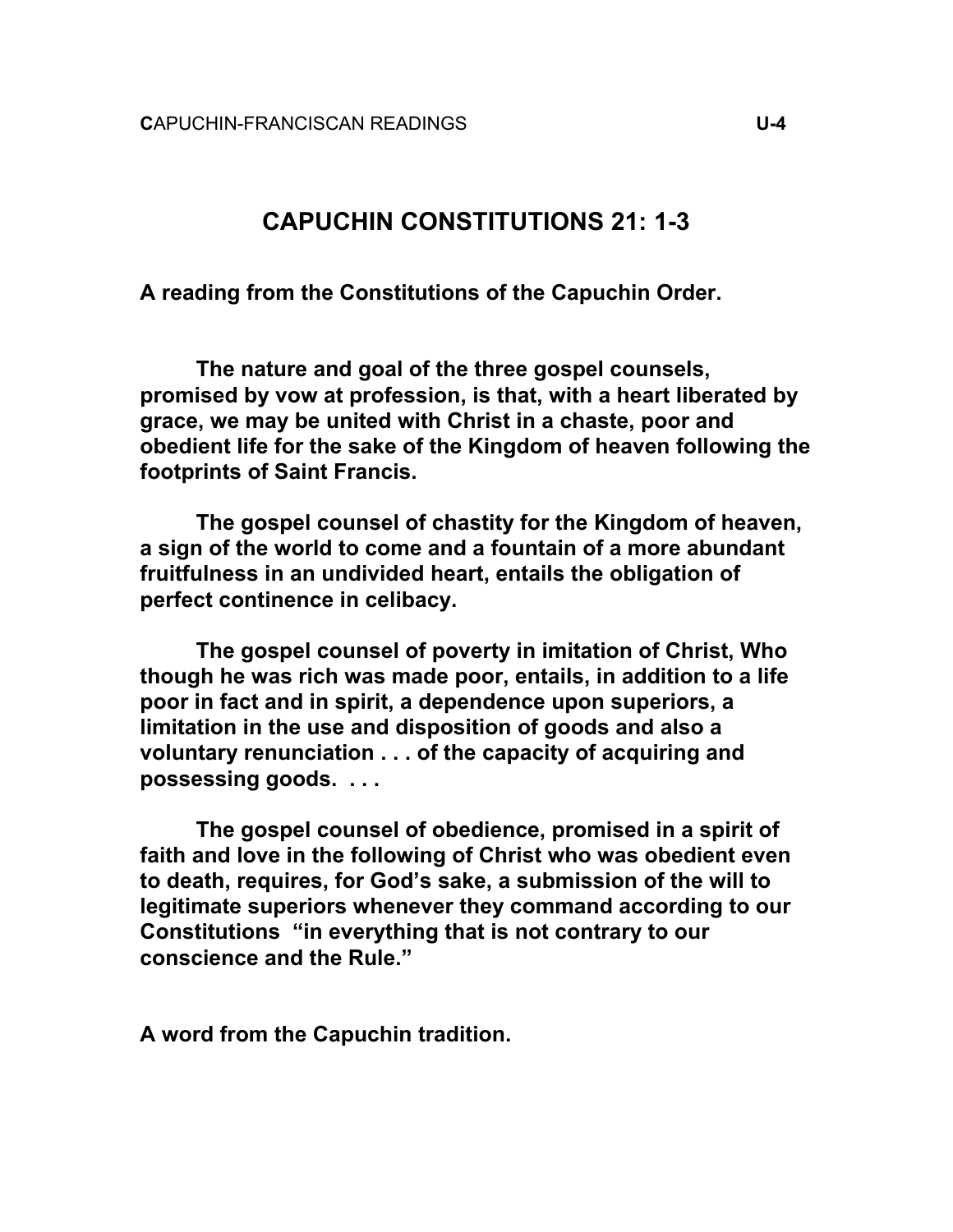## **CONSTITUTIONS 31: 1-5**

**A reading from the Constitutions of the Capuchin Order.** 

 **Let us frequently consider how great is the grace of religious profession.** 

 **For through it we embrace, under a new and special title, a life dedicated to the honor and service of God that impels us to the perfection of charity. Firmly and more intimately consecrated to the service of God, we represent Christ united by an indissoluble bond to his spouse the Church.** 

 **In order that through this consecration we may gather more abundant fruit from the grace of baptism, we bind ourselves to live out the gospel counsels according to the Rule and Constitutions.** 

 **In this way we intend to free ourselves from the impediments that can draw us away from perfect charity, spiritual freedom, and the perfection of divine worship.** 

 **By means of profession, finally, while we enjoy a special divine gift within the life of the Church, we help its salvific mission by our witness.**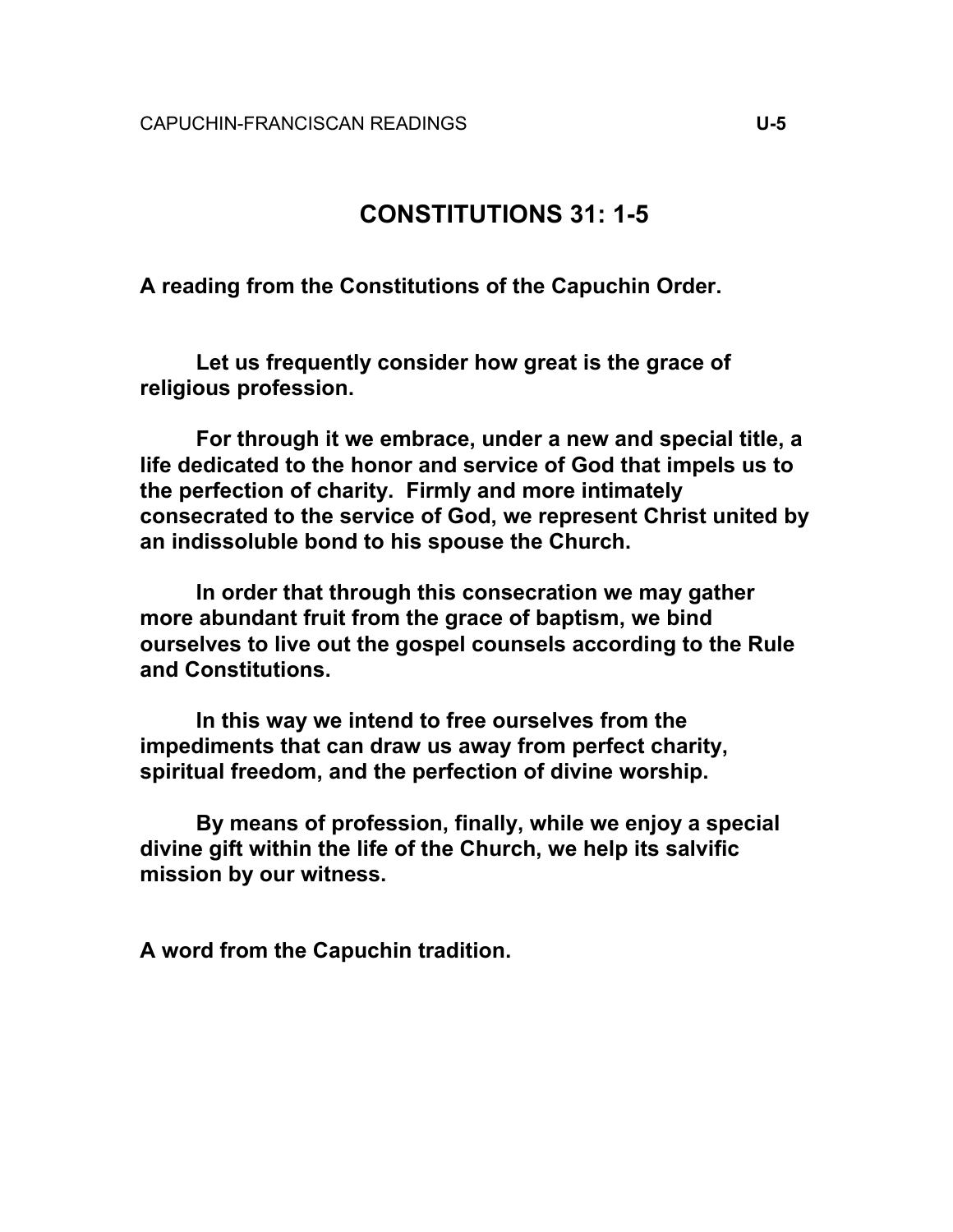#### **CAPUCHIN CONSTITUTIONS 186: 4-6**

**A reading from the Constitutions of the Capuchin Order.** 

 **Christ, then, Who is the Light and Expectation of the nations, the End of the Law, the Salvation of God, the Father of the world to come, the Word and the Power that upholds all things and, lastly, our Hope, in Whom all things are possible, delightful and easy, and to Whom our frailty is known, will not only give us strength for following His commands and counsels, but will also pour out His heavenly gifts in such abundance that, after overcoming all obstacles, we may be able to follow and imitate Him with the greatest eagerness of our hearts, using visible things as passers-by and as those yearning for things eternal.** 

> **\*In Christ, Who is God and Man, the True Light, the Splendor of Glory, and the Brilliance of Eternal Light; In Christ, the Mirror without blemish, the Image of the Goodness of God; In Christ, appointed by the Father as the Judge, Law-giver, and Savior of all peoples; In Christ, to Whom the Father and Holy Spirit have borne witness and in Whom are our merit, model of life, help and reward; In Christ, Who by God has been made for us Wisdom and Justice, be all our thought, meditation and imitation.**

**Lastly, to Christ, Who lives and reigns with the Father and the Holy Spirit, one God, co-eternal, consubstantial, and co-equal, be everlasting praise, honor and glory for ever and ever. Amen.** 

**A word from the Capuchin tradition.** \*Reading may begin at this point.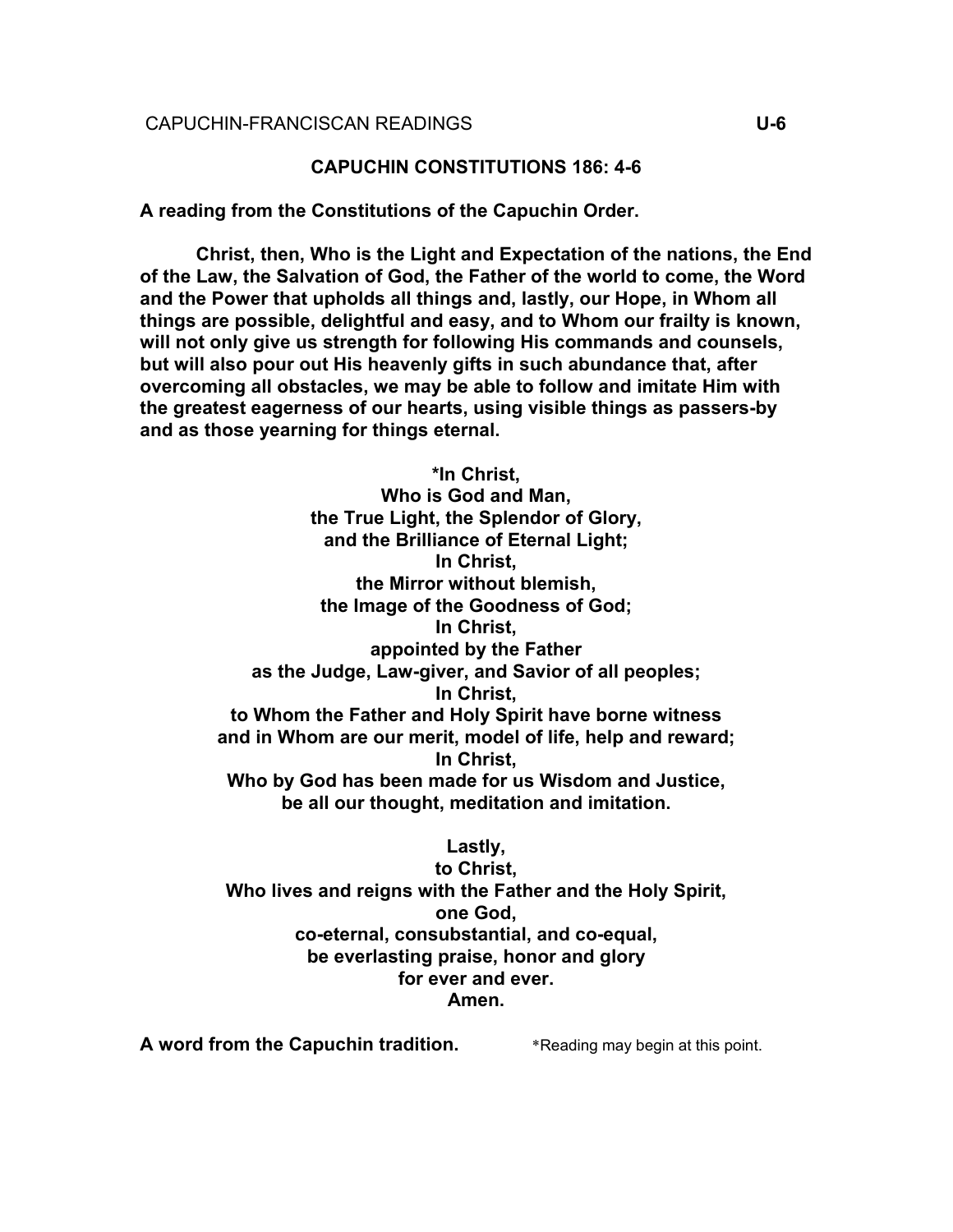# **CAPUCHIN CONSTITUTIONS 174:1-4**

(for a missionary)

**A reading from the Constitutions of the Capuchin Order, on the missionary commitment of the Order.** 

 **Christ Jesus, God's Good News, the first and greatest preacher of the Gospel, gave to all his disciples and, through them, to the community of faith that is the Church, the grace and mandate of spreading the gospel.** 

 **All the baptized, and especially religious by the special gift of themselves, are united to the Pilgrim Church. Through Christ's mission and that of the Holy Spirit, the Church is the universal sacrament of salvation and, therefore, missionary by its nature.** 

 **Through divine inspiration, Saint Francis renewed the missionary spirit of his time by the example of his life and the power of his Rule. Moreover, he added momentum to those initiatives of the Church that are called missionary and through which the Gospel is proclaimed. In this way the coming Kingdom of God transforms the human person, creates a new world that is just and full of peace, and each day the Church is established and, day after day, becomes more perfect.** 

 **Our Order accepts as its own the responsibility of spreading the Gospel that belongs to the whole Church. It regards and takes on this missionary work as one of its principal apostolic obligations.** 

**A word from the Capuchin tradition.**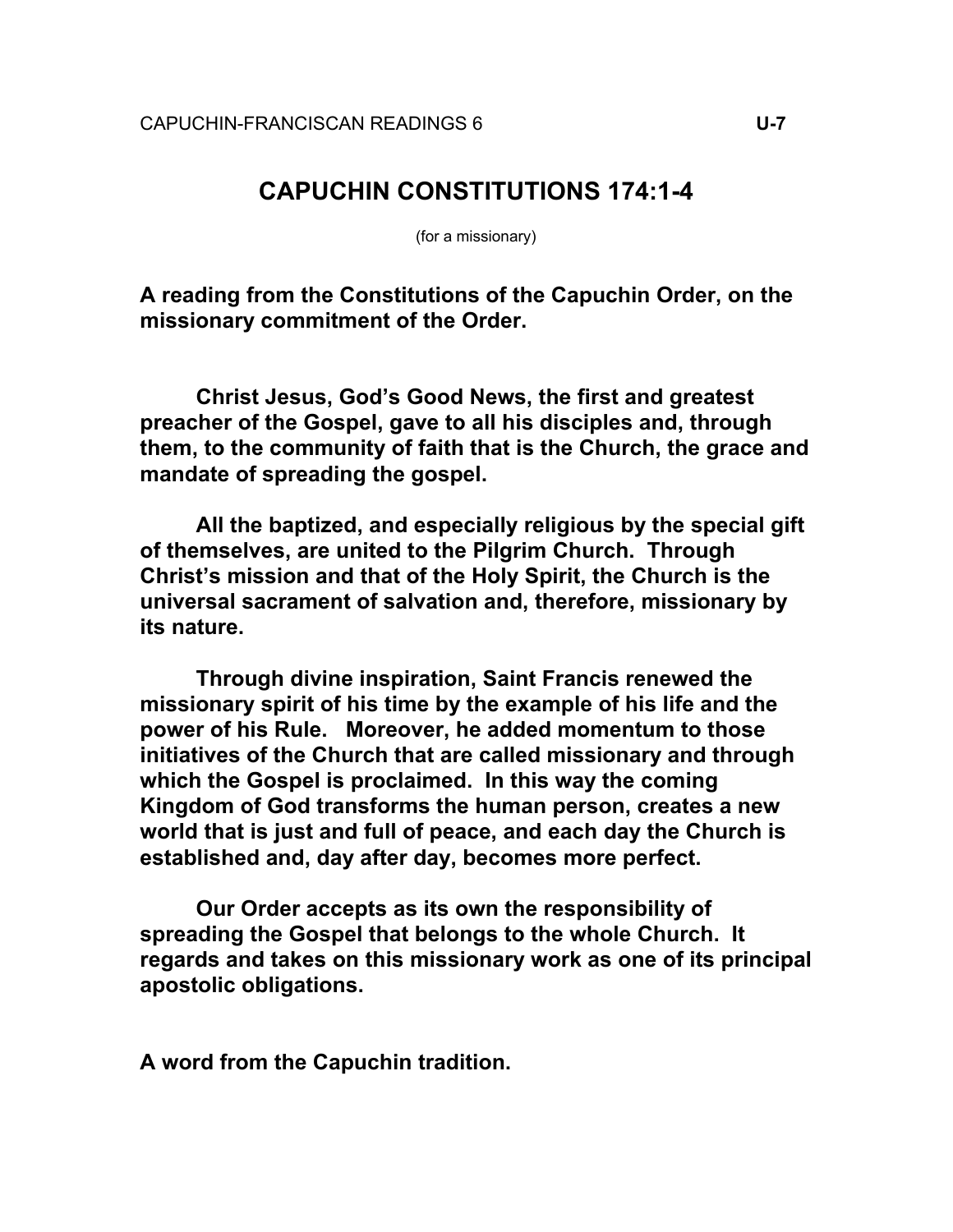**An exhortation of Saint Francis of Assisi.** 

 **O dearly beloved brothers and children ever-blessed, listen to me, listen to the voice of your Father:** 

 **Great things have we promised, greater things are promised to us.** 

 **Let us observe the former, and aspire to the latter.** 

 **Pleasure is brief, punishment is eternal.** 

 **Short the suffering, eternal the glory.** 

 **Many have been called, few have been chosen;** 

 **Everyone will be rewarded according to their merit.** 

**` Amen.** 

**A word from the Franciscan tradition.**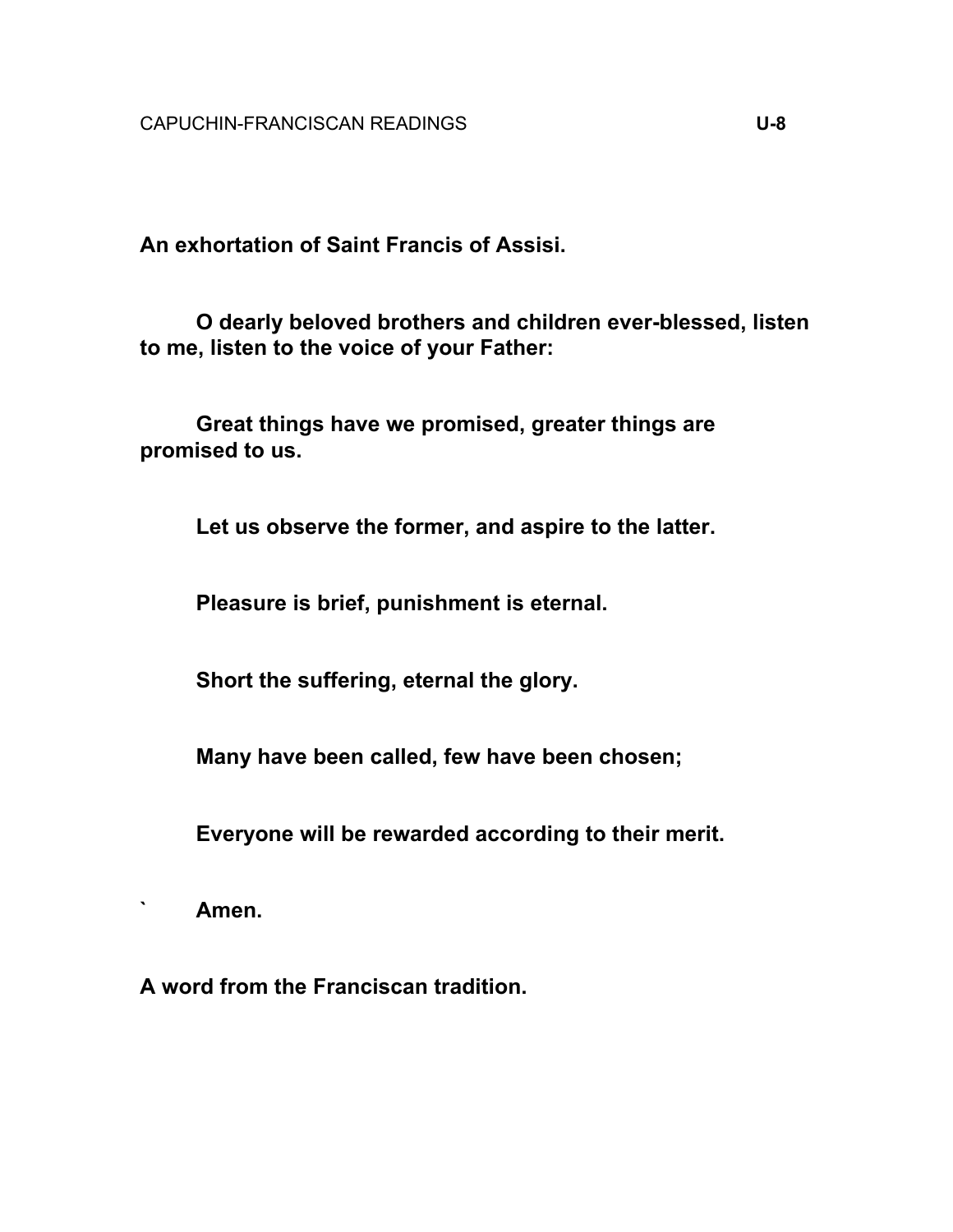**A reading from the Franciscan tradition.** 

#### **THE CANTICLE OF BROTHER SUN by Saint Francis of Assisi**

- **Most high, all-powerful, all good, Lord! All praise is yours, all glory, All honor and all blessing.**
- **To you, alone, Most High, do they belong. No mortal lips are worthy To pronounce your name.**
- **All praise be yours, my Lord, through all that you have made, And first my lord Brother Sun, Who brings the day; and light you give to us through him.**
- **How beautiful is he, how radiant in all his splendor! Of you, Most High, he bears the likeness.**
- **All praise be yours, my Lord, through Sister Moon and Stars; In the heavens you have made them, Bright and precious and fair.**
- **All praise be yours, my Lord, through Brothers Wind and Air, And fair and stormy, all the weather's moods, By which you cherish all that you have made.**
- **All praise be yours, my Lord, through Sister Water, So useful, lowly, precious and pure.**
- **All praise be yours, my Lord, through Brother Fire, Through whom you brighten up the night. How beautiful is he, how gay! Full of power and strength.**
- **All praise be yours, my Lord, through Sister Earth, our mother, Who feeds us in her sovereignty and produces various fruits with colored flowers and herbs.**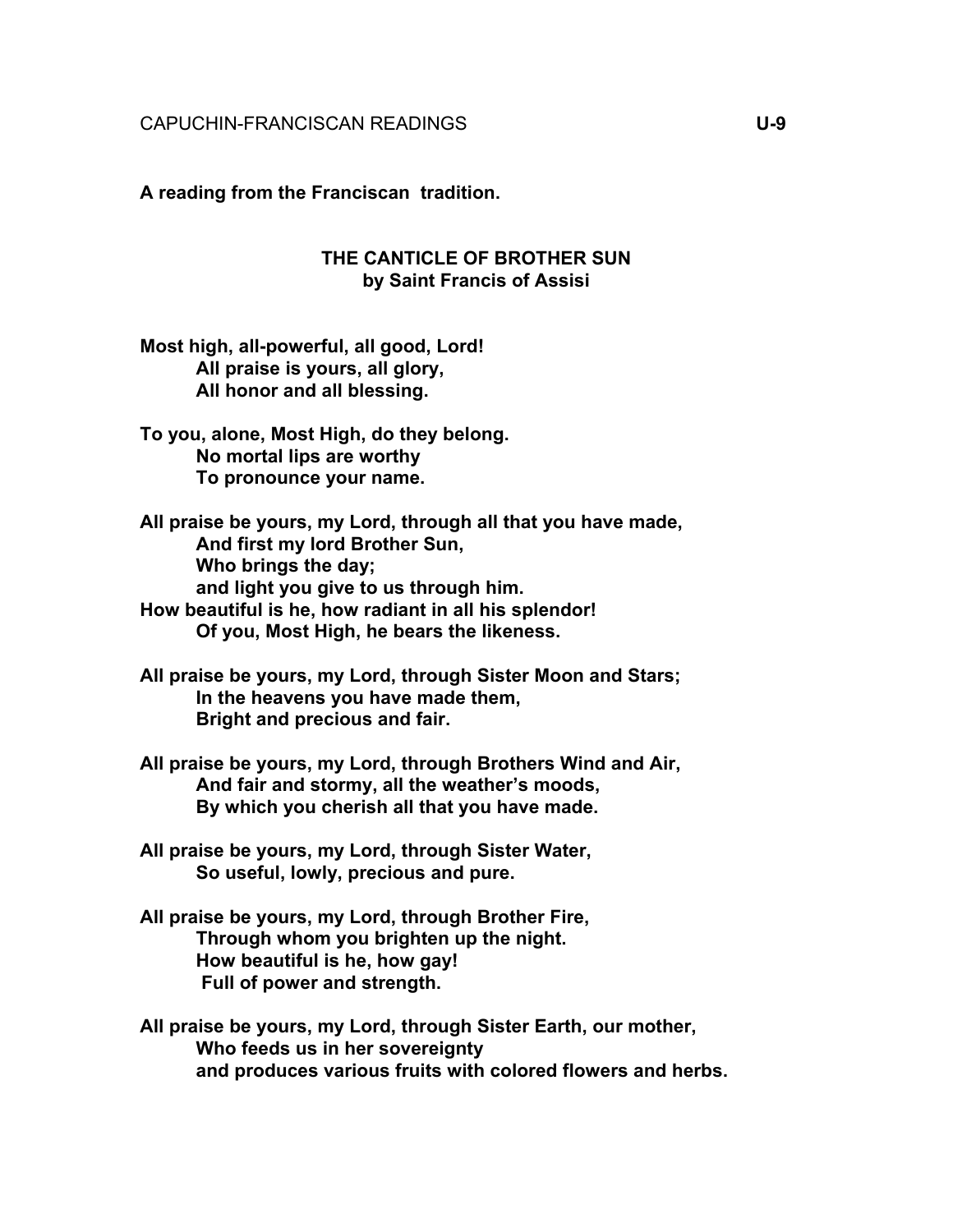- **All praise be yours, my Lord, through those who grant pardon for love of you; through those who endure sickness and trial.**
- **Happy those who endure in peace, By you, Most High, they will be crowned.**
- **All praise be yours, my Lord, through Sister Death, From whose embrace no mortal can escape.**

**Woe to those who die in mortal sin!** 

- **Happy those She finds doing your will! The second death can do no harm to them.**
- **Praise and bless my Lord, and give him thanks, And serve him with great humility.**

**A word from the Franciscan tradition.**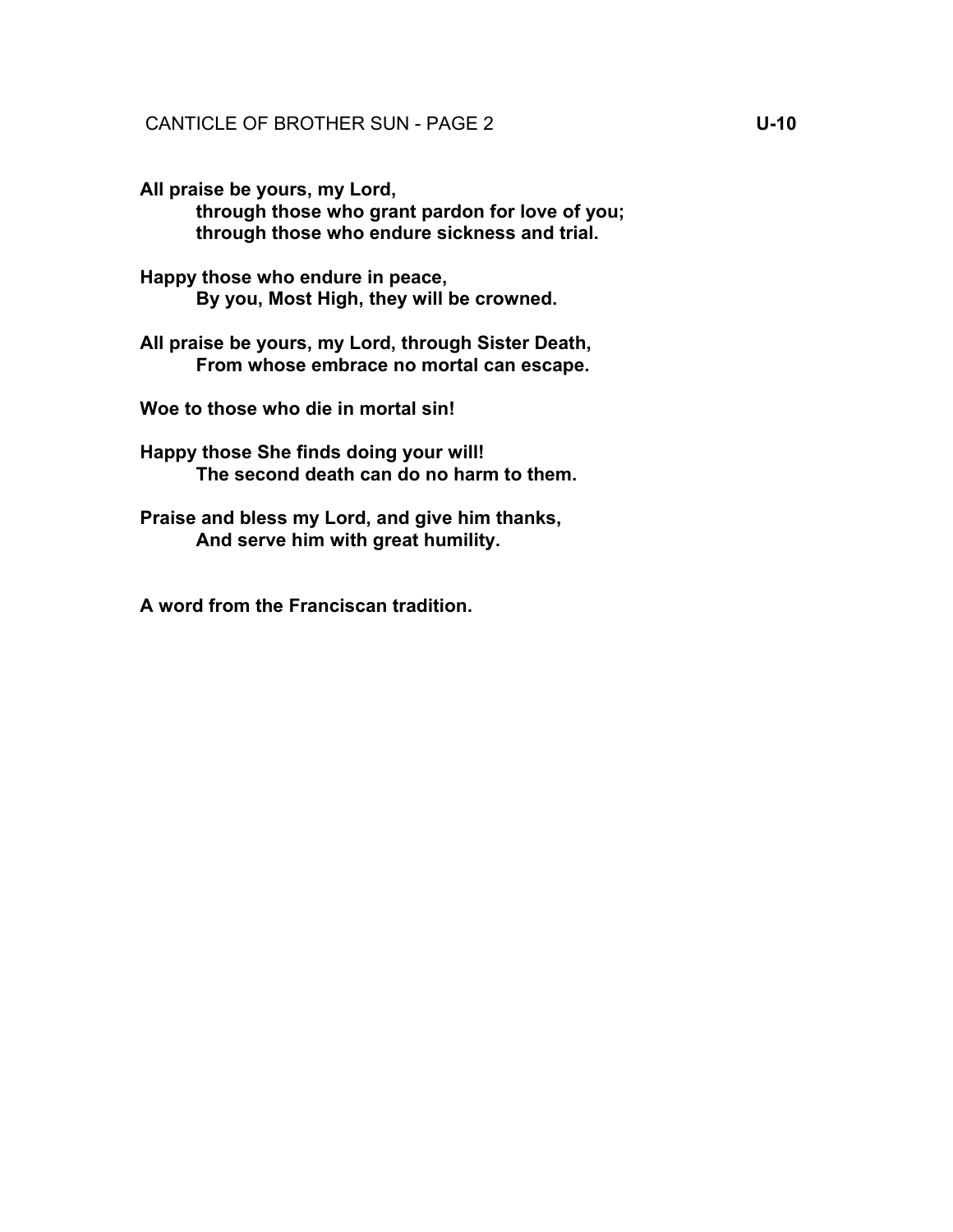**A reading from Thomas of Celano's Second Life of Saint Francis of Assisi, on the death of Saint Francis.** 

 **While the brothers were grieving inconsolably, Saint Francis commanded that bread be brought to him. He** *blessed and broke it* **and gave a small piece of it to each one to eat. Commanding also that a book of the Gospels be brought, he asked that the Gospel according to St. John be read to him from the place that begins:** *Before the feast of the Passover.* **He was recalling that most holy supper which the Lord celebrated as his last supper with his disciples. He did all of this in reverent memory of that supper, showing thereby the deep love he had for his brothers.** 

 **Then he spent the few days that remained before his death in praise, teaching his companions whom he loved so much to praise Christ with him. He himself, in as far as he was able, broke forth in this psalm:** *I cried to the Lord with my voice: with my voice I made supplication to the Lord.*  **He also invited all creatures to praise God, and by means of the words he had composed earlier, he exhorted them to love God. He exhorted death itself to give praise, and going joyfully to meet it, he invited it to make its lodging with him. "Welcome," he said, "my sister death." To the doctor he said: "Tell me bravely, brother doctor, that death, which is the gateway of life, is at hand." Then to the brothers: "When you see that I am brought to my last moments, place me upon the ground.** 

 **The hour therefore came, and all the mysteries of Christ being fulfilled in him, he winged his way happily to God.** 

#### **A word from the Franciscan tradition.**

(Celano, Second Life, Chapter 163, no. 217, Omnibus, 2nd ed., p. 536, abridged)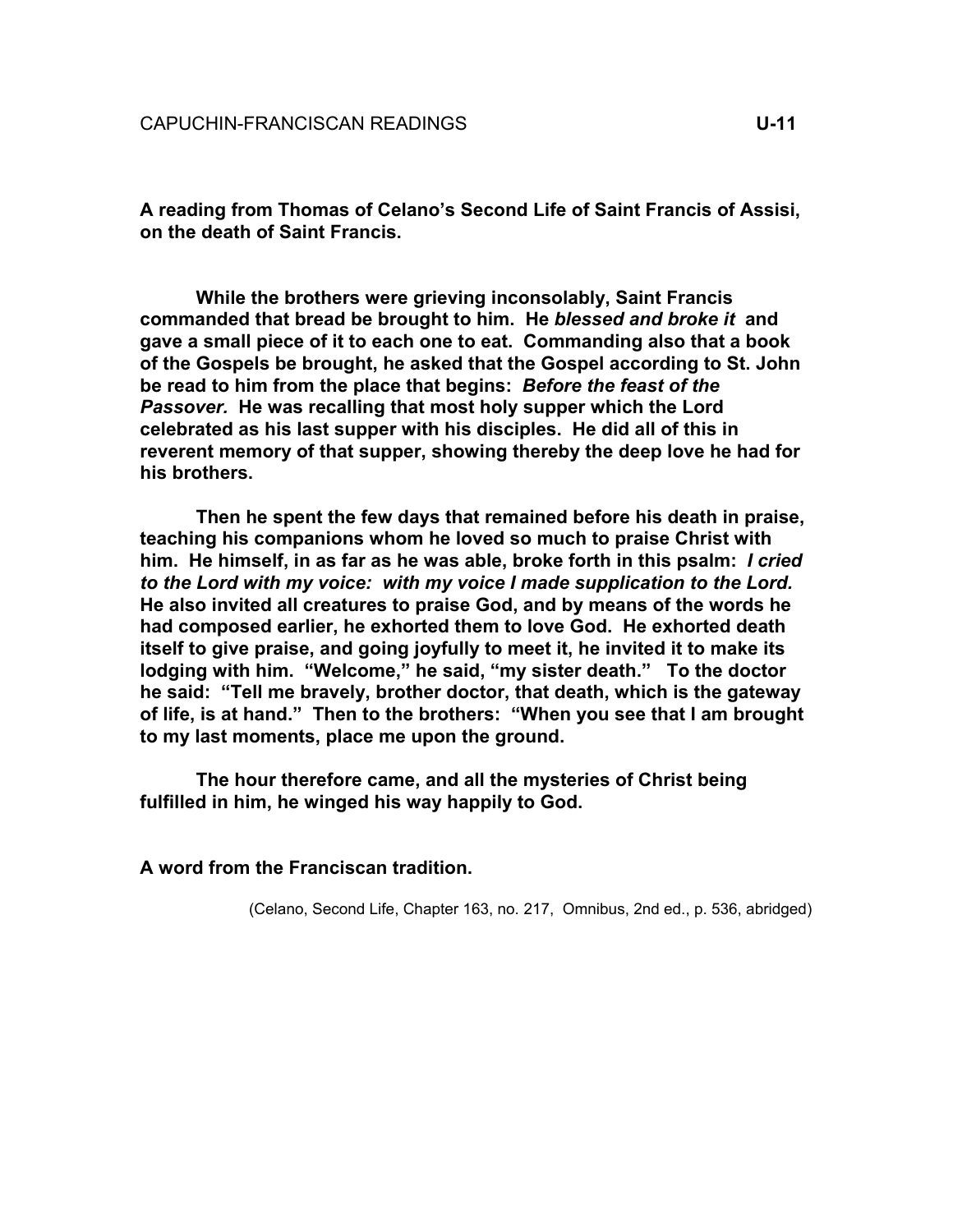**A reading from Thomas of Celano's Second Life of Saint Francis of Assisi.** 

 **A certain Bernard of the city of Assisi humbly sought the advice of Saint Francis. He consulted him, saying: "Everything I have, I recognize as having been given me by God, and at your advice I stand ready to give them back to God."** 

 **Saint Francis said: "Let us go early in the morning to the church and, taking the book of the Gospel, let us seek counsel from Christ."** 

 **They therefore entered the church early in the morning, and after offering up a prayer, they opened the book of the Gospel, proposing to follow what counsel should first appear. They opened the book and Christ showed them his counsel in it:** *If you wish to be perfect, go, sell your possessions, and give to the poor. You will then have treasure in heaven. After that, come back and follow me."*

 **A second time they did this and they read: "***Take nothing for the journey, neither walking staff nor traveling bag, no bread, no money."* 

 **They did the same thing a third time and they found:** *If you wish to be my follower, you must deny your very self, take up your cross, and follow me.* 

 **Without delay Bernard fulfilled all these things. In a short time many other were converted . . ., under the care of Francis, to infinite good.** 

#### **A word from the Franciscan tradition.**

(Second Life of Celano, Book I. Chapter 10, no. 15, Omnibus, 2nd edition, 374-5, adapted)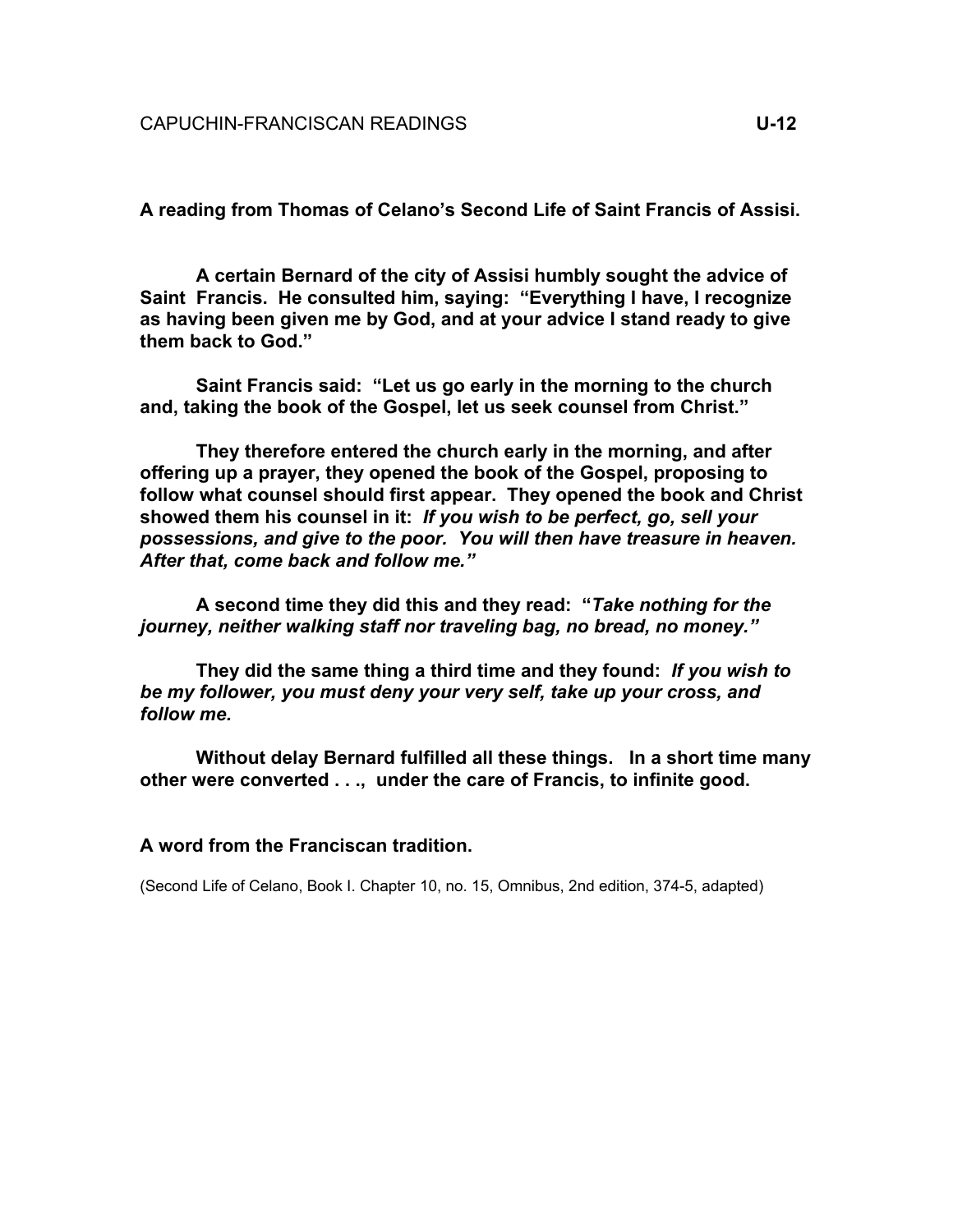#### CAPUCHIN-FRANCISCAN READINGS **U-13**

**A reading from the Little Flowers of Saint Francis.** 

 **One winter day St. Francis was coming to St. Mary of the Angels from Perugia with Brother Leo, and the bitter cold made them suffer keenly. St. Francis called to Brother Leo, who was walking a bit ahead of him, and he said: "Brother Leo, even if the Friars Minor in every country give a greater example of holiness and integrity and good edification, nevertheless write down and note carefully that perfect joy is not in that."** 

 **And when he had walked on a bit, St. Francis called him again, saying, "Brother Leo, even if a Friar Minor gives sight to the blind, heals the paralyzed, drives out devils, gives hearing back to the deaf, makes the lame walk, and restores speech to the dumb, and what is still more, brings back to life one who has been dead four days, write that perfect joy is not in that."** 

 **And going on a bit, St. Francis cried out again in a strong voice: "Brother Leo, if a Friar Minor knew all languages and all sciences and Scripture, if he also knew how to prophesy and to reveal not only the future but also the secrets of the consciences and minds of others, write down and note carefully that perfect joy is not in that."** 

 **And as they walked on, after a while St. Francis called again forcefully: "Brother Leo, Little Lamb of God, even if a Friar Minor could speak with the voice of an angel, and knew the courses of the stars and the powers of herbs, and knew all about the treasures in the earth, and if he knew the qualities of birds and fishes, animals, humans, roots, trees, rocks, and waters, write down and note carefully that true joy is not in that."** 

 **And going on a bit farther, St. Francis called again strongly: "Brother Leo, even if a Friar Minor could preach so well that he should convert all infidels to the faith of Christ, write that perfect joy is not there."** 

 **Now when he had been talking this way for a distance of two miles, Brother Leo in great amazement asked him: "Father, I beg you in God's name to tell me where perfect joy is."** 

 **And St. Francis replied: "When we come to St. Mary of the Angels, soaked by the rain and frozen by the cold, all soiled with mud and suffering from hunger, and we ring at the gate of the Place and the brother porter**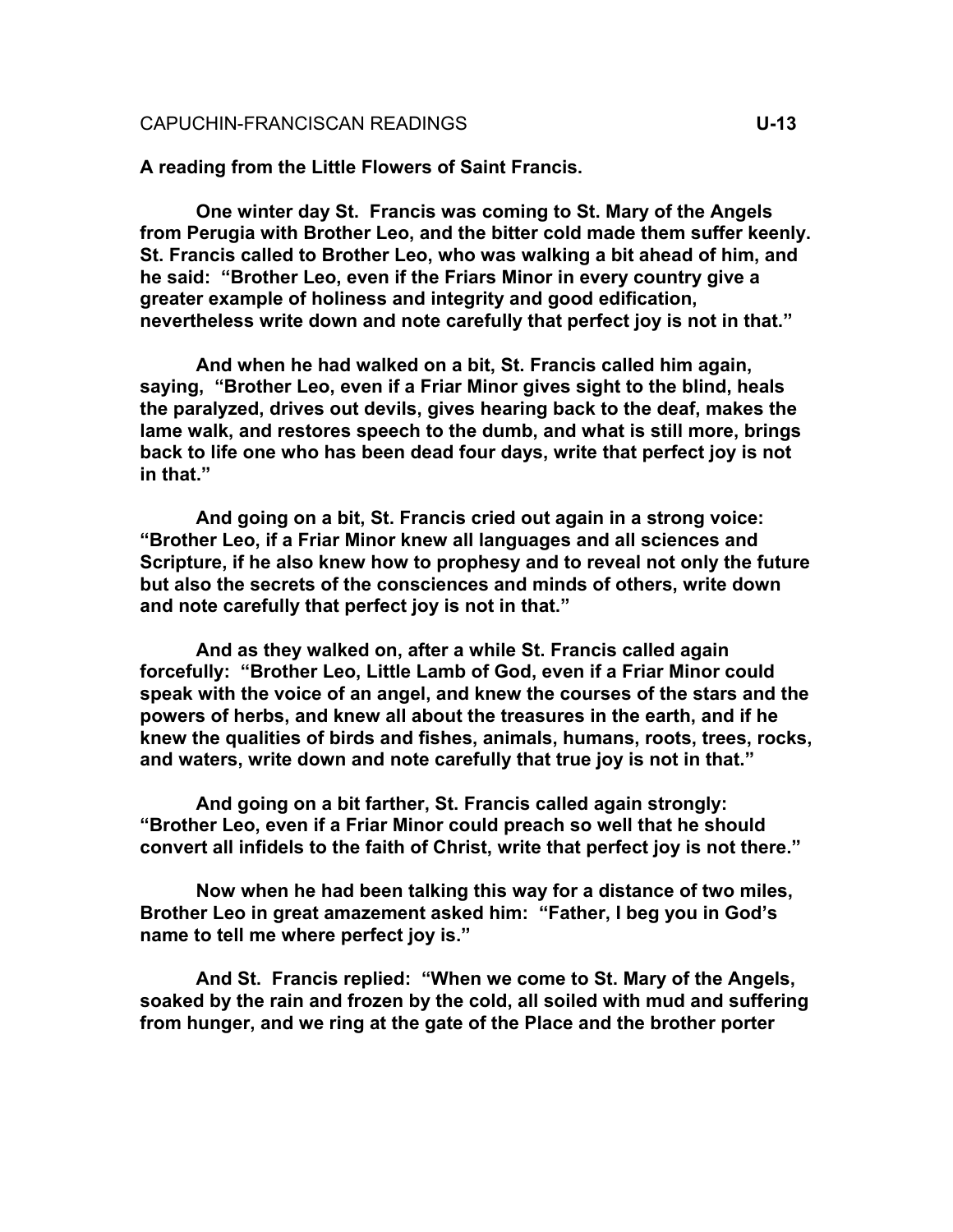#### LITTLE FLOWERS - PAGE 2 **U-14**

**comes and says angrily: 'Who are you?' And we say: 'We are two of your brothers.' And he contradicts us, saying: 'You are not telling the truth. Rather you are two rascals who go around deceiving people and stealing what they give to the poor. Go away!' And he does not open for us, but makes us stand outside in the snow and rain, cold and hungry, until night falls--then if we endure all those insults and cruel rebuffs patiently, without being troubled and without complaining, and if we reflect humbly and charitably that that porter really knows us and that God makes him speak against us, oh, Brother Leo, write that perfect joy is there!** 

 **"And if we continue to knock, and the porter comes out in anger, and drives us away with curses and hard blows like bothersome scoundrels, saying: 'Get away from here, you dirty thieves--go to the hospital! Who do you think you are? You certainly won't eat or sleep here!--and if we bear it patiently and take the insults with joy and love in our hearts, oh, Brother Leo, write that that is perfect joy!** 

 **"And if later, suffering intensely from hunger and the painful cold, with night falling, we still knock and call, and crying loudly beg them to open for us and let us come in for the love of God, and he grows still more angry and says: 'Those fellows are bold and shameless ruffians. I'll give them what they deserve!' And he comes out with a knotty club, and grasping us by the cowl throws us onto the ground, rolling us in the mud and snow, and beats us with that club so much that he covers our bodies with wounds--if we endure all those evil and insults and blows with joy and patience, reflecting that we must accept and bear the sufferings of the Blessed Christ patiently for love of Him, oh, Brother Leo, write: that is perfect joy!** 

 **"And now hear the conclusion, Brother Leo. Above all the graces and gifts of the Holy Spirit which Christ gives to His friends is that of conquering oneself and willingly enduring sufferings, insults, humiliations, and hardships for the love of Christ. For we cannot glory in all those other marvelous gifts of God, as they are not ours but God's, as the Apostle says: 'What have you that you have not received?'** 

 **"But we can glory in the cross of tribulations and afflictions, because that is ours, and so the Apostle says: 'I will not glory save in the cross of Our Lord Jesus Christ.'"** 

#### **A word from the Franciscan tradition.**

(From the Little Flowers of St. Francis, Part 1, no. 8, Omnibus, 2nd edition, 1318-1320)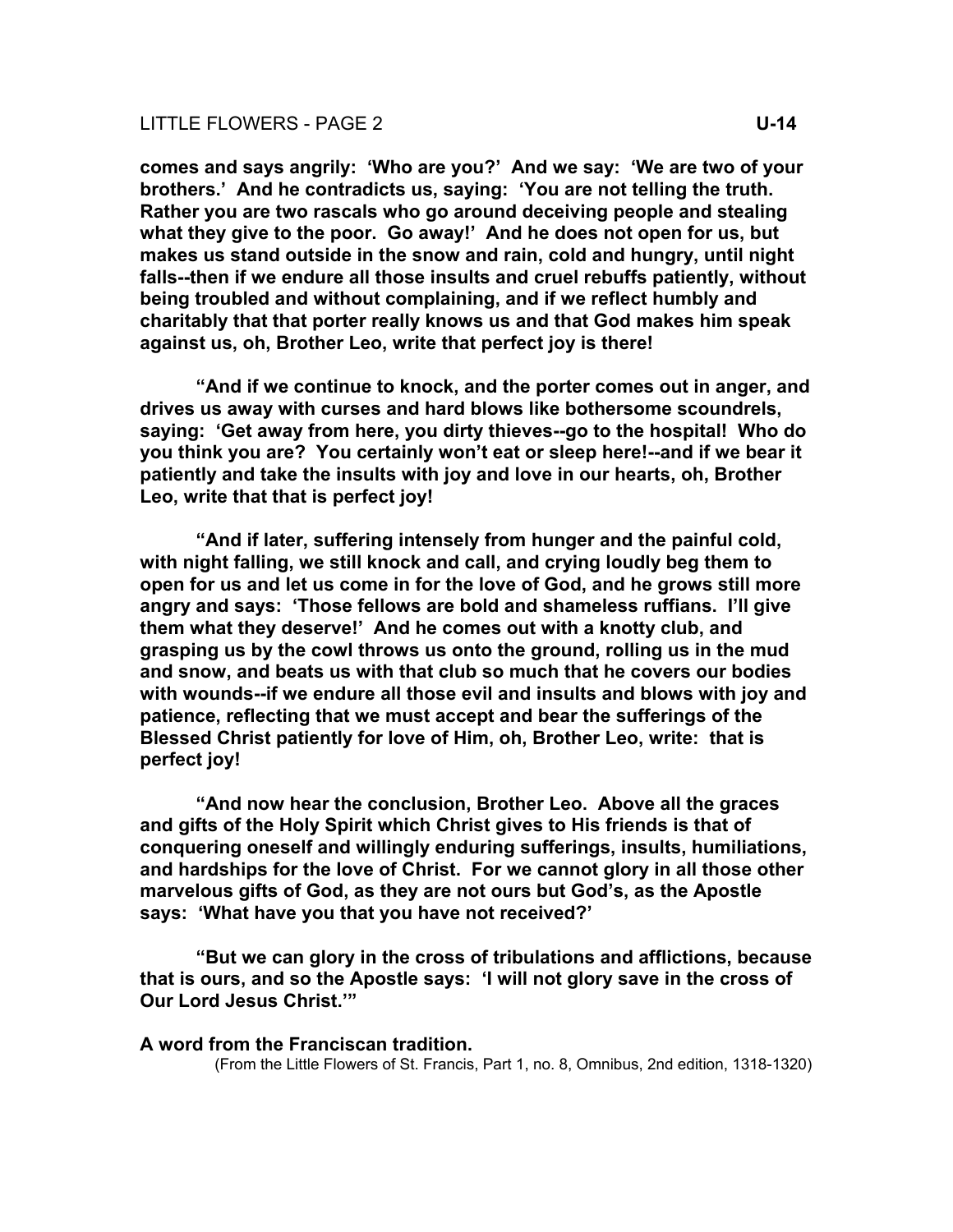# **READINGS FROM THE NEW TESTAMENT**

# **TABLE OF CONTENTS**

| Acts 10: 34-43         | God has appointed Jesus to judge<br>everyone, alive and dead.                                      |
|------------------------|----------------------------------------------------------------------------------------------------|
| Acts 10: 34-36, 42-43  | God has appointed Jesus to judge<br>everyone, alive and dead.                                      |
| <b>Romans 5: 5-11</b>  | Having been justified by the blood of<br>Christ, we will be saved from God's anger<br>through him. |
| <b>Romans 5: 17-21</b> | However great the number of sins<br>committed, grace was even greater.                             |
| <b>Romans 6: 3-9</b>   | Let us walk in the newness of life.                                                                |
| Romans 6: 3-4, 8-9     | Let us walk in the newness of life.                                                                |
| <b>Romans 8: 14-23</b> | We wait for our bodies to be set free.                                                             |
| Romans 8: 31-35, 37-39 | Nothing can really come between us and<br>the love of Christ.                                      |
| Romans 14: 7-9, 10-12  | Alive or dead, we belong to the Lord.                                                              |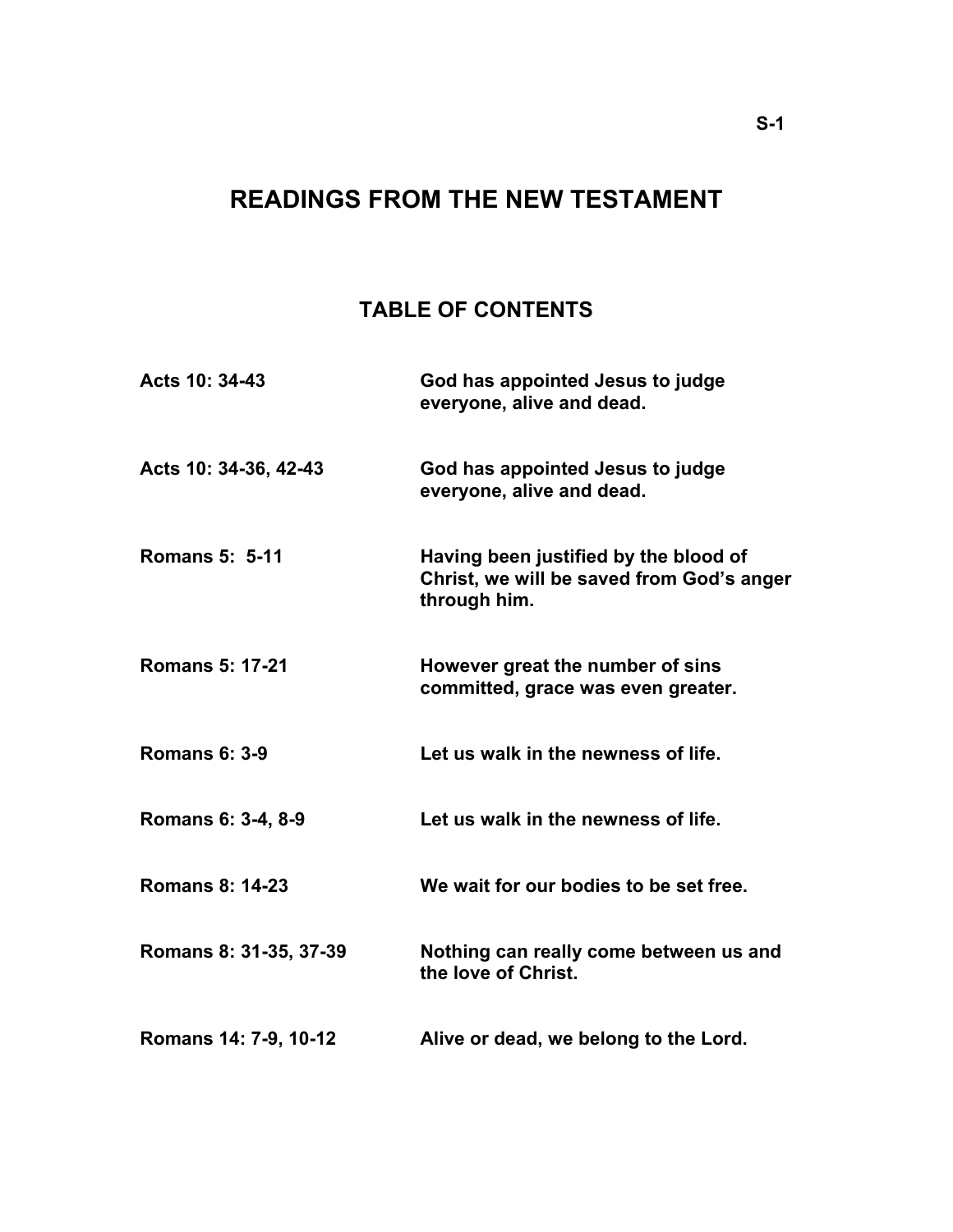**1 Corinthians 15: 20-24, 25-28 All people will be brought to life in Christ.** 

| 1 Corinthians 15: 51-57     | Death is swallowed up in victory.                                                     |
|-----------------------------|---------------------------------------------------------------------------------------|
| 2 Corinthians 5: 1, 6-10.   | We have an everlasting home in heaven.                                                |
| Philippians 3: 20-21        | Jesus will transfigure these wretched<br>bodies of ours to be like his glorious body. |
| 1 Thessalonians 4: 13-18    | We shall stay with the Lord for ever.                                                 |
| 2 Timothy 2: 8-13           | If we have died with him, then we shall live<br>with him.                             |
| 1 John 3: 1-2               | We shall see God as he really is.                                                     |
| 1 John 3: 14-16             | We have passed out of death into life<br>because we love one another.                 |
| <b>Revelations 14: 13</b>   | Happy are those who die in the Lord.                                                  |
| Revelations 20: 11 -- 21: 1 | The dead have been judged according to<br>their works.                                |
| Revelations 21: 1-7         | There will be no more death.                                                          |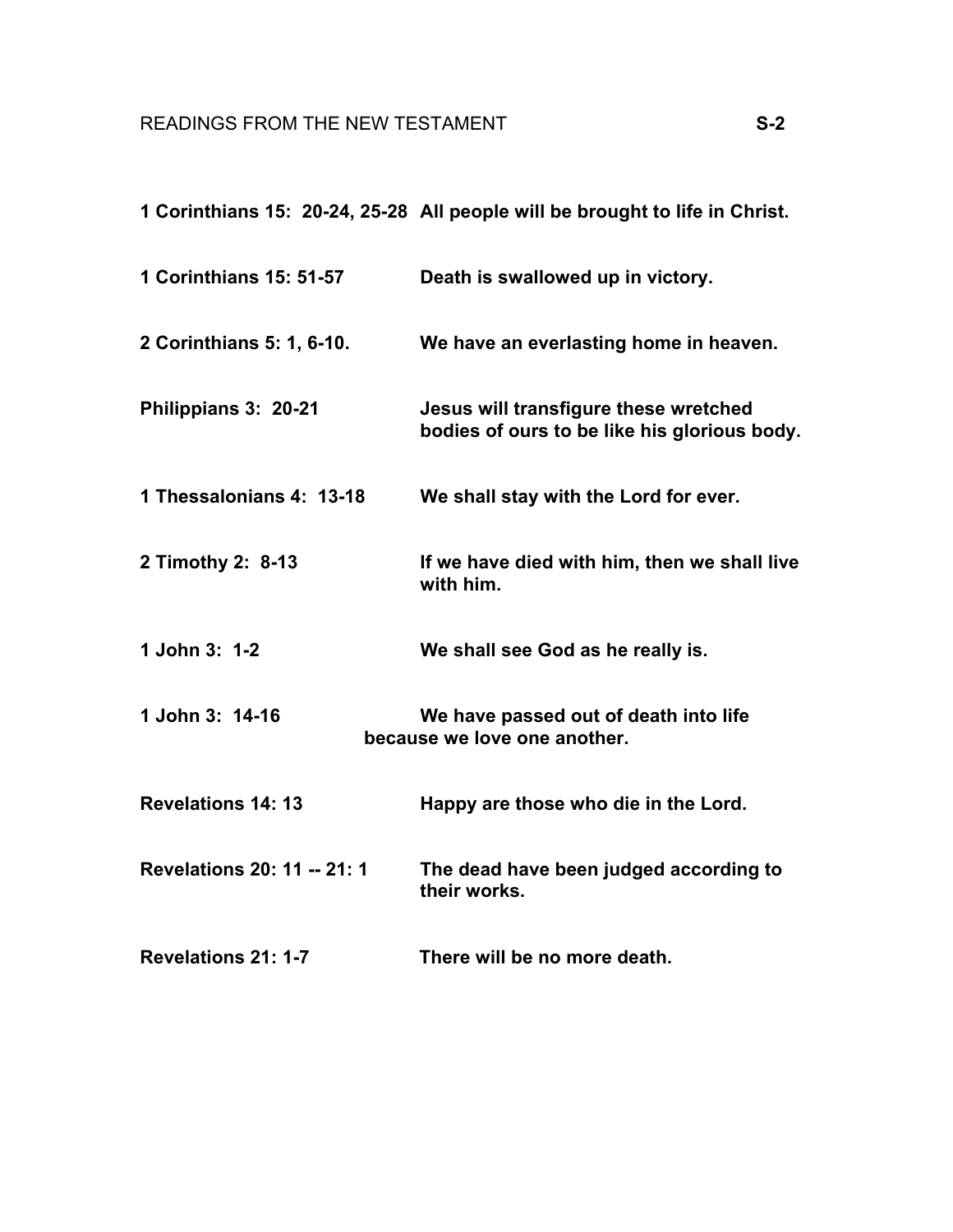**A reading from the Acts of the Apostles.** God has appointed Jesus to judge everyone, alive and dead. **Peter began to speak to them: "I truly understand that God shows no partiality, but in every nation anyone who fears God and does what is right is acceptable to God. You know the message God sent to the people of Israel, preaching peace by Jesus Christ—he is Lord of all. That message spread throughout Judea, beginning in Galilee after the baptism that John announced: how God anointed Jesus of Nazareth with the Holy Spirit and with power; how he went about doing good and healing all who were oppressed by the devil, for God was with him. We are witnesses to all that he did both in Judea and in Jerusalem. They put him to death by hanging him on a tree; but God raised him on the third day and allowed him to appear, not to all the people but to us who were chosen by God as witnesses, and who ate and drank with him after he rose from the dead. Jesus commanded us to preach to the people and to testify that he is the one ordained by God as judge of the living and the dead. All the prophets testify about Jesus that everyone who believes in him receives forgiveness of sins through his name."**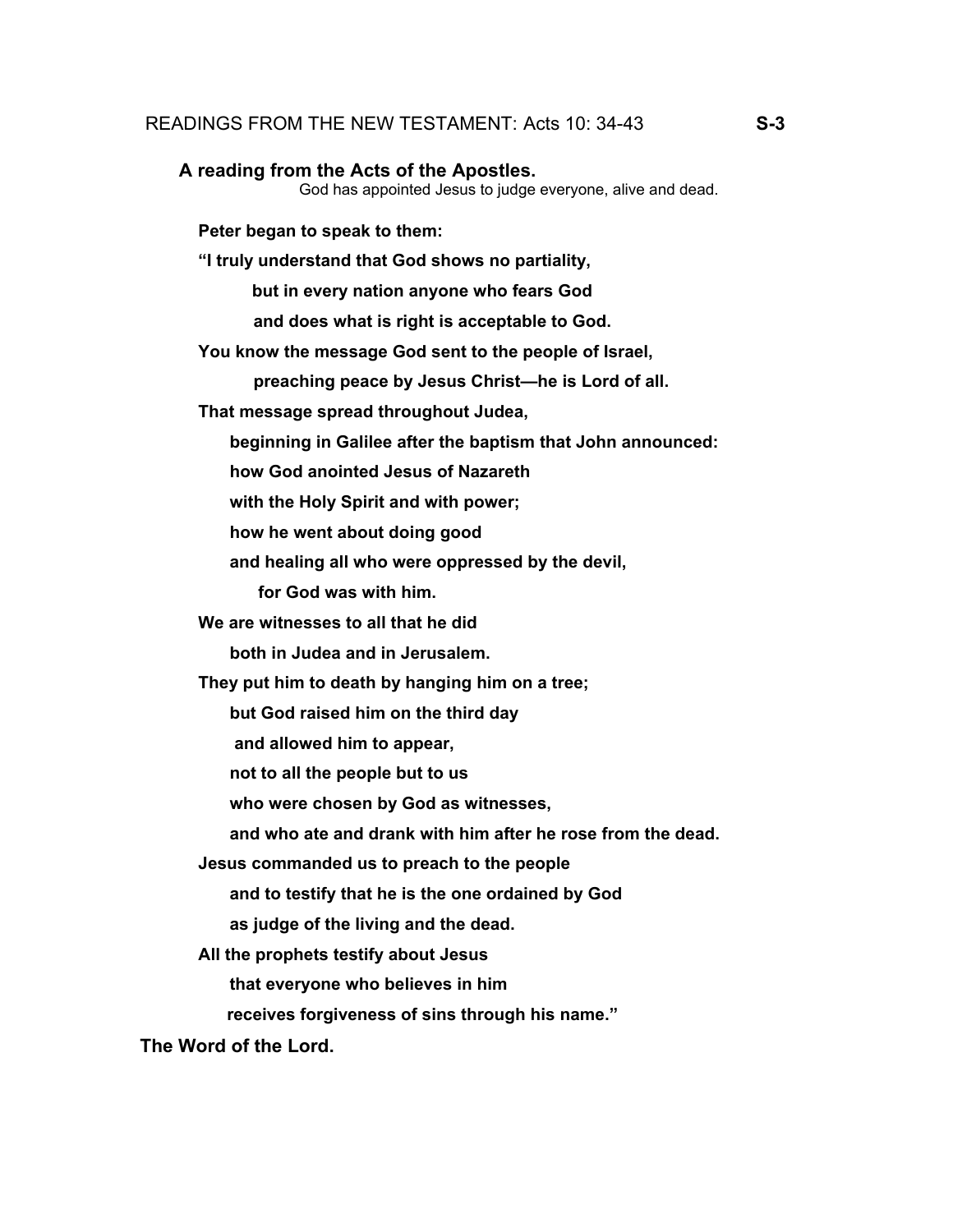### **A reading from the Acts of the Apostles.**

God has appointed Jesus to judge everyone, alive and dead.

**Peter began to speak to them:** 

**"I truly understand that God shows no partiality, but in every nation anyone who fears God and does what is right is acceptable to God.** 

**You know the message God sent to the people of Israel,** 

 **preaching peace by Jesus Christ—he is Lord of all. Jesus commanded us to preach to the people and to testify that he is the one ordained by God as judge of the living and the dead. All the prophets testify about Jesus that everyone who believes in him receives forgiveness of sins through his name."**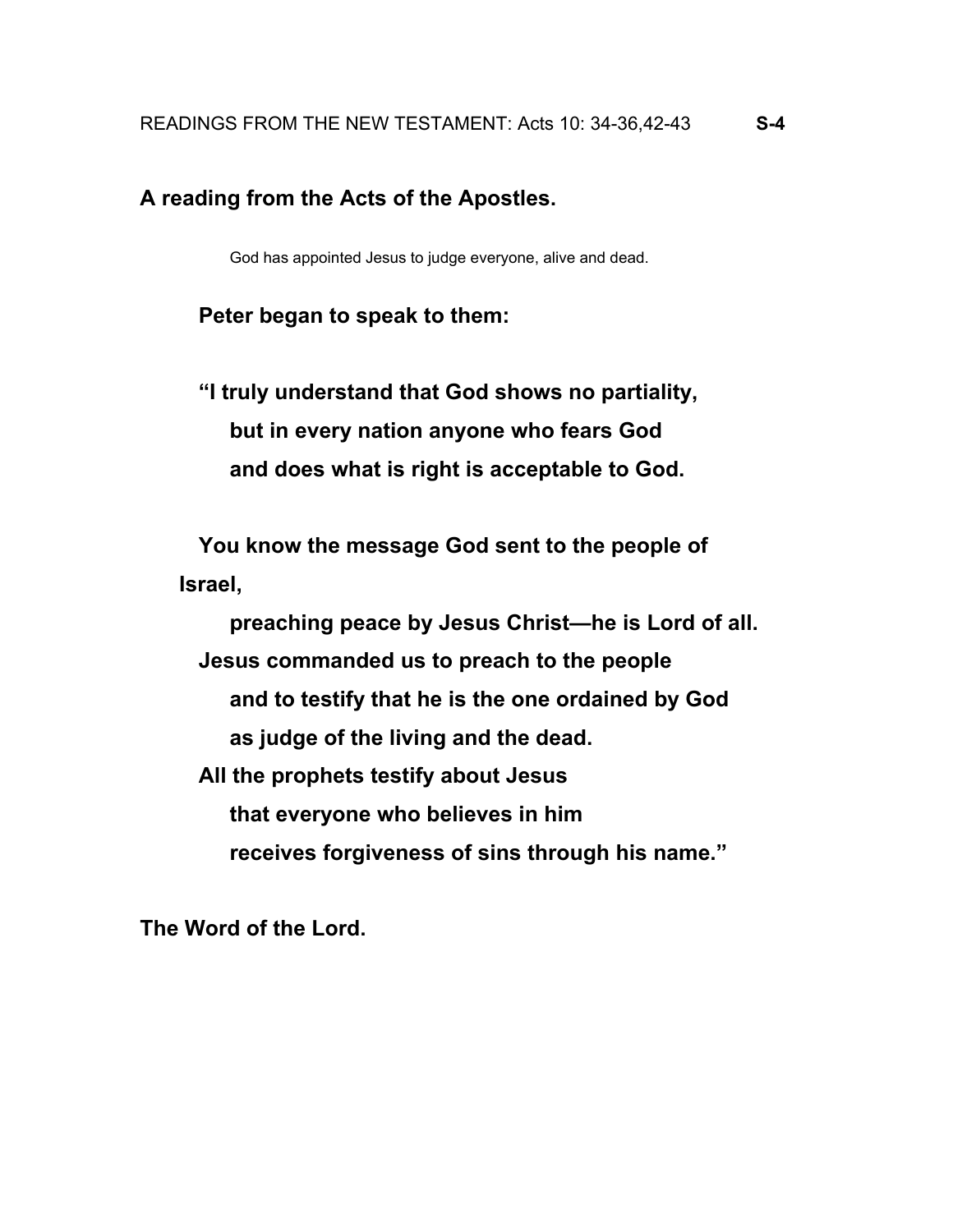Having been justified by the blood of Christ, we will be saved from God's anger through him.

**Hope does not disappoint us,** 

 **because God's love has been poured into our hearts** 

 **through the Holy Spirit that has been given to us.** 

**For while we were still weak,** 

 **at the right time Christ died for the ungodly.** 

**Indeed, rarely will anyone die for a righteous person—** 

 **though perhaps for a good person** 

 **someone might actually dare to die.** 

 **But God proves his love for us in that** 

 **while we still were sinners** 

 **Christ died for us.** 

**Much more surely then,** 

 **now that we have been justified by his blood,** 

 **will we be saved through him from the wrath of God.** 

**For if while we were enemies,** 

 **we were reconciled to God through the death of his Son,** 

 **much more surely,** 

 **having been reconciled, will we be saved by his life.** 

**But more than that,** 

 **we even boast in God through our Lord Jesus Christ, through whom we have now received reconciliation.**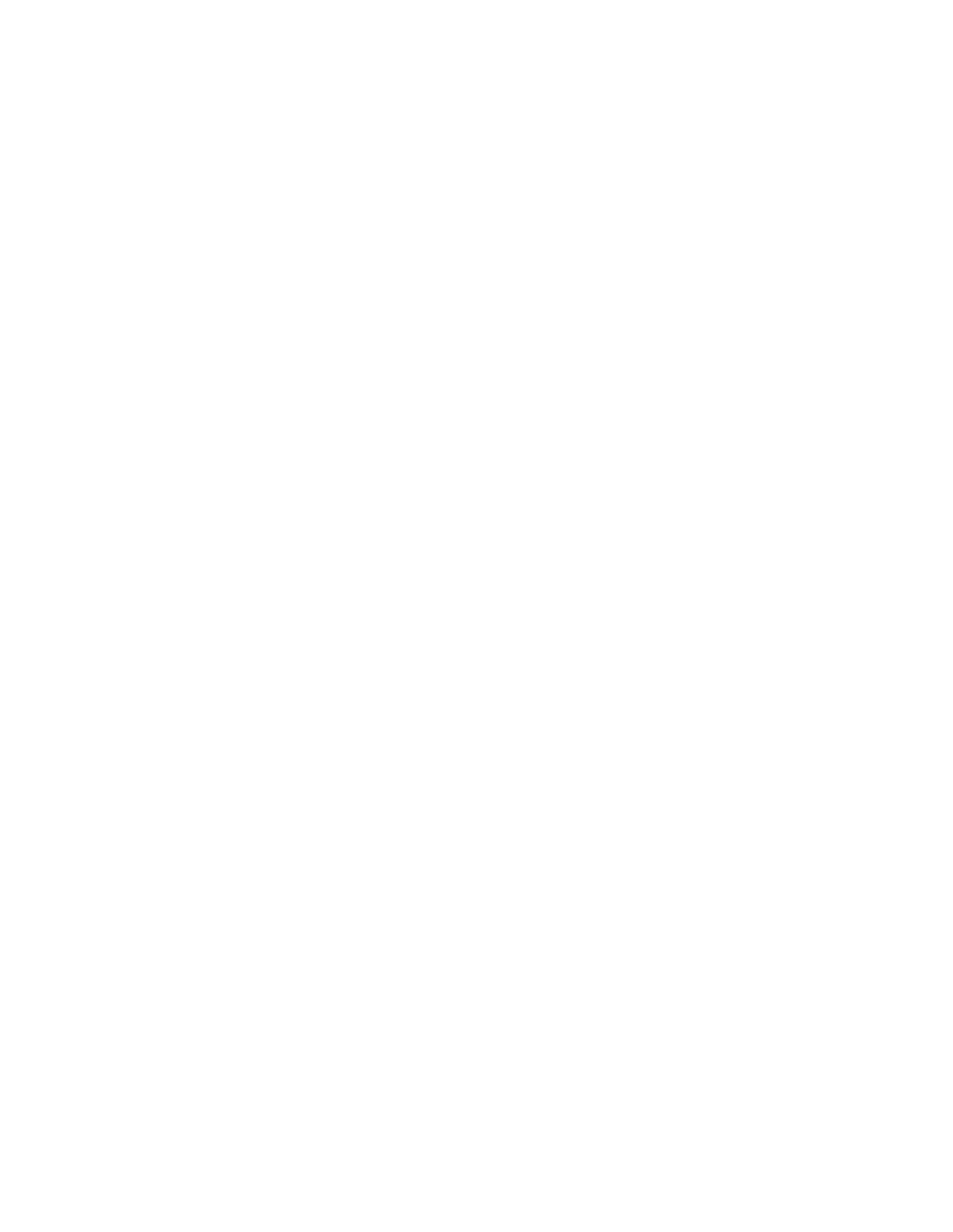However great the number of sins committed, grace was even greater.

**If, because of the one person's trespass, death exercised dominion through that one, much more surely will those who receive the abundance of grace and the free gift of righteousness exercise dominion in life through the one person, Jesus Christ. Therefore just as one person's trespass led to condemnation for all, so one person's act of righteousness leads to justification and life for all. For just as by the one person's disobedience the many were made sinners, so by the one person's obedience the many will be made righteous. But law came in, with the result that the trespass multiplied; but where sin increased, grace abounded all the more, so that, just as sin exercised dominion in death, so grace might also exercise dominion through justification leading to eternal life through Jesus Christ our Lord.**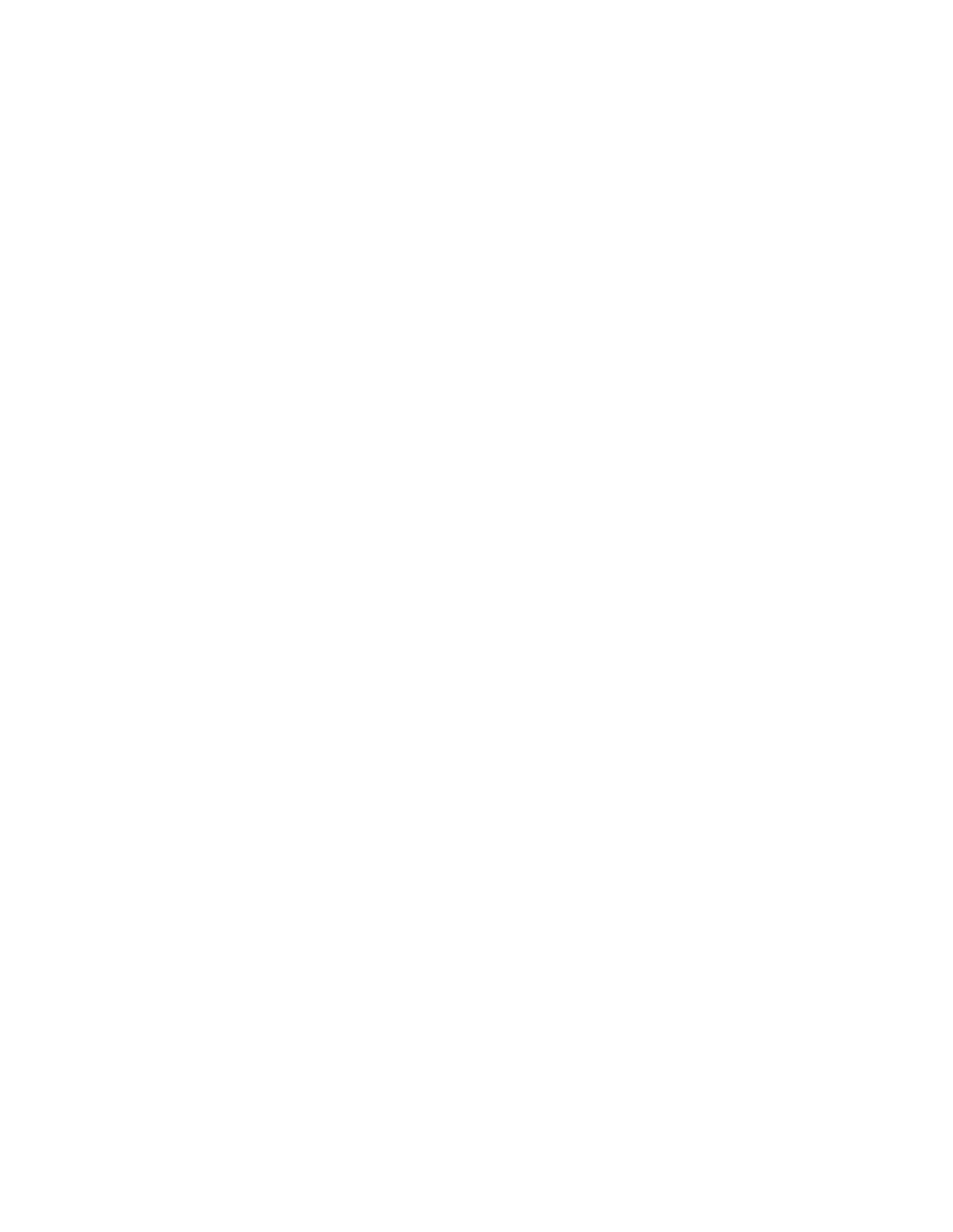Let us walk in the newness of life.

| Do you not know that all of us                              |
|-------------------------------------------------------------|
| who have been baptized into Christ Jesus                    |
| were baptized into his death?                               |
| Therefore we have been buried with him by baptism           |
| into death,                                                 |
| so that, just as Christ was raised from the dead            |
| by the glory of the Father,                                 |
| so we too might walk in newness of life.                    |
| For if we have been united with Christ in a death like his, |
| we will certainly be united with him                        |
| in a resurrection like his.                                 |
| We know that our old self was crucified with Christ         |
| so that the body of sin might be destroyed,                 |
| and we might no longer be enslaved to sin.                  |
| For whoever has died is freed from sin.                     |
| But if we have died with Christ,                            |
| we believe that we will also live with him.                 |
| We know that Christ, being raised from the dead,            |
| will never die again;                                       |
| death no longer has dominion over him.                      |
| The Word of the Lord.                                       |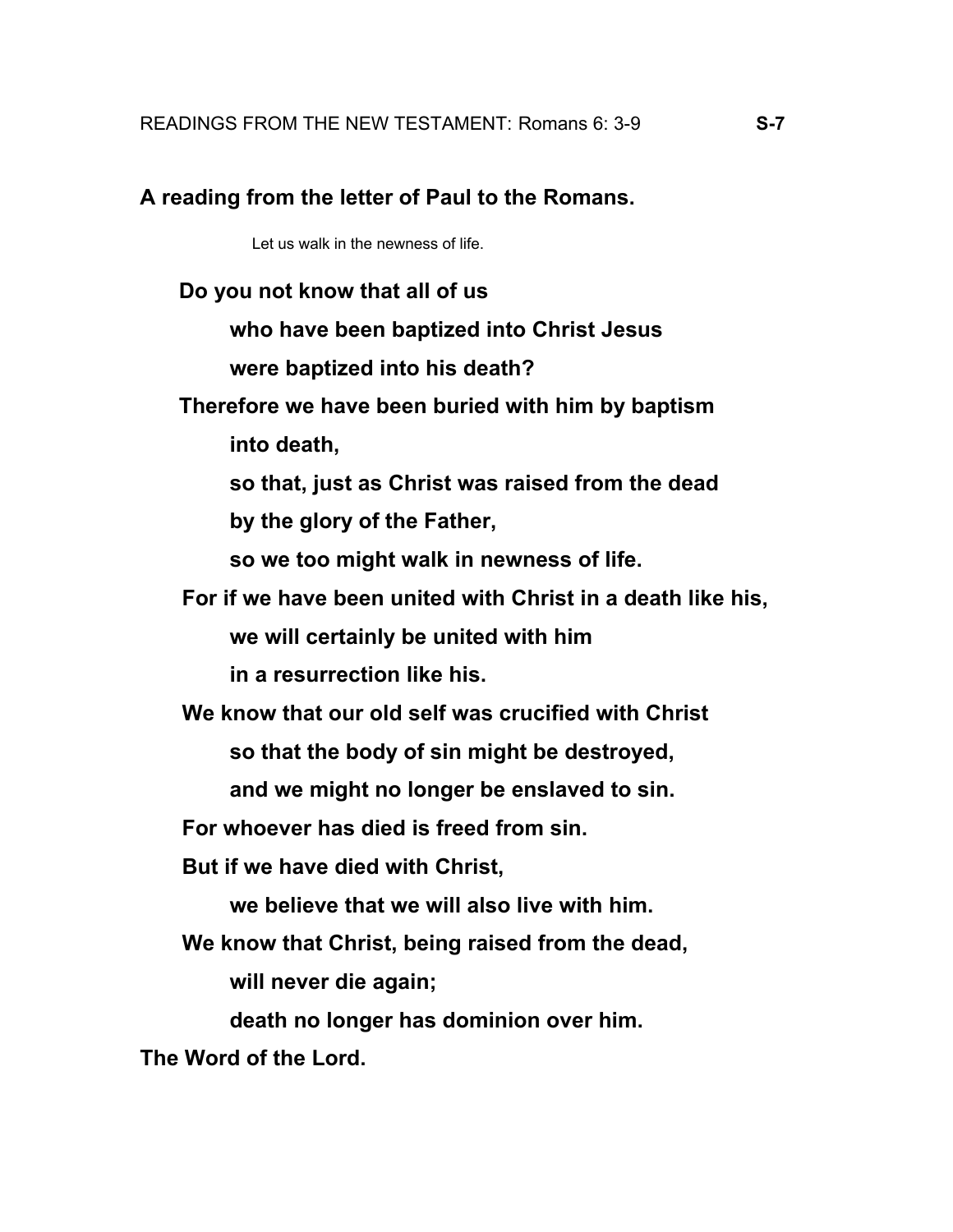Let us walk in the newness of life.

**Do you not know that all of us who have been baptized into Christ Jesus were baptized into his death?** 

**Therefore we have been buried with him by baptism into death, so that, just as Christ was raised from the dead by the glory of the Father, so we too might walk in newness of life.** 

**But if we have died with Christ, we believe that we will also live with him. We know that Christ, being raised from the dead, will never die again;** 

 **death no longer has dominion over him.**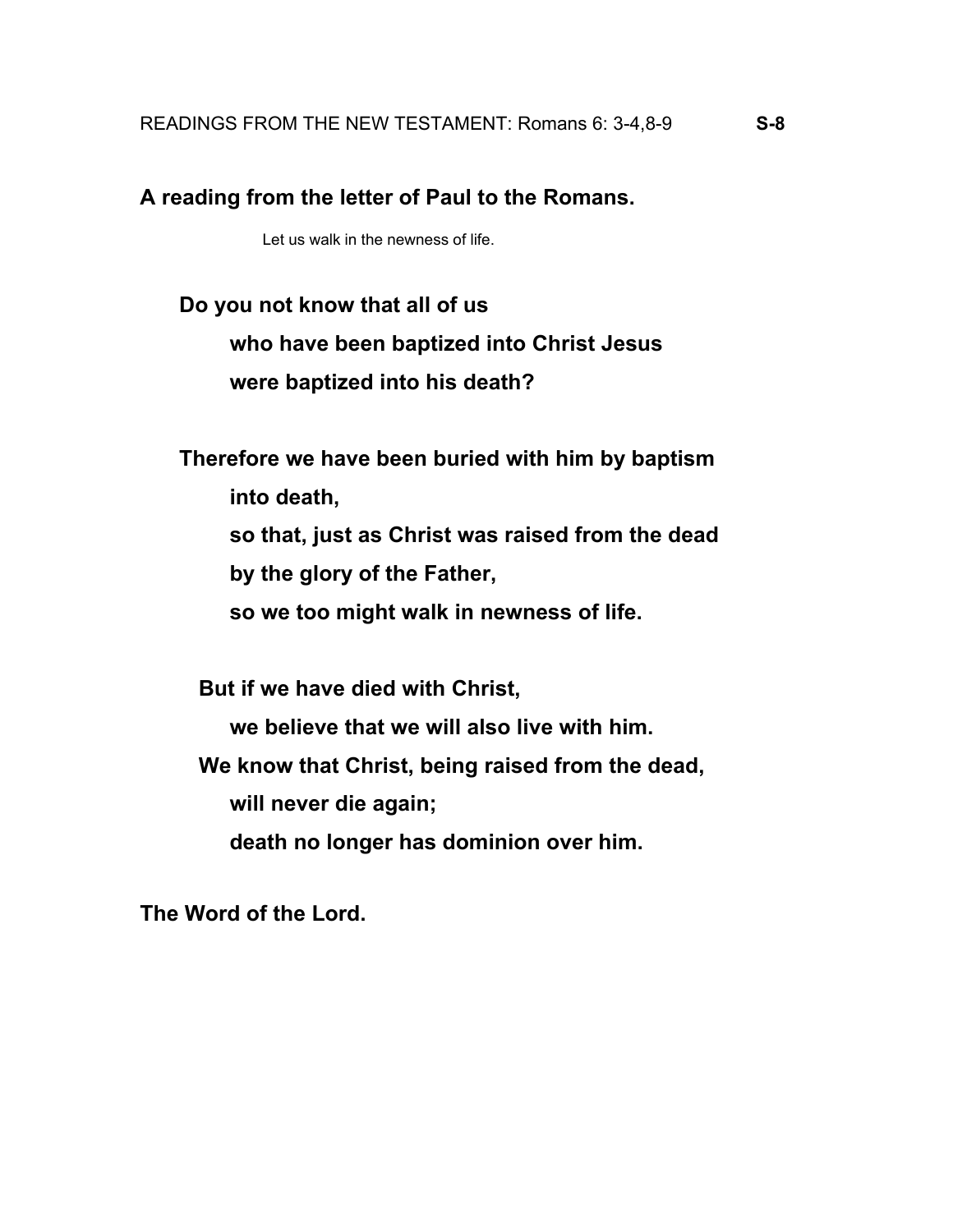| A reading from the letter of Paul to the Romans.<br>We wait for our bodies to be set free. |
|--------------------------------------------------------------------------------------------|
|                                                                                            |
| All who are led by the Spirit of God are children of God.                                  |
| For you did not receive a spirit of slavery to fall back into fear,                        |
| but you have received a spirit of adoption.                                                |
| When we cry, "Abba! Father!"                                                               |
| it is that very Spirit bearing witness with our spirit                                     |
| that we are children of God, and if children, then heirs,                                  |
| heirs of God and joint heirs with Christ-                                                  |
| if, in fact, we suffer with him                                                            |
| so that we may also be glorified with him.                                                 |
| I consider that the sufferings of this present time                                        |
| are not worth comparing with the glory                                                     |
| about to be revealed to us.                                                                |
| For the creation waits with eager longing                                                  |
| for the revealing of the children of God;                                                  |
| for the creation was subjected to futility,                                                |
| not of its own will                                                                        |
| but by the will of the one who subjected it,                                               |
| in hope that the creation itself                                                           |
| will be set free from its bondage to decay                                                 |
| and will obtain the freedom of the glory                                                   |
| of the children of God.                                                                    |
| We know that the whole creation                                                            |
| has been groaning in labor pains until now;                                                |
| and not only the creation, but we ourselves,                                               |
| who have the first fruits of the Spirit,                                                   |
| groan inwardly while we wait for adoption,                                                 |
| the redemption of our bodies                                                               |
| The Word of the Lord.                                                                      |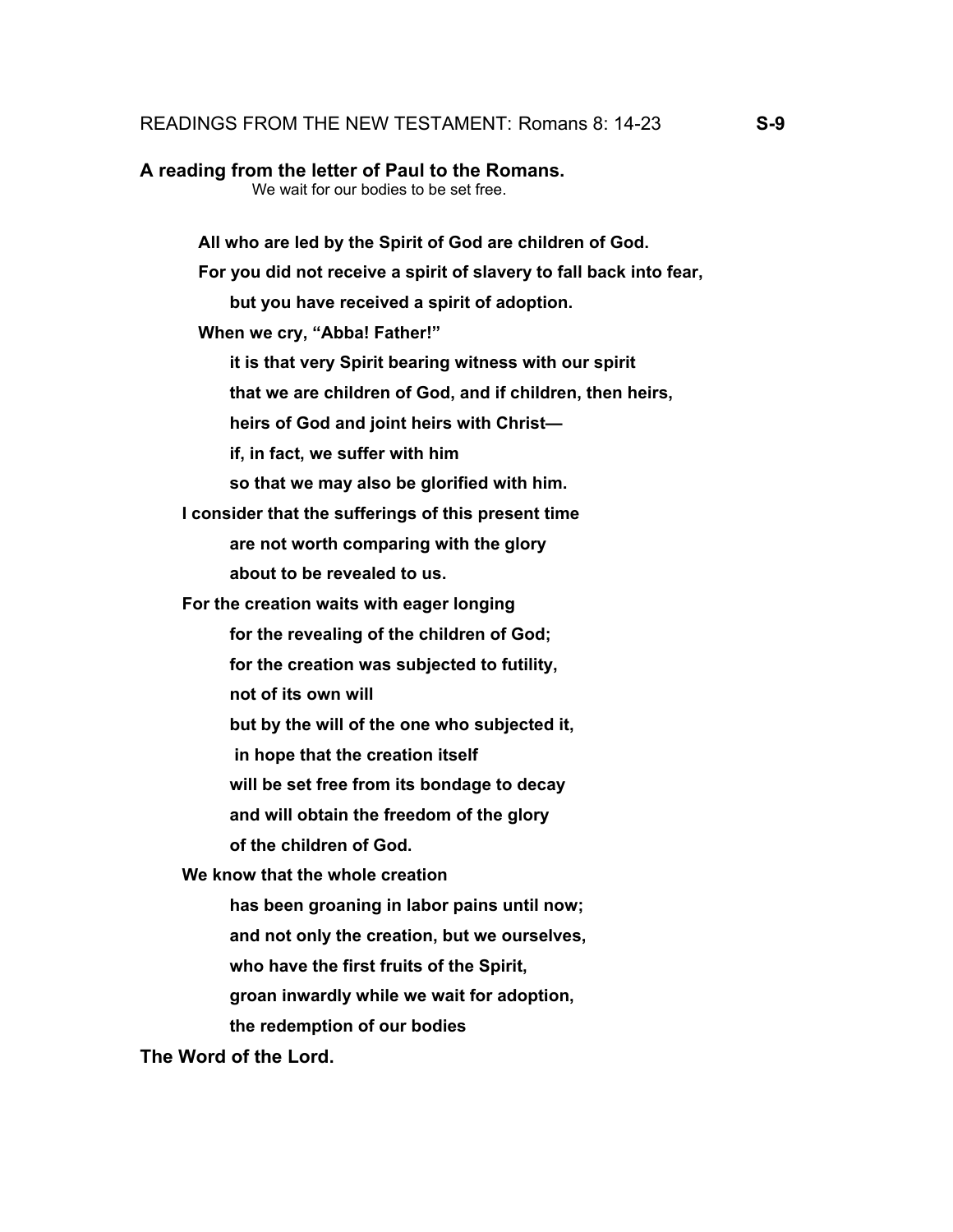**A reading from the letter of Paul to the Romans**. Nothing can really come between us and the love of Christ. **What then are we to say about these things? If God is for us, who is against us? God who did not withhold his own Son, but gave him up for all of us, will God not with him also give us everything else? Who will bring any charge against God's elect? It is God who justifies. Who is to condemn? It is Christ Jesus, who died, yes, who was raised, who is at the right hand of God, who indeed intercedes for us. Who will separate us from the love of Christ? Will hardship, or distress, or persecution, or famine, or nakedness, or peril, or sword? No, in all these things we are more than conquerors through him who loved us. For I am convinced that neither death, nor life, nor angels, nor rulers, nor things present, nor things to come, nor powers, nor height, nor depth, nor anything else in all creation, will be able to separate us from the love of God in Christ Jesus our Lord.**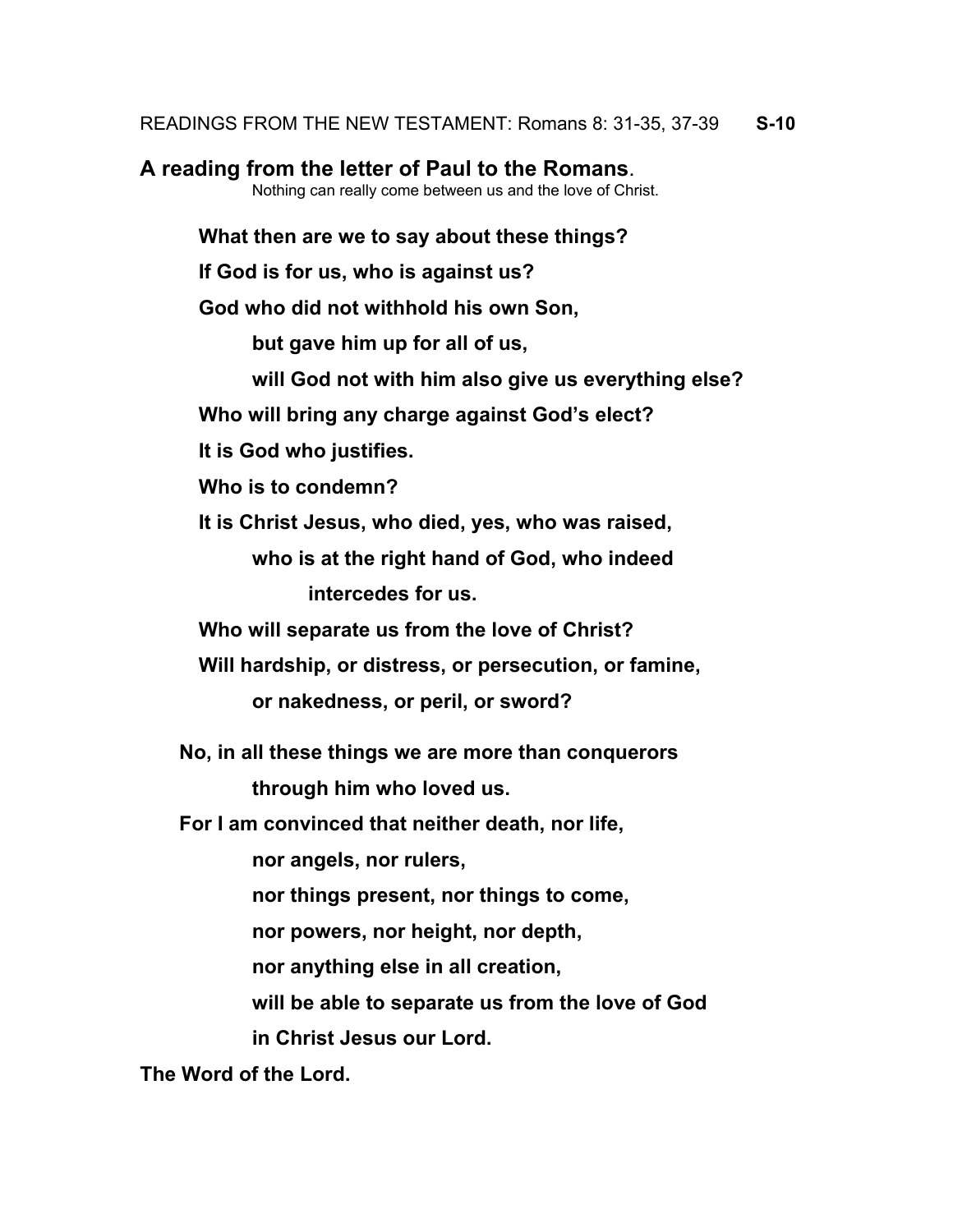Alive or dead, we belong to the Lord.

**We do not live to ourselves, and we do not die to ourselves. If we live, we live to the Lord, and if we die, we die to the Lord; so then, whether we live or whether we die, we are the Lord's. For to this end Christ died and lived again, so that he might be Lord of both the dead and the living.** 

**Why do you pass judgment on your brother or sister? Or you, why do you despise your brother or sister? For we will all stand before the judgment seat of God.** 

**For it is written,** 

 **"As I live, says God, every knee shall bow to me, and every tongue shall give praise to God."** 

 **So then, each of us will be accountable to God.**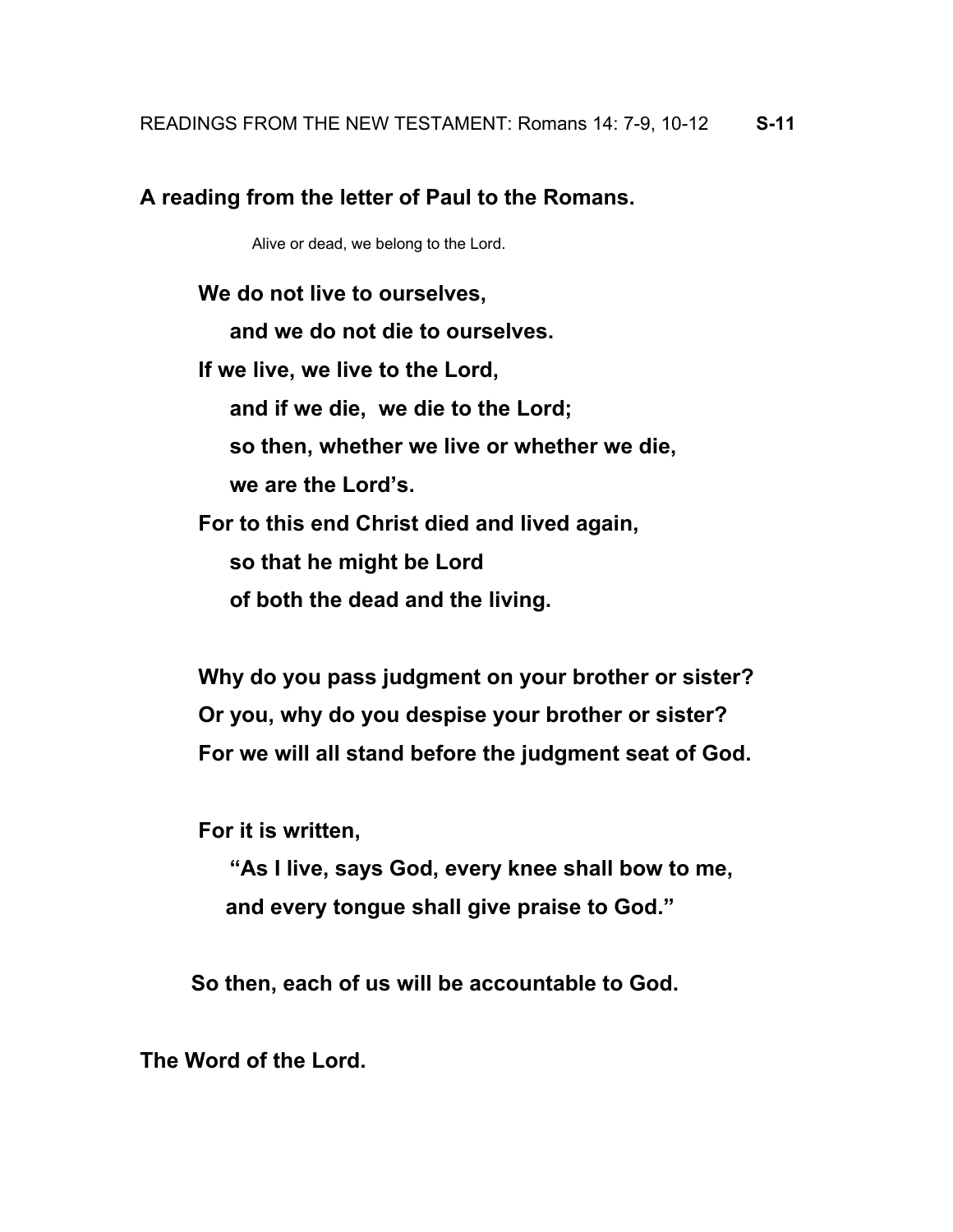READINGS FROM THE NEW TESTAMENT: 1 Corinthians 15: 20-24,25-28

### **A reading from the first letter of Paul to the Corinthians.**

All people will be brought to life in Christ.

**Christ has been raised from the dead,** 

 **the first fruits of those who have died.** 

**For since death came through a human being,** 

 **the resurrection of the dead has also come** 

 **through a human being;** 

**for as all die in Adam, so all will be made alive in Christ.** 

**But each in order: Christ the first fruits,** 

 **then at his coming those who belong to Christ.** 

**Then comes the end,** 

**when Christ hands over the kingdom to God the Father,** 

 **after he has destroyed every ruler** 

 **and every authority and power.** 

**For Christ must reign** 

 **until he has put all his enemies under his feet.** 

**The last enemy to be destroyed is death.** 

**For "God has put all things in subjection under his feet."** 

**But when it says, "All things are put in subjection,"** 

 **it is plain that this does not include the one** 

 **who put all things in subjection under him.** 

**When all things are subjected to him,** 

 **then the Son himself will also be subjected** 

 **to the one who put all things in subjection under him,** 

 **so that God may be all in all.**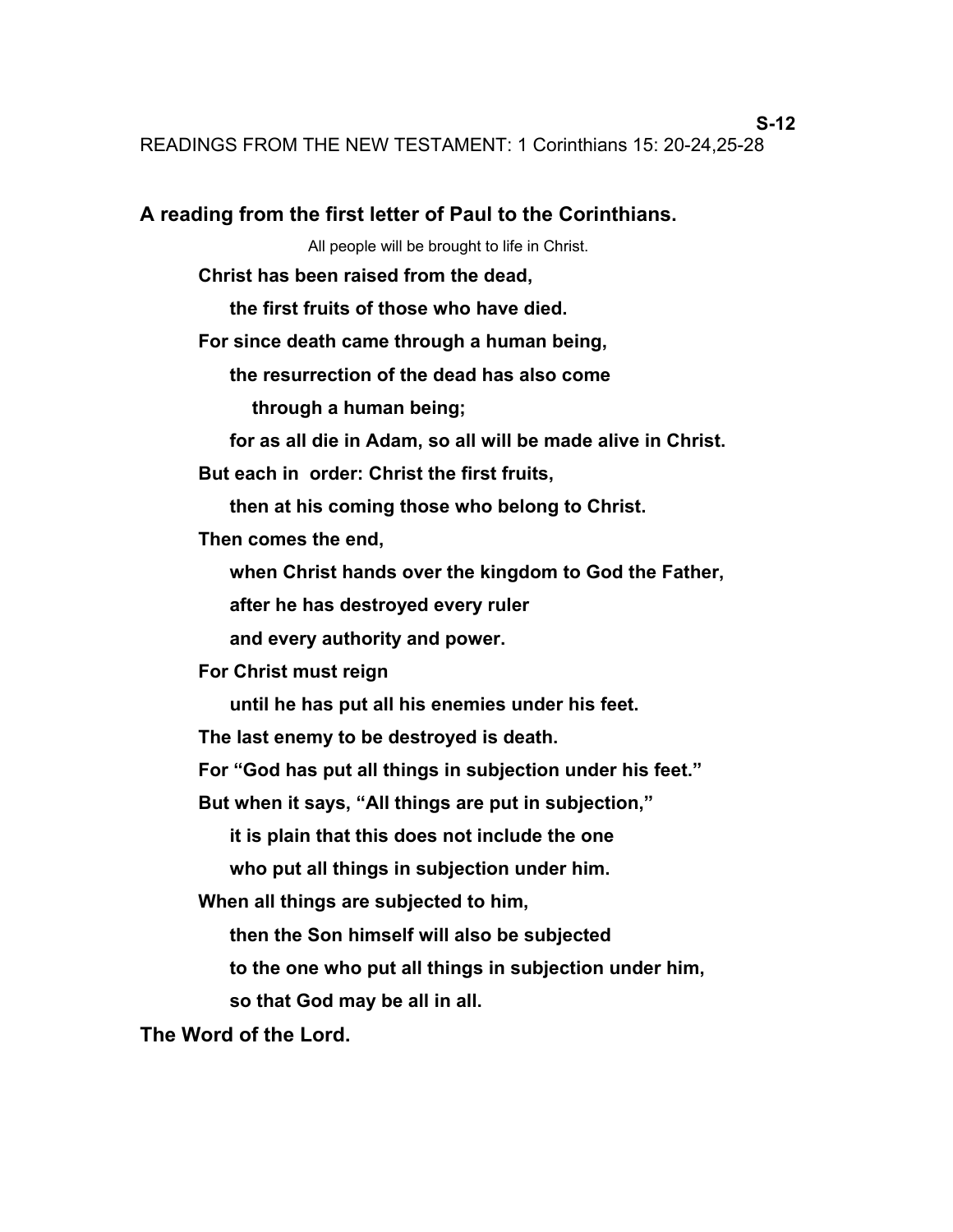### **A reading from the first letter of Paul to the Corinthians.**

Death is swallowed up in victory.

**Listen, I will tell you a mystery! We will not all die, but we will all be changed, in a moment, in the twinkling of an eye, at the last trumpet. For the trumpet will sound, and the dead will be raised imperishable, and we will be changed. For this perishable body must put on imperishability, and this mortal body must put on immortality. When this perishable body puts on imperishability, and this mortal body puts on immortality, then the saying that is written will be fulfilled: "Death has been swallowed up in victory." "Where, O death, is your victory? Where, O death, is your sting?" The sting of death is sin, and the power of sin is the law. But thanks be to God, who gives us the victory through our Lord Jesus Christ.**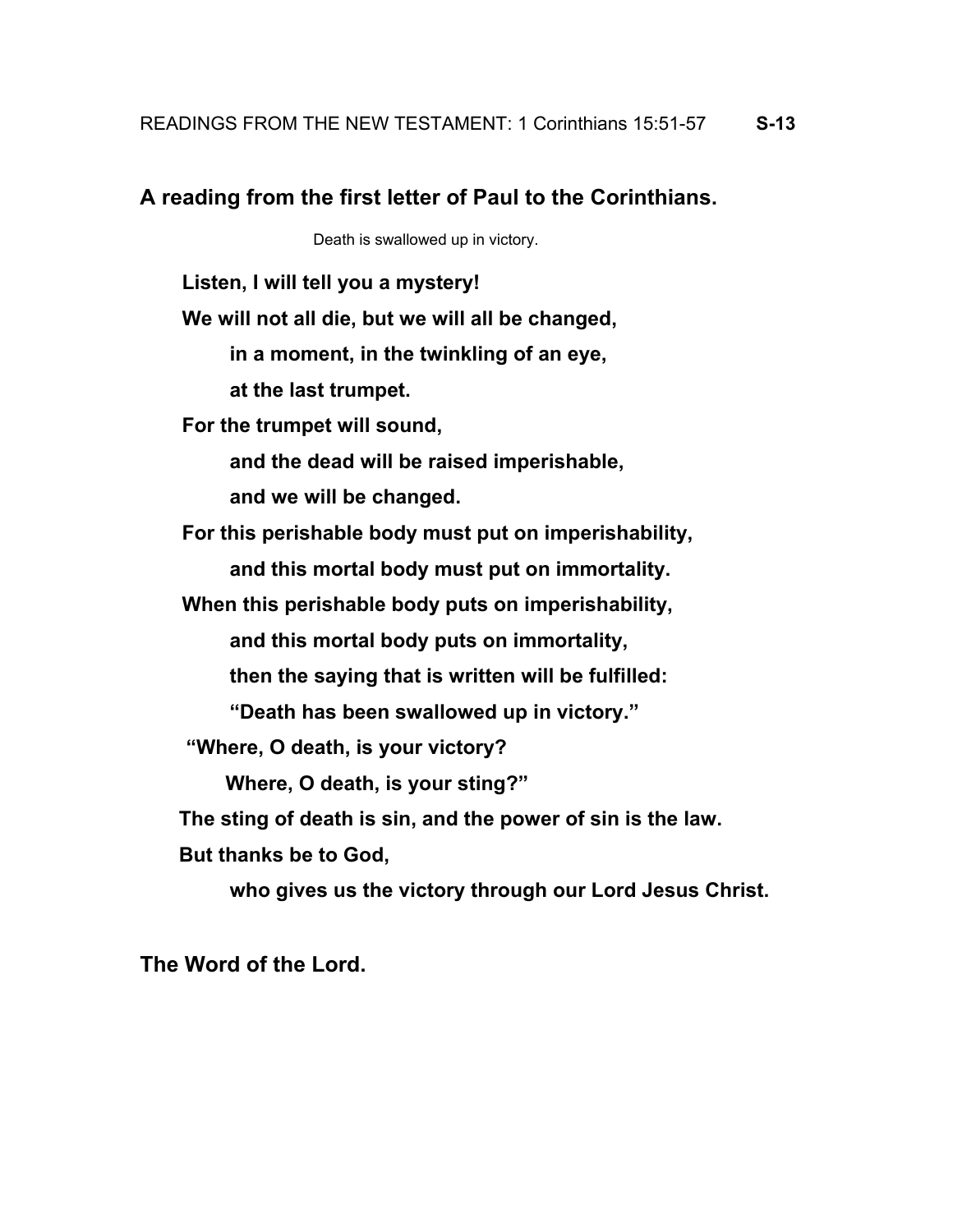### **A reading from the second letter of Paul to the Corinthians.**

We have an everlasting home in heaven.

**We know that if the earthly tent we live in is destroyed,** 

 **we have a building from God,** 

 **a house not made with hands, eternal in the heavens.** 

**So we are always confident; even though we know** 

 **that while we are at home in the body** 

 **we are away from the Lord—** 

 **for we walk by faith, not by sight.** 

**Yes, we do have confidence,** 

 **and we would rather be away from the body** 

 **and at home with the Lord.** 

**So whether we are at home or away,** 

 **we make it our aim to please him.** 

**For all of us must appear before the judgment seat of Christ,** 

 **so that each may receive recompense** 

 **for what has been done in the body,** 

 **whether good or evil.**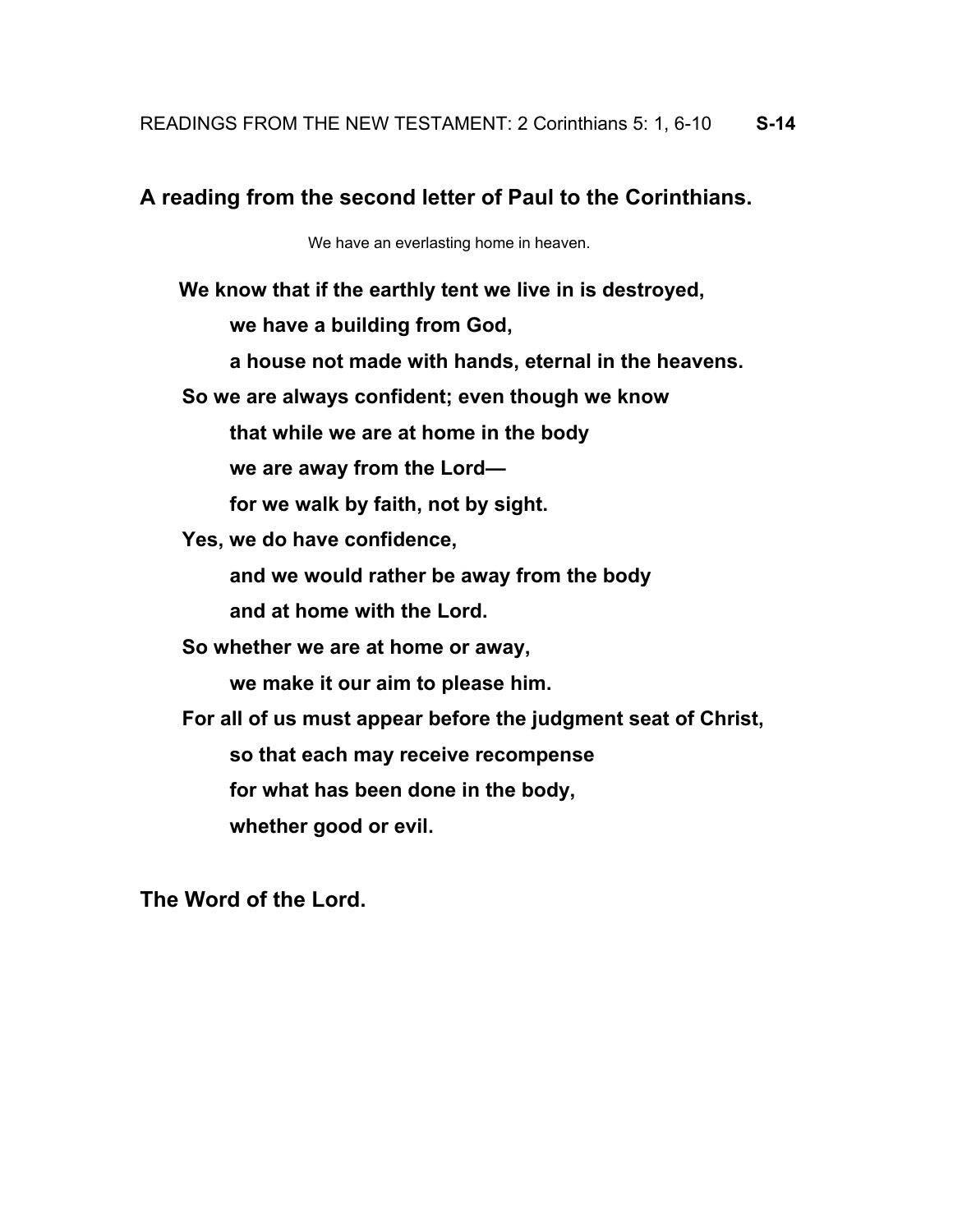# **A reading from the letter of Paul to the Philippians.**

Jesus will transfigure these wretched bodies of ours to be like his glorious body.

**Our citizenship is in heaven, and it is from there that we are expecting a Savior, the Lord Jesus Christ.** 

**He will transform the body of our humiliation that it may be conformed to the body of his glory, by the power that also enables him to make all things subject to himself.**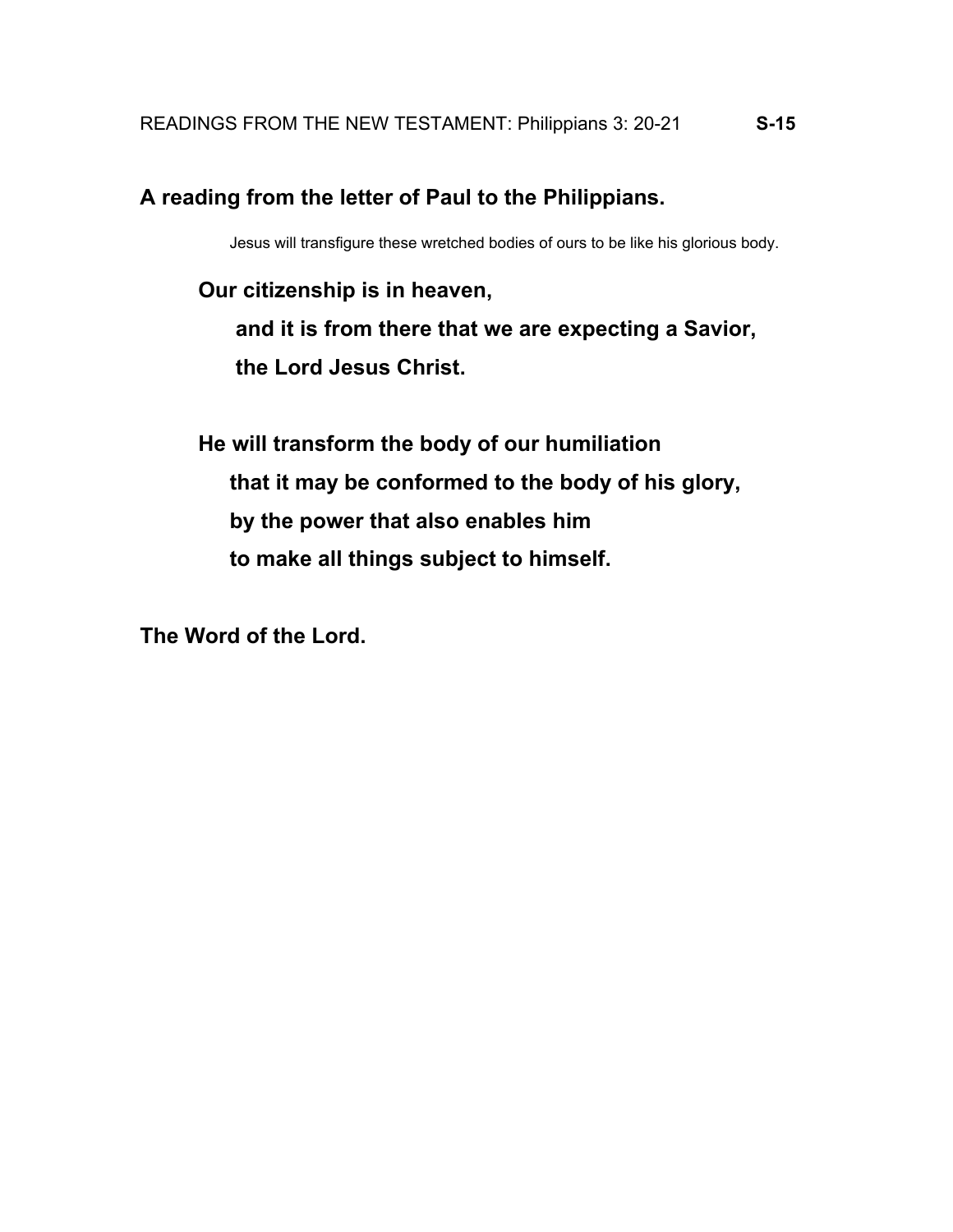# **A reading from the first letter of Paul to the Thessalonians.**

We shall stay with the Lord for ever.

**We do not want you to be uninformed, brothers and sisters, about those who have died, so that you may not grieve as others do who have no hope. For since we believe that Jesus died and rose again, even so, through Jesus, God will bring with him those who have died. For this we declare to you by the word of the Lord, that we who are alive, who are left until the coming of the Lord, will by no means precede those who have died. For the Lord himself, with a cry of command, with the archangel's call and with the sound of God's trumpet, will descend from heaven, and the dead in Christ will rise first. Then we who are alive, who are left, will be caught up in the clouds together with them to meet the Lord in the air; and so we will be with the Lord forever. Therefore encourage one another with these words.**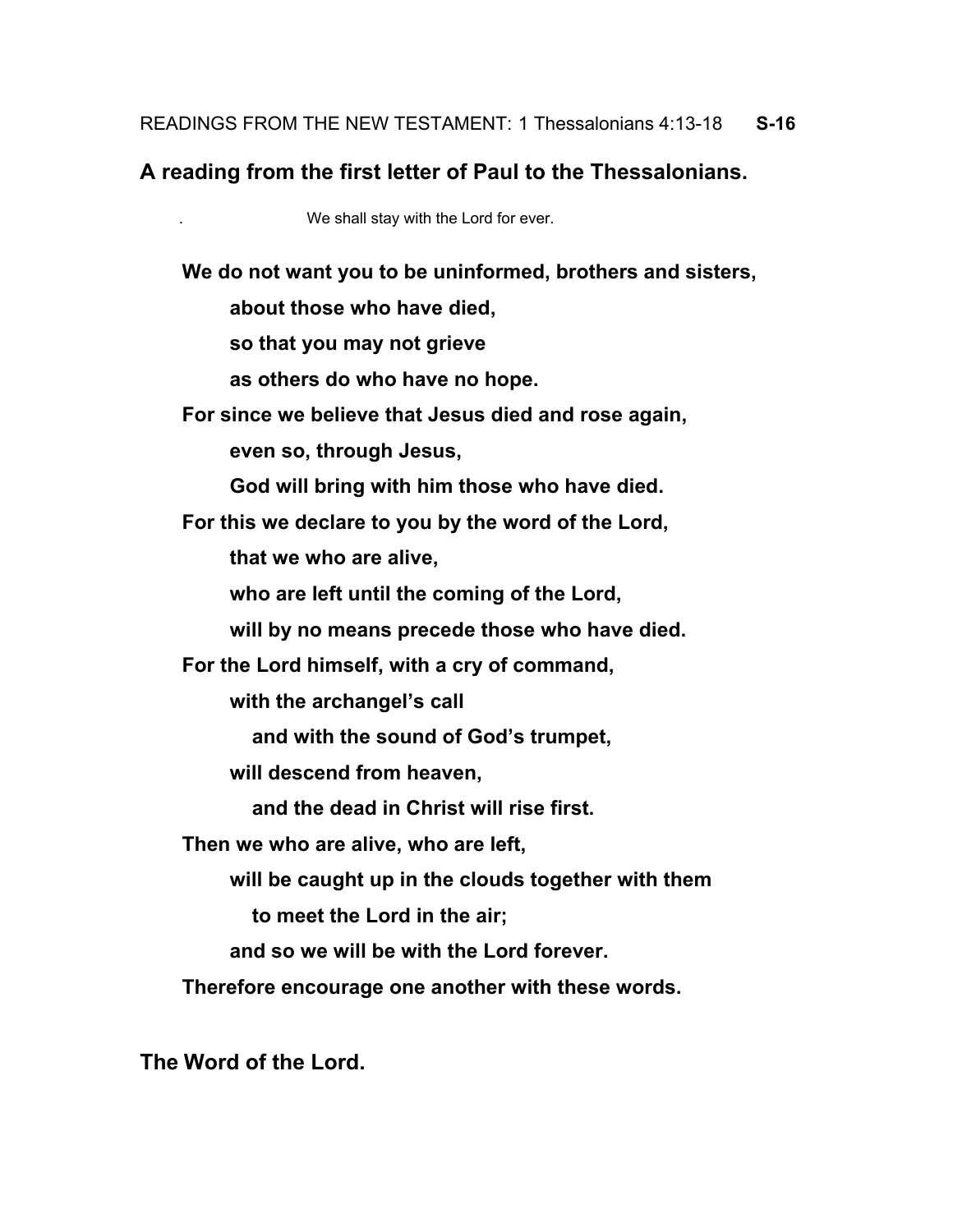### **A reading from the second letter of Paul to Timothy.**

If we have died with him, then we shall live with him.

**Remember Jesus Christ, raised from the dead, a descendant of David—** 

**that is my gospel,** 

 **for which I suffer hardship,** 

 **even to the point of being chained like a criminal.** 

**But the word of God is not chained.** 

**Therefore I endure everything for the sake of the elect, so that they may also obtain the salvation that is in Christ Jesus, with eternal glory.** 

**The saying is sure:** 

 **If we have died with him, we will also live with him; if we endure, we will also reign with him; if we deny him, he will also deny us; if we are faithless, he remains faithful for he cannot deny himself.**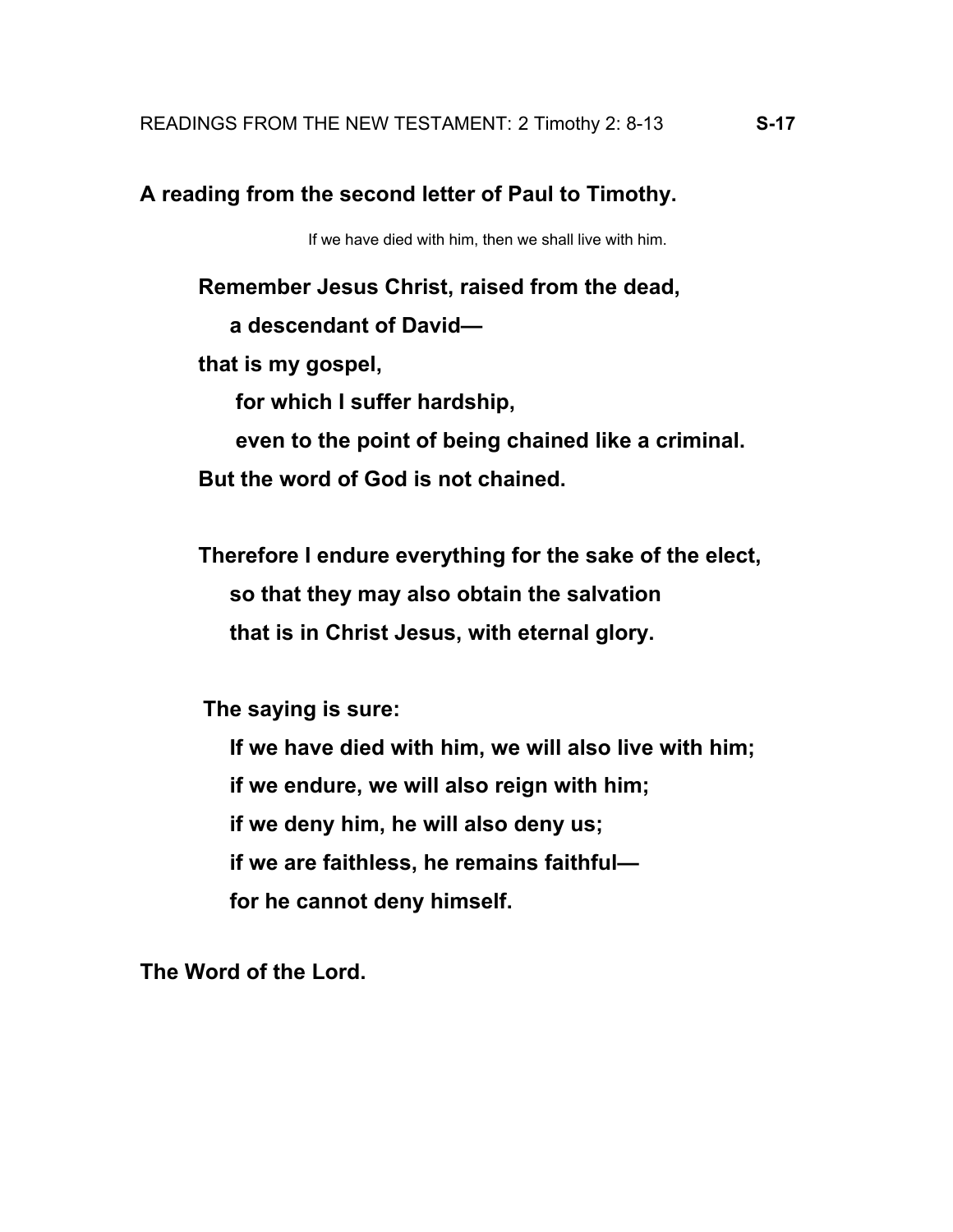# **A reading from the first letter of John.**

We shall see God as he really is.

**See what love the Father has given us, that we should be called children of God; and that is what we are. The reason the world does not know us is that it did not know the Son.** 

**Beloved, we are God's children now; what we will be has not yet been revealed. What we do know is this: when he is revealed, we will be like him, for we will see him as he is.**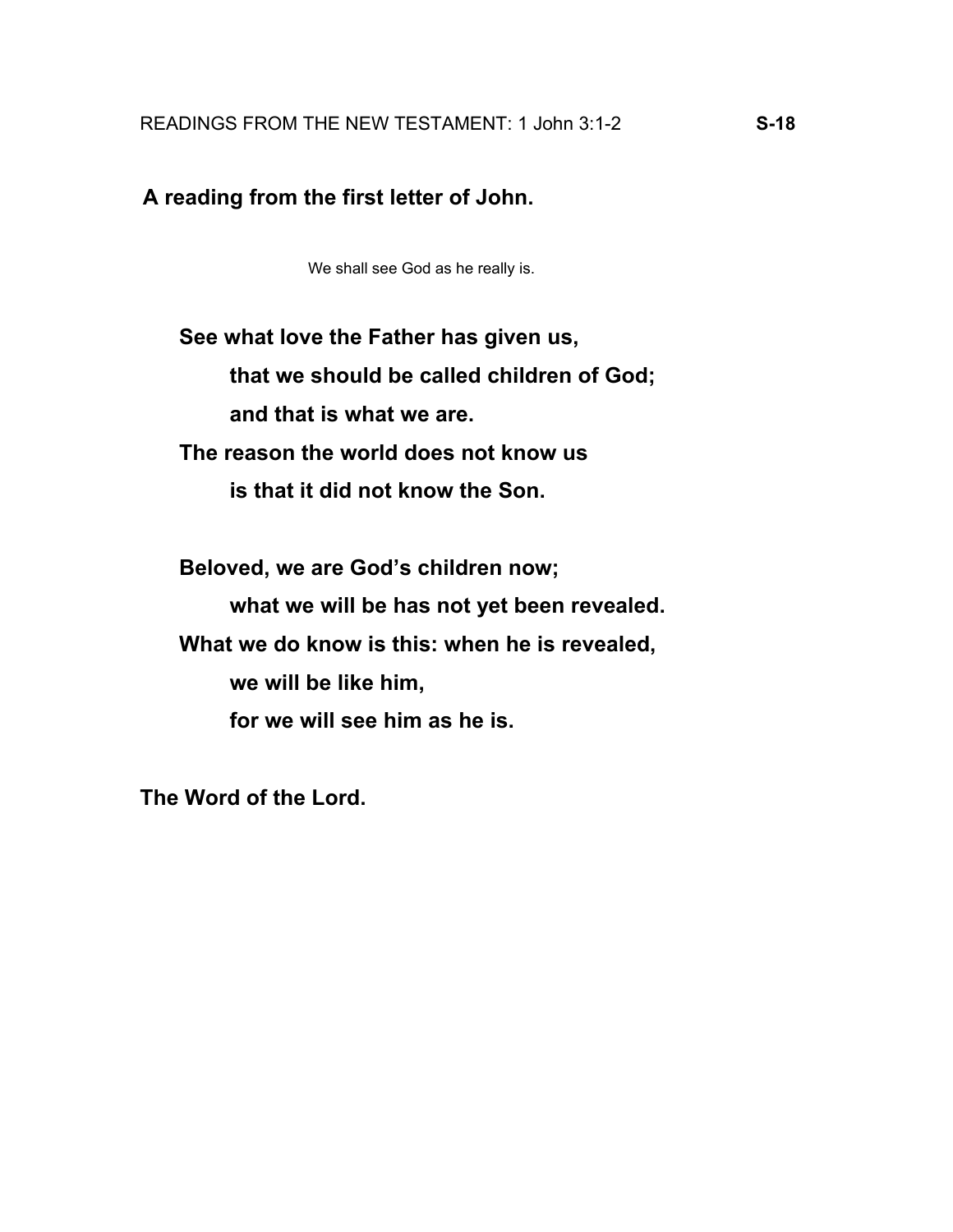# **A reading from the first letter of John.**

We have passed out of death into life because we love one another.

**We know that we have passed from death to life because we love one another. Whoever does not love abides in death. All who hate a brother or sister are murderers, and you know that murderers do not have eternal life abiding in them.** 

**We know love by this,** 

 **that Jesus laid down his life for us and we ought to lay down our lives for one another.**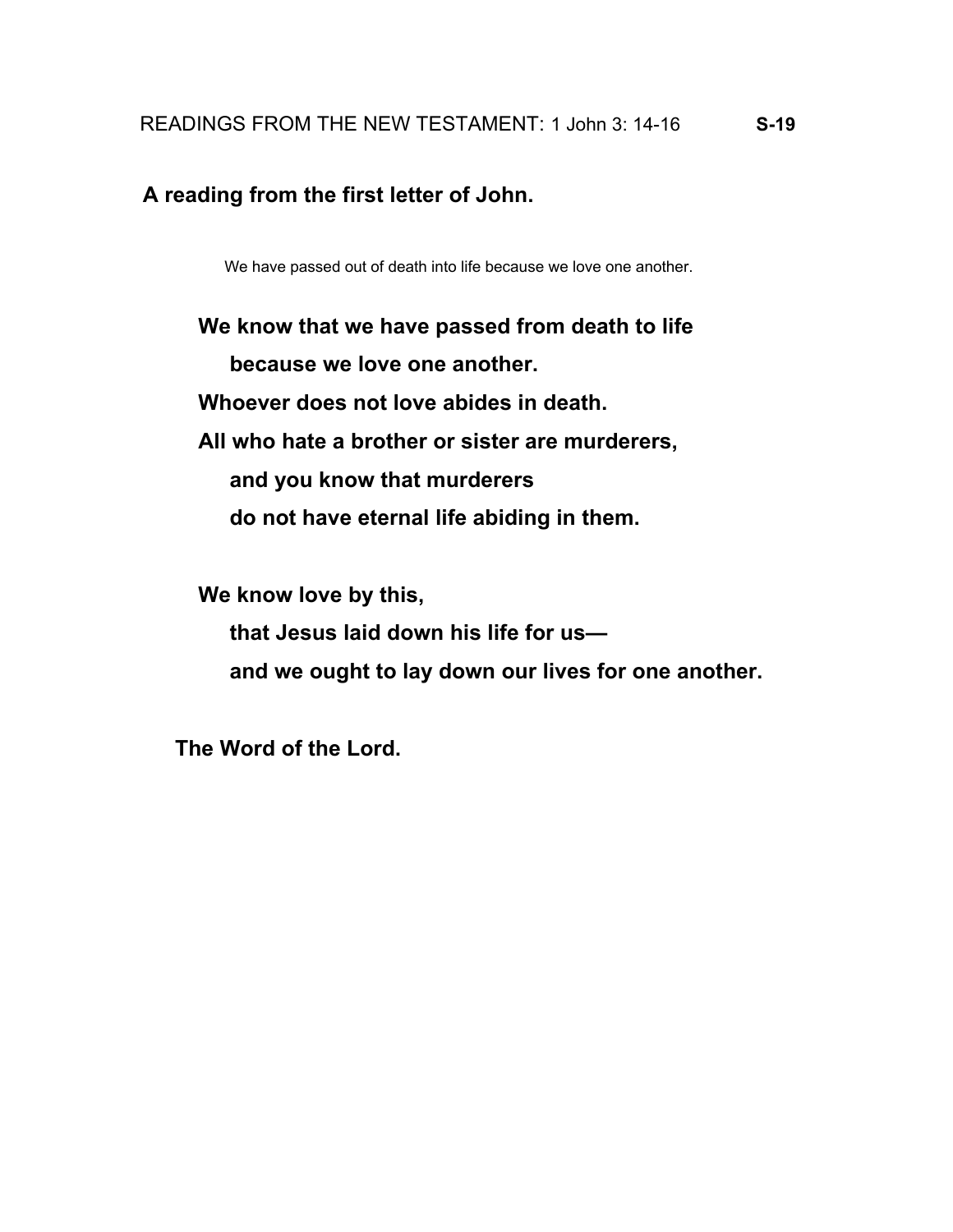### **A reading from the book of Revelations.**

Happy are those who die in the Lord.

**I, John, heard a voice from heaven saying, "Write this: Blessed are the dead who from now on die in the Lord." "Yes," says the Spirit, "they will rest from their labors, for their deeds follow them."**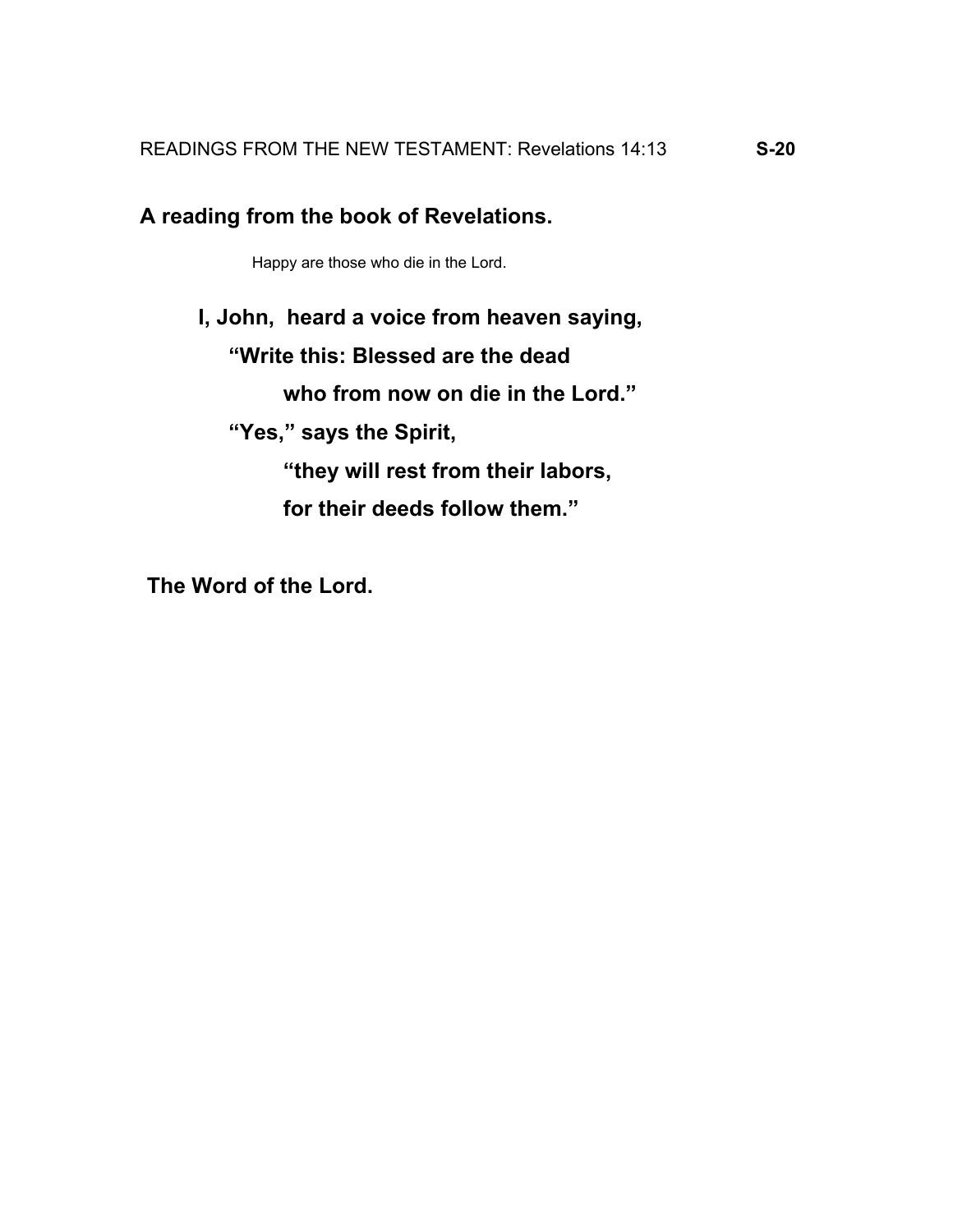### READINGS FROM THE NEW TESTAMENT: Revelations 20:1-21:1 **S-21**

### **A reading from the book of Revelations.**

.

The dead have been judged according to their works.

**I, John, saw a great white throne and the one who sat on it; the earth and the heaven fled from his presence, and no place was found for them. And I saw the dead, great and small, standing before the throne, and books were opened. Also another book was opened, the book of life. And the dead were judged according to their works, as recorded in the books. And the sea gave up the dead that were in it, Death and Hades gave up the dead that were in them, and all were judged according to what they had done. Then Death and Hades were thrown into the lake of fire. This is the second death, the lake of fire; and anyone whose name was not found written in the book of life was thrown into the lake of fire. Then I saw a new heaven and a new earth; for the first heaven and the first earth had passed away, and the sea was no more.**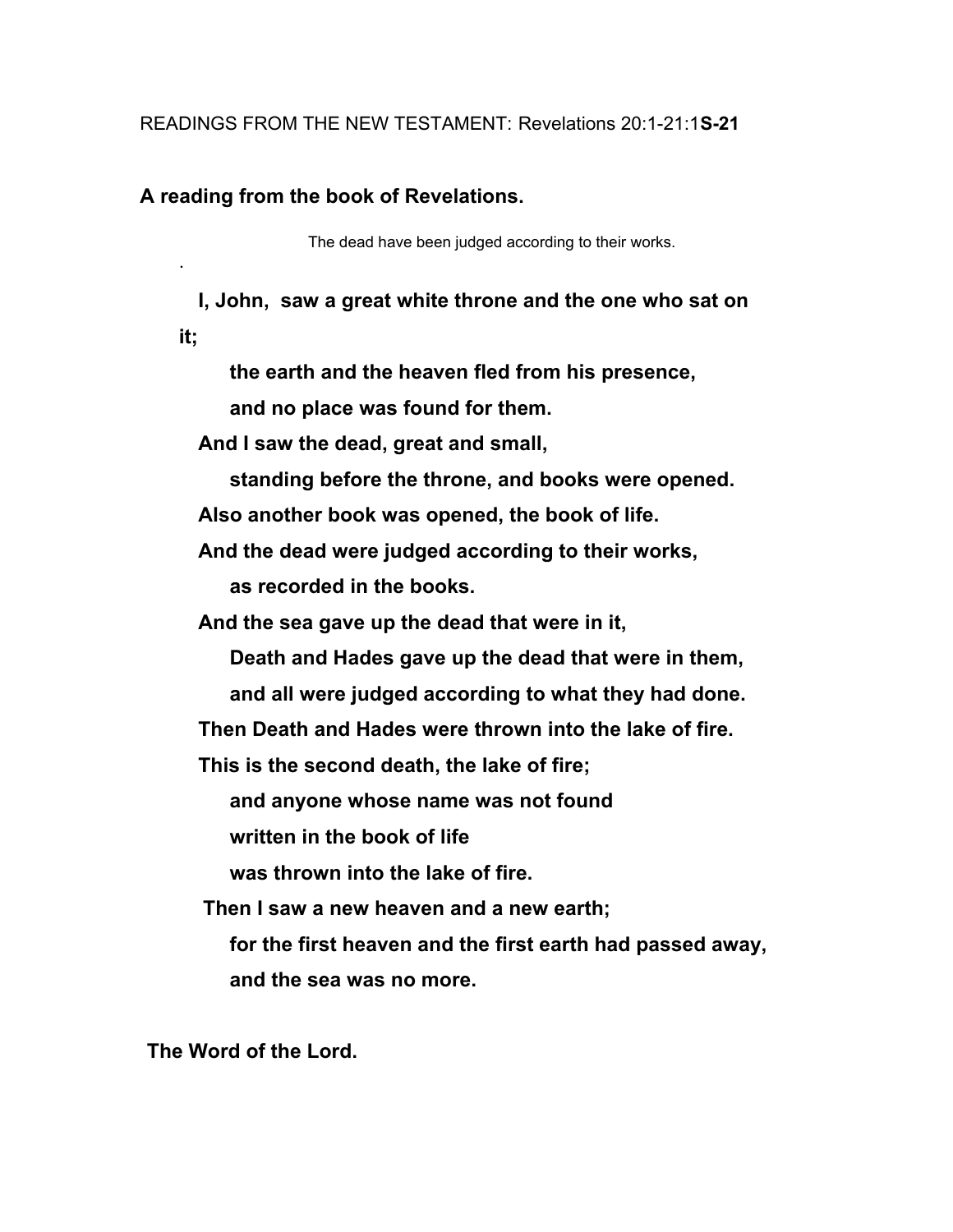**A reading from the book of Revelations.** There will be no more death. **Then I saw a new heaven and a new earth; for the first heaven and the first earth had passed away, and the sea was no more. And I saw the holy city, the new Jerusalem, coming down out of heaven from God, prepared as a bride adorned for her husband. And I heard a loud voice from the throne saying, "See, the home of God is among mortals. God will dwell with them as their God; they will be God's people, and God will be with them; wiping every tear from their eyes. Death will be no more; mourning and crying and pain will be no more, for the first things have passed away." And the one who was seated on the throne said, "See, I am making all things new." Also he said, "Write this, for these words are trustworthy and true." Then he said to me, "It is done! I am the Alpha and the Omega, the beginning and the end. To the thirsty I will give water as a gift from the spring of the water of life. Those who conquer will inherit these things, and I will be their God and they will be my children."**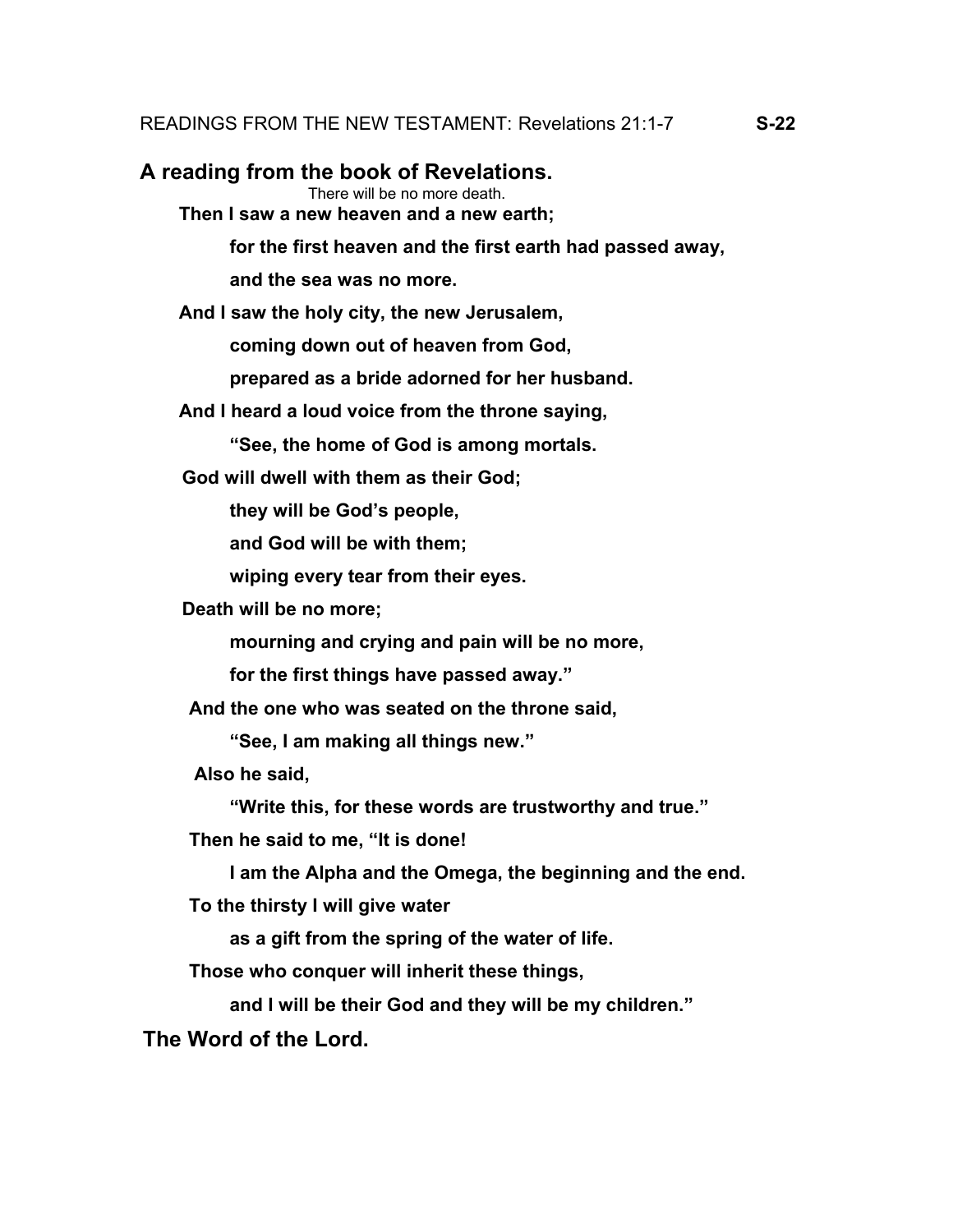# **READINGS FROM THE HEBREW BIBLE**

# **TABLE OF CONTENTS**

# **Lectionary Readings:**

| Job 19: 1, 23-27                                              | I know that my Redeemer lives.                                          |  |
|---------------------------------------------------------------|-------------------------------------------------------------------------|--|
| <b>Wisdom 3: 1-9</b>                                          | God accepted them as a holocaust.                                       |  |
| Wisdom 3: 1-6, 9                                              | God accepted them as a holocaust.                                       |  |
| <b>Wisdom 4: 7-14</b>                                         | A blameless life is a ripe old age.                                     |  |
| <b>Isaiah 25: 6-9</b>                                         | God will destroy death forever.                                         |  |
| <b>Lamentations 3:17-26</b>                                   | It is good to wait in silence for God to save.                          |  |
| Daniel 12: 1-3                                                | Of those who lie sleeping in the dust of the earth,<br>many will awake. |  |
| 2 Maccabees 12: 43-46                                         | It is good and holy to think of the dead rising<br>again.               |  |
| <b>Additional readings:</b>                                   |                                                                         |  |
| Sirach 51: 8-12 (For a friar who died suddenly or tragically) |                                                                         |  |
| Isaiah 55: 6-9 (For a friar who died suddenly or tragically)  |                                                                         |  |

**Isaiah 49:13-15 (For a friar who died suddenly or tragically)**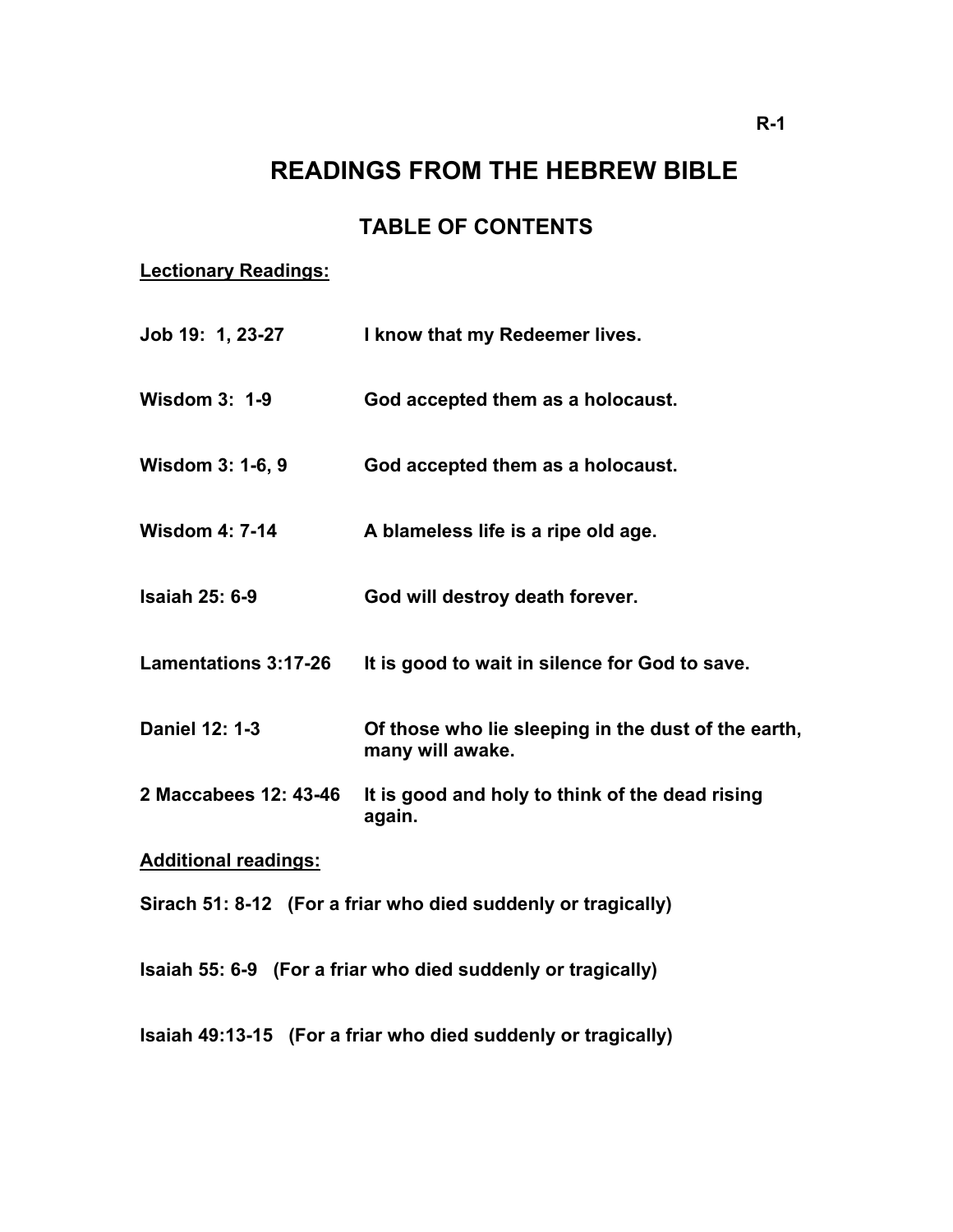**Isaiah 58: 6-11 (For a friar who worked for social justice)** 

**Isaiah 61: 1-3 (For a friar who worked for social justice)** 

**Sirach 51: 1-8 (For a friar who worked under adversity)** 

**Ezechiel 34: 11-16 (For a pastor)** 

**Isaiah 11: 1-4 (for a pastor)** 

**Sirach 39: 6-11** 

**Isaiah 6: 1-8** 

**Proverbs 2: 1-9** 

**Sirach 44: 1, 10-15** 

**Isaiah 49: 1-6** 

**Lamentations 3: 17-26** 

**Isaiah 44: 1-3** 

**Sirach 2: 7-11** 

**Isaiah 57: 15-19** 

**Daniel 3: 25, 34-43 (NRSV: The Prayer of Azariah 2, 11-20)** 

**Joel 2: 21-24, 26-27.**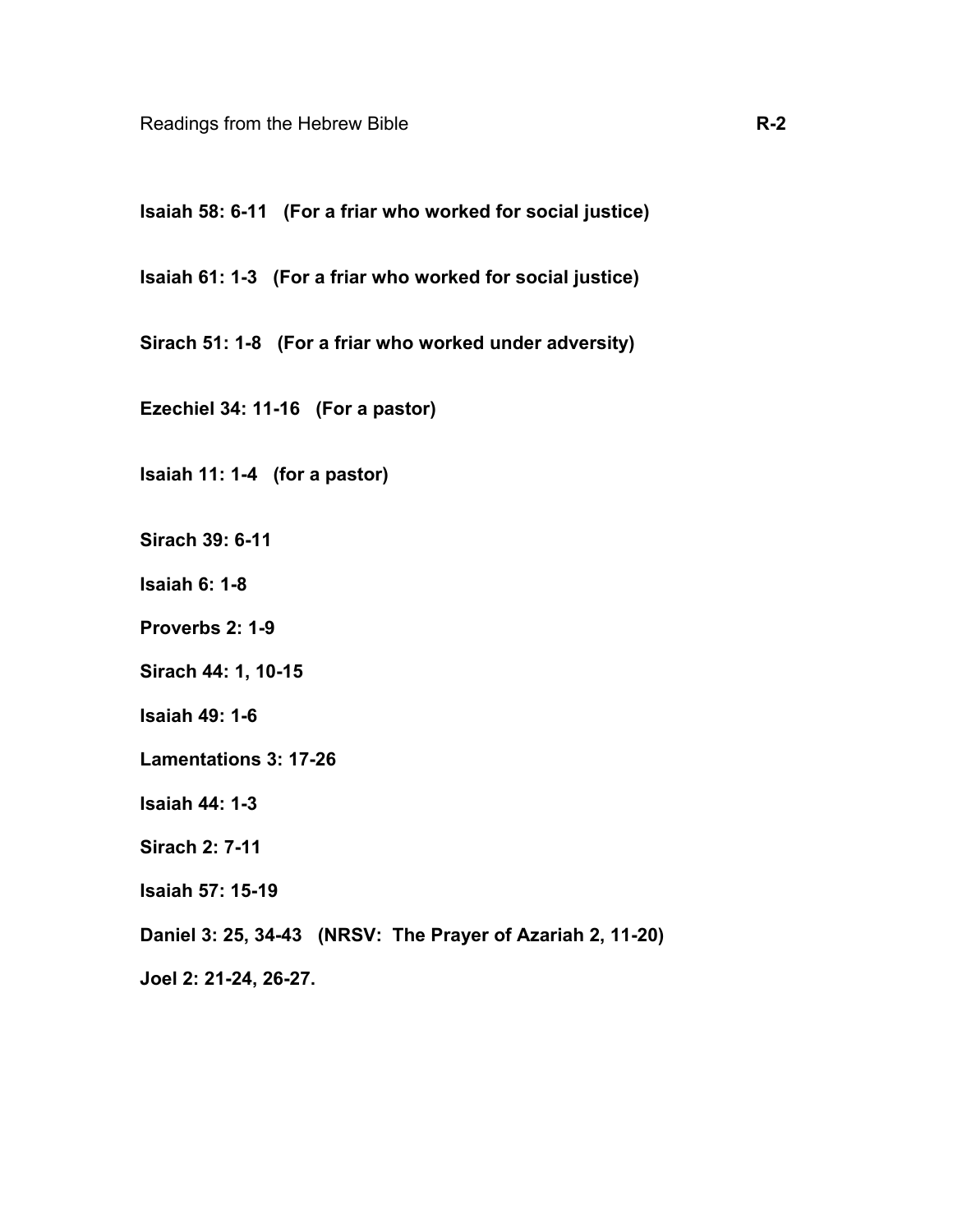Readings from the Hebrew Bible: Job 19:23-27 **R-3** 

### **A reading from the book of Job.**

I know that my Redeemer lives.

**"O that my words were written down! O that they were inscribed in a book! O that with an iron pen and with lead they were engraved on a rock forever!** 

**For I know that my Redeemer lives, and that at the last he will stand upon the earth; and after my skin has been thus destroyed, then in my flesh I shall see God, whom I shall see on my side, and my eyes shall behold, and not another.** 

**My heart faints within me!**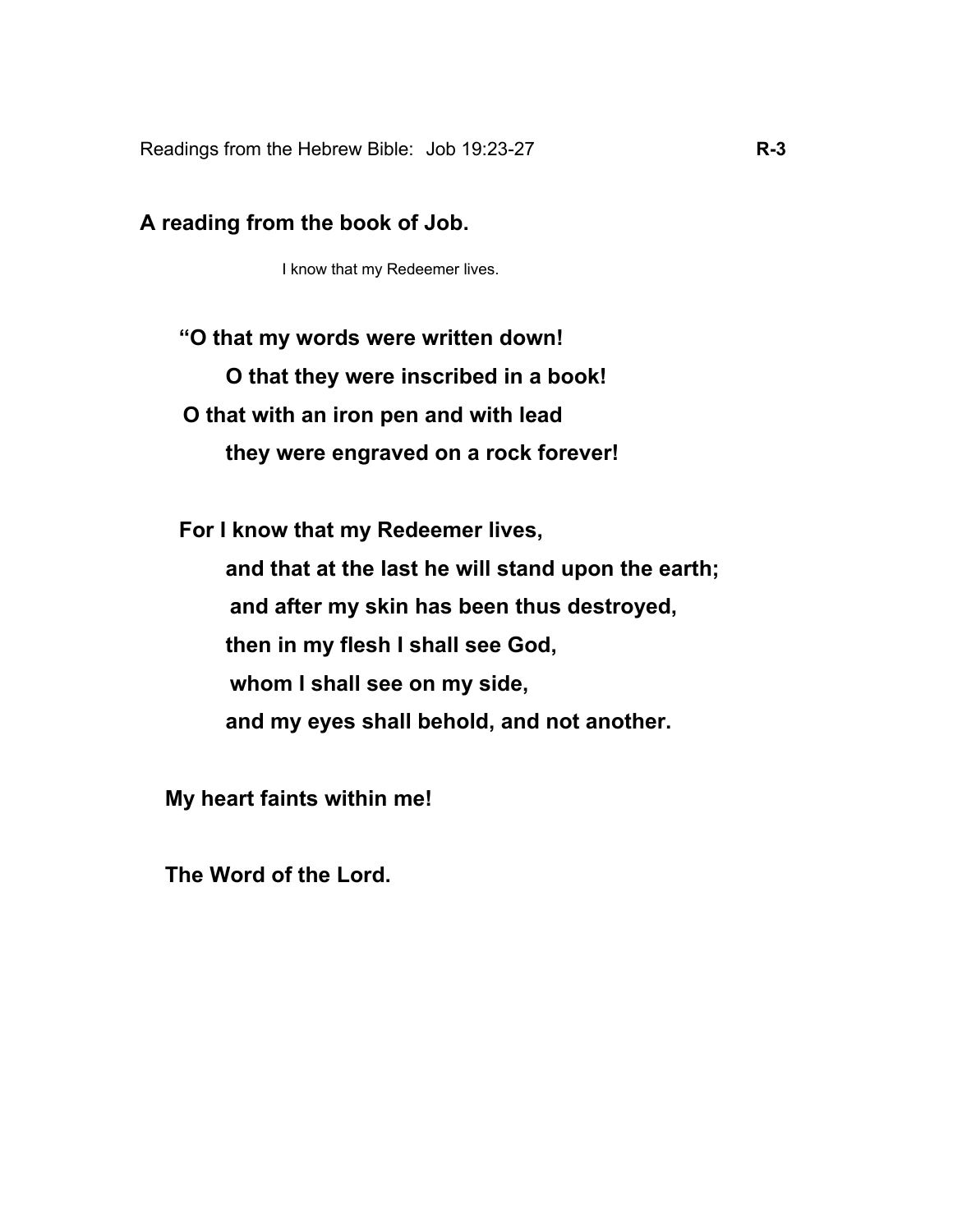# **A reading from the book of Wisdom.**

God accepted them as a holocaust.

| The souls of the righteous are in the hand of God,              |
|-----------------------------------------------------------------|
| and no torment will ever touch them.                            |
| In the eyes of the foolish they seemed to have died,            |
| and their departure was thought to be a disaster,               |
| and their going from us to be their destruction;                |
| but they are at peace.                                          |
| For though in the sight of others they were punished,           |
| their hope is full of immortality.                              |
| Having been disciplined a little, they will receive great good, |
| because God tested them and found them worthy;                  |
| like gold in the furnace God tried them,                        |
| and like a sacrificial burnt offering God accepted them.        |
| In the time of their visitation they will shine forth,          |
| and will run like sparks through the stubble.                   |
| They will govern nations and rule over peoples,                 |
| and God will reign over them forever.                           |
| Those who trust in God will understand truth,                   |
| and the faithful will abide with God in love,                   |
| because grace and mercy are upon the holy ones,                 |
| and God watches over the elect.                                 |
|                                                                 |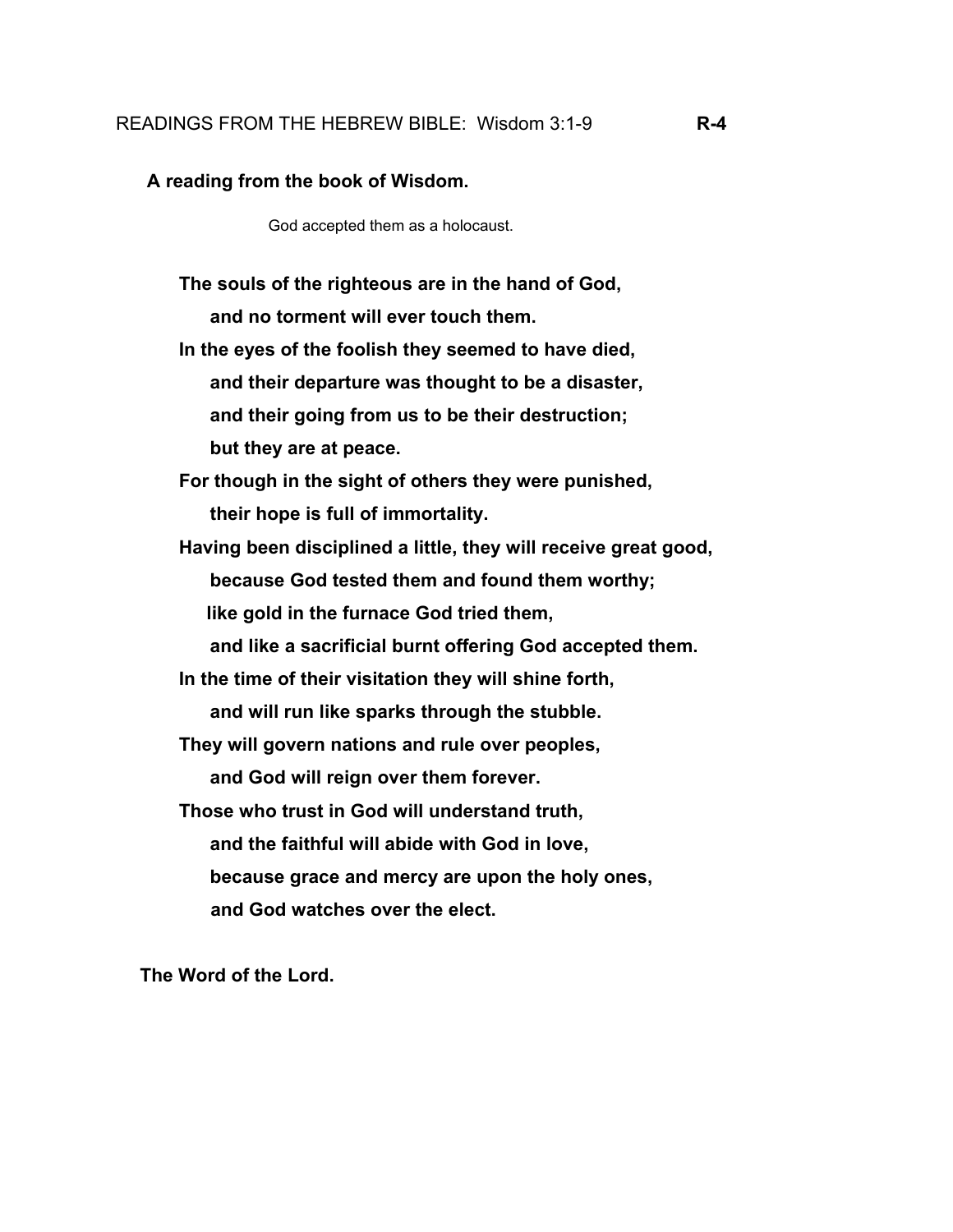## **A reading from the book of Wisdom.**

God accepted them as a holocaust.

**The souls of the righteous are in the hand of God, and no torment will ever touch them.** 

**In the eyes of the foolish they seemed to have died, and their departure was thought to be a disaster, and their going from us to be their destruction; but they are at peace.** 

**For though in the sight of others they were punished, their hope is full of immortality.** 

**Having been disciplined a little,** 

 **they will receive great good,** 

**because God tested them and found them worthy;** 

**like gold in the furnace God tried them,** 

**and like a sacrificial burnt offering God accepted them.** 

**Those who trust in God will understand truth, and the faithful will abide with God in love, because grace and mercy are upon the holy ones, and God watches over the elect.**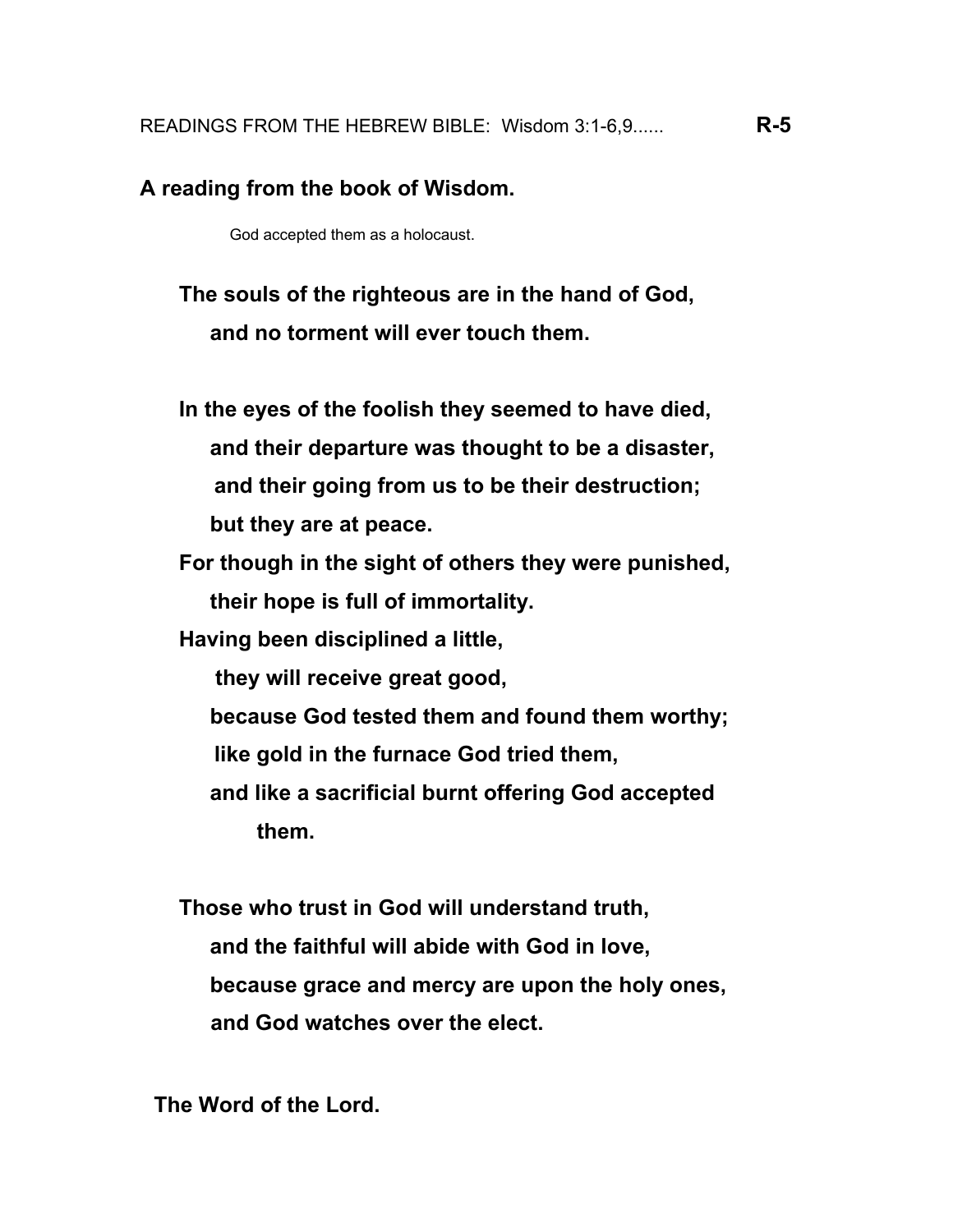#### **A reading from the book of Wisdom.**

A blameless life is a ripe old age.

**The righteous, though they die early, will be at rest. For old age is not honored for length of time, or measured by number of years; but understanding is gray hair for anyone, and a blameless life is ripe old age.** 

**There were some who pleased God** 

 **and were loved by him,** 

**and while living among sinners were taken up.** 

**They were caught up so that evil might not change their understanding** 

**or guile deceive their souls.** 

**For the fascination of wickedness obscures what is good, and roving desire perverts the innocent mind.** 

**Being perfected in a short time, they fulfilled long years;** 

**for their souls were pleasing to God,** 

**therefore God took them quickly from the midst of wickedness.** 

**Yet the peoples saw and did not understand,** 

**or take such a thing to heart,** 

**that God's grace and mercy are with the elect,** 

**and that God watches over the holy ones.**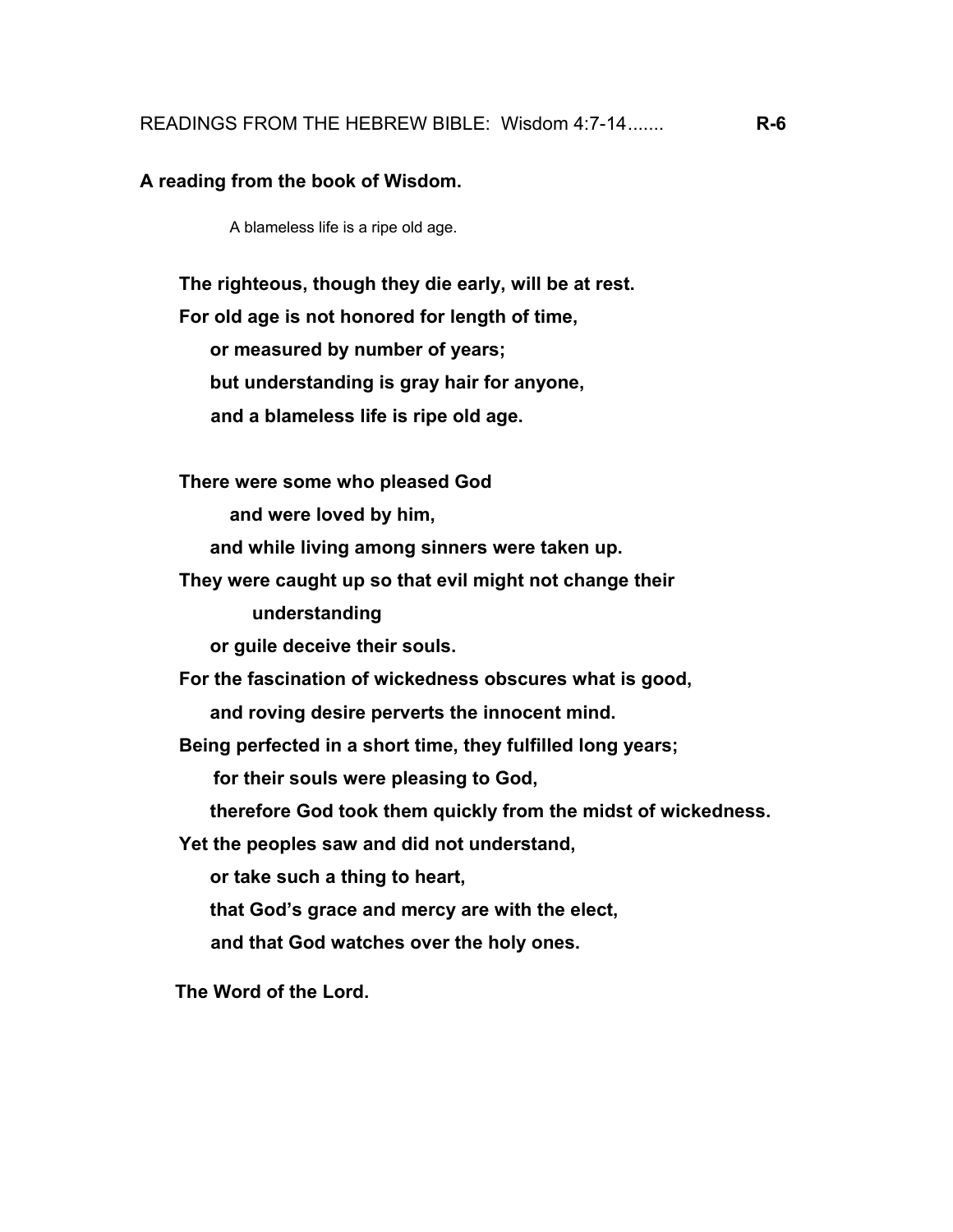# **A reading from the book of the prophet Isaiah.**

God will destroy death forever.

| On this mountain the God of hosts                 |
|---------------------------------------------------|
| will make for all peoples                         |
| a feast of rich food.                             |
| And God will destroy on this mountain             |
| the shroud that is cast over all peoples,         |
| the sheet that is spread over all nations;        |
| God will swallow up death forever.                |
| Then God will wipe away the tears from all faces, |
| and take away the disgrace of the people          |
| from all the earth,                               |
| for God has spoken.                               |
| It will be said on that day,                      |
| Lo, this is our God, for whom we have waited,     |
| so that we might be saved.                        |
| This is our God for whom we have waited;          |
| let us be glad and rejoice in God's salvation.    |
|                                                   |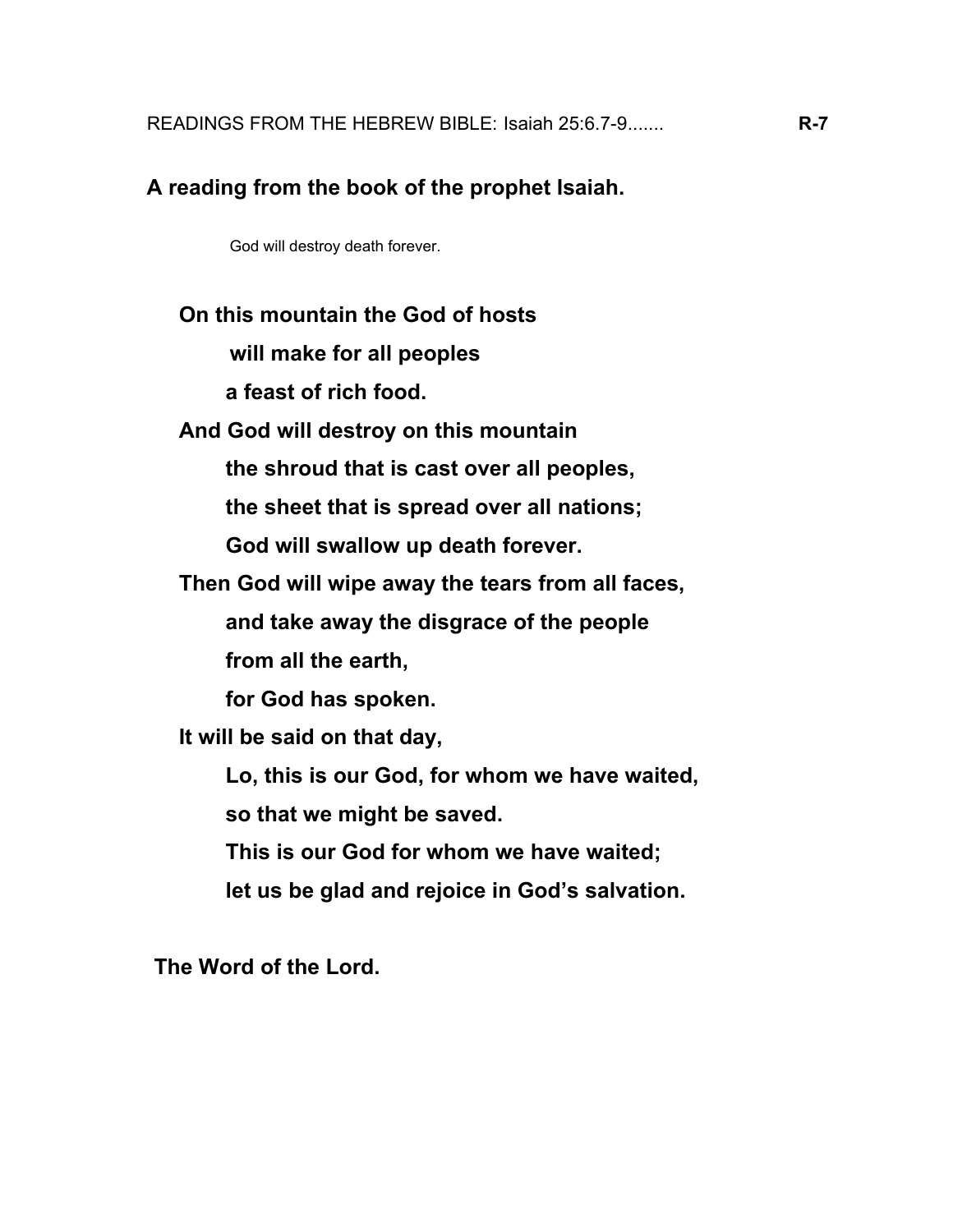## **A reading from the book of Lamentations.**

It is good to wait in silence for God to save.

**My soul is bereft of peace; I have forgotten what happiness is; so I say, "Gone is my glory, and all that I had hoped for from God." The thought of my affliction and my homelessness is wormwood and gall! My soul continually thinks of it and is bowed down within me. But this I call to mind, and therefore I have hope: The steadfast love of God never ceases, God's mercies never come to an end; they are new every morning; great is your faithfulness. "God is my portion," says my soul, "therefore I will hope." God is good to those who wait, to the soul that seeks God. It is good that one should wait quietly for the salvation of God. The Word of the Lord.**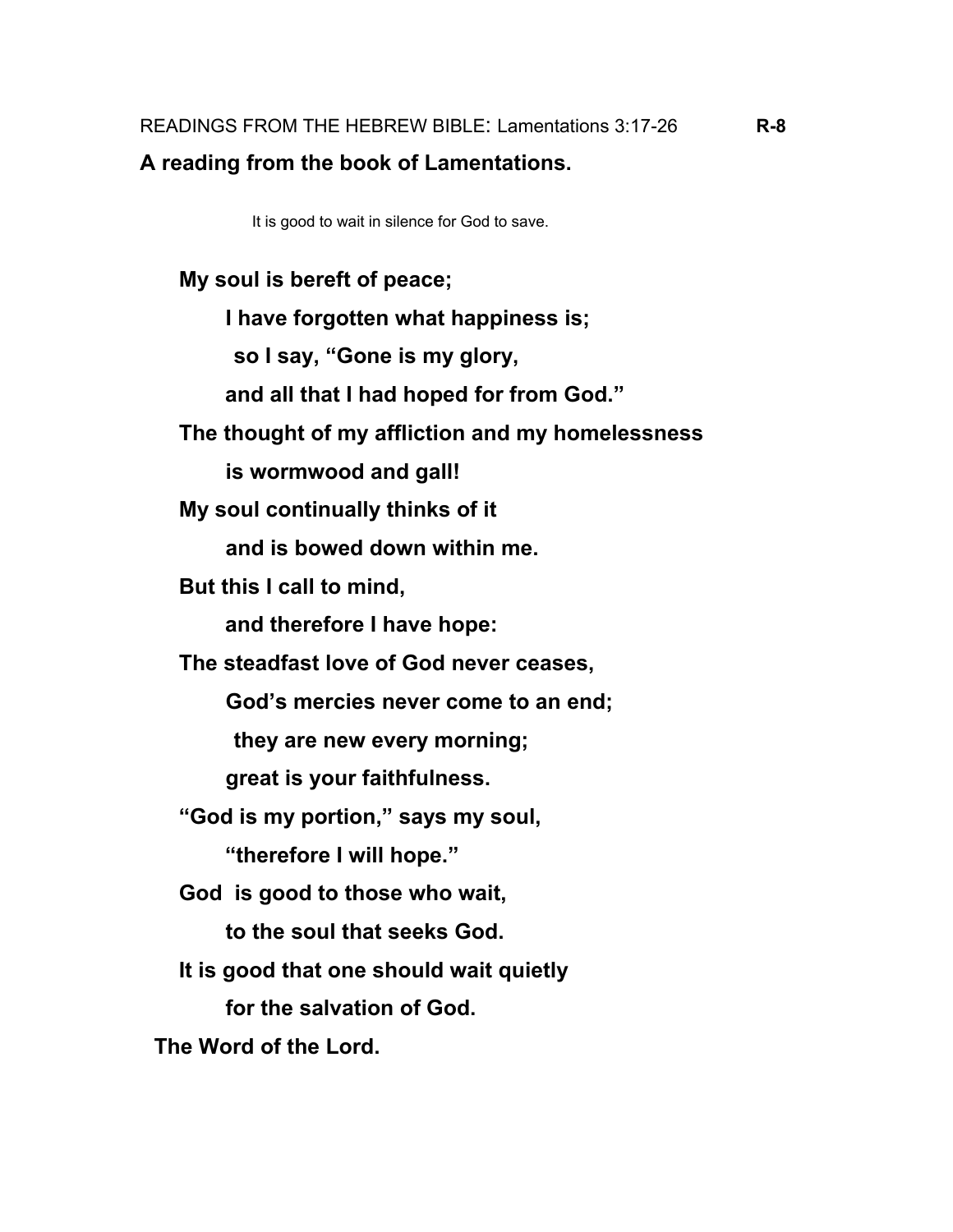### **A reading from the book of the prophet Daniel.**

Of those who lie sleeping in the dust of the earth, many will awake.

**(I, Daniel, heard this Word of God:) "At that time Michael, the great prince, the protector of your people, shall arise. There shall be a time of anguish, such as has never occurred since nations first came into existence. But at that time your people shall be delivered, everyone who is found written in the book. Many of those who sleep in the dust of the earth shall awake, some to everlasting life, and some to shame and everlasting contempt. Those who are wise shall shine like the brightness of the sky, and those who lead many to righteousness, like the stars forever and ever."**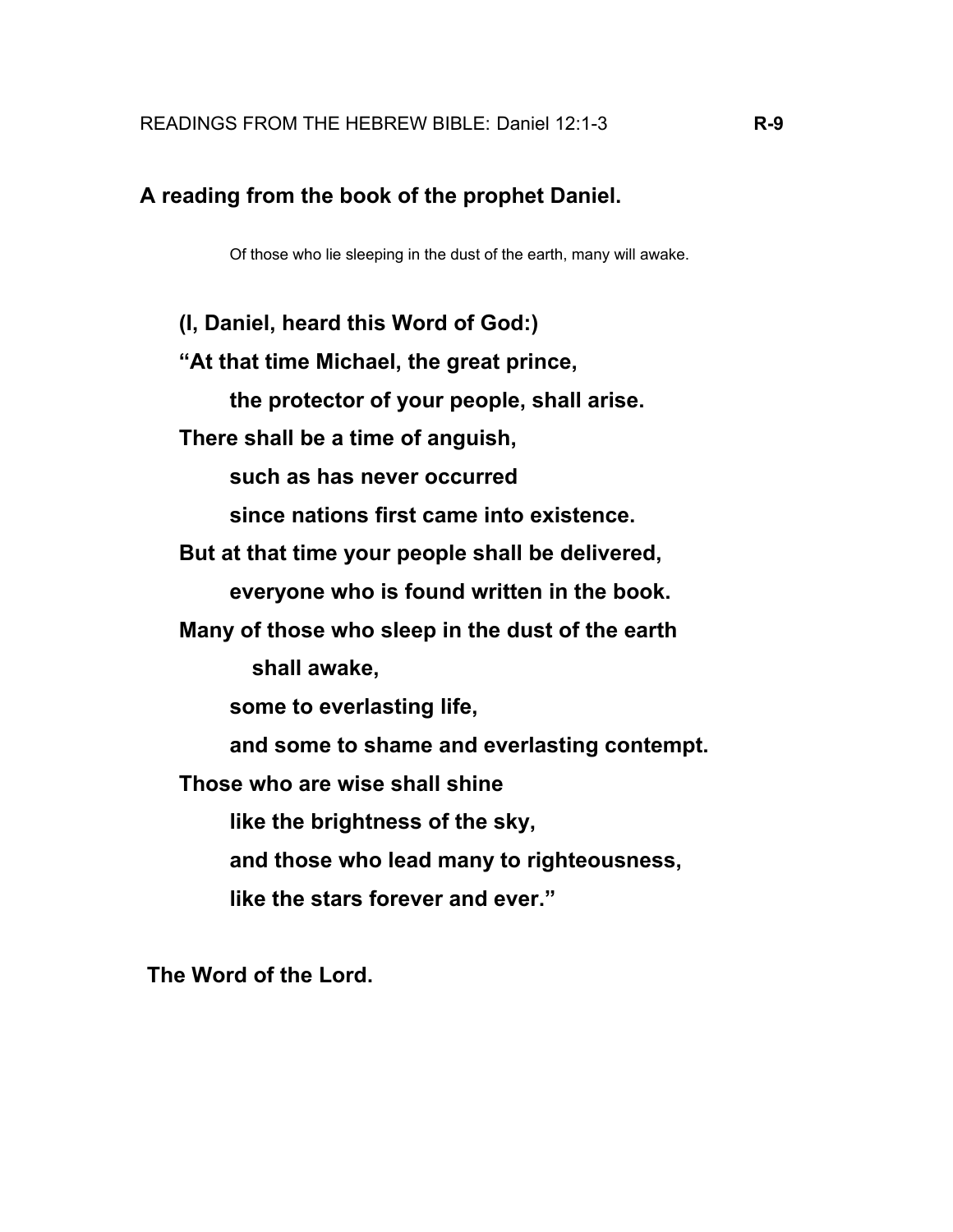## **A reading from the second book of Maccabees.**

It is good and holy to think of the dead rising again.

**Judas, the ruler of Israel, also took up a collection, soldier by soldier, to the amount of two thousand drachmas of silver, and sent it to Jerusalem to provide for a sin offering. In doing this he acted very well and honorably, taking account of the resurrection. For if he were not expecting that those who had fallen would rise again, it would have been superfluous and foolish to pray for the dead. But if he was looking to the splendid reward that is laid up for those who fall asleep in godliness, it was a holy and pious thought. Therefore he made atonement for the dead, so that they might be delivered from their sin.**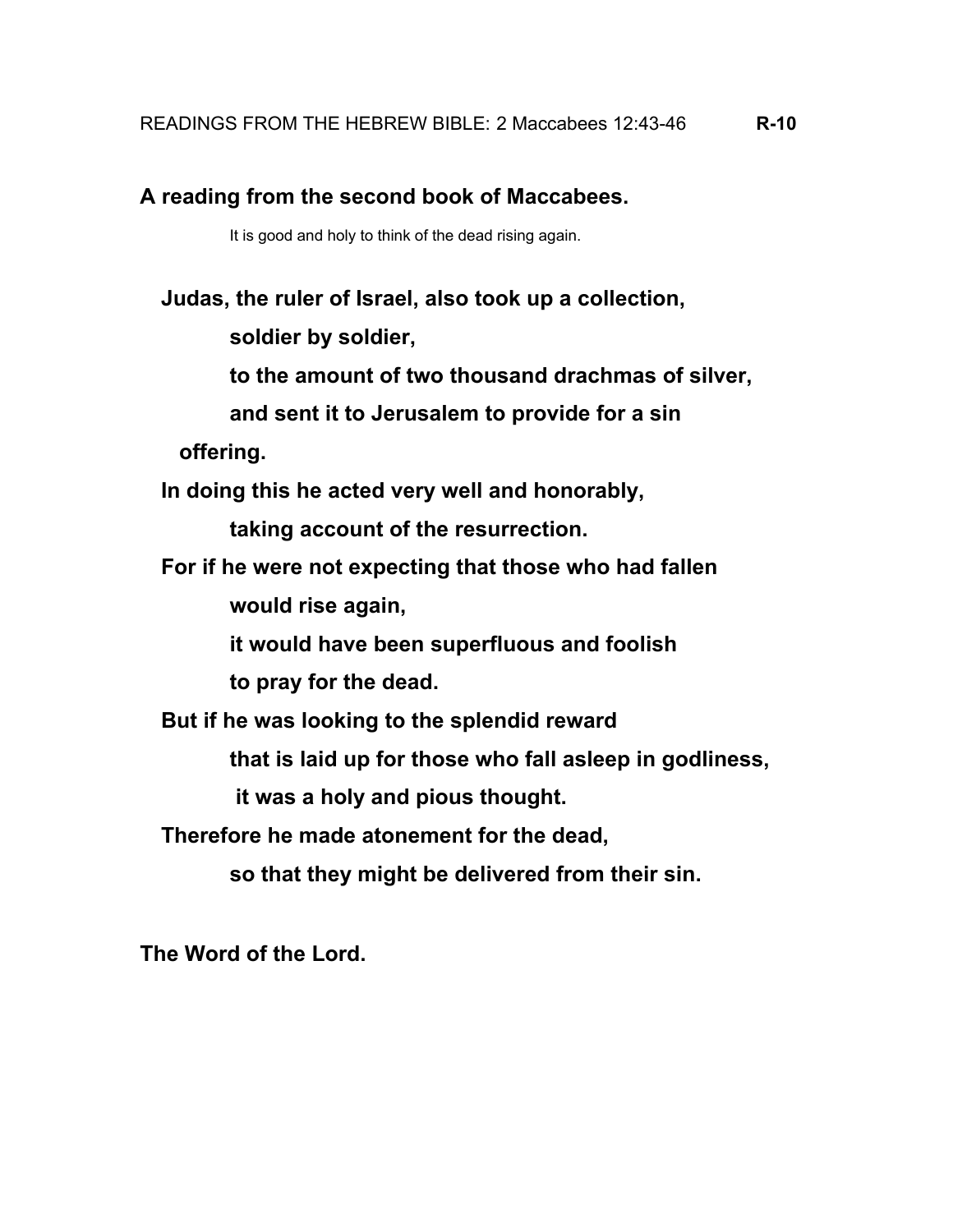**A reading from the book of Sirach.** 

**Then I remembered your mercy, O God, and your kindness from of old, for you rescue those who wait for you and save them from the hand of their enemies. And I sent up my prayer from the earth, and begged for rescue from death. I cried out, "O God, you are my Father; do not forsake me in the days of trouble, when there is no help against the proud. I will praise your name continually, and will sing hymns of thanksgiving." My prayer was heard, for you saved me from destruction and rescued me in time of trouble. For this reason I thank you and praise you, and I bless the name of the Lord.**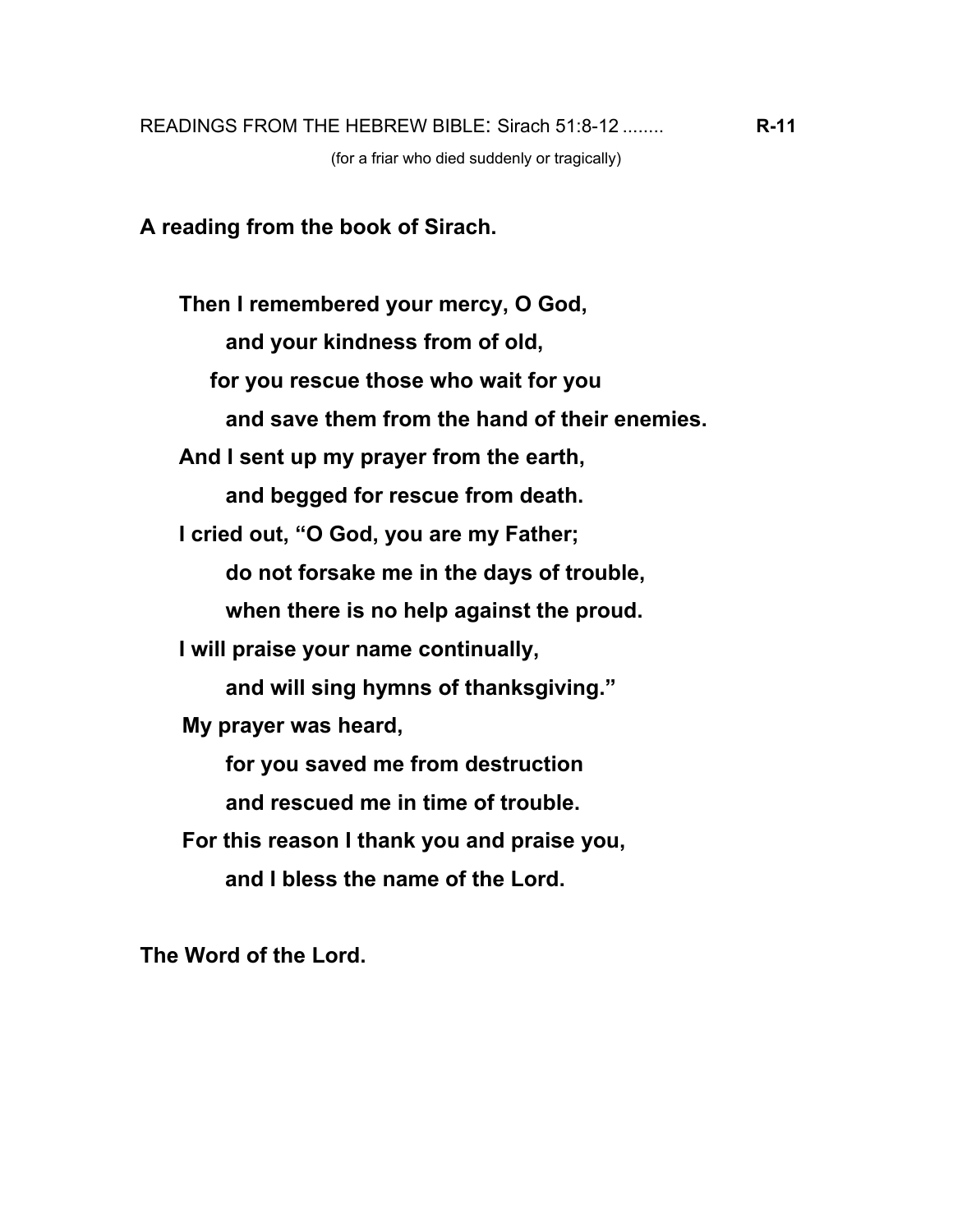## **A reading from the book of the prophet Isaiah.**

**Seek the Lord while he may be found, call upon him while he is near; let the wicked forsake their way, and the unrighteous their thoughts; let them return to the Lord, that he may have mercy on them, and to our God, for he will abundantly pardon.** 

**For my thoughts are not your thoughts, nor are your ways my ways, says the Lord. For as the heavens are higher than the earth, so are my ways higher than your ways and my thoughts than your thoughts.**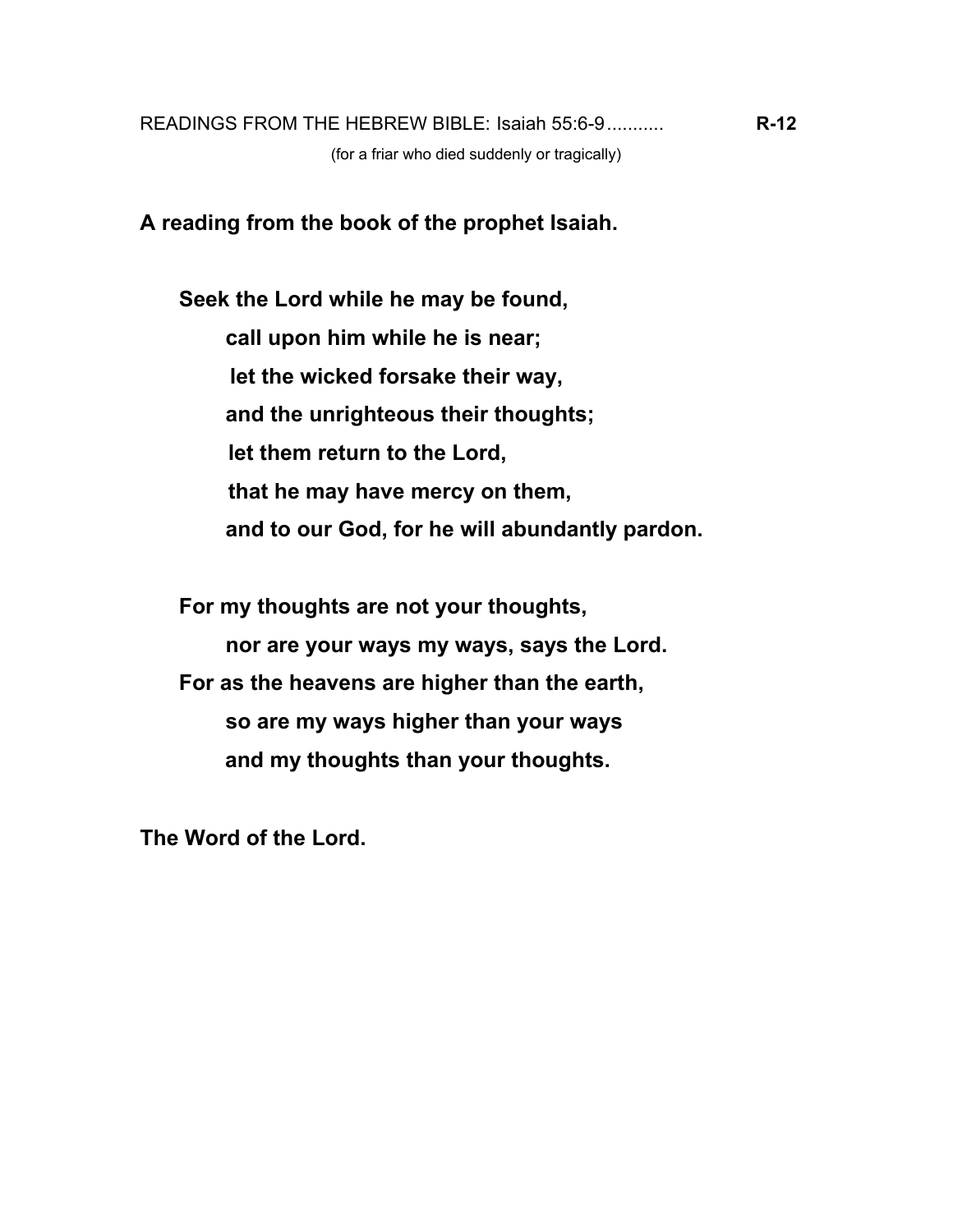**A reading from the book of the prophet Isaiah.** 

**Sing for joy, O heavens, and exult, O earth; break forth, O mountains, into singing! For God has comforted his people, and will have compassion on his suffering ones.** 

**But Zion said, "God has forsaken me, my God has forgotten me." Can a woman forget her nursing child, or show no compassion for the child of her womb? Even these may forget, yet I will not forget you.**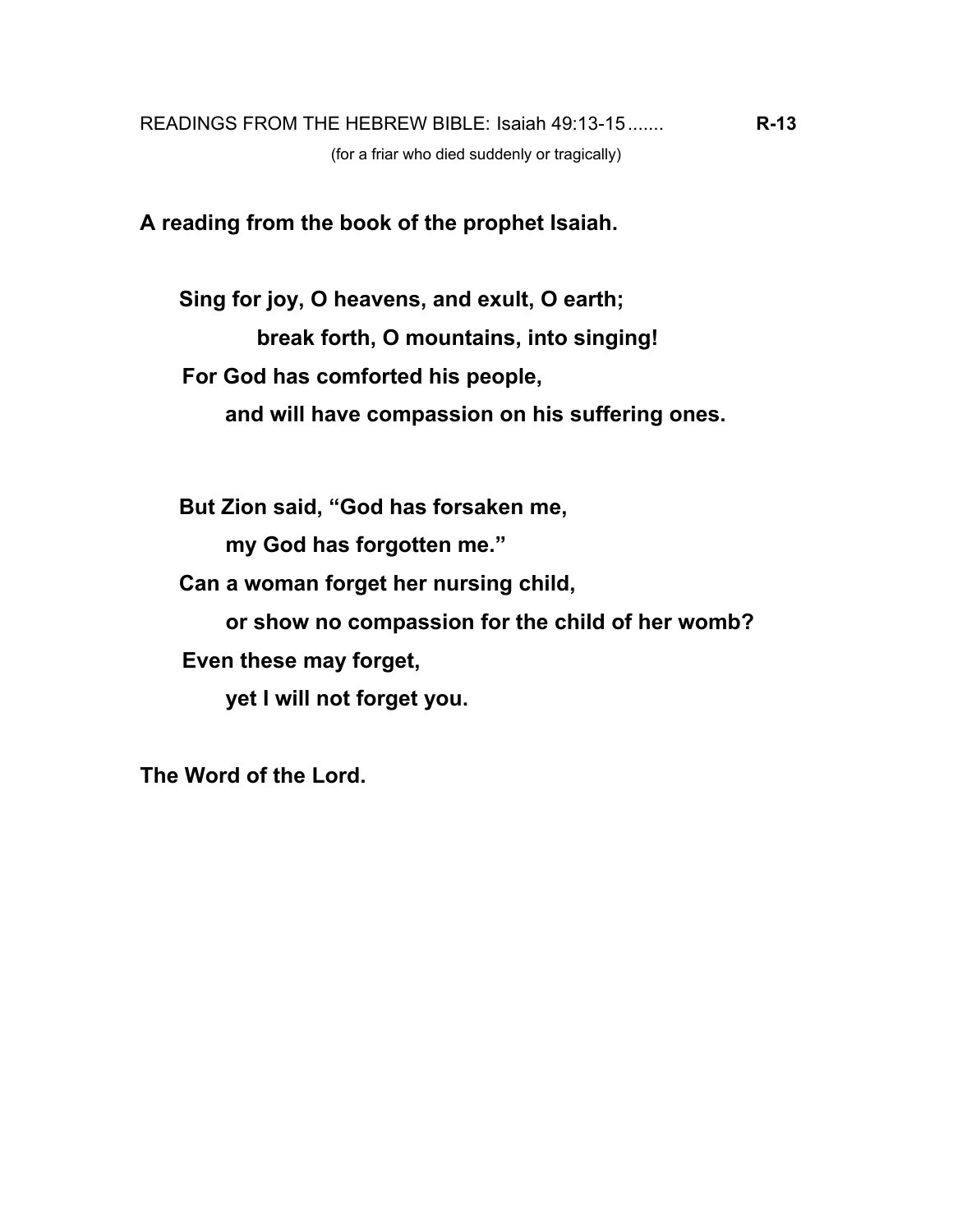READINGS FROM THE HEBREW BIBLE: Isaiah 58:6-11......... **R-14** 

(for a friar who worked for social justice)

**A reading from the book of the prophet Isaiah.** 

**Is not this the fast that I choose:** 

 **to loose the bonds of injustice, to undo the thongs of the yoke,** 

**to let the oppressed go free, and to break every yoke?** 

**Is it not to share your bread with the hungry,** 

**and bring the homeless poor into your house;** 

 **when you see the naked, to cover them,** 

**and not to hide yourself from your own kin?** 

**Then your light shall break forth like the dawn,** 

**and your healing shall spring up quickly;** 

 **your vindicator shall go before you,** 

**the glory of God shall be your rear guard.** 

**Then you shall call, and your God will answer;** 

**you shall cry for help, and God will say, Here I am.** 

**If you remove the yoke from among you,** 

**the pointing of the finger, the speaking of evil,** 

**if you offer your food to the hungry** 

**and satisfy the needs of the afflicted,** 

 **then your light shall rise in the darkness** 

**and your gloom be like the noonday.** 

**God will guide you continually,** 

**and satisfy your needs in parched places, and make your bones strong;** 

 **and you shall be like a watered garden,** 

**like a spring of water, whose waters never fail. The Word of the Lord.**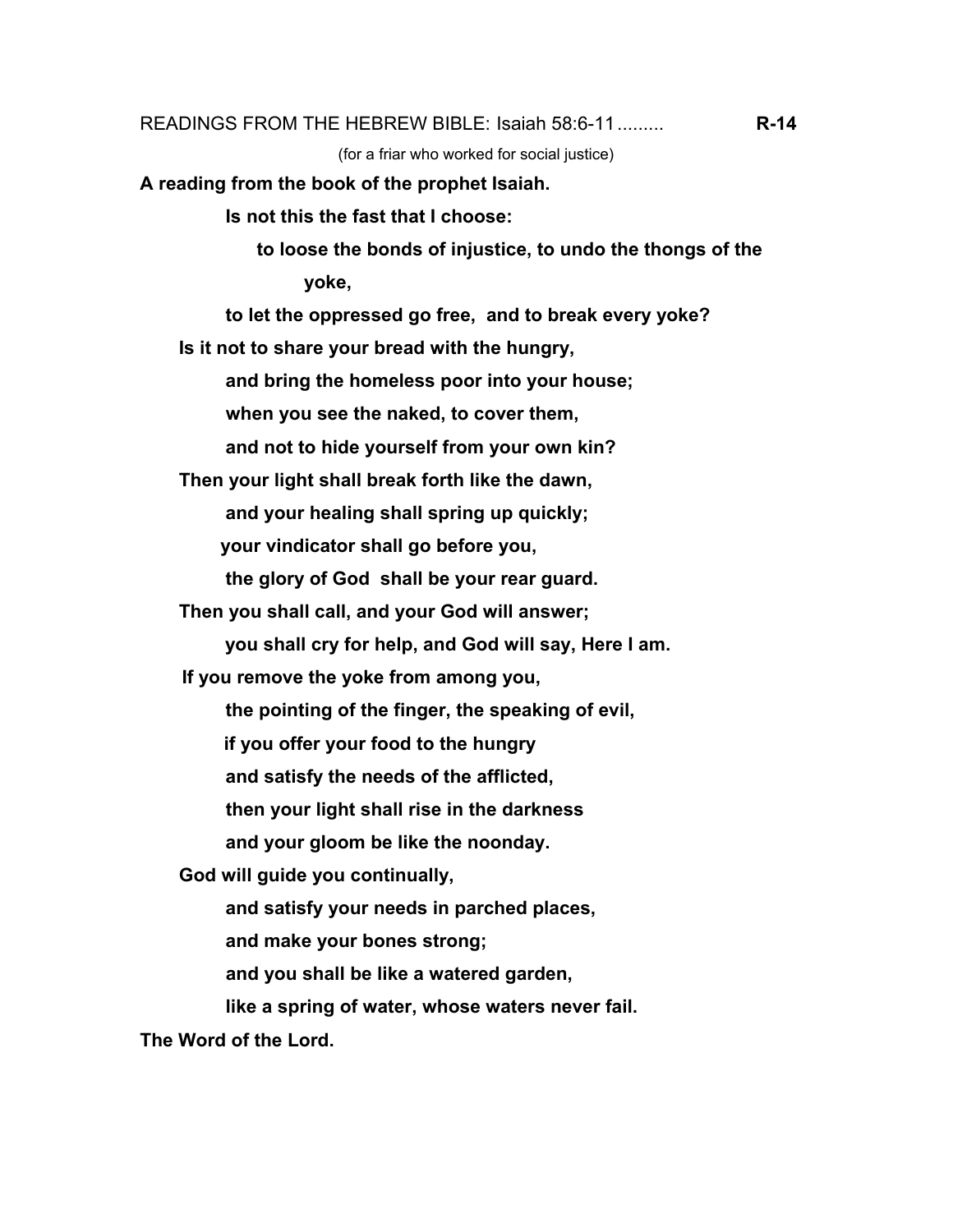(for a friar who worked for social justice)

## **A reading from the book of the prophet Isaiah.**

**The spirit of God is upon me, because God has anointed me; sending me to bring good news to the oppressed, to bind up the brokenhearted, to proclaim liberty to the captives, and release to the prisoners; to proclaim the year of God's favor, and the day of vengeance of our God;** 

**to comfort all who mourn; to provide for those who mourn in Zion to give them a garland instead of ashes, the oil of gladness instead of mourning, the mantle of praise instead of a faint spirit.** 

**They will be called oaks of righteousness, the planting of God, to display God's glory.**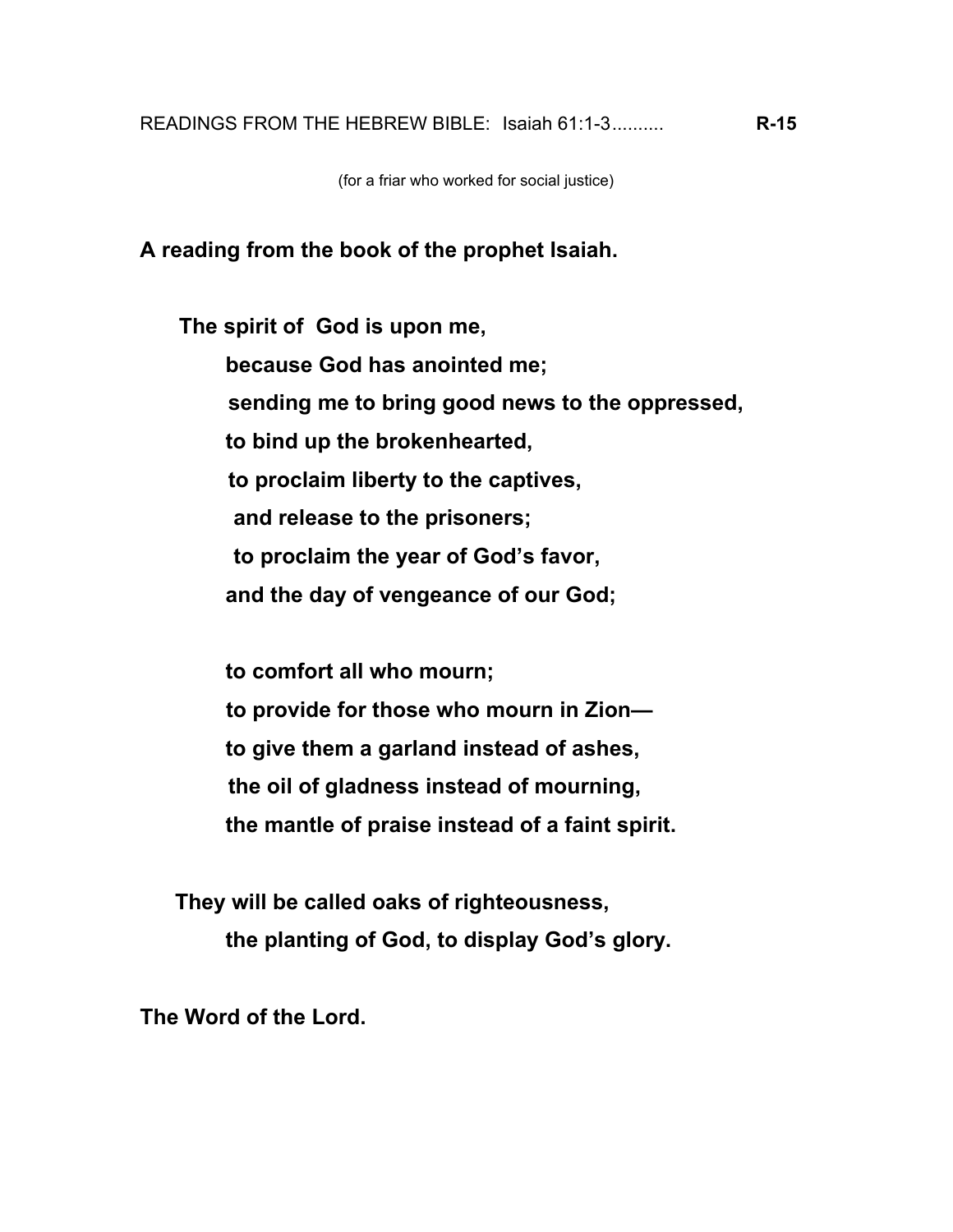(For a friar who worked under adversity)

**A reading from the book of Sirach.** 

**I give you thanks, O Sovereign God,** 

**and praise you, O Savior God.** 

**I give thanks to your name,** 

**for you have been my protector and helper** 

 **and have delivered me from destruction** 

**and from the trap laid by a slanderous tongue,** 

 **from lips that fabricate lies.** 

**In the face of my adversaries you have been my helper** 

 **and delivered me,** 

**in the greatness of your mercy and of your name,** 

 **from grinding teeth about to devour me,** 

**from the hand of those seeking my life,** 

 **from the many troubles I endured,** 

**from choking fire on every side,** 

**and from the midst of fire that I had not kindled,** 

**from the deep belly of Hades,** 

**from an unclean tongue and lying words—** 

**the slander of an unrighteous tongue to the king.** 

**My soul drew near to death,** 

**and my life was on the brink of Hades below.** 

**They surrounded me on every side,** 

**and there was no one to help me;** 

**I looked for human assistance, and there was none.** 

**Then I remembered your mercy, O God,** 

**and your kindness from of old,** 

 **for you rescue those who wait for you** 

**and save them from the hand of their enemies.**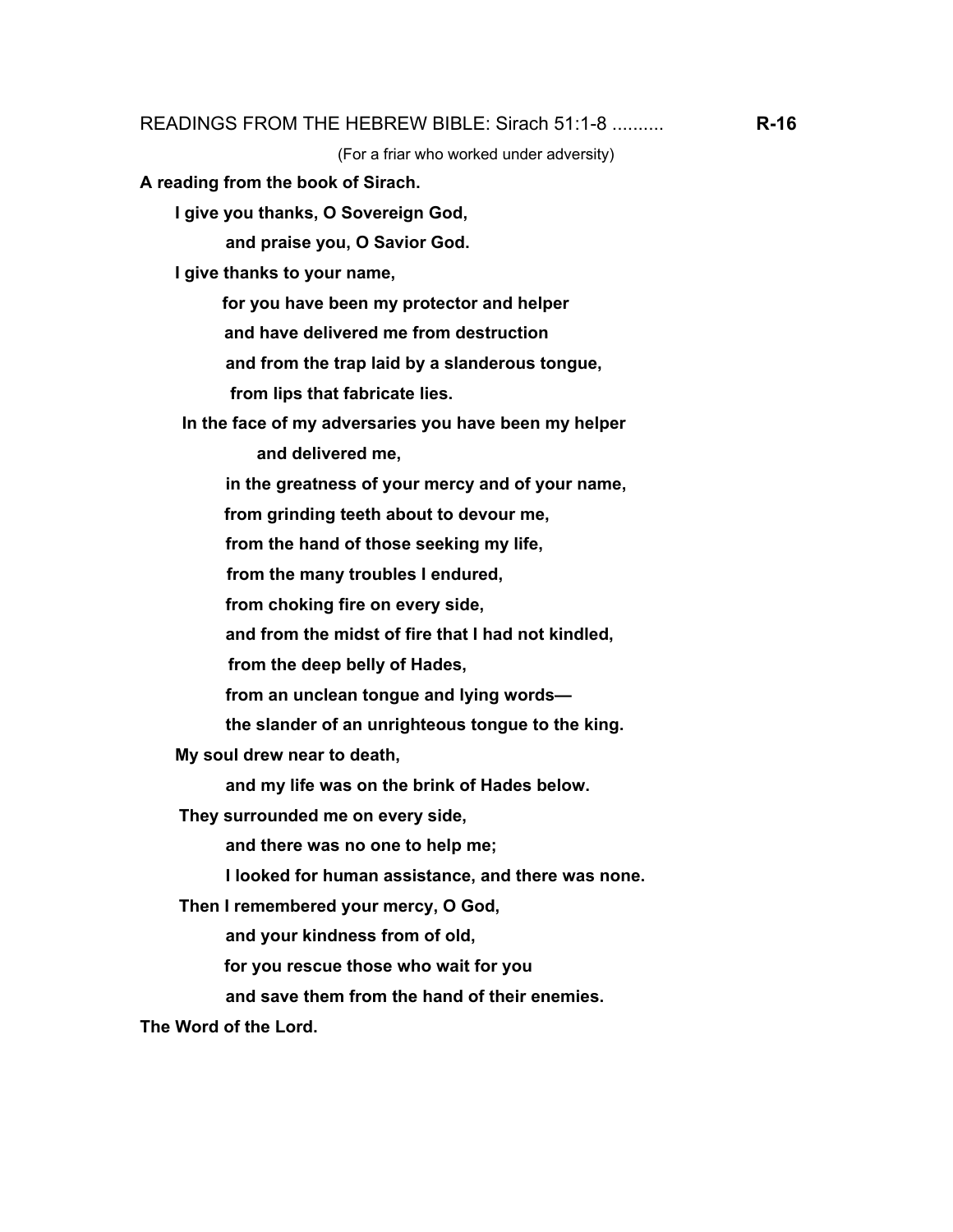(for a pastor)

**A reading from the book of the prophet Ezechiel.** 

**For thus says God:** 

**I myself will search for my sheep, and will seek them out.** 

**As shepherds seek out their flocks** 

 **when they are among their scattered sheep,** 

 **so I will seek out my sheep.** 

**I will rescue them from all the places to which they have been** 

 **scattered on a day of clouds and thick darkness.** 

**I will bring them out from the peoples** 

 **and gather them from the countries,** 

 **and will bring them into their own land;** 

 **and I will feed them on the mountains of Israel,** 

 **by the watercourses,** 

 **and in all the inhabited parts of the land.** 

**I will feed them with good pasture,** 

 **and the mountain heights of Israel shall be their pasture;** 

 **there they shall lie down in good grazing land,** 

 **and they shall feed on rich pasture** 

 **on the mountains of Israel.** 

**I myself will be the shepherd of my sheep,** 

 **and I will make them lie down, says God.** 

**I will seek the lost, and I will bring back the strayed,** 

 **and I will bind up the injured, and I will strengthen the weak,** 

 **but the fat and the strong I will destroy.** 

**I will feed them with justice.**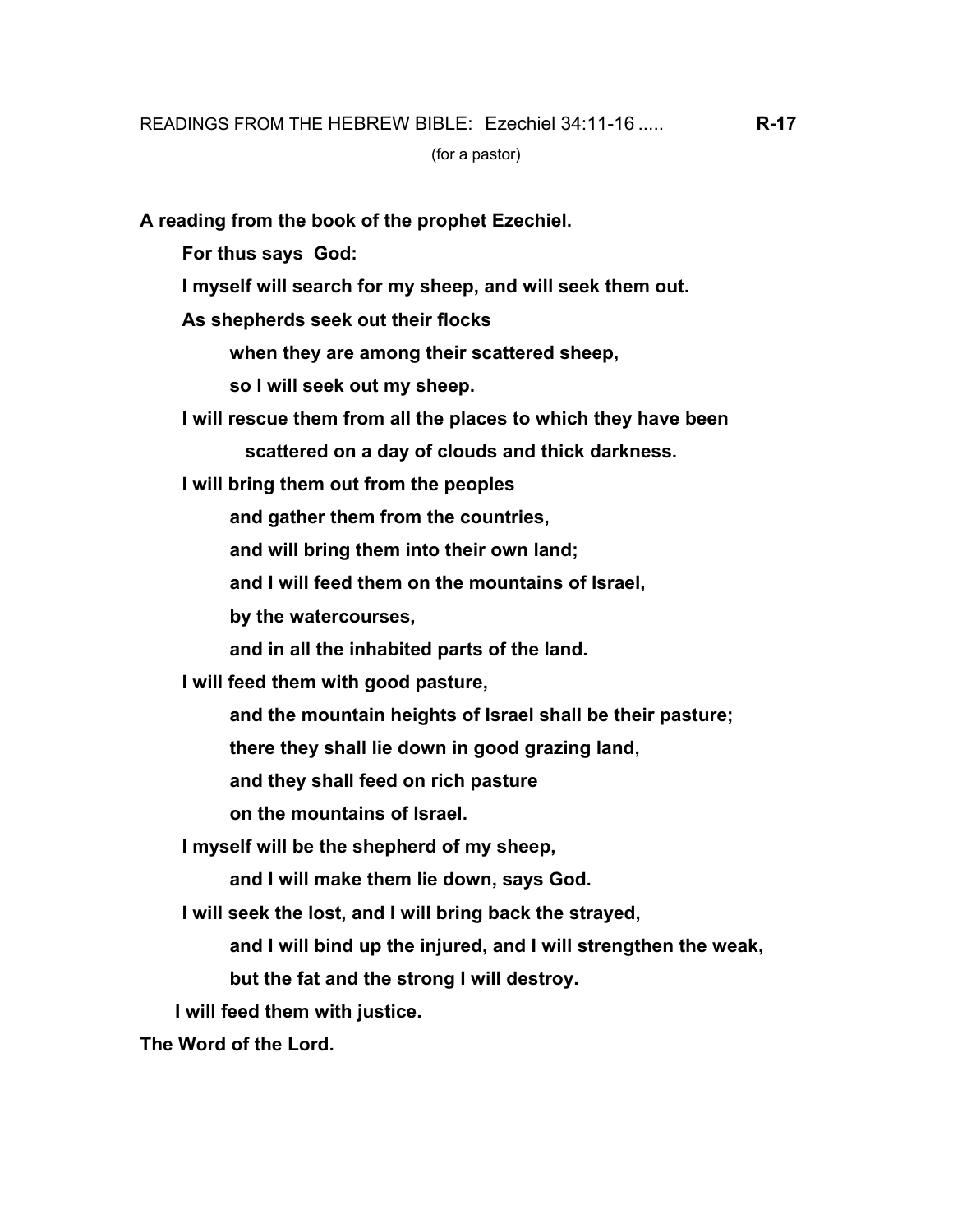(for a pastor)

**A reading from the book of the prophet Isaiah.** 

**A shoot shall come out from the stump of Jesse, and a branch shall grow out of his roots. The spirit of God shall rest on him, the spirit of wisdom and understanding, the spirit of counsel and might, the spirit of knowledge and the fear of God. His delight shall be in the fear of God.** 

**He shall not judge by what his eyes see, or decide by what his ears hear; but with righteousness he shall judge the poor, and decide with equity for the meek of the earth; he shall strike the earth with the rod of his mouth, and with the breath of his lips he shall kill the wicked.**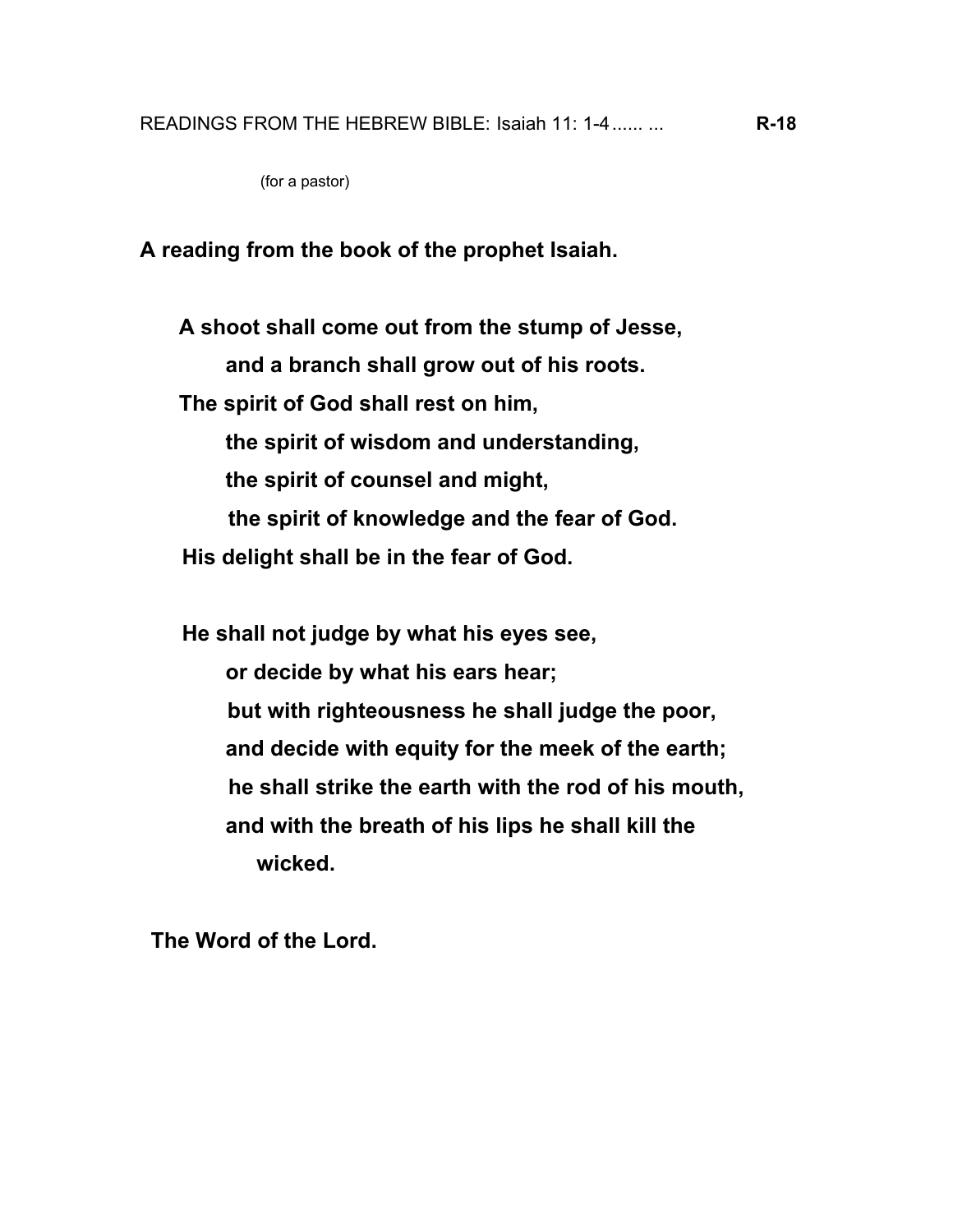**A reading from the book of Sirach.** 

**If our great God is willing,** 

**he will be filled with the spirit of understanding; he will pour forth words of wisdom of his own and give thanks to God in prayer.** 

**God will direct his counsel and knowledge,** 

**as he meditates on his mysteries.** 

**He will show the wisdom of what he has learned,** 

**and will glory in the law of God's covenant.** 

**Many will praise his understanding;** 

**it will never be blotted out.** 

**His memory will not disappear,** 

**and his name will live through all generations.** 

**Nations will speak of his wisdom,** 

**and the congregation will proclaim his praise. If he lives long,** 

 **he will leave a name greater than a thousand, and if he goes to rest, it is enough for him.**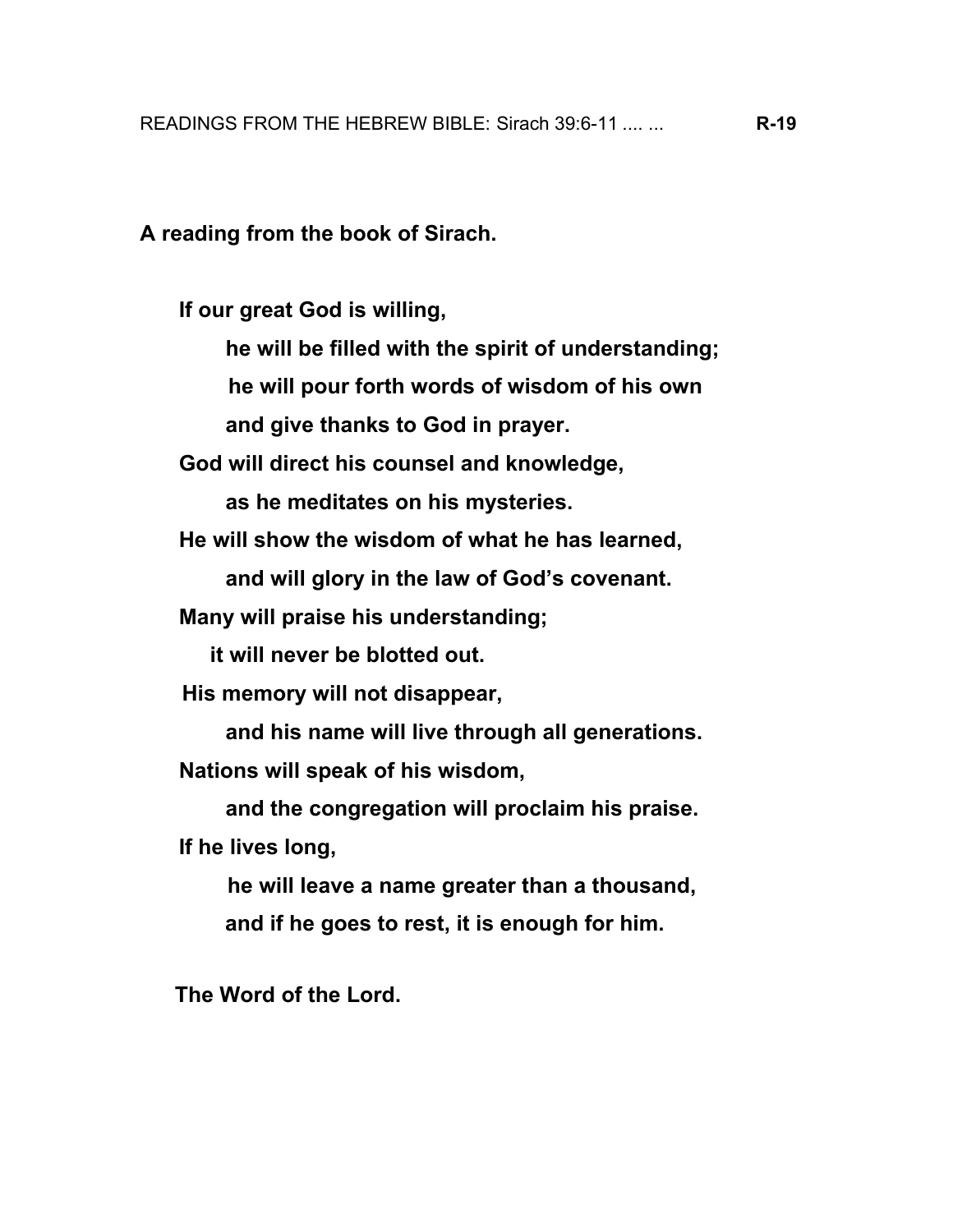**A reading from the book of the prophet Isaiah.** 

**In the year that King Uzziah died,** 

 **I saw God sitting on a throne, high and lofty;** 

 **and the hem of his robe filled the temple.** 

**Seraphs were in attendance above him;** 

 **each had six wings: with two they covered their faces,** 

 **and with two they covered their feet, and with two they flew.** 

**And one called to another and said:** 

 **"Holy, holy, holy is the God of hosts;** 

 **the whole earth is full of God's glory."** 

**The pivots on the thresholds shook** 

 **at the voices of those who called,** 

 **and the house filled with smoke.** 

**And I said: "Woe is me! I am lost, for I am a man of unclean lips, and I live among a people of unclean lips;** 

 **yet my eyes have seen the King, the God of hosts!"** 

**Then one of the seraphs flew to me,** 

 **holding a live coal that had been taken from the altar with a pair of tongs.** 

**The seraph touched my mouth with it and said:** 

 **"Now that this has touched your lips,** 

 **your guilt has departed and your sin is blotted out."** 

**Then I heard the voice of God saying,** 

 **"Whom shall I send, and who will go for us?"** 

**And I said, "Here am I; send me!"**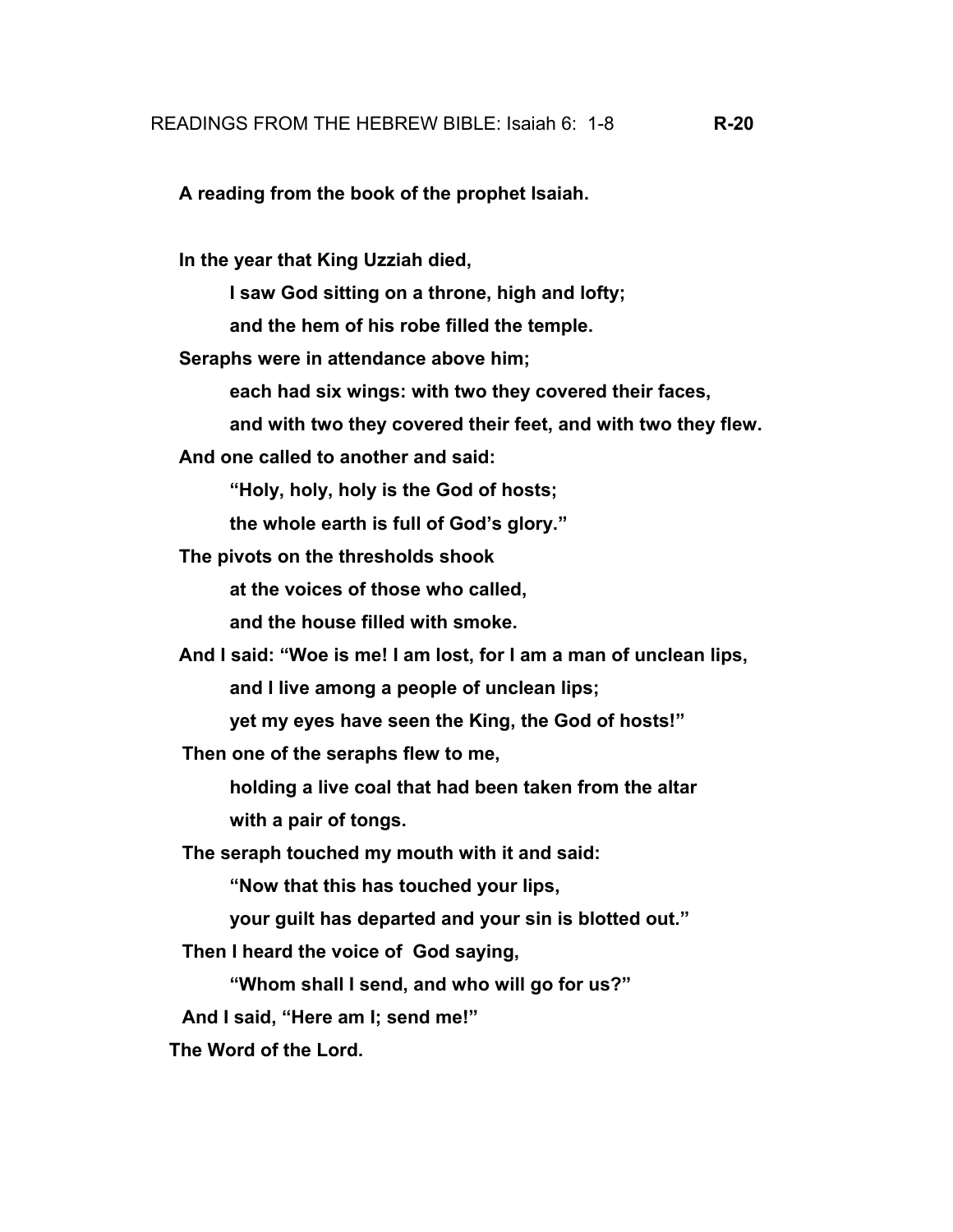**A reading from the book of Proverbs.** 

**My child, if you accept my words** 

**and treasure up my commandments within you,** 

**making your ear attentive to wisdom** 

**and inclining your heart to understanding;** 

**if you indeed cry out for insight,** 

**and raise your voice for understanding;** 

**if you seek it like silver,** 

**and search for it as for hidden treasures—** 

**then you will understand the fear of God** 

**and find the knowledge of God.** 

**For God gives wisdom;** 

**from God come knowledge and understanding,** 

 **storing up sound wisdom for the upright,** 

**shielding those who walk blamelessly,** 

**guarding the paths of justice** 

**and preserving the way of those who are faithful.** 

**Then you will understand righteousness and justice and equity, every good path.**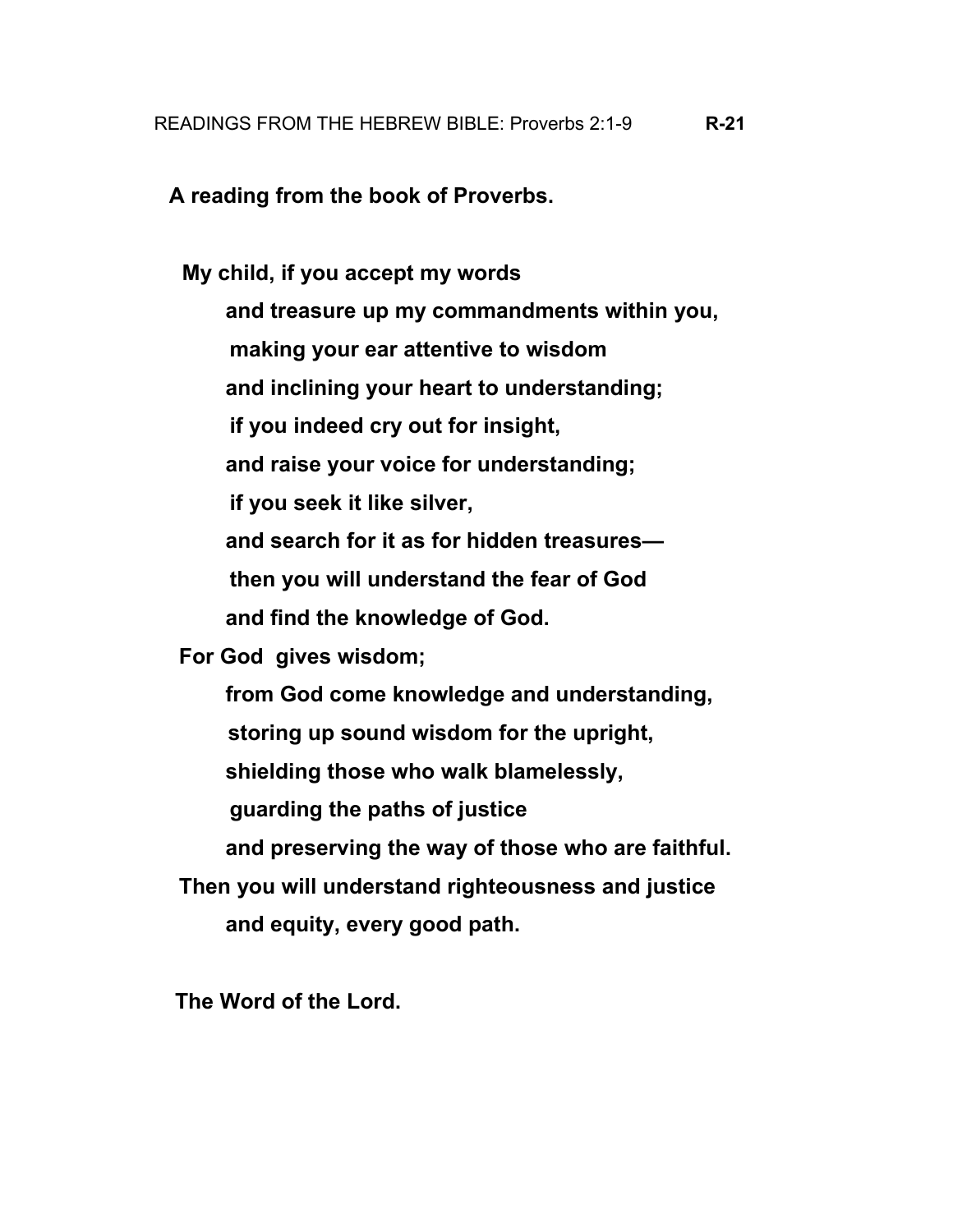## **A reading from the book of Sirach**

**Let us now sing the praises of famous people, our ancestors in their generations.** 

**But these also were godly people,** 

**whose righteous deeds have not been forgotten;** 

**their wealth will remain with their descendants,** 

**and their inheritance with their children's children.**

**Their descendants stand by the covenants;** 

**their children also, for their sake.** 

**Their offspring will continue forever,** 

**and their glory will never be blotted out.** 

**Their bodies are buried in peace,** 

**but their name lives on generation after generation.** 

**The assembly declares their wisdom,** 

**and the congregation proclaims their praise.**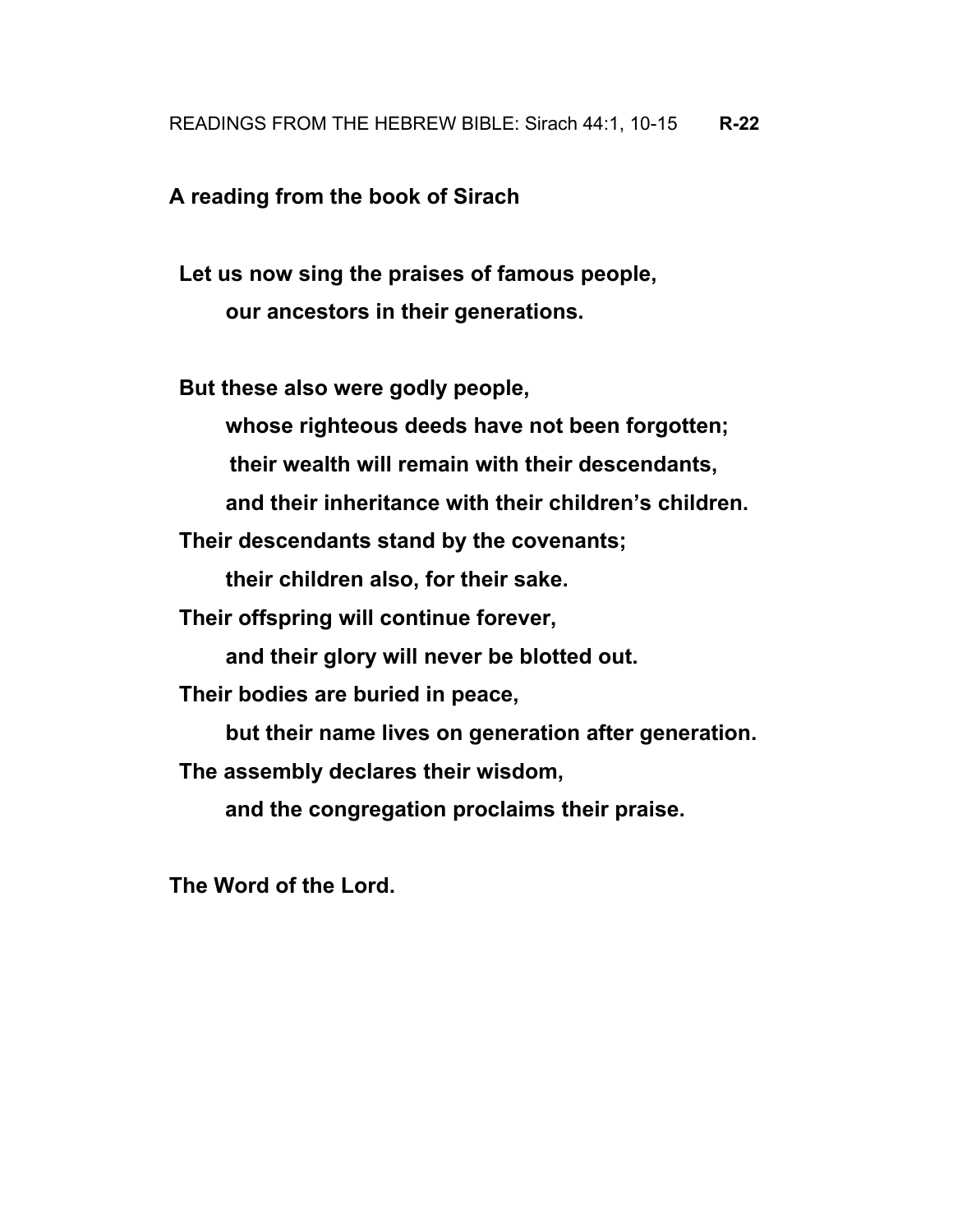**A reading from the book of the prophet Isaiah. Listen to me, O coastlands, pay attention, you peoples from far away! God called me before I was born, while I was in my mother's womb he named me. He made my mouth like a sharp sword, in the shadow of his hand he hid me; he made me a polished arrow, in his quiver he hid me away. And he said to me, "You are my servant, Israel, in whom I will be glorified." But I said, "I have labored in vain, I have spent my strength for nothing and vanity; yet surely my cause is with God, and my reward with my God." And now God says, who formed me in the womb to be his servant, to bring Jacob back to him, and that Israel might be gathered to him, for I am honored in the sight of God, and my God has become my strength— God says, "It is too light a thing that you should be my servant to raise up the tribes of Jacob and to restore the survivors of Israel; I will give you as a light to the nations, that my salvation may reach to the end of the earth." The Word of the Lord.**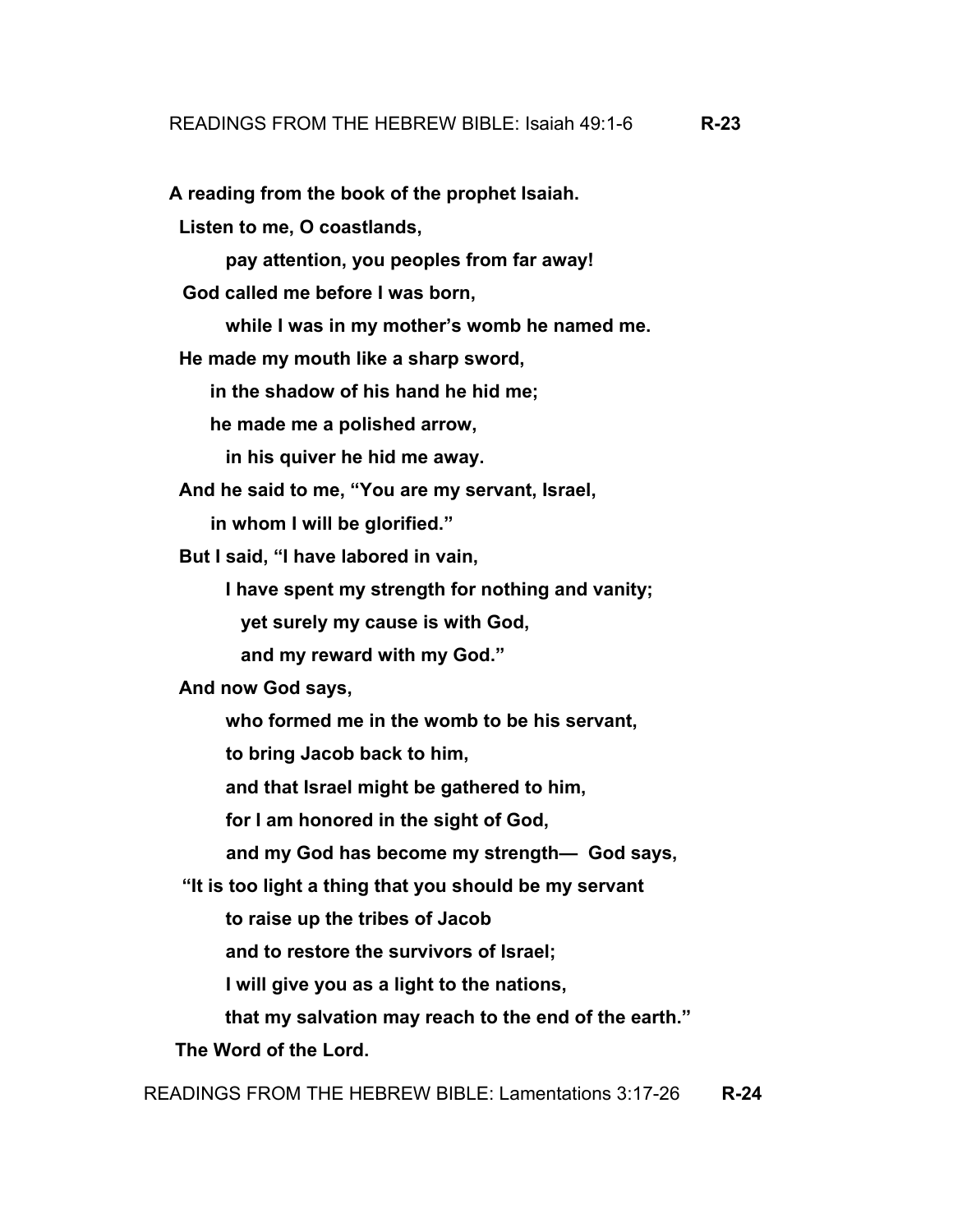**A reading from the book of Lamentations.** 

**My soul is bereft of peace; I have forgotten what happiness is; so I say, "Gone is my glory, and all that I had hoped for from God." The thought of my affliction and my homelessness is wormwood and gall! My soul continually thinks of it and is bowed down within me. But this I call to mind; and therefore I have hope:** 

**The steadfast love of God never ceases,**

**God's mercies never come to an end;** 

**they are new every morning;** 

**great is your faithfulness.** 

**"God is my portion," says my soul,** 

**"therefore I will hope in God."** 

**God is good to those who wait for him, to the soul that seeks him. It is good that one should wait quietly for the salvation of God.** 

**The Word of the Lord.** 

READINGS FROM THE HEBREW BIBLE: Isaiah 44:1-3 **R-25**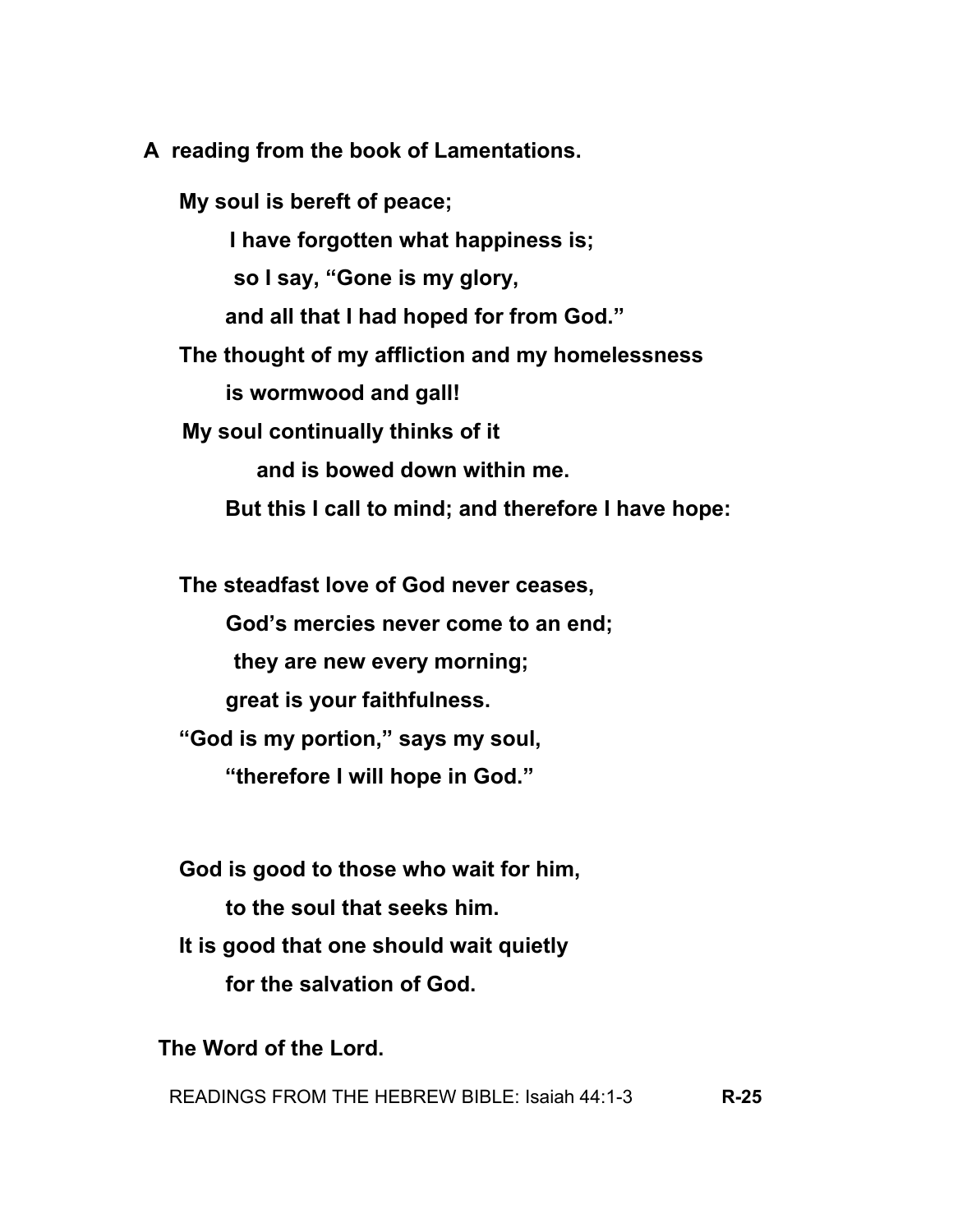**A reading from the book of the prophet Isaiah.** 

**But now hear, O Jacob my servant, Israel whom I have chosen! Thus says God who made you, who formed you in the womb and will help you: Do not fear, O Jacob my servant, Jeshurun whom I have chosen. For I will pour water on the thirsty land, and streams on the dry ground; I will pour my spirit upon your descendants, and my blessing on your offspring.**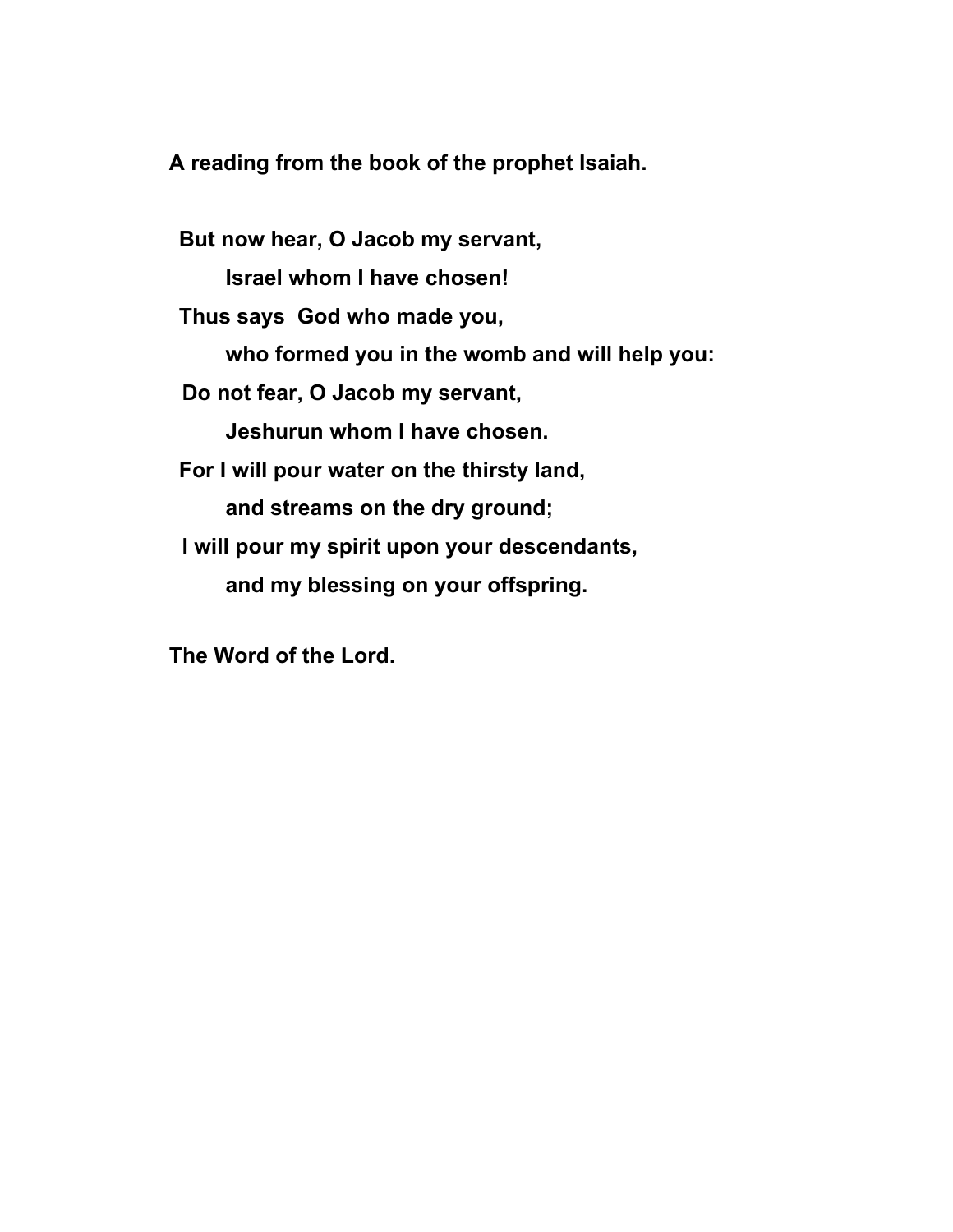**A reading from the book of Sirach.** 

**You who fear the God, wait for mercy; do not stray, or else you may fall. You who fear God, trust, and your reward will not be lost. You who fear God, hope for good things, for lasting joy and mercy. Consider the generations of old and see: has anyone trusted in God and been disappointed? Or has anyone persevered in the fear of God and been forsaken? Or has anyone called upon God and been neglected? For God is compassionate and merciful; forgiving sins and saving in time of distress.**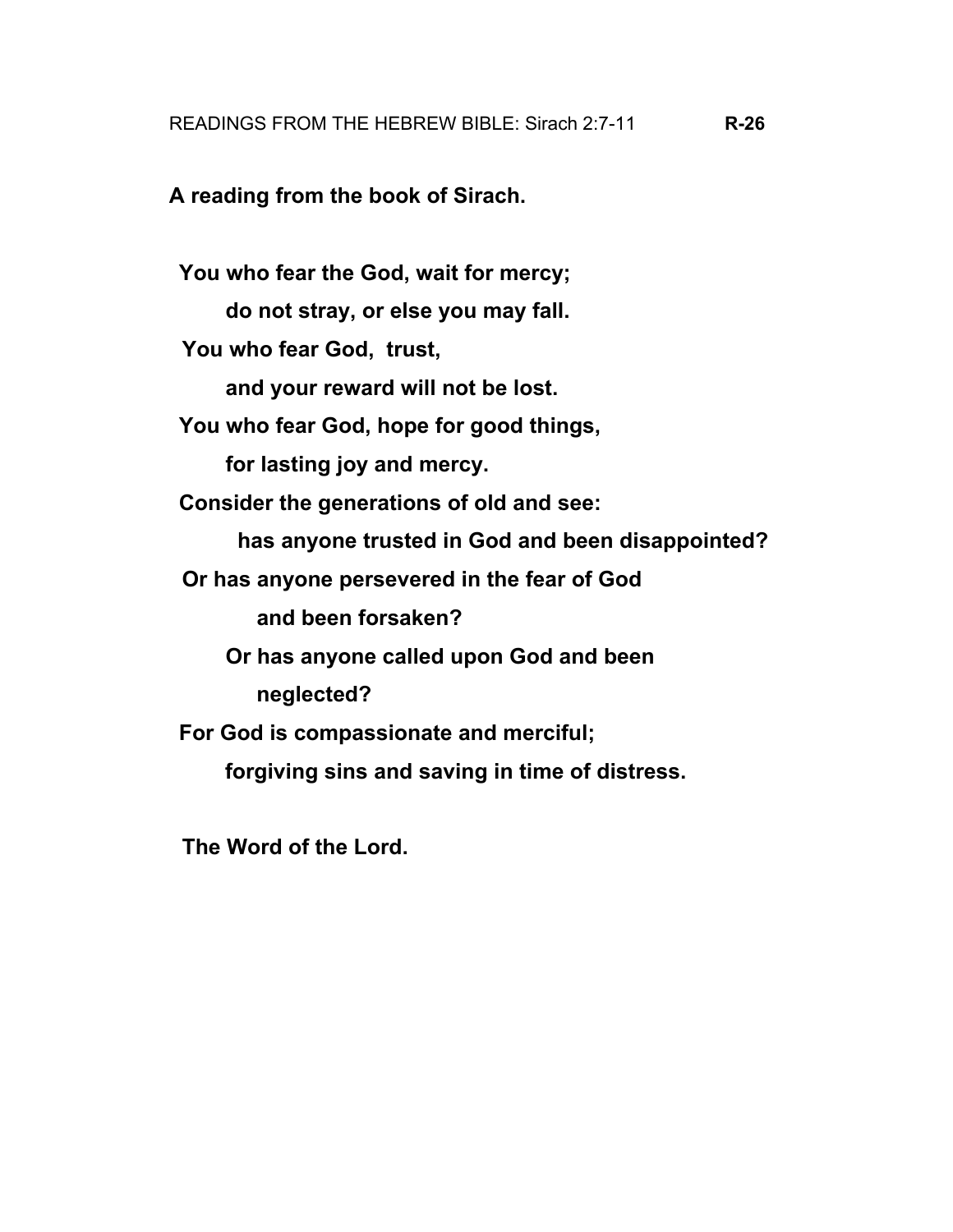### **A reading from the book of the prophet Isaiah.**

**For thus says the high and lofty one** 

**who inhabits eternity, whose name is Holy:** 

**I dwell in the high and holy place,** 

**and also with those** 

 **who are contrite and humble in spirit,** 

 **to revive the spirit of the humble,** 

**and to revive the heart of the contrite.** 

**For I will not continually accuse,** 

**nor will I always be angry;** 

 **for then the spirits would grow faint before me,** 

**even the souls that I have made.** 

**Because of their wicked covetousness I was angry;** 

**I struck them, I hid and was angry;** 

**but they kept turning back to their own ways.** 

**I have seen their ways, but I will heal them;** 

**I will lead them and repay them with comfort,** 

**creating for their mourners the fruit of the lips.**

**Peace, peace, to the far and the near, says God; and I will heal them.**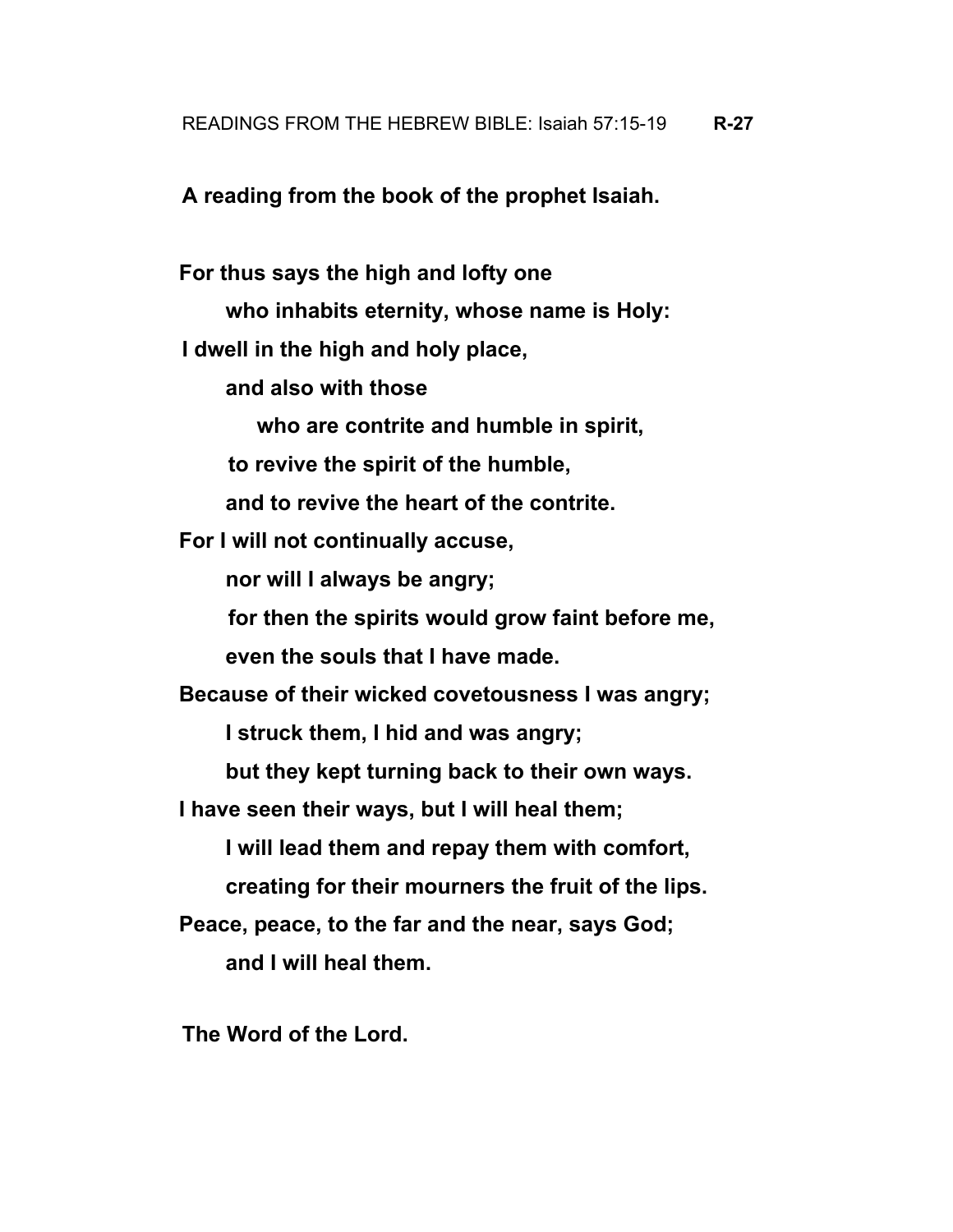READINGS FROM THE HEBREW BIBLE: Daniel 3:25, 34-43 **R-28** 

**A reading from the book of Daniel.** 

**Then Azariah stood still in the fire and prayed aloud: For your name's sake do not give us up forever, and do not annul your covenant. Do not withdraw your mercy from us, for the sake of Abraham your beloved and for the sake of your servant Isaac and Israel your holy one, to whom you promised to multiply their descendants like the stars of heaven and like the sand on the shore of the sea. For we, O God, have become fewer than any other nation, and are brought low this day in all the world because of our sins. In our day we have no ruler, or prophet, or leader, no burnt offering, or sacrifice, or oblation, or incense, no place to make an offering before you and to find mercy. Yet with a contrite heart and a humble spirit may we be accepted, as though it were with burnt offerings of rams and bulls, or with tens of thousands of fat lambs; such may our sacrifice be in your sight today, and may we unreservedly follow you, for no shame will come to those who trust in you. And now with all our heart we follow you; we fear you and seek your presence. Do not put us to shame, but deal with us in your patience and in your abundant mercy. Deliver us in accordance with your marvelous works, and bring glory to your name, O God.**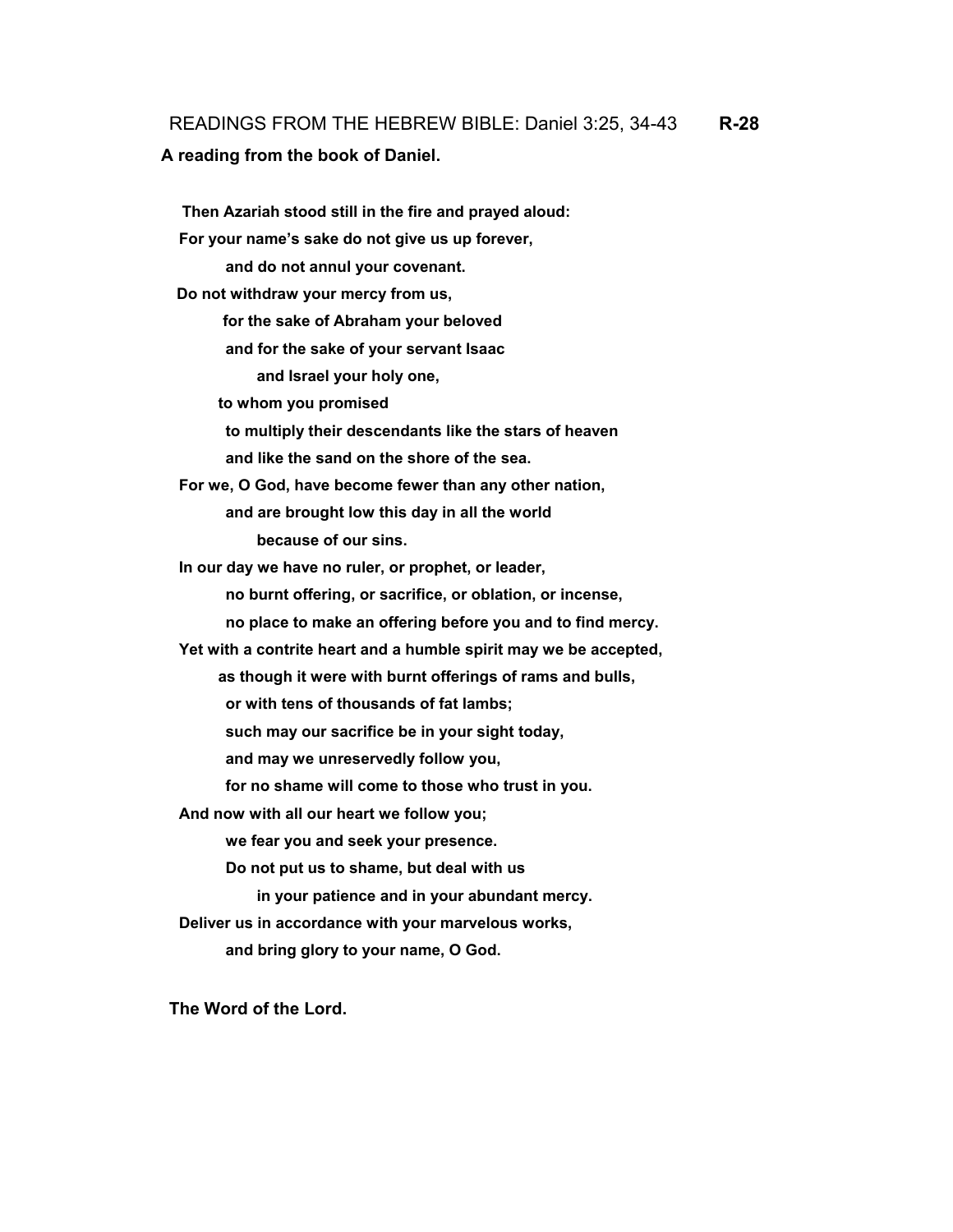**A reading from the book of the prophet Joel.** 

**Do not fear, O soil; be glad and rejoice, for God has done great things! Do not fear, you animals of the field, for the pastures of the wilderness are green; the tree bears its fruit; the fig tree and vine give their full yield.** 

**O children of Zion, be glad and rejoice in your God; for God has given the early rain for your vindication, has poured down for you abundant rain, the early and the later rain, as before. The threshing floors shall be full of grain,** 

**the vats shall overflow with wine and oil.** 

**You shall eat in plenty and be satisfied, and praise the name of your God, who has dealt wondrously with you. And my people shall never again be put to shame. You shall know that I am in the midst of Israel, and that I am your God and there is no other. And my people shall never again be put to shame.**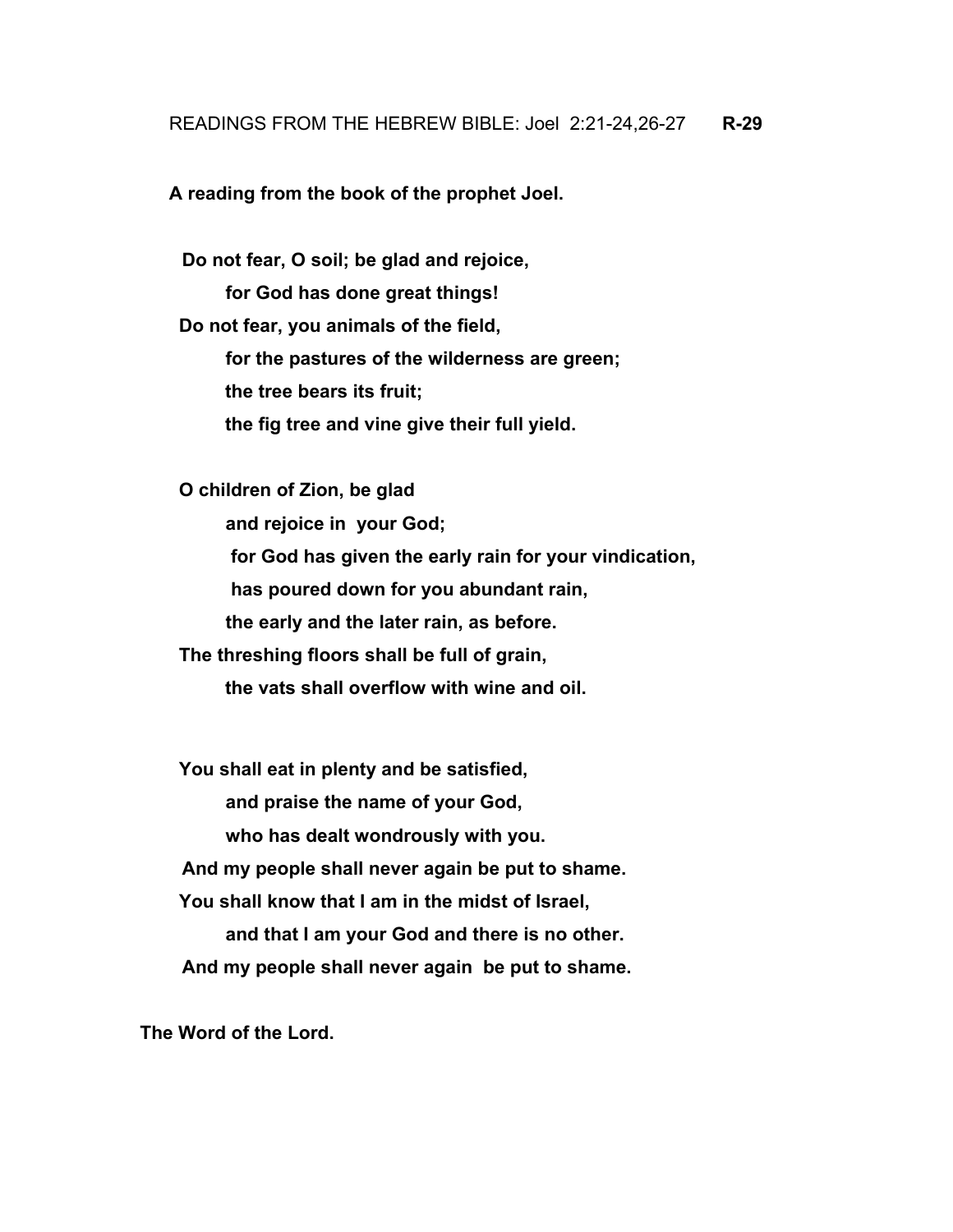## **FUNERAL LITURGY**

## **GENERAL INTERCESSIONS 1**

Presider: (167-A, adapted)

**Brothers and sisters, we believe that Jesus Christ is risen from the dead and sits at the right hand of the Father, interceding for us. Confident that our prayer is joined to the prayer of Jesus, we now turn to God.** 

Assisting minister: **Our response is: Hear our prayer.** 

#### **In baptism N. received the light of Christ. Scatter the darkness now and lead him over the waters of death. Lord in your mercy:**

R/. Hear our prayer.

(For a religious) **Our brother N. dedicated his life to following Jesus, poor, chaste, and obedient. Count him among the assembly of all holy men and women.** 

 **Lord, in your mercy:** 

R/. Hear our prayer.

(For a bishop or priest) **Our brother N. shared in the priesthood of Jesus Christ, leading God's people in prayer and worship. Bring him into the presence of your heavenly liturgy.** 

 **Lord, in your mercy**:

R/. Hear our prayer.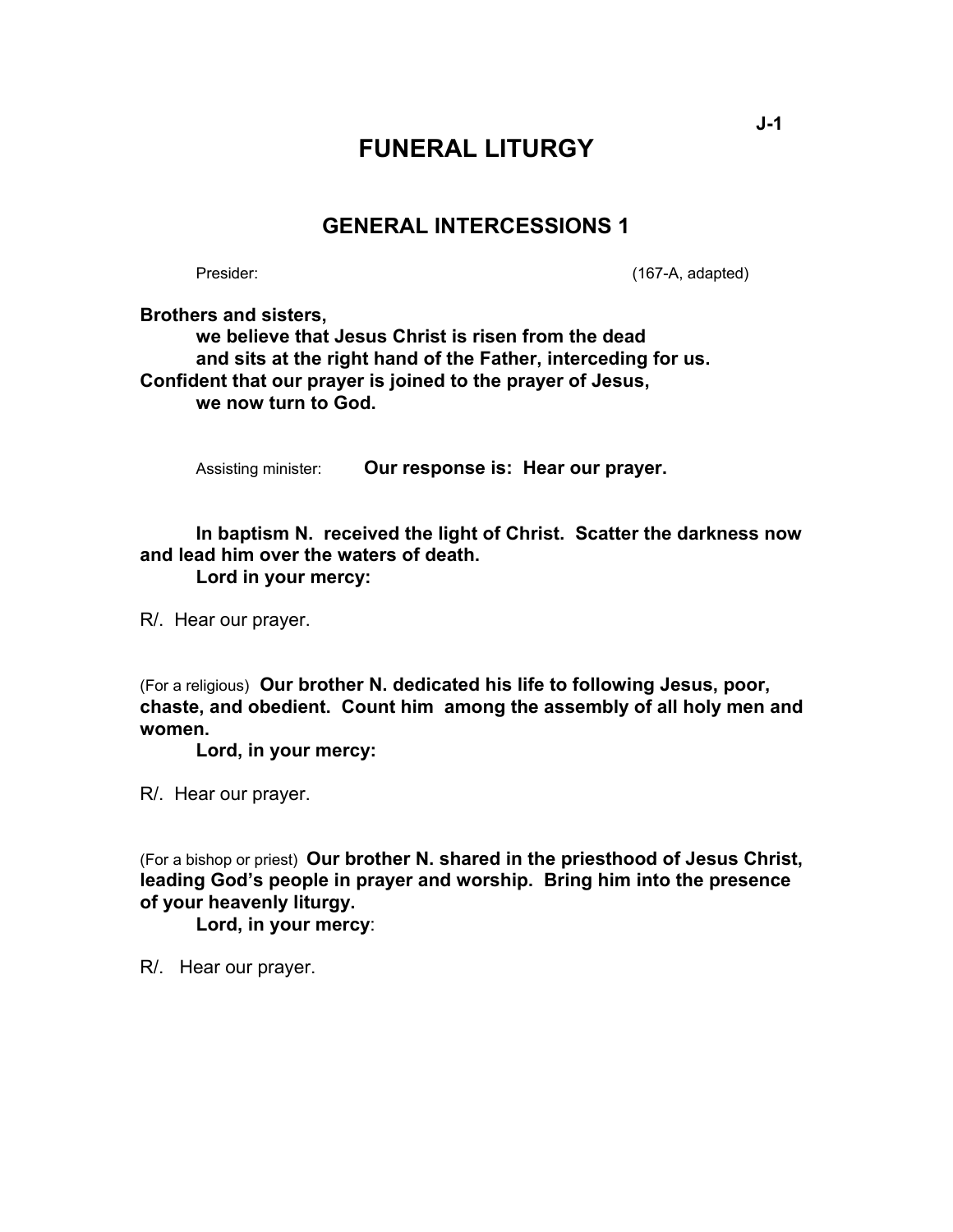**We call to mind other members of our religious community, other family members and friends, who have gone before us. Grant them , O God, an everlasting home with Jesus.** 

 **Lord, in your mercy:** 

R/. Hear our prayer.

 **We call to mind the many people who die by violence, war, and famine each day. O God, we grieve such injustice, and we commend them to your love.** 

 **Lord, in your mercy:** 

R/. Hear our prayer.

 **For all who grieve the loss of our brother N.: our Capuchin community, family members, and friends, for healing of pain, for comfort and consolation.** 

 **Lord, in your mercy.** 

R/. Hear our prayer.

 **For this assembly of faith, that our own hope in resurrection from the dead and everlasting life may be strengthened today. Lord, in your mercy.** 

R/. Hear our prayer.

Presider:

**God, giver of peace and healer of souls, hear the prayer of our Redeemer, Jesus Christ, in the voice of this assembly today. Grant pardon and peace to all who have died in Christ, and grant them a place in the heavens. We ask this through Christ our Lord.** 

R/. Amen.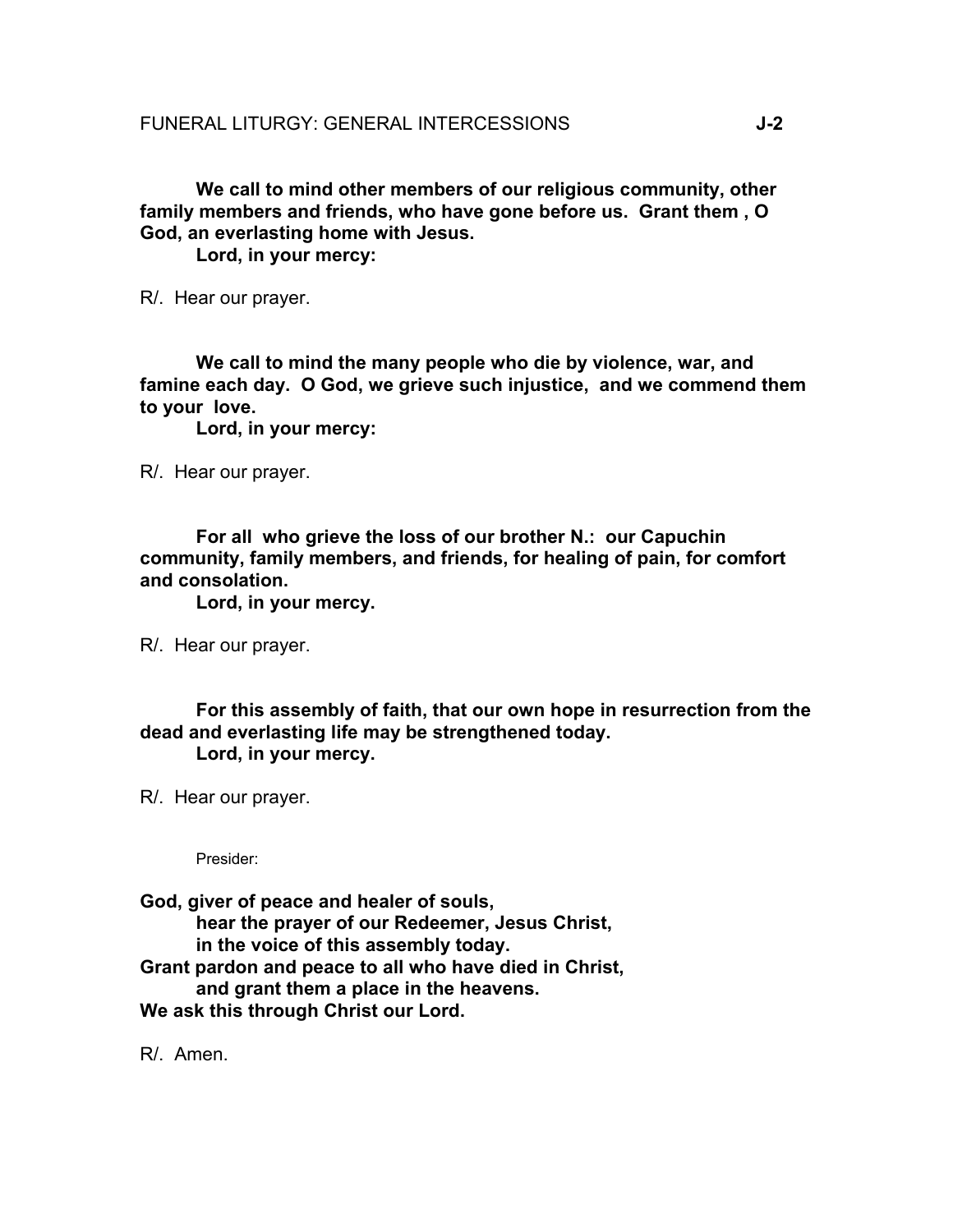## FUNERAL LITURGY

#### **GENERAL INTERCESSIONS 2**

Presider: (OCF 401-1, adapted)

**Brothers and sisters, our central Christian belief is that God raised Jesus from the dead. With this confidence of faith, let us pray now for all God's people, living and dead.** 

Assisting minister:

 **For our brother N., who in baptism was given the pledge of eternal life, that he now be admitted to the company of the saints, we pray to the Lord.** 

R/. Lord, hear our prayer.

 **For our brother N., who shared in the bread of life and cup of salvation at this table, that this food be for him the promise of everlasting life, we pray to the Lord.** 

R/. Lord, hear our prayer.

 **For our brother N., who consecrated his life to God in the Capuchin community that eternal rest be the reward of vows fulfilled, we pray to the Lord.** 

R/. Lord, hear our prayer.

(For a priest) **For our brother N., who served the people of God in word and sacrament, that he find their fulfillment in heaven, we pray to the Lord.**

R/. Lord, hear our prayer.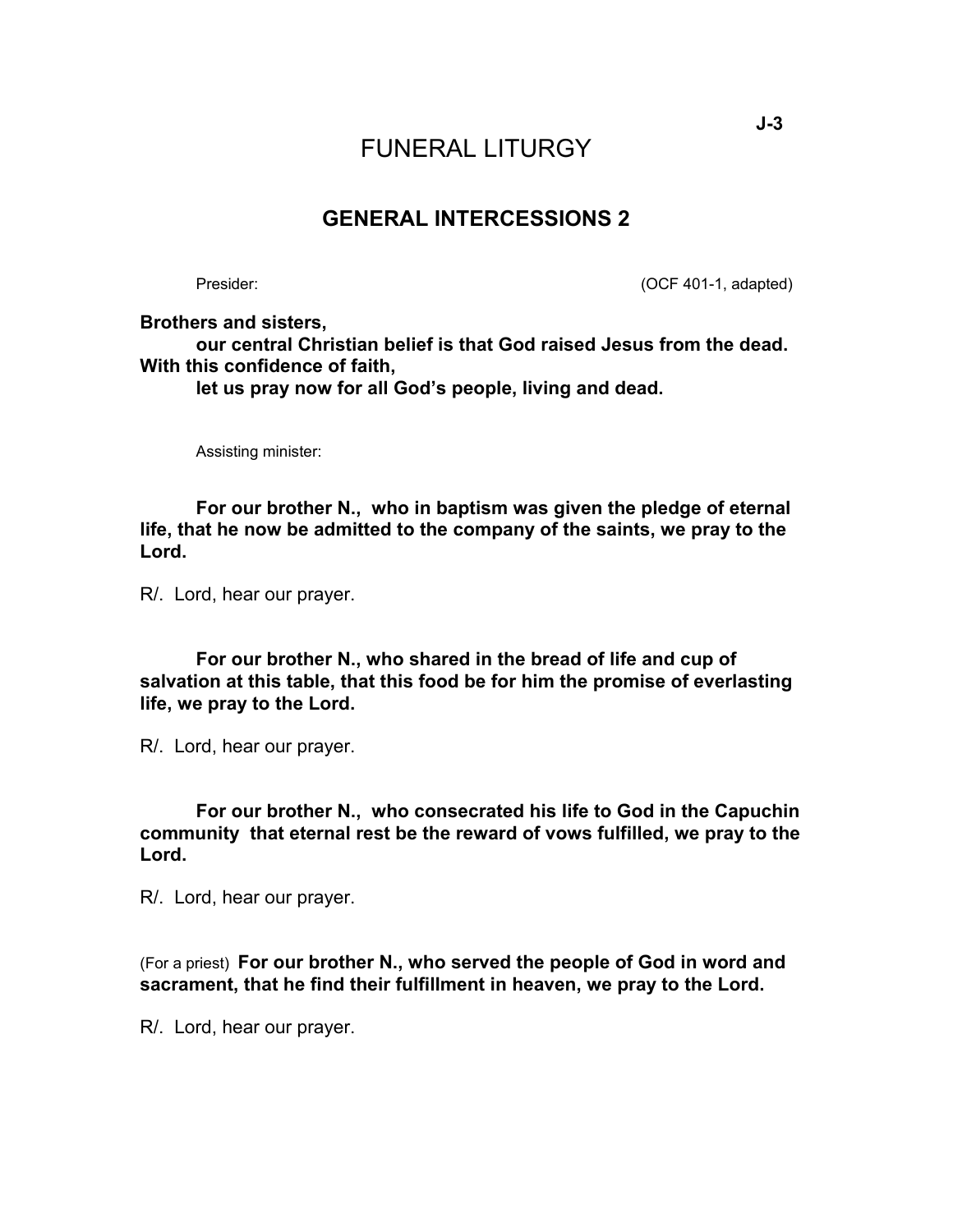**For our Capuchin community, and for all the relatives and friends of our brother N., that we be consoled in our grief by Jesus, who wept at the tomb of Lazarus, we pray to the Lord.** 

R/. Lord, hear our prayer.

 **For all our deceased friars, and for relatives and friends who have died, that they may receive the reward of their goodness, we pray to the Lord.** 

R/. Lord, hear our prayer.

 **For all of us assembled here to worship in faith, that we may be gathered together one day in the fullness of the reign of God, we pray to the Lord.** 

R/. Lord, hear our prayer.

Presider:

**God, our shelter and our strength, you listen in love to the cry of your people. Hear the prayers we offer for our departed brothers and sisters. Cleanse them from all sin and grant them the fullness of redemption. We ask this through Christ our Lord.** 

R/. Amen.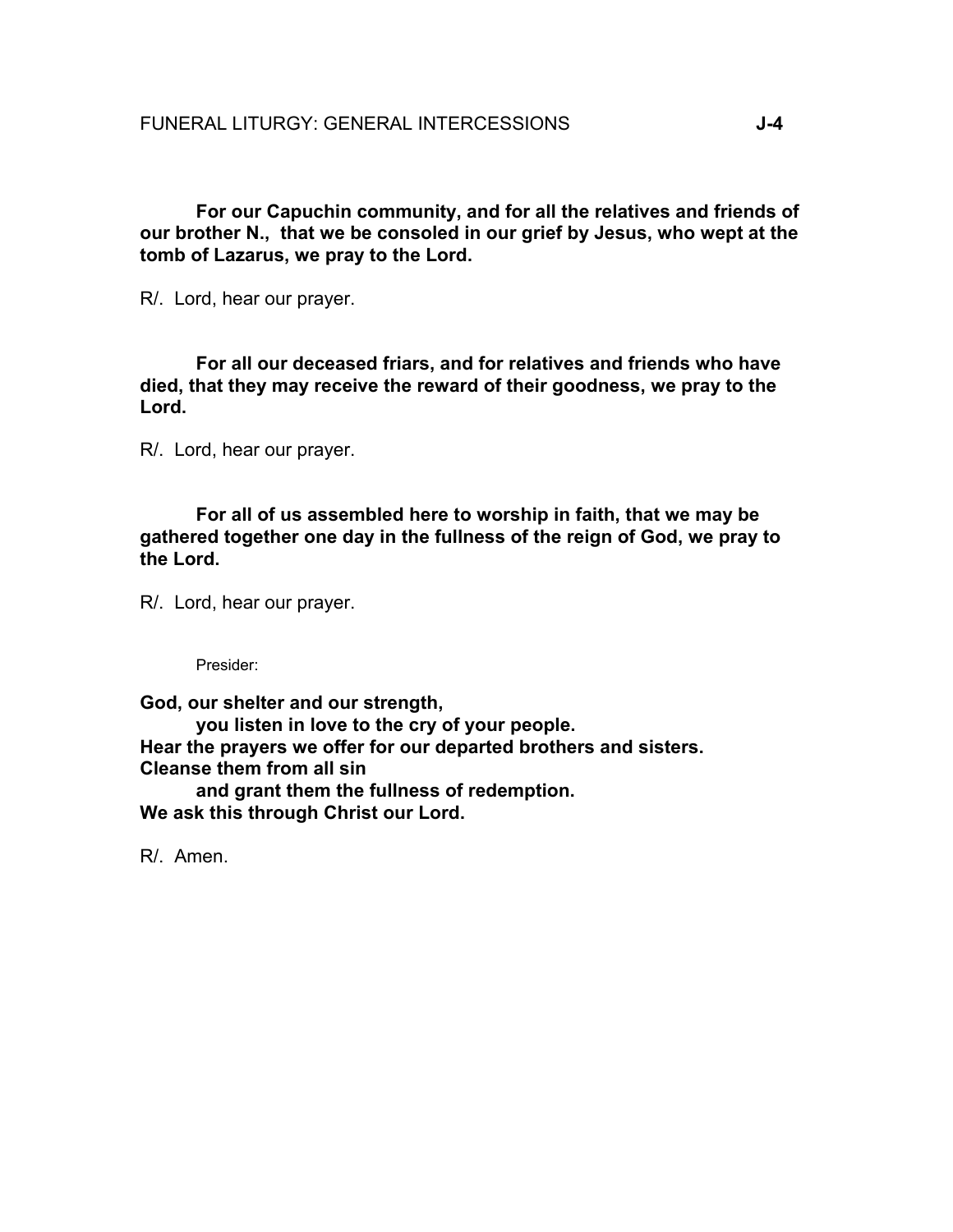# **PRAYERS FOR THE DEAD**

#### **OPTIONAL PRAYERS FOR ANY SERVICE**

- 1. For a religious
- 2. For a religious
- 3. For one who worked in the service of the Gospel
- 4. For a priest
- 5. For a deacon
- 6. For a young person
- 7. For an elderly person
- 8. For an elderly person
- 9. For one who died after a long illness
- 10. For one who died after a long illness
- 11. For one who died after a long illness
- 12. For one who died suddenly
- 13. For one who died accidentally or violently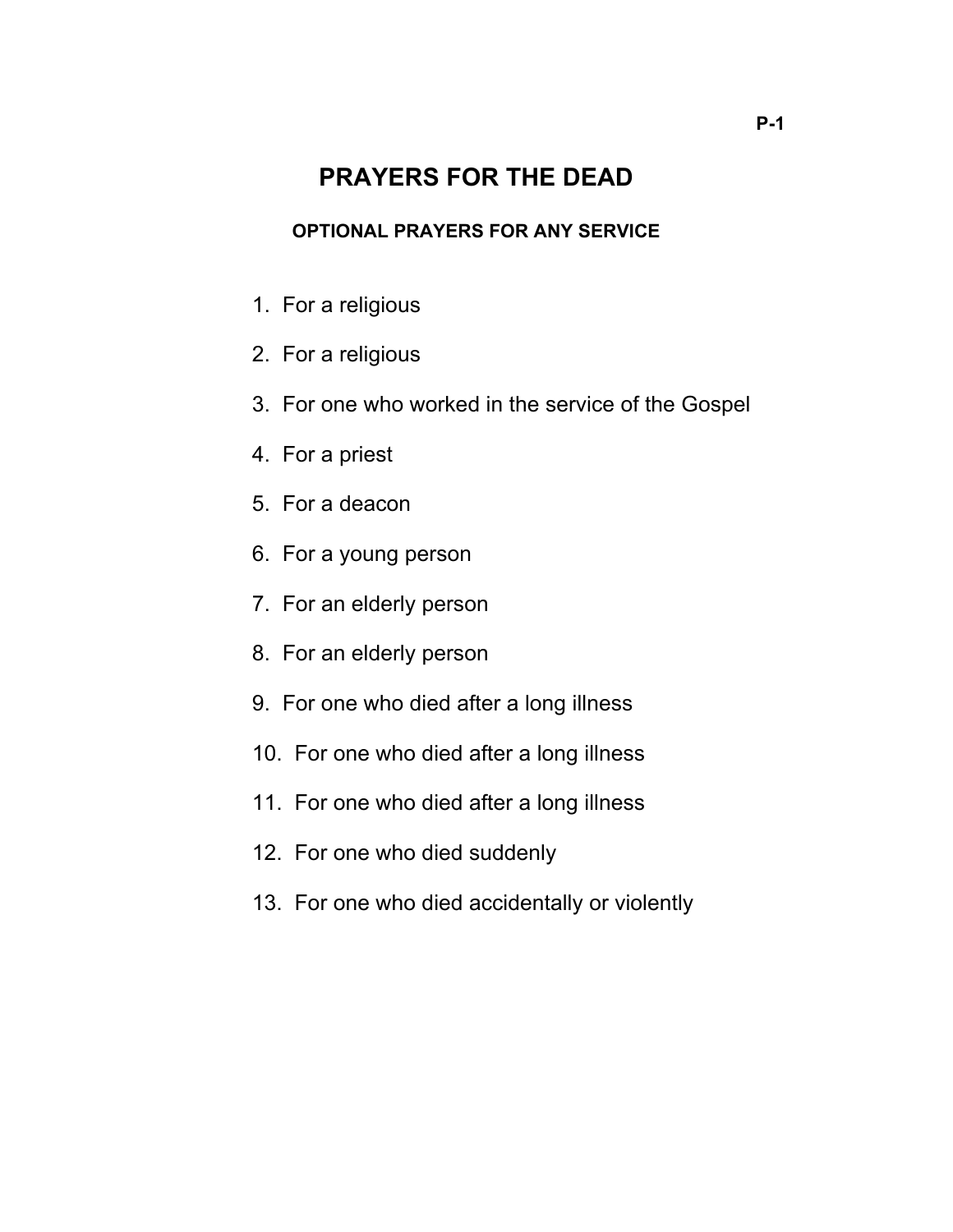## **PRAYERS FOR THE DEAD**

1. For a religious (OCF 398-22 adapted)

 **All-merciful God, we pray for our Capuchin brother N. who responded to the call of Jesus through consecration in religious life.** 

 **Grant that he may rejoice** 

 **on that day when your glory will be revealed, and in company with all his sisters and brothers, share for ever the happiness of heaven.** 

 **We ask this through Christ our Lord.** 

R/ Amen.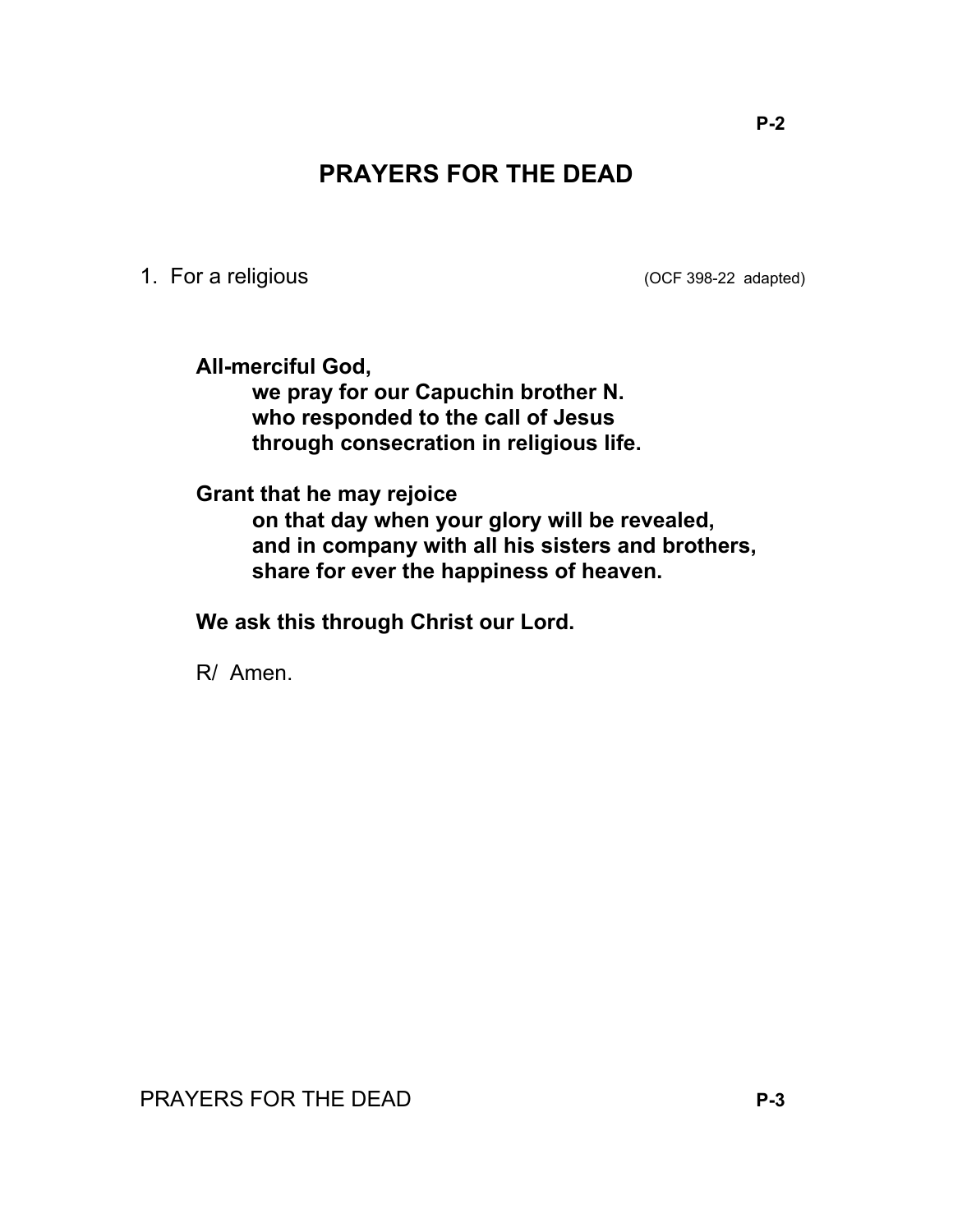**God of blessings, source of all holiness, the voice of your Spirit has drawn countless men and women to follow Jesus Christ and to bind themselves to you with ready will and loving heart.** 

 **Look with mercy on our Capuchin brother N. who sought to fulfill his vows to you, and grant him the reward promised to all good and faithful servants.** 

 **May he rejoice in the company of the saints and with them praise you for ever.** 

 **We ask this through Christ our Lord.** 

R/ Amen.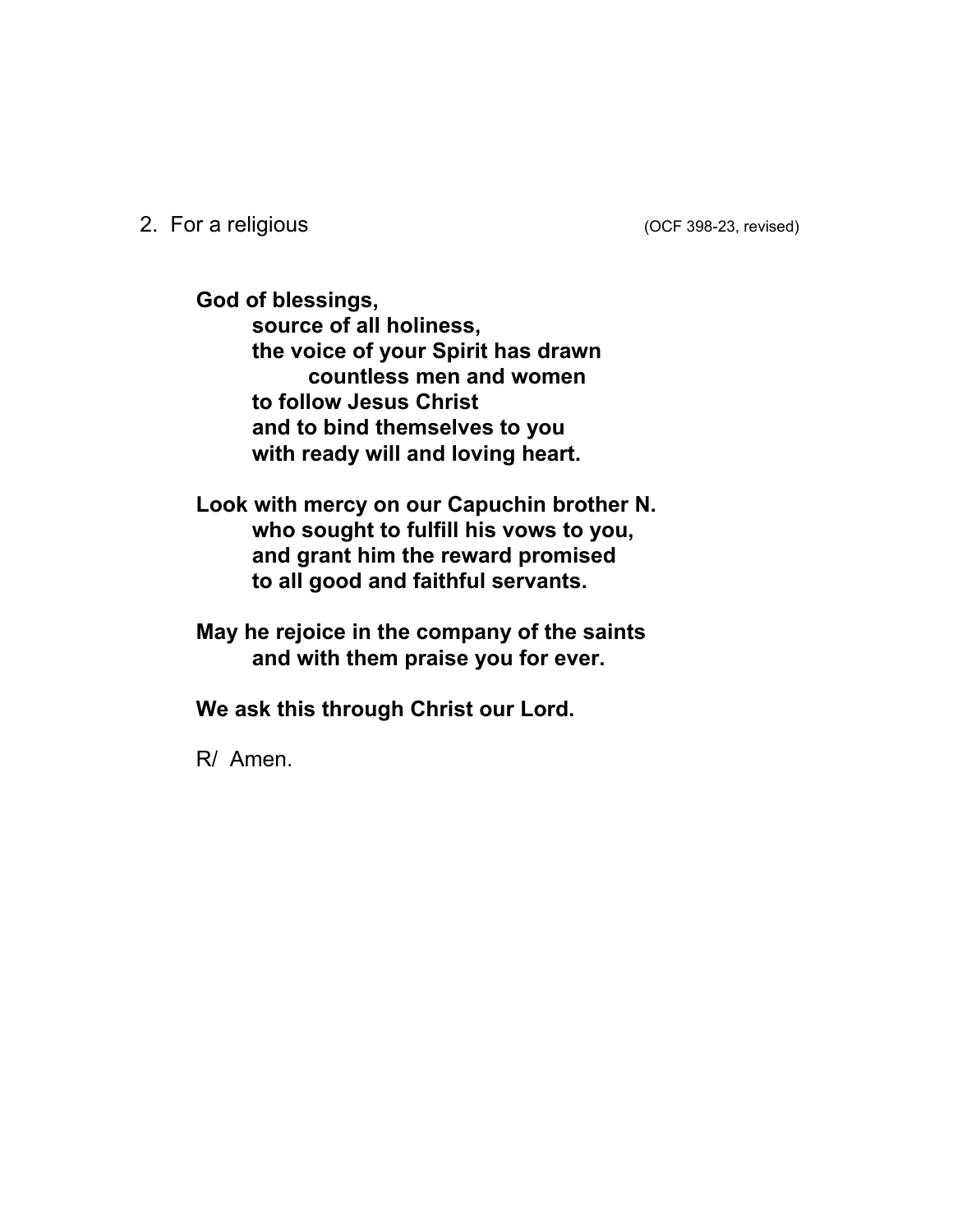## PRAYERS FOR THE DEAD **P-4**

3. For one who worked in the service of the Gospel

(OCF 398-24,adapted)

## **Faithful God,**

## **we humbly ask your mercy for our Capuchin brother N., who worked so generously to spread the Good News . . .**

 (as a foreign missionary, among the poor, as a preacher, in parish ministry, as the life of the person suggests).

## **Grant him the reward of his labors and bring him safely to your promised land.**

## **We ask this through Christ our Lord.**

R. Amen.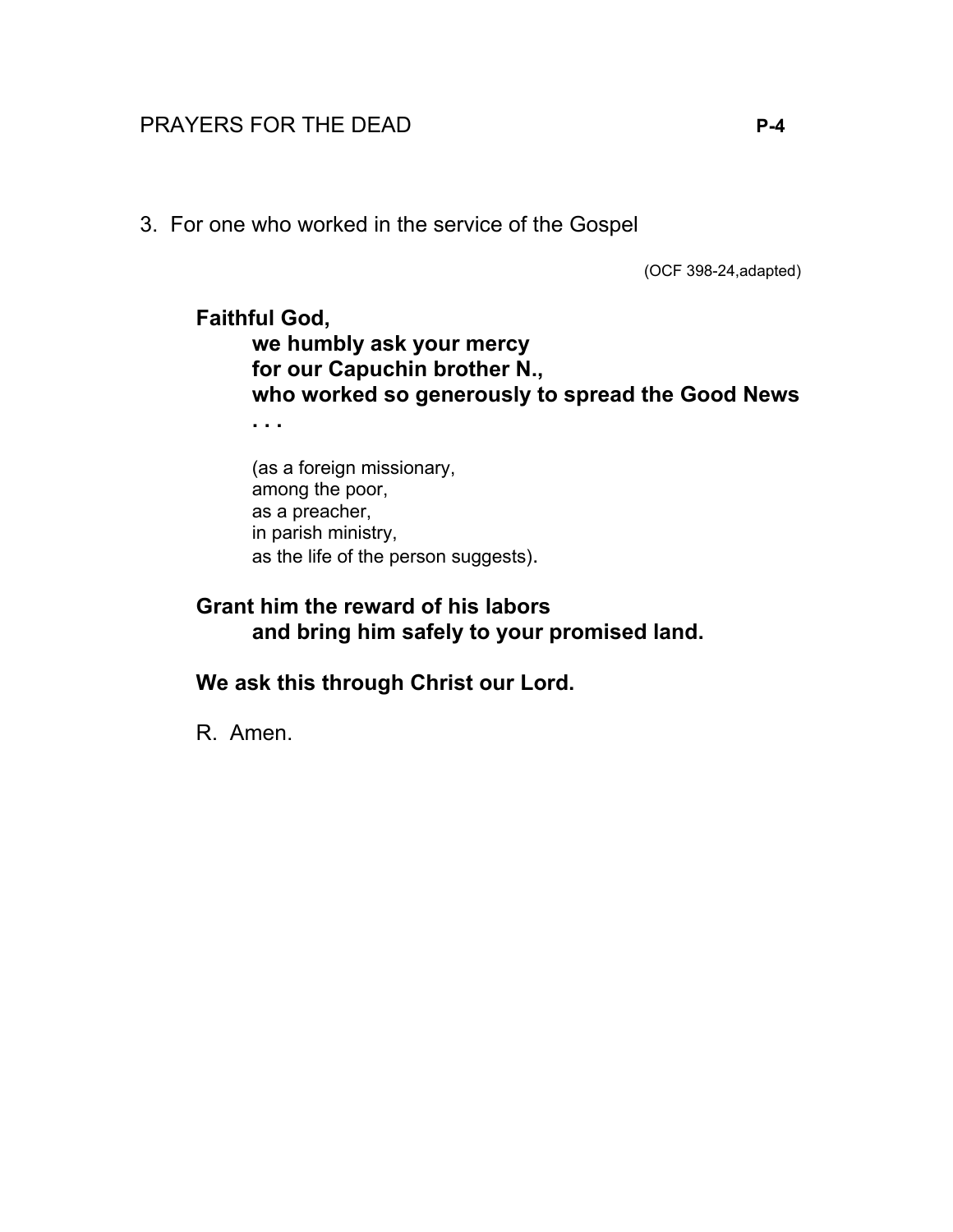4. For a priest (OCF 398-19, adapted)

 **God of mercy and love, you chose our brother N. to serve your people as a Capuchin priest, and to share the joys and burdens of their lives.** 

 **Look with mercy on him and give him the reward of his labors, the fullness of life promised to those who preach your holy Gospel.** 

 **We ask this through Christ our Lord.** 

R/. Amen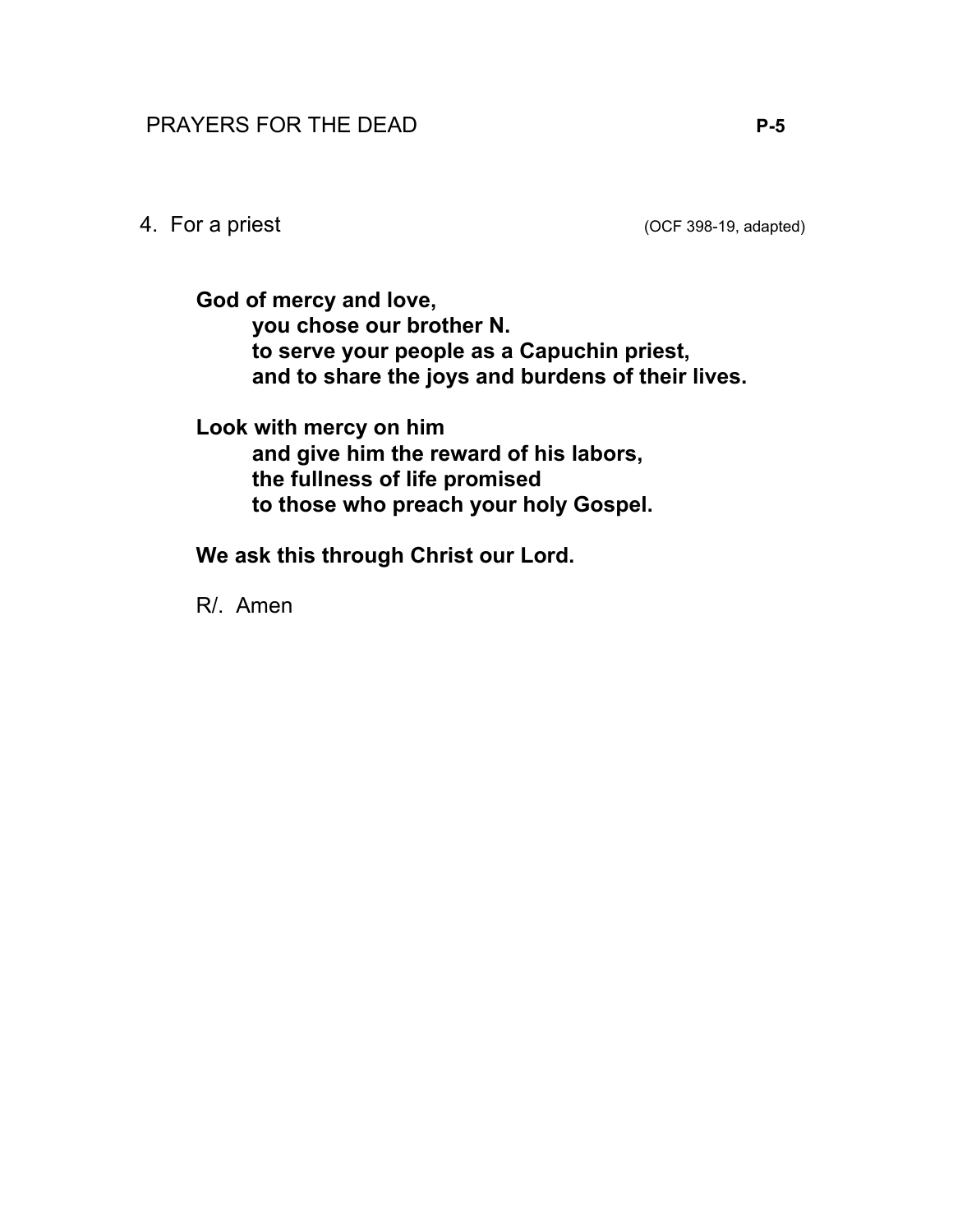**Loving God,** 

 **you sent your Son into the world to preach the Good News of salvation and to pour out his Spirit of grace upon your Church.** 

 **Look with kindness on your servant N.** 

 **As a deacon in the Church** 

 **he was strengthened by the gift of the Spirit to preach the Gospel, to minister in your assembly, and to do works of charity.** 

 **Give him the reward promised to those who show their love of you by service to their neighbor.** 

 **We ask this through Jesus,** 

 **who lives and love with you and the Spirit, one God, forever and ever.** 

R/ Amen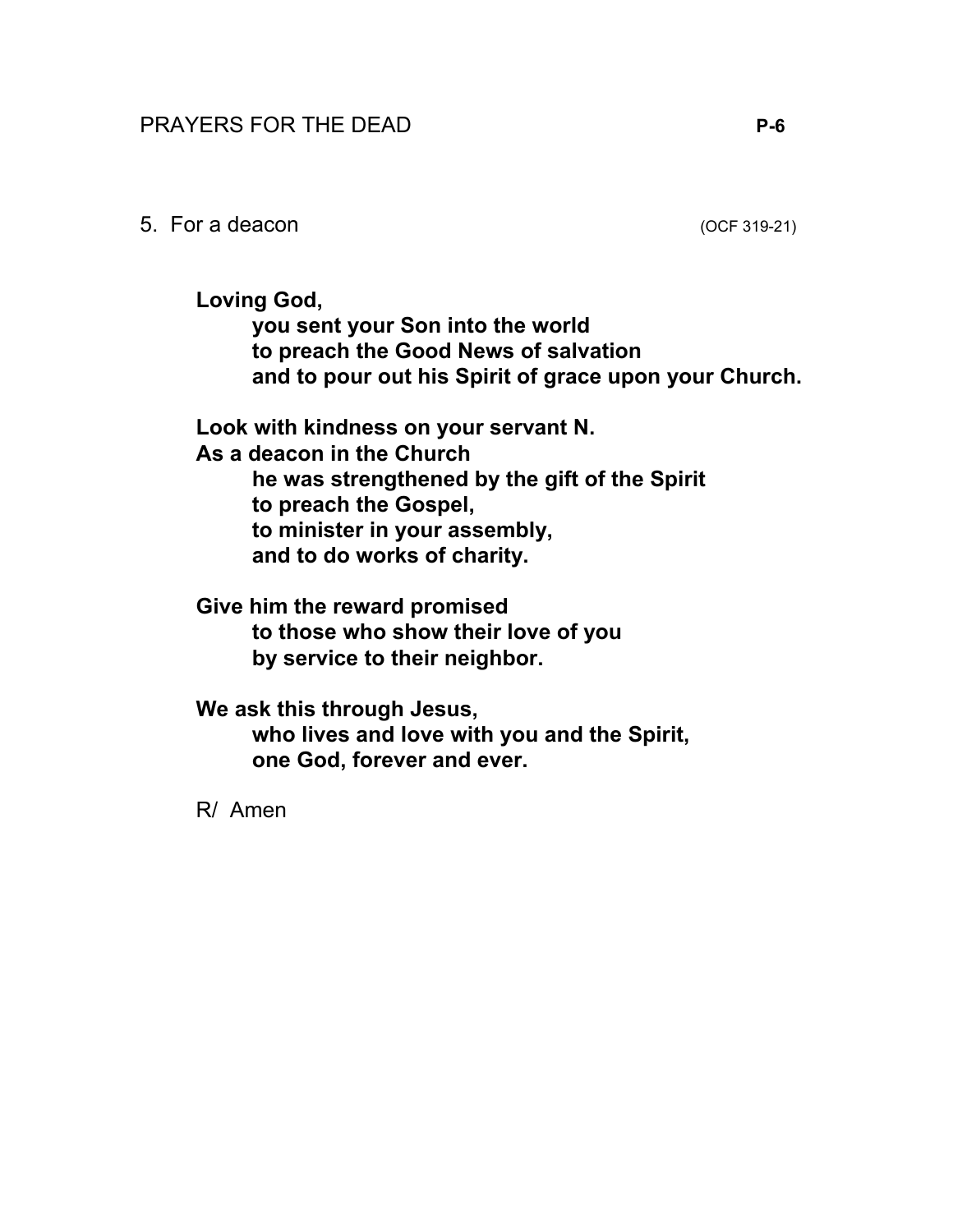## PRAYERS FOR THE DEAD **P-7**

6. For a young person. The same state of the state of the state of the state of the state of the state of the state of the state of the state of the state of the state of the state of the state of the state of the state of 28,adapted)

 **God, source and destiny of our lives, in your loving providence you gave us our Capuchin brother N. to grow in wisdom, age, and grace. Now you have called him to yourself.** 

 **We grieve over the loss of one so young and struggle to understand your purpose.** 

 **Draw him to yourself and give him full stature in Christ.** 

 **May he stand with all the angels and saints who know your love and praise your saving will.** 

 **We ask this through Christ our Lord.** 

R/ Amen.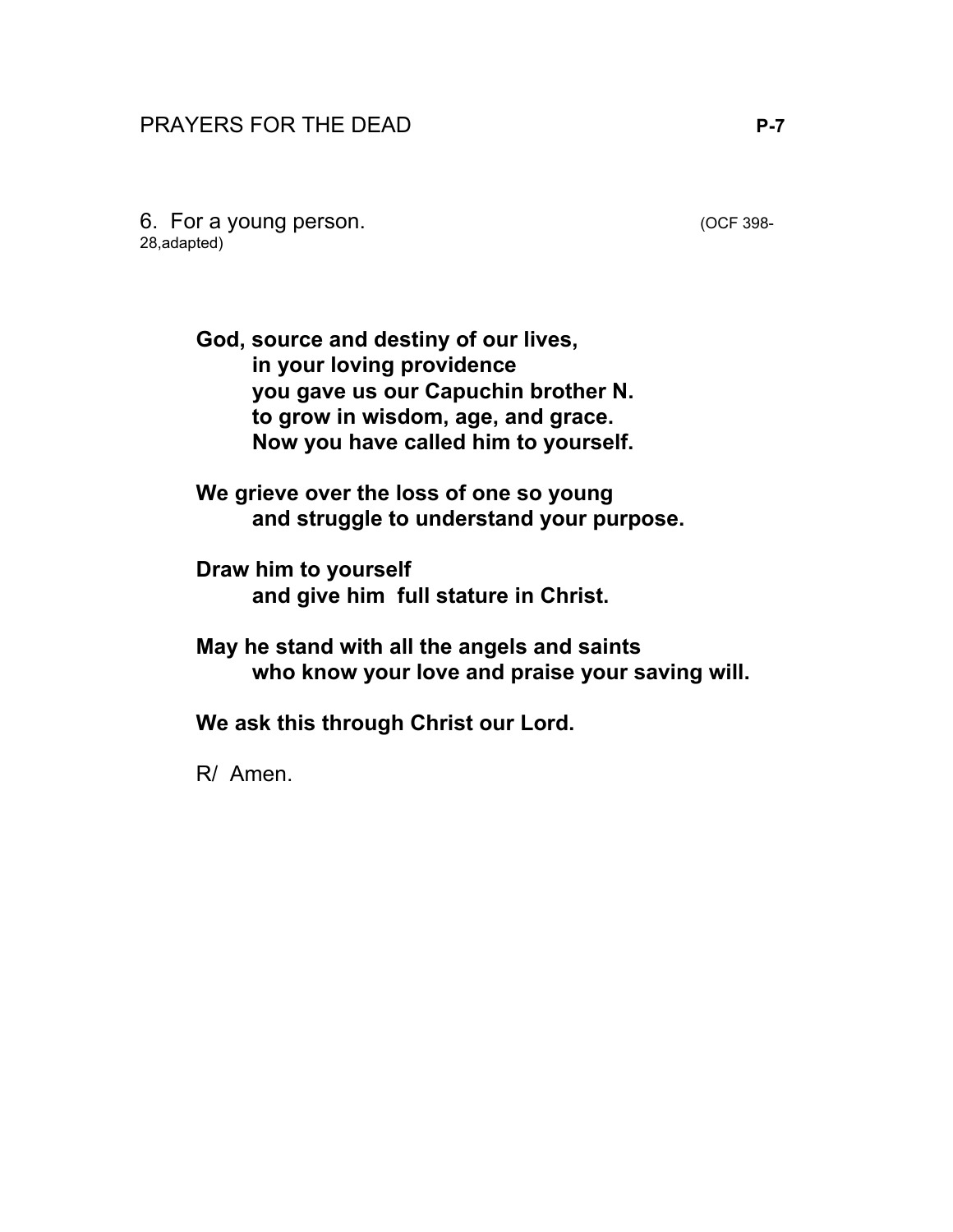7. For an elderly person and the same control of the state (OCF 398-37, adapted)

 **God of endless ages, from one generation to the next you have been our refuge and strength.** 

 **Before the mountains were born or the earth came to be, you are God.** 

 **Have mercy now on our Capuchin brother N. whose long life was spent in your service.** 

 **Give him a place where hope is firm for all who love and rest is sure for all who serve.** 

 **We ask this through Christ our Lord.**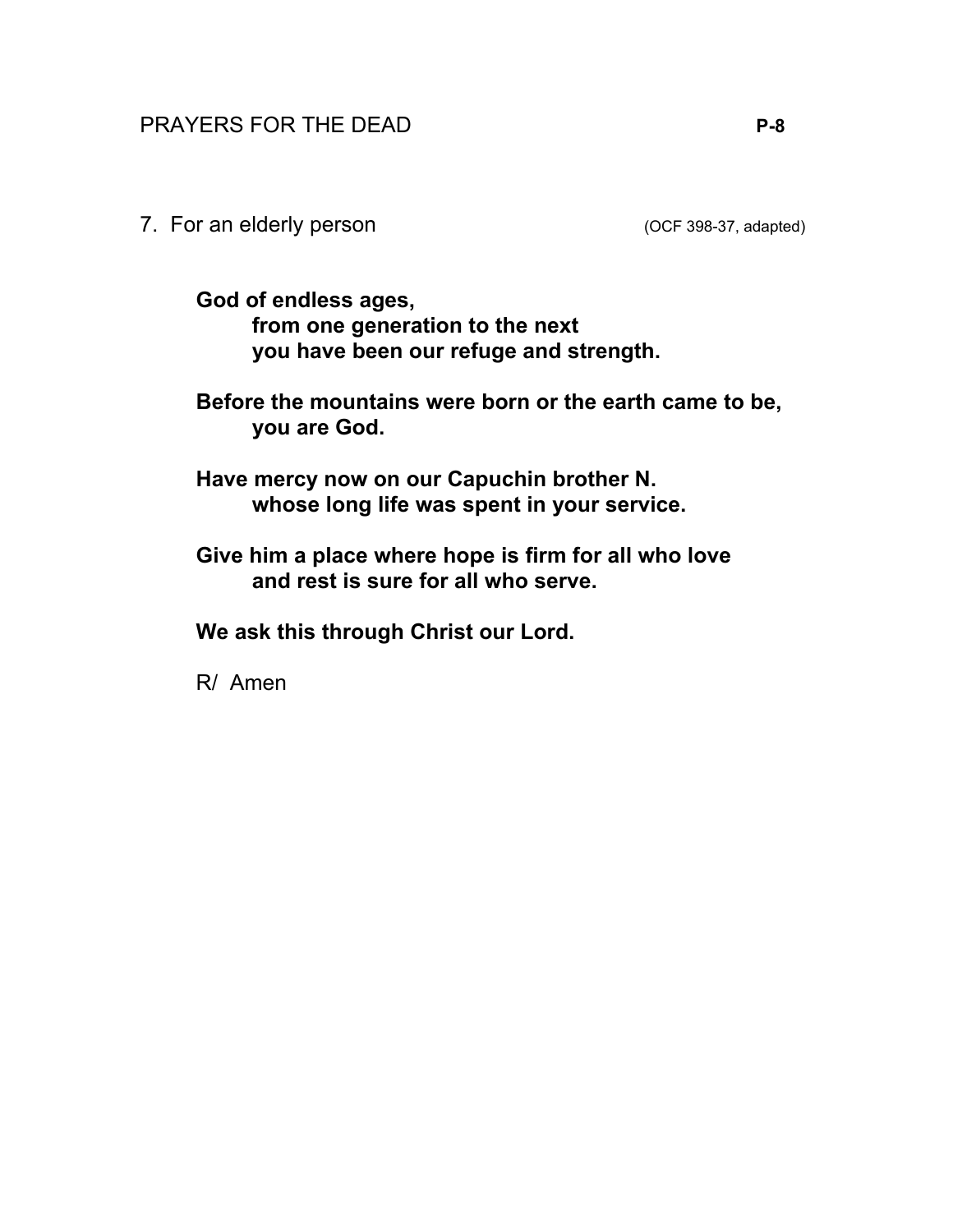8. For an elderly person example that the control of the control of the control of the control of the control of the control of the control of the control of the control of the control of the control of the control of the

### **God of mercy,**

 **we give thanks for the long life of our brother N. who has now set down the burden of his years.** 

 **As he served you faithfully throughout his life, so may you be faithful to him in giving him the fullness of peace and joy.** 

 **We pray in the name of Jesus, who is our risen Lord now and for ever.**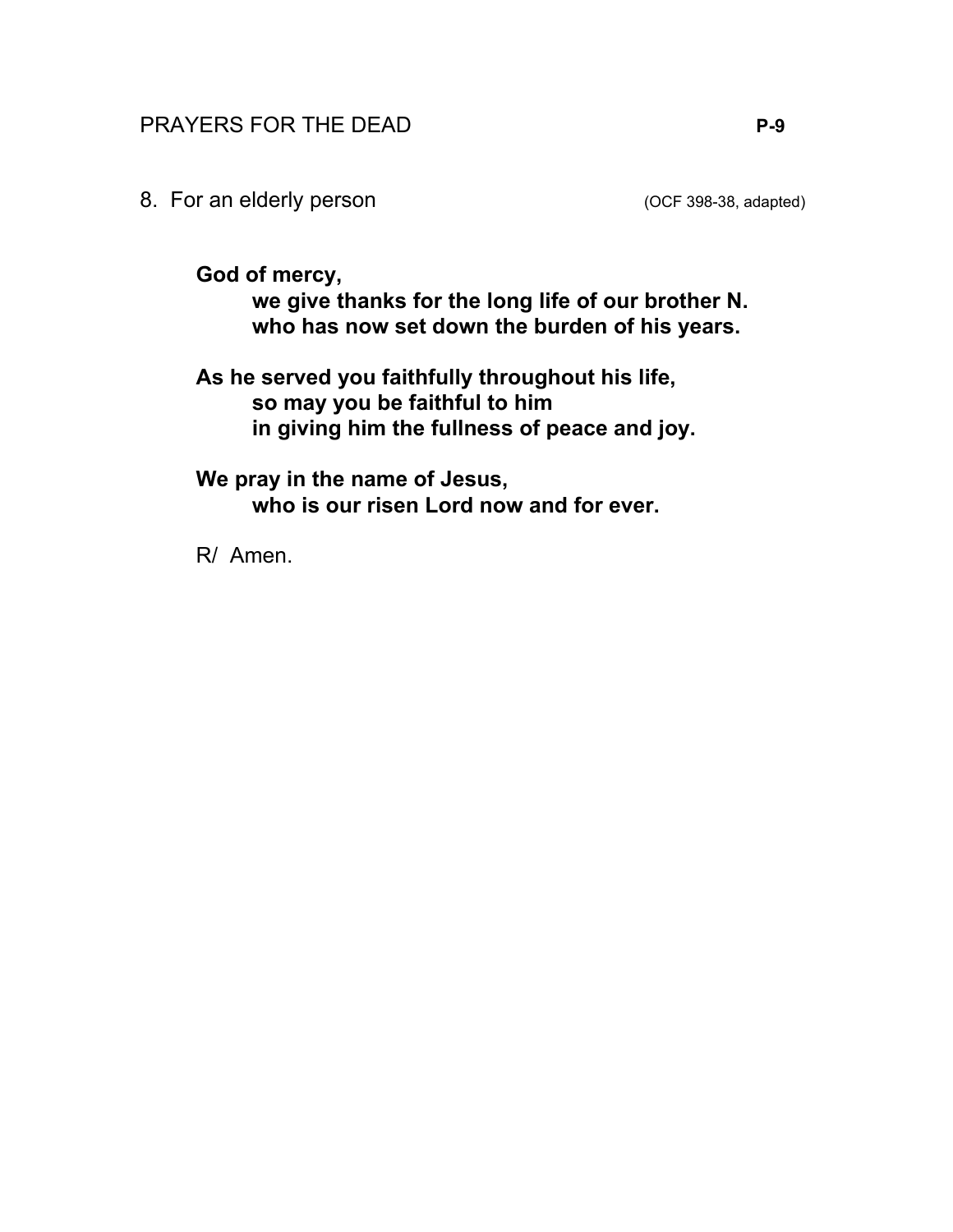**God of deliverance, you called our brother N. to serve you in weakness and in pain, and you gave him the grace of sharing the cross of Jesus.** 

 **Reward his patience and forbearance, and grant him the fullness of the victory of Christ.** 

 **We ask this through Christ our Lord.**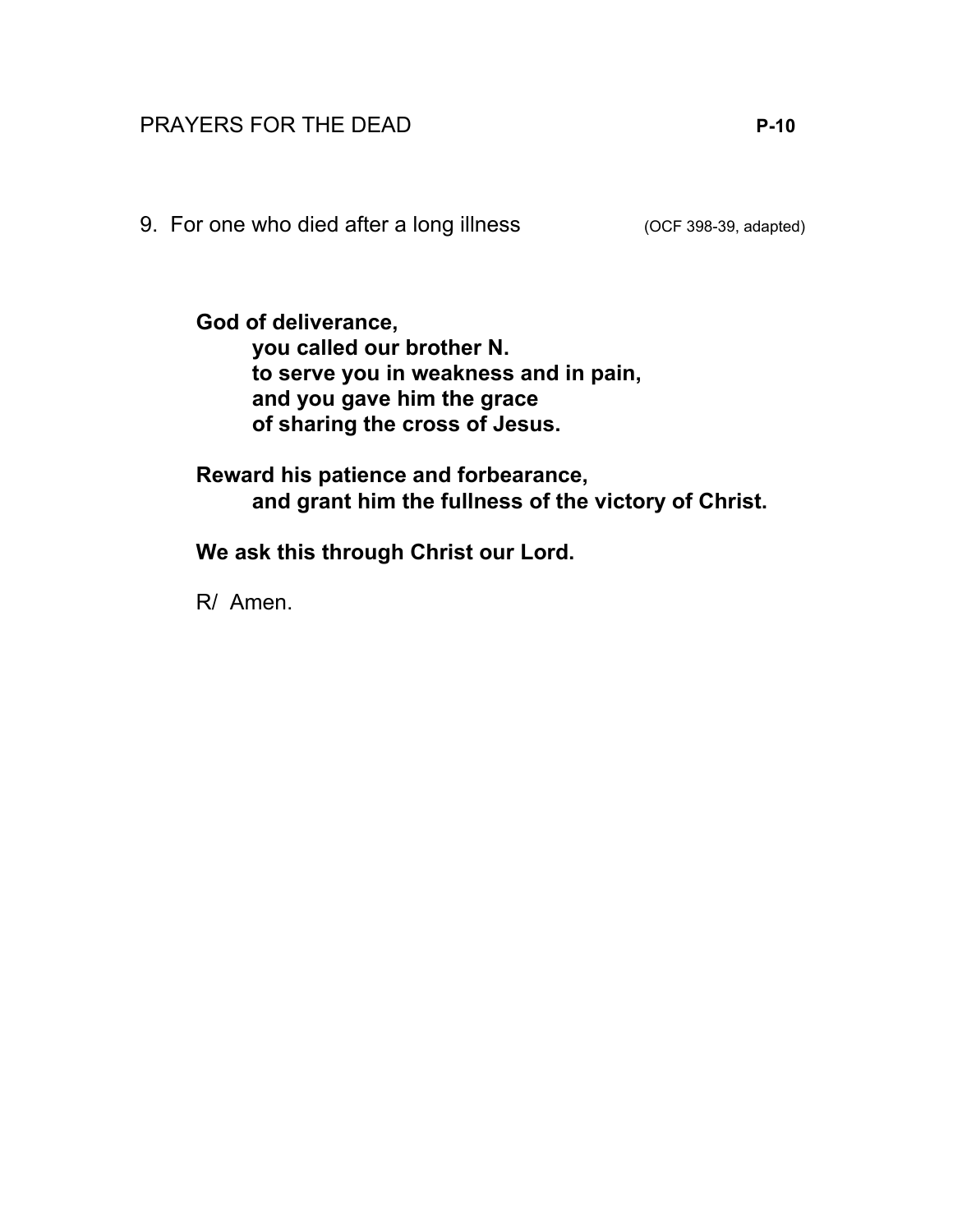10. For one who died after a long illness (OCF 398-40,adapted)

 **Faithful God, courage is the gift of those who hope in you.** 

 **Our brother N. suffered greatly but placed his trust in your mercy.** 

 **Confident that the petition of those who mourn pierces the clouds and finds an answer, we ask you to look upon the sufferings of our brother N. and grant him now refreshment, light, and peace.** 

 **We ask this through Christ our Lord.**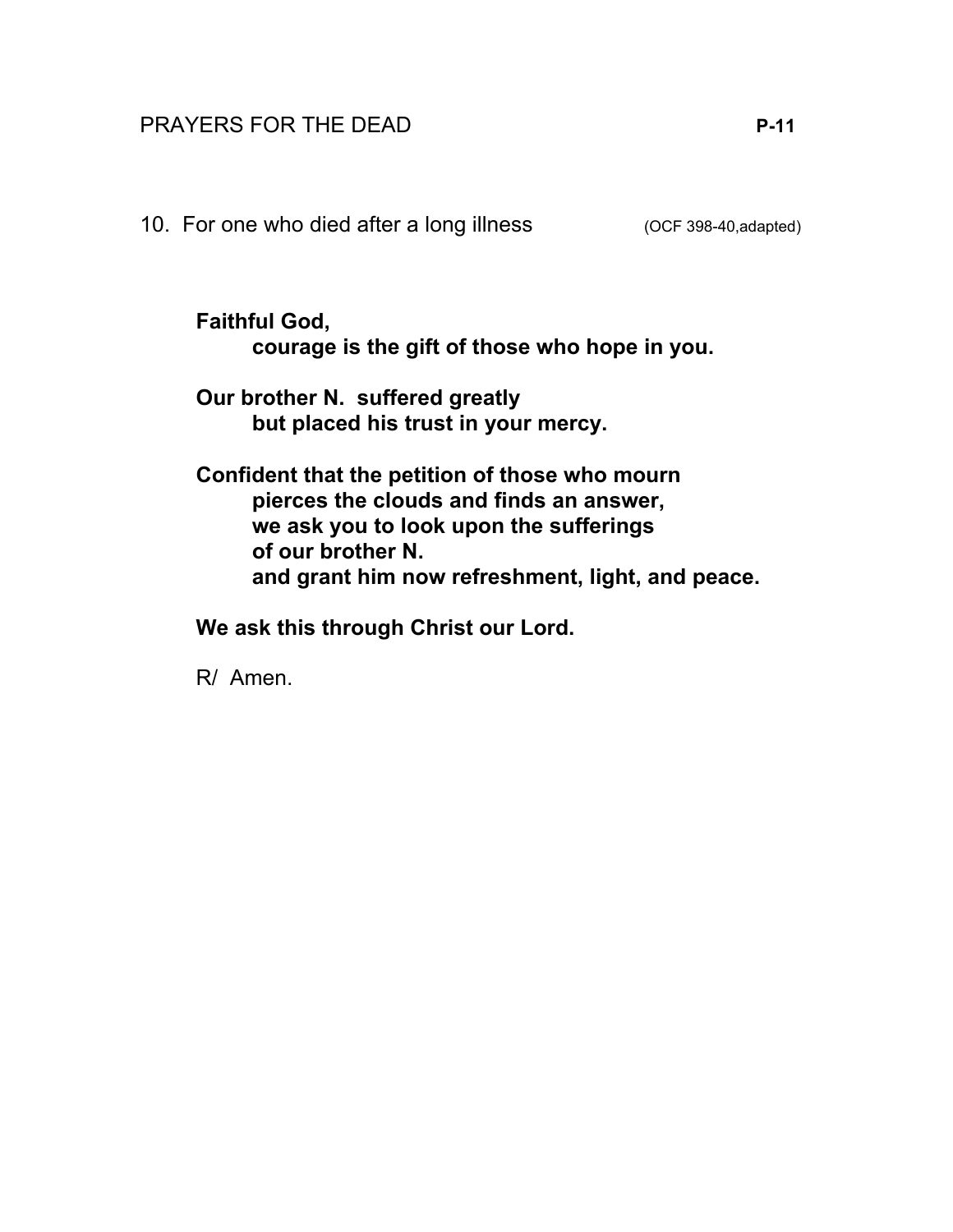11. For one who died after a long illness (OCF 398-41, adapted))

### **O God,**

 **Water for our thirst, Manna in our desert, we praise you for the life of our brother N.** 

 **We bless your mercy which has brought his suffering to an end.** 

 **Now we ask that same endless mercy to raise him to new life.** 

 **Nourished by the food and drink of heaven may he rest for ever in the joy of Jesus Christ, our Lord.**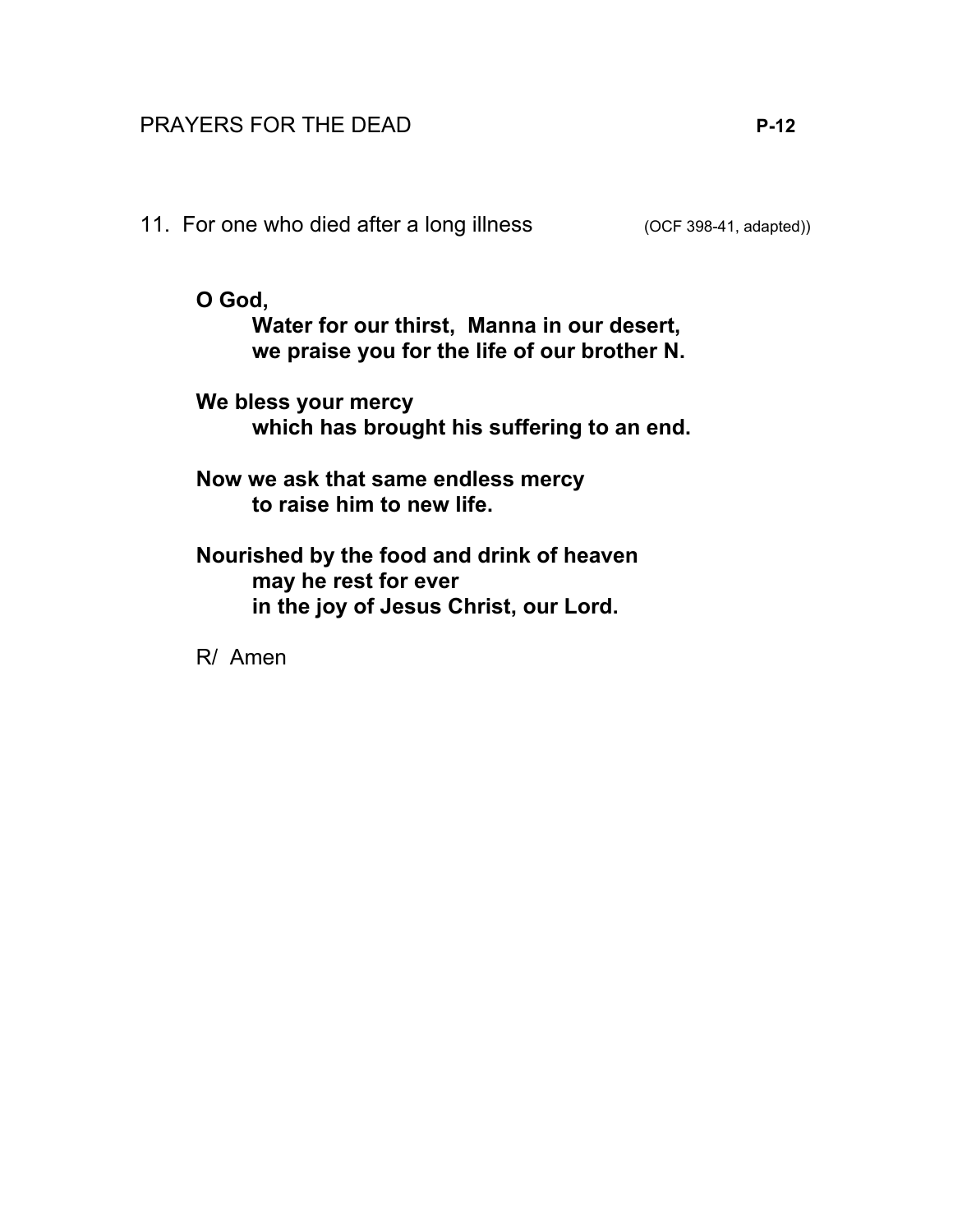**O God,** 

 **the sudden death of our brother N. has overwhelmed us with grief and loss.** 

# **Strengthen us in faith and hope that we may believe our brother N. is alive with you, and may find support in one another.**

 **We ask this through Christ our Lord.**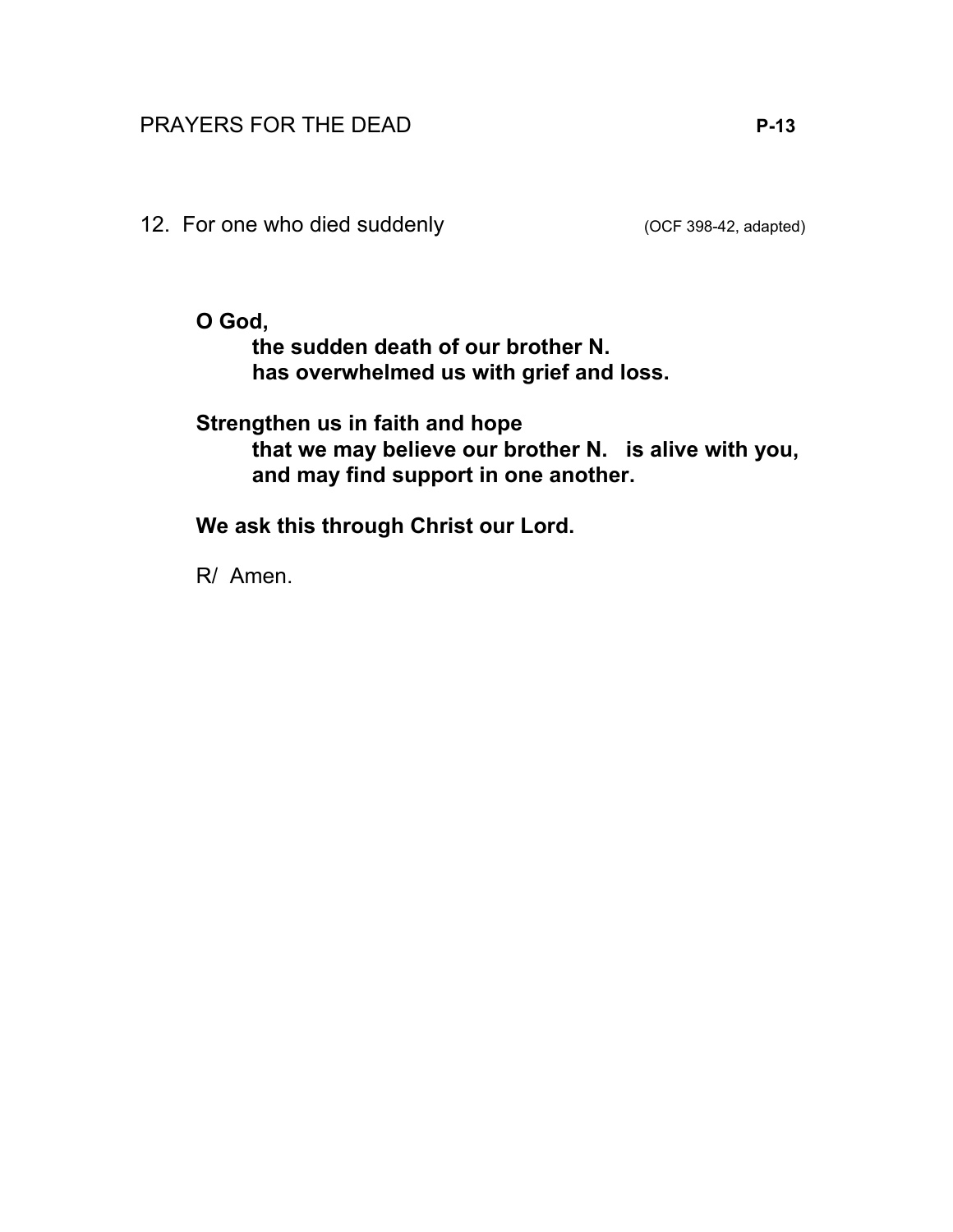13. For one who died accidentally or violently (OCF 398-43, adapted)

 **Faithful God, we believe you are quick to show mercy.** 

 **Our brother N. was suddenly (and cruelly) taken from us.** 

 **May your mercy come to him swiftly also, and may you comfort all of us in our sorrow by the power and protection of the cross of Jesus, who lives and reigns for ever and ever.**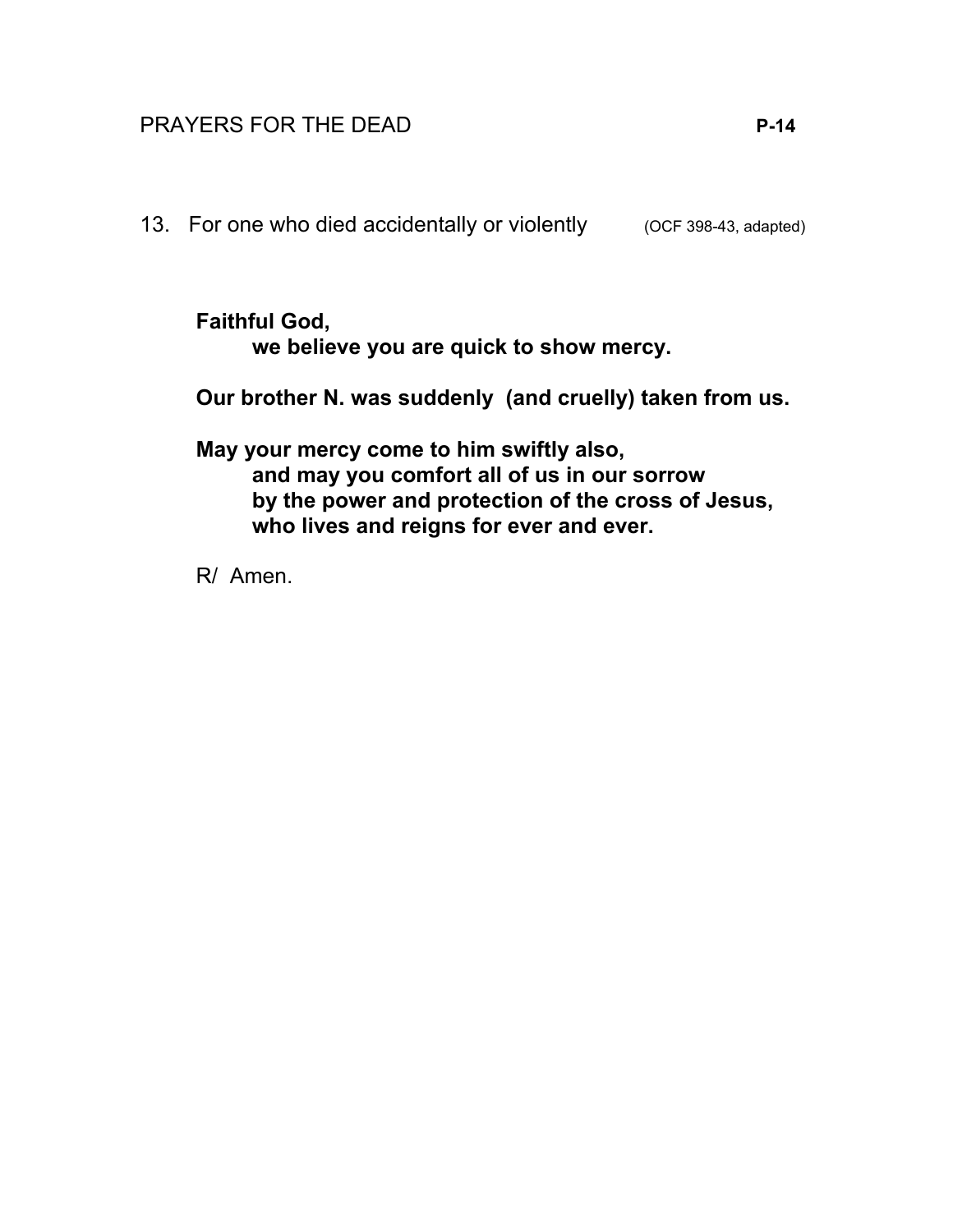(Sacramentary, p. 952, adapted) 1. **GRACIOUS GOD, YOUR BELOVED, JESUS, GAVE US THE SACRAMENT OF HIS BODY AND BLOOD TO NOURISH US ON OUR PILGRIM WAY TO HEAVEN.** 

 **MAY OUR BROTHER N., WHO SHARED IN THE EUCHARIST, COME TO THE BANQUET OF LIFE CHRIST HAS PREPARED FOR US.** 

 **WE ASK THIS THROUGH THE SAME CHRIST OUR LORD.**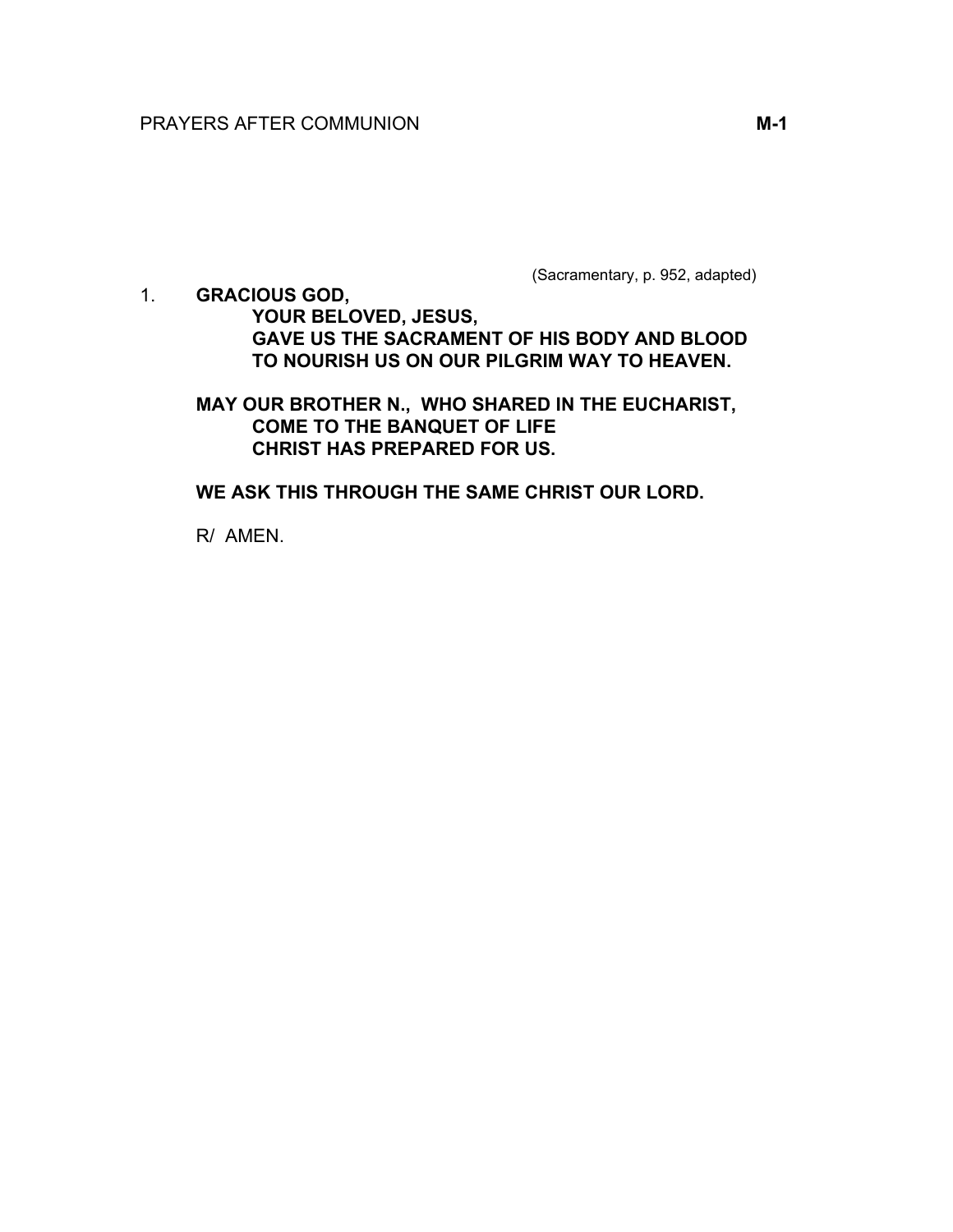**EXECUTE:** SAVING GOD. **SAVING GOD.** *SAVING GOD.* 2. **SAVING GOD, MAY THIS SACRIFICE OF THE CHURCH INTERCEDE FOR OUR BROTHER N.** 

#### **MAY HE WHO RECIVED THIS SACRAMENT OF YOUR MERCY JOIN FRANCIS AND CLARE AND ALL THE SAINTS IN BEING UNITED TO CHRIST, WHO IS LORD FOR EVER AND EVER.**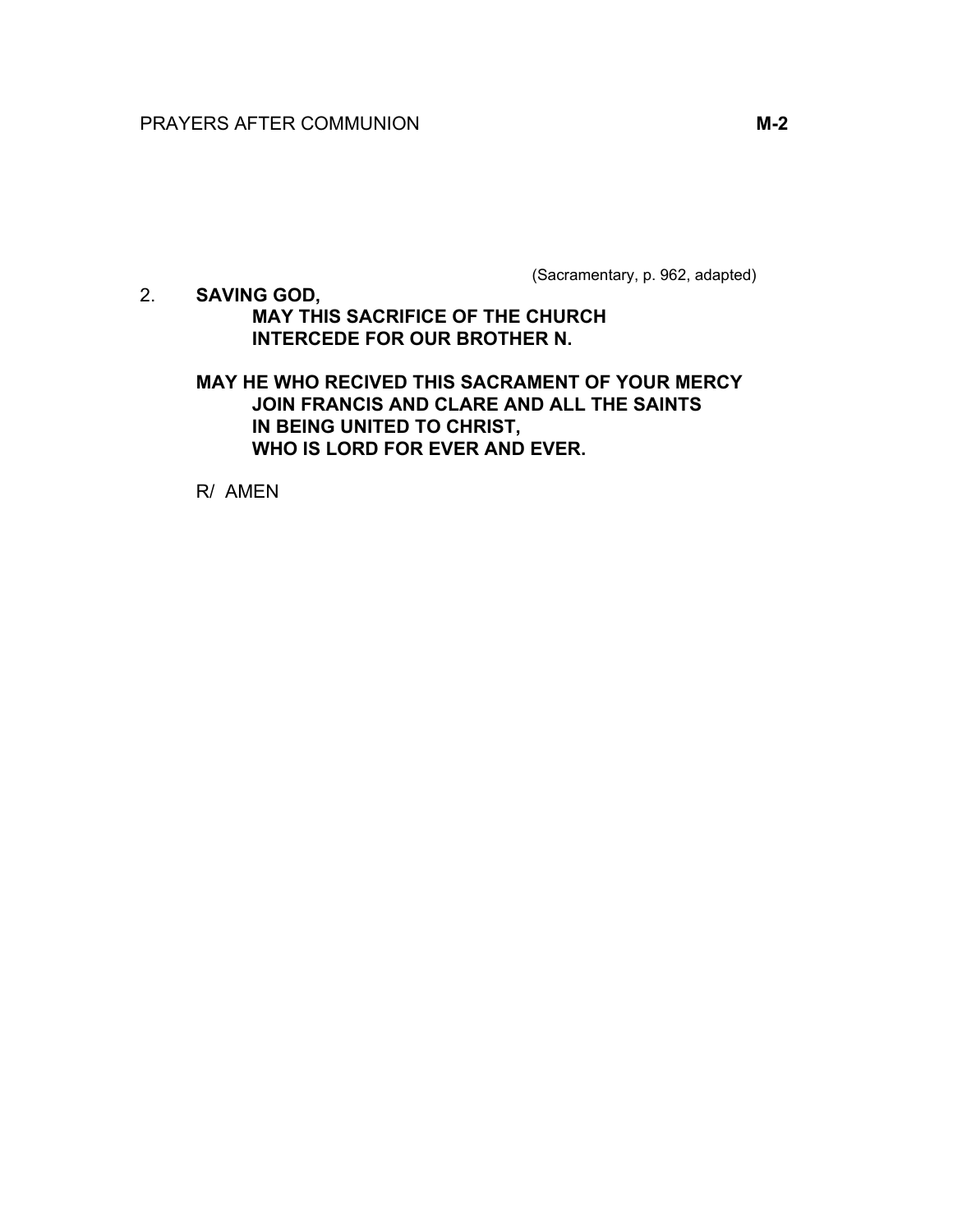**3. GOD OF LIFE. COO COO COO COO COO COO COO COO COO COO COO COO COO COO COO COO COO COO COO COO COO COO COO COO COO COO COO COO COO COO COO COO COO C** 3. **GOD OF LIFE, WE CELEBRATE THE DEATH OF JESUS FOR US AND HIS RISING TO ETERNAL GLORY.** 

 **MAY THESE MYSTERIES OF OUR FAITH BRING OUR BROTHER N. TO SHARE IN THE RESURRECTION TO COME.** 

 **WE ASK THIS THROUGH CHRIST OUR LORD.**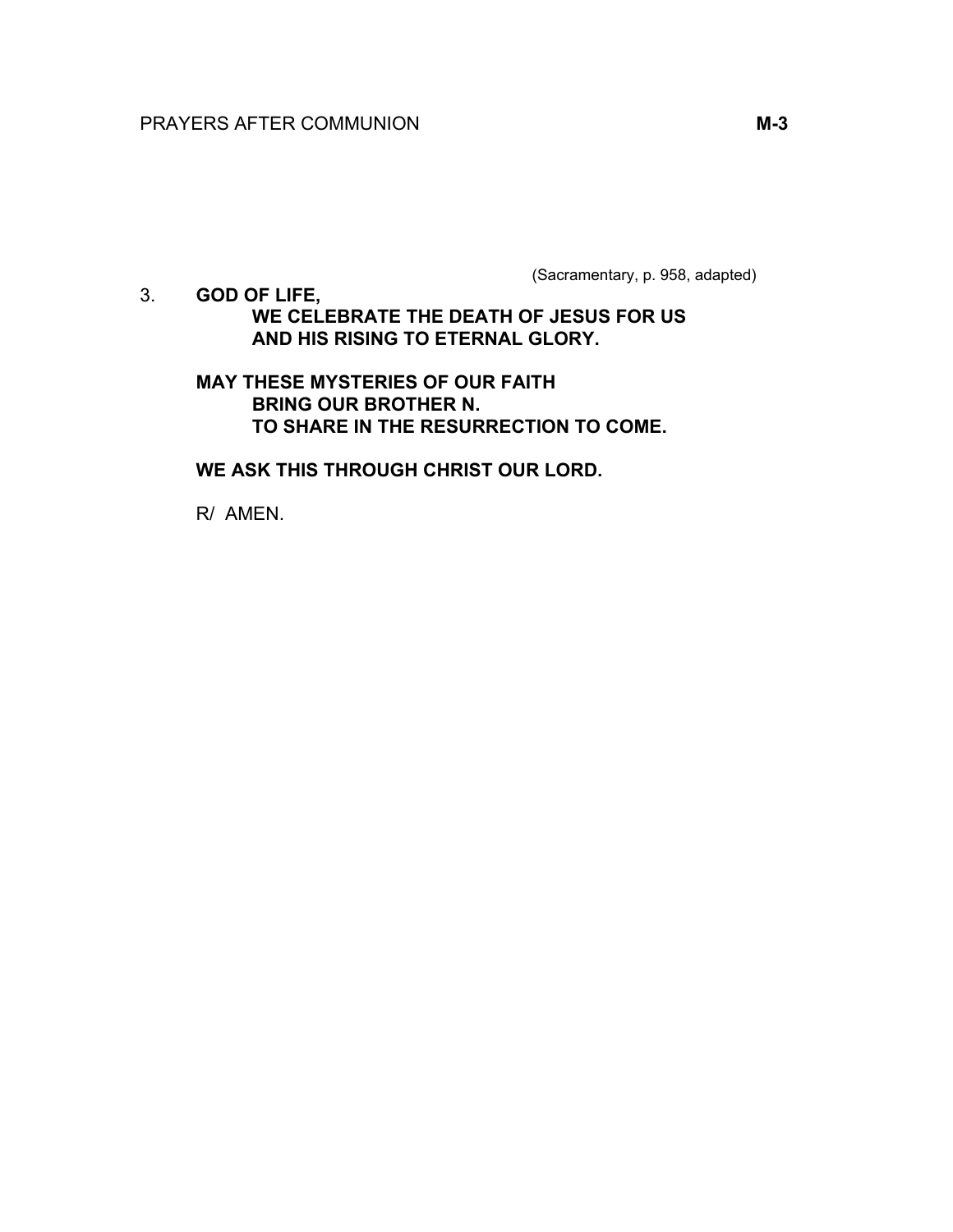(Sacramentary, p. 955, adapted)

1. **ALL-POWERFUL GOD, MAY THIS SACRIFICE WASH AWAY THE SINS OF OUR BROTHER N. IN THE BLOOD OF CHRIST.** 

 **YOU CLEANSED HIM IN THE WATERS OF BAPTISM AND GAVE HIM THE GRACE OF RELIGIOUS LIFE.** 

 **IN YOUR LOVING MERCY GRANT HIM PARDON AND PEACE.** 

 **WE ASK THIS IN THE NAME OF JESUS THE CHRIST.**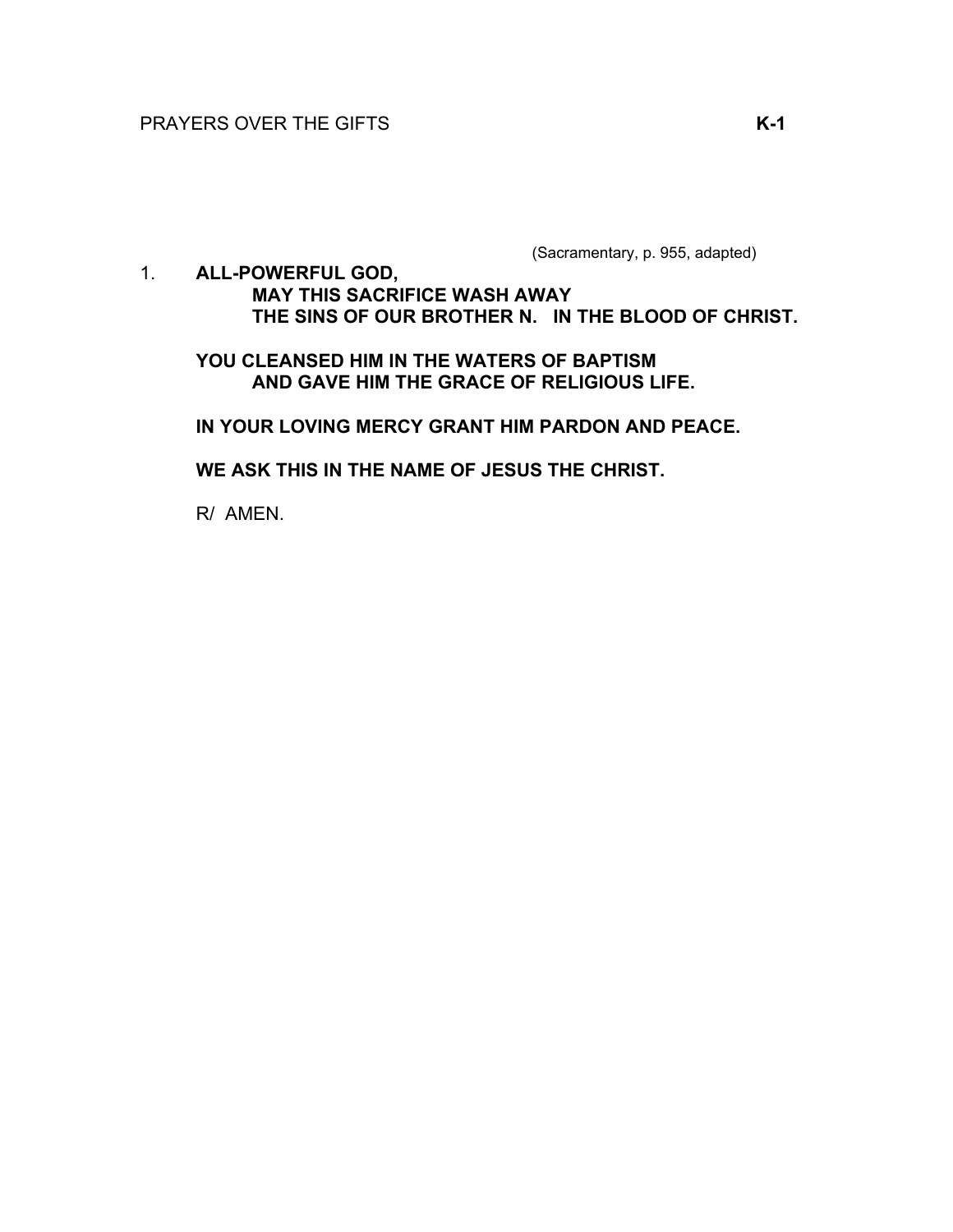(Sacramentary, p. 976, adapted)

2. **EVER-LIVING GOD, YOUR BELOVED, JESUS, OFFERED HIMSELF TO BE OUR BREAD OF LIFE AND POURED OUT HIS BLOOD TO BE OUR CUP OF SALVATION.** 

> **HAVE MERCY ON OUR BROTHER N., AND LET THE EUCHARIST WE OFFER BE FOR HIM THE PLEDGE OF HEAVEN.**

> **WE ASK THIS THROUGH CHRIST OUR LORD.**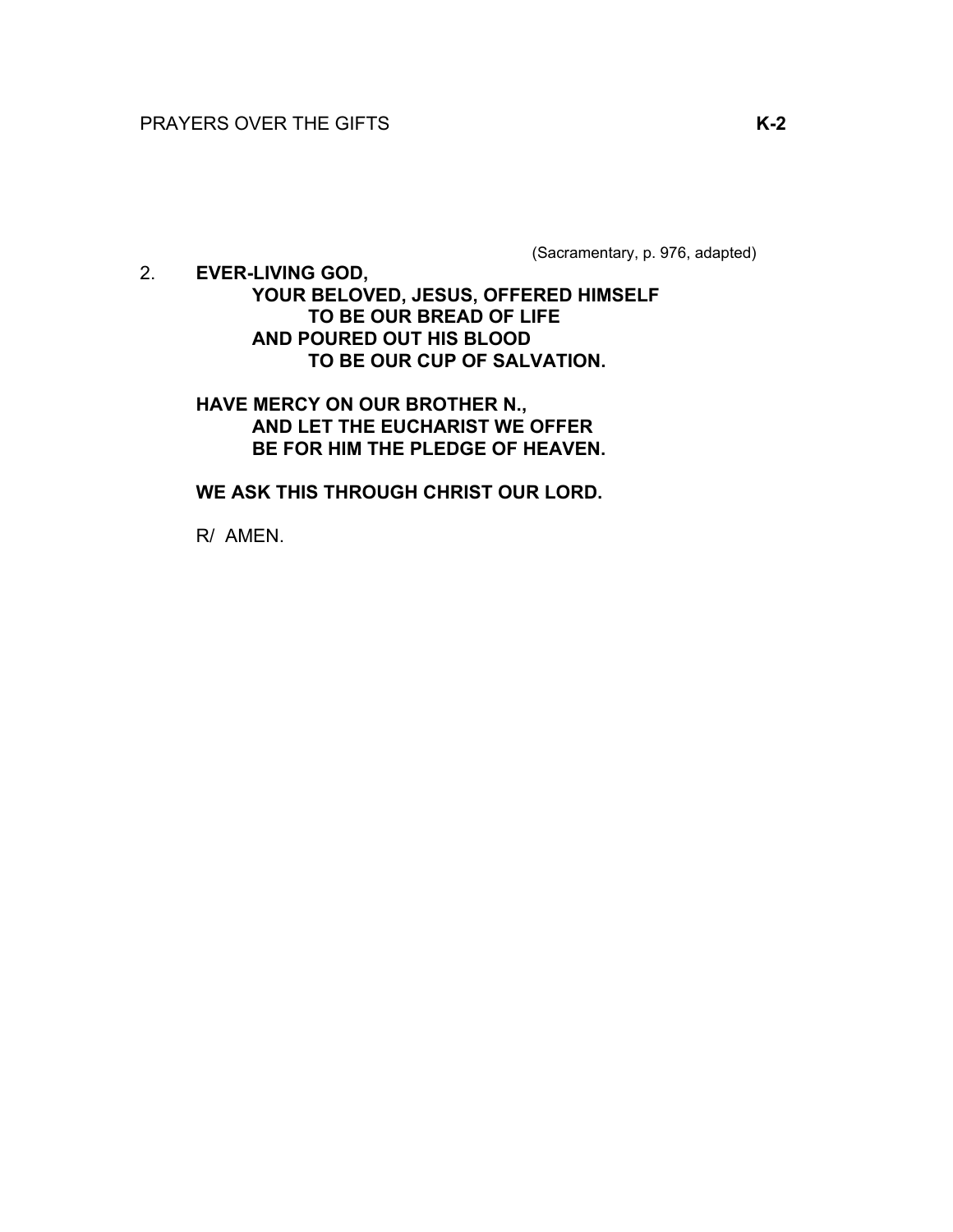(Sacramentary, p. 961)

3. **O GOD,** 

 **IN YOUR MERCY MAY THIS SACRIFICE OF PRAISE, THIS OFFERING OF PEACE, BRING OUR BROTHER N. TO THE FULLNESS OF RISEN LIFE.** 

 **WE ASK THIS THROUGH CHRIST OUR LORD.**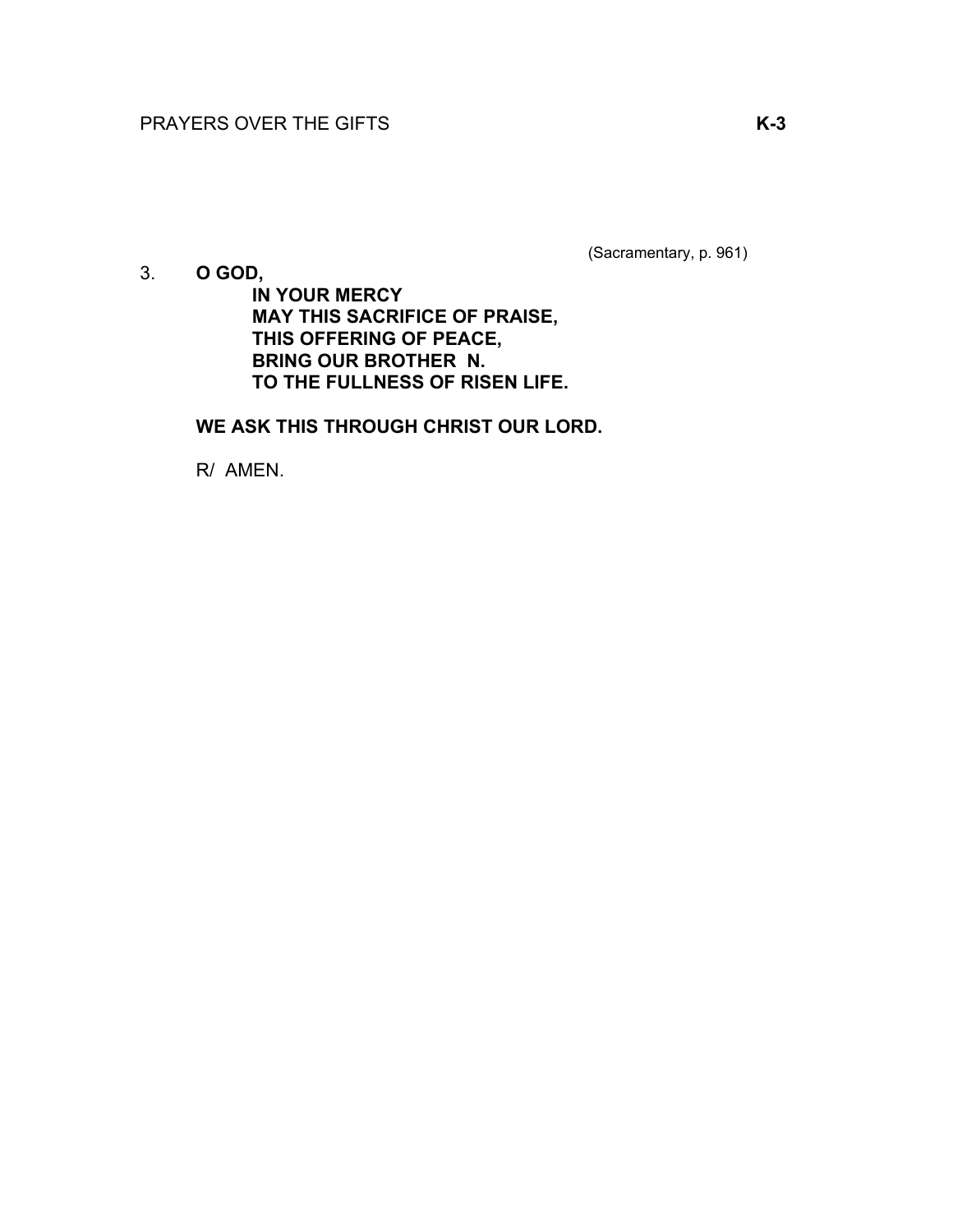# **CHRISTIAN DEATH I**

**The Lord be with you.** And also with you.

**Lift up your hearts.**  We lift them up to the Lord.

**Let us give thanks to the Lord our God.**  It is right to give him thanks and praise.

**All-powerful and ever-living God, we do well always and everywhere to give you thanks through Jesus Christ.** 

**In Christ, who rose from the dead, our hope of resurrection dawned. The sadness of death gives way to the bright promise of immortality.** 

**O God, for your faithful people life is changed, not ended. When the body of our earthly dwelling lies in death, we gain an everlasting dwelling place in heaven.** 

**And so, with all the choirs of angels in heaven, we proclaim your glory and join in their unending hymn of praise:**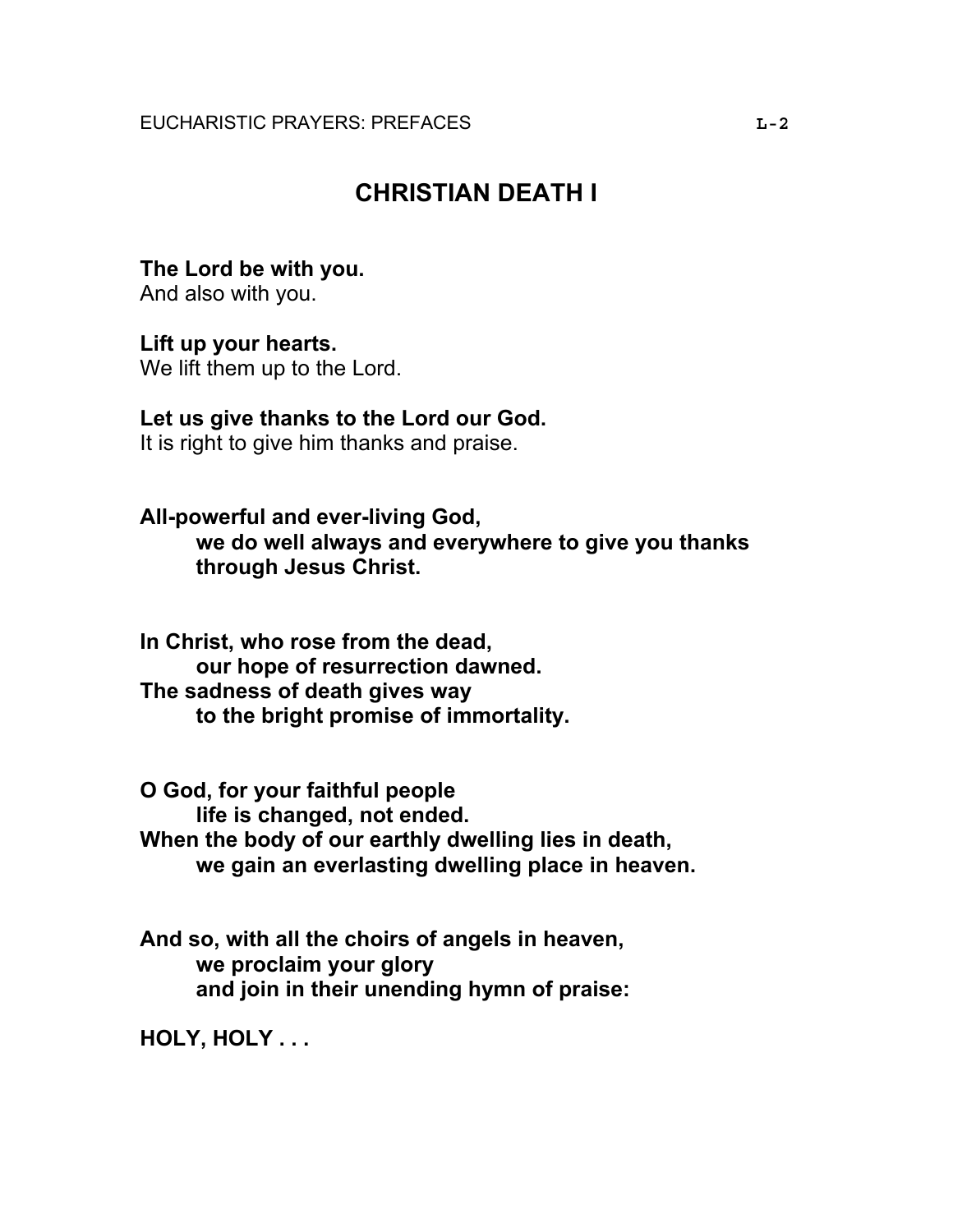# **CHRISTIAN DEATH II**

**The Lord be with you.**  And also with you.

**Lift up your hearts.** We lift them up to the Lord.

**Let us give thanks to the Lord our God.**  It is right to give him thanks and praise.

**All-powerful and ever-living God, we do well always and everywhere to give you thanks through Jesus Christ.** 

**He chose to die that he might free all people from dying. He gave his life that we might live to you alone for ever.** 

**In our joy we sing to your glory with all the choirs of angels:**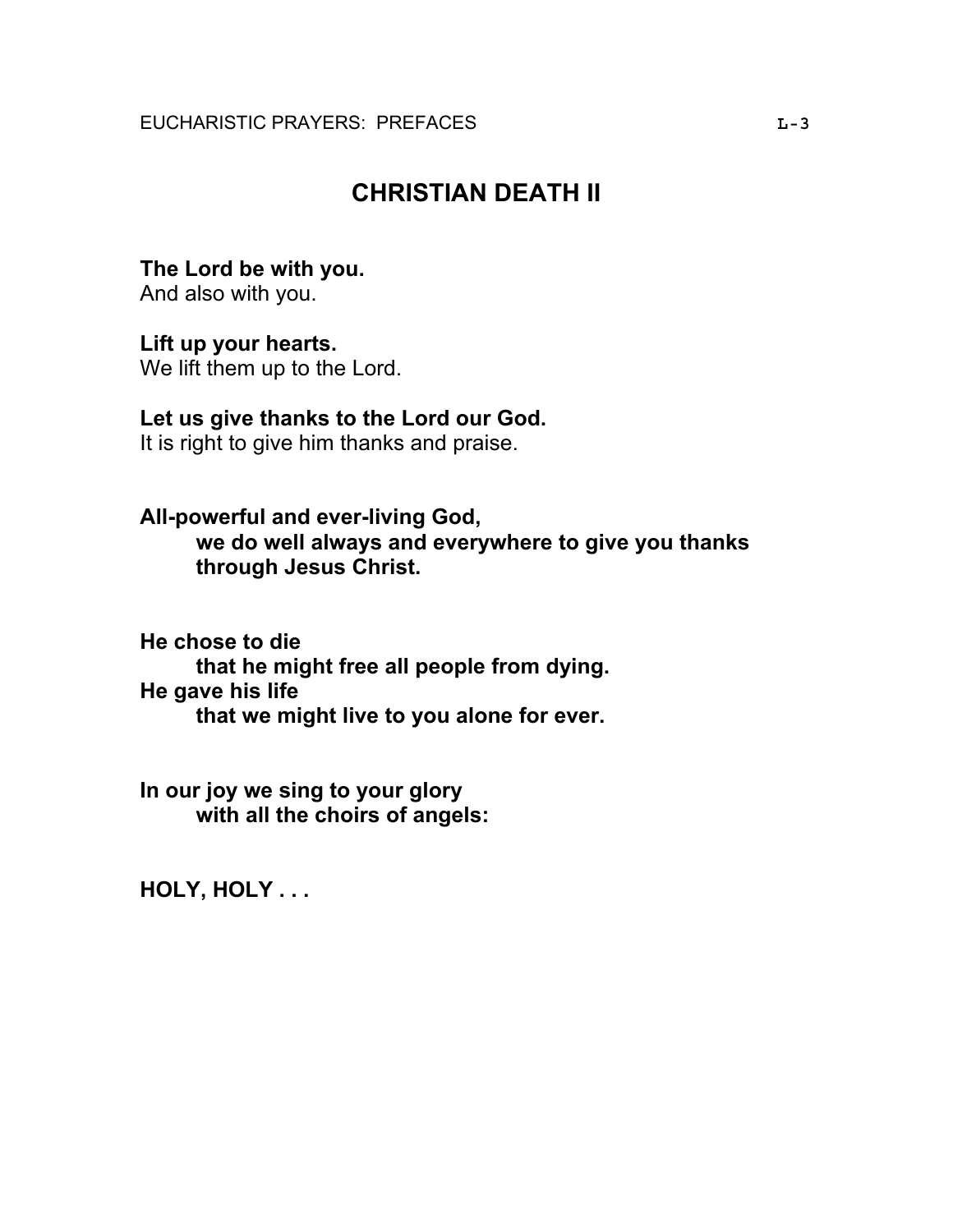#### EUCHARISTIC PRAYERS: PREFACES **L-4**

# **CHRISTIAN DEATH III**

**The Lord be with you.**  And also with you.

**Lift up your hearts.** We lift them up to the Lord.

**Let us give thanks to the Lord our God.**  It is right to give him thanks and praise.

**All-powerful and ever-living God, we do well always and everywhere to give you thanks through Jesus Christ.** 

**In him the world is saved, humankind is reborn, and the dead rise again to life.** 

**Through Christ the angels of heaven offer their prayer of adoration as they rejoice in your presence for ever.** 

**May our voices be one with theirs in their triumphant hymn of praise:**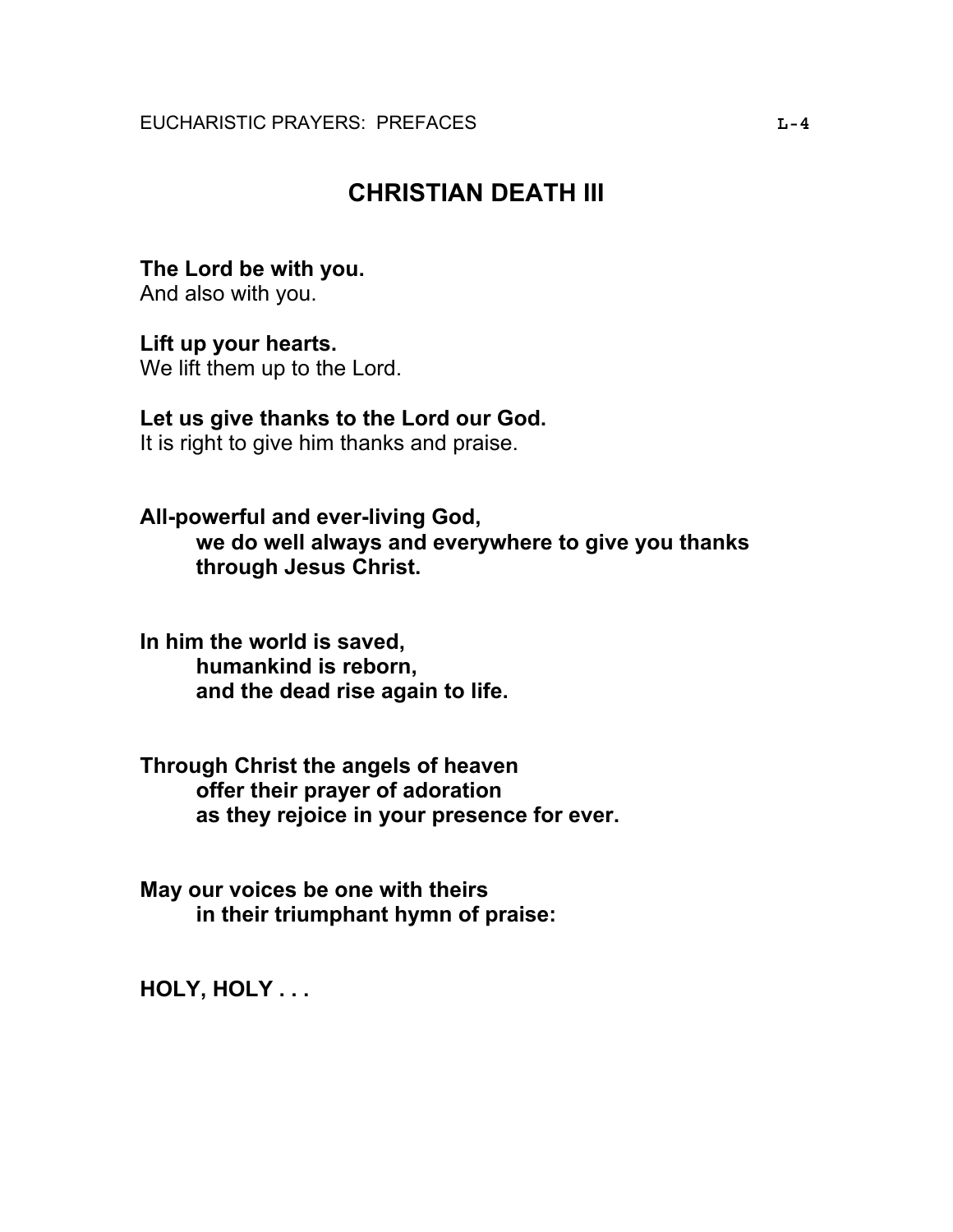# **CHRISTIAN DEATH IV**

**The Lord be with you.**  And also with you.

**Lift up your hearts.** We lift them up to the Lord.

**Let us give thanks to the Lord our God.**  It is right to give him thanks and praise.

**All-powerful and ever-living God,** 

 **we do well always and everywhere to give you thanks.** 

**By your power you bring us to birth. By your providence you rule our lives. By your command you free us at last from sin as we return to the dust from which we came. Through the saving death of Jesus we rise at your word to the glory of the resurrection.** 

**Now we join the angels and the saints as they sing their unending hymn of praise:**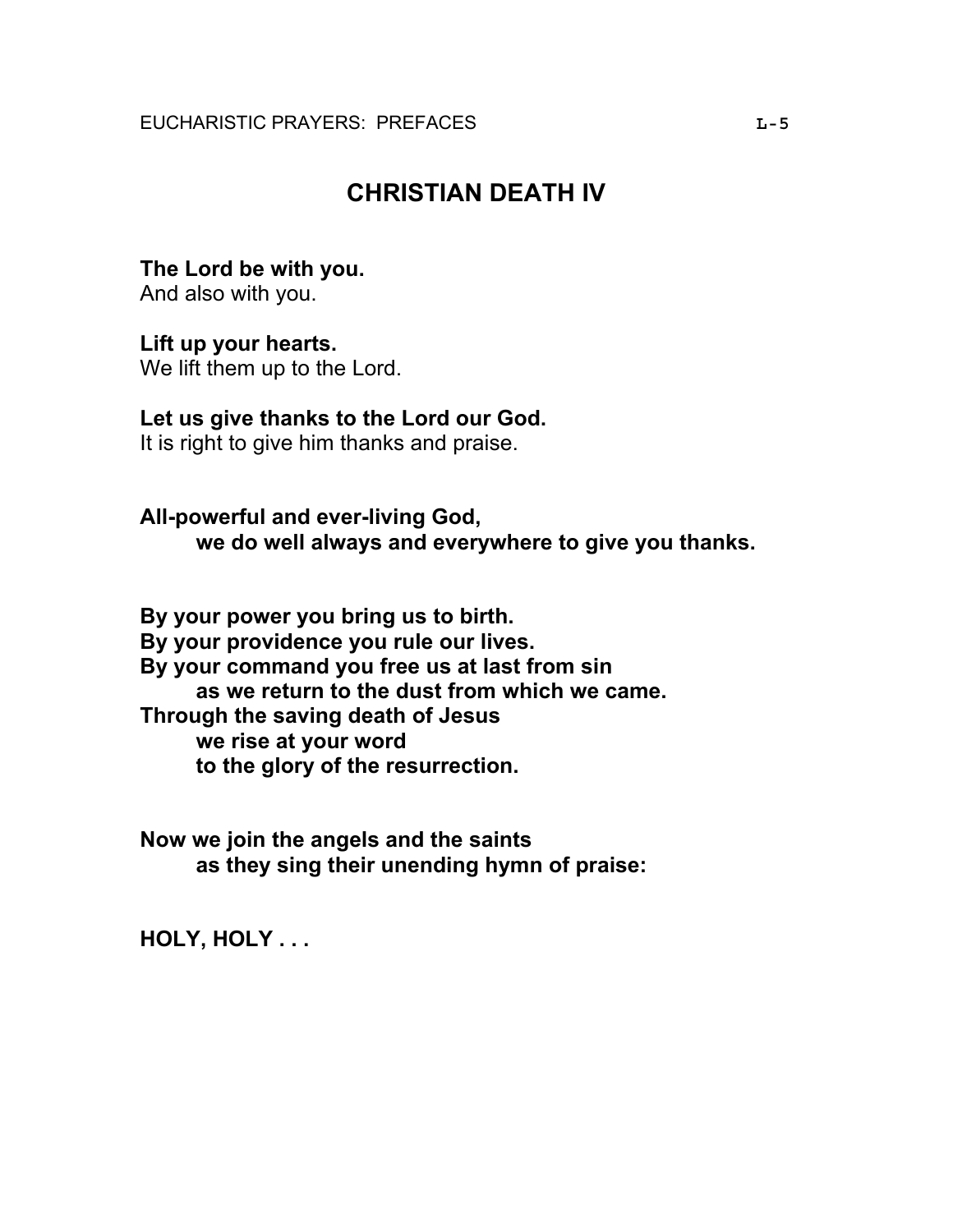# **CHRISTIAN DEATH V**

**The Lord be with you.**  And also with you.

**Lift up your hearts.** We lift them up to the Lord.

**Let us give thanks to the Lord our God.**  It is right to give him thanks and praise.

**All-powerful and ever-living God, we do well always and everywhere to give you thanks through Jesus Christ.** 

**Death is the just reward for our sins, yet, when at last we die, your loving kindness calls us back to life in company with Christ, whose victory is our redemption.** 

**Our hearts are joyful, for we have seen your salvation, and now with the angels and saints we praise you for ever:**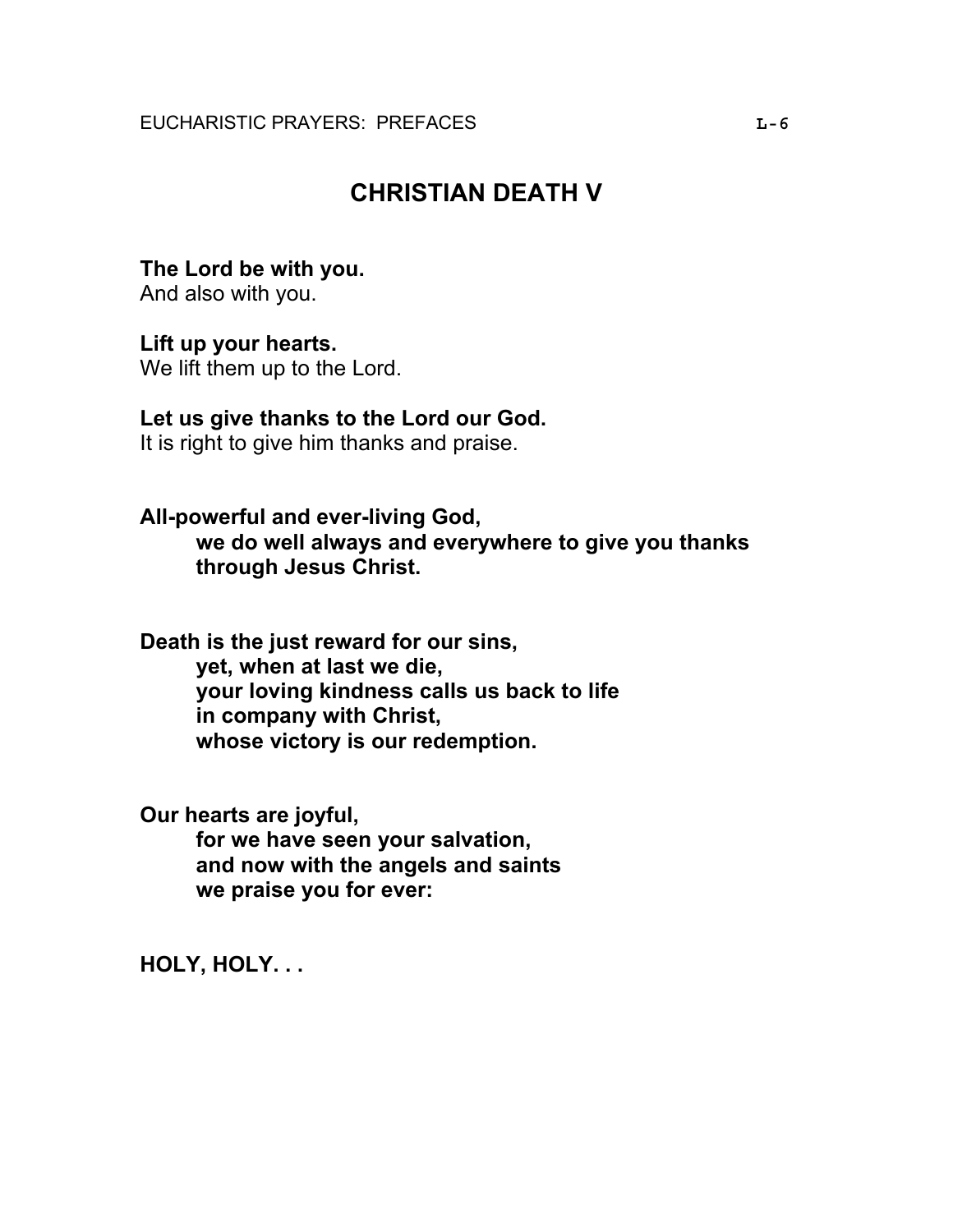# **RITE OF GREETING THE BODY**

(Adapted from OCF 109-118)

### **INTRODUCTION**

- **1. This rite provides a model of prayer for the religious family and the family of origin when the body of the deceased friar is initially brought to the church or chapel. The body of the deceased, as the temple of the life-giving Spirit, is reverenced with a recall of the mystery of Baptism, and welcomed into the midst of the assembly. The rite provides a setting of faith and prayer for the later viewing of the body and visitation.**
- **2. For some of the mourners, this greeting of the body may involve confronting the fact of death and loss in a most immediate way. The gathering of an assembly and the comfort of brief and familiar prayers can have meaning here, providing an atmosphere of sensitive concern and confident faith.**
- **3. As possible, a tolling of church bells can announce the arrival of the body of the deceased friar and call mourners together. The minister can meet the body at the door of the church or chapel and, when the mourners have gathered, begin in an atmosphere of calm and recollection. Alternately, the rite can take place around the body already laid out and open for viewing. The rite itself is a model, to be adjusted by the minister to the given situation.**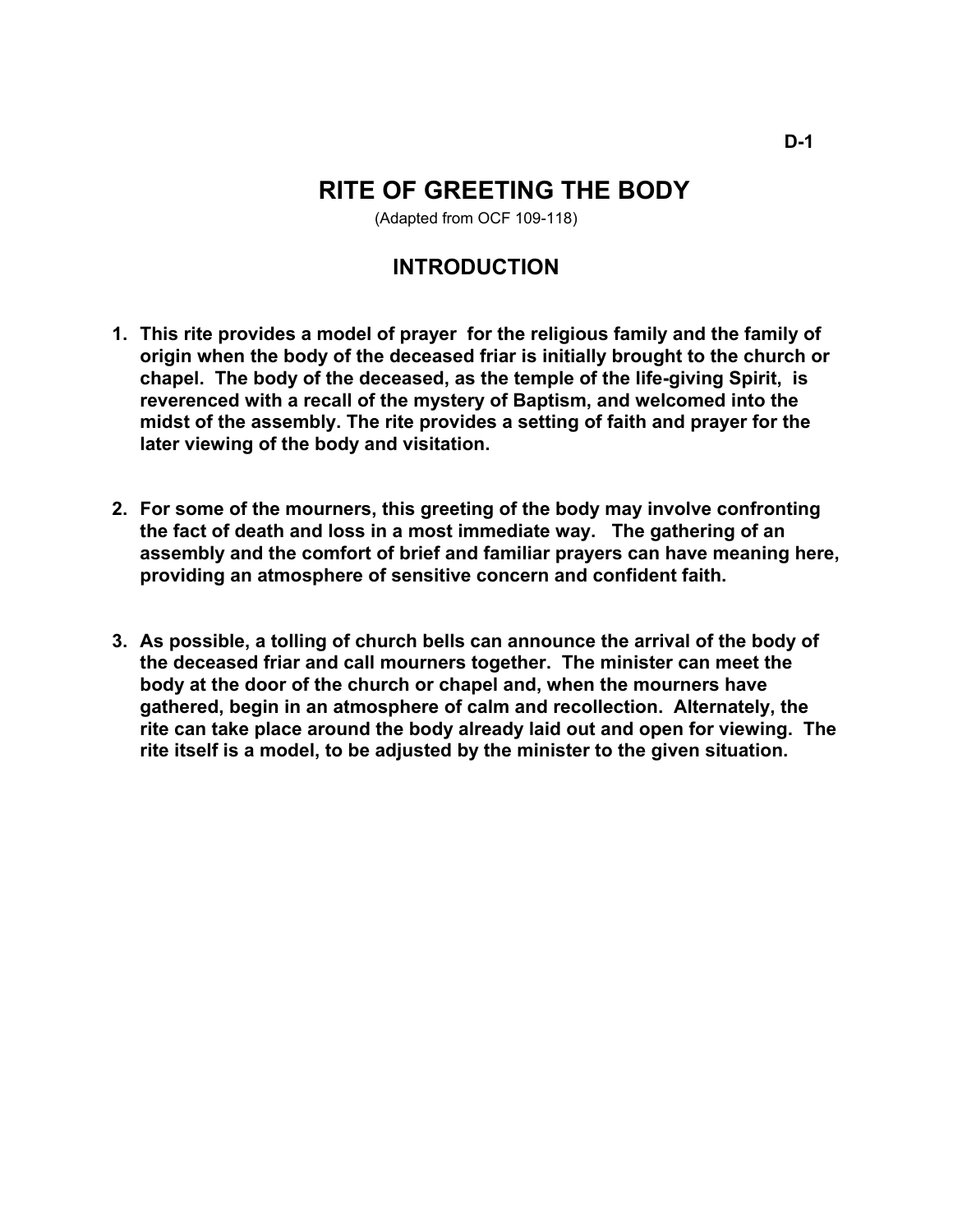# **OUTLINE OF THE RITE**

 **Sign of the Cross** 

 **Scripture Verse** 

 **Sprinkling with Holy Water** 

 **Lighting of Paschal Candle** 

 **Psalm or Litany** 

 **The Lord's Prayer** 

 **Concluding Prayer**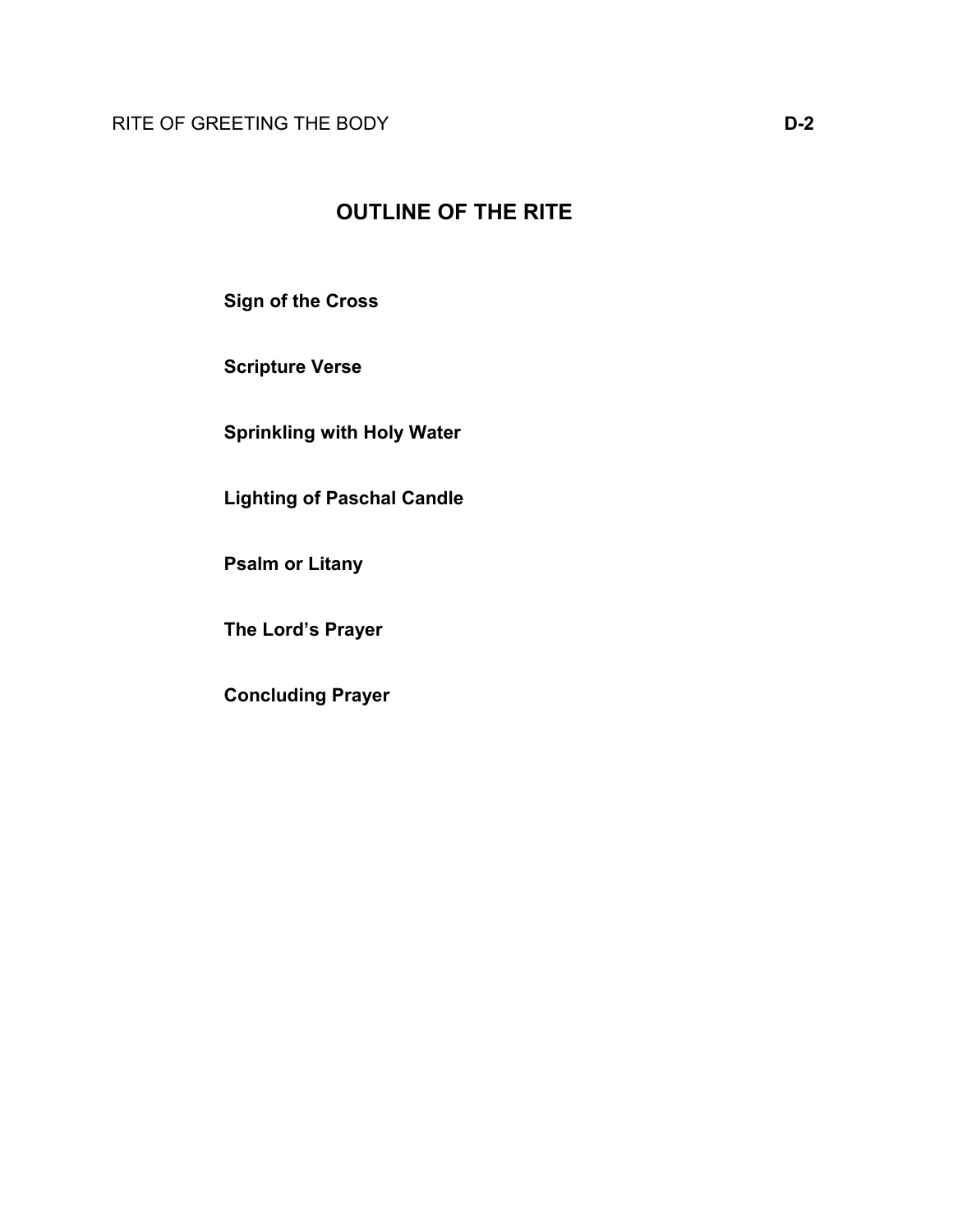# **RITE OF GREETING THE BODY**

## **Sign of the Cross** (OCF 112)

 The minister and those present sign themselves with the sign of the cross as the minister says:

**In the name of the Father, and of the Son, and of the Holy Spirit.**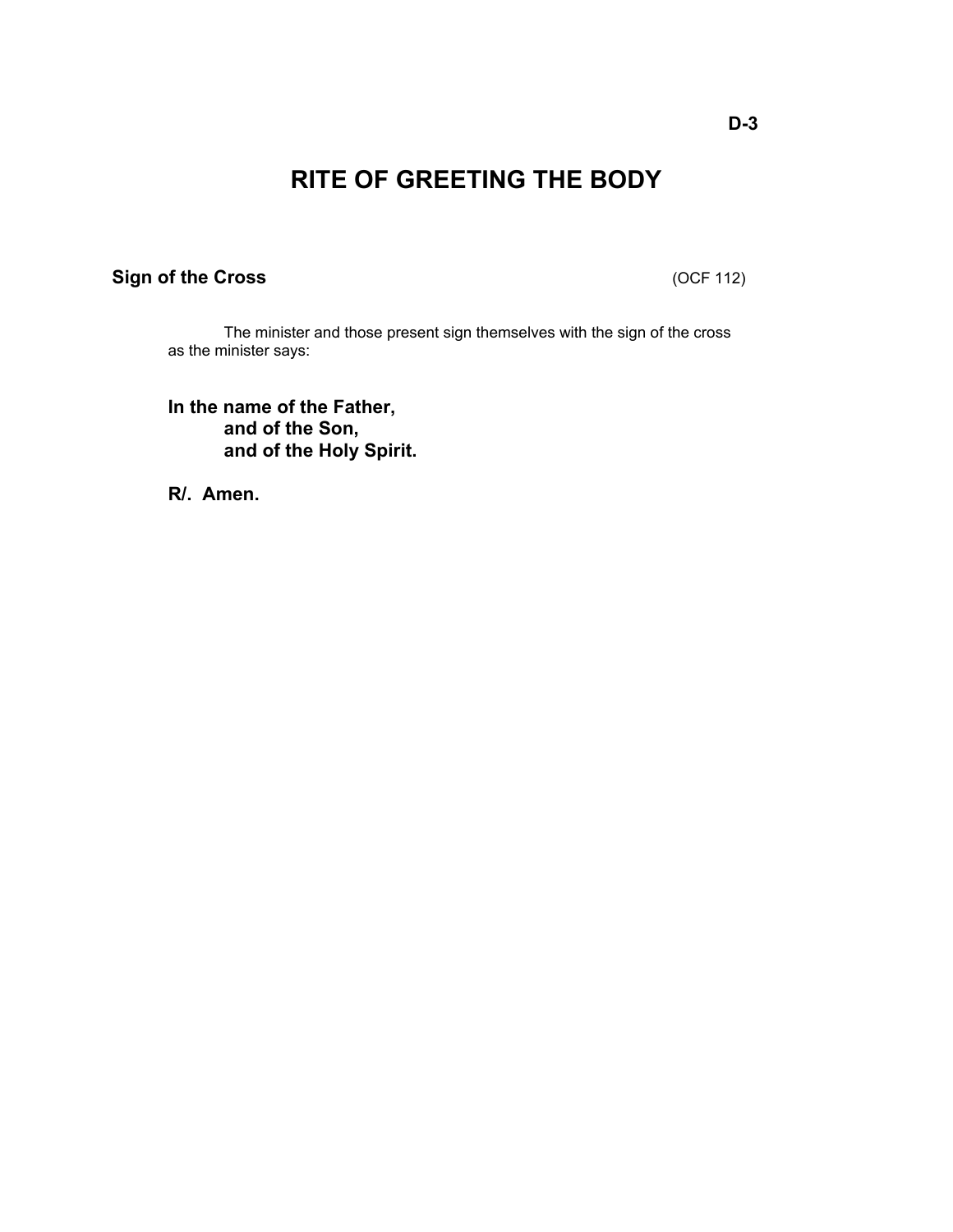Rite of Greeting the Body **D-4** 

#### **Scripture Verse**

One of the following or another brief Scripture verse is read.

A. Matthew 11:28-30 (OCF 113-A)

**My brothers and sisters, Jesus says: Come to me, all you that are weary and are carrying heavy burdens, and I will give you rest. Take my yoke upon you, and learn from me, for I am gentle and humble in heart, and you will find rest for your souls. For my yoke is easy, and my burden is light."** 

B. John 14:1-3 (OCF 113-B)

**My brothers and sisters, Jesus says: "Do not let your hearts be troubled. Believe in God, believe also in me. In my Father's house there are many dwelling places. If it were not so, would I have told you that I go to prepare a place for you? And if I go and prepare a place for you, I will come again and will take you to myself, so that where I am, there you may be also."** 

C. 2 Corinthians 1:3-5 (addition)

**My brothers and sisters, the Apostle Paul writes: "Blessed be the God and Father of our Lord Jesus Christ, the Father of mercies and the God of all consolation, who consoles us in all our affliction, so that we may be able to console those who are in any affliction with the consolation with which we ourselves are consoled by God. For just as the sufferings of Christ are abundant for us, so also our consolation is abundant through Christ."** 

Pause for silent prayer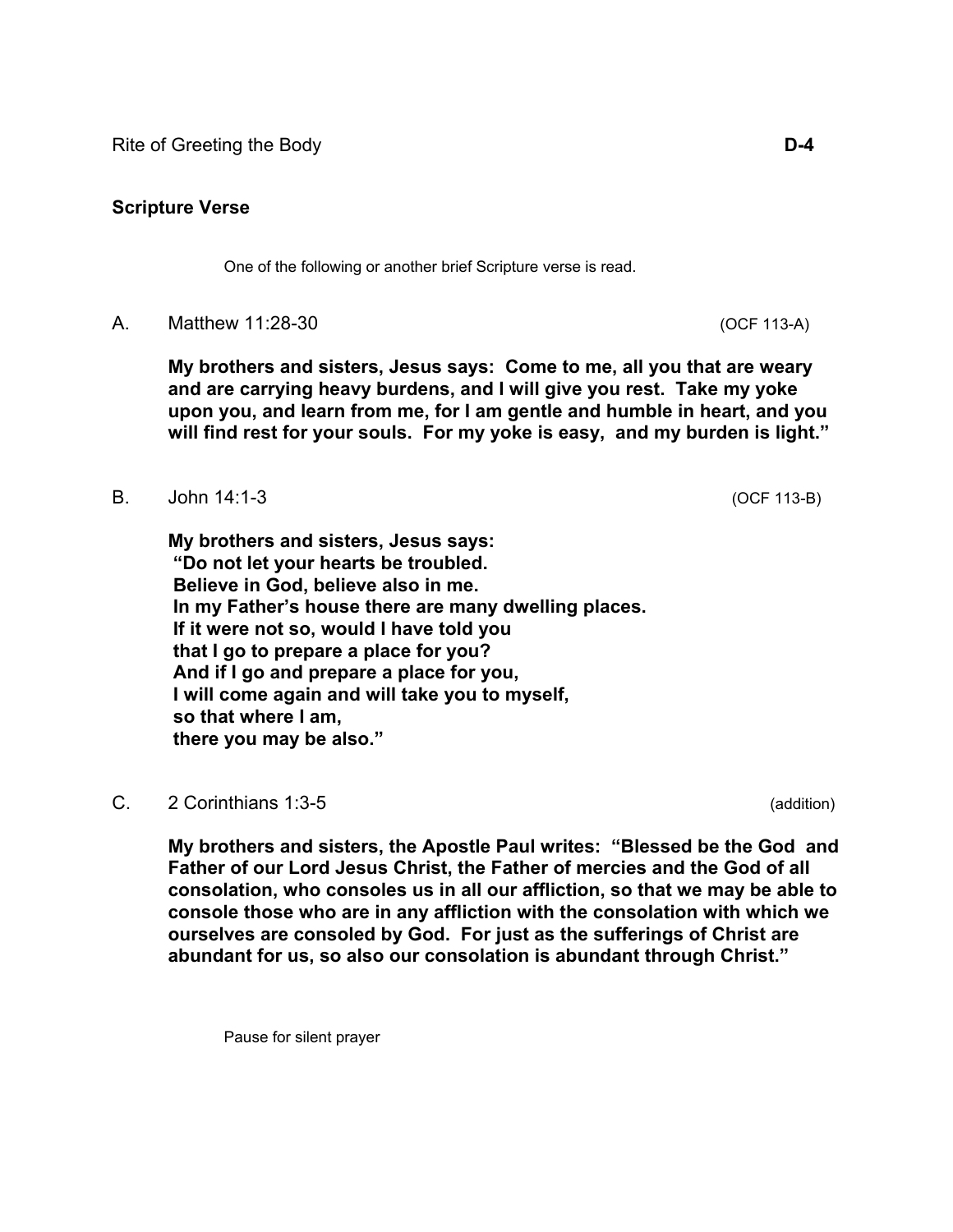Rite of Greeting the Body **D-5** 

#### **Sprinkling with Holy Water**

Using one of the following formularies, the minister may sprinkle the body with holy water.

- A. **We greet the body of our brother N.** (original)  **with the waters of baptism. In that sacrament he died to Christ. In religious life he lived out his Christian calling. May he share now in the fullness of risen life with Christ.**
- B. **We greet the body of our brother N. Example 20 and Section** (original)  **with the waters of baptism, for this body has been the dwelling place of God's presence and the temple of the Holy Spirit. In baptism he died to Christ; may he now share in the fullness of risen life.**
- C. **God lives in the heavens yet abides in our midst.** (OCF 114-C; revised)  **Since in baptism N. became God's dwelling place and the Spirit of God lived in him, with reverence we bless his mortal body.**

**Lighting of Easter Candle Candle** (Spanish Sacramentary, translated & adapted)

**By the body of our brother N. we kindle this flame of the risen and glorified Jesus Christ.** 

 **May the splendor of this light illumine the shadows of our lives and guide us in hope.**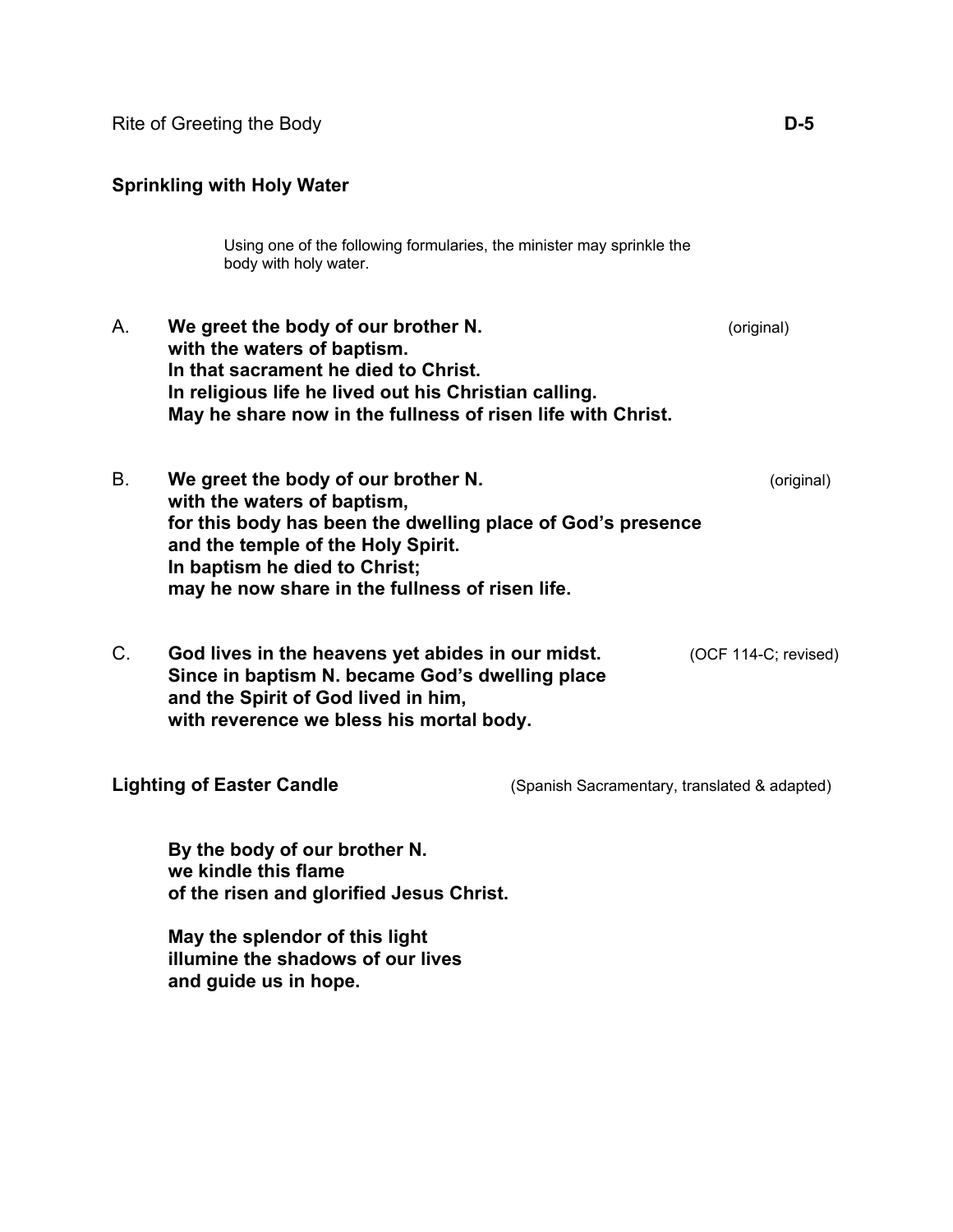#### **Prayer**

Either one of the psalms (A or B) or the litany (C) may be chosen.

#### **Option A: Psalm**

A psalm is said or sung. Another psalm may be chosen.

R/. I hope in the Lord, I trust in God's word. (OCF 115-A)

#### Psalm 130

 Out of the depths I cry to you, O Lord, Lord, hear my voice! O let your ears be attentive to the voice of my pleading. R/.

 If you, O Lord, should mark our guilt, Lord, who would survive? But with you is found forgiveness: for this we revere you. R/.

 My soul is waiting for the Lord, I count on his word. My soul is longing for the Lord more than watchman for daybreak. R/.

 Because with the Lord there is mercy and fullness of redemption, Israel indeed he will redeem from all its iniquity. R/.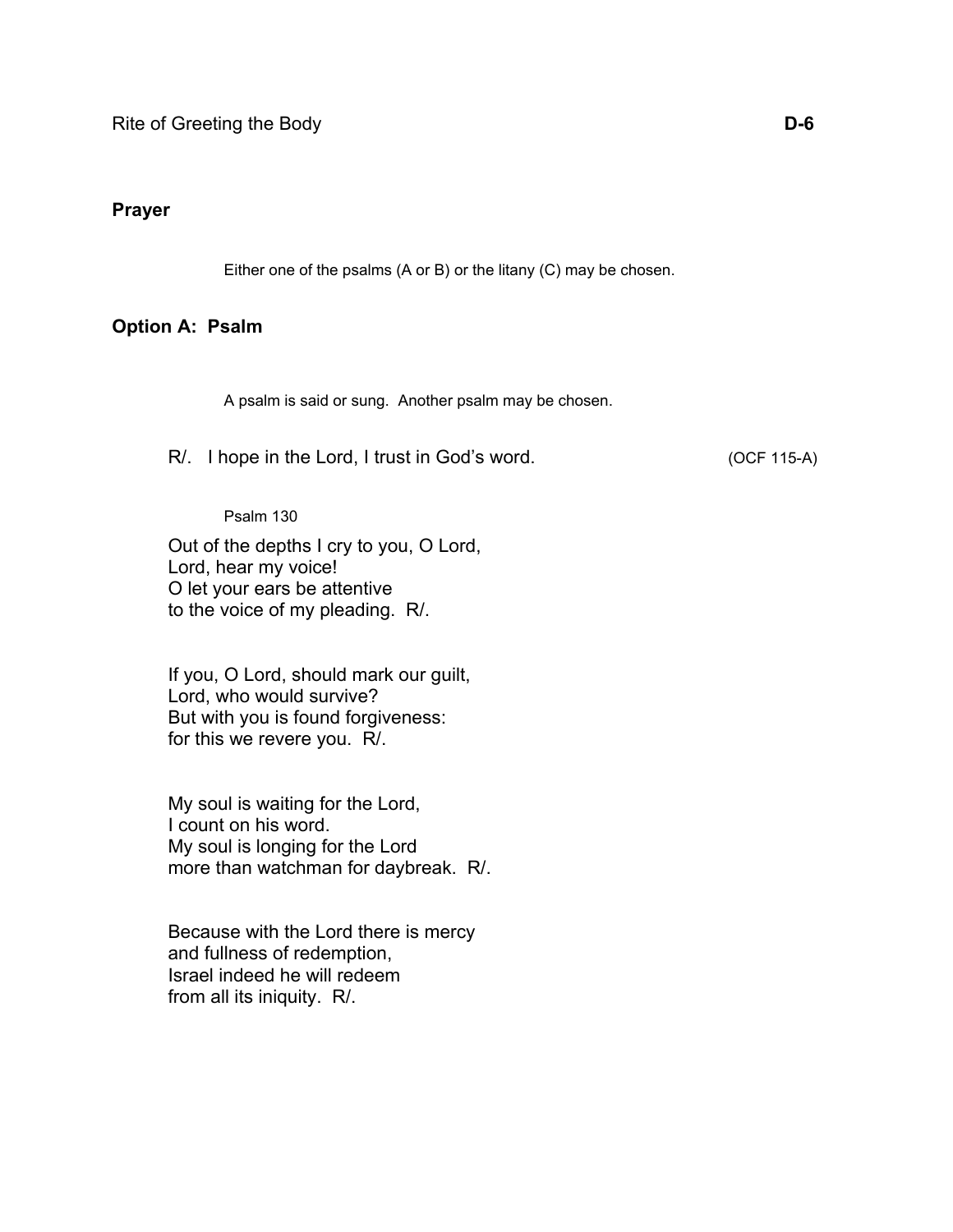#### **Option B: Psalm**

R/. I will walk in the presence of the Lord, in the land of the living. (OCF 115-B)

Psalm 115 and 116

 How gracious is the Lord, and just; our God has compassion. The Lord protects the simple hearts; I was helpless so God saved me. R/.

 I trusted, even when I said: "I am sorely afflicted," and when I said in my alarm: "No one can be trusted." R/.

 O precious in the eyes of the Lord is the death of the faithful. Your servant, Lord, your servant am I; you have loosened my bonds. R/.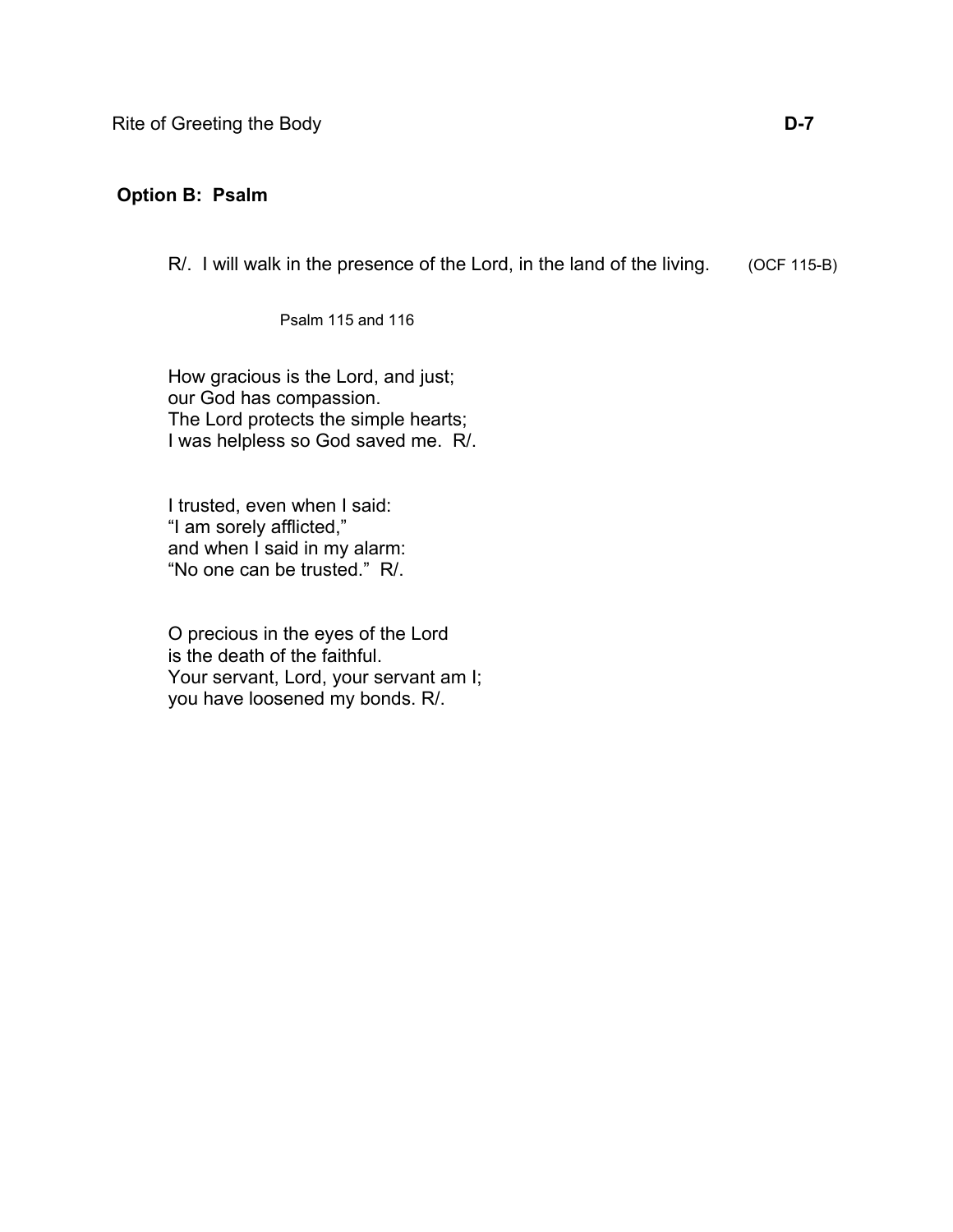Rite of Greeting the Body **D-8** 

#### **Option C: Litany C: Compared Circuit Compared Circuit Compared Circuit Compared Circuit Compared Circuit Compared Circuit Compared Circuit Compared Circuit Compared Circuit Compared Circuit Compared Circuit Circuit Circ**

The minister indicates the response and then leads the intercessions.

#### **The response to our prayers of intercession is:**

#### **BLESSED BE GOD FOREVER.**

**Our brother N. was washed in the waters of Baptism; may he drink from the fountain of eternal life, we pray.** 

**He was consecrated to the Lord through the vows of religious life; may his living of these vows be the promise of eternal life, we pray.** 

 **He was called to love and service in the Capuchin brotherhood, for the Church and for the world; may he receive the reward of loving service, we pray.** 

 **He partook of the body and blood of Jesus Christ in Eucharist; may this food be for him the pledge of eternal life, we pray.** 

 **He was anointed with the oil of the sick; may this be for him the oil of gladness, we pray.** 

#### **The Lord's Prayer**  (OCF 116)

 Using one of the following invitations, or in similar words, the minister invites those present to pray the Lord's Prayer.

#### A. **With God there is mercy and fullness of redemption; let us pray as Jesus taught us:**

B. **Let us pray for the coming of the reign of God as Jesus taught us**:

**Our Father . . .**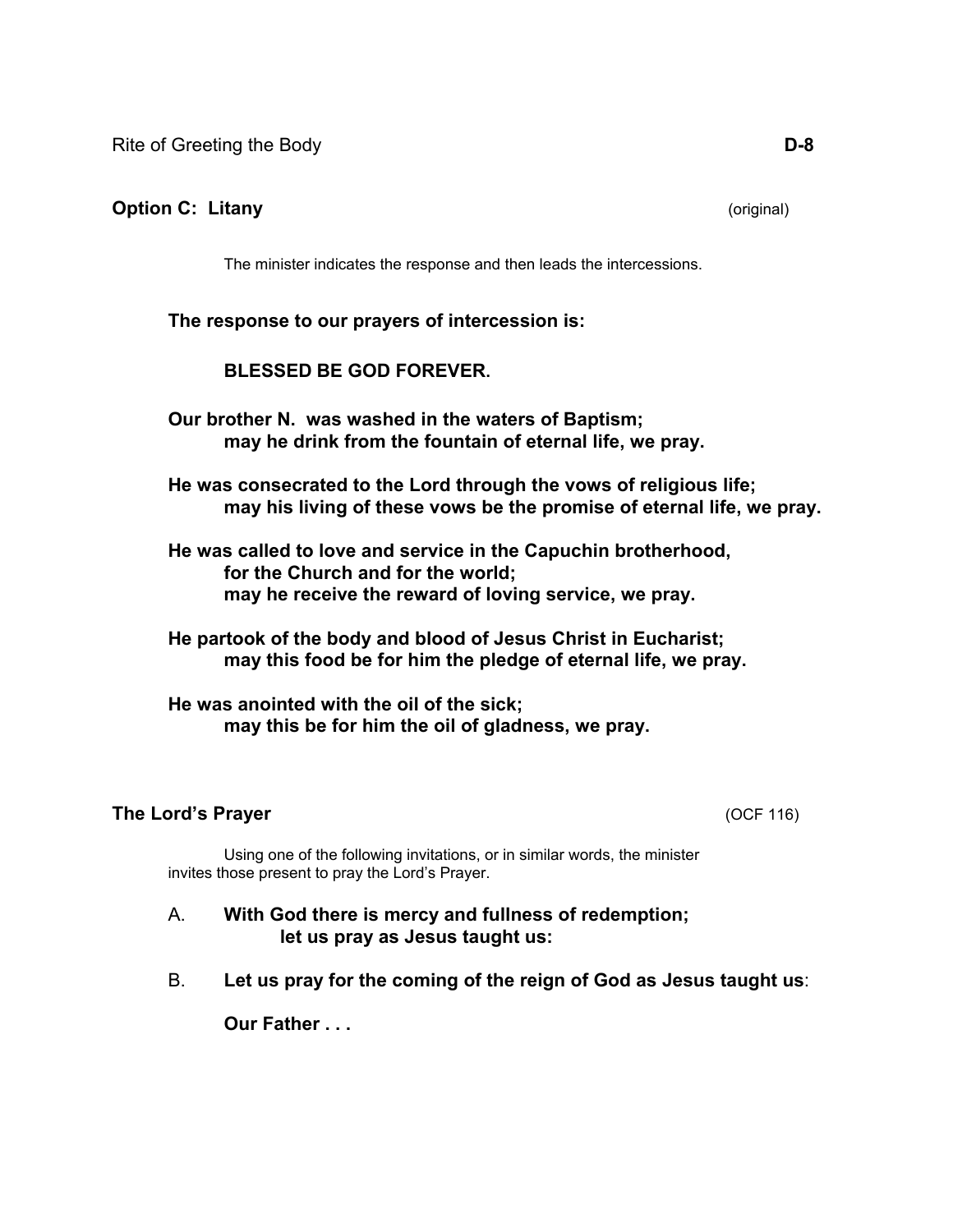#### **Concluding Prayer**

The minister says one of the following prayers.

 **we pray for our Capuchin brother N. who responded to the call of Jesus through consecration in religious life.** 

 **Grant that he may rejoice on that day when your glory will be revealed, and in company with all his sisters and brothers, share for ever the happiness of heaven.** 

 **We ask this through Christ our Lord.** 

- R/. Amen.
- B. **God of blessings,** (OCF 398-23, for a religious) **source of all holiness, the voice of your Spirit has drawn countless men and women to follow Jesus Christ and to bind themselves to you with ready will and loving heart.**

**Look with mercy on our brother N. who sought to fulfill his vows to you, and grant him the reward promised to all good and faithful servants.** 

**May he rejoice in the company of the saints and with them praise you for ever.** 

**We ask this through Christ our Lord.** 

R/. Amen.

A. **All-merciful God** (OCF 398-22, for a religious, adapted)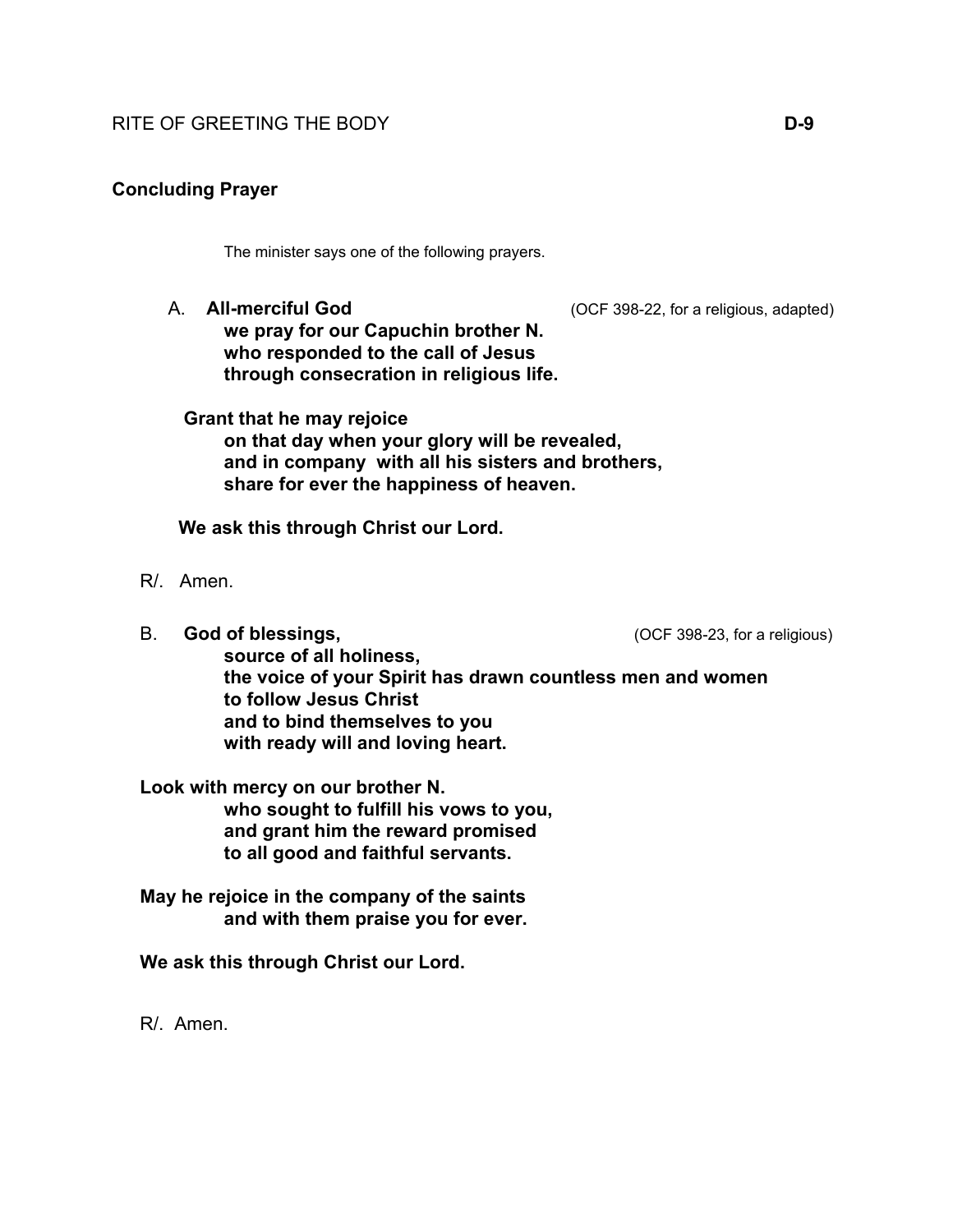Rite of Greeting the Body **D-10** 

#### **Eternal rest grant unto him, O Lord.**

R/. And let perpetual light shine upon him.

### **May he rest in peace.**

R/. Amen

#### **May his soul and the souls of all the faithful departed, through the mercy of God, rest in peace.**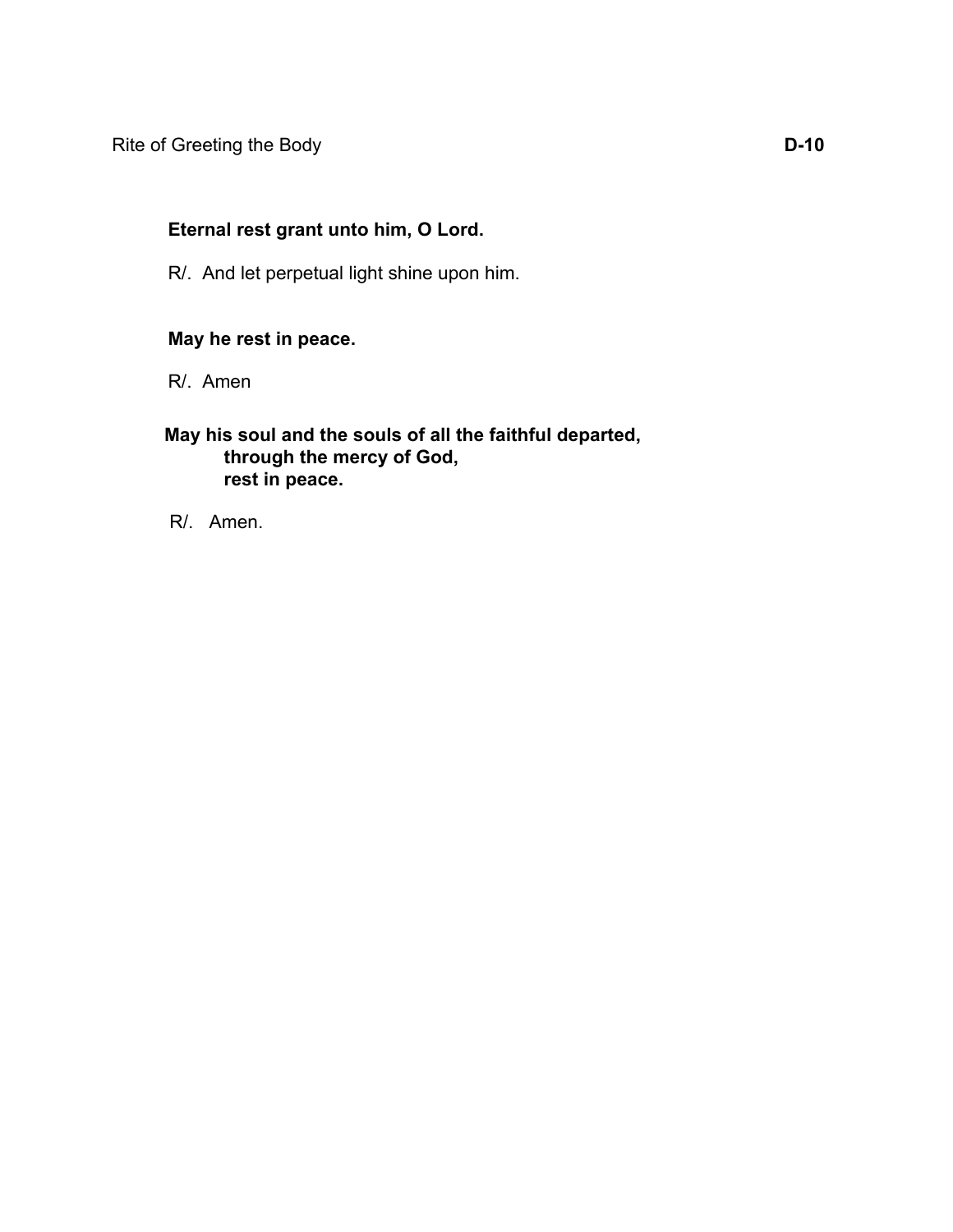## **VIGIL OR WAKE SERVICE**

### **INTRODUCTION**

**1. The time of vigil for the deceased is one of prayerful gathering around the body of the deceased, during which we remember, we comfort, and we pray. "At the vigil the Christian community keeps watch with the family in prayer to the God of mercy and finds strength in Christ's presence." (OCF 56) Customarily it takes place in a church or chapel, with adjoining areas for rest and visiting.** 

**2. The vigil or wake service, celebrated "at a time well before the funeral liturgy" (OCF 55), brings the vigil to public Christian expression in prayer. "In this time of loss the family and community turn to God's word as the source of faith and hope, as light and life in the face of darkness and death. Consoled by the redeeming word of God and by the abiding presence of Christ and his Spirit, the assembly at the vigil calls upon the Father of mercy to receive the deceased into the kingdom of light and peace." (OCF 56)** 

**3. Suitable preparation of each vigil service involves preparation of the ministry, choice of form, selection of Scripture readings and other readings, music, and choice of prayer forms. Development of original vigil services is encouraged. In any case the enclosed rites can serve as a guide and resource.** 

**4. The liturgical form of vigil service given here is a liturgy of the word. The liturgy of the hours is another possible form. This does not exclude the recitation of the rosary, if so desired.**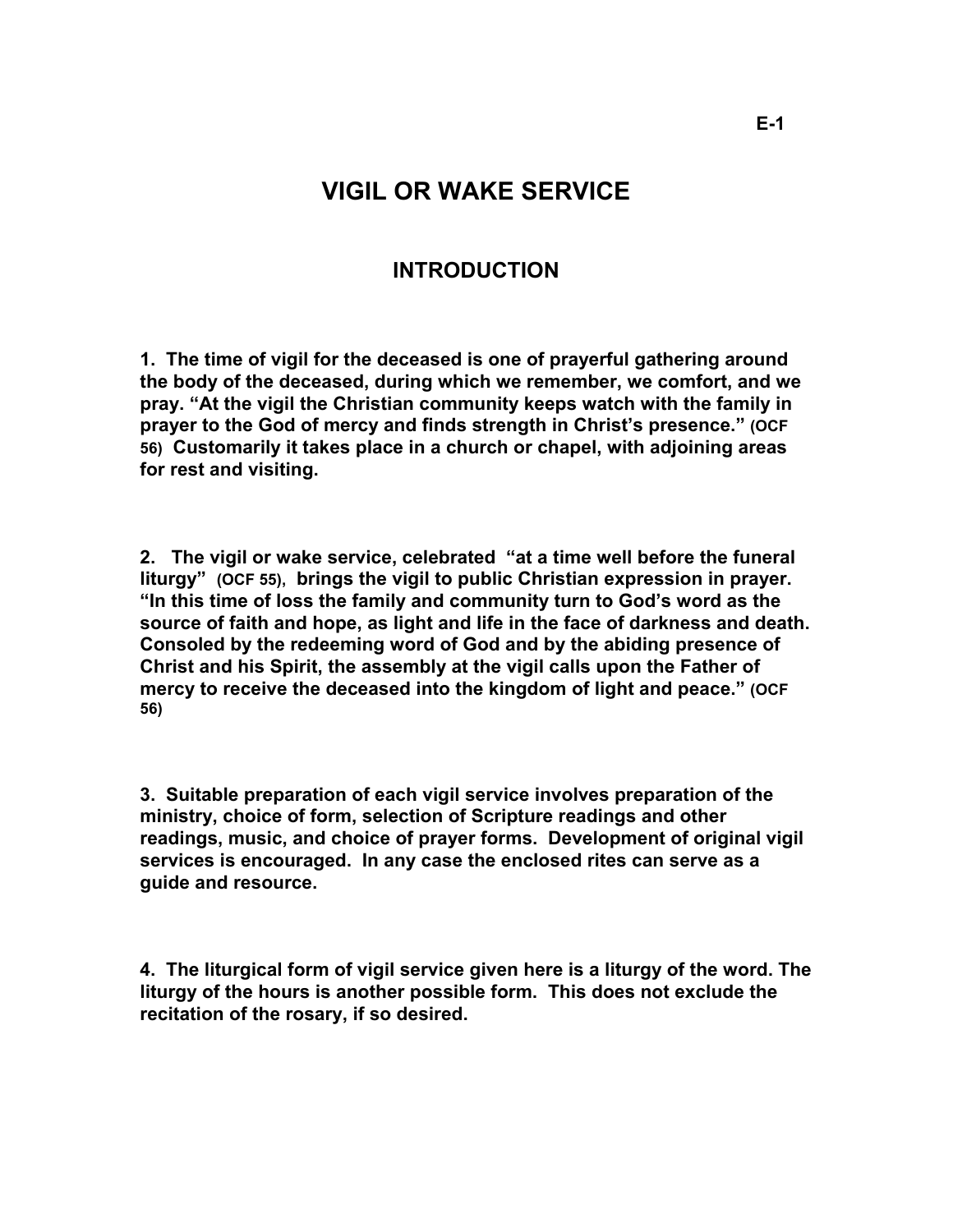#### **VIGIL SERVICE** E-2

**5. The following ministry is suggested for the full development of the vigil service:** 

- **presider (who may wear a stole over the habit if a priest)**
- **homilist**
- **assisting minister as needed**
- **reader(s)**
- **cantor and other musicians as possible**

**6. "The proclamation of the word of God is the high point and central focus of the vigil." (OCF 59) "The purpose of the readings at the vigil is to proclaim the paschal mystery, teach remembrance of the dead, convey the hope of being gathered together in God's kingdom, and encourage the witness of Christian life. Above all, the readings tell of God's designs for a world in which suffering and death will relinquish their hold on all whom God has called his own. The responsorial psalm enables the community to respond in faith to the reading and to express its grief and its praise of God." (OCF 60)** 

**7. "Music is integral to . . . the vigil for the deceased. In the difficult circumstances following death, well-chosen music can touch the mourners and others present at levels of human need that words alone often fail to reach. Such music can enliven the faith of the community gathered to support the family and to affirm hope in the resurrection." (OCF 68)** 

**Priority should be given to an opening song and sung responsorial psalm. There may also be a closing song, as well as sung litanies and the Our Father.** 

**8. Since the vigil service developed from the home as a domestic service, there is ample room for adaptation and involvement, such as the following:** 

- **mementos of the deceased may be displayed in a suitable place.**
- **readings from our Franciscan and Capuchin tradition may be included.**
- **witness to the life of the deceased from friars, family, and friends may be included, as long as the basic character of a homily is also present.**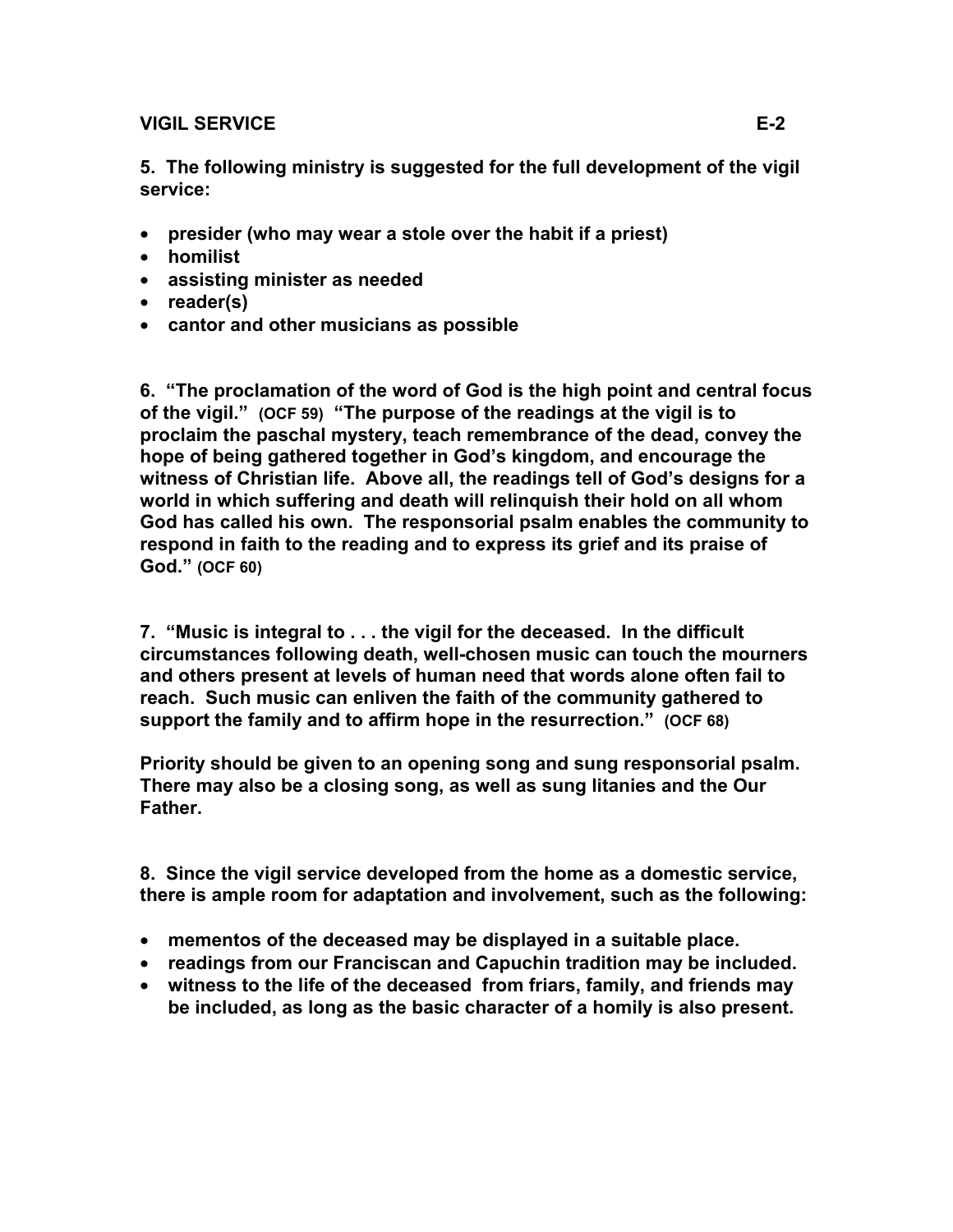# **VIGIL SERVICE: LITURGY OF THE WORD E-3**

#### **OUTLINE OF THE RITE**

#### **INTRODUCTORY RITES**

 **Greeting** 

 **Opening Song** 

 **Invitation to Prayer** 

 **Opening Prayer** 

#### **LITURGY OF THE WORD**

 **Reading from Capuchin-Franciscan tradition (optional)** 

 **Silence (optional)** 

 **First reading** 

 **Responsorial Psalm** 

 **Gospel** 

 **Homily and Testimony (option)** 

#### **PRAYER OF INTERCESSION**

 **Litany** 

 **The Lord's Prayer** 

#### **Concluding Prayer**

#### **CONCLUDING RITE**

 **Blessing** 

 **Closing Song (option)**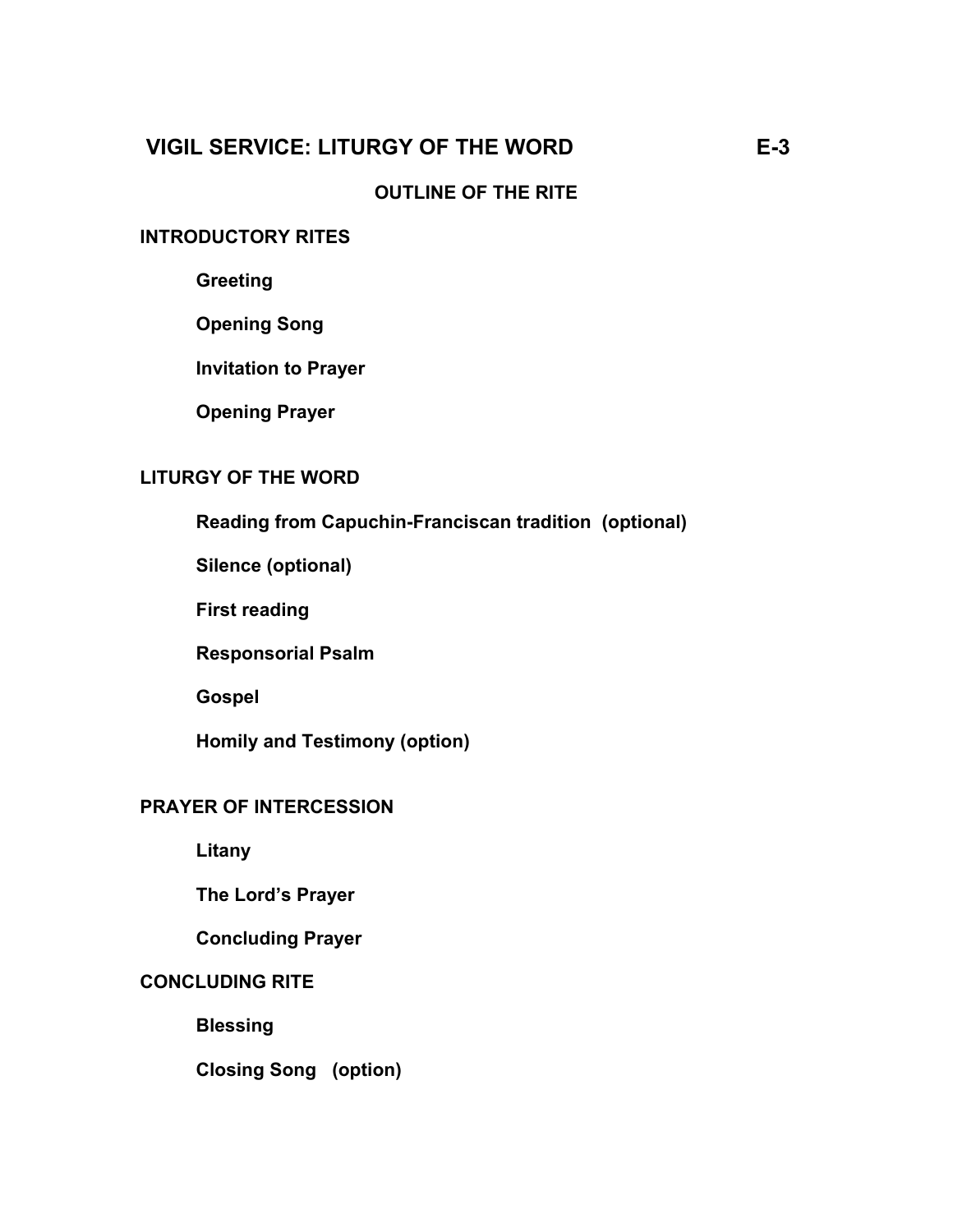## **INTRODUCTORY RITES**

#### **GREETING** (OCF 69)

The minister greets those present in these or similar words.

#### A. **May the God of hope give you the fullness of peace, and may the Lord of life be always with you.**

R/ And also with you.

#### B. **The grace and peace of God our Father and the Lord Jesus Christ be with you.**

R/ And also with you.

#### C. **The grace and peace of God our Father, who raised Jesus from the dead, be always with you.**

R/ And also with you.

#### D. **May the Father of mercies, the God of all consolation, be with you.**

R/ And also with you.

#### **OPENING SONG**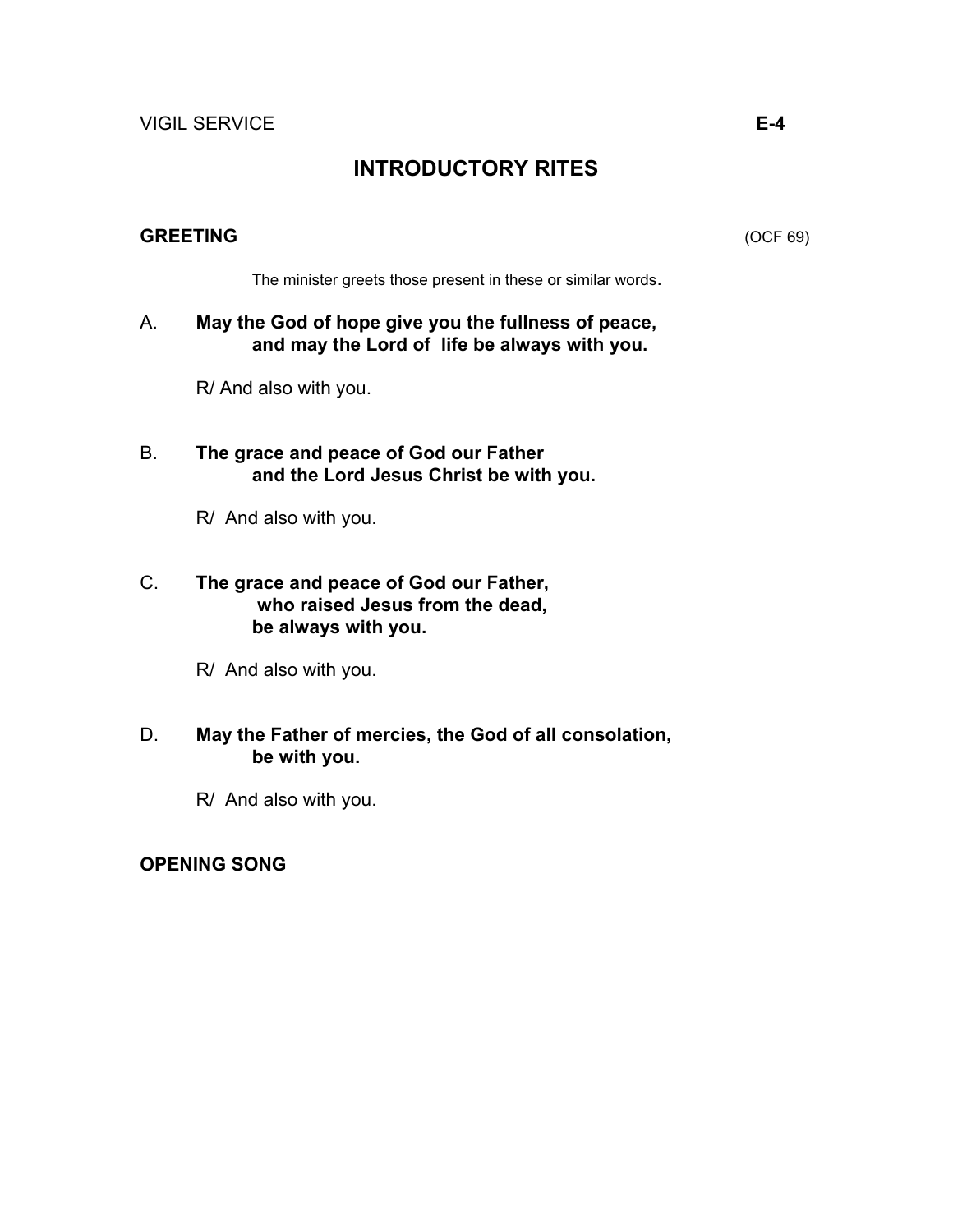#### **OPENING PRAYER**

The presider invites the assembly to pray in these or similar words.

(OCF 71, adapted)

| My brothers and sisters,                                           |
|--------------------------------------------------------------------|
| we gather to mourn the death of our brother N.,                    |
| and to commend him to the mercy of God.                            |
| It is our Christian belief                                         |
| that the ties of family, friendship, and religious life            |
| that knit us together throughout our lives                         |
| do not unravel with death.                                         |
| It is our Christian hope that God remembers the good we have done, |
| forgives our sins,                                                 |
| and welcomes us together into heaven.                              |
| So we pray for our brother N.,                                     |
| that he be gathered into eternal life.                             |
|                                                                    |

The presider prays one of the following, or another prayer

A. **O God,** (OCF 72, adapted)

 **the death of our brother N. calls to mind our own mortality. But for those who believe in your love, death is not the end nor does it destroy the bonds we forge in life. We share the faith of the disciples of Jesus, and the hope of the children of God. Bring the light of Christ's resurrection to our separation and loss as we pray for N. and for ourselves, through Christ our Lord.**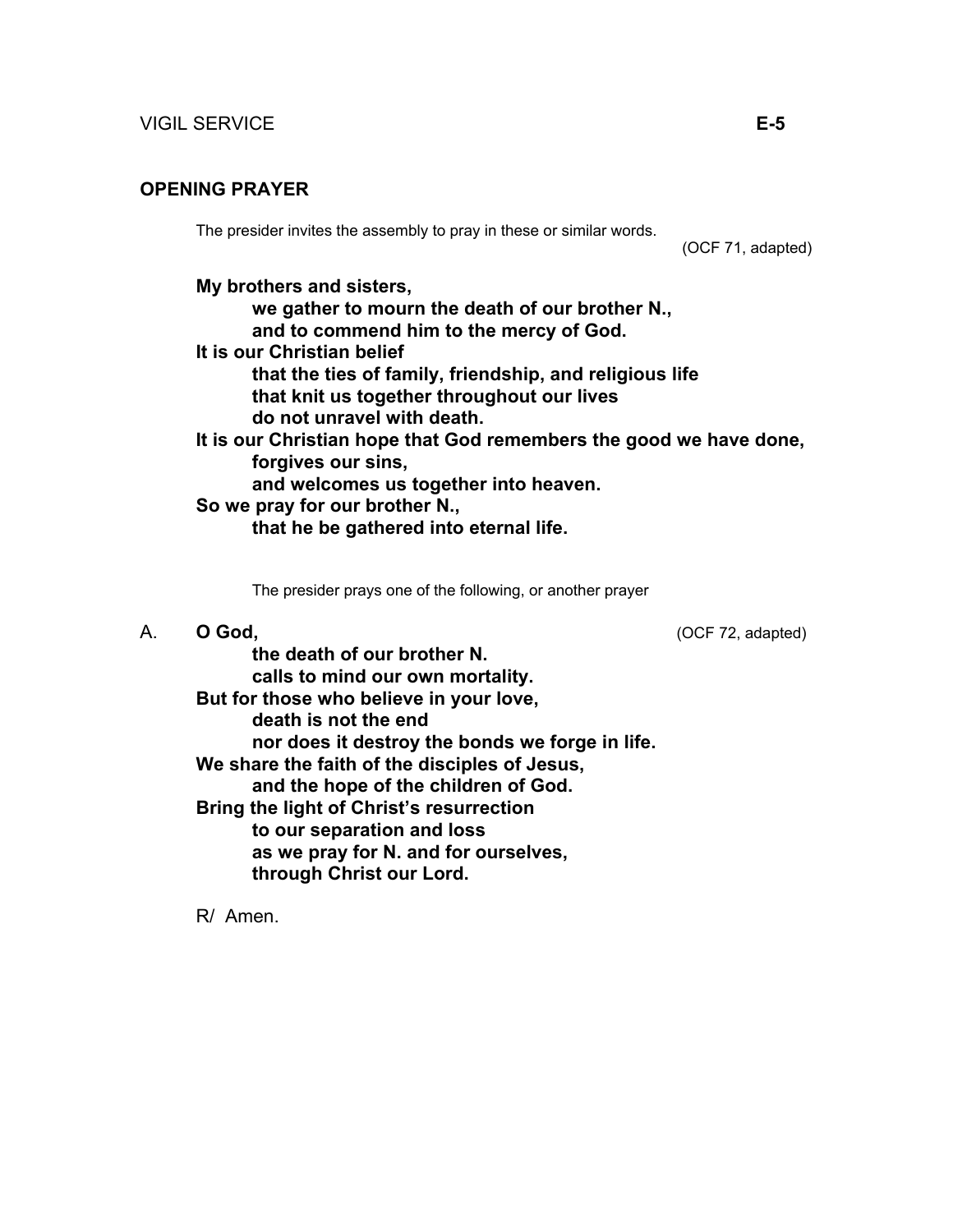| В. | O God,                                                      | (OCF 72, adapted) |  |
|----|-------------------------------------------------------------|-------------------|--|
|    | glory of believers and life of the just,                    |                   |  |
|    | by the dying and rising of Jesus we are redeemed:           |                   |  |
|    | have mercy on your Capuchin servant N.                      |                   |  |
|    | As he sought to follow Jesus in baptism and religious life, |                   |  |
|    | so make him worthy to share the joys of eternal life,       |                   |  |
|    | for he believed in the resurrection of the dead.            |                   |  |
|    | We ask this through Christ our Lord.                        |                   |  |
|    |                                                             |                   |  |

R/ Amen.

C. **Jesus our Redeemer, C.** (original)  **you willingly gave yourself up to death so that all people might be saved and pass from death into a new life. Look with loving mercy upon our deceased brother N. In life he followed the Gospel call within the Capuchin brotherhood of St. Francis. In death may he be joined to you in glory. You live and reign for ever and ever.**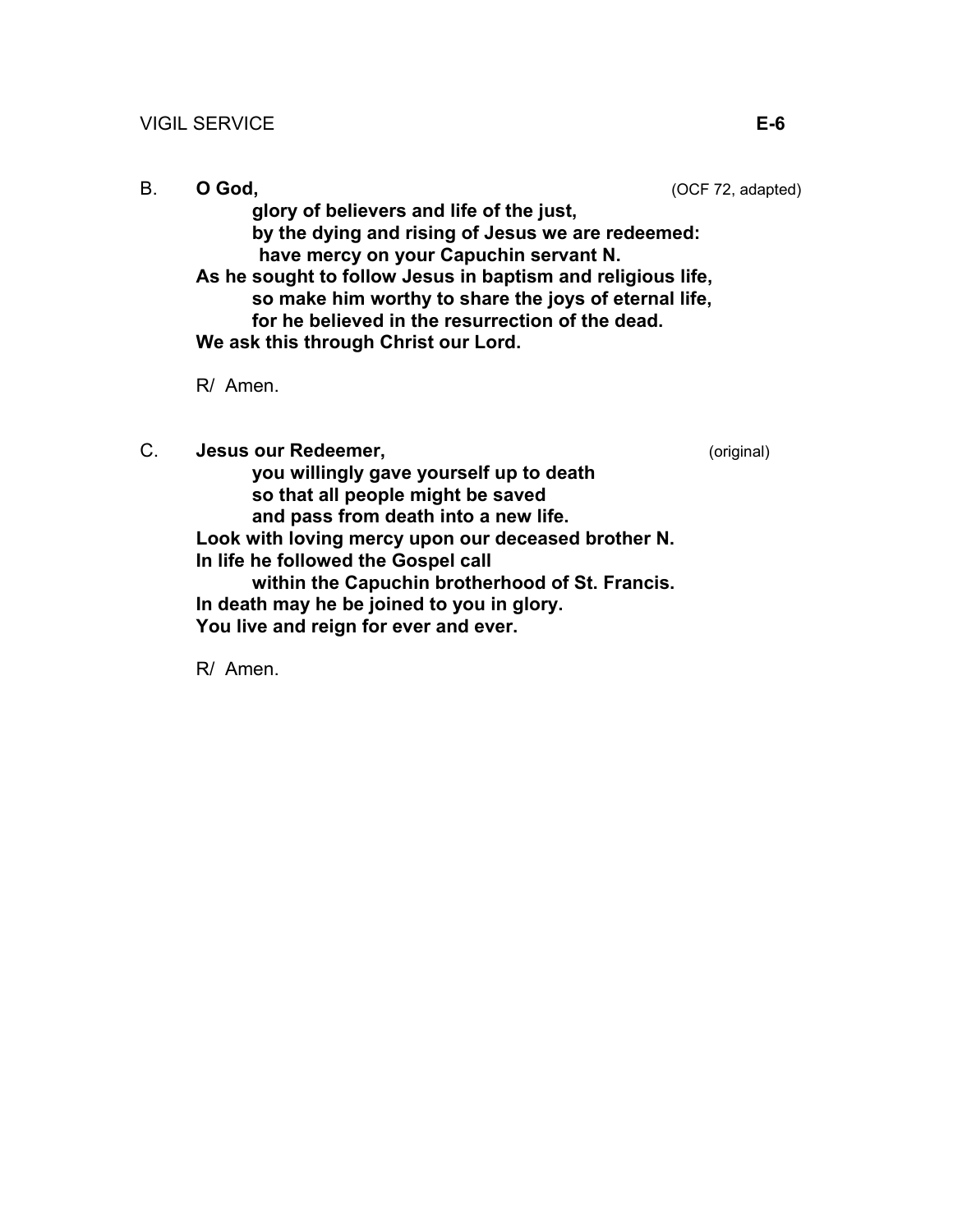### **LITURGY OF THE WORD**

 The readings from Scripture may be preceded by a reading from our Capuchin-Franciscan heritage. If an introduction to this reading is desired, the following could be said:

For a Franciscan reading:

 **Since our brother N. was a follower of St. Francis, we have chosen a first reading from our Franciscan tradition.** 

For a Capuchin reading:

#### **Since our brother N. followed St. Francis as a Capuchin, we have chosen a first reading from our Capuchin tradition.**

The Capuchin-Franciscan reading is followed by silence.

**FIRST SCRIPTURE READING**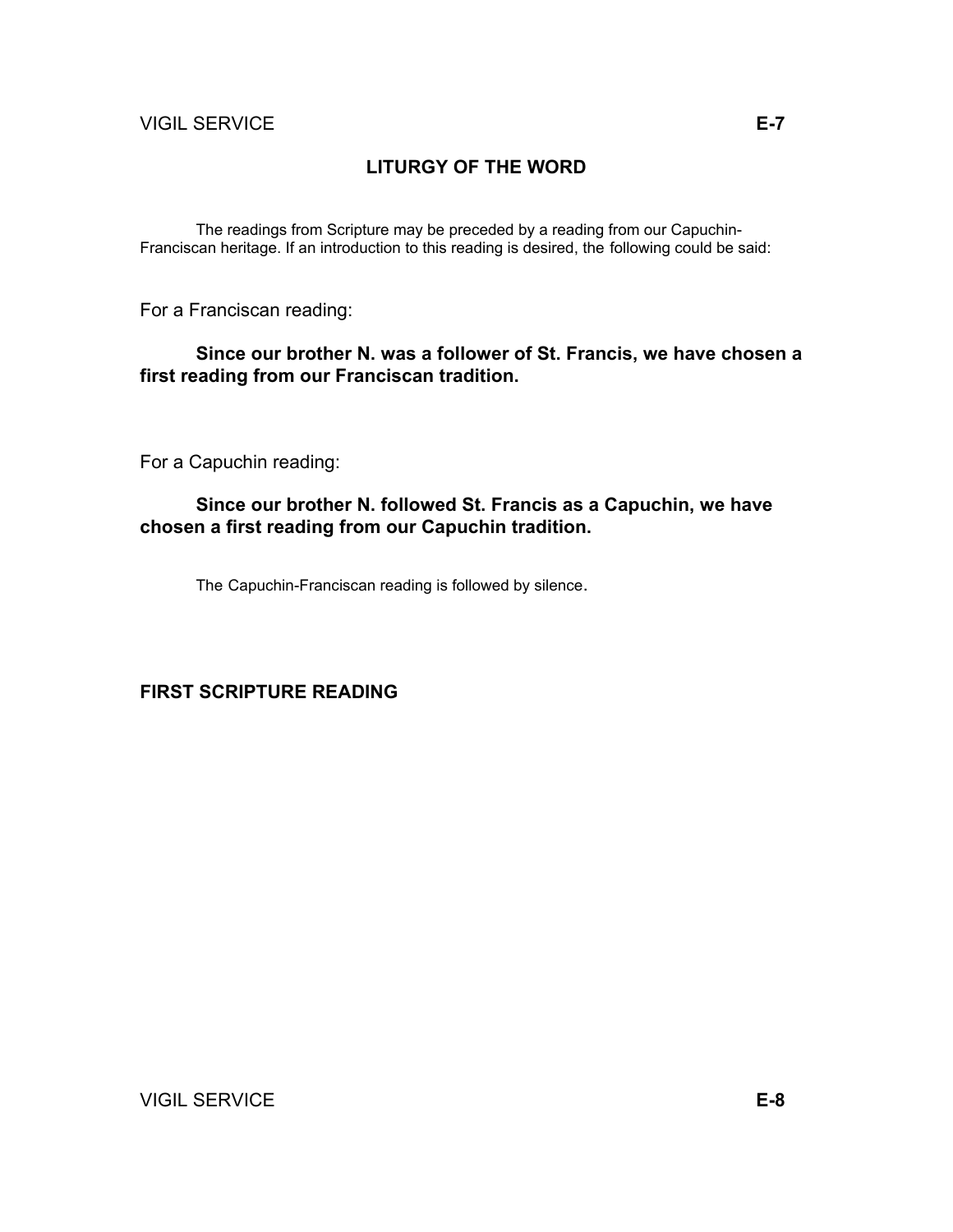#### **RESPONSORIAL PSALM**

 If a sung responsorial psalm is not possible, the following psalm or another may be said.

R/, The Lord is my light and my salvation.

(or)

 R/. I believe that I shall see the good things of the Lord in the land of the living.

 The Lord is my light and my help; whom shall I fear? The Lord is the stronghold of my life; before whom shall I shrink? R/.

 There is one thing I ask of the Lord, for this I long, to live in the house of the Lord, all the days of my life, to savor the sweetness of the Lord, to behold his temple. R/.

 O Lord, hear my voice when I call; have mercy and answer. It is your face, O Lord, that I seek; hide not your face. R/.

 I am sure I shall see the Lord's goodness in the land of the living. Hope in him, hold firm and take heart. Hope in the Lord! R/.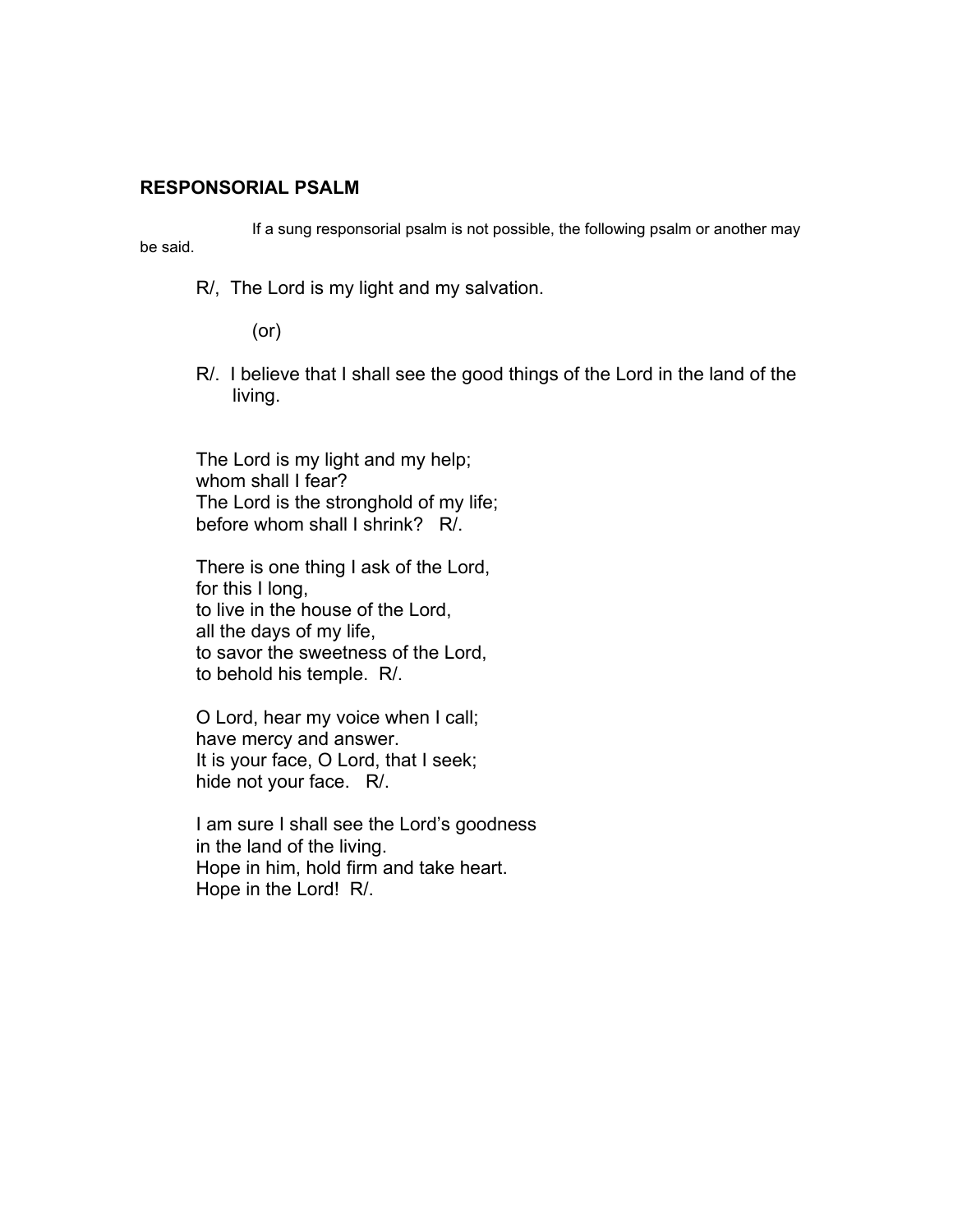**GOSPEL** (proclaimed by presider or another appropriate minister)

**HOMILY** (by presider or another appropriate minister)

 The homily draws from the readings "to help those present find strength and hope in God's saving word." (OCF 61)

 Since the vigil service is of a more informal nature, having its origin in the home, the homily, while drawing from the Scriptures and proclaiming our Christian hope, may also include remembrance of the life of the deceased friar. In addition, testimony may be invited from family, friends, and religious community, either through previous request or spontaneously.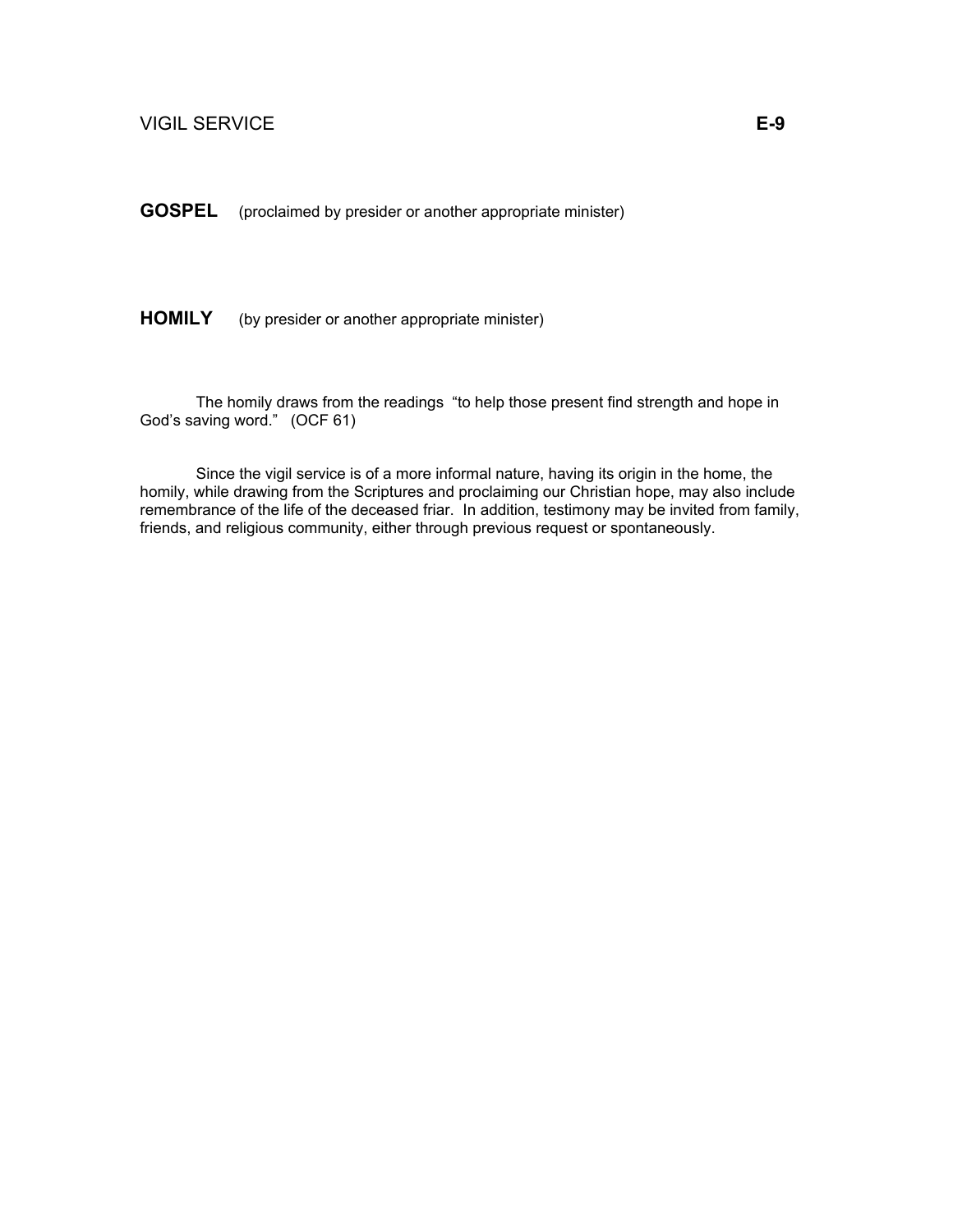## **PRAYER OF INTERCESSION**

A minister leads the assembly in one of the following forms of prayer.

### A. **LITANY** (OCF 78)

 **Let us turn to Christ Jesus with confidence and faith in the power of his cross and resurrection:** 

## **Risen Lord, pattern of our life for ever: Lord have mercy.**

R/. Lord have mercy.

# **Promise and image of what we shall be: Lord have mercy.**

R/. Lord have mercy.

# **Son of God who came to destroy sin and death**:

- **Lord have mercy.**
- R/. Lord have mercy.

# **Word of God who delivers us from the fear of death: Lord have mercy.**

R/. Lord have mercy.

#### **Crucified Lord, forsaken in death, raised in glory: Lord have mercy.**

- R/. Lord have mercy.
- **Lord Jesus, gentle Shepherd who brings rest to our souls, give peace to N. for ever. Lord have mercy.**
- R/. Lord have mercy.

#### **Lord Jesus, you bless those who mourn and are in pain. Bless the community, family and friends of N.**

# **who gather around him today.**

# **Lord have mercy.**

R/. Lord have mercy. (Spontaneous prayers may be added.)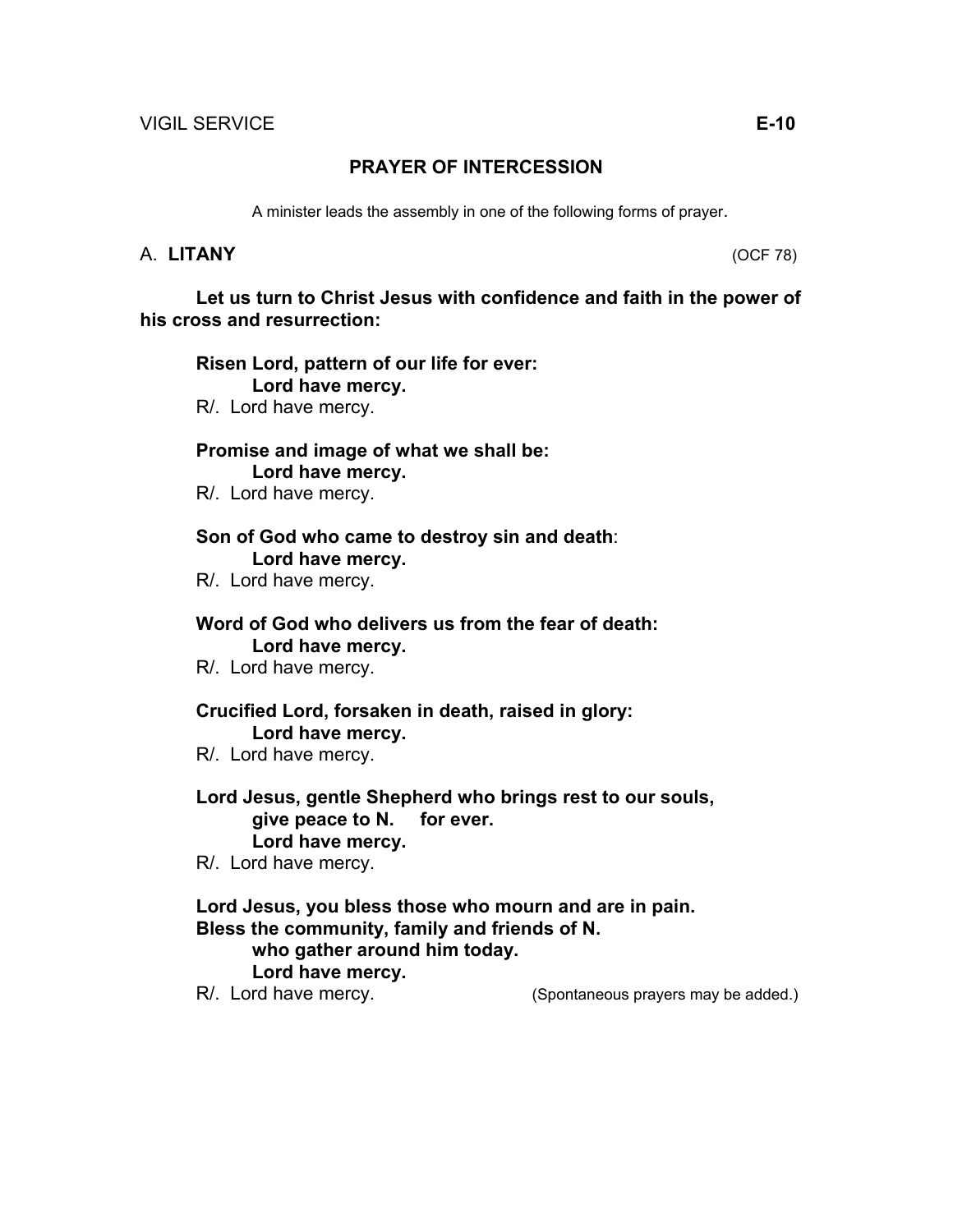**We believe God raised Jesus from the dead. With confidence let us ask God to save all the living and the dead.** 

 **Our response is: Lord, hear our prayer.** 

 **Our brother N. was washed with the saving waters of Baptism and fed with the bread of life.** 

 **May these sacred mysteries be for him the pledge of eternal life, let us pray:** 

R/. Lord, hear our prayer.

 **Our brother N. responded to the call of God by embracing the rule and life of St. Francis in the Capuchin brotherhood.** 

 **May his vowed life be for him the promise of everlasting joy, let us pray:** R/.

 **For all our deceased brothers and sisters, relatives, friends, and benefactors, that they be welcomed into the light of God's presence, let us pray:** R/.

 **For all who die alone, unloved and uncared for, that they share in full measure in God's loving mercy, let us pray:** R/.

 **For this assembly,** 

 **for comfort in our loss, consolation in our sorrow, and faith to see the trace of God's hand in the events of our lives, let us pray:** R/.

(Spontaneous prayers may be added)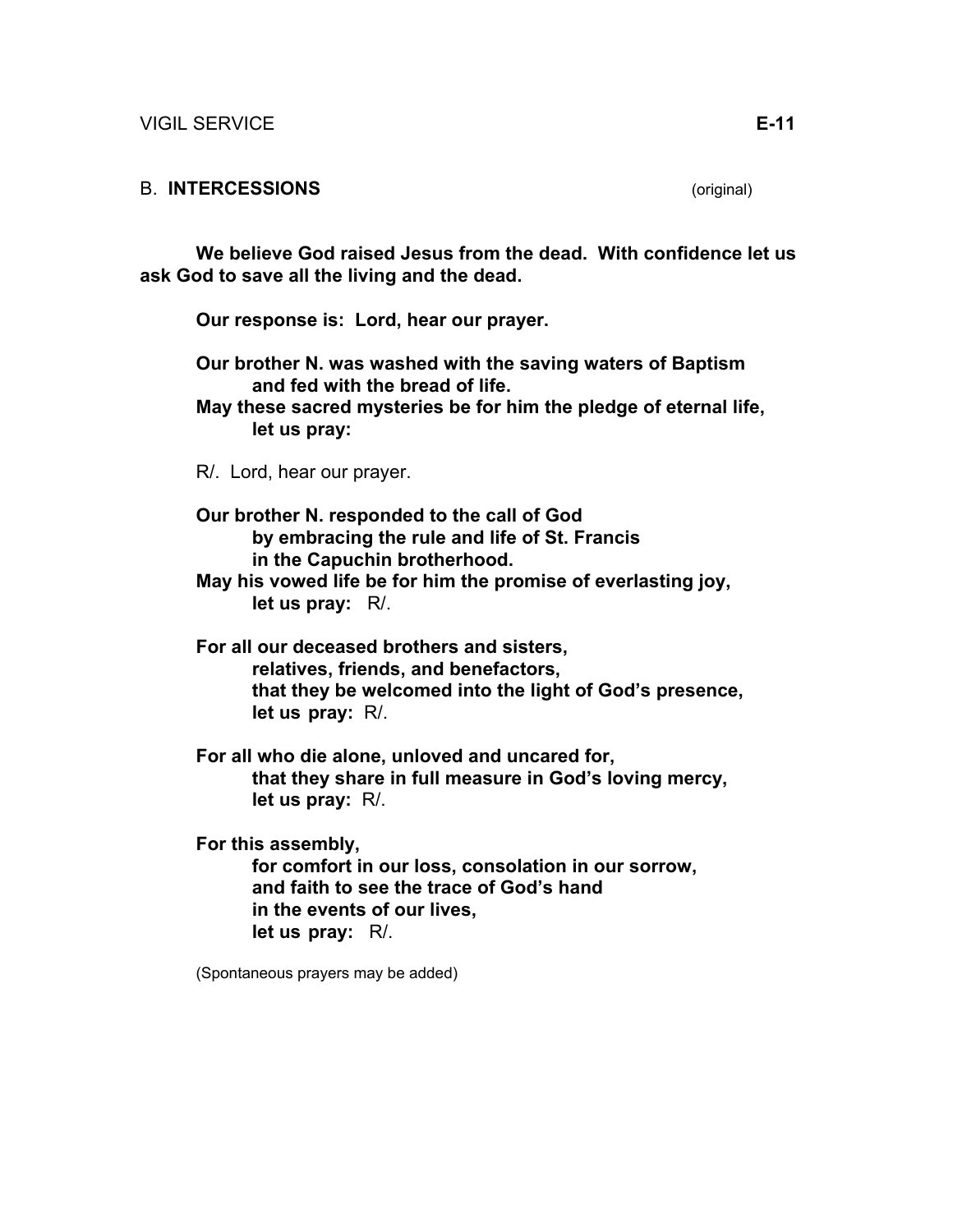**Even in the face of death, our Founder, St. Francis of Assisi, could still praise God. So we join in his prayer with the response:** 

R/. **Be praised, O God, for Sister Death.** 

 **Most high, all powerful, all good God, all praise be yours, all glory, all honor, all blessing. To you alone, Most High, do they belong.** R/.  **All praise be yours, O God, for Brother Sun, who brings the day, and gives us light. how beautiful, how radiant, bearing your likeness, Most High**. R/.  **All praise be yours, O God, for Sister Moon and the Stars, bright and precious and beautiful. For Brothers Wind and Air all fair and stormy and every kind of weather.** R/.  **All praise be yours, O God, for Sister Water, so useful, lowly, precious and pure. For Brother Fire, so powerful, so strong,** 

 **All praise be yours, O God, for Sister Earth, our mother, who feeds us abundantly, bringing forth every fruit and flower and herb.** R/.

 **through whom you brighten up the night.** R/.

 **All praise be yours, O God, for gifts of pardon and peace, for endurance in sickness and trial, and most of all for Sister Death, who visits all of us, and brings eternal life.** R/.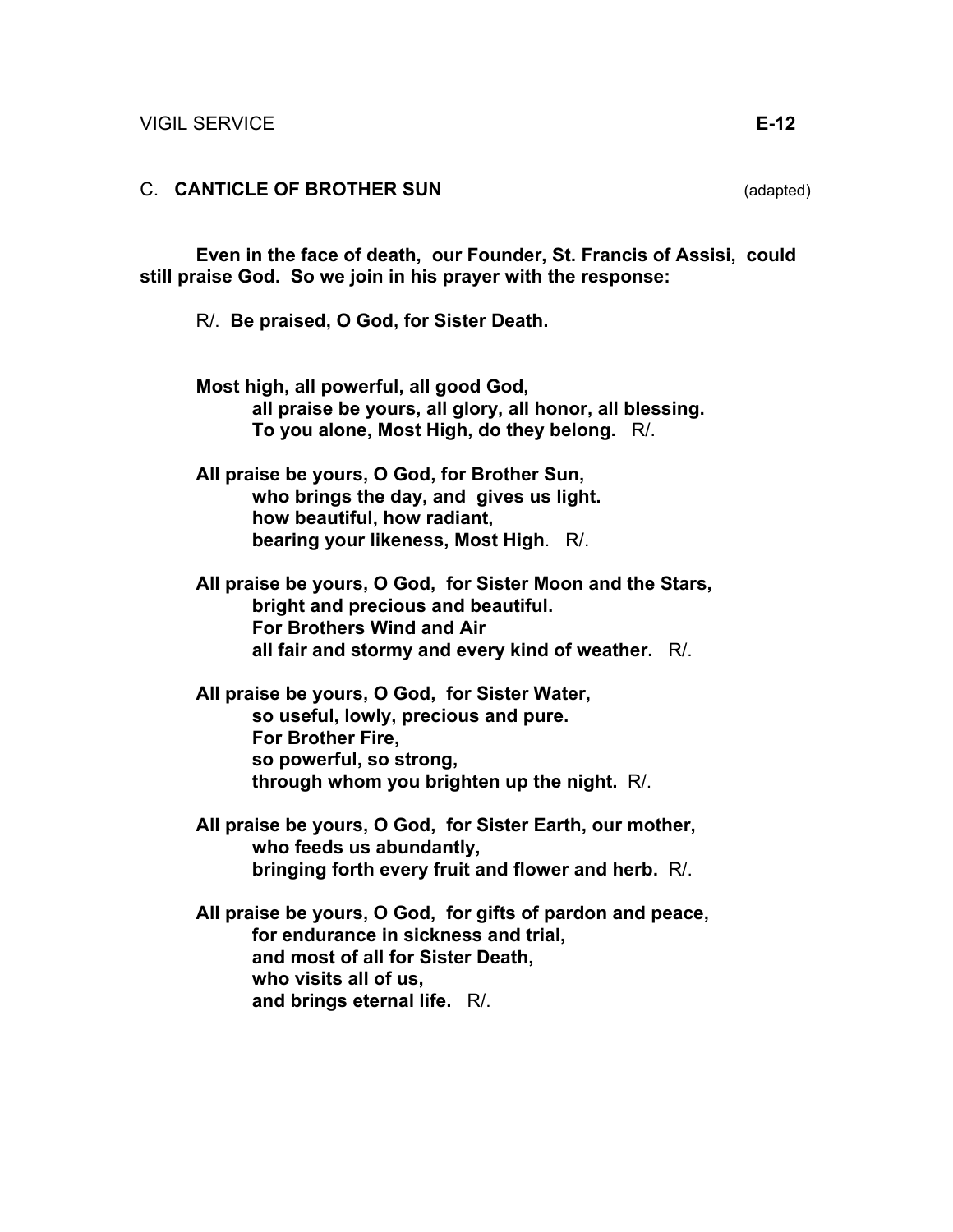### **THE LORD'S PRAYER** (OCF 79)

In these or similar words.

- A. **Friends (Brothers and sisters), our true home is heaven. Therefore let us pray to our heavenly Father as Jesus taught us.**
- B. **With God there is mercy and fullness of redemption; let us pray as Jesus taught us:**
- C. **Let us pray for the coming of the kingdom as Jesus taught us:**

**Our Father . . .** 

### **CONCLUDING PRAYER**

(one of the following, or another prayer)

A. **Good God,** (original)  **you give eternal life to all who love you. Look with merciful kindness upon our brother N. who professed his love for you in the Capuchin way of life. May he who labored to bring good news to the people now rejoice with Francis and Clare and all the saints. We ask this through Christ our Lord.** 

R/. Amen.

B. **Jesus, our Redeemer, Example 20. adapted** (OCF 80, adapted)  **you gave yourself up to death that all might pass from death to life. Comfort us in our sorrow and loss and receive our brother N. into the arms of your mercy. Because he believed in you, open the gates of mercy to him and grant him a place of happiness, light, and peace. You are Lord of our lives forever and ever.** 

R/. Amen.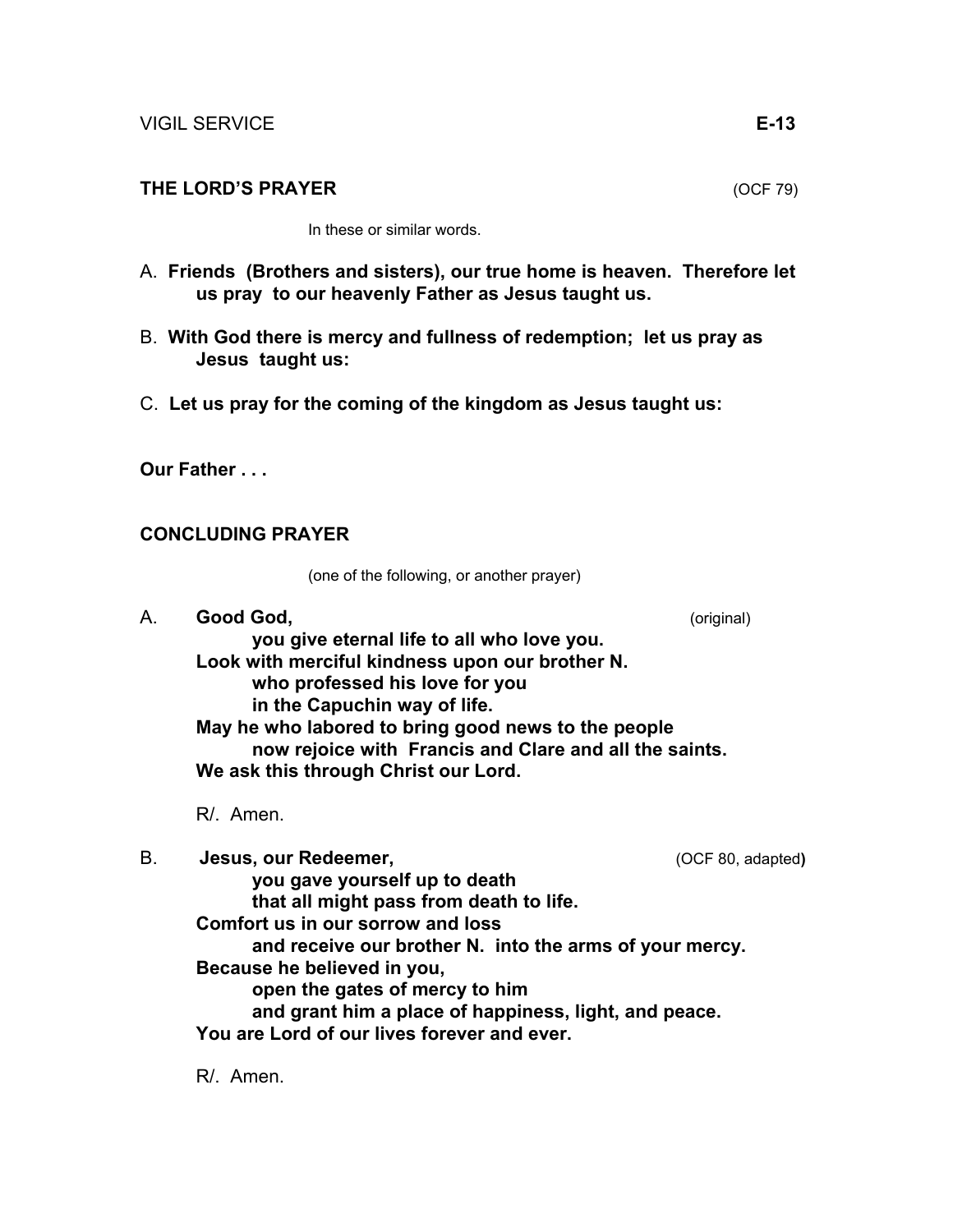### **CONCLUDING RITE**

### **BLESSING** (OCF 81)

The minister says:

## **Blessed are those who have died in the Lord; let them rest from their labors for their good deeds go with them.**

# **Eternal rest grant unto him, O Lord.**

R/. And let perpetual light shine upon him.

### **May he rest in peace.**

R/. Amen.

# **May his soul and the souls of all the faithful departed, through the mercy of God, rest in peace.**

R/. Amen.

# A. **May the peace of God, which is beyond all understanding, keep our hearts and minds in the knowledge and love of God and of his Son, our Lord Jesus Christ.**

R/. Amen.

 **May almighty God bless us, the Father, and the Son, and the Holy Spirit.** 

R/. Amen.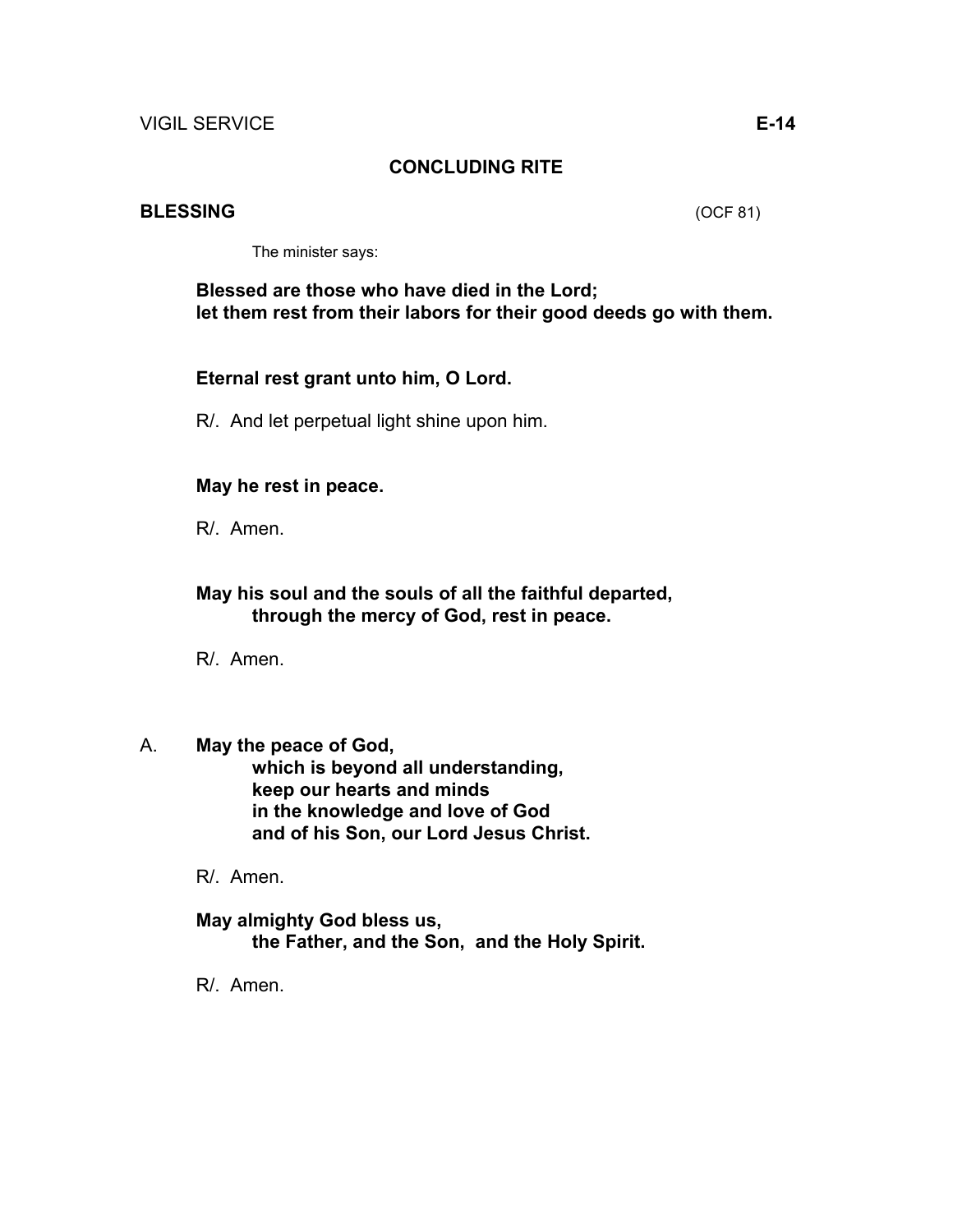# B. **May the love of God and the peace of the Lord Jesus Christ bless and console us and gently wipe every tear from our eyes: in the name of the Father, and of the Son, and of the Holy Spirit.**

#### R/. Amen.

 At the conclusion of the service, the presider may sign the forehead of the deceased with the sign of the cross, and may invite the assembly to do so also. It may be seen not only as a sign of love and prayer, but also respect for the body of the deceased as bearer of God's presence in his lifetime. This action can continue through the closing song.

# **CLOSING SONG**

The vigil may conclude with a song or a few moments of silent prayer or both.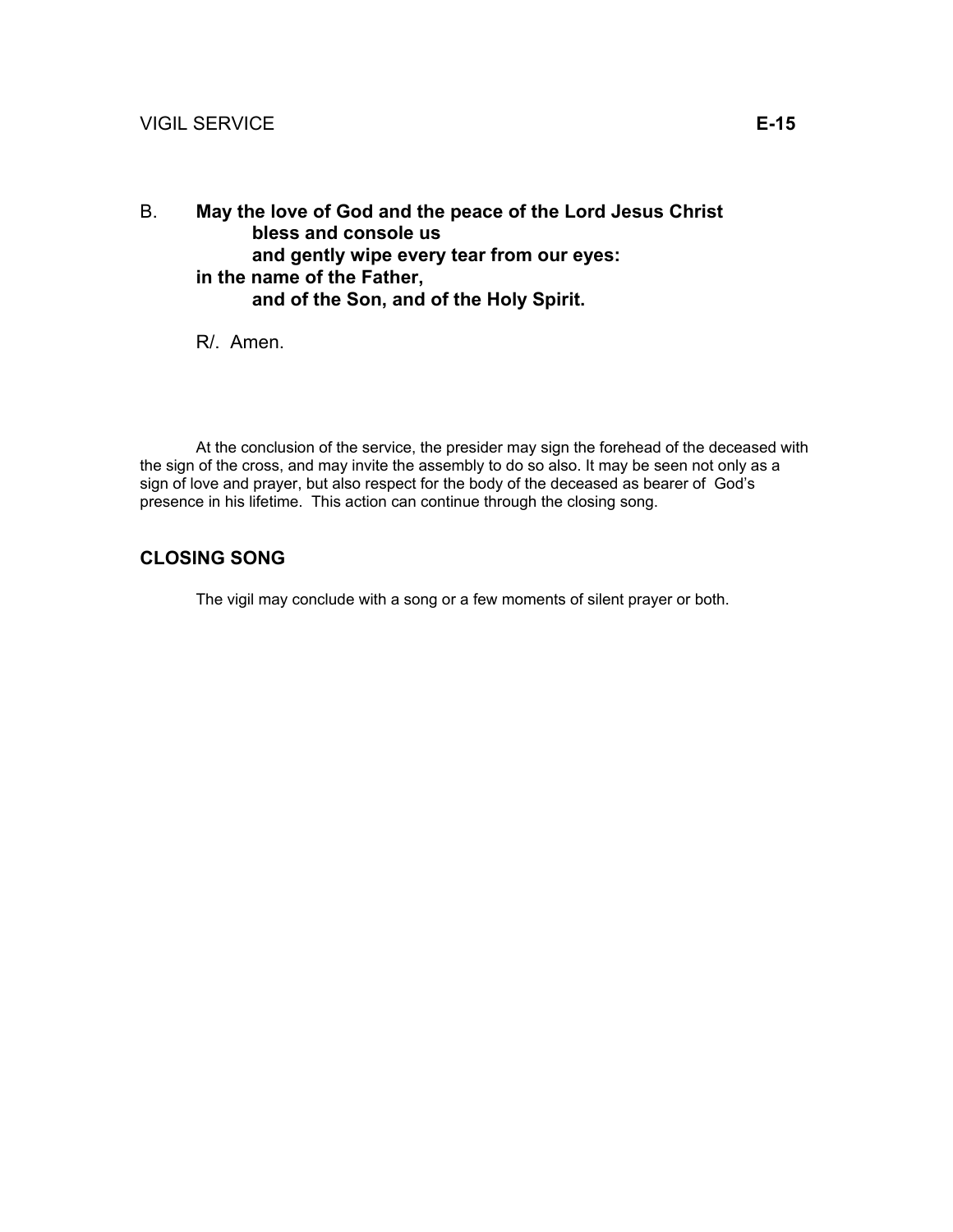# **RITE FOR CLOSING THE CASKET**

## **(OPTION)**

 This rite can be meaningful for family and close friends of the deceased friar. The presider of the funeral liturgy or any suitable minister may lead this rite. It takes place about 10 minutes before the funeral liturgy. The minister gathers the family and close friends around the open casket.

**Dear Friends in Christ, as we gather to say farewell to our brother N\_\_\_\_\_\_\_\_\_\_ let us pray for a moment in silence...** 

 **We remember the promise of scripture:** 

 **"If we have died with Christ, we believe that we shall also live with him. We know that Christ, raised from the dead, dies no more; death has no more power over him."** 

(Romans 6:8-9)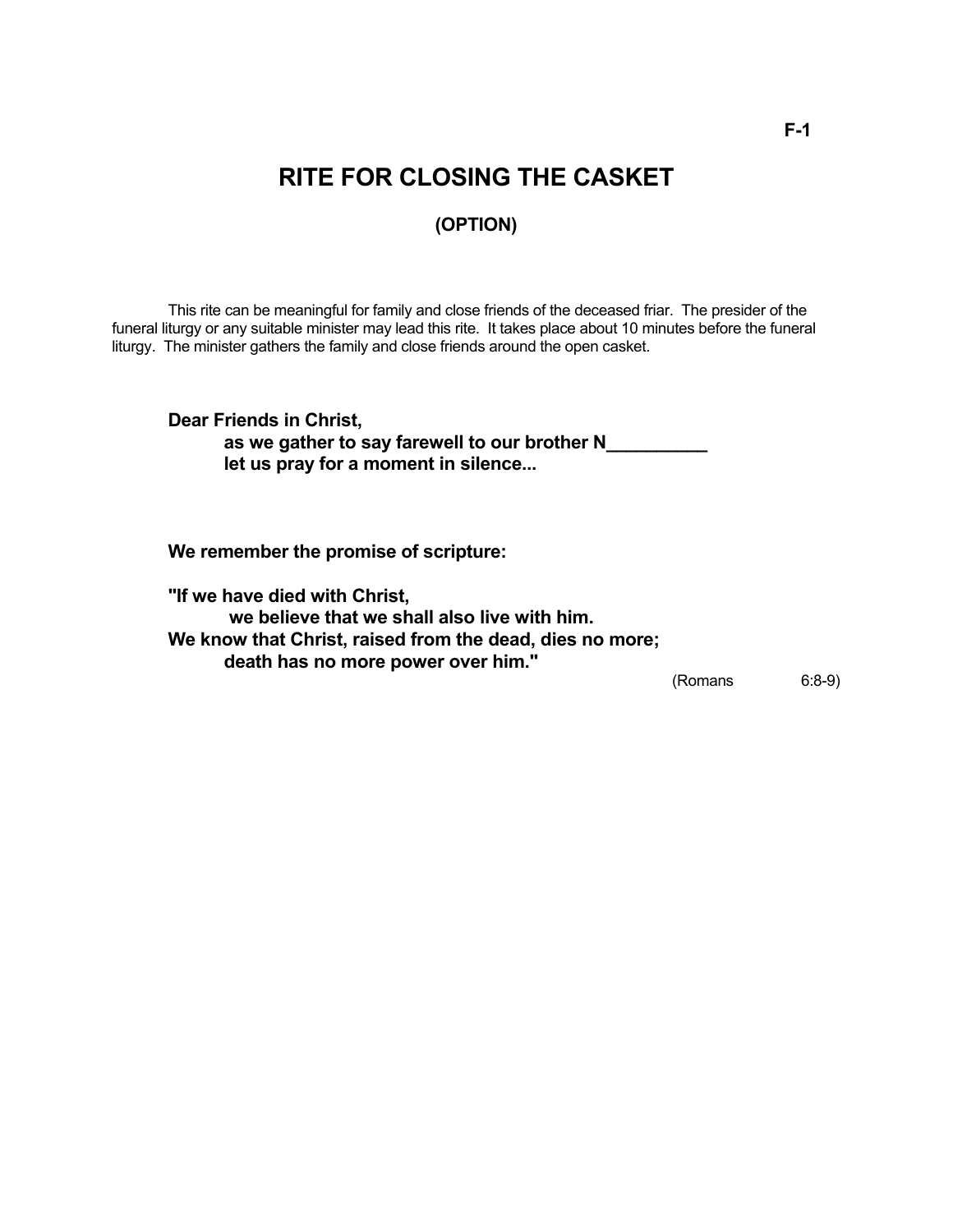#### **RITE FOR CLOSING THE CASKET F-2 F-2**

#### **LITANY** (Original)

Let us pray together in praise for the life of N  **Our response will be: BLESSED BE GOD** 

#### **You called N\_\_\_\_ in baptism and gave him the grace to be a follower of Francis. Blessed be God.**

R/ Blessed be God.

### **You fed him at the table of your Word and Bread and gave him the hope of eternal life. Blessed be God.**

R/ Blessed be God.

#### **You whose mercy is eternal will forgive all his sins. Blessed be God.**

R/ Blessed be God.

#### **God, you gave us N\_\_\_\_\_\_\_ and you have taken him back. Blessed be God.**

R/ Blessed be God.

As the casket is closed, the presider says.

 **We place our brother N\_\_\_\_\_\_\_\_\_\_in God's hands. May the seeds of love and hope he gave to our lives continue to grow in our hearts. May the peace of God be with us this day and all the days to come.** 

The presider may invite family and friends to return to the assembly.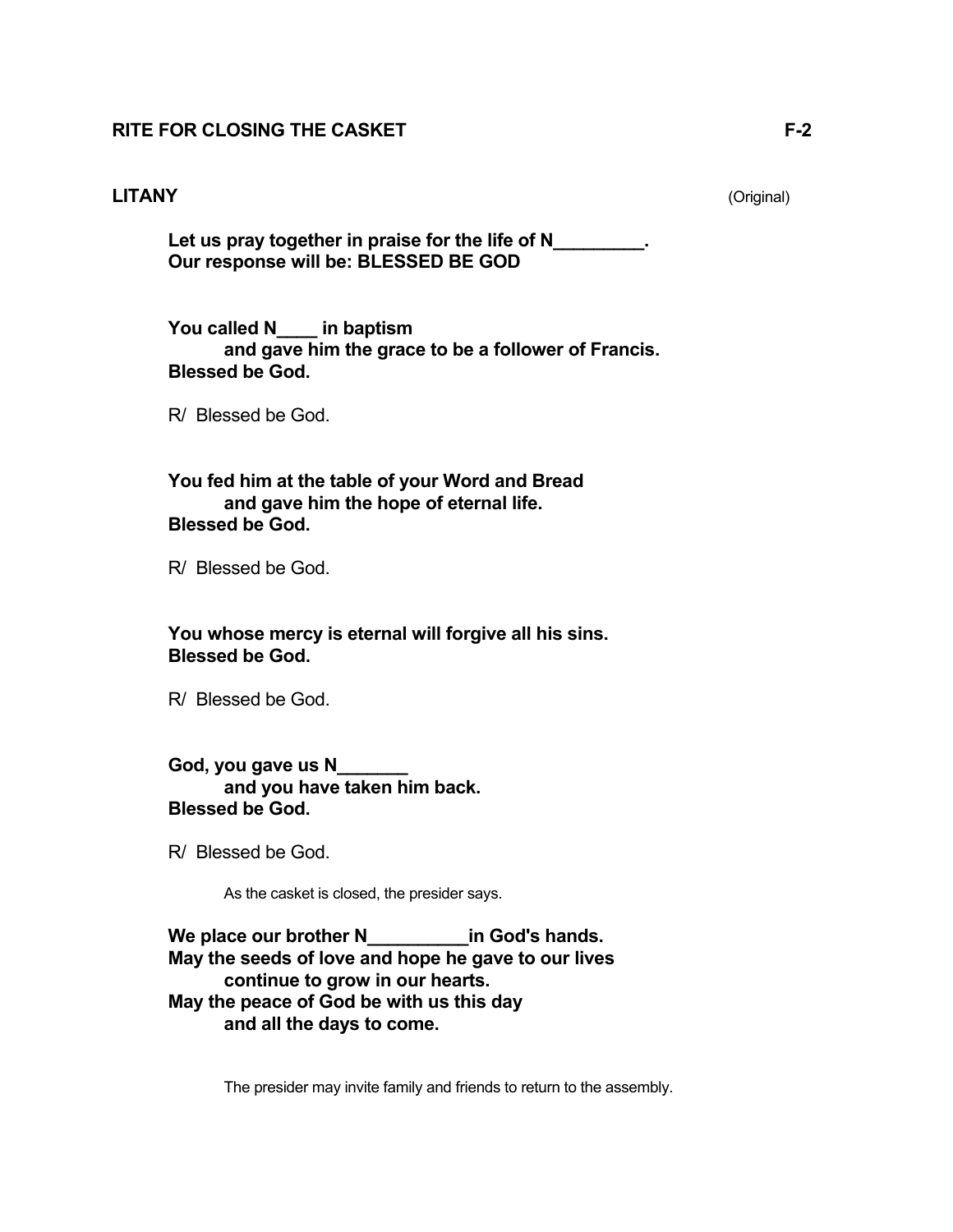# **RITE OF COMMITTAL**

# **INTRODUCTION**

**1. "The rite of committal, the conclusion of the funeral rites, is the final act of the community of faith in caring for the body of its deceased member. . . . Whenever possible, the rite of committal is to be celebrated at the site of committal, that is, beside the open grave. . . .**(OCF, 204)

**2. "In committing the body to its resting place, the community expresses the hope that . . . the deceased awaits the glory of the resurrection. The rite of committal is an expression of the communion that exists between the Church on earth and the Church in heaven: the deceased passes with the farewell prayers of the community of believers into the welcoming company of those who need faith no longer but see God face to face."** (OCF, 206)

**3. The rite of committal centers on committing the body to the earth. "Through this act the community of faith proclaims that the grave . . ., once a sign of futility and despair, has been transformed by means of Christ's own death and resurrection into a sign of hope and promise."** (OCF 209)

**4. "The rite marks the separation in this life of the mourners from the deceased. . . . The act of committal is a stark and powerful expression of this separation. When carried out in the midst of the community of faith, the committal can help the mourners to face the end of one relationship with the deceased and to begin a new one based on prayerful remembrance, gratitude, and the hope of resurrection and reunion."** (OCF 213)

**5. If there has not been processional song, the service can open with song. It can also include sung intercessory prayer and a concluding song.** 

**6. The rite can conclude with a gesture of final leave-taking, such as sprinkling the coffin, or placing flowers or soil on it**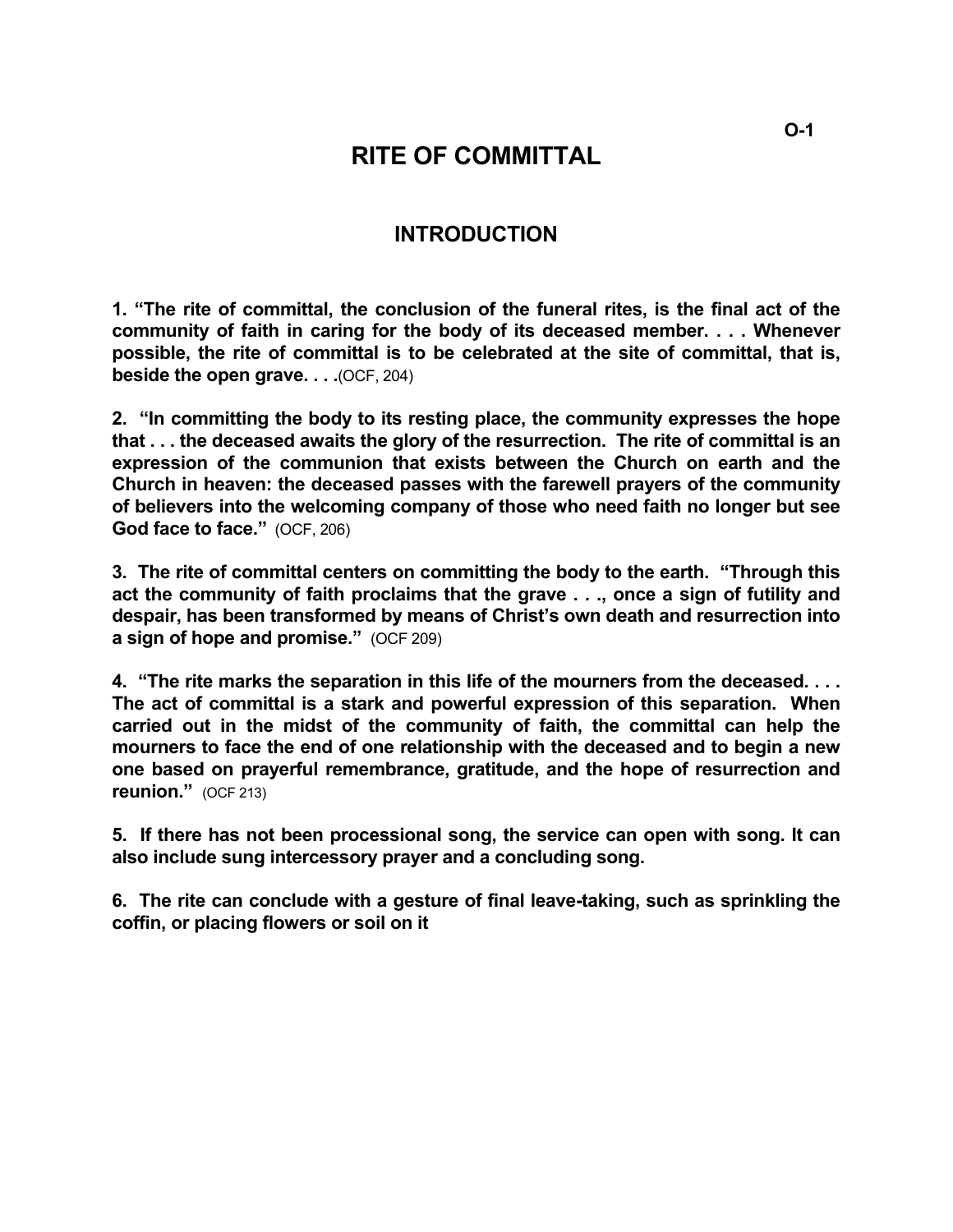# **RITE OF COMMITTAL**

# **OUTLINE OF THE RITE**

# **Invitation**

 **Scripture Verse** 

 **Prayer over the Place of Committal** 

 **Committal** 

 **Intercessions** 

 **The Lord's Prayer** 

 **Concluding Prayer** 

 **Prayer over the People**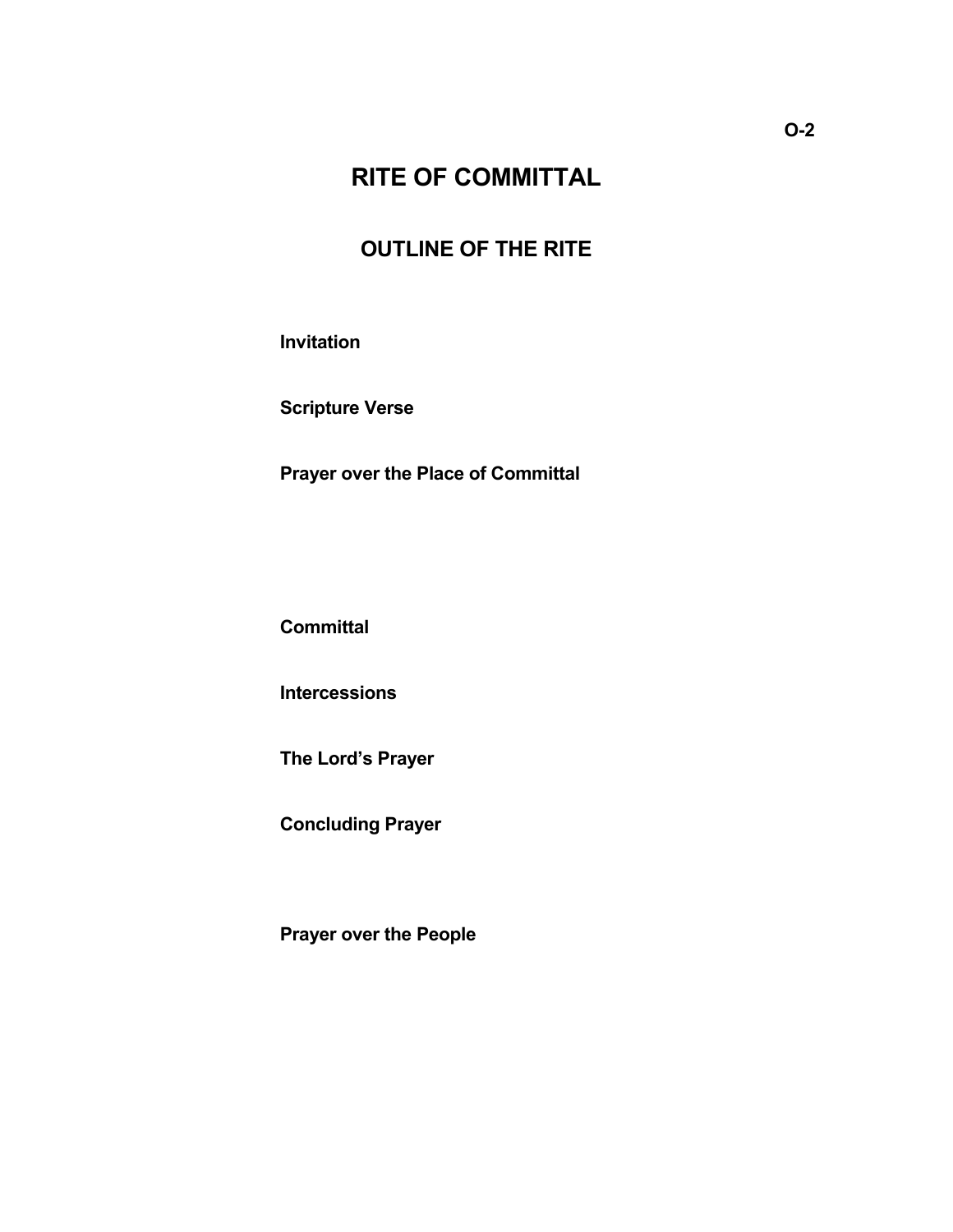# **RITE OF COMMITTAL**

 The gathering of the assembly around the grave concludes the procession and processional music. If there has not been processional music, the rite of committal may begin with song.

#### **INVITATION** (OCF 216)

The presider addresses the assembly in these or similar words.

 **Our brother N.\_\_\_\_\_\_\_ has gone to his rest in the peace of Christ. May the Lord now welcome him to the table of God's children in heaven. With faith and hope in eternal life, let us assist him with our prayers.** 

 **Let us also pray to the Lord for ourselves. May we who mourn be reunited one day with our brother; together may we meet Christ Jesus when he who is our life appears in glory.** 

# **SCRIPTURE VERSE** (OCF 217)

One of the following verses or another brief scripture verse is read.

- A. **Come, you who are blessed by my Father, says the Lord, inherit the kingdom prepared for you from the foundation of the world.** (Matt 25:34)
- B. **This is the will of the one who sent me, says the Lord, that I should lose nothing of all that he has given to me, and that I should raise it up on the last day.** (John 6:39)
- C. **Our citizenship is in heaven, and from it we also await a savior, the Lord Jesus Christ.** (Phil 3:20)
- D. **Jesus Christ is the firstborn of the dead; to him be glory and power forever and ever. Amen. (Rev 1:5-6)**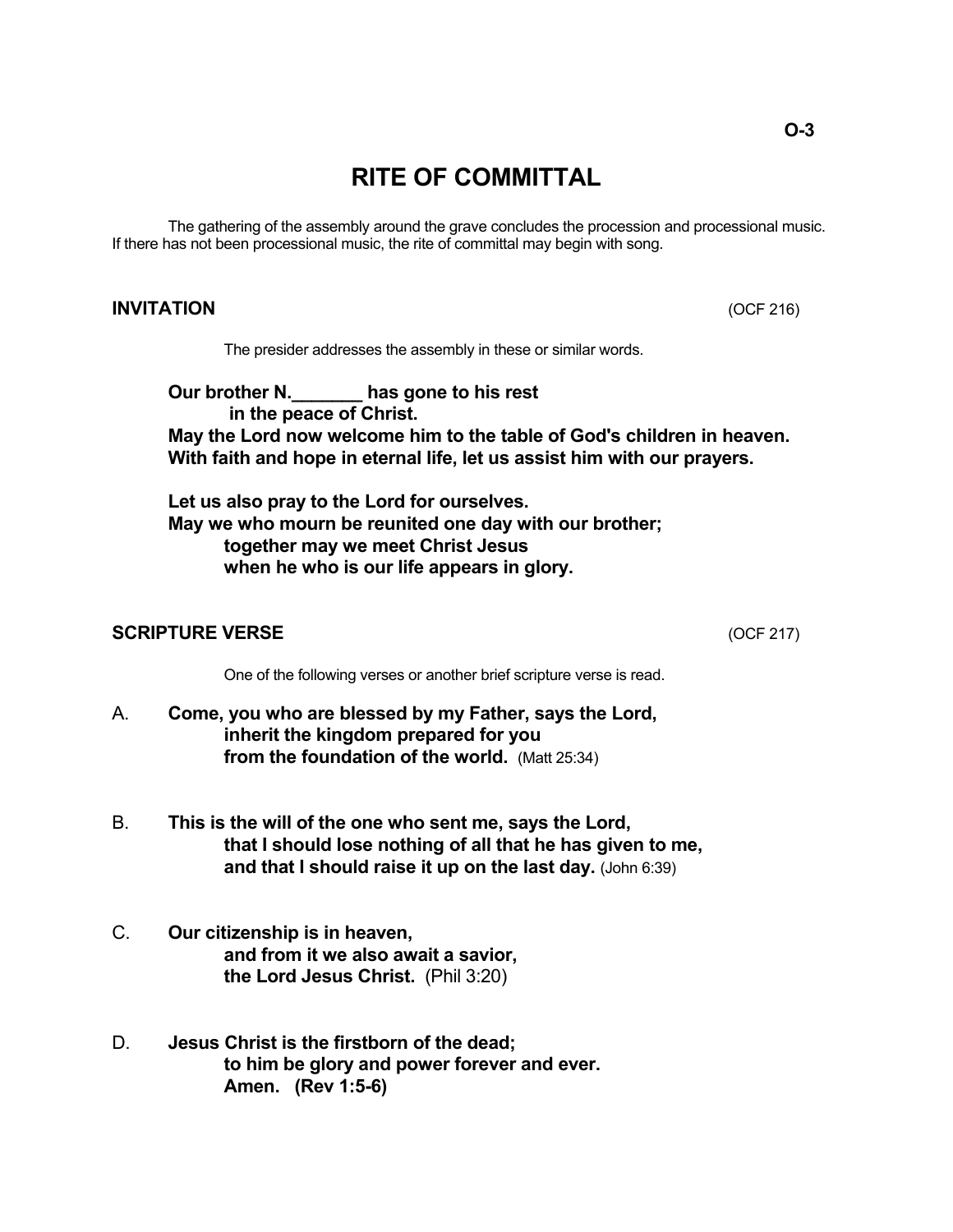# **PRAYER OVER THE PLACE OF COMMITTAL**

The minister says one of the following prayers

A. (If the grave has already been blessed) (OCF 218 B)

# **As we gather to bury the body of our brother in the sure hope of resurrection, let us proclaim: BLESSED IS THE LORD, OUR GOD.**

R/ Blessed is the Lord, our God.

 **All praise to you, Lord of all creation. Praise to you, holy and living God. We praise and bless you for your mercy, we praise and bless you for your kindness. We proclaim: BLESSED IS THE LORD OUR GOD.** 

R/ Blessed is the Lord, our God.

 **You sanctify the homes of the living and make holy the places of the dead. You alone open the gates of righteousness and lead us to the dwellings of the saints. We proclaim: BLESSED IS THE LORD OUR GOD.** 

R/ Blessed is the Lord, our God.

 **We praise you, our refuge and strength. We bless you, our God and Redeemer. Your praise is always in our hearts and on our lips. We remember the mighty deeds of the covenant. We proclaim: BLESSED IS THE LORD OUR GOD.** 

R/ Blessed is the Lord, our God.

The presider continues on the next page.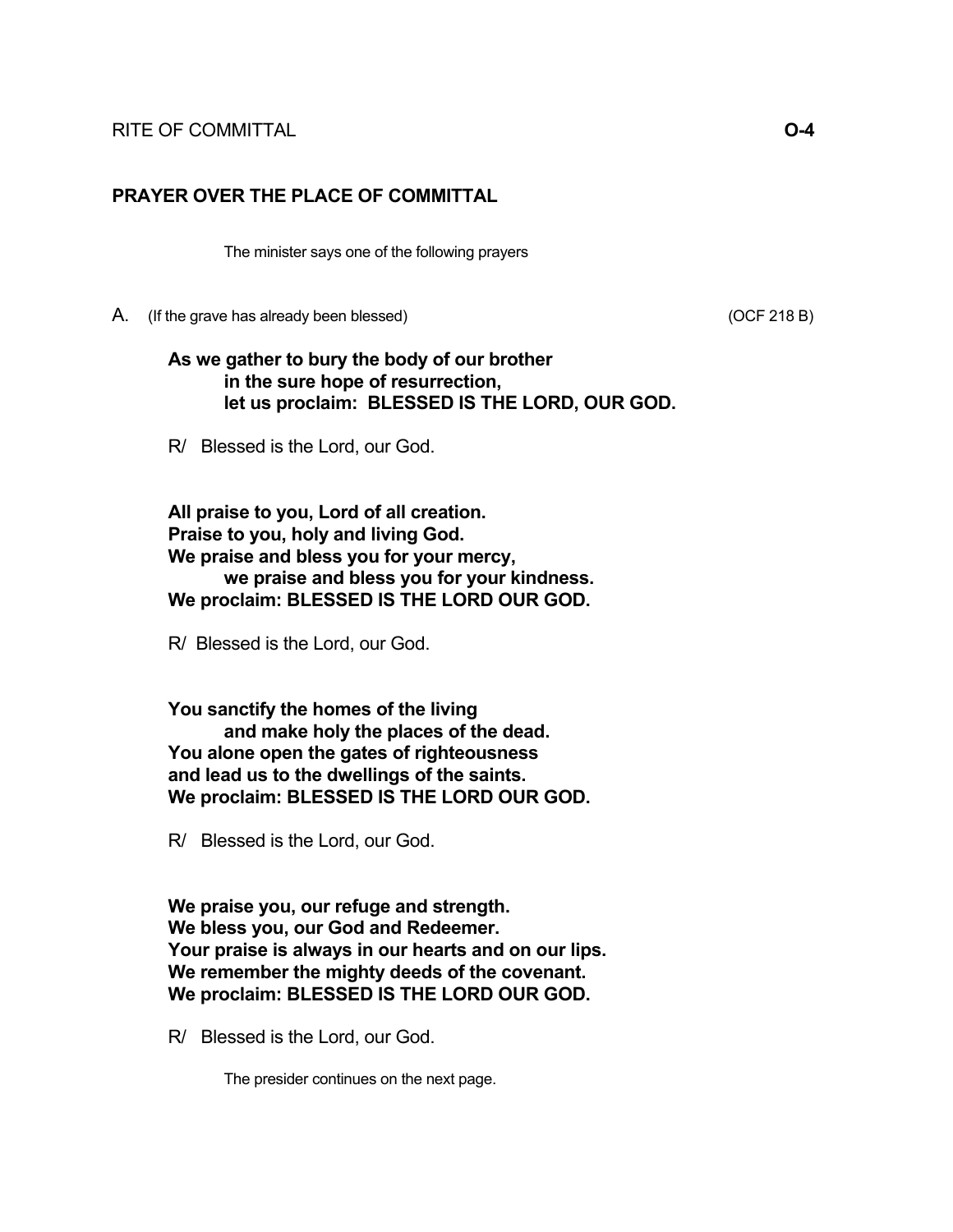**Almighty and ever living God, remember the mercy with which you graced your servant N\_\_\_\_\_\_\_\_\_\_\_\_\_ in life. Receive him, we pray, into the company of the saints. As we make ready our brother's resting place, look also with favor on those who mourn and comfort them in their loss.** 

 **Grant this through Christ our Lord.** 

R/ AMEN

B. **(**If the grave is to be blessed)(OCF 218 A)

 **Lord Jesus Christ,** 

 **by your own three days in the tomb, you hallowed the graves of all who believe in you and so made the grave a sign of hope that promises resurrection even as it claims our mortal bodies.** 

 **Grant that our brother may sleep here in peace until you awaken him to glory, for you are the resurrection and the life.** 

 **Then he will see you face to face and in your light will see light and know the splendor of God, for you live and reign forever and ever.** 

R/ AMEN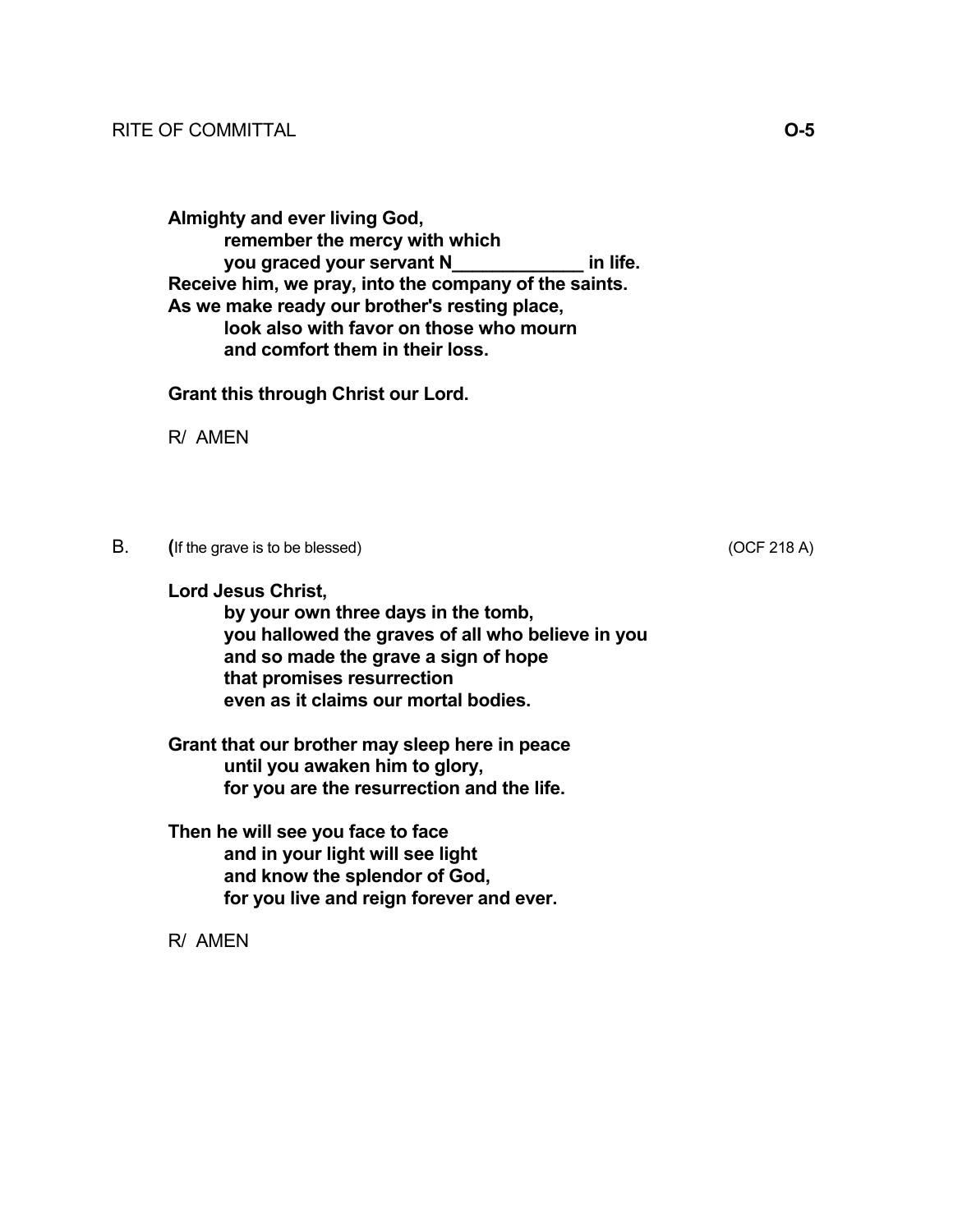RITE OF COMMITTAL **O-6** 

#### **COMMITTAL PRAYER** (OCF 219 adapted)

One of the following formularies may be used.

A. **In sure and certain hope of the resurrection to eternal life through our Lord Jesus Christ,**  we commend to Almighty God our brother N  **and we commit his body to the ground, earth to earth, ashes to ashes, dust to dust.** 

 **May God bless him and keep him, may God's face shine upon him and be gracious to him, may God look upon him kindly and give him peace.** 

B. **Because God has chosen to call our brother N\_\_\_\_\_\_\_\_\_ (**OCF 55)  **from this place to eternal life, we commit his body to the earth for we are dust and unto dust we shall return.** 

 **But the Lord Jesus Christ will change our mortal bodies to be like his in glory, for he is risen, the firstborn from the dead.** 

 **So let us commend our brother to the Lord, that the Lord may embrace him in peace and raise up his body on the last day.** 

The committal takes place at this time or at the conclusion of the rite. (OCF 219)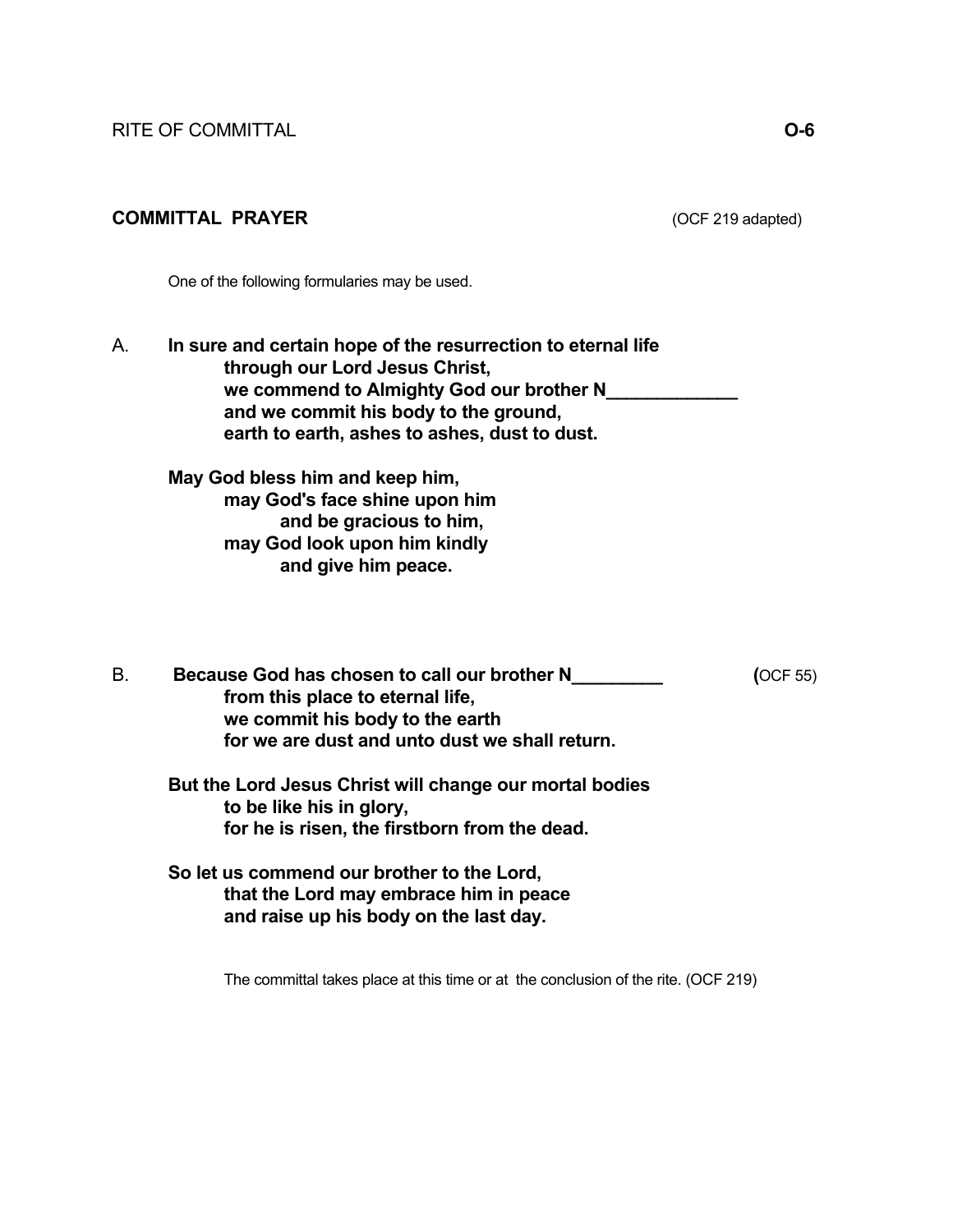## **INTERCESSIONS** (OCF 220, adapted)

One of the following sets is used, or new intercessions may be written.

A. **With faith in God,**  we lay to rest the body of our brother N  $\blacksquare$  **We are saddened by his death. We have cherished him as a brother. Yet our faith in God sustains us. By this same faith, we pray for him, and for ourselves.** 

# **That the Lord Jesus Christ welcome him into eternal glory, let us pray to the Lord.**

- R/ Lord hear our prayer.
- **That the Blessed Virgin Mary intercede for him, let us pray to the Lord.**
- R/ Lord hear our prayer.
- **That St. Joseph, patron of our Capuchin Province, be his protector, let us pray to the Lord.**
- R/ Lord hear our prayer.
- **That he join the company of St. Francis and all the saints and blessed of the Franciscan family, we pray to the Lord.**
- R/ Lord hear our prayer.

 **For all of us here present, that our hope in eternal life sustain us in this moment of sorrow, and prepare us too for death, let us pray to the Lord.** 

R/ Lord hear our prayer.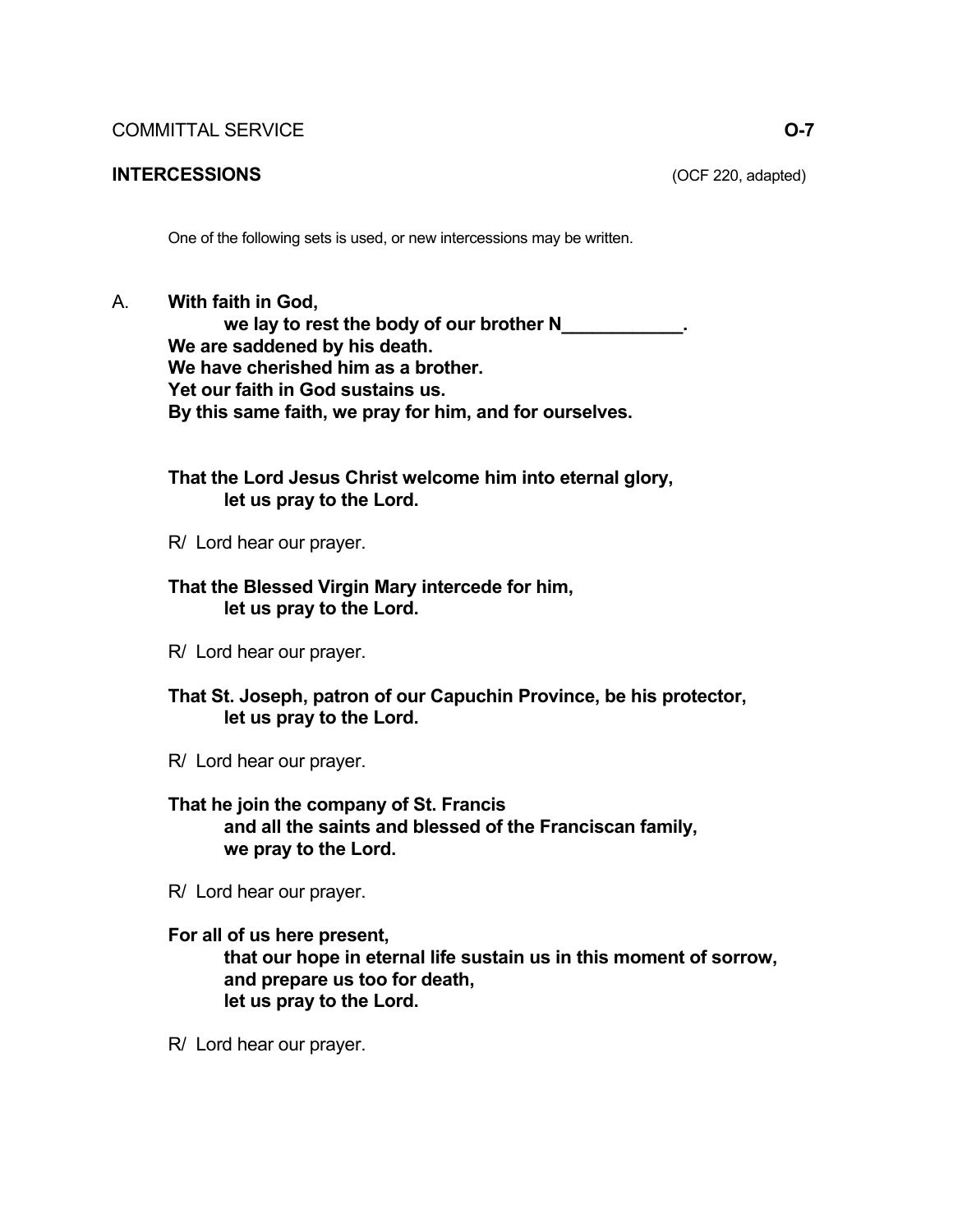#### B. **Dear friends,**

 **in reverence let us pray to God, the source of all mercies...** 

 **Our response to these prayers is: HEAR OUR PRAYER** 

# **Gracious Lord, forgive the sins of those who have died in Christ. Lord in your mercy:**

R/ Hear our prayer.

# **Remember their baptism and faith in your promises. Lord in your mercy:**

R/ Hear our prayer.

# **Do not forget all the good they have done. Lord in your mercy:**

R/ Hear our prayer.

# **Let us pray for those who mourn. Comfort us in our grief. Lord in your mercy:**

R/ Hear our prayer.

# **Increase our faith and strengthen our hope. Lord in your mercy:**

R/ Hear our prayer.

# **Kindle in our hearts a longing for heaven. Lord in your mercy:**

R/ Hear our prayer.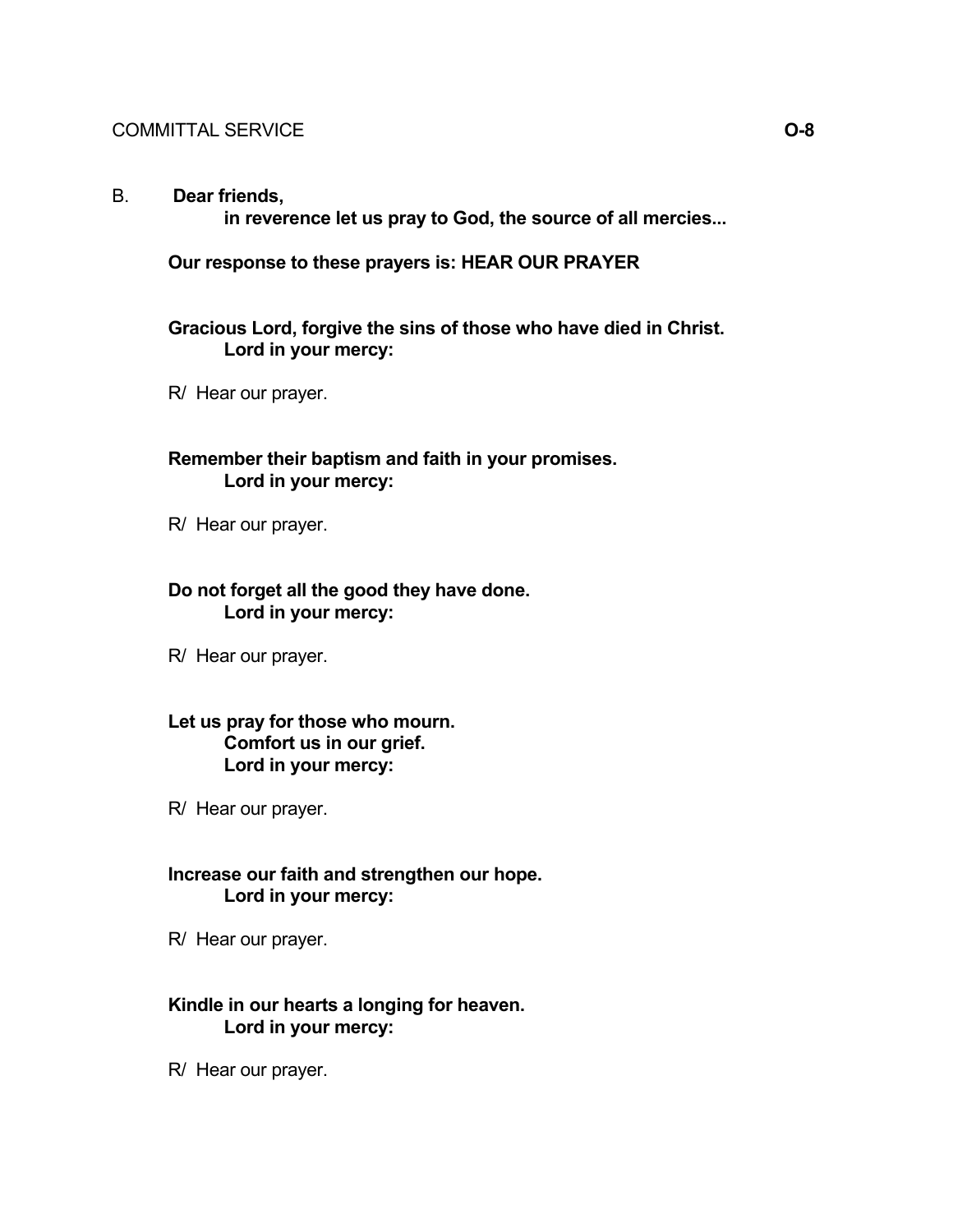| Let us praise the Lord Jesus Christ.                                                                                                                                                  |
|---------------------------------------------------------------------------------------------------------------------------------------------------------------------------------------|
| Please respond: LORD HAVE MERCY.                                                                                                                                                      |
| Word of God, Creator of the earth to which N mow returns:<br>in baptism you called him to eternal life to praise God forever.<br>Lord have mercy.                                     |
| R/ Lord have mercy.                                                                                                                                                                   |
| Son of God, you raise up the just<br>and clothe them with the glory of your kingdom.<br>Lord have mercy.                                                                              |
| R/ Lord have mercy.                                                                                                                                                                   |
| Crucified Lord, you protect the soul of N____<br>by the power of your cross<br>and on the day of your coming<br>you will show mercy to all the faithful departed.<br>Lord have mercy. |
| R/ Lord have mercy.                                                                                                                                                                   |
| Judge of the living and the dead,<br>at your voice the tombs will open<br>and all the just who sleep in your peace<br>will rise and sing the glory of God.                            |

C. **Dear friends,** (OCF 407-2)

 **our Lord comes to raise the dead** 

 **and comforts us with the solace of his love.** 

 **Lord have mercy.** 

R/ Lord have mercy.

 **All praise to you, Jesus our Savior, death is in your hands and all the living depend on you alone. Lord have mercy.** 

R/ Lord have mercy.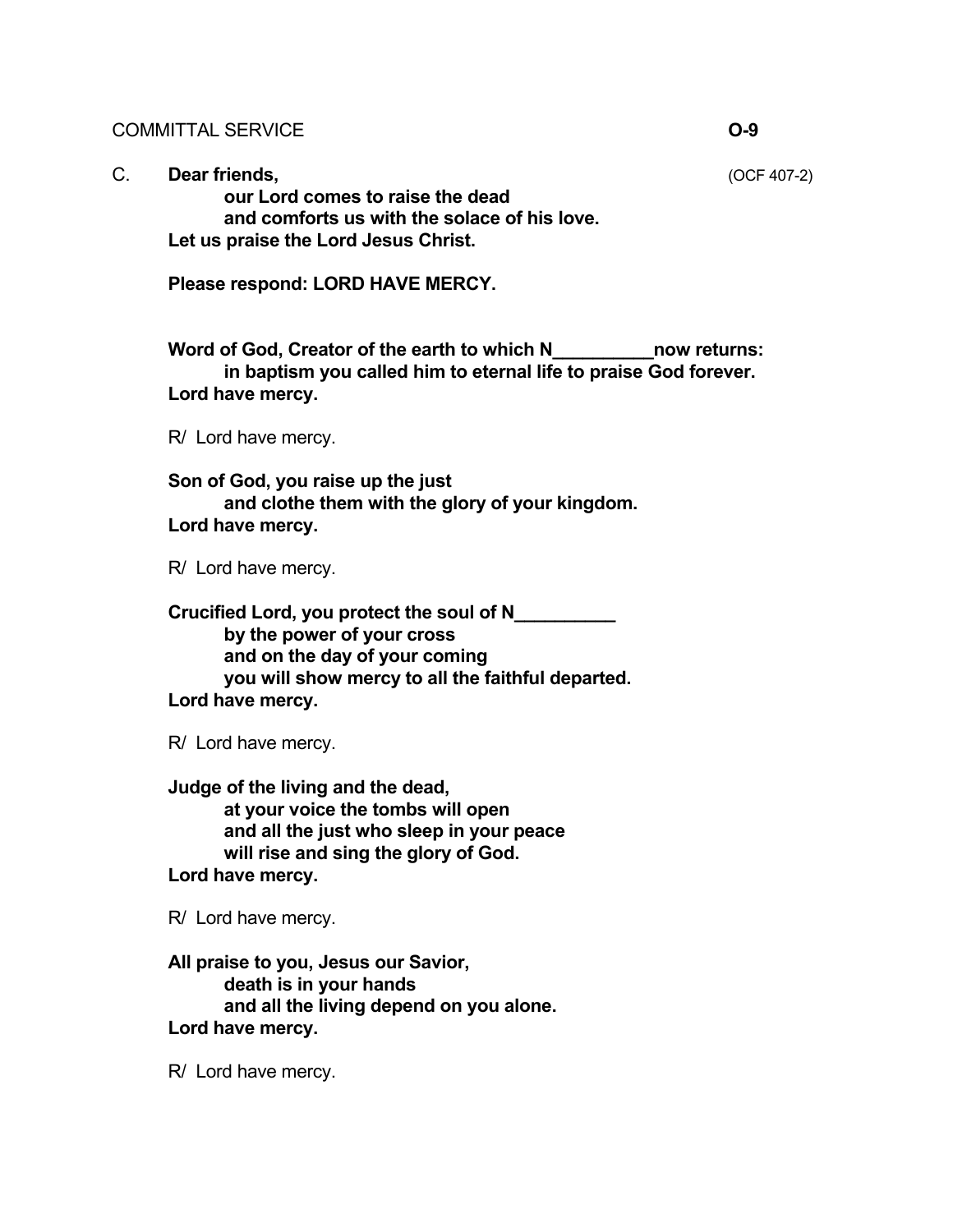D. **For our brother N\_\_\_\_\_\_\_\_\_\_\_,**  $(OCF 407-$ 1)

 **let us pray to our Lord Jesus Christ, who said, "I am the resurrection and the life. Whoever believes in me shall live even in death, and whoever lives and believes in me shall never die."** 

 **Our response to these prayers is: LORD HAVE MERCY** 

 **You wept at the grave of Lazarus your friend; comfort us in our sorrow. We pray to the Lord.** 

R/ Lord have mercy.

# **You raised the dead to life; give to our brother eternal life. We pray to the Lord.**

R. Lord have mercy.

 **Our brother was washed in baptism and called to a religious life; give him communion with all your saints. We pray to the Lord.** 

R/ Lord have mercy

# **He was fed with your body and blood; grant him a place at the table in your heavenly kingdom. We pray to the Lord.**

R/ Lord have mercy.

 **Comfort us in our sorrow at the death of N\_\_\_\_\_\_\_\_\_\_\_\_; let our faith be our consolation, and eternal life our hope. We pray to the Lord.** 

R/ Lord have mercy.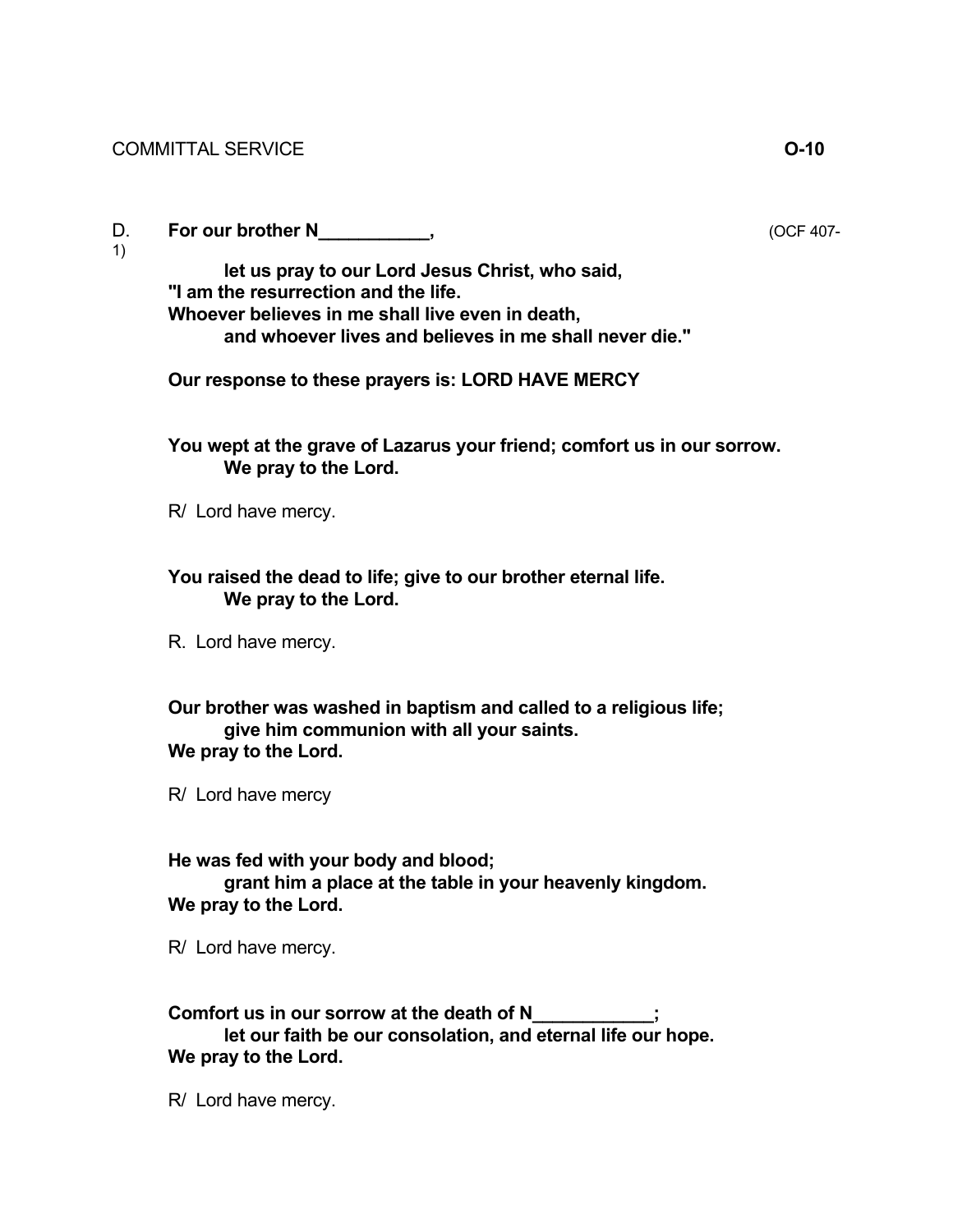# **THE LORD'S PRAYER** (OCF 221)

In these or similar words.

# **With longing for the coming of God's kingdom, let us pray as Jesus taught us:**

 **OUR FATHER . . .** 

# **CONCLUDING PRAYER**

One of the following prayers is used or another chosen from the appendix.

# A. God of holiness and power,  $OCF$  222 adapted)  **accept our prayers on behalf of your servant N\_\_\_\_\_\_\_\_, who served your people as a Capuchin friar.**

 **In his heart he desired to do your will. As his faith united him to your people on earth, so may your mercy join him to the angels in heaven.** 

 **We ask this through Christ our Lord.** 

R/ Amen.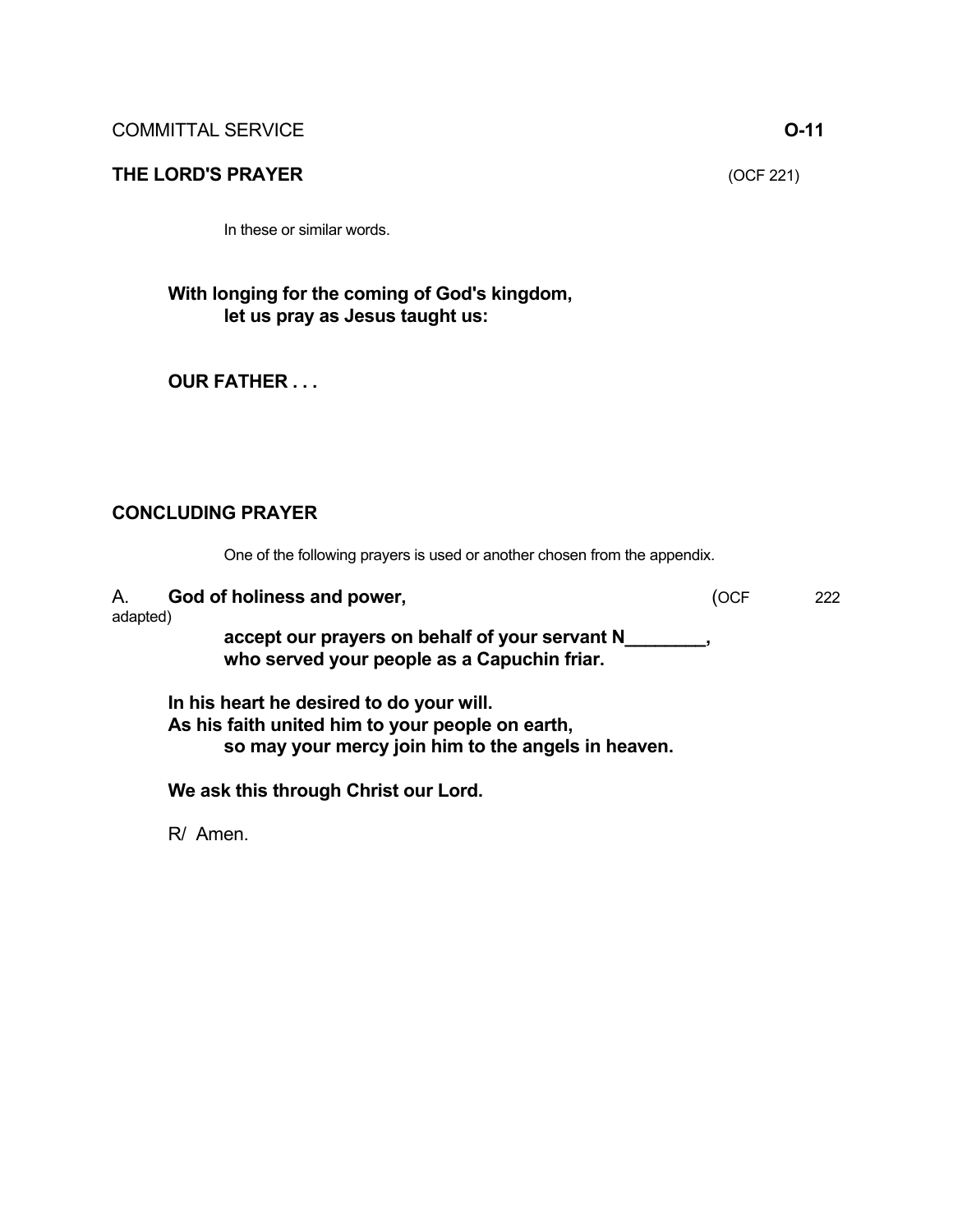| В. | <b>Almighty God,</b>                                                               | (OCF 199) |
|----|------------------------------------------------------------------------------------|-----------|
|    | through the death of your Son on the cross<br>you destroyed our death;             |           |
|    | through his rest in the tomb                                                       |           |
|    | you hallowed the graves of all who believe in you;<br>and through his rising again |           |
|    | you restored us to eternal life.                                                   |           |
|    | God of the living and the dead,                                                    |           |
|    |                                                                                    |           |

 **accept our prayers for those who have died in Christ and are buried with him in the hope of rising again.** 

 **Since they were true to your name on earth, let them praise you forever in the joy of heaven.** 

 **We ask this through Christ our Lord.** 

R/ Amen.

C. **Loving God,** (OCF 408 adapted)

 **whose days are without end and whose mercies are beyond counting, keep us mindful that life is short and the hour of death unknown.** 

 **Let your Spirit guide our days on earth in the ways of holiness and justice, that we may serve you in union with the whole Church, sure in faith, strong in hope, perfected in love.** 

 **And when our earthly journey is ended, lead us rejoicing into your kingdom, where you live and reign forever and ever.** 

R/ Amen.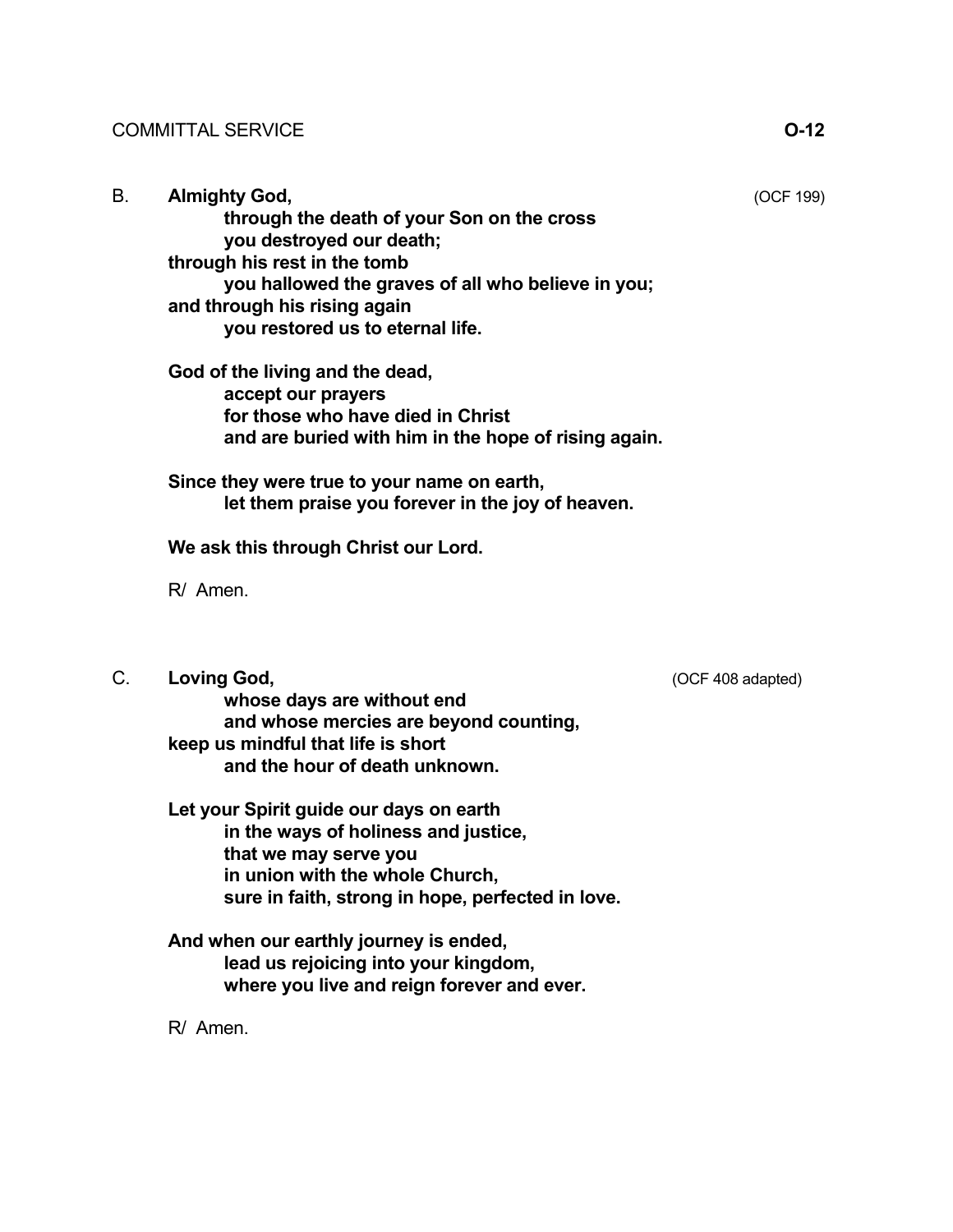#### **PRAYER OVER THE PEOPLE** (OCF 223)

### **Let us bow our heads and pray for God's blessing.**

All pray silently.

Then the presider, with outstretched hands, prays over the people.

## **Merciful Lord,**

 **you know the anguish of the sorrowful, you are attentive to the prayers of the humble.** 

#### **Hear your people**

 **who cry out to you in their need, and strengthen their hope in your lasting goodness.** 

#### **We ask this through Christ our Lord.**

R/ Amen.

#### **Eternal rest grant unto him, O Lord.**

R/ And let perpetual light shine upon him.

### **May his soul and the souls of all the faithfully departed, through the mercy of God, rest in peace.**

R/ Amen